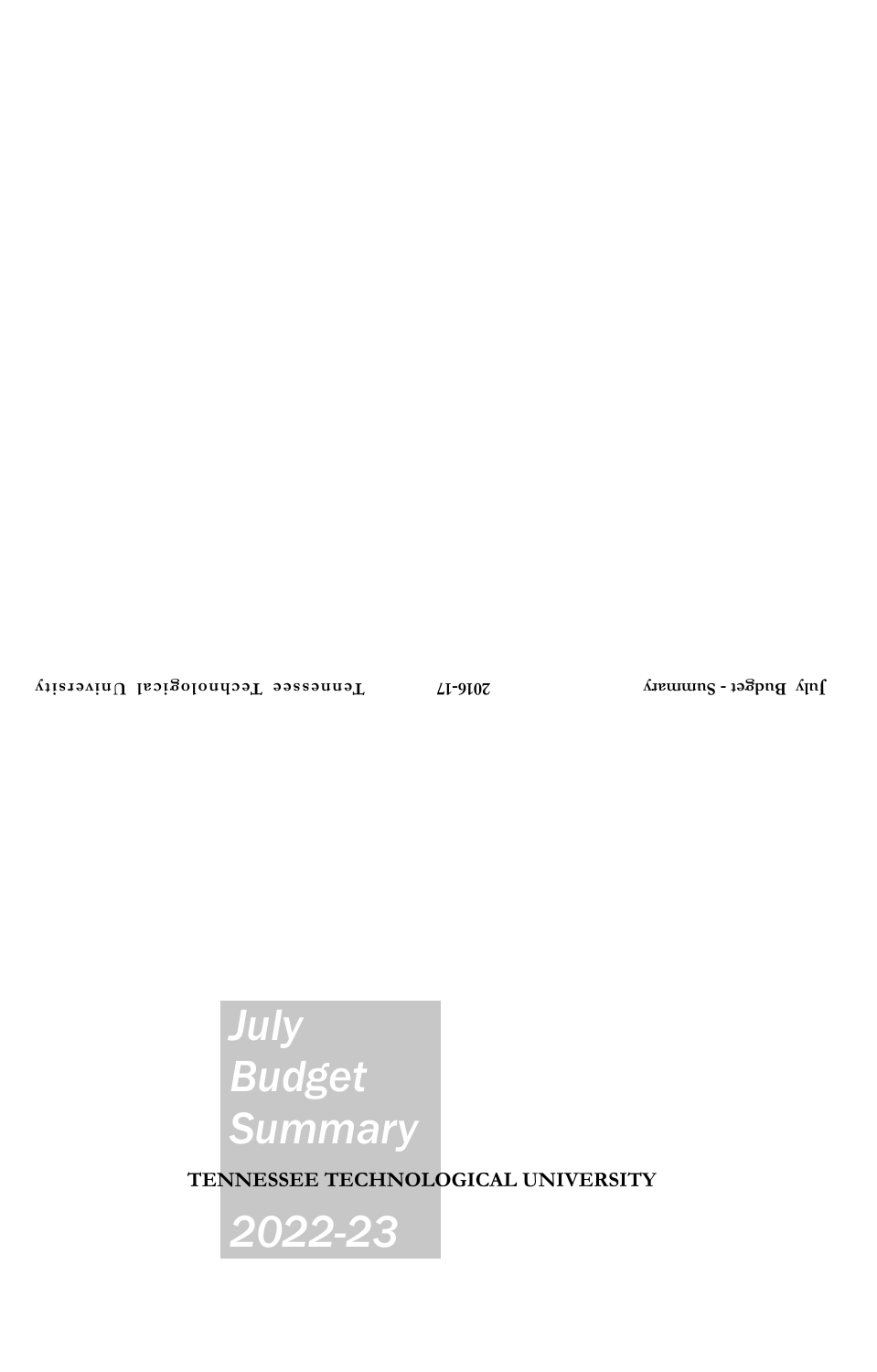# **TENNESSEE TECHNOLOGICAL UNIVERSITY JULY BUDGET 2022-23 Summary**

# **TABLE OF CONTENTS**

|                                                                | Page |                                                                | Page |
|----------------------------------------------------------------|------|----------------------------------------------------------------|------|
| I. Summary of Unrestricted Current Funds Available and Applied |      | V. Unrestricted Expenditures by Major Functional Area & Object |      |
|                                                                |      | Actual 2020-21                                                 | 12   |
| II. Detail of Special Allocations                              | 4    | Revised Budget 2021-22                                         | 13   |
|                                                                |      | Estimated Budget 2021-22                                       | 14   |
| III. Unrestricted Expenditures                                 |      | July Budget 2022-23                                            | 15   |
| Actual 2020-21                                                 |      |                                                                |      |
| Revised Budget 2021-22                                         | b    | VI. Detailed Current Fund Revenues                             | 16   |
| Estimated Budget 2021-22                                       |      |                                                                |      |
| July Budget 2022-23                                            | 8    | VII. Detailed Current Fund Expenditures                        | 20   |
| IV. Detail of Transfers                                        | 9    | VIII. Restricted Current Funds, Revenues & Expenditures        | 236  |
|                                                                |      |                                                                |      |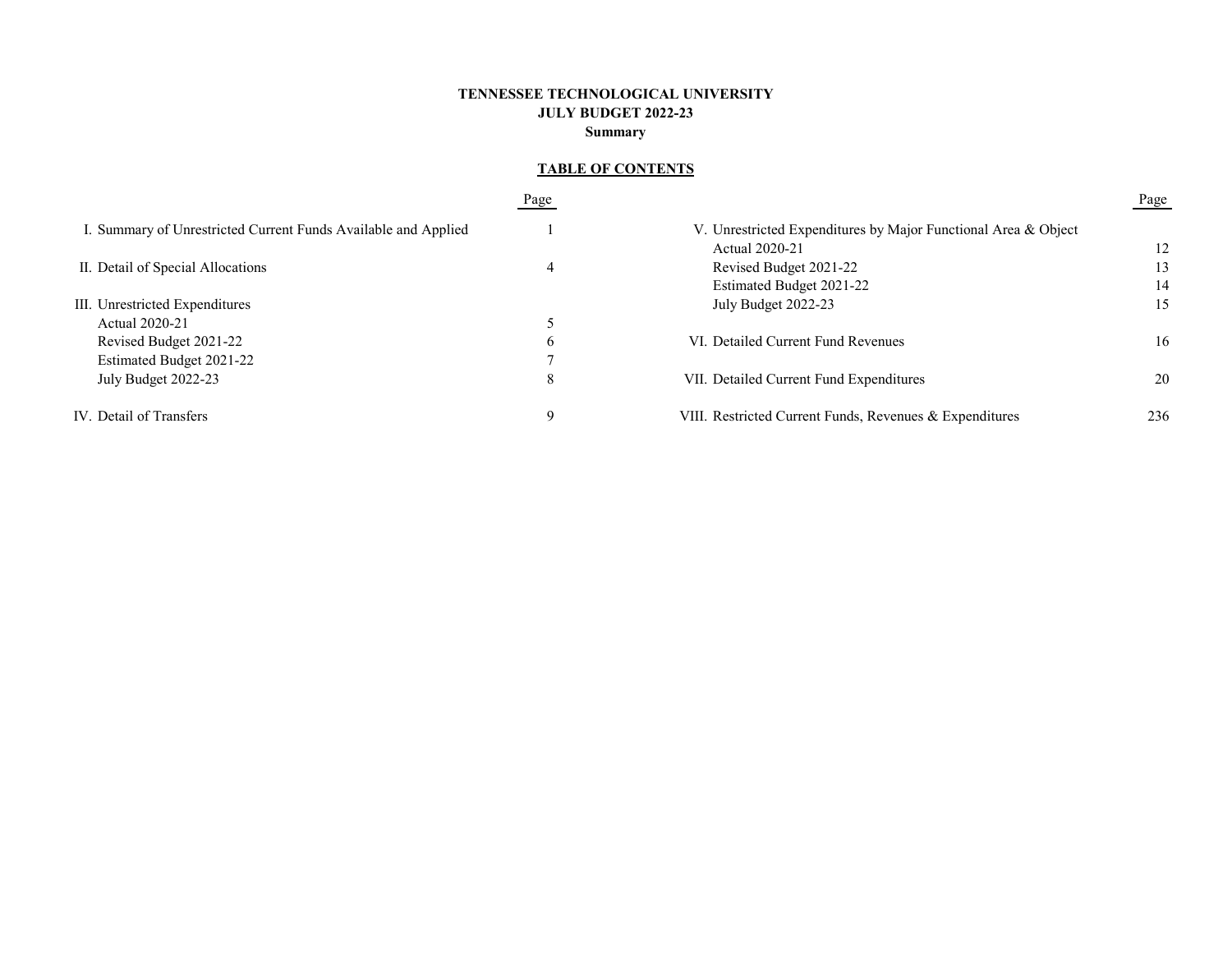Page 1<br>Run Date 03-MAY-2022 Run Date 03-MAY-2022 FZRJF01 TBR9: 1.0 Run Date 03-MAY-2022

#### Form I Georgian Communication of the Communication of Tennessee Tech University Communication Run Time 10:06 AM Summary Of Unrestricted Current Funds Available And Applied July Budget 2022-23

|                                          | Actual<br>$2020 - 21$ | October<br>Budget<br>$2021 - 22$ | Estimated<br>Budget<br>$2021 - 22$ | % Change<br>Over<br>Actual | July<br>Budget<br>$2022 - 23$ | % Change<br>Over<br>Actual |
|------------------------------------------|-----------------------|----------------------------------|------------------------------------|----------------------------|-------------------------------|----------------------------|
| Unrestricted Current Fund Balances       |                       |                                  |                                    |                            |                               |                            |
| at Beginning of Period                   |                       |                                  |                                    |                            |                               |                            |
| Allocation for Encumbrances              | 1,643,388             | 1,497,200                        | 1,497,200                          | $-08.9$                    | $\Omega$                      | $-100.0$                   |
| Allocation for Working Capital           | 4,532,685             | 4,390,500                        | 4,390,500                          | $-03.1$                    | 4,390,500                     | $-03.1$                    |
| Special Allocations                      | 26, 205, 416          | 24,724,900                       | 24,724,900                         | $-05.6$                    | 5,545,600                     | $-78.8$                    |
| Unallocated Balance                      | 291,697               | 81,800                           | 81,800                             | $-72.0$                    | $\Omega$                      | $-100.0$                   |
| Total Unrestricted Current Fund Balances | 32,673,186            | 30,694,400                       | 30,694,400                         | $-06.1$                    | 9,936,100                     | $-69.6$                    |
| Revenues                                 |                       |                                  |                                    |                            |                               |                            |
| Education and General                    |                       |                                  |                                    |                            |                               |                            |
| Tuition and Fees                         | 99,001,296            | 99,019,300                       | 100,995,900                        | 02.0                       | 100,785,900                   | 01.8                       |
| State Appropriations                     | 61,143,975            | 64,128,100                       | 64,128,100                         | 04.9                       | 78,863,600                    | 29.0                       |
| Federal Grants and Contracts             | 2,621,298             | 869,700                          | 1,607,100                          | $-38.7$                    | 1,269,700                     | $-51.6$                    |
| Local Grants and Contracts               | 1,240                 | 3,200                            | 700                                | $-43.5$                    | 200                           | $-83.9$                    |
| State Grants and Contracts               | 145,537               | 59,400                           | 119,400                            | $-18.0$                    | 99,400                        | $-31.7$                    |
| Private Grants and Contracts             | 78,914                | 39,100                           | 102,100                            | 29.4                       | 40,000                        | $-49.3$                    |
| Private Gifts                            | 12,194                | $\Omega$                         | $\Omega$                           | $-100.0$                   | $\Omega$                      | $-100.0$                   |
| Sales & Services of Educ Activities      | 1,215,627             | 872,000                          | 884,600                            | $-27.2$                    | 933,700                       | $-23.2$                    |
| Sales & Services of Other Activities     | 8,278,930             | 9,063,900                        | 9,828,100                          | 18.7                       | 9,315,900                     | 12.5                       |
| Other Sources                            | 10,034,116            | 1,267,900                        | 1,199,900                          | $-88.0$                    | 1,139,500                     | $-88.6$                    |
| Total Education and General              | 182, 533, 127         | 175,322,600                      | 178,865,900                        | $-02.0$                    | 192,447,900                   | 05.4                       |
| Sales & Services of Aux Enterprises      |                       |                                  |                                    |                            |                               |                            |
| Sales and Services of Aux Enterprises    | 19,813,627            | 18,489,500                       | 18,595,100                         | $-06.1$                    | 18,577,600                    | $-06.2$                    |
| Total Revenues                           | 202, 346, 754         | 193,812,100                      | 197,461,000                        | $-02.4$                    | 211,025,500                   | 04.3                       |
| Expenditures and Transfers               |                       |                                  |                                    |                            |                               |                            |
| Education and General                    |                       |                                  |                                    |                            |                               |                            |
| Instruction                              | 72, 271, 306          | 89,399,100                       | 86, 171, 200                       | 19.2                       | 86,981,400                    | 20.4                       |
| Research                                 | 2,049,034             | 4,458,400                        | 5,518,400                          | 169.3                      | 2,750,800                     | 34.2                       |
| Public Service                           | 1,998,073             | 2,486,000                        | 2,568,400                          | 28.5                       | 2,056,600                     | 02.9                       |
| Academic Support                         | 12,312,608            | 14,979,100                       | 16, 243, 900                       | 31.9                       | 14,308,000                    | 16.2                       |
| Student Services                         | 19,833,987            | 22,767,500                       | 23,490,400                         | 18.4                       | 22,823,600                    | 15.1                       |
| Institutional Support                    | 14, 174, 960          | 19,308,600                       | 20,766,900                         | 46.5                       | 19,915,000                    | 40.5                       |
| Operation & Maintenance of Plant         | 11,985,224            | 16,281,900                       | 16,511,400                         | 37.8                       | 16,319,900                    | 36.2                       |
| Scholarships & Fellowships               | 14,575,925            | 16,309,200                       | 16,514,600                         | 13.3                       | 17,536,300                    | 20.3                       |
| Total Education and General              | 149,201,117           | 185,989,800                      | 187,785,200                        | 25.9                       | 182,691,600                   | 22.4                       |
| Mandatory Transfers for:                 |                       |                                  |                                    |                            |                               |                            |
| Principal & Interest                     | 3,507,468             | 3,668,700                        | 3,668,700                          | 04.6                       | 3,668,700                     | 04.6                       |
| Renewals & Replacements                  | $\Omega$              | $\Omega$                         | $\Omega$                           |                            | $\Omega$                      |                            |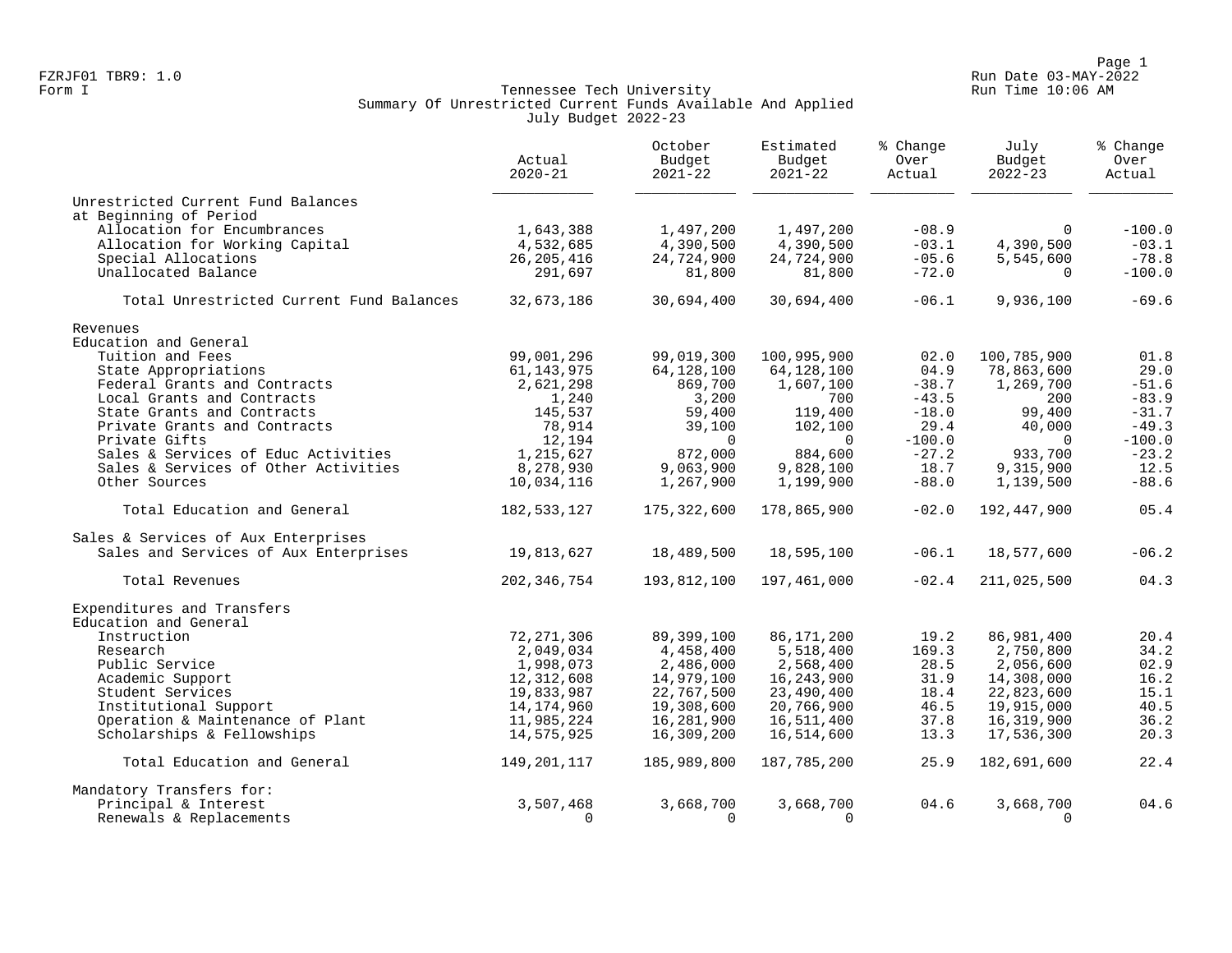Page 2<br>Run Date 03-MAY-2022 Run Date 03-MAY-2022 FZRJF01 TBR9: 1.0 Run Date 03-MAY-2022

### Form I Georgian Communication of the Communication of Tennessee Tech University Communication Run Time 10:06 AM Summary Of Unrestricted Current Funds Available And Applied July Budget 2022-23

|                                                                                                                                                                                                                                                      | Actual<br>$2020 - 21$                          | October<br>Budget<br>$2021 - 22$                                           | Estimated<br>Budget<br>$2021 - 22$                                   | % Change<br>Over<br>Actual                      | July<br>Budget<br>$2022 - 23$                                         | % Change<br>Over<br>Actual                      |
|------------------------------------------------------------------------------------------------------------------------------------------------------------------------------------------------------------------------------------------------------|------------------------------------------------|----------------------------------------------------------------------------|----------------------------------------------------------------------|-------------------------------------------------|-----------------------------------------------------------------------|-------------------------------------------------|
| Loan Fund Matching Grant                                                                                                                                                                                                                             | $\Omega$                                       | $\Omega$                                                                   | $\Omega$                                                             |                                                 | $\Omega$                                                              |                                                 |
| Total Mandatory Transfers                                                                                                                                                                                                                            | 3,507,468                                      | 3,668,700                                                                  | 3,668,700                                                            | 04.6                                            | 3,668,700                                                             | 04.6                                            |
| Non-Mandatory Transfers for:<br>Transfers to Unexpended Plant Fund<br>Transfers to Renewal & Replacements<br>Transfers to Other Funds<br>Transfers from Unexpended Plant Fund<br>Transfers from Renewal & Replacements<br>Transfers from Other Funds | 6,356,479<br>24,579,546<br>826,940<br>$\Omega$ | 1,831,800<br>4,128,500<br>568,300<br>$\mathbf 0$<br>$\Omega$               | 3,599,600<br>3,944,000<br>626,800<br>$\mathbf 0$<br>$\Omega$         | $-43.4$<br>$-84.0$<br>$-24.2$                   | 1,885,800<br>3,223,700<br>605,800<br>$\Omega$                         | $-70.3$<br>$-86.9$<br>$-26.7$                   |
| Total Non-Mandatory Transfers                                                                                                                                                                                                                        | 31,762,965                                     | 6,528,600                                                                  | 8,170,400                                                            | $-74.3$                                         | 5,715,300                                                             | $-82.0$                                         |
| Total Education and General                                                                                                                                                                                                                          | 184, 471, 550                                  | 196,187,100                                                                | 199,624,300                                                          | 08.2                                            | 192,075,600                                                           | 04.1                                            |
| Auxiliary Enterprises Expenditures<br>Auxiliary Enterprises Expenditures                                                                                                                                                                             | 7,879,740                                      | 8,201,800                                                                  | 8,344,400                                                            | 05.9                                            | 8,719,100                                                             | 10.7                                            |
| Total Auxiliary Expenditures                                                                                                                                                                                                                         | 7,879,740                                      | 8,201,800                                                                  | 8,344,400                                                            | 05.9                                            | 8,719,100                                                             | 10.7                                            |
| Mandatory Transfers for:<br>Principal & Interest<br>Renewals & Replacements<br>Loan Fund Matching Grant                                                                                                                                              | 6,065,443<br>$\Omega$                          | 6,901,000<br>$\Omega$<br>$\Omega$                                          | 6,841,000<br>$\Omega$<br>$\Omega$                                    | 12.8<br>00.0<br>00.0                            | 6,557,400<br>$\Omega$<br>$\Omega$                                     | 08.1<br>00.0<br>00.0                            |
| Total Mandatory Transfers                                                                                                                                                                                                                            | 6,065,443                                      | 6,901,000                                                                  | 6,841,000                                                            | 12.8                                            | 6,557,400                                                             | 08.1                                            |
| Non-Mandatory Transfers for:<br>Tranfers to Unexpended Plant Fund<br>Transfers to Renewal & Replacements<br>Transfers to Other Funds<br>Transfers from Unexpended Plant Fund<br>Transfers from Renewal & Replacements<br>Transfers from Other Funds  | 5,908,775<br>$\Omega$<br>$\Omega$<br>$\Omega$  | $\Omega$<br>3, 444, 200<br>$\Omega$<br>$\mathbf 0$<br>$\Omega$<br>$\Omega$ | $\mathbf 0$<br>3,409,600<br>0<br>$\mathbf 0$<br>$\Omega$<br>$\Omega$ | 00.0<br>$-42.3$<br>00.0<br>00.0<br>00.0<br>00.0 | $\Omega$<br>3,354,200<br>$\Omega$<br>$\Omega$<br>$\Omega$<br>$\Omega$ | 00.0<br>$-43.2$<br>00.0<br>00.0<br>00.0<br>00.0 |
| Total Non-Mandatory Transfers                                                                                                                                                                                                                        | 5,908,775                                      | 3, 444, 200                                                                | 3,409,600                                                            | $-42.3$                                         | 3,354,200                                                             | $-43.2$                                         |
| Total Auxiliary Enterprises                                                                                                                                                                                                                          | 19,853,958                                     | 18,547,000                                                                 | 18,595,000                                                           | $-06.3$                                         | 18,630,700                                                            | $-06.2$                                         |
| Total Expenditures And Transfers                                                                                                                                                                                                                     | 204, 325, 508                                  | 214,734,100                                                                | 218, 219, 300                                                        | 06.8                                            | 210,706,300                                                           | 03.1                                            |
| Other<br>Prior Period Adjustments                                                                                                                                                                                                                    | 0                                              | $\mathbf 0$                                                                | $\mathbf 0$                                                          | 00.0                                            | $\Omega$                                                              | 00.0                                            |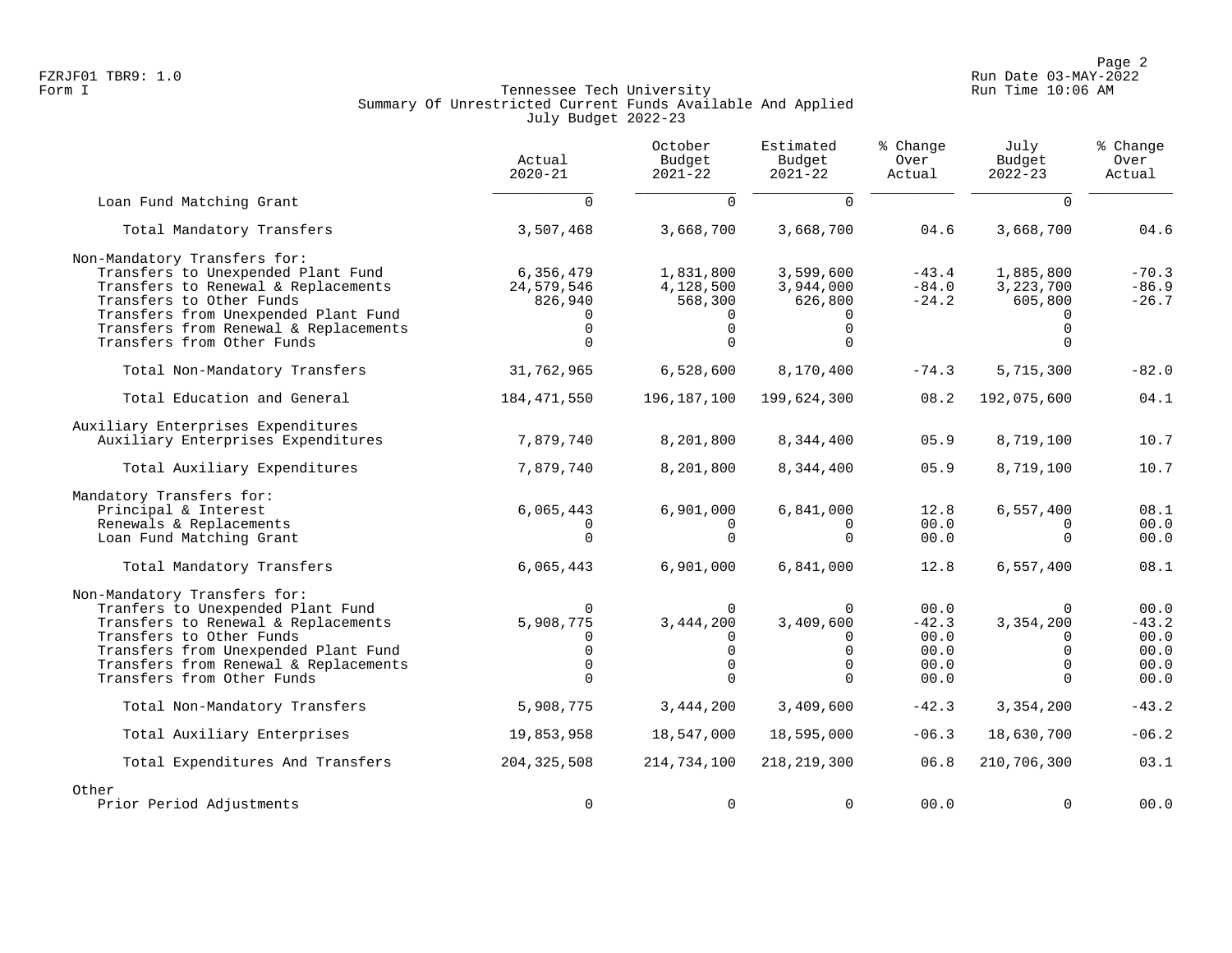Page 3<br>Run Date 03-MAY-2022 Run Date 03-MAY-2022 FZRJF01 TBR9: 1.0 Run Date 03-MAY-2022

## Form I Georgian Communication of the Communication of Tennessee Tech University Communication Run Time 10:06 AM Summary Of Unrestricted Current Funds Available And Applied July Budget 2022-23

|                                                                                                             | Actual<br>$2020 - 21$                          | October<br>Budget<br>$2021 - 22$ | Estimated<br>Budget<br>$2021 - 22$ | % Change<br>Over<br>Actual              | July<br>Budget<br>$2022 - 23$                  | % Change<br>Over<br>Actual              |
|-------------------------------------------------------------------------------------------------------------|------------------------------------------------|----------------------------------|------------------------------------|-----------------------------------------|------------------------------------------------|-----------------------------------------|
| Other Additions/Deductions                                                                                  | U                                              |                                  |                                    | 00.0                                    | $\Omega$                                       | 00.0                                    |
| Total Other                                                                                                 | 0                                              | $\Omega$                         | $\Omega$                           | 00.0                                    | $\Omega$                                       | 00.0                                    |
| Unrestricted Current Fund Balances<br>at End of Period                                                      |                                                |                                  |                                    |                                         |                                                |                                         |
| Allocation for Encumbrances<br>Allocation for Working Capital<br>Special Allocations<br>Unallocated Balance | 1,497,233<br>4,390,489<br>24,724,917<br>81,793 | 4,390,500<br>5,381,900           | 4,390,500<br>5,545,600<br>0        | $-100.0$<br>00.0<br>$-77.6$<br>$-100.0$ | $\Omega$<br>4,390,500<br>5,864,800<br>$\Omega$ | $-100.0$<br>00.0<br>$-76.3$<br>$-100.0$ |
| Total Unrestricted Current Fund Balances                                                                    | 30,694,432                                     | 9,772,400                        | 9,936,100                          | $-67.6$                                 | 10,255,300                                     | $-66.6$                                 |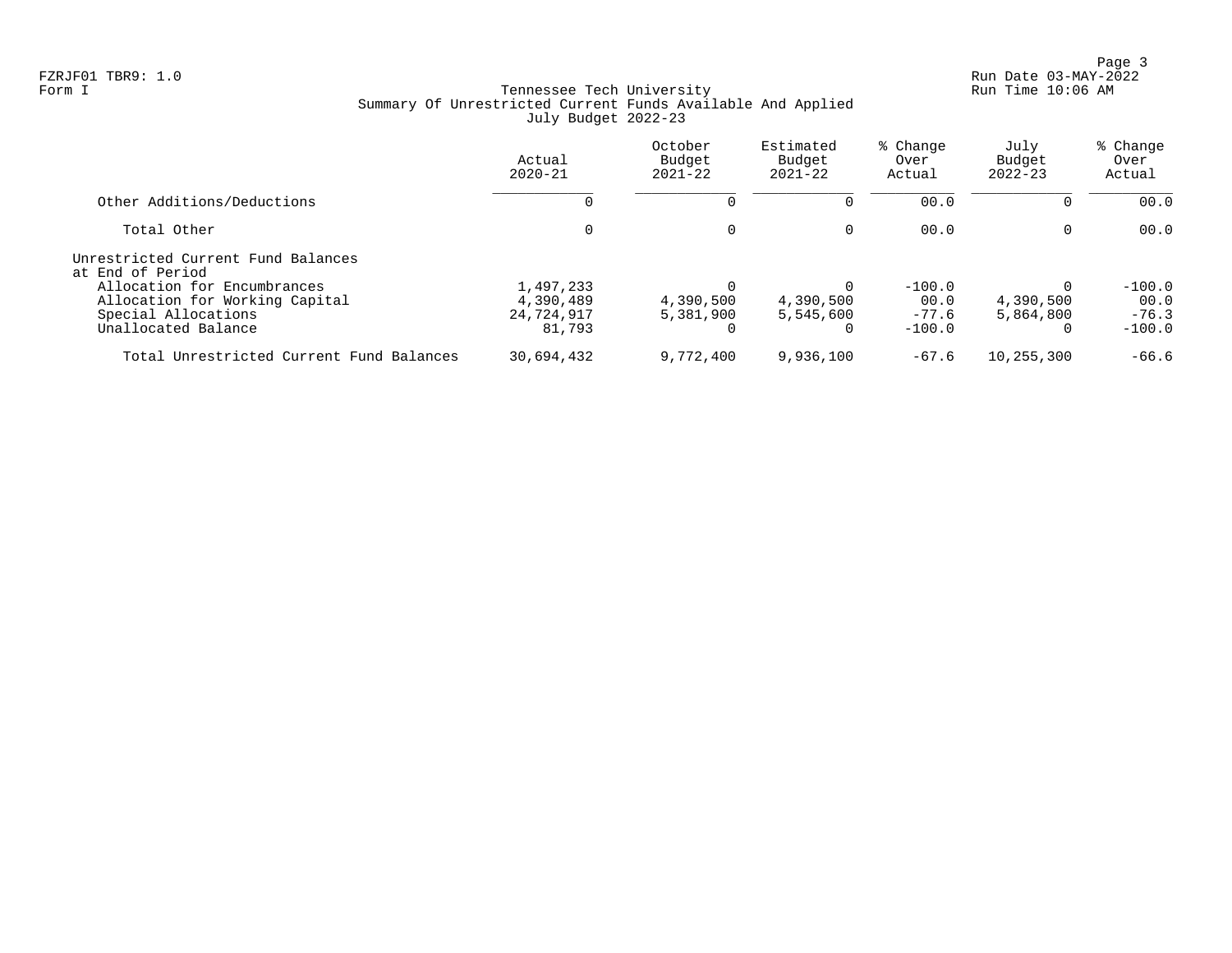## Form II Tennessee Tech University Run Time 10:12 AM Special Allocations July Budget 2022-23

|                                                 | Actual<br>$2020 - 21$ | October<br>Budget<br>$2021 - 22$ | Estimated<br>Budget<br>$2021 - 22$ | July<br>Budget<br>$2022 - 23$ |
|-------------------------------------------------|-----------------------|----------------------------------|------------------------------------|-------------------------------|
| At Beginning of Period                          |                       |                                  |                                    |                               |
| 2% to 5% Reserve                                | 21,450,377            | 20, 245, 349                     | 20, 245, 349                       | 4,563,430                     |
| Allocation for Compensated Absences             |                       |                                  |                                    |                               |
| Allocation for Student Activity Fees            | 1,322,338             |                                  |                                    |                               |
| Allocation for Technology Access Fees           | 604,148               | 1,723,100                        | 1,723,100                          |                               |
| Allocation for Auxiliary Contingency            | 927,934               | 873,942                          | 873,942                            | 982,154                       |
| Allocation for Specialized Academic Course Fees | 1,900,619             | 1,882,526                        | 1,882,526                          |                               |
| Allocation for Unexpended Contracts             |                       |                                  |                                    |                               |
| Allocation for Conferences and Institutes       |                       |                                  |                                    |                               |
| Allocation for Floyd Scholarship                |                       |                                  |                                    |                               |
| Allocation for RODP                             |                       |                                  |                                    |                               |
| Allocation for TTC Equipment Appropriation      |                       |                                  |                                    |                               |
| Allocation for OPEB                             |                       |                                  |                                    |                               |
| Allocation for Designated Appropriations        |                       |                                  |                                    |                               |
| Allocation for Sustainable Campus Fee           |                       |                                  |                                    |                               |
| Allocation for International Education Fee      |                       |                                  |                                    |                               |
| Total                                           | 26,205,416            | 24,724,917                       | 24,724,917                         | 5,545,584                     |
| At End of Period                                |                       |                                  |                                    |                               |
| 2% to 5% Reserve                                | 20, 245, 349          | 4,457,430                        | 4,563,430                          | 4,935,954                     |
| Allocation for Compensated Absences             |                       |                                  |                                    |                               |
| Allocation for Student Activity Fees            |                       |                                  |                                    |                               |
| Allocation for Technology Access Fees           | 1,723,100             |                                  |                                    |                               |
| Allocation for Auxiliary Contingency            | 873,942               | 924,474                          | 982,154                            | 928,878                       |
| Allocation for Specialized Academic Course Fees | 1,882,526             |                                  |                                    |                               |
| Allocation for Unexpended Contracts             |                       |                                  |                                    |                               |
| Allocation for Conferences and Institutes       |                       |                                  |                                    |                               |
| Allocation for Floyd Scholarship                |                       |                                  |                                    |                               |
| Allocation for RODP                             |                       |                                  |                                    |                               |
| Allocation for TTC Equipment Appropriation      |                       |                                  |                                    |                               |
| Allocation for OPEB                             |                       |                                  |                                    |                               |
| Allocation for Designated Appropriations        |                       |                                  |                                    |                               |
| Allocation for Sustainable Campus Fee           |                       |                                  |                                    |                               |
| Allocation for International Education Fee      |                       |                                  |                                    |                               |
| Total                                           | 24,724,917            | 5,381,904                        | 5,545,584                          | 5,864,832                     |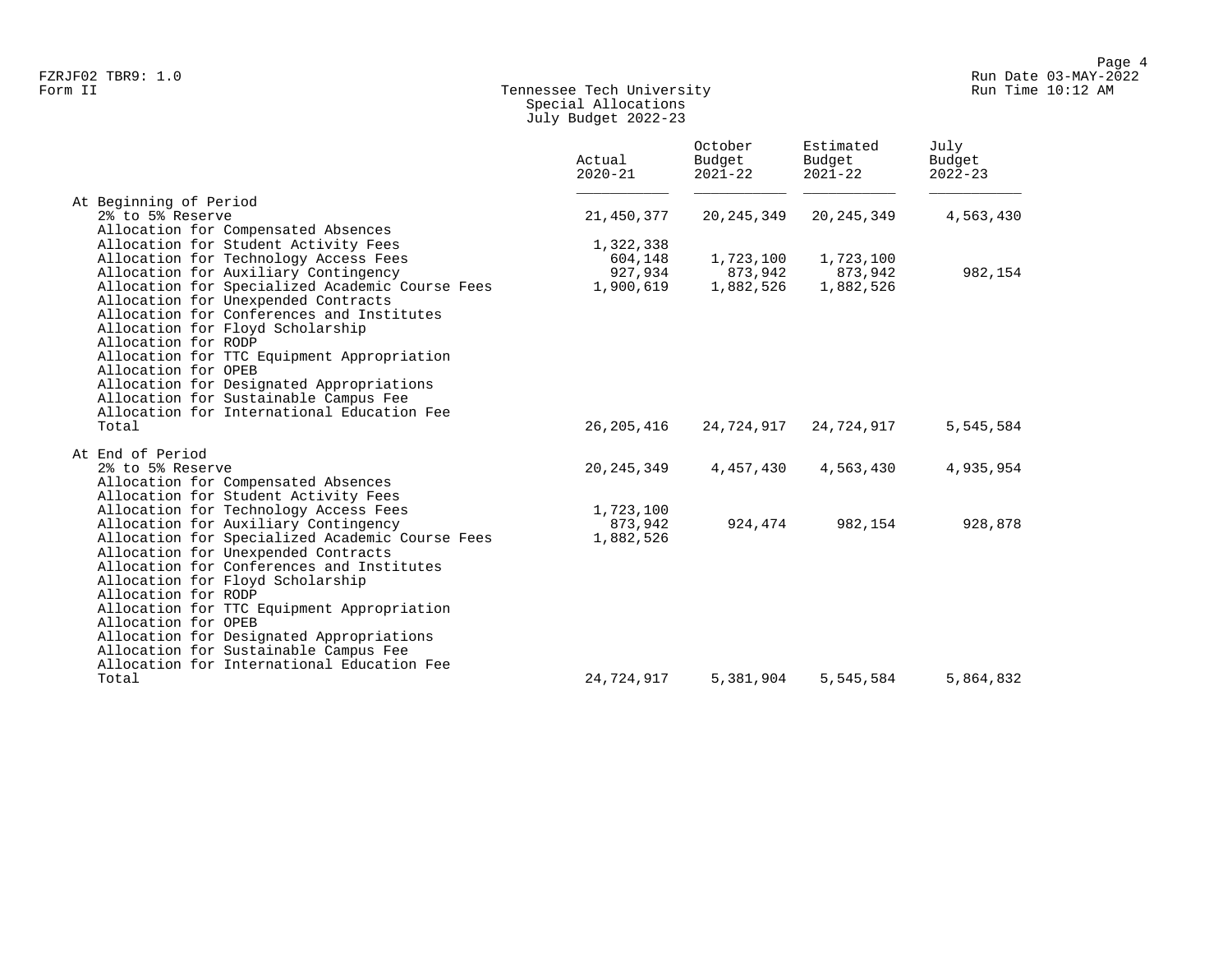#### Form III Tennessee Tech University Run Time 10:15 AM Unrestricted Educational And General Expenditures By Budget Category Actual 2020-21

| UNRESTRICTED EXPENDITURES<br>EDUCATION AND GENERAL | Professional<br>Salaries | Other<br>Salaries | Employee<br>Benefits | Travel       | Operating<br>Expense | Capital<br>Outlay | Total        | % OF<br>Total<br>E & G |
|----------------------------------------------------|--------------------------|-------------------|----------------------|--------------|----------------------|-------------------|--------------|------------------------|
|                                                    |                          |                   |                      |              |                      |                   |              |                        |
| Instruction                                        | 41,793,087               | 2,829,769         | 18,612,453           | 58,693       | 8,396,854            | 580,450           | 72, 271, 306 | 48.44                  |
| Research                                           | 652,925                  | 388,858           | 289,984              | 24,490       | 659,596              | 33,181            | 2,049,034    | 1.37                   |
| Public Service                                     | 444,862                  | 275,409           | 356,928              | 137          | 896,275              | 24,462            | 1,998,073    | 1.34                   |
| Academic Support                                   | 8,292,716                | 1,802,110         | 3,688,978            | $-19,251$    | $-1,698,512$         | 246,567           | 12,312,608   | 8.25                   |
| Student Services                                   | 8,632,290                | 1,639,873         | 4,036,848            | 484,823      | 5,002,861            | 37,292            | 19,833,987   | 13.29                  |
| Institutional Support                              | 7,263,047                | 1,183,477         | 3,166,153            | 32,822       | 2,514,752            | 14,709            | 14,174,960   | 9.50                   |
| Oper & Maint of Plant                              | 1,118,608                | 2,634,252         | 1,831,589            | 1,906        | 6,392,369            | 6,500             | 11,985,224   | 8.03                   |
| Scholarships & Fellow                              | 0                        | $\mathbf 0$       | $\mathbf 0$          | $\mathbf{0}$ | 14,575,925           | $\circ$           | 14,575,925   | 9.77                   |
| Total Educational and General                      | 68,197,535               | 10,753,748        | 31,982,933           | 583,620      | 36,740,120           | 943,161           | 149,201,117  |                        |
| Auxiliary Enterprises                              | 912,980                  | 1,400,361         | 637,228              | 1,093        | 4,493,140            | 434,938           | 7,879,740    |                        |
| Total Unrestricted                                 | 69,110,515               | 12, 154, 109      | 32,620,161           | 584,713      | 41, 233, 260         | 1,378,099         | 157,080,857  |                        |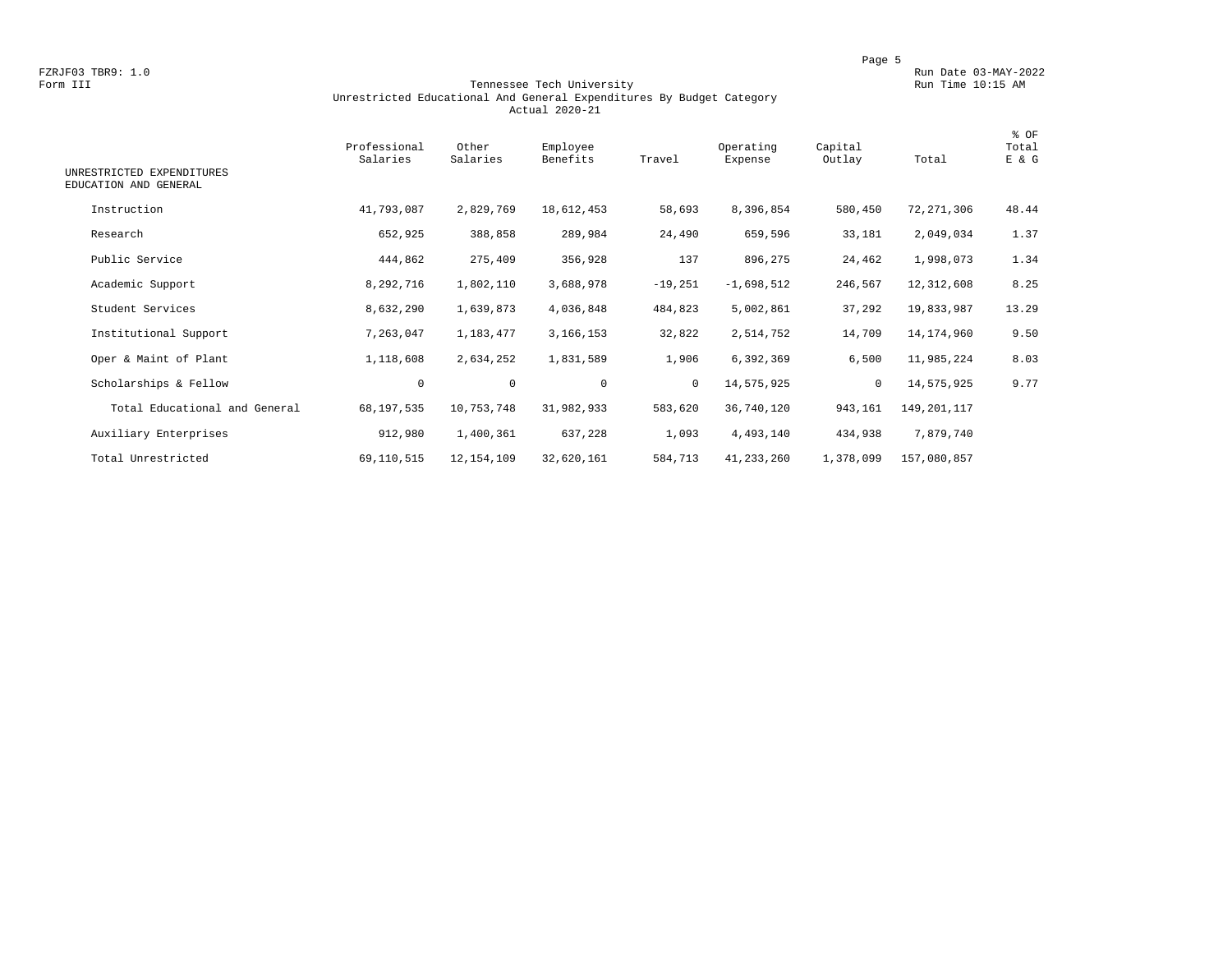#### Form III Tennessee Tech University Run Time 10:15 AM Unrestricted Educational And General Expenditures By Budget Category Revised 2021-22

| UNRESTRICTED EXPENDITURES     | Professional<br>Salaries | Other<br>Salaries | Employee<br>Benefits | Travel    | Operating<br>Expense | Capital<br>Outlay | Total       | % OF<br>Total<br>E & G |
|-------------------------------|--------------------------|-------------------|----------------------|-----------|----------------------|-------------------|-------------|------------------------|
| EDUCATION AND GENERAL         |                          |                   |                      |           |                      |                   |             |                        |
| Instruction                   | 43,043,400               | 2,773,400         | 17,351,700           | 178,400   | 25,860,000           | 192,200           | 89,399,100  | 48.07                  |
| Research                      | 437,200                  | 344,400           | 458,800              | 75,700    | 3,134,500            | 7,800             | 4,458,400   | 2.40                   |
| Public Service                | 481,800                  | 296,400           | 417,300              | 800       | 1,289,700            | 0                 | 2,486,000   | 1.34                   |
| Academic Support              | 8,844,500                | 1,953,700         | 4,647,700            | 176,000   | $-874,000$           | 231,200           | 14,979,100  | 8.05                   |
| Student Services              | 9,255,400                | 1,745,400         | 4,627,000            | 1,125,600 | 6,014,100            | $\mathbf 0$       | 22,767,500  | 12.24                  |
| Institutional Support         | 8,099,500                | 1,350,500         | 5,599,300            | 119,800   | 4,139,500            | 0                 | 19,308,600  | 10.38                  |
| Oper & Maint of Plant         | 1,461,600                | 3,004,400         | 2,656,600            | 9,100     | 9,044,200            | 106,000           | 16,281,900  | 8.75                   |
| Scholarships & Fellow         | $\circ$                  | $\mathbf 0$       | $\mathbf 0$          | $\circ$   | 16,309,200           | $\mathbf 0$       | 16,309,200  | 8.77                   |
| Total Educational and General | 71,623,400               | 11,468,200        | 35,758,400           | 1,685,400 | 64, 917, 200         | 537,200           | 185,989,800 |                        |
| Auxiliary Enterprises         | 1,048,600                | 1,504,500         | 858,800              | 20,400    | 4,767,000            | 2,500             | 8,201,800   |                        |
| Total Unrestricted            | 72,672,000               | 12,972,700        | 36,617,200           | 1,705,800 | 69,684,200           | 539,700           | 194,191,600 |                        |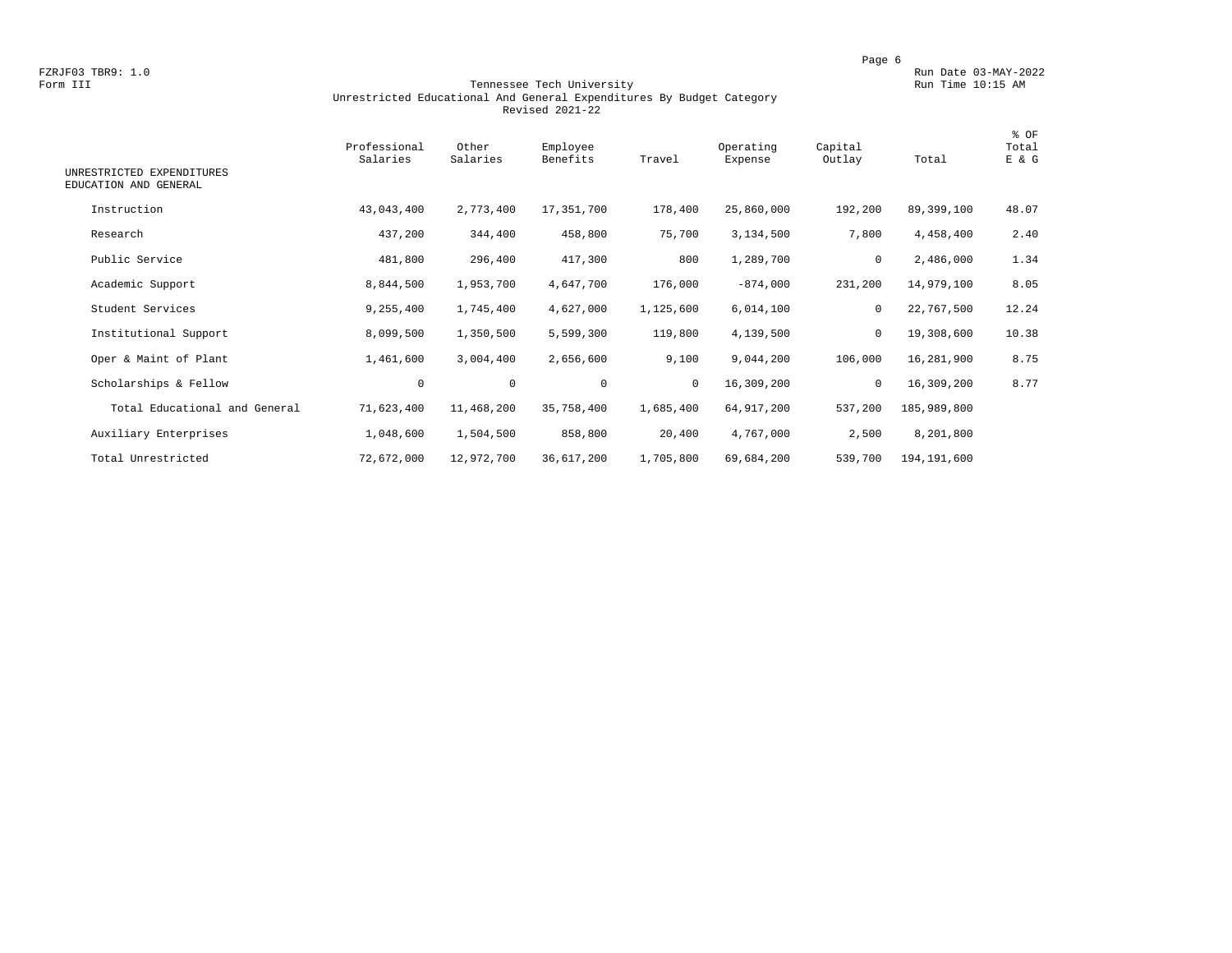#### Form III Tennessee Tech University Run Time 10:15 AM Unrestricted Educational And General Expenditures By Budget Category Estimated 2021-22

| UNRESTRICTED EXPENDITURES<br>EDUCATION AND GENERAL | Professional<br>Salaries | Other<br>Salaries | Employee<br>Benefits | Travel       | Operating<br>Expense | Capital<br>Outlay | Total         | % OF<br>Total<br>E & G |
|----------------------------------------------------|--------------------------|-------------------|----------------------|--------------|----------------------|-------------------|---------------|------------------------|
| Instruction                                        | 41,794,500               | 2,806,500         | 17,445,200           | 230,800      | 22,956,300           | 937,900           | 86,171,200    | 45.89                  |
| Research                                           | 634,400                  | 353,500           | 501,300              | 112,700      | 3,908,700            | 7,800             | 5,518,400     | 2.94                   |
| Public Service                                     | 502,500                  | 286,100           | 434,800              | 1,900        | 1,341,600            | 1,500             | 2,568,400     | 1.37                   |
| Academic Support                                   | 9,370,700                | 1,940,500         | 4,772,900            | 190,800      | $-143,300$           | 112,300           | 16,243,900    | 8.65                   |
| Student Services                                   | 8,985,100                | 1,762,600         | 4,693,600            | 1,476,100    | 6,564,800            | 8,200             | 23,490,400    | 12.51                  |
| Institutional Support                              | 8,048,100                | 1,293,100         | 5,749,900            | 132,900      | 5,542,900            | $\mathbf 0$       | 20,766,900    | 11.06                  |
| Oper & Maint of Plant                              | 1,392,200                | 2,905,800         | 2,530,600            | 8,800        | 9,514,800            | 159,200           | 16,511,400    | 8.79                   |
| Scholarships & Fellow                              | 0                        | $\mathbf 0$       | $\mathbf 0$          | $\mathbf{0}$ | 16,514,600           | $\mathbf 0$       | 16,514,600    | 8.79                   |
| Total Educational and General                      | 70,727,500               | 11,348,100        | 36,128,300           | 2,154,000    | 66,200,400           | 1,226,900         | 187,785,200   |                        |
| Auxiliary Enterprises                              | 1,039,200                | 1,525,700         | 884,800              | 22,400       | 4,869,800            | 2,500             | 8,344,400     |                        |
| Total Unrestricted                                 | 71,766,700               | 12,873,800        | 37,013,100           | 2,176,400    | 71,070,200           | 1,229,400         | 196, 129, 600 |                        |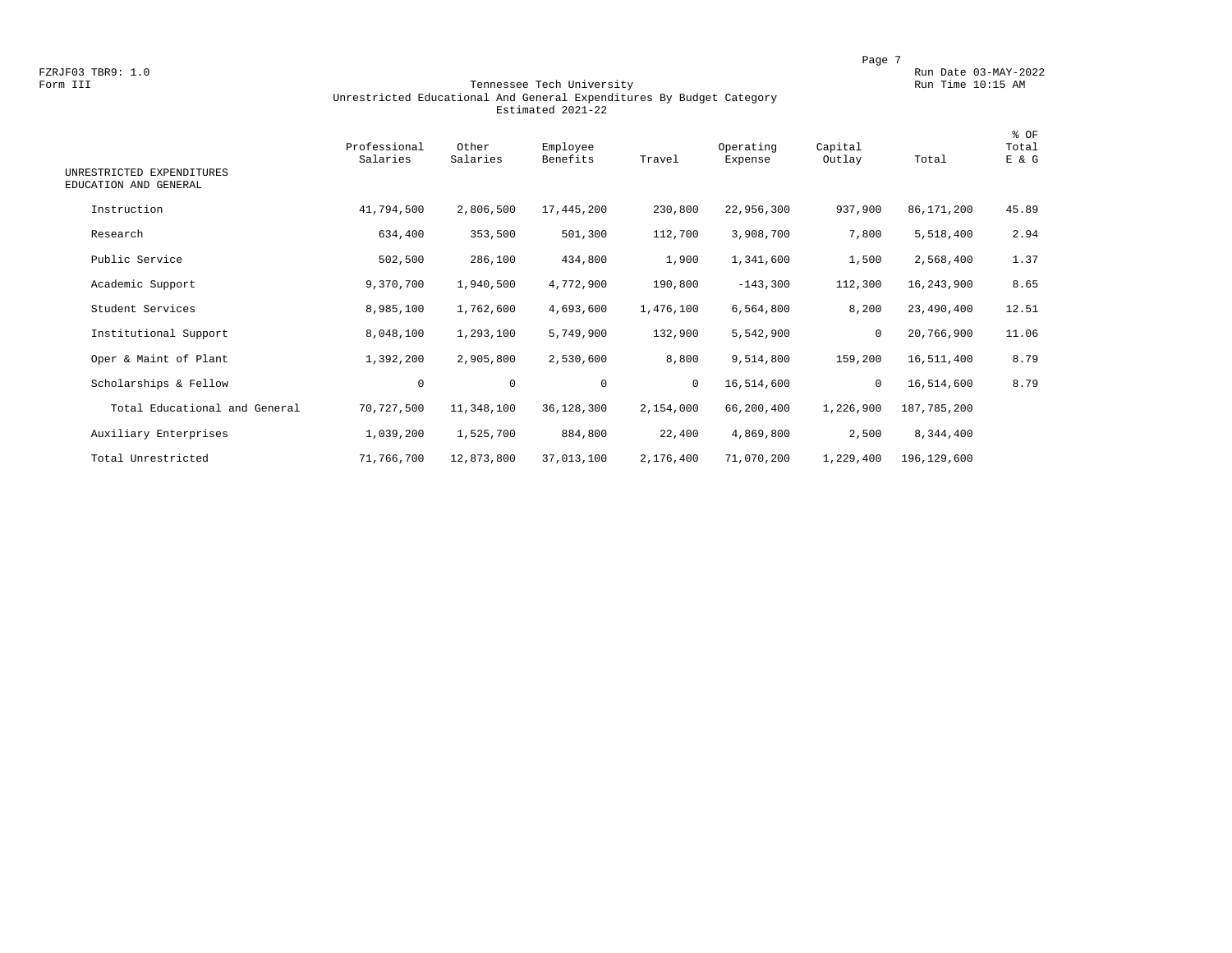#### Tennessee Tech University Unrestricted Educational And General Expenditures By Budget Category Proposed 2022-23

| UNRESTRICTED EXPENDITURES<br>EDUCATION AND GENERAL | Professional<br>Salaries | Other<br>Salaries | Employee<br>Benefits | Travel    | Operating<br>Expense | Capital<br>Outlay | Total       | % OF<br>Total<br>E & G |
|----------------------------------------------------|--------------------------|-------------------|----------------------|-----------|----------------------|-------------------|-------------|------------------------|
| Instruction                                        | 43,672,200               | 2,664,600         | 17,644,700           | 150,400   | 22,708,400           | 141,100           | 86,981,400  | 47.61                  |
| Research                                           | 466,700                  | 178,800           | 416,300              | 36,600    | 1,652,400            | $\mathbf 0$       | 2,750,800   | 1.51                   |
| Public Service                                     | 373,800                  | 214,000           | 374,000              | 800       | 1,094,000            | $\mathbf 0$       | 2,056,600   | 1.13                   |
| Academic Support                                   | 9,705,000                | 2,104,800         | 4,901,100            | 135,100   | $-2,758,000$         | 220,000           | 14,308,000  | 7.83                   |
| Student Services                                   | 9,541,100                | 1,709,500         | 4,751,800            | 1,172,900 | 5,648,300            | 0                 | 22,823,600  | 12.49                  |
| Institutional Support                              | 8,732,300                | 1,263,300         | 6,364,700            | 83,200    | 3,471,500            | $\mathbf 0$       | 19,915,000  | 10.90                  |
| Oper & Maint of Plant                              | 1,528,800                | 3,071,600         | 2,578,900            | 5,600     | 9,135,000            | 0                 | 16,319,900  | 8.93                   |
| Scholarships & Fellow                              | 0                        | $\mathbf 0$       | $\mathbf{0}$         | $\circ$   | 17,536,300           | $\mathbf 0$       | 17,536,300  | 9.60                   |
| Total Educational and General                      | 74,019,900               | 11,206,600        | 37,031,500           | 1,584,600 | 58,487,900           | 361,100           | 182,691,600 |                        |
| Auxiliary Enterprises                              | 1,149,600                | 1,578,900         | 904,800              | 20,000    | 5,063,300            | 2,500             | 8,719,100   |                        |
| Total Unrestricted                                 | 75,169,500               | 12,785,500        | 37,936,300           | 1,604,600 | 63,551,200           | 363,600           | 191,410,700 |                        |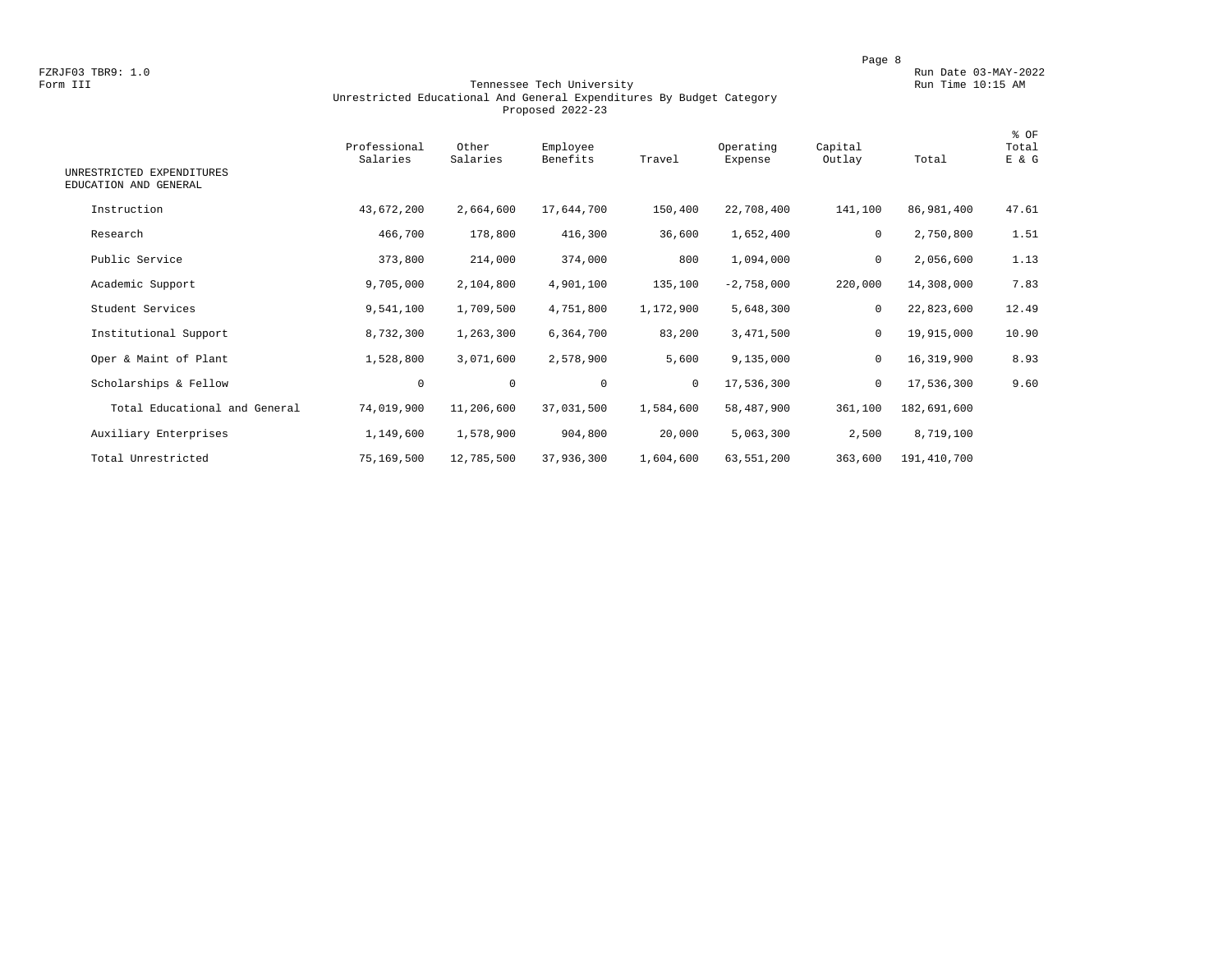#### Form IV Tennessee Tech University Run Time 10:30 AM Detail Of Transfers July Budget 2022-23

| Educational And General<br>Mandatory Transfers<br>Retirement of Indebtedness:<br>286,564<br>292,038<br>ROI Energy Perf 2014B 08B 915<br>292,038<br>292,038<br>ROI Energy Perf 2014B 09A 918<br>195,746<br>199,036<br>199,036<br>199,036<br>ROI Parking & Transportation P927<br>795,632<br>860,935<br>860,935<br>860,935<br>ROI Lab Science Building P928<br>626,965<br>646,673<br>646,673<br>646,673<br>ROI Fitness Center 2019A 927<br>1,670,000<br>1,602,561<br>1,670,000<br>1,670,000<br>Loan Fund Matching-NDSL<br>Renewals and Replacements:<br>Total E&G Mandatory Transfers<br>3,507,468<br>3,668,682<br>3,668,682<br>Non-Mandatory Transfers To (From)<br>Unexpended Plant Funds:<br>745,045<br>627,868<br>Transfers to Unexpended Plant<br>$\mathbf 0$<br>90,000<br>Transf to Un Ex Plant Extra Maint<br>90,000<br>90,000<br>90,000<br>Trf to Un Ex Plt Walton Park Landsc<br>5,824<br>0<br>$\Omega$<br>0<br>Trf to Un Ex Plt Presc 313 BIM Lab<br>4,190<br>$\Omega$<br>$\mathbf 0$<br>$\Omega$<br>Trf to Un Ex Plt PRSC 413 21-002<br>41,318<br>$\Omega$<br>$\Omega$<br>$\Omega$<br>Transf to Un Ex Plant Parkg Paving<br>200,805<br>200,805<br>200,805<br>200,805<br>672,000<br>325,000<br>380,000<br>325,000<br>Transf to Un Ex Plant Landscaping<br>Trf to Un Ex Plt FNDH Engr Renov<br>25<br>$\Omega$<br>$\Omega$<br>$\Omega$<br>Trf to Un Ex Plt DBRY 146A HR<br>23,170<br>$\Omega$<br>$-10, 463$<br>$\Omega$<br>$\Omega$<br>Trf to Un Ex Plt BRWN 411/415<br>$\Omega$<br>14,584<br>$\Omega$<br>$\mathbf 0$<br>Trf to Un Ex Plt Band Practice Fld<br>150,000<br>$\Omega$<br>$\Omega$<br>$\Omega$<br>$\Omega$<br>100,000<br>Trf to Un Ex Plt RUC Office Reno<br>$\Omega$<br>Trf to Un Ex Plnt Tucker Stad Turf<br>773,409<br>$\Omega$<br>$\Omega$<br>$\Omega$<br>560,000<br>715,000<br>560,000<br>Trf to Un Ex Plt Extra Maint Local<br>560,000<br>Trf to RUC Hallway Refresh<br>50,000<br>$\Omega$<br>$\Omega$<br>$\Omega$<br>Trf to CLEM Chiller Install<br>37,599<br>$\Omega$<br>$\cap$<br>0<br>345,890<br>345,890<br>Trf to Un Ex Plt Var Acad Bldg<br>800,000<br>Trf to PRSC 127A/131 Door<br>7,425<br>0<br>$\Omega$<br>$\Omega$<br>$\Omega$<br>Trf to Un Ex Plt Quillen Lighting<br>870,000<br>Trf to Un Ex Plt Library Rear Entr<br>2,813<br>24,651<br>$\Omega$<br>0<br>$\Omega$<br>Trf to Un Ex Plt Steam Line Facilit<br>100,000<br>$\Omega$<br>0<br>$\Omega$<br>Trf to Un Ex Plt PRSC 314/341<br>81,400<br>$\Omega$<br>0<br>$\Omega$<br>$\cap$<br>Trf to Un Ex Plt HOOP Restrooms<br>500,000<br>0<br>23,094<br>23,094<br>Trf to Un Ex Plt Bell Hall 252<br>63,630<br>$\Omega$<br>Trf to Un Ex Plt JOHN 4th Floor<br>62,200<br>50,000<br>$\Omega$<br>$\Omega$<br>Trf to Un Ex Plt BRUN classrms/offc<br>5,900<br>$\Omega$<br>$\Omega$<br>253,615<br>Trf to Un Ex Plt Facilities Develop<br>332,105<br>238,615<br>261,865<br>Trf to Un Ex Plt BFA 101 Ext Door<br>8,575<br>4,167<br>$\mathbf 0$<br>4,167<br>0<br>Trf to Un Ex Plt PRSC Carpet Repl<br>11,198<br>6,790<br>$\Omega$<br>0<br>19,390<br>Trf to Un Ex Plt JOHN 214 Stu Lab<br>$\Omega$<br>$\Omega$ | Actual<br>$2020 - 21$ | October<br>Budget<br>$2021 - 22$ | Estimated<br>Budget<br>$2021 - 22$ | July<br>Budget<br>$2022 - 23$ |
|--------------------------------------------------------------------------------------------------------------------------------------------------------------------------------------------------------------------------------------------------------------------------------------------------------------------------------------------------------------------------------------------------------------------------------------------------------------------------------------------------------------------------------------------------------------------------------------------------------------------------------------------------------------------------------------------------------------------------------------------------------------------------------------------------------------------------------------------------------------------------------------------------------------------------------------------------------------------------------------------------------------------------------------------------------------------------------------------------------------------------------------------------------------------------------------------------------------------------------------------------------------------------------------------------------------------------------------------------------------------------------------------------------------------------------------------------------------------------------------------------------------------------------------------------------------------------------------------------------------------------------------------------------------------------------------------------------------------------------------------------------------------------------------------------------------------------------------------------------------------------------------------------------------------------------------------------------------------------------------------------------------------------------------------------------------------------------------------------------------------------------------------------------------------------------------------------------------------------------------------------------------------------------------------------------------------------------------------------------------------------------------------------------------------------------------------------------------------------------------------------------------------------------------------------------------------------------------------------------------------------------------------------------------------------------------------------------------------------------------------------------------------------------------------------------------------------------------------------------------------------------------------------------------------------------------------------------------------------------------------------------------------------------------------------------------------------------------|-----------------------|----------------------------------|------------------------------------|-------------------------------|
|                                                                                                                                                                                                                                                                                                                                                                                                                                                                                                                                                                                                                                                                                                                                                                                                                                                                                                                                                                                                                                                                                                                                                                                                                                                                                                                                                                                                                                                                                                                                                                                                                                                                                                                                                                                                                                                                                                                                                                                                                                                                                                                                                                                                                                                                                                                                                                                                                                                                                                                                                                                                                                                                                                                                                                                                                                                                                                                                                                                                                                                                                      |                       |                                  |                                    |                               |
|                                                                                                                                                                                                                                                                                                                                                                                                                                                                                                                                                                                                                                                                                                                                                                                                                                                                                                                                                                                                                                                                                                                                                                                                                                                                                                                                                                                                                                                                                                                                                                                                                                                                                                                                                                                                                                                                                                                                                                                                                                                                                                                                                                                                                                                                                                                                                                                                                                                                                                                                                                                                                                                                                                                                                                                                                                                                                                                                                                                                                                                                                      |                       |                                  |                                    |                               |
|                                                                                                                                                                                                                                                                                                                                                                                                                                                                                                                                                                                                                                                                                                                                                                                                                                                                                                                                                                                                                                                                                                                                                                                                                                                                                                                                                                                                                                                                                                                                                                                                                                                                                                                                                                                                                                                                                                                                                                                                                                                                                                                                                                                                                                                                                                                                                                                                                                                                                                                                                                                                                                                                                                                                                                                                                                                                                                                                                                                                                                                                                      |                       |                                  |                                    |                               |
|                                                                                                                                                                                                                                                                                                                                                                                                                                                                                                                                                                                                                                                                                                                                                                                                                                                                                                                                                                                                                                                                                                                                                                                                                                                                                                                                                                                                                                                                                                                                                                                                                                                                                                                                                                                                                                                                                                                                                                                                                                                                                                                                                                                                                                                                                                                                                                                                                                                                                                                                                                                                                                                                                                                                                                                                                                                                                                                                                                                                                                                                                      |                       |                                  |                                    |                               |
|                                                                                                                                                                                                                                                                                                                                                                                                                                                                                                                                                                                                                                                                                                                                                                                                                                                                                                                                                                                                                                                                                                                                                                                                                                                                                                                                                                                                                                                                                                                                                                                                                                                                                                                                                                                                                                                                                                                                                                                                                                                                                                                                                                                                                                                                                                                                                                                                                                                                                                                                                                                                                                                                                                                                                                                                                                                                                                                                                                                                                                                                                      |                       |                                  |                                    |                               |
|                                                                                                                                                                                                                                                                                                                                                                                                                                                                                                                                                                                                                                                                                                                                                                                                                                                                                                                                                                                                                                                                                                                                                                                                                                                                                                                                                                                                                                                                                                                                                                                                                                                                                                                                                                                                                                                                                                                                                                                                                                                                                                                                                                                                                                                                                                                                                                                                                                                                                                                                                                                                                                                                                                                                                                                                                                                                                                                                                                                                                                                                                      |                       |                                  |                                    |                               |
|                                                                                                                                                                                                                                                                                                                                                                                                                                                                                                                                                                                                                                                                                                                                                                                                                                                                                                                                                                                                                                                                                                                                                                                                                                                                                                                                                                                                                                                                                                                                                                                                                                                                                                                                                                                                                                                                                                                                                                                                                                                                                                                                                                                                                                                                                                                                                                                                                                                                                                                                                                                                                                                                                                                                                                                                                                                                                                                                                                                                                                                                                      |                       |                                  |                                    |                               |
|                                                                                                                                                                                                                                                                                                                                                                                                                                                                                                                                                                                                                                                                                                                                                                                                                                                                                                                                                                                                                                                                                                                                                                                                                                                                                                                                                                                                                                                                                                                                                                                                                                                                                                                                                                                                                                                                                                                                                                                                                                                                                                                                                                                                                                                                                                                                                                                                                                                                                                                                                                                                                                                                                                                                                                                                                                                                                                                                                                                                                                                                                      |                       |                                  |                                    |                               |
|                                                                                                                                                                                                                                                                                                                                                                                                                                                                                                                                                                                                                                                                                                                                                                                                                                                                                                                                                                                                                                                                                                                                                                                                                                                                                                                                                                                                                                                                                                                                                                                                                                                                                                                                                                                                                                                                                                                                                                                                                                                                                                                                                                                                                                                                                                                                                                                                                                                                                                                                                                                                                                                                                                                                                                                                                                                                                                                                                                                                                                                                                      |                       |                                  |                                    |                               |
|                                                                                                                                                                                                                                                                                                                                                                                                                                                                                                                                                                                                                                                                                                                                                                                                                                                                                                                                                                                                                                                                                                                                                                                                                                                                                                                                                                                                                                                                                                                                                                                                                                                                                                                                                                                                                                                                                                                                                                                                                                                                                                                                                                                                                                                                                                                                                                                                                                                                                                                                                                                                                                                                                                                                                                                                                                                                                                                                                                                                                                                                                      |                       |                                  |                                    | 3,668,682                     |
|                                                                                                                                                                                                                                                                                                                                                                                                                                                                                                                                                                                                                                                                                                                                                                                                                                                                                                                                                                                                                                                                                                                                                                                                                                                                                                                                                                                                                                                                                                                                                                                                                                                                                                                                                                                                                                                                                                                                                                                                                                                                                                                                                                                                                                                                                                                                                                                                                                                                                                                                                                                                                                                                                                                                                                                                                                                                                                                                                                                                                                                                                      |                       |                                  |                                    |                               |
|                                                                                                                                                                                                                                                                                                                                                                                                                                                                                                                                                                                                                                                                                                                                                                                                                                                                                                                                                                                                                                                                                                                                                                                                                                                                                                                                                                                                                                                                                                                                                                                                                                                                                                                                                                                                                                                                                                                                                                                                                                                                                                                                                                                                                                                                                                                                                                                                                                                                                                                                                                                                                                                                                                                                                                                                                                                                                                                                                                                                                                                                                      |                       |                                  |                                    |                               |
|                                                                                                                                                                                                                                                                                                                                                                                                                                                                                                                                                                                                                                                                                                                                                                                                                                                                                                                                                                                                                                                                                                                                                                                                                                                                                                                                                                                                                                                                                                                                                                                                                                                                                                                                                                                                                                                                                                                                                                                                                                                                                                                                                                                                                                                                                                                                                                                                                                                                                                                                                                                                                                                                                                                                                                                                                                                                                                                                                                                                                                                                                      |                       |                                  |                                    | $\Omega$                      |
|                                                                                                                                                                                                                                                                                                                                                                                                                                                                                                                                                                                                                                                                                                                                                                                                                                                                                                                                                                                                                                                                                                                                                                                                                                                                                                                                                                                                                                                                                                                                                                                                                                                                                                                                                                                                                                                                                                                                                                                                                                                                                                                                                                                                                                                                                                                                                                                                                                                                                                                                                                                                                                                                                                                                                                                                                                                                                                                                                                                                                                                                                      |                       |                                  |                                    |                               |
|                                                                                                                                                                                                                                                                                                                                                                                                                                                                                                                                                                                                                                                                                                                                                                                                                                                                                                                                                                                                                                                                                                                                                                                                                                                                                                                                                                                                                                                                                                                                                                                                                                                                                                                                                                                                                                                                                                                                                                                                                                                                                                                                                                                                                                                                                                                                                                                                                                                                                                                                                                                                                                                                                                                                                                                                                                                                                                                                                                                                                                                                                      |                       |                                  |                                    |                               |
|                                                                                                                                                                                                                                                                                                                                                                                                                                                                                                                                                                                                                                                                                                                                                                                                                                                                                                                                                                                                                                                                                                                                                                                                                                                                                                                                                                                                                                                                                                                                                                                                                                                                                                                                                                                                                                                                                                                                                                                                                                                                                                                                                                                                                                                                                                                                                                                                                                                                                                                                                                                                                                                                                                                                                                                                                                                                                                                                                                                                                                                                                      |                       |                                  |                                    |                               |
|                                                                                                                                                                                                                                                                                                                                                                                                                                                                                                                                                                                                                                                                                                                                                                                                                                                                                                                                                                                                                                                                                                                                                                                                                                                                                                                                                                                                                                                                                                                                                                                                                                                                                                                                                                                                                                                                                                                                                                                                                                                                                                                                                                                                                                                                                                                                                                                                                                                                                                                                                                                                                                                                                                                                                                                                                                                                                                                                                                                                                                                                                      |                       |                                  |                                    |                               |
|                                                                                                                                                                                                                                                                                                                                                                                                                                                                                                                                                                                                                                                                                                                                                                                                                                                                                                                                                                                                                                                                                                                                                                                                                                                                                                                                                                                                                                                                                                                                                                                                                                                                                                                                                                                                                                                                                                                                                                                                                                                                                                                                                                                                                                                                                                                                                                                                                                                                                                                                                                                                                                                                                                                                                                                                                                                                                                                                                                                                                                                                                      |                       |                                  |                                    |                               |
|                                                                                                                                                                                                                                                                                                                                                                                                                                                                                                                                                                                                                                                                                                                                                                                                                                                                                                                                                                                                                                                                                                                                                                                                                                                                                                                                                                                                                                                                                                                                                                                                                                                                                                                                                                                                                                                                                                                                                                                                                                                                                                                                                                                                                                                                                                                                                                                                                                                                                                                                                                                                                                                                                                                                                                                                                                                                                                                                                                                                                                                                                      |                       |                                  |                                    |                               |
|                                                                                                                                                                                                                                                                                                                                                                                                                                                                                                                                                                                                                                                                                                                                                                                                                                                                                                                                                                                                                                                                                                                                                                                                                                                                                                                                                                                                                                                                                                                                                                                                                                                                                                                                                                                                                                                                                                                                                                                                                                                                                                                                                                                                                                                                                                                                                                                                                                                                                                                                                                                                                                                                                                                                                                                                                                                                                                                                                                                                                                                                                      |                       |                                  |                                    |                               |
|                                                                                                                                                                                                                                                                                                                                                                                                                                                                                                                                                                                                                                                                                                                                                                                                                                                                                                                                                                                                                                                                                                                                                                                                                                                                                                                                                                                                                                                                                                                                                                                                                                                                                                                                                                                                                                                                                                                                                                                                                                                                                                                                                                                                                                                                                                                                                                                                                                                                                                                                                                                                                                                                                                                                                                                                                                                                                                                                                                                                                                                                                      |                       |                                  |                                    |                               |
|                                                                                                                                                                                                                                                                                                                                                                                                                                                                                                                                                                                                                                                                                                                                                                                                                                                                                                                                                                                                                                                                                                                                                                                                                                                                                                                                                                                                                                                                                                                                                                                                                                                                                                                                                                                                                                                                                                                                                                                                                                                                                                                                                                                                                                                                                                                                                                                                                                                                                                                                                                                                                                                                                                                                                                                                                                                                                                                                                                                                                                                                                      |                       |                                  |                                    |                               |
|                                                                                                                                                                                                                                                                                                                                                                                                                                                                                                                                                                                                                                                                                                                                                                                                                                                                                                                                                                                                                                                                                                                                                                                                                                                                                                                                                                                                                                                                                                                                                                                                                                                                                                                                                                                                                                                                                                                                                                                                                                                                                                                                                                                                                                                                                                                                                                                                                                                                                                                                                                                                                                                                                                                                                                                                                                                                                                                                                                                                                                                                                      |                       |                                  |                                    |                               |
|                                                                                                                                                                                                                                                                                                                                                                                                                                                                                                                                                                                                                                                                                                                                                                                                                                                                                                                                                                                                                                                                                                                                                                                                                                                                                                                                                                                                                                                                                                                                                                                                                                                                                                                                                                                                                                                                                                                                                                                                                                                                                                                                                                                                                                                                                                                                                                                                                                                                                                                                                                                                                                                                                                                                                                                                                                                                                                                                                                                                                                                                                      |                       |                                  |                                    |                               |
|                                                                                                                                                                                                                                                                                                                                                                                                                                                                                                                                                                                                                                                                                                                                                                                                                                                                                                                                                                                                                                                                                                                                                                                                                                                                                                                                                                                                                                                                                                                                                                                                                                                                                                                                                                                                                                                                                                                                                                                                                                                                                                                                                                                                                                                                                                                                                                                                                                                                                                                                                                                                                                                                                                                                                                                                                                                                                                                                                                                                                                                                                      |                       |                                  |                                    |                               |
|                                                                                                                                                                                                                                                                                                                                                                                                                                                                                                                                                                                                                                                                                                                                                                                                                                                                                                                                                                                                                                                                                                                                                                                                                                                                                                                                                                                                                                                                                                                                                                                                                                                                                                                                                                                                                                                                                                                                                                                                                                                                                                                                                                                                                                                                                                                                                                                                                                                                                                                                                                                                                                                                                                                                                                                                                                                                                                                                                                                                                                                                                      |                       |                                  |                                    |                               |
|                                                                                                                                                                                                                                                                                                                                                                                                                                                                                                                                                                                                                                                                                                                                                                                                                                                                                                                                                                                                                                                                                                                                                                                                                                                                                                                                                                                                                                                                                                                                                                                                                                                                                                                                                                                                                                                                                                                                                                                                                                                                                                                                                                                                                                                                                                                                                                                                                                                                                                                                                                                                                                                                                                                                                                                                                                                                                                                                                                                                                                                                                      |                       |                                  |                                    |                               |
|                                                                                                                                                                                                                                                                                                                                                                                                                                                                                                                                                                                                                                                                                                                                                                                                                                                                                                                                                                                                                                                                                                                                                                                                                                                                                                                                                                                                                                                                                                                                                                                                                                                                                                                                                                                                                                                                                                                                                                                                                                                                                                                                                                                                                                                                                                                                                                                                                                                                                                                                                                                                                                                                                                                                                                                                                                                                                                                                                                                                                                                                                      |                       |                                  |                                    | 345,890                       |
|                                                                                                                                                                                                                                                                                                                                                                                                                                                                                                                                                                                                                                                                                                                                                                                                                                                                                                                                                                                                                                                                                                                                                                                                                                                                                                                                                                                                                                                                                                                                                                                                                                                                                                                                                                                                                                                                                                                                                                                                                                                                                                                                                                                                                                                                                                                                                                                                                                                                                                                                                                                                                                                                                                                                                                                                                                                                                                                                                                                                                                                                                      |                       |                                  |                                    |                               |
|                                                                                                                                                                                                                                                                                                                                                                                                                                                                                                                                                                                                                                                                                                                                                                                                                                                                                                                                                                                                                                                                                                                                                                                                                                                                                                                                                                                                                                                                                                                                                                                                                                                                                                                                                                                                                                                                                                                                                                                                                                                                                                                                                                                                                                                                                                                                                                                                                                                                                                                                                                                                                                                                                                                                                                                                                                                                                                                                                                                                                                                                                      |                       |                                  |                                    | 0                             |
|                                                                                                                                                                                                                                                                                                                                                                                                                                                                                                                                                                                                                                                                                                                                                                                                                                                                                                                                                                                                                                                                                                                                                                                                                                                                                                                                                                                                                                                                                                                                                                                                                                                                                                                                                                                                                                                                                                                                                                                                                                                                                                                                                                                                                                                                                                                                                                                                                                                                                                                                                                                                                                                                                                                                                                                                                                                                                                                                                                                                                                                                                      |                       |                                  |                                    | 0                             |
|                                                                                                                                                                                                                                                                                                                                                                                                                                                                                                                                                                                                                                                                                                                                                                                                                                                                                                                                                                                                                                                                                                                                                                                                                                                                                                                                                                                                                                                                                                                                                                                                                                                                                                                                                                                                                                                                                                                                                                                                                                                                                                                                                                                                                                                                                                                                                                                                                                                                                                                                                                                                                                                                                                                                                                                                                                                                                                                                                                                                                                                                                      |                       |                                  |                                    |                               |
|                                                                                                                                                                                                                                                                                                                                                                                                                                                                                                                                                                                                                                                                                                                                                                                                                                                                                                                                                                                                                                                                                                                                                                                                                                                                                                                                                                                                                                                                                                                                                                                                                                                                                                                                                                                                                                                                                                                                                                                                                                                                                                                                                                                                                                                                                                                                                                                                                                                                                                                                                                                                                                                                                                                                                                                                                                                                                                                                                                                                                                                                                      |                       |                                  |                                    |                               |
|                                                                                                                                                                                                                                                                                                                                                                                                                                                                                                                                                                                                                                                                                                                                                                                                                                                                                                                                                                                                                                                                                                                                                                                                                                                                                                                                                                                                                                                                                                                                                                                                                                                                                                                                                                                                                                                                                                                                                                                                                                                                                                                                                                                                                                                                                                                                                                                                                                                                                                                                                                                                                                                                                                                                                                                                                                                                                                                                                                                                                                                                                      |                       |                                  |                                    |                               |
|                                                                                                                                                                                                                                                                                                                                                                                                                                                                                                                                                                                                                                                                                                                                                                                                                                                                                                                                                                                                                                                                                                                                                                                                                                                                                                                                                                                                                                                                                                                                                                                                                                                                                                                                                                                                                                                                                                                                                                                                                                                                                                                                                                                                                                                                                                                                                                                                                                                                                                                                                                                                                                                                                                                                                                                                                                                                                                                                                                                                                                                                                      |                       |                                  |                                    |                               |
|                                                                                                                                                                                                                                                                                                                                                                                                                                                                                                                                                                                                                                                                                                                                                                                                                                                                                                                                                                                                                                                                                                                                                                                                                                                                                                                                                                                                                                                                                                                                                                                                                                                                                                                                                                                                                                                                                                                                                                                                                                                                                                                                                                                                                                                                                                                                                                                                                                                                                                                                                                                                                                                                                                                                                                                                                                                                                                                                                                                                                                                                                      |                       |                                  |                                    |                               |
|                                                                                                                                                                                                                                                                                                                                                                                                                                                                                                                                                                                                                                                                                                                                                                                                                                                                                                                                                                                                                                                                                                                                                                                                                                                                                                                                                                                                                                                                                                                                                                                                                                                                                                                                                                                                                                                                                                                                                                                                                                                                                                                                                                                                                                                                                                                                                                                                                                                                                                                                                                                                                                                                                                                                                                                                                                                                                                                                                                                                                                                                                      |                       |                                  |                                    |                               |
|                                                                                                                                                                                                                                                                                                                                                                                                                                                                                                                                                                                                                                                                                                                                                                                                                                                                                                                                                                                                                                                                                                                                                                                                                                                                                                                                                                                                                                                                                                                                                                                                                                                                                                                                                                                                                                                                                                                                                                                                                                                                                                                                                                                                                                                                                                                                                                                                                                                                                                                                                                                                                                                                                                                                                                                                                                                                                                                                                                                                                                                                                      |                       |                                  |                                    |                               |
|                                                                                                                                                                                                                                                                                                                                                                                                                                                                                                                                                                                                                                                                                                                                                                                                                                                                                                                                                                                                                                                                                                                                                                                                                                                                                                                                                                                                                                                                                                                                                                                                                                                                                                                                                                                                                                                                                                                                                                                                                                                                                                                                                                                                                                                                                                                                                                                                                                                                                                                                                                                                                                                                                                                                                                                                                                                                                                                                                                                                                                                                                      |                       |                                  |                                    |                               |
|                                                                                                                                                                                                                                                                                                                                                                                                                                                                                                                                                                                                                                                                                                                                                                                                                                                                                                                                                                                                                                                                                                                                                                                                                                                                                                                                                                                                                                                                                                                                                                                                                                                                                                                                                                                                                                                                                                                                                                                                                                                                                                                                                                                                                                                                                                                                                                                                                                                                                                                                                                                                                                                                                                                                                                                                                                                                                                                                                                                                                                                                                      |                       |                                  |                                    |                               |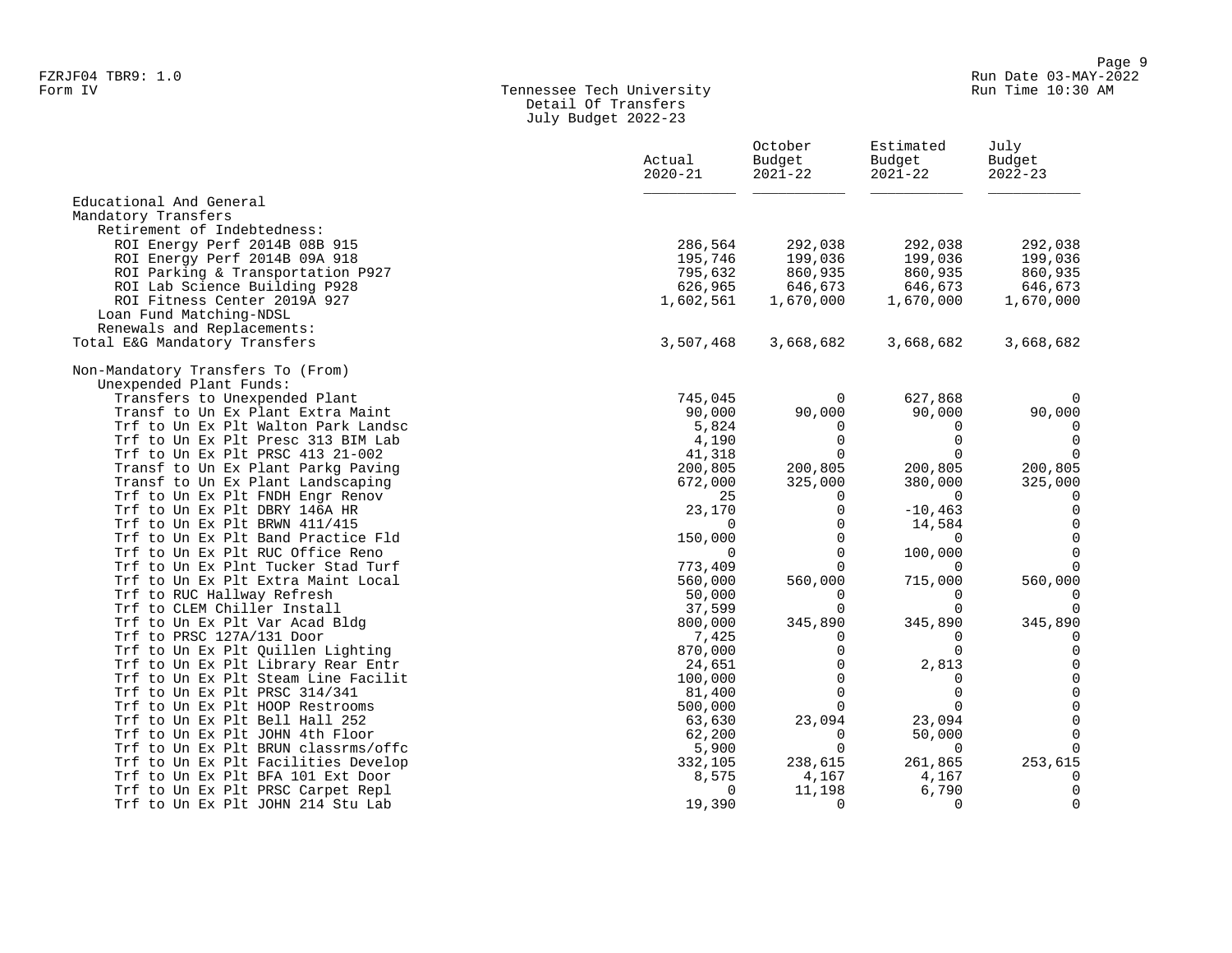#### Form IV Tennessee Tech University Run Time 10:30 AM Detail Of Transfers July Budget 2022-23

|                                                                                                                  | Actual<br>$2020 - 21$           | October<br>Budget<br>$2021 - 22$ | Estimated<br>Budget<br>$2021 - 22$ | July<br>Budget<br>$2022 - 23$   |
|------------------------------------------------------------------------------------------------------------------|---------------------------------|----------------------------------|------------------------------------|---------------------------------|
| Trf to Un Ex Plt FNDH Engr Lab Upr<br>Trf to Un Ex Plt W TV Dixie Prkg Pr<br>Trf to Un Ex Plt Intramurl Fd Light | $\Omega$<br>$\Omega$<br>134,318 | $\Omega$<br>33,010<br>$\Omega$   | 490,000<br>23,228<br>$\Omega$      | $\Omega$<br>110,510<br>$\Omega$ |
| Trf to Un Ex Plt Engr Stairwell Ren                                                                              | 0                               | $\Omega$                         | 83,431                             | $\mathbf 0$                     |
| Trf to Un Ex Plt Brown 403/407                                                                                   | $\Omega$<br>$\overline{0}$      | $\Omega$<br>$\mathbf 0$          | 35,938<br>3,400                    | $\Omega$<br>$\mathbf 0$         |
| Trf to Un Ex Plt Bus Off 21-046<br>Trf to Un Ex Plt LEWS 102C Elec                                               | $\Omega$                        | $\Omega$                         | 70,299                             | $\Omega$                        |
| Trf to Un Ex Plt CLEM 105 Fuel Cell                                                                              | $\Omega$                        | $\Omega$                         | 80,845                             | $\Omega$                        |
| Trf to Un Ex Plt CRAW 1st Flr Reno                                                                               | $-6,500$                        | $\Omega$                         | $\Omega$                           | $\Omega$                        |
| Renewals and Replacements:                                                                                       |                                 |                                  |                                    |                                 |
| Transfers to RR Computer Ctr                                                                                     | 300,000                         | 500,000                          | 500,000                            | 500,000                         |
| Transfers to RR Motor Pool                                                                                       | 111,564                         | $\Omega$                         | 4,486                              |                                 |
| Transfers to RR MP Athletics                                                                                     | 0                               | 2,000                            | 2,000                              | 2,000                           |
| Transfers to RR MP Ext Educ                                                                                      | $\mathbf 0$                     | 1,000                            | 1,000                              | 1,000                           |
| Transfers to RR MP Arts n Sci                                                                                    | 2,030                           | 10,000                           | 10,000                             | 10,000                          |
| Transfers to RR MP Water Ctr                                                                                     | 33,108                          | 10,000                           | 10,000                             | 10,000                          |
| Transfers to RR Post Office                                                                                      | 60,719                          | 30,000                           | 30,000                             | 30,000                          |
| Transfers to RR Reserves                                                                                         | 673,505                         | 300,000                          | 1,080,970                          | 300,000                         |
| Transfers to RR Athletic Fund                                                                                    | 902,173                         | $\Omega$                         | $\Omega$                           | $\Omega$                        |
| Transfers to RR Eblen Center                                                                                     | $\mathbf{0}$                    | 152,320                          | 152,320                            | 152,320                         |
| Transfers to RR Craft Ctr E&G                                                                                    | 241,287                         | $\Omega$                         | $\Omega$                           | $\Omega$                        |
| Transfers to RR Com Equipment Repl                                                                               | 77,110                          | 77,110                           | 77,110                             | 77,110                          |
| Transfers to RR Electronic Updates                                                                               | 350,000                         | 350,000                          | 350,000                            | 350,000                         |
| Transfers to RR MP Engineering                                                                                   | 1,528                           | $\Omega$                         | $\Omega$                           | $\Omega$                        |
| Transfer to RR Online Fee                                                                                        | 71,610                          | 562,132                          | 250,782                            | 315,860                         |
| Transfers to RR ITS Comp Refresh                                                                                 | 20,000                          | $\Omega$                         | $\Omega$                           | $\Omega$                        |
| Tfr to RR Strat Invest Maint & Beau                                                                              | 3,800,000                       | $\Omega$                         | $\mathbf 0$                        | $\Omega$                        |
| Transfer to RR Anticipate Early Grd                                                                              | 1,133,986                       | 1,133,986                        | 1,133,986                          | 1,133,986                       |
| Transfer to RR ERP System Replaceme                                                                              | 6,566,745                       | 1,000,000                        | 341,382                            | 341,382                         |
| Transfer to RR EG HEERF                                                                                          | 9,310,530                       | $\Omega$                         | $\Omega$                           | $\Omega$<br>$\cap$              |
| Transfer to RR AUX HEERF<br>Other:                                                                               | 923,651                         | $\Omega$                         | $\Omega$                           |                                 |
| Transfers to Restricted                                                                                          |                                 | $\Omega$                         | $\Omega$                           | $\Omega$                        |
| Transfers to ROI Fitness Center                                                                                  | 10,845<br>516,107               | 160,980                          | 219,480                            | 198,480                         |
| Transfers to ROI Univ Center                                                                                     | 93,746                          | 89,460                           | 89,460                             | 89,460                          |
| Transfers to ROI Eblen Center                                                                                    | 206,242                         | 196,810                          | 196,810                            | 196,810                         |
| Trnsfe to ROI Str Cond 2012A 919                                                                                 | $\mathbf{0}$                    | 96,000                           | 96,000                             | 96,000                          |
| ROI Str Cond 2017B 919 12A 076132                                                                                | $\Omega$                        | 25,000                           | 25,000                             | 25,000                          |
| Total E&G Non-Mandatory Transfers                                                                                | 31,762,965                      | 6,528,577                        | 8,170,340                          | 5,715,228                       |
| Total Educational And General                                                                                    | 35,270,433                      | 10,197,259                       | 11,839,022                         | 9,383,910                       |
| Auxiliary Enterprises                                                                                            |                                 |                                  |                                    |                                 |

Mandatory Transfers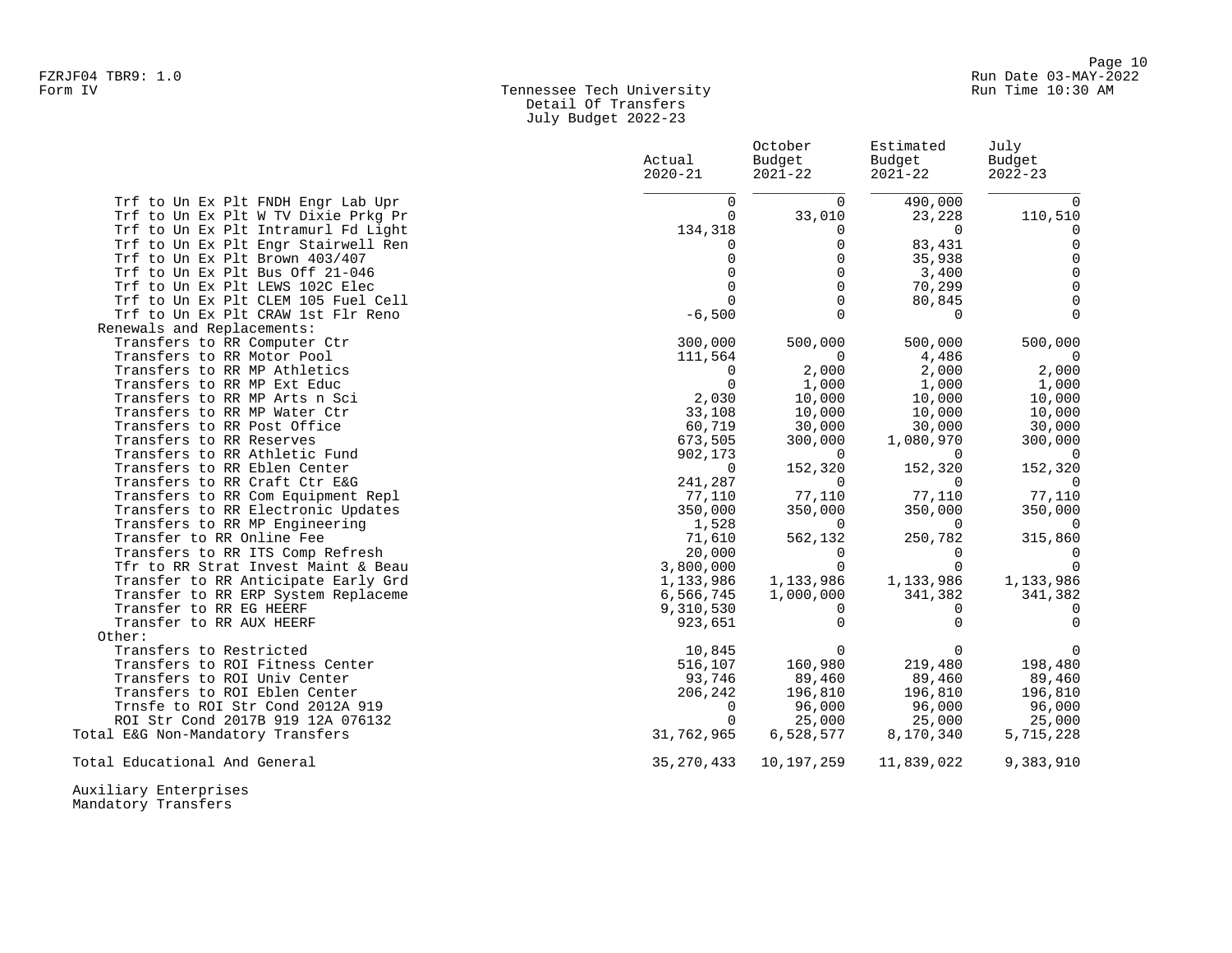#### Form IV Tennessee Tech University Run Time 10:30 AM Detail Of Transfers July Budget 2022-23

|                                         | Actual<br>$2020 - 21$ | October<br>Budget<br>$2021 - 22$ | Estimated<br>Budget<br>$2021 - 22$ | July<br>Budget<br>$2022 - 23$ |
|-----------------------------------------|-----------------------|----------------------------------|------------------------------------|-------------------------------|
| Retirement of Indebtedness:             |                       |                                  |                                    |                               |
| ROI Dorms 10TH D 2012C 914 (2004B)      | 332,306               | 348,120                          | 348,120                            | 0                             |
| ROI TV Apts 2012A 920                   | 308,777               | 342,570                          | 342,570                            | $\overline{0}$                |
| ROI TV Apts Renov PH2 P921              | 333,805               | 412,770                          | 297,903                            | 267,903                       |
| ROI Warf Ellington P922                 | 349,705               | 354,000                          | 354,000                            | 354,000                       |
| ROI Jobe Murphy RH P924                 | 697,113               | 710,560                          | 710,560                            | 710,560                       |
| ROI TV P3 2017A P923 390250 76121       | 566,717               | 583,517                          | 583,517                            | 583,517                       |
| ROI RH 2015A 914 07C 076125 390252      | 236,646               | 250,000                          | 250,000                            | 250,000                       |
| ROI RH 2015B 917 10A 076126 390253      | 1,534,073             | 1,596,685                        | 1,596,685                          | 1,516,685                     |
| ROI M McCord B Evans P926               | 1,337,439             | 1,357,634                        | 1,357,634                          | 1,357,634                     |
| ROI RH 2017B 914 07C 076128 390255      | 84,203                | 85,910                           | 85,910                             | 85,910                        |
| ROI RH 2017B 917 10A 076129 390256      | 92,452                | 121,780                          | 121,780                            | 121,780                       |
| ROI TV1 2017B 920 12A 076130 390257     | 105,181               | 105,900                          | 105,900                            | 360,900                       |
| ROI TV2 2017B 921 13A 076131 390258     | 45,278                | 47,120                           | 47,120                             | 47,120                        |
| ROI Cpr Dunn P930                       | 41,748                | 584,415                          | 524,415                            | 292,544                       |
| ROI RH 914 2021A 12C 076134 390260      | $\Omega$              | $\Omega$                         | 1,596                              | 351,596                       |
| ROI RH2 917 2021A 15B 076135 390261     | $\Omega$              | $\mathbf 0$                      | 29,192                             | 75,192                        |
| ROI TV 920 2021A 12A 076136 390262      | $\mathbf 0$           | $\mathbf 0$                      | 21,873                             | 32,873                        |
| ROI TV2 921 2021A 13A 076137 390263     | $\mathbf 0$           | $\Omega$                         | 42,206                             | 109,206                       |
| ROI Innov Ctr RH P931 390264            | $\Omega$              | $\Omega$                         | 20,000                             | 40,000                        |
| Renewals and Replacements:              |                       |                                  |                                    |                               |
| Total Auxiliary Mandatory Transfers     | 6,065,443             | 6,900,981                        | 6,840,981                          | 6,557,420                     |
| Non-Mandatory Transfers To (From)       |                       |                                  |                                    |                               |
| Unexpended Plant Funds:                 |                       |                                  |                                    |                               |
| Renewals and Replacements:              |                       |                                  |                                    |                               |
| Transfers to RR Housing                 | 1,050,632             | $\overline{0}$                   | $\Omega$                           | $\Omega$                      |
| Transfers to RR Bookstore               | 342,873               | 404,721                          | 404,721                            | 402,041                       |
| Transfers to RR Cafeteria               | 2,146,361             | 2,736,472                        | 2,736,472                          | 2,788,513                     |
| Transfers to RR Vending                 | 8,637                 | 140,424                          | 82,804                             | 78,752                        |
| Transfers to RR Post Office             | 11                    | 4,100                            | $\Omega$                           | $\overline{0}$                |
| Transfers to RR Fitness Center          | 15,560                | 122,013                          | 150,540                            | 51,929                        |
| Transfers to RR CC Housing              | 2,135                 | 36,490                           | 35,100                             | 32,952                        |
| Transfer to RR AUX HEERF                | 2,342,566             | $\mathbf 0$                      | $\mathbf 0$                        | $\overline{0}$                |
| Other:                                  |                       |                                  |                                    |                               |
| Total Auxiliary Non-Mandatory Transfers | 5,908,775             | 3,444,220                        | 3,409,637                          | 3, 354, 187                   |
| Total Auxiliary Enterprises             | 11,974,218            | 10,345,201                       | 10,250,618                         | 9,911,607                     |
| Total Transfers                         | 47, 244, 651          | 20,542,460                       | 22,089,640                         | 19,295,517                    |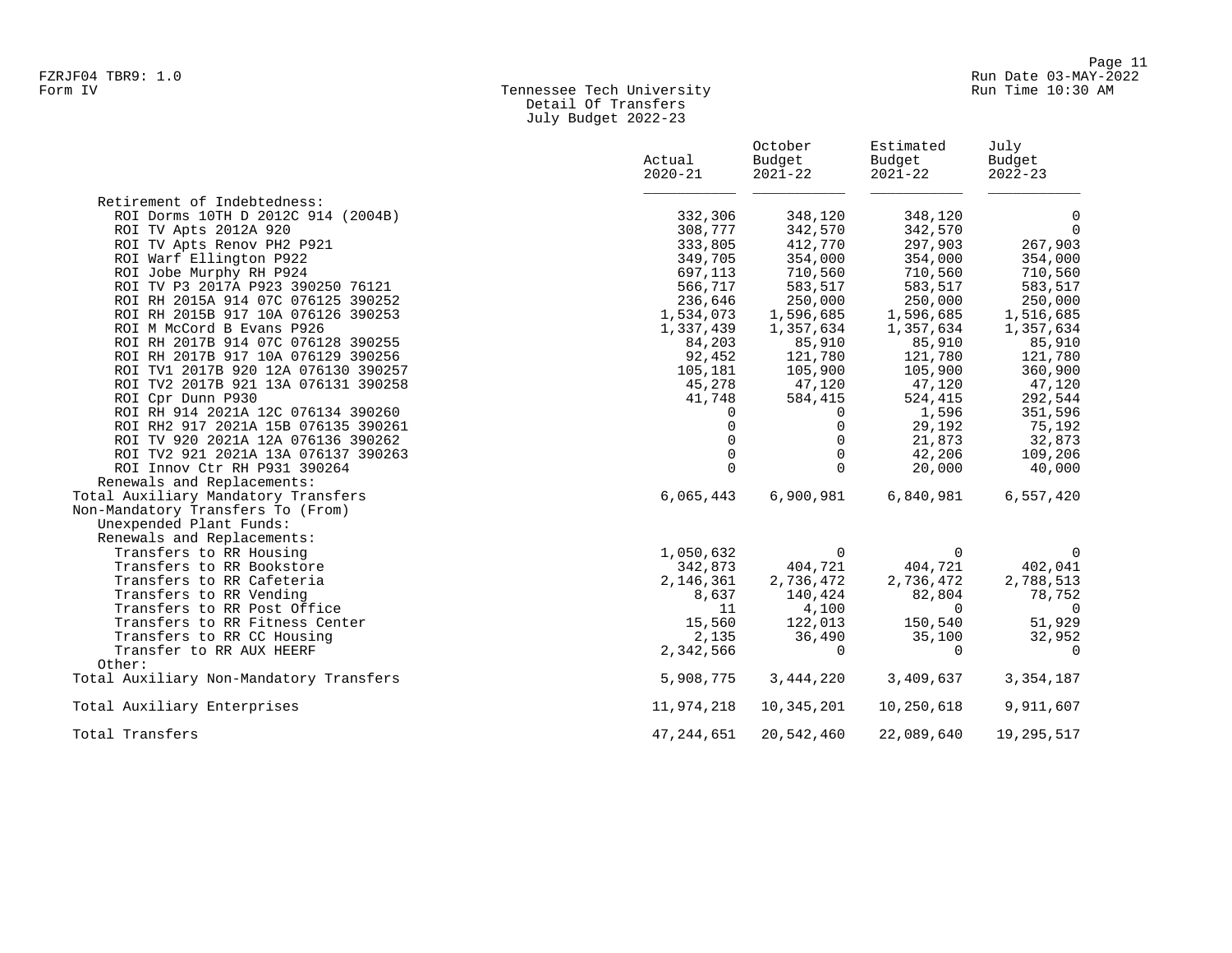Page 12 FZRJF05 TBR9: 1.0 Run Date 03-MAY-2022

#### Form V Tennessee Tech University **Tennessee Tech University** Run Time 10:50 AM Unrestricted Expenditures And Transfers By Major Functional Area And Account For Fiscal Year Actual 2020-21

|                                   |              |             | Public      | Academic       | Student      | Inst.        | Operation &  | Scholar/     | Total          |             |               |
|-----------------------------------|--------------|-------------|-------------|----------------|--------------|--------------|--------------|--------------|----------------|-------------|---------------|
|                                   | Instruction  | Research    | Service     | Support        | Services     | Support      | Maintenance  | Fellowships  | $E$ & $G$      | Auxiliary   | Total         |
| Salaries                          |              |             |             |                |              |              |              |              |                |             |               |
| Administrative/Professional       | $\mathbf 0$  | $\mathbf 0$ | $\mathbf 0$ | 2,137,405      | 564,874      | 2,597,580    | 115,785      | $\mathbf{0}$ | 5, 415, 644    | $\mathbf 0$ | 5, 415, 644   |
| Academic                          | 38,593,136   | 405,558     | 41,662      | 636,094        | 14,346       | 26,036       | $\mathbf{0}$ | $\circ$      | 39, 716, 832   | $\mathbb O$ | 39,716,832    |
| Supporting                        | 2,198,806    | 161,556     | 242,697     | 1,643,891      | 1,401,242    | 1,119,725    | 2,607,549    | $\circ$      | 9,375,466      | 702,428     | 10,077,894    |
| Students                          | 630,963      | 227,302     | 32,712      | 158,219        | 238,631      | 63,752       | 26,703       | $\Omega$     | 1,378,282      | 697,933     | 2,076,215     |
| Professional                      | 3,199,951    | 247,367     | 403,200     | 5,519,217      | 8,053,070    | 4,639,431    | 1,002,823    | $\Omega$     | 23,065,059     | 912,980     | 23,978,039    |
| Total Salaries                    | 44,622,856   | 1,041,783   | 720,271     | 10,094,826     | 10, 272, 163 | 8,446,524    | 3,752,860    | $\Omega$     | 78, 951, 283   | 2, 313, 341 | 81, 264, 624  |
| Employee Benefits                 |              |             |             |                |              |              |              |              |                |             |               |
| FICA                              | 3,079,003    | 57,606      | 48,706      | 693,322        | 717,055      | 566,510      | 267,123      | $\Omega$     | 5,429,325      | 119,912     | 5,549,237     |
| Retirement                        | 5,048,314    | 79,883      | 104,236     | 1,271,779      | 1,242,774    | 1,035,446    | 545,559      | $\Omega$     | 9,327,991      | 162,826     | 9,490,817     |
| Insurance                         | 5, 441, 615  | 65,200      | 129,543     | 1,436,439      | 1,561,701    | 1,133,437    | 858,844      | $\circ$      | 10,626,779     | 303,243     | 10,930,022    |
| Unemployment Compensation         | 11,021       | $\circ$     | 3,248       | 3,658          | 16,765       | 8,937        | 829          | $\Omega$     | 44,458         | 14          | 44,472        |
| Other                             | 5,032,500    | 87,295      | 71,195      | 283,780        | 498,553      | 421,823      | 159,234      | $\cap$       | 6,554,380      | 51,233      | 6,605,613     |
| Total Benefits                    | 18,612,453   | 289,984     | 356,928     | 3,688,978      | 4,036,848    | 3, 166, 153  | 1,831,589    | $\Omega$     | 31,982,933     | 637,228     | 32,620,161    |
| Total Personal Serv.              | 63, 235, 309 | 1,331,767   | 1.077.199   | 13,783,804     | 14,309,011   | 11,612,677   | 5,584,449    | $\circ$      | 110,934,216    | 2,950,569   | 113,884,785   |
| Other                             |              |             |             |                |              |              |              |              |                |             |               |
| Travel                            | 58,693       | 24,490      | 137         | $-19,251$      | 484,823      | 32,822       | 1,906        | $\Omega$     | 583,620        | 1,093       | 584,713       |
| Printing, Duplicating, Film       | 23,884       | 4,856       | 10,883      | 15,809         | 239,403      | $-276, 122$  | 276          | $\mathbf{0}$ | 18,989         | 16,529      | 35,518        |
| Processing                        |              |             |             |                |              |              |              |              |                |             |               |
| Utilities & Fuel                  | $\Omega$     | $\mathbf 0$ | $\Omega$    | 5,373          | 21           | $-86$        | 4,536,638    | $\Omega$     | 4,541,946      | 22,957      | 4,564,903     |
| Communications & Shipping         | 186,553      | $-4,735$    | 3,669       | 121,567        | 72,821       | $-475, 152$  | 7,344        | $\circ$      | $-87,933$      | 539,585     | 451,652       |
| Cost                              |              |             |             |                |              |              |              |              |                |             |               |
| Maintenance/Repairs               | 250.054      | 3,277       | 14,689      | 138,604        | 88,531       | 74,966       | 2,512,446    | $\circ$      | 3.082.567      | 1,052,946   | 4, 135, 513   |
| Professional/Admin.               | 1,370,003    | 114,174     | 69,300      | 3,224,510      | 2,117,799    | 2, 153, 775  | 255,230      | $\cap$       | 9,304,791      | 356,512     | 9,661,303     |
| Services                          |              |             |             |                |              |              |              |              |                |             |               |
| Supplies                          | 1,382,227    | 209,554     | 33,886      | 707,923        | 1,547,435    | 443,229      | 218,460      | $\circ$      | 4,542,714      | 255,684     | 4,798,398     |
| Rental & Insurance                | 265,298      | 26,259      | 14,489      | 122,162        | 128,473      | 201,853      | 466,997      | $\Omega$     | 1,225,531      | 124,603     | 1,350,134     |
| Motor Vehicle Operation           | 762          | 2,295       | 2,224       | 17,032         | 22,461       | 3,106        | 95,295       | $\cap$       | 143,175        | 2,709       | 145,884       |
| Grants & Subsidies                | 25,209       | 15,449      | $\circ$     | 21,311         | 31,770       | 18,646       | 1,546        | $\Omega$     | 113,931        | 1,220       | 115,151       |
| Other Services & Expenses         | 28,925       | 360         | $\mathbb O$ | 23,250         | 31,156       | 88,793       | $\mathbf{0}$ | $\circ$      | 172,484        | 22,000      | 194,484       |
| Stores for Resale                 | $\mathbf 0$  | $\mathbf 0$ | $\mathbf 0$ | $^{\circ}$     | $\circ$      | 23           | 25           | $\Omega$     | 48             | 62,493      | 62,541        |
| Equipment                         | 580,450      | 33,181      | 24,462      | 166,769        | 37,292       | 14,709       | 6,500        | $\Omega$     | 863,363        | 233,140     | 1,096,503     |
| Buildings                         | $^{\circ}$   | $\mathbf 0$ | $\mathbf 0$ | $\overline{0}$ | $\Omega$     | $\circ$      | $\Omega$     | $\Omega$     | $\overline{0}$ | 201,798     | 201,798       |
| Dept Revenue & Service<br>Charges | 4,246,235    | 287,607     | 747.135     | $-6,097,538$   | 606,602      | 281,721      | $-1,701,888$ | $\Omega$     | $-1,630,126$   | 2,015,902   | 385,776       |
| Library Holdings & Bindings       | $\mathbf 0$  | $\mathbf 0$ | $\mathbf 0$ | 79,798         | $\Omega$     | $\circ$      | $\mathbf{0}$ | $\circ$      | 79.798         | $\mathbf 0$ | 79.798        |
| Scholarships                      | 617,704      | 500         | $\mathbf 0$ | 1,485          | 116,389      | $\circ$      | $^{\circ}$   | 14,575,925   | 15, 312, 003   | 20,000      | 15, 332, 003  |
| Total Other                       | 9,035,997    | 717,267     | 920,874     | $-1,471,196$   | 5,524,976    | 2,562,283    | 6,400,775    | 14,575,925   | 38,266,901     | 4,929,171   | 43,196,072    |
| Total E & G                       | 72, 271, 306 | 2,049,034   | 1,998,073   | 12, 312, 608   | 19,833,987   | 14, 174, 960 | 11,985,224   | 14,575,925   | 149, 201, 117  | 7,879,740   | 157,080,857   |
| Transfers & Debt Serv.            | $\mathbf 0$  | $\mathbf 0$ | $^{\circ}$  | $\overline{0}$ | $\Omega$     | $^{\circ}$   | $^{\circ}$   | $\Omega$     | 35, 270, 433   | 11,974,218  | 47, 244, 651  |
| Grand Total                       | 72, 271, 306 | 2,049,034   | 1,998,073   | 12, 312, 608   | 19,833,987   | 14, 174, 960 | 11,985,224   | 14,575,925   | 184, 471, 550  | 19,853,958  | 204, 325, 508 |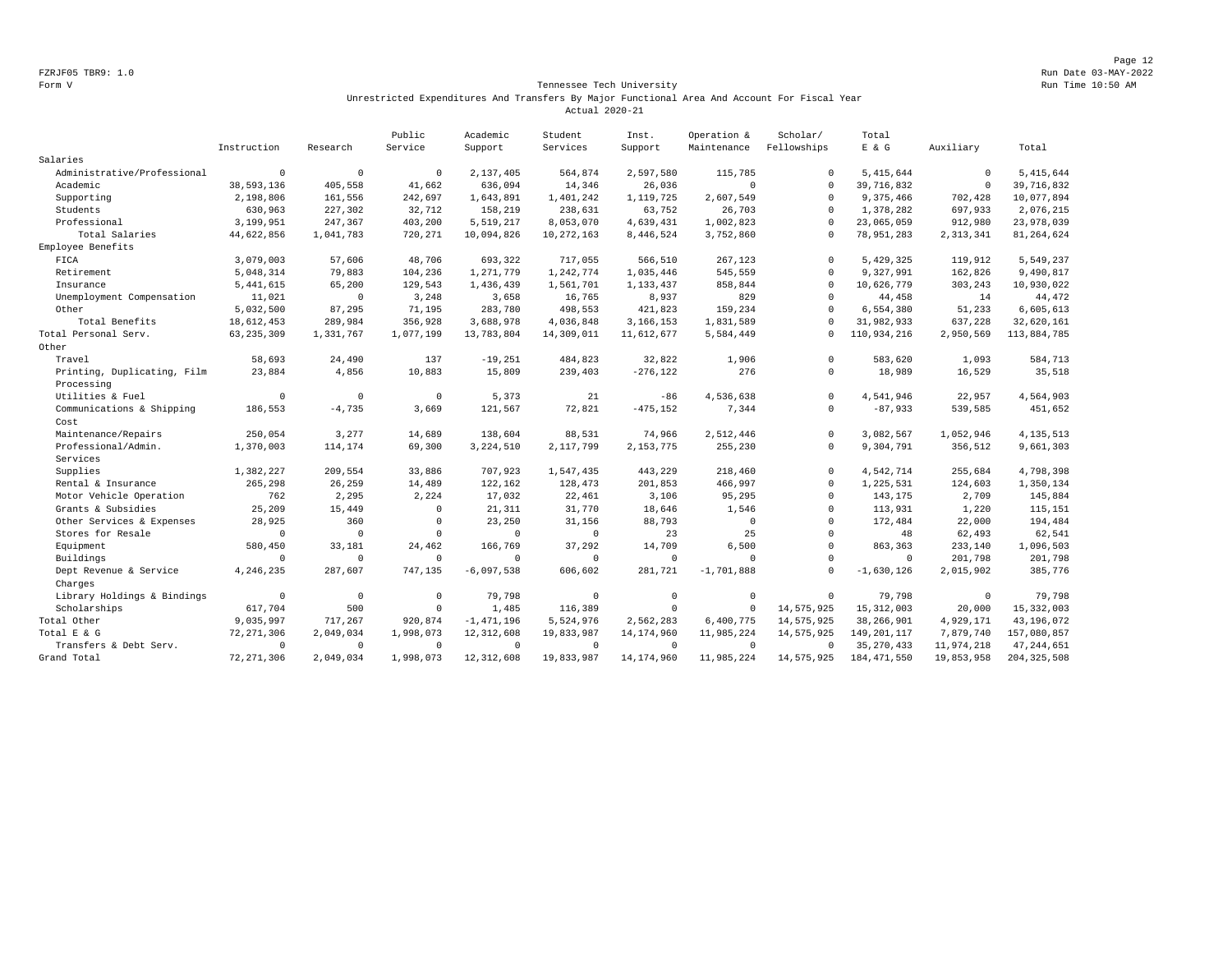Page 13 FZRJF05 TBR9: 1.0 Run Date 03-MAY-2022

#### Form V Tennessee Tech University Run Time 10:50 AM Unrestricted Expenditures And Transfers By Major Functional Area And Account For Fiscal Year Revised 2021-22

|                             |              |            | Public    | Academic       | Student    | Inst.          | Operation &  | Scholar/    | Total        |             |                |
|-----------------------------|--------------|------------|-----------|----------------|------------|----------------|--------------|-------------|--------------|-------------|----------------|
|                             | Instruction  | Research   | Service   | Support        | Services   | Support        | Maintenance  | Fellowships | E & G        | Auxiliary   | Total          |
| Salaries                    |              |            |           |                |            |                |              |             |              |             |                |
| Administrative/Professional | 7,135        | 742        | $\Omega$  | 2,260,105      | 627,188    | 2,974,699      | 155,777      | $\Omega$    | 6,025,646    | $\mathbf 0$ | 6,025,646      |
| Academic                    | 40.145.318   | 180,518    | 126,617   | 592,400        | 13,275     | 4,800          |              | $\cap$      | 41,062,928   | 1,000       | 41,063,928     |
| Supporting                  | 2,209,163    | 157,554    | 256,237   | 1,827,107      | 1,452,517  | 1,212,896      | 2,929,945    | $\cap$      | 10,045,419   | 778,284     | 10,823,703     |
| Students                    | 564,251      | 186,856    | 40,160    | 126,614        | 292,875    | 137,579        | 74,438       | $\Omega$    | 1,422,773    | 726,255     | 2,149,028      |
| Professional                | 2,890,995    | 255,905    | 355,165   | 5,992,032      | 8,614,955  | 5,119,977      | 1,305,802    | $\cap$      | 24,534,831   | 1,047,620   | 25,582,451     |
| Total Salaries              | 45,816,862   | 781,575    | 778,179   | 10,798,258     | 11,000,810 | 9,449,951      | 4,465,962    | $\Omega$    | 83,091,597   | 2,553,159   | 85,644,756     |
| Employee Benefits           |              |            |           |                |            |                |              |             |              |             |                |
| FICA                        | 2,776,274    | 73,412     | 66,769    | 743,627        | 740,320    | 895,886        | 425,053      | $\Omega$    | 5,721,341    | 137,412     | 5,858,753      |
| Retirement                  | 5,552,548    | 146,825    | 133,538   | 1,487,255      | 1,480,639  | 1,791,773      | 850,106      | $\Omega$    | 11, 442, 684 | 274,824     | 11,717,508     |
| Insurance                   | 7,634,753    | 201,884    | 183,615   | 2,044,975      | 2,035,879  | 2,463,688      | 1,168,896    | $\Omega$    | 15,733,690   | 377,883     | 16, 111, 573   |
| Unemployment Compensation   | 173,517      | 4,588      | 4,173     | 46,477         | 46,270     | 55,993         | 26,566       | $\Omega$    | 357,584      | 8,588       | 366,172        |
| Other                       | 1,214,620    | 32,118     | 29,211    | 325,337        | 323,890    | 391,950        | 185,961      | $\Omega$    | 2,503,087    | 60,118      | 2,563,205      |
| Total Benefits              | 17, 351, 712 | 458,827    | 417,306   | 4,647,671      | 4,626,998  | 5,599,290      | 2,656,582    | $\Omega$    | 35,758,386   | 858,825     | 36,617,211     |
| Total Personal Serv.        | 63, 168, 574 | 1,240,402  | 1,195,485 | 15, 445, 929   | 15,627,808 | 15,049,241     | 7,122,544    | $^{\circ}$  | 118,849,983  | 3, 411, 984 | 122, 261, 967  |
| Other                       |              |            |           |                |            |                |              |             |              |             |                |
| Travel                      | 178,401      | 75,712     | 818       | 176,027        | 1,125,598  | 119,750        | 9,058        | $\Omega$    | 1,685,364    | 20,410      | 1,705,774      |
| Operating Expense Budget    | 20, 479, 754 | 2,791,660  | 410,663   | 6,372,453      | 5,148,299  | 5,273,969      | 5,207,547    | $\Omega$    | 45,684,345   | 1,956,725   | 47,641,070     |
| Capital Expenditure Budget  | 192,217      | 7,848      | $\Omega$  | 231,239        | $\Omega$   | $\Omega$       | 106,024      |             | 537,328      | 2,500       | 539,828        |
| Utilities & Fuel            |              | 3,977      | 800       | 1,500          | $\Omega$   | 87             | 6,376,087    | $\Omega$    | 6,382,451    | $^{\circ}$  | 6,382,451      |
| Dept Revenue & Service      | 4,996,410    | 338,906    | 878,264   | $-7, 253, 420$ | 691,596    | $-1, 134, 585$ | $-2,539,458$ | $\Omega$    | $-4,022,287$ | 2,810,276   | $-1, 212, 011$ |
| Charges                     |              |            |           |                |            |                |              |             |              |             |                |
| Scholarships                | 383,880      | $^{\circ}$ | $\Omega$  | 5,435          | 174,243    | $^{\circ}$     | $^{\circ}$   | 16,309,212  | 16,872,770   | 0           | 16,872,770     |
| Total Other                 | 26, 230, 662 | 3,218,103  | 1,290,545 | $-466,766$     | 7,139,736  | 4.259.221      | 9,159,258    | 16,309,212  | 67,139,971   | 4,789,911   | 71,929,882     |
| Total E & G                 | 89, 399, 236 | 4,458,505  | 2,486,030 | 14,979,163     | 22,767,544 | 19,308,462     | 16, 281, 802 | 16,309,212  | 185,989,954  | 8,201,895   | 194, 191, 849  |
| Transfers & Debt Serv.      | $\Omega$     | $^{\circ}$ |           | $^{\circ}$     | $\Omega$   | $\Omega$       | $\Omega$     | $\Omega$    | 10,197,259   | 10,345,201  | 20,542,460     |
| Grand Total                 | 89, 399, 236 | 4,458,505  | 2,486,030 | 14,979,163     | 22,767,544 | 19,308,462     | 16,281,802   | 16,309,212  | 196.187.213  | 18,547,096  | 214,734,309    |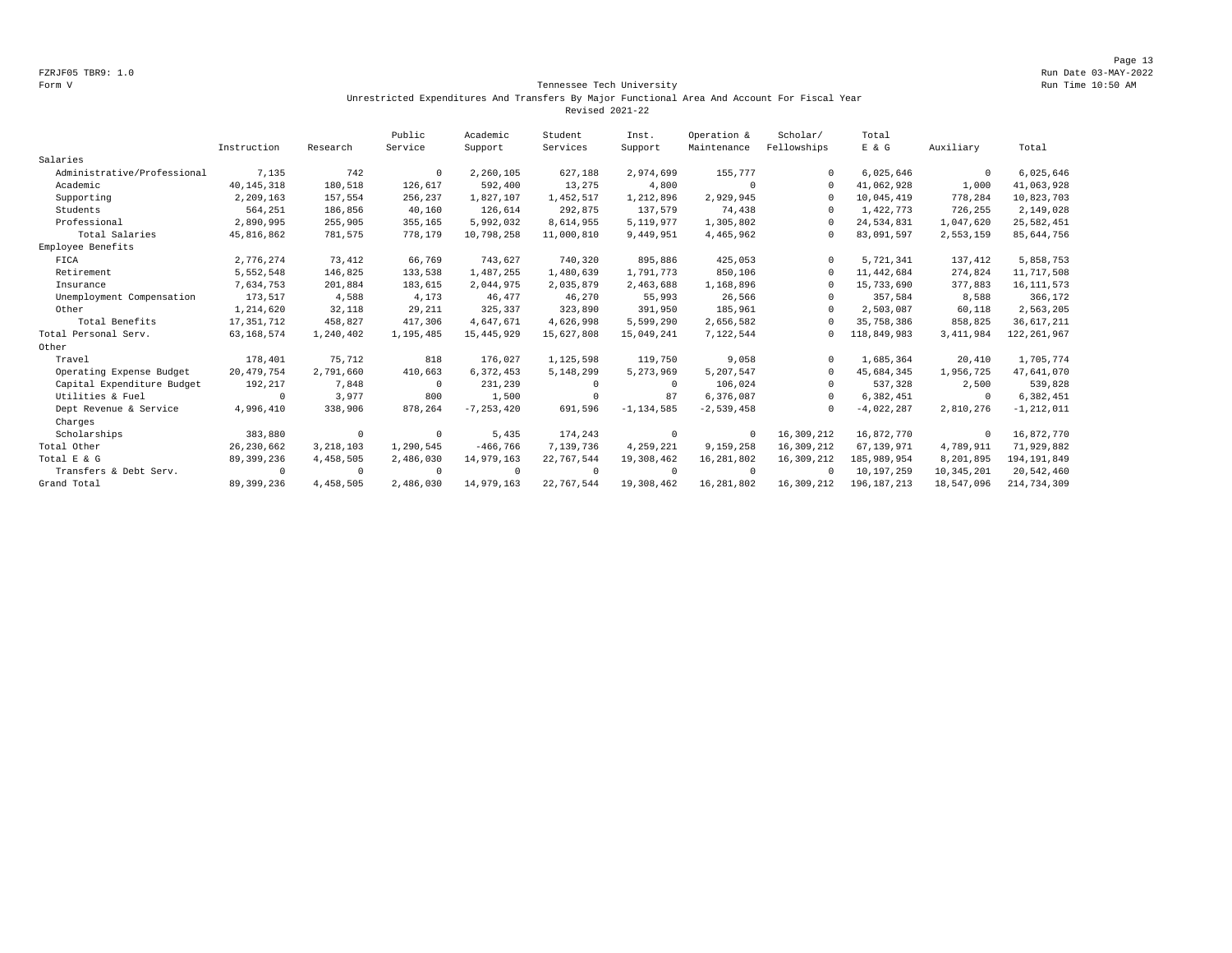Page 14 FZRJF05 TBR9: 1.0 Run Date 03-MAY-2022

#### Form V Tennessee Tech University Run Time 10:50 AM Unrestricted Expenditures And Transfers By Major Functional Area And Account For Fiscal Year Estimated 2021-22

|                             |              |            | Public    | Academic     | Student      | Inst.          | Operation &  | Scholar/    | Total          |            |                |
|-----------------------------|--------------|------------|-----------|--------------|--------------|----------------|--------------|-------------|----------------|------------|----------------|
|                             | Instruction  | Research   | Service   | Support      | Services     | Support        | Maintenance  | Fellowships | $E$ & $G$      | Auxiliary  | Total          |
| Salaries                    |              |            |           |              |              |                |              |             |                |            |                |
| Administrative/Professional | 7,135        | 742        | $\Omega$  | 2,232,949    | 627,753      | 3,039,906      | 155,777      | 0           | 6,064,262      | 44,471     | 6,108,733      |
| Academic                    | 38,542,908   | 346,835    | 157,928   | 651,599      | 26,235       | 5,563          | $^{\circ}$   | $\Omega$    | 39,731,068     | 1,000      | 39,732,068     |
| Supporting                  | 2,155,825    | 162,542    | 241,087   | 1,817,740    | 1,448,258    | 1,151,403      | 2,843,241    | $\Omega$    | 9,820,096      | 799,424    | 10,619,520     |
| Students                    | 650,714      | 190,923    | 45,050    | 122,756      | 314,338      | 141,732        | 62,517       | $\Omega$    | 1,528,030      | 726,255    | 2, 254, 285    |
| Professional                | 3, 244, 434  | 286,833    | 344,609   | 6,486,130    | 8,331,079    | 5,002,680      | 1,236,440    | $\Omega$    | 24,932,205     | 993,766    | 25, 925, 971   |
| Total Salaries              | 44,601,016   | 987,875    | 788,674   | 11, 311, 174 | 10,747,663   | 9,341,284      | 4,297,975    |             | 82,075,661     | 2,564,916  | 84,640,577     |
| Employee Benefits           |              |            |           |              |              |                |              |             |                |            |                |
| FICA                        | 2,791,232    | 80,212     | 69,567    | 763,663      | 750,969      | 919,989        | 404,893      | $\Omega$    | 5,780,525      | 141,572    | 5,922,097      |
| Retirement                  | 5,582,465    | 160,425    | 139,133   | 1,527,327    | 1,501,937    | 1,839,979      | 809,786      | $\cap$      | 11,561,052     | 283,144    | 11,844,196     |
| Insurance                   | 7,675,889    | 220,584    | 191,308   | 2,100,074    | 2,065,164    | 2,529,971      | 1,113,456    |             | 15,896,446     | 389,323    | 16,285,769     |
| Unemployment Compensation   | 174,452      | 5,013      | 4,348     | 47,729       | 46,936       | 57,499         | 25,306       |             | 361,283        | 8,848      | 370,131        |
| Other                       | 1,221,164    | 35,093     | 30,435    | 334,103      | 328,549      | 402,495        | 177,141      | $\cap$      | 2,528,980      | 61,938     | 2,590,918      |
| Total Benefits              | 17, 445, 202 | 501,327    | 434,791   | 4,772,896    | 4,693,555    | 5,749,933      | 2,530,582    |             | 36, 128, 286   | 884,825    | 37,013,111     |
| Total Personal Serv.        | 62,046,218   | 1,489,202  | 1,223,465 | 16,084,070   | 15, 441, 218 | 15,091,217     | 6,828,557    | $\Omega$    | 118,203,947    | 3,449,741  | 121,653,688    |
| Other                       |              |            |           |              |              |                |              |             |                |            |                |
| Travel                      | 230,847      | 112,696    | 1,921     | 190,844      | 1,476,064    | 132,858        | 8,829        |             | 2,154,059      | 22,356     | 2, 176, 415    |
| Operating Expense Budget    | 17.143.659   | 3,539,848  | 399,170   | 7.654.688    | 5,722,610    | 6,746,648      | 5,695,015    | $\Omega$    | 46,901,638     | 1,969,460  | 48,871,098     |
| Capital Expenditure Budget  | 937,867      | 7,848      | 1,500     | 112,349      | 8,172        | $\overline{0}$ | 159,190      | $\Omega$    | 1,226,926      | 2,500      | 1,229,426      |
| Utilities & Fuel            | $\Omega$     | 3,977      | 800       | 1,500        | $\mathbf 0$  | 1,087          | 6,376,337    | $\Omega$    | 6,383,701      | 16,862     | 6,400,563      |
| Dept Revenue & Service      | 5,356,798    | 363,361    | 941,608   | $-7,804,939$ | 738,948      | $-1, 204, 837$ | $-2,556,569$ | $\cap$      | $-4, 165, 630$ | 2,883,514  | $-1, 282, 116$ |
| Charges                     |              |            |           |              |              |                |              |             |                |            |                |
| Scholarships                | 455,880      | 1,500      | $\Omega$  | 5,435        | 103,243      | $^{\circ}$     | $^{\circ}$   | 16,514,582  | 17,080,640     | 0          | 17,080,640     |
| Total Other                 | 24, 125, 051 | 4,029,230  | 1,344,999 | 159,877      | 8,049,037    | 5.675.756      | 9,682,802    | 16,514,582  | 69,581,334     | 4,894,692  | 74,476,026     |
| Total E & G                 | 86, 171, 269 | 5,518,432  | 2,568,464 | 16, 243, 947 | 23, 490, 255 | 20,766,973     | 16,511,359   | 16,514,582  | 187, 785, 281  | 8,344,433  | 196, 129, 714  |
| Transfers & Debt Serv.      | $\Omega$     | $^{\circ}$ |           | $^{\circ}$   | $\Omega$     | $\Omega$       | $^{\circ}$   | $\cap$      | 11,839,022     | 10,250,618 | 22,089,640     |
| Grand Total                 | 86, 171, 269 | 5,518,432  | 2,568,464 | 16, 243, 947 | 23, 490, 255 | 20,766,973     | 16,511,359   | 16,514,582  | 199,624,303    | 18,595,051 | 218, 219, 354  |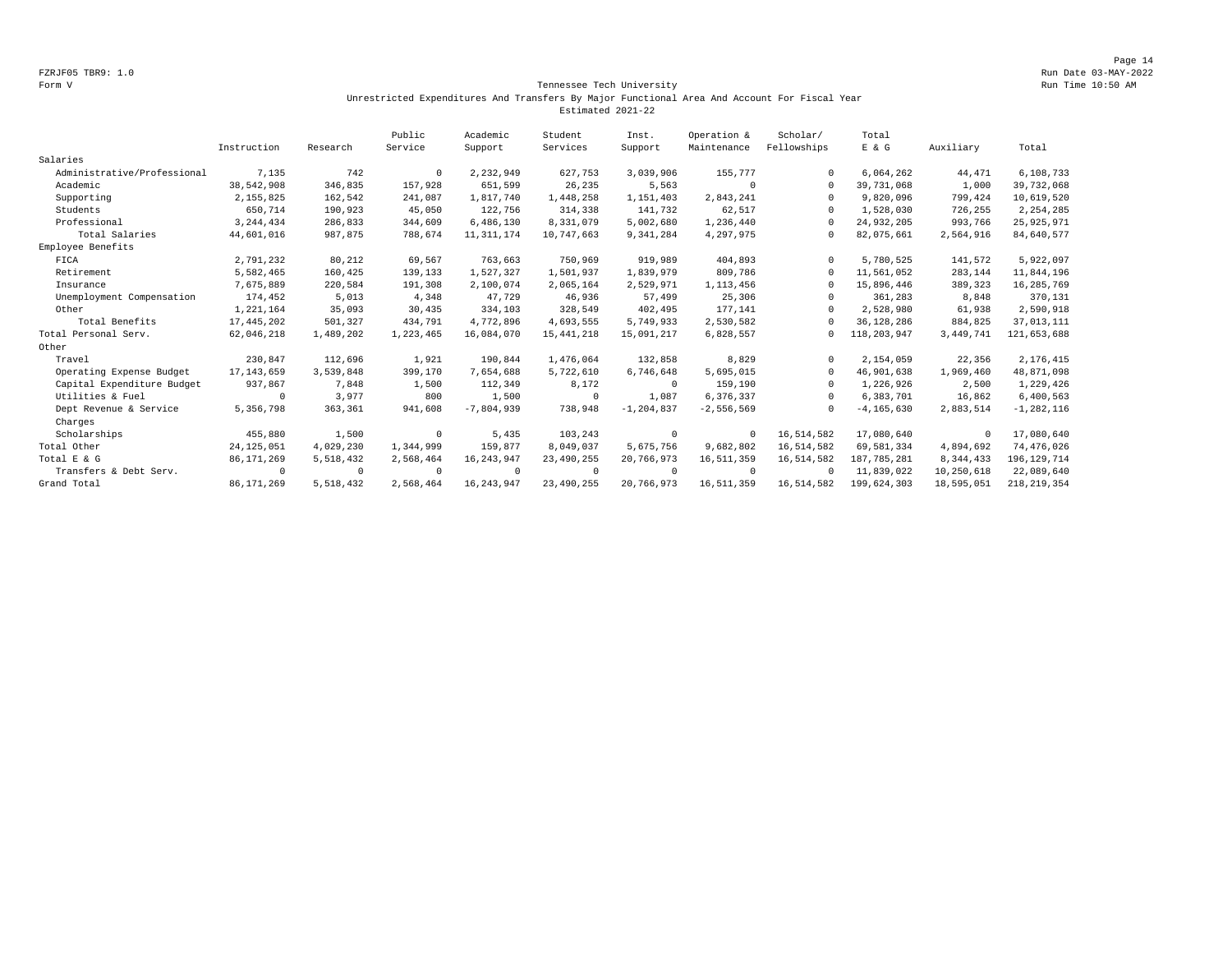Page 15 FZRJF05 TBR9: 1.0 Run Date 03-MAY-2022

#### Form V Tennessee Tech University Run Time 10:50 AM Unrestricted Expenditures And Transfers By Major Functional Area And Account For Fiscal Year Proposed 2022-23

|                             |              |            | Public    | Academic       | Student    | Inst.          | Operation &    | Scholar/    | Total          |            |                |
|-----------------------------|--------------|------------|-----------|----------------|------------|----------------|----------------|-------------|----------------|------------|----------------|
|                             | Instruction  | Research   | Service   | Support        | Services   | Support        | Maintenance    | Fellowships | E & G          | Auxiliary  | Total          |
| Salaries                    |              |            |           |                |            |                |                |             |                |            |                |
| Administrative/Professional | 7,135        | 742        | $\Omega$  | 2,414,602      | 653,065    | 3, 297, 237    | 161,915        |             | 6,534,696      | 30,043     | 6,564,739      |
| Academic                    | 40.771.307   | 137,478    | 122,643   | 580,997        | 100        | 4,800          | $\Omega$       | $\cap$      | 41,617,325     | 1,000      | 41,618,325     |
| Supporting                  | 2,118,939    | 149,450    | 184,070   | 1,979,361      | 1,443,635  | 1,165,903      | 3,050,172      | $\Omega$    | 10,091,530     | 852,667    | 10,944,197     |
| Students                    | 545,633      | 29,320     | 29,960    | 125,414        | 265,854    | 97,419         | 21,438         | $\Omega$    | 1,115,038      | 726,255    | 1,841,293      |
| Professional                | 2.893.719    | 328,475    | 251,169   | 6.709.381      | 8.887.948  | 5,430,271      | 1,366,917      | $\Omega$    | 25,867,880     | 1,118,561  | 26,986,441     |
| Total Salaries              | 46, 336, 733 | 645,465    | 587,842   | 11,809,755     | 11,250,602 | 9,995,630      | 4,600,442      | $\Omega$    | 85, 226, 469   | 2,728,526  | 87,954,995     |
| Employee Benefits           |              |            |           |                |            |                |                |             |                |            |                |
| FICA                        | 2,823,146    | 66,612     | 59,836    | 784,172        | 760,283    | 1,018,345      | 412,624        | $\Omega$    | 5,925,018      | 144,768    | 6,069,786      |
| Retirement                  | 5,646,292    | 133,224    | 119,673   | 1,568,345      | 1,520,567  | 2,036,690      | 825,247        | $\Omega$    | 11,850,038     | 289,537    | 12, 139, 575   |
| Insurance                   | 7,763,652    | 183,183    | 164,550   | 2,156,474      | 2,090,779  | 2,800,449      | 1,134,715      | $\Omega$    | 16,293,802     | 398,113    | 16,691,915     |
| Unemployment Compensation   | 176,447      | 4,163      | 3,740     | 49,011         | 47,518     | 63,647         | 25,789         | $\Omega$    | 370, 315       | 9,048      | 379,363        |
| Other                       | 1,235,126    | 29,143     | 26,178    | 343,075        | 332,624    | 445,526        | 180,523        | $\Omega$    | 2,592,195      | 63,336     | 2,655,531      |
| Total Benefits              | 17,644,663   | 416,325    | 373,977   | 4,901,077      | 4,751,771  | 6,364,657      | 2,578,898      | $\Omega$    | 37,031,368     | 904,802    | 37,936,170     |
| Total Personal Serv.        | 63,981,396   | 1,061,790  | 961,819   | 16,710,832     | 16,002,373 | 16,360,287     | 7,179,340      | 0           | 122, 257, 837  | 3,633,328  | 125,891,165    |
| Other                       |              |            |           |                |            |                |                |             |                |            |                |
| Travel                      | 150,401      | 36,620     | 751       | 135,074        | 1,172,915  | 83,212         | 5,642          | $\Omega$    | 1,584,615      | 20,010     | 1,604,625      |
| Operating Expense Budget    | 17,301,009   | 1,311,688  | 210,963   | 4,463,492      | 4,779,570  | 4,702,472      | 5,099,659      | $\Omega$    | 37,868,853     | 1,920,451  | 39,789,304     |
| Capital Expenditure Budget  | 141,094      | $\Omega$   |           | 220,000        | $\Omega$   | $\Omega$       | $\Omega$       |             | 361,094        | 2,500      | 363,594        |
| Utilities & Fuel            | $\Omega$     | $\Omega$   |           | $^{\circ}$     | $\cup$     | $\Omega$       | 6,803,087      | $\cap$      | 6,803,087      | 0          | 6,803,087      |
| Dept Revenue & Service      | 5,023,512    | 340,753    | 883,025   | $-7, 221, 458$ | 695,347    | $-1, 230, 952$ | $-2, 767, 725$ |             | $-4, 277, 498$ | 3,142,869  | $-1, 134, 629$ |
| Charges                     |              |            |           |                |            |                |                |             |                |            |                |
| Scholarships                | 383,880      | $^{\circ}$ | $\cup$    | $^{\circ}$     | 173,400    | $^{\circ}$     | $^{\circ}$     | 17,536,343  | 18,093,623     | $\circ$    | 18,093,623     |
| Total Other                 | 22,999,896   | 1,689,061  | 1,094,739 | $-2,402,892$   | 6,821,232  | 3.554.732      | 9,140,663      | 17,536,343  | 60, 433, 774   | 5,085,830  | 65,519,604     |
| Total E & G                 | 86,981,292   | 2,750,851  | 2,056,558 | 14,307,940     | 22,823,605 | 19,915,019     | 16,320,003     | 17,536,343  | 182,691,611    | 8,719,158  | 191, 410, 769  |
| Transfers & Debt Serv.      | $\Omega$     | $^{\circ}$ |           | $^{\circ}$     | $\circ$    | $\Omega$       | $\Omega$       | $\Omega$    | 9,383,910      | 9,911,607  | 19,295,517     |
| Grand Total                 | 86,981,292   | 2,750,851  | 2,056,558 | 14,307,940     | 22,823,605 | 19,915,019     | 16,320,003     | 17,536,343  | 192,075,521    | 18,630,765 | 210,706,286    |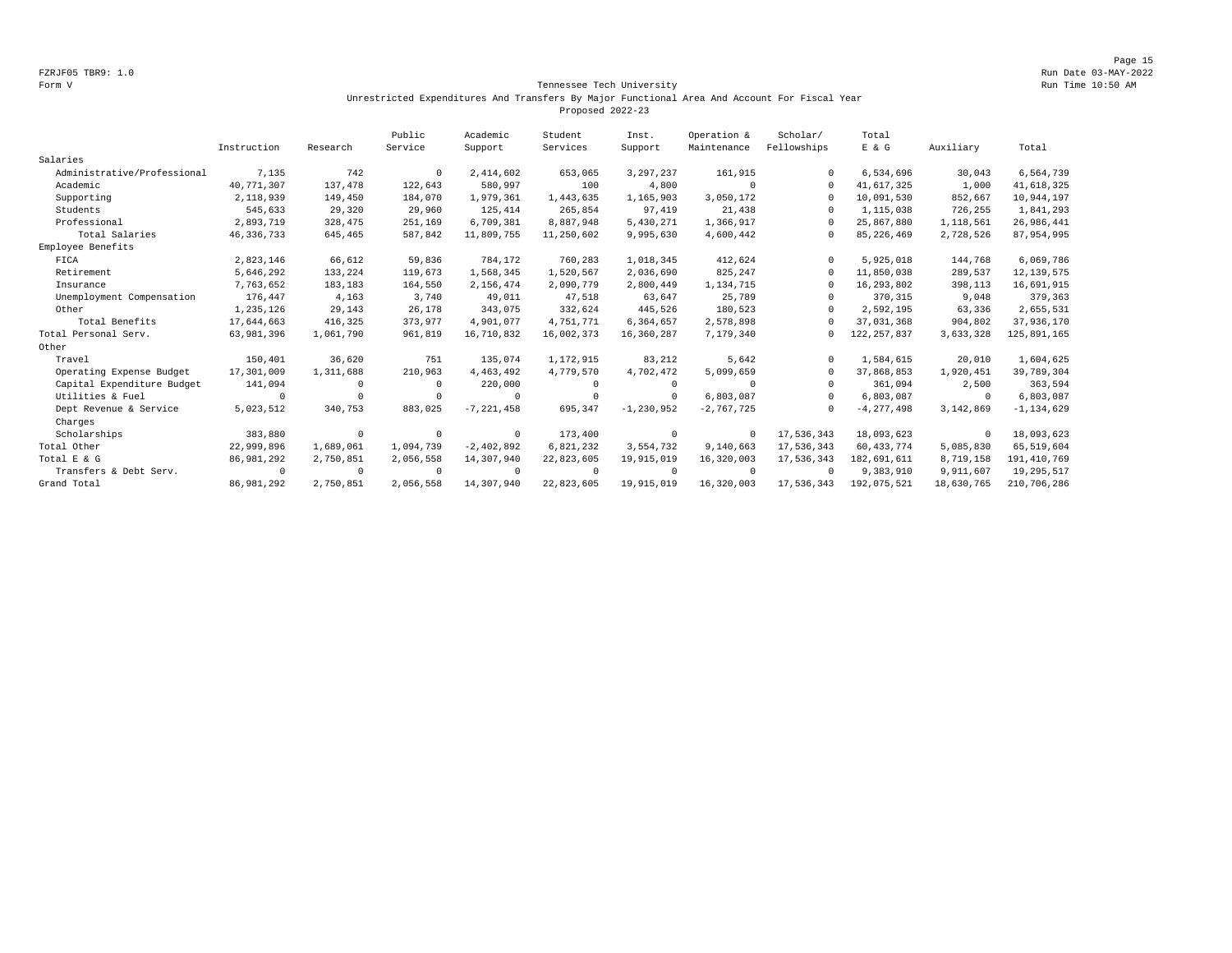#### PAGE 16 FZRJF06 TBR8: 1.1 RUN DATE 03-MAY-2022 RUN TIME 10:53 AM

| Form VI | Tennessee Tech University |
|---------|---------------------------|
|         | Current Fund Revenues     |
|         | July Budget 2022-23       |

|                                                             | Actual<br>$2020 - 21$ | October<br>Budget<br>$2021 - 22$ | Estimated<br>Budget<br>$2021 - 22$ | July<br>Budget<br>$2022 - 23$ |
|-------------------------------------------------------------|-----------------------|----------------------------------|------------------------------------|-------------------------------|
| Education and General                                       |                       |                                  |                                    |                               |
| Tuition and Fees                                            |                       |                                  |                                    |                               |
| Mandatory Fees                                              |                       |                                  |                                    |                               |
| Maintenance Fees                                            | 79,377,646            | 79,183,350                       | 81, 252, 100                       | 81,181,250                    |
| Out-Of-State Tuition                                        | 3,569,750             | 3,463,000                        | 3,696,500                          | 3,743,750                     |
| Debt Service Fees                                           | 2,418,657             | 2,238,250                        | 2,296,750                          | 2, 275, 750                   |
| General Access                                              |                       |                                  |                                    |                               |
| Student Mental Health Wellness Fee                          | 57,693                | 105,489                          | 91,528                             | 91,247                        |
| Student Mental Health Well - Summer                         | 3,533<br>$\Omega$     | 0<br>$\Omega$                    | $\Omega$                           | $\overline{0}$                |
| Student Mental Health Fee - Online<br>Technology Access Fee | 2,654,345             | 2,710,712                        | 18,461<br>2,825,962                | 16,741<br>2,779,212           |
| Facilities Fee                                              | 959,070               | 885,288                          | 908,538                            | 900,288                       |
|                                                             |                       |                                  |                                    |                               |
| Total Mandatory Fees                                        | 89,040,694            | 88,586,089                       | 91,089,839                         | 90,988,238                    |
| Non-Mandatory Fees                                          |                       |                                  |                                    |                               |
| CEU Student Fees                                            | 5,520                 | 48,000                           | 48,000                             | 48,000                        |
| Application Fees                                            | 247,815               | 247,500                          | 201,250                            | 201,250                       |
| Late Registration Fees                                      | 4,700                 | 62,600                           | 62,600                             | 62,600                        |
| Institution On-Line Course Fee                              | 2,484,977             | 4,444,891                        | 4,331,891                          | 4,292,141                     |
| RODP Fee                                                    | 328,728               | 628,700                          | 323,950                            | 317,200                       |
| Specialized Academic Course Fee                             |                       |                                  |                                    |                               |
| SACFee Engineering Regr Term                                | 2,488,844             | 0                                | 0                                  | 0                             |
| SACFee Engineering Summ Term                                | 142,931               | 0                                | $\Omega$                           | $\Omega$                      |
| SACFee Business Regr Term                                   | 1,060,670             | 19,750                           | 4,750                              | 4,750                         |
| SACFee Business Summ Term                                   | 112,257               | $\Omega$                         | $\Omega$                           | $\Omega$                      |
| SACFee Nursing Regr Term                                    | 624,873               | 143,000                          | 142,750                            | 142,500                       |
| SACFee Nursing Summ Term                                    | 96,753                | 0                                | 0                                  | 0                             |
| SACFee Nurs Summ Term TN eCampus                            | 497                   | $\Omega$                         | $\Omega$                           | $\mathsf 0$                   |
| SACFee Education Regr Term                                  | 710,364               | $\Omega$                         | $\Omega$                           | $\mathbf 0$                   |
| SACFee Education Summ Term                                  | 54,540                | $\Omega$                         | $\Omega$                           | $\mathbf 0$                   |
| SACF-Agric/Human Ecology                                    | 189,830               | $\Omega$                         | $\Omega$                           | $\Omega$                      |
| SACF-Agric/Human Ecology-Summer                             | 13,507                | $\Omega$                         | $\Omega$                           | $\mathsf{O}\xspace$           |
| SACF-Arts & Sciences                                        | 894,469               | $\Omega$                         | $\Omega$                           | $\mathsf{O}\xspace$           |
| SACF-Arts & Sciences-Summer                                 | 44,173                | $\Omega$                         | 19,611                             | $\mathsf 0$                   |
| SACF-Music & Art                                            | 228,670               | $\Omega$                         | 0                                  | $\mathbf 0$                   |
| SACF-Music & Art-Summer                                     | 4,879                 | $\Omega$                         | $\cap$                             | $\Omega$                      |
| SAF Undergrad Reg Term                                      | $\Omega$              | 4,613,785                        | 4,527,035                          | 4,497,785                     |
| Music Private Lesson Fees                                   | 69,038                | 69,000                           | 74,750                             | 74,750                        |
| Craft Ctr Workshop Fees                                     | 36,365                | 50,000                           | 50,000                             | 50,000                        |
| Credit By Examination                                       | 1,280                 | 2,000                            | 2,000                              | 2,000                         |
| Return Check Fines                                          | 6,360                 | 6,000                            | 4,000                              | 4,000                         |
| Laboratory Breakage                                         | 1,468                 | 2,800                            | 2,800                              | 2,800                         |
| Thesis Binding                                              | $\mathbf 0$           | 2,000                            | 2,000                              | 2,000                         |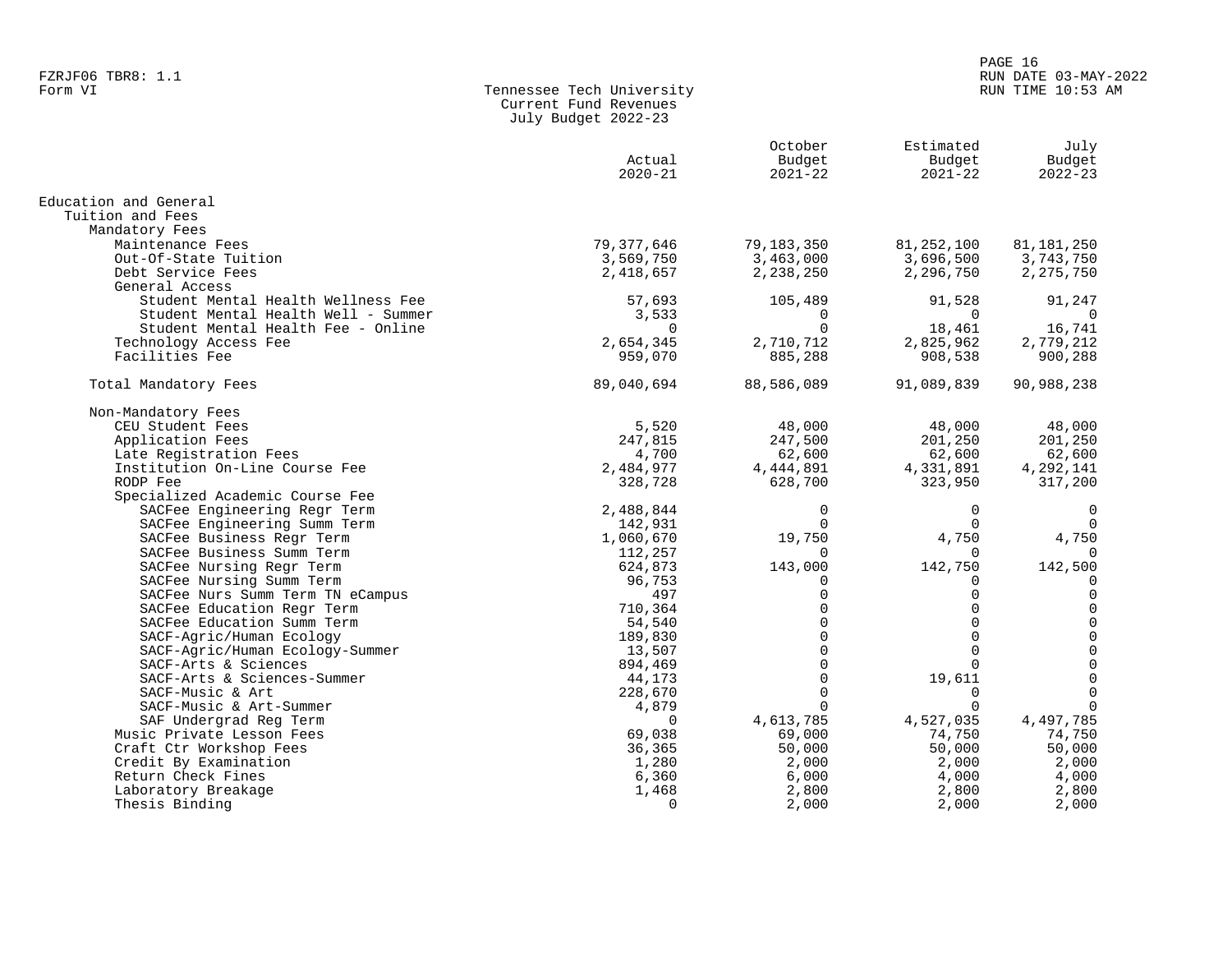# PAGE 17 FZRJF06 TBR8: 1.1 RUN DATE 03-MAY-2022

#### Form VI Tennessee Tech University RUN TIME 10:53 AM Current Fund Revenues July Budget 2022-23

|                                      | Actual<br>$2020 - 21$ | October<br>Budget<br>$2021 - 22$ | Estimated<br>Budget<br>$2021 - 22$ | July<br>Budget<br>$2022 - 23$ |
|--------------------------------------|-----------------------|----------------------------------|------------------------------------|-------------------------------|
| Library Fines                        | 1,880                 | 1,750                            | 3,000                              | 3,000                         |
| LRC Library Fines                    | $-822$                | $\Omega$                         | 750                                | 750                           |
| Transcription Fees                   | 102                   | $\Omega$                         | $\Omega$                           | $\overline{0}$                |
| Eagle Card Replacement Fees          | 4,494                 | 4,250                            | 6,250                              | 6,250                         |
| Recital Fees                         | 3,075                 | 3,000                            | 500                                | 500                           |
| ESL Non-Credit Course                | $\mathbf 0$           | $\Omega$                         | 11,520                             | $\overline{0}$                |
| Examination and Testing Fees NES     | 189                   | $\Omega$                         | $\Omega$                           | $\overline{0}$                |
| Golf Fees                            | 7,913                 | 7,900                            | 9,900                              | 9,900                         |
| Nursing Graduate Fee Regular Term    | 60,300                | 76,250                           | 76,750                             | 75,500                        |
| Nursing Graduate Fee Summer Term     | 30,492                | $\Omega$                         | $\Omega$                           | $\Omega$                      |
| Sales Tax Transmitted                | $-529$                | $\Omega$                         | $\mathbf 0$                        | $\mathbf 0$                   |
| Total Non-Mandatory Fees             | 9,960,602             | 10,433,176                       | 9,906,057                          | 9,797,676                     |
| Total Tuition & Fees                 | 99,001,296            | 99,019,265                       | 100,995,896                        | 100,785,914                   |
| State Appropriations                 | 61, 143, 975          | 64,128,100                       | 64,128,100                         | 78,863,600                    |
| Federal Grants and Contracts         | 2,621,298             | 869,670                          | 1,607,051                          | 1,269,670                     |
| State Grants & Contracts             | 145,537               | 59,400                           | 119,400                            | 99,400                        |
| Local Grants & Contracts             | 1,240                 | 3,200                            | 700                                | 200                           |
| Private Grants & Contracts           | 78,914                | 39,100                           | 102,100                            | 40,000                        |
| Private Gifts                        | 12,194                | $\Omega$                         | $\Omega$                           | $\Omega$                      |
| Sales & Services of Educ. Activities |                       |                                  |                                    |                               |
| Child Care Centers - Educational     | 978,472               | 526,309                          | 526,309                            | 593,509                       |
| Band Camps                           | $\Omega$              | 53,330                           | 53,330                             | 53,330                        |
| Livestock Dairy Beef Cattle          | 37,565                | 38,900                           | 38,900                             | 38,900                        |
| Livestock Dairy Sheep                | 14,402                | 6,900                            | 6,900                              | 6,900                         |
| Livestock Dairy Hogs                 | 12,824                | 13,870                           | 13,870                             | 13,870                        |
| Dramatics                            | 4,607                 | 2,420                            | 4,375                              | 2,420                         |
| Choral Concert Clinic Taxable Sales  | 300                   | $\Omega$                         | 1,165                              | $\overline{\phantom{0}}$      |
| Sales Svcs Edu Depts Taxable         | 2,256                 | 7,580                            | 9,580                              | 5,580                         |
| Sales Svcs Edu Depts Nontaxable      | 1,562                 | 8,915                            | 13,375                             | 8,915                         |
| Sales Tax Transmitted                | $-2,475$              | $\Omega$                         | $-133$                             | $\Omega$                      |
| Workshop Fees                        | 17,321                | 575                              | 575                                | 575                           |
| Dairy Cattle                         | 0                     | 430                              | 430                                | 430                           |
| Showing Fitting Services             | $\Omega$              | 5,240                            | 5,240                              | 5,240                         |
| Bull Development Center              | 1,206                 | 6,000                            | 6,000                              | 6,000                         |
| Federal Program Income               | 765                   | $\Omega$                         | $\Omega$                           | $\overline{0}$                |
| Vegetables and Garden Products       | 3,000                 | 71,000                           | 71,000                             | 71,000                        |
| Bull Sales                           | 85,089                | 50,000                           | 50,000                             | 50,000                        |
| Plant Sales                          | $\mathbf 0$           | 2,220                            | 2,220                              | 2,220                         |
| Instructional Equipment Rental       | $\Omega$              | 2,000                            | 2,000                              | 2,000                         |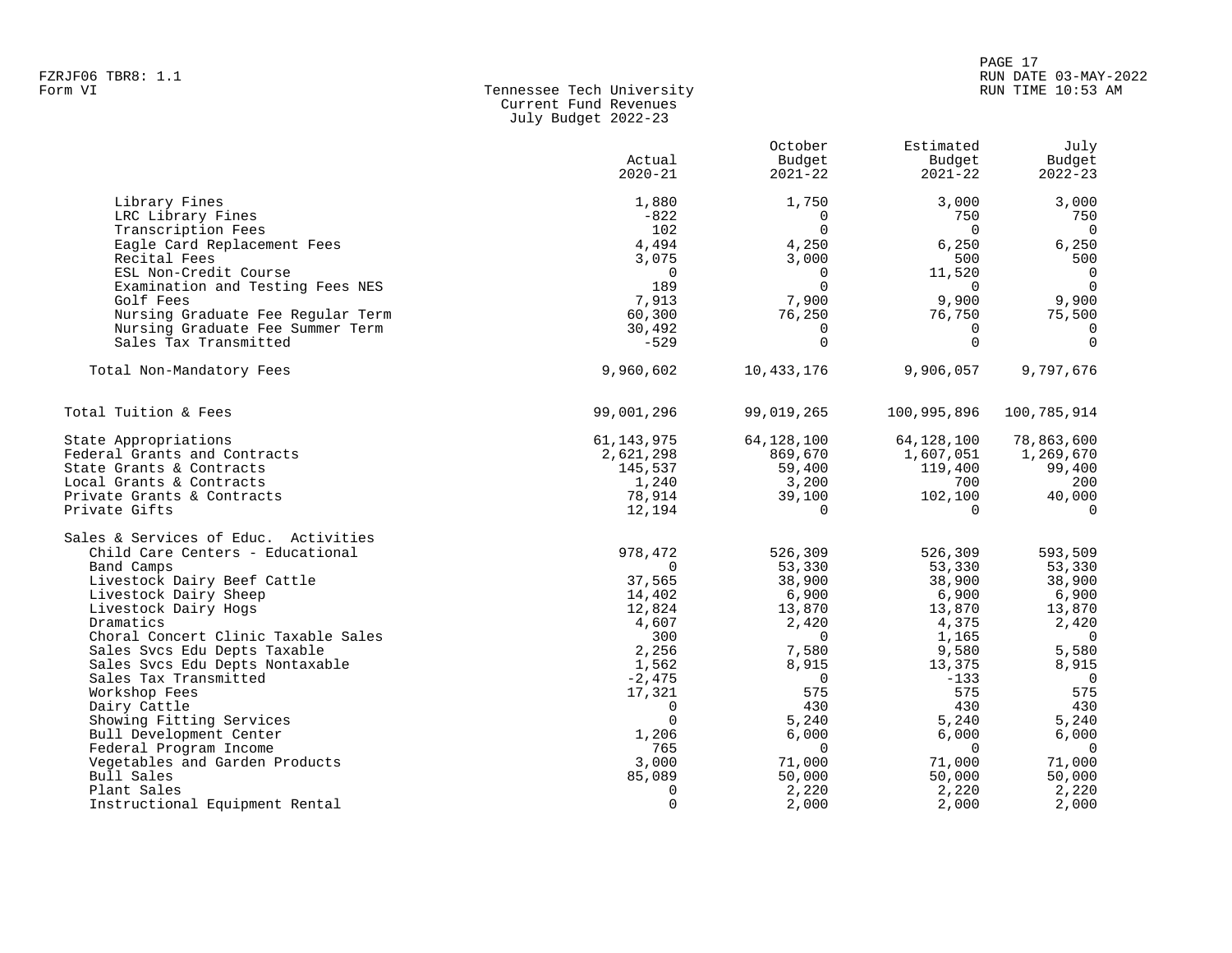#### PAGE 18 FZRJF06 TBR8: 1.1 RUN DATE 03-MAY-2022 RUN TIME 10:53 AM

| Form VI | Tennessee Tech University |
|---------|---------------------------|
|         | Current Fund Revenues     |
|         | July Budget 2022-23       |

|                                            |             | October     | Estimated   | July           |
|--------------------------------------------|-------------|-------------|-------------|----------------|
|                                            | Actual      | Budget      | Budget      | Budget         |
|                                            | $2020 - 21$ | $2021 - 22$ | $2021 - 22$ | $2022 - 23$    |
|                                            |             |             |             |                |
| Examination and Testing Fees               | 4,440       | 11,985      | 15,145      | 8,500          |
| ACT GED Testing                            | $\Omega$    | 70          | 70          | 70             |
| Certified Teacher Test/Praxis              | 20,700      | 40,000      | 40,000      | 40,000         |
| Lab Manuals                                | 27,480      | 24,231      | 24,231      | 24,231         |
| CLEP Testing Fees                          | 1,975       | $\mathbf 0$ | $\Omega$    | $\Omega$       |
| Sales &Services Edu Bad Debt Contra        | 4,138       | $\Omega$    | $\Omega$    | $\Omega$       |
| Total Sales & Services of Educ. Activities | 1,215,627   | 871,975     | 884,582     | 933,690        |
| Sales & Services of Other Activities       |             |             |             |                |
| Athletics                                  | 6,060,612   | 6,735,340   | 7,367,879   | 6,876,590      |
| Sales and Service Other Act Taxable        | 59,564      | 80,940      | 81,005      | 70,940         |
| Sales and Serv Other Act Nontaxable        | 209,333     | 210,250     | 196,093     | 185,500        |
| Sales & Serv Oth Sales Tax Transmit        | $-5,442$    | $-4,230$    | $-4,230$    | $-4,230$       |
| Parking Permits-Staff                      | 295,871     | 301,250     | 317,750     | 335,750        |
| Parking Permits-Student                    | 1,016,889   | 1,138,000   | 1,175,750   | 1,249,000      |
| Facilities Rental                          | 92,080      | 103,440     | 105,660     | 103,440        |
| Agric Pavilion Concessions Taxable         | $\Omega$    | 14,010      | 14,010      | 14,010         |
| Agric Pavilion Student Resid Rent          | 3,840       | 4,980       | 4,980       | 4,980          |
| Salvage Income                             | 34,424      | 40,000      | 44,486      | 40,000         |
| Royalties Patents Copyrights               | 6,295       | $\Omega$    | $\Omega$    | $\overline{0}$ |
| Commissions on Other Sources               | 1           | 37,500      | 37,500      | 37,500         |
| PSC Metals Salvage                         | 8,273       | $\Omega$    | $-598$      |                |
| Photo Services Sales Taxable               | 346         | 6,000       | 10,000      | 6,000          |
| Photo Services Sales Nontaxable            | 14,619      | $\Omega$    | $\Omega$    | $\Omega$       |
| International Student Reg Fee              | 56,425      | 35,000      | 49,775      | 35,000         |
| Airport Transportation Fee                 | $\Omega$    | $\Omega$    | 375         | $\Omega$       |
| Intrastate Long Distance (9.75%)           | 9,007       | 21,000      | 21,000      | 21,000         |
| Interstate Long Distance (8.50%)           | 268         | $\mathbf 0$ | $\Omega$    | $\overline{0}$ |
| Long Distance Nontaxable                   | 1,816       | $\Omega$    | $\Omega$    | $\overline{0}$ |
|                                            |             |             |             | 40,970         |
| Printing Services Taxable                  | 12,763      | 40,970      | 40,970      |                |
| Printing Services Nontaxable               | 108,548     | 50,000      | 50,000      | 50,000         |
| Cable TV Taxable                           | 415         | 600         | 600         | 600            |
| Recycling Salvage                          | 448         | $\mathbf 0$ | $\mathbf 0$ | $\overline{0}$ |
| Clinics                                    | $\Omega$    | 2,475       | 2,475       | 2,475          |
| Career Services                            | 69,000      | 71,600      | 135,700     | 71,600         |
| Pharmacy                                   | 26,465      | 63,800      | 63,800      | 63,800         |
| Infirmary Lab                              | 16,329      | 27,000      | 27,000      | 27,000         |
| Health Services Faculty Staff              | 2,150       | $\Omega$    | 4,165       | $\overline{0}$ |
| Student Orientation SOAR Reg Fees          | 95,220      | 50,000      | 50,000      | 50,000         |
| Student Orientation SOAR Hours Taxb        | 12,275      | 15,000      | 15,000      | 15,000         |
| Career College Fair                        | $\Omega$    | 5,880       | 3,875       | 5,880          |
| Replacement Diplomas                       | 2,670       | 250         | 250         | 250            |
| Advertising                                | 7,149       | 6,780       | 6,780       | 6,780          |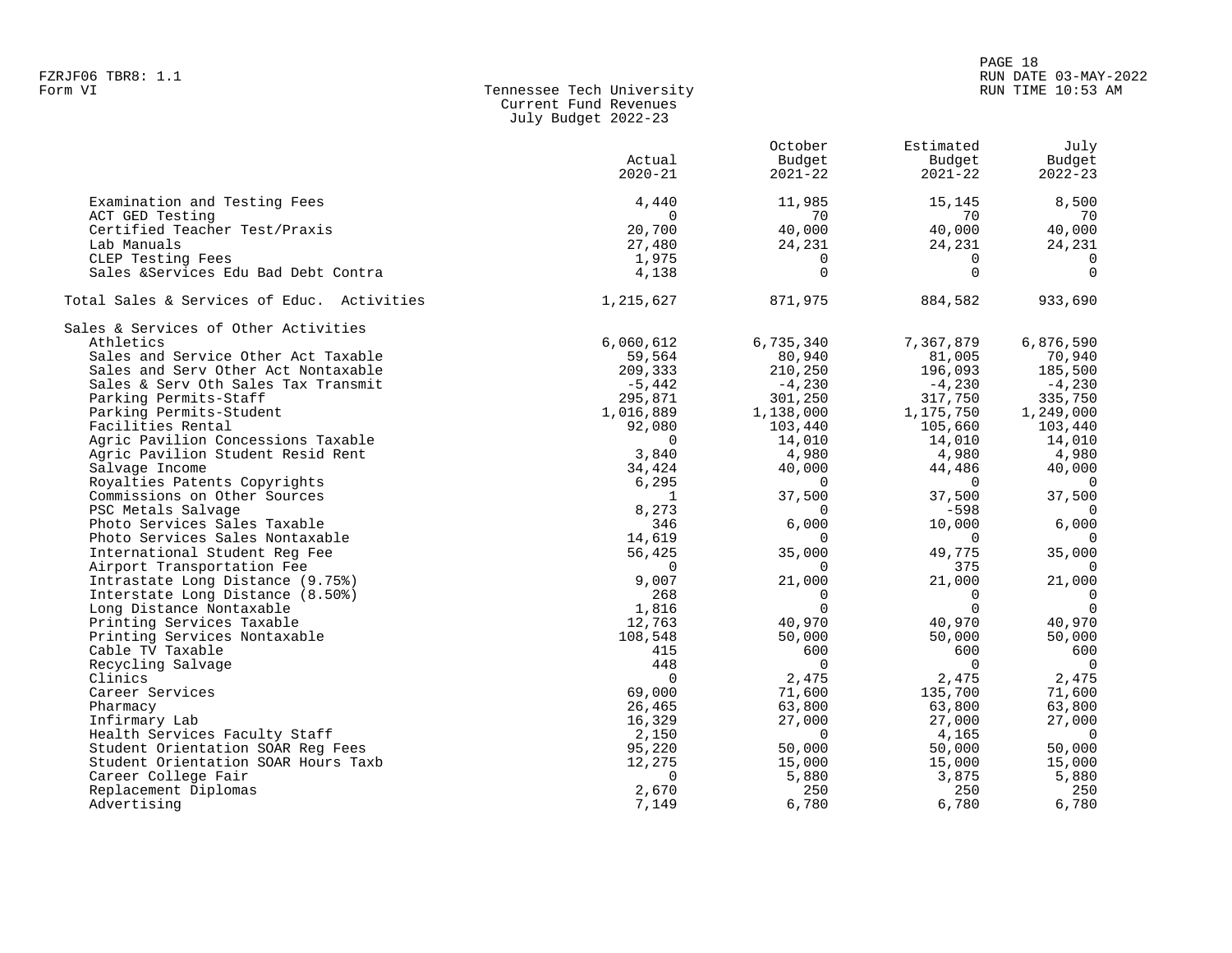|                                            | ouly budget soss so   |                                  |                                    |                               |
|--------------------------------------------|-----------------------|----------------------------------|------------------------------------|-------------------------------|
|                                            | Actual<br>$2020 - 21$ | October<br>Budget<br>$2021 - 22$ | Estimated<br>Budget<br>$2021 - 22$ | July<br>Budget<br>$2022 - 23$ |
| Yearbook Sales Taxable                     | 48                    | 500                              | 500                                | 500                           |
| Yearbook Sales Nontaxable                  | 32                    | $\Omega$                         | $\Omega$                           | $\overline{0}$                |
| Copies Taxable                             | 2,316                 | 5,535                            | 5,535                              | 5,535                         |
| Salvage of Fixed Assets                    | 58,881                | $\Omega$                         | $\Omega$                           | $\Omega$                      |
| Total Sales & Services of Other Activities | 8,278,930             | 9,063,870                        | 9,828,085                          | 9,315,870                     |
| Other Sources                              |                       |                                  |                                    |                               |
| Traffic Fines                              | 163,676               | 141,500                          | 73,500                             | 73,500                        |
| Over and Short General Nontaxable          | 34                    | 0                                | 0                                  | $\overline{0}$                |
| Miscellaneous Income Taxable               | 20,685                | $\Omega$                         | $\Omega$                           | $\Omega$                      |
| Miscellaneous Income Nontaxable            | 94,057                | 30,000                           | 30,000                             | 30,000                        |
| Expired Grants                             | 154,689               | 60,411                           | 60,411                             | $\mathbf 0$                   |
| Property Management Income                 | 68,348                | $\Omega$                         | $\Omega$                           | $\Omega$                      |
| EXPW - Mem Gym Lifequard                   | 703                   | $\Omega$                         | $\Omega$                           | $\mathsf 0$                   |
| HEERF Foregone Revenue                     | 9,310,530             | $\Omega$                         | $\Omega$                           | $\mathsf 0$                   |
| Other Operating Rev Bad Debt Contra        | 214                   | $\Omega$                         | $\Omega$                           | $\mathsf{O}\xspace$           |
| Other Nonoperating Bad Debt Contra         | 1,046                 | $\Omega$                         | $\Omega$                           | $\mathbf{0}$                  |
| Wellness Incentive Revenue                 | 39,775                |                                  | $\Omega$                           | $\Omega$                      |
| Interest Income                            | 181,376               | 1,035,000                        | 1,035,000                          | 1,035,000                     |
| Investment Expense                         | $-370$                | $\Omega$                         | $\Omega$                           | $\Omega$                      |
| Unrealized Gains and Losses                | $-647$                | 1,000                            | 1,000                              | 1,000                         |
| Total Other Sources                        | 10,034,116            | 1,267,911                        | 1,199,911                          | 1,139,500                     |
| Total Educational & General                | 182, 533, 127         | 175,322,491                      | 178,865,825                        | 192,447,844                   |
| Auxiliary Enterprises Revenues             |                       |                                  |                                    |                               |
| Book & University Store                    | 474,538               | 459,639                          | 459,639                            | 459,639                       |
| Food Services                              | 3,419,232             | 2,949,731                        | 2,949,731                          | 2,949,731                     |
| Housing                                    | 13,807,938            | 13,181,900                       | 13, 249, 475                       | 13, 249, 475                  |
| Post Office                                | 11                    | 4,750                            | $\Omega$                           | $\cap$                        |
| Wellness Facility                          | 1,808,901             | 1,623,455                        | 1,666,205                          | 1,648,705                     |
| Other Auxiliaries                          | 303,007               | 270,000                          | 270,000                            | 270,000                       |
| Total Auxiliary Revenues                   | 19,813,627            | 18,489,475                       | 18,595,050                         | 18,577,550                    |
| Total Revenues                             | 202, 346, 754         | 193,811,966                      | 197,460,875                        | 211,025,394                   |

Tennessee Tech University Current Fund Revenues July Budget 2022-23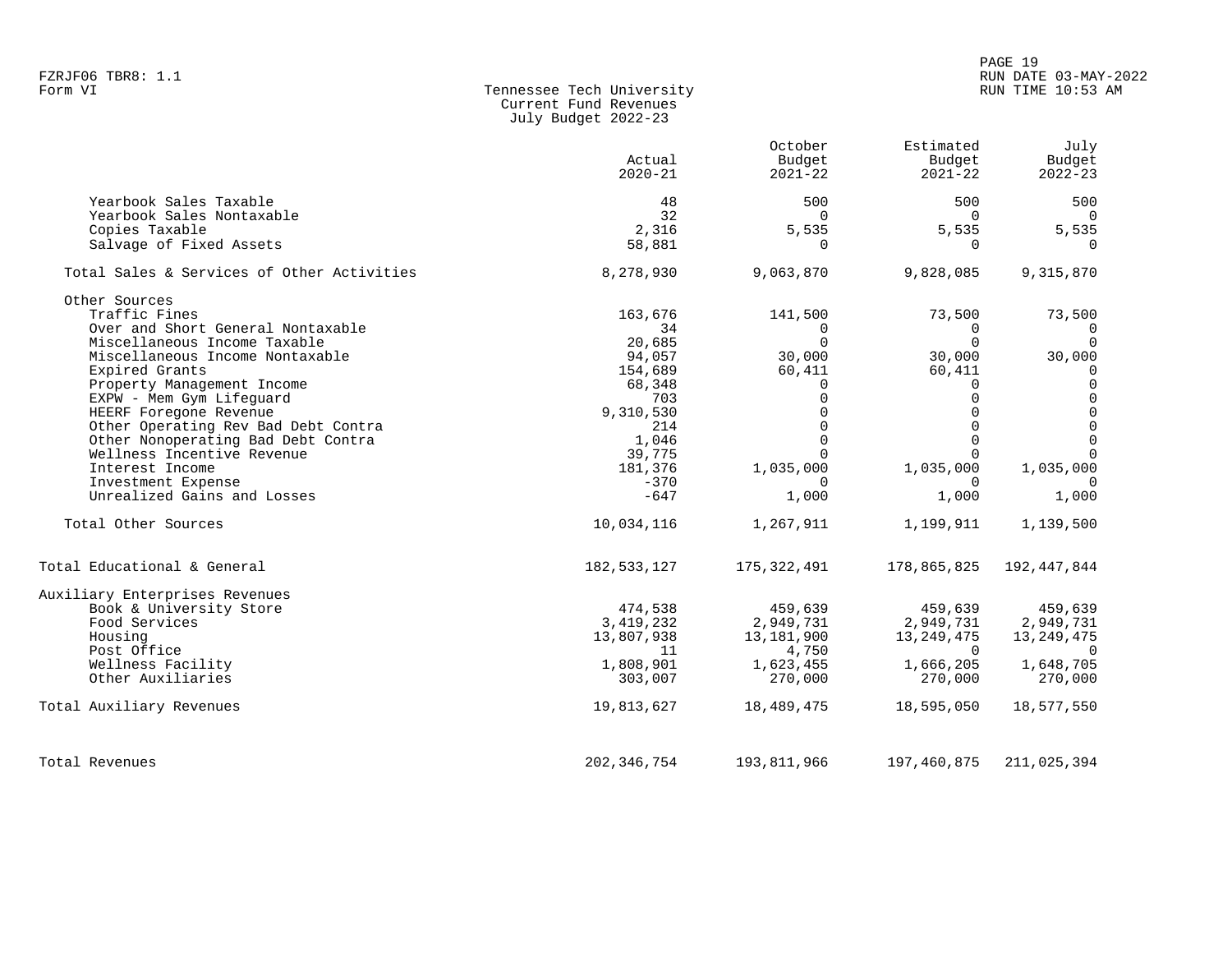|                                                | Actual<br>$2020 - 21$ | October<br>$2021 - 22$ | Estimated<br>$2021 - 22$ | July<br>$2022 - 23$ |
|------------------------------------------------|-----------------------|------------------------|--------------------------|---------------------|
| Education and General                          |                       |                        |                          |                     |
| Instruction (20)<br>Instruction (200)          |                       |                        |                          |                     |
| Summer School (120004)                         |                       |                        |                          |                     |
| Salaries - Academic                            | 12,074                | 17,044                 | 17,044                   | 17,044              |
| Employee Benefits                              | 2,132                 | 4,531                  | 4,531                    | 4,531               |
| Total - Summer School (120004):                | 14,206                | 21,575                 | 21,575                   | 21,575              |
| SAF Student Success Fee (121000)               |                       |                        |                          |                     |
| Salaries - Academic                            | 6,500                 | 20,000                 | 20,000                   | 20,000              |
| Salaries - Students                            | 1,710                 | $\Omega$               | $\Omega$                 | $\Omega$            |
| Salaries - Professional                        | 63,971                | 1,120                  | 1,120                    | 1,120               |
| Employee Benefits                              | 24, 243               | 36,677                 | 36,677                   | 36,677              |
| Operating Expenses                             | $\Omega$              | 44,945                 | 44,945                   | $\Omega$            |
| Total - SAF Student Success Fee (121000):      | 96,424                | 102,742                | 102,742                  | 57,797              |
| SAF SS Fee Villages (121001)                   |                       |                        |                          |                     |
| Operating Expenses                             | 150                   | $\mathbf 0$            | $\mathbf 0$              | $\Omega$            |
| Total - SAF SS Fee Villages (121001):          | 150                   | $\mathbf 0$            | $\mathbf 0$              | $\Omega$            |
| Center for Career Dev - COOP (121801)          |                       |                        |                          |                     |
| Salaries - Professional                        | 52,390                | 52,895                 | 52,895                   | 52,895              |
| Employee Benefits                              | 24,106                | 25,055                 | 25,055                   | 25,055              |
| Operating Expenses                             | 1,500                 | 1,500                  | 1,500                    | 1,500               |
| Total - Center for Career Dev - COOP (121801): | 77,996                | 79,450                 | 79,450                   | 79,450              |
|                                                |                       |                        |                          |                     |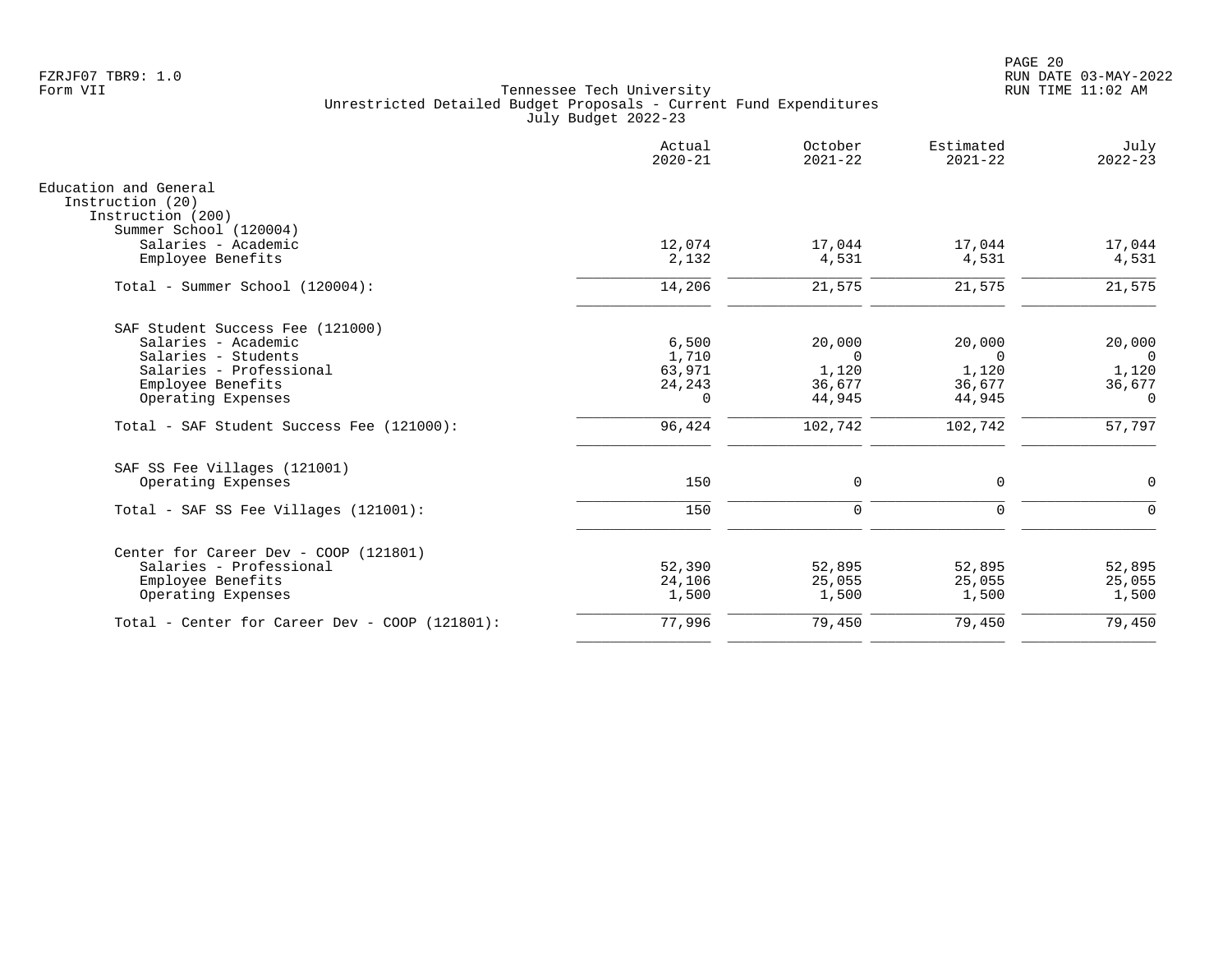|                                                      | Actual<br>$2020 - 21$ | October<br>$2021 - 22$ | Estimated<br>$2021 - 22$ | July<br>$2022 - 23$ |
|------------------------------------------------------|-----------------------|------------------------|--------------------------|---------------------|
| Honors College (121900)                              |                       |                        |                          |                     |
| Salaries - Academic                                  | 33,080                | 42,900                 | 36,550                   | 36,500              |
| Salaries - Supporting                                | 27,900                | 27,750                 | 27,750                   | 27,750              |
| Salaries - Students                                  | 3,687                 | 3,780                  | 5,830                    | 3,780               |
| Salaries - Professional                              | 122,438               | 123,538                | 123,538                  | 123,538             |
| Employee Benefits                                    | 46,829                | 48,918                 | 48,918                   | 48,918              |
| Operating Expenses                                   | 7,341                 | 7,054                  | 11,354                   | 6,604               |
| Total - Honors College (121900):                     | 241,275               | 253,940                | 253,940                  | 247,090             |
| Federal College Work Study Program (122001)          |                       |                        |                          |                     |
| Salaries - Students                                  | 37,833                | 57,730                 | 57,730                   | 57,730              |
| Employee Benefits                                    | 12,251                | 0                      | 0                        | $\Omega$            |
| Department Revenues                                  | $-13$                 | $\Omega$               | $\Omega$                 | $\Omega$            |
| Total - Federal College Work Study Program (122001): | 50,071                | 57,730                 | 57,730                   | 57,730              |
| Military Science (125600)                            |                       |                        |                          |                     |
| Salaries - Supporting                                | 38,014                | 37,864                 | 37,864                   | 37,864              |
| Employee Benefits                                    | 23,650                | 27,150                 | 27,150                   | 27,150              |
| Travel                                               | 118                   | $\Omega$               | $\cap$                   | $\Omega$            |
| Operating Expenses                                   | 11,238                | 13,960                 | 13,960                   | 11,460              |
| Total - Military Science (125600):                   | 73,020                | 78,974                 | 78,974                   | 76,474              |
| Arts and Sci Grad Assist (130001)                    |                       |                        |                          |                     |
| Employee Benefits                                    | 104,133               | 162,410                | 162,410                  | 162,410             |
| Total - Arts and Sci Grad Assist (130001):           | 104,133               | 162,410                | 162,410                  | 162,410             |
|                                                      |                       |                        |                          |                     |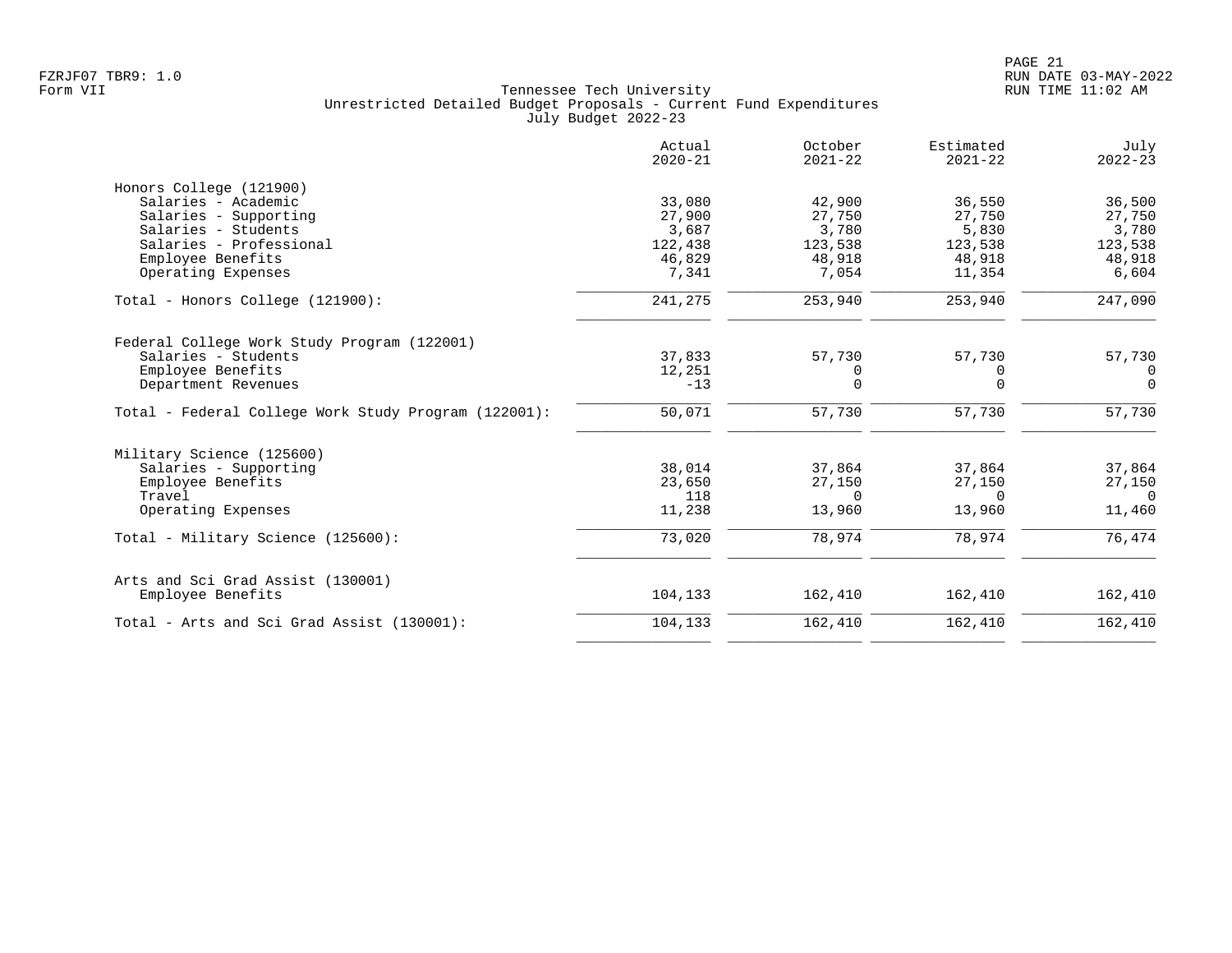PAGE 22 FZRJF07 TBR9: 1.0 RUN DATE 03-MAY-2022

|                                                                                                                                       | Actual<br>$2020 - 21$            | October<br>$2021 - 22$                    | Estimated<br>$2021 - 22$                  | July<br>$2022 - 23$                            |
|---------------------------------------------------------------------------------------------------------------------------------------|----------------------------------|-------------------------------------------|-------------------------------------------|------------------------------------------------|
| Online Course Dev Arts and Science (130010)<br>Operating Expenses                                                                     | 0                                | 0                                         | 0                                         | 11,800                                         |
| Total - Online Course Dev Arts and Science (130010):                                                                                  | $\Omega$                         | $\Omega$                                  | $\Omega$                                  | 11,800                                         |
| SACF Arts & Sciences (130016)<br>Employee Benefits                                                                                    | 190,747                          | 0                                         | 0                                         | $\mathbf 0$                                    |
| Total - SACF Arts & Sciences (130016):                                                                                                | 190,747                          | $\mathbf 0$                               | $\Omega$                                  | $\Omega$                                       |
| Collapsed SACF Arts & Sciences (130017)<br>Employee Benefits<br>Operating Expenses                                                    | 0<br>$\mathbf 0$                 | 127,076<br>280,670                        | 218,076<br>166,403                        | 127,076<br>108,378                             |
| Total - Collapsed SACF Arts & Sciences (130017):                                                                                      | 0                                | 407,746                                   | 384,479                                   | 235, 454                                       |
| Summer School Col of Arts & Science (130028)<br>Salaries - Academic<br>Salaries - Students<br>Employee Benefits<br>Operating Expenses | 537,054<br>1,541<br>106,817<br>0 | 393,130<br>$\Omega$<br>126,503<br>141,312 | 393,130<br>$\Omega$<br>126,503<br>336,869 | 393,130<br>$\overline{0}$<br>126,503<br>96,302 |
| Total - Summer School Col of Arts & Science (130028):                                                                                 | 645,412                          | 660,945                                   | 856,502                                   | 615,935                                        |
| TN eCampus Col of Arts & Science (130031)<br>Salaries - Academic<br>Employee Benefits                                                 | 102,119<br>16,403                | 121,441<br>30,000                         | 121,441<br>30,000                         | 121,441<br>30,000                              |
| Total - TN eCampus Col of Arts & Science (130031):                                                                                    | 118,522                          | 151,441                                   | 151,441                                   | 151,441                                        |
|                                                                                                                                       |                                  |                                           |                                           |                                                |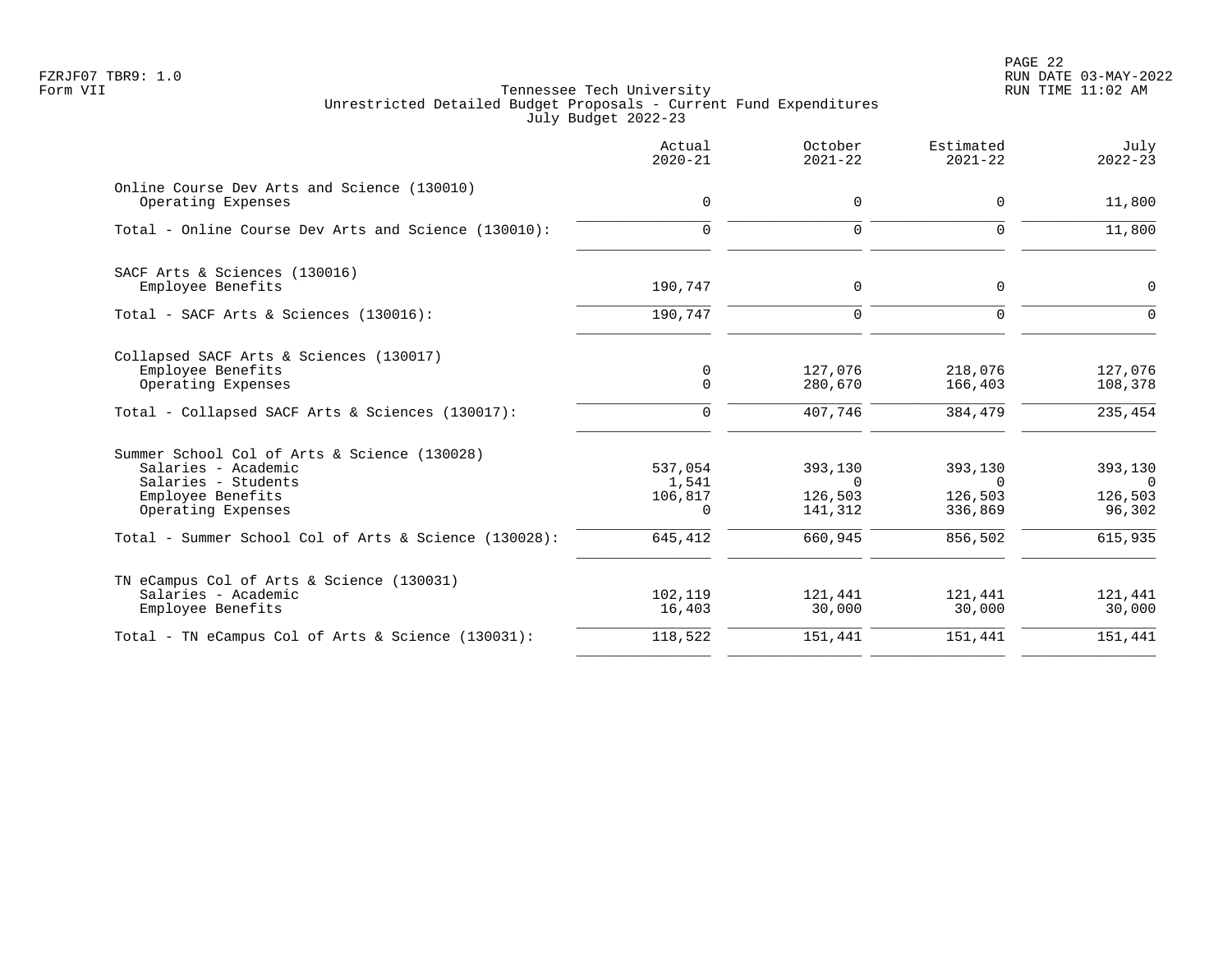PAGE 23 FZRJF07 TBR9: 1.0 RUN DATE 03-MAY-2022

|                                          | Actual<br>$2020 - 21$ | October<br>$2021 - 22$ | Estimated<br>$2021 - 22$ | July<br>$2022 - 23$ |
|------------------------------------------|-----------------------|------------------------|--------------------------|---------------------|
| LSP-Dean Arts & Sci (130034)             |                       |                        |                          |                     |
| Operating Expenses                       | 0                     | 0                      | 13,121                   | 0                   |
| Total - LSP-Dean Arts & Sci $(130034)$ : | $\Omega$              | $\mathbf 0$            | 13,121                   | 0                   |
| OA FEE-Dean Arts & Sci (130035)          |                       |                        |                          |                     |
| Salaries - Academic                      | 115,277               | 41,316                 | 41,316                   | 194,801             |
| Employee Benefits                        | 28,007                | 15,740                 | 15,740                   | 77,253              |
| Operating Expenses                       | 1,386                 | 1,052,705              | 955,953                  | 514,618             |
| Total - OA FEE-Dean Arts & Sci (130035): | 144,670               | 1,109,761              | 1,013,009                | 786,672             |
| Biology (131000)                         |                       |                        |                          |                     |
| Salaries - Academic                      | 1,137,148             | 1,394,890              | 1,226,933                | 1,398,651           |
| Salaries - Supporting                    | 66,904                | 56,941                 | 53,529                   | 53,528              |
| Salaries - Professional                  | 108,748               | 133,026                | 133,026                  | 133,026             |
| Employee Benefits                        | 500,615               | 512,569                | 506,637                  | 518,564             |
| Travel                                   | 352                   | $\Omega$               | 200                      | $\Omega$            |
| Operating Expenses                       | 32,021                | 34,000                 | 43,725                   | 33,150              |
| $Total - Biology (131000):$              | 1,845,788             | 2,131,426              | 1,964,050                | 2,136,919           |
| Biology Lab Manuals (131008)             |                       |                        |                          |                     |
| Operating Expenses                       | 1,171                 | 9,824                  | 9,824                    | 1,915               |
| Total - Biology Lab Manuals (131008):    | 1,171                 | 9,824                  | 9,824                    | 1,915               |
|                                          |                       |                        |                          |                     |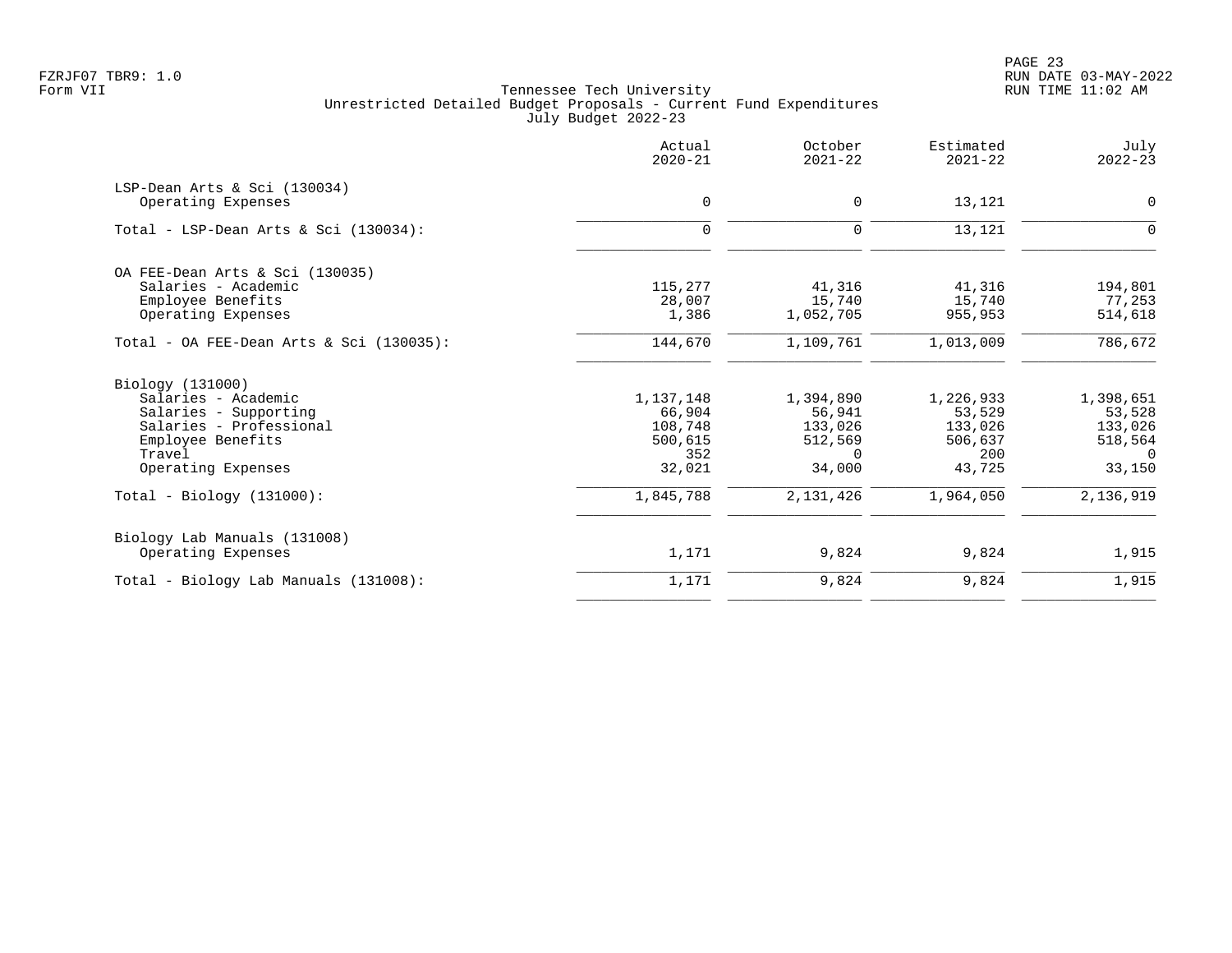|                                                      | Actual<br>$2020 - 21$ | October<br>$2021 - 22$ | Estimated<br>$2021 - 22$ | July<br>$2022 - 23$           |
|------------------------------------------------------|-----------------------|------------------------|--------------------------|-------------------------------|
| SACF Biology (131016)                                |                       |                        |                          |                               |
| Salaries - Academic                                  | 86,400                | $\Omega$               |                          | 0                             |
| Salaries - Students                                  | 61,031                | $\Omega$               |                          | $\mathsf 0$                   |
| Employee Benefits<br>Operating Expenses              | 5,534<br>26,524       | 0                      | 0                        | $\overline{0}$<br>$\mathbf 0$ |
|                                                      |                       |                        |                          |                               |
| Total - SACF Biology (131016):                       | 179,489               | $\mathbf 0$            | $\mathbf 0$              | $\Omega$                      |
| SACF Biology Lab (131017)                            |                       |                        |                          |                               |
| Travel                                               | 3,534                 | 0                      | 0                        | 0                             |
| Operating Expenses                                   | 84,182                | $\Omega$               | $\Omega$                 | $\overline{0}$                |
| Total - SACF Biology Lab (131017):                   | 87,716                | $\mathbf 0$            | $\mathbf 0$              | $\Omega$                      |
| SACF Biology Equipment Maintenance (131018)          |                       |                        |                          |                               |
| Operating Expenses                                   | 10,414                | $\mathbf 0$            | $\Omega$                 | $\Omega$                      |
| Total - SACF Biology Equipment Maintenance (131018): | 10,414                | $\mathbf 0$            | $\Omega$                 | $\Omega$                      |
| Collapsed SACF Biology (131025)                      |                       |                        |                          |                               |
| Salaries - Academic                                  | $\Omega$              | 113,344                | 113,344                  | 113,344                       |
| Salaries - Students                                  |                       | 66,904                 | 66,904                   | 66,904                        |
| Employee Benefits                                    |                       | 0                      | 160                      | 160                           |
| Total - Collapsed SACF Biology (131025):             | $\Omega$              | 180,248                | 180,408                  | 180,408                       |
|                                                      |                       |                        |                          |                               |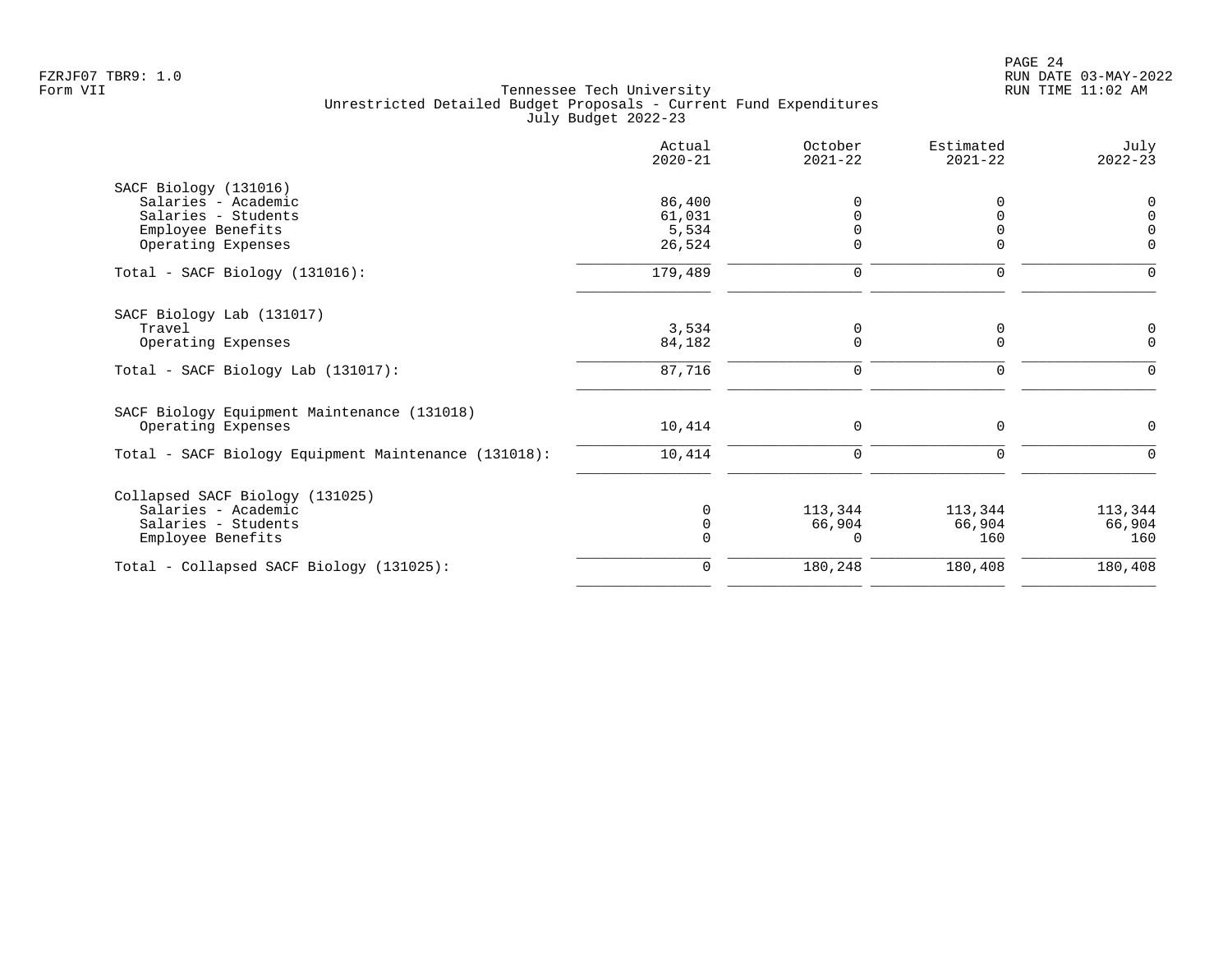|                                                       | Actual<br>$2020 - 21$ | October<br>$2021 - 22$ | Estimated<br>$2021 - 22$ | July<br>$2022 - 23$ |
|-------------------------------------------------------|-----------------------|------------------------|--------------------------|---------------------|
| Collapsed SACF Biology Lab Expenses (131026)          |                       |                        |                          |                     |
| Travel<br>Operating Expenses                          | 0<br>$\mathbf 0$      | 9,249<br>74,775        | 9,249<br>74,775          | 9,249<br>74,775     |
| Total - Collapsed SACF Biology Lab Expenses (131026): | $\mathbf 0$           | 84,024                 | 84,024                   | 84,024              |
| Collapsed SACF Biology Equip Maint (131027)           |                       |                        |                          |                     |
| Operating Expenses                                    | 0                     | 9,839                  | 9,839                    | 9,839               |
| Total - Collapsed SACF Biology Equip Maint (131027):  | $\mathbf 0$           | 9,839                  | 9,839                    | 9,839               |
| Chemistry (131500)                                    |                       |                        |                          |                     |
| Salaries - Academic                                   | 1,432,749             | 1,522,255              | 1,473,684                | 1,480,011           |
| Salaries - Supporting<br>Salaries - Professional      | 87,911<br>61,120      | 85,626<br>62,190       | 73,767<br>62,190         | 81,544<br>42,600    |
| Employee Benefits                                     | 576,241               | 511,980                | 536,980                  | 536,980             |
| Travel                                                | 531                   | 2,000                  | 5,299                    | 2,000               |
| Operating Expenses                                    | 22,961                | 34,000                 | 37,351                   | 33,150              |
| Total - Chemistry $(131500)$ :                        | 2,181,513             | 2,218,051              | 2,189,271                | 2,176,285           |
| Chemistry Lab Fees (131502)                           |                       |                        |                          |                     |
| Operating Expenses                                    | 1,341                 | 2,800                  | 2,800                    | 2,800               |
| Total - Chemistry Lab Fees (131502):                  | 1,341                 | 2,800                  | 2,800                    | 2,800               |
|                                                       |                       |                        |                          |                     |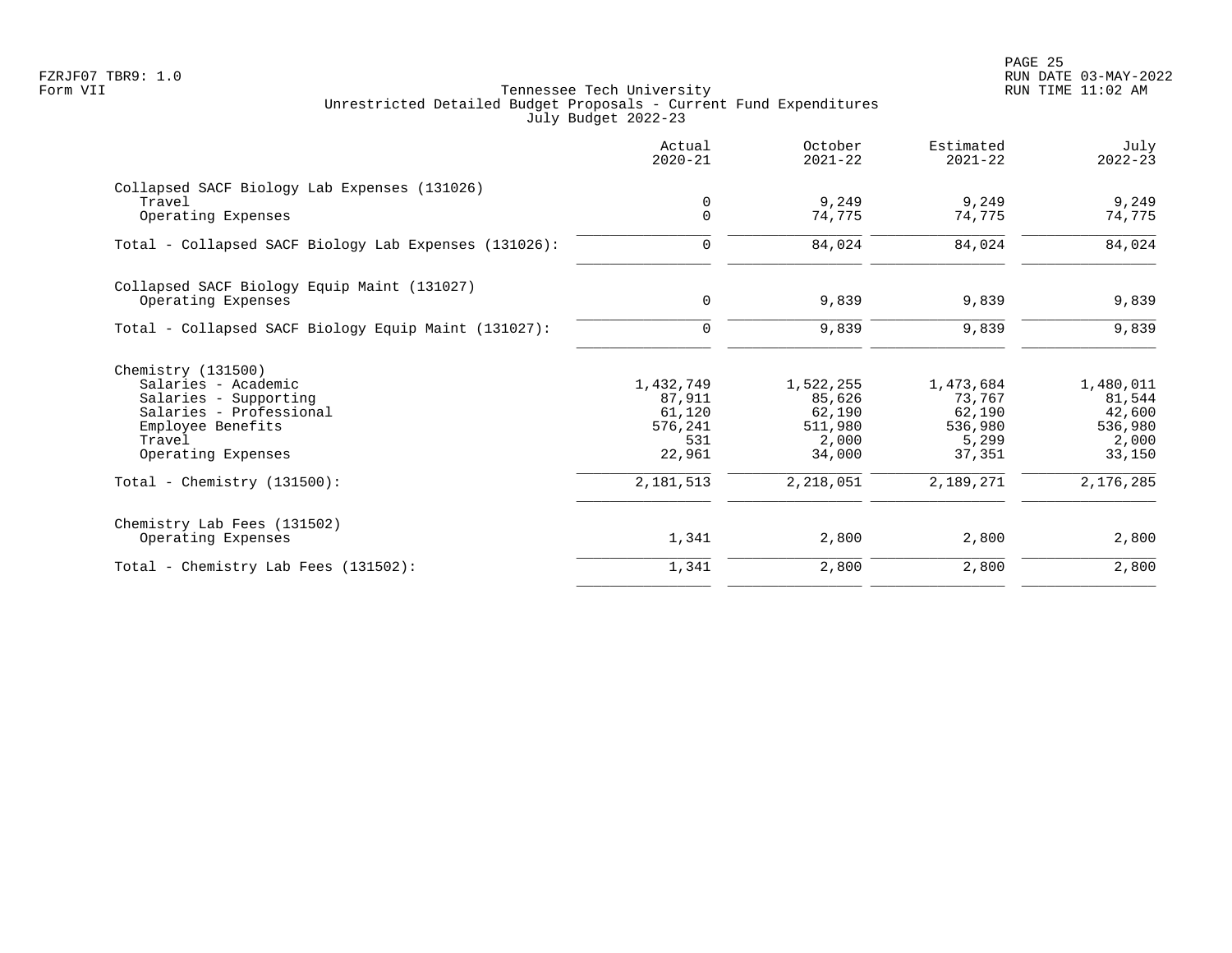PAGE 26 FZRJF07 TBR9: 1.0 RUN DATE 03-MAY-2022

|                                                   | Actual<br>$2020 - 21$ | October<br>$2021 - 22$ | Estimated<br>$2021 - 22$ | July<br>$2022 - 23$ |
|---------------------------------------------------|-----------------------|------------------------|--------------------------|---------------------|
| Preprofessional Health Services (131503)          |                       |                        |                          |                     |
| Salaries - Supporting                             | 25,427                | 24,627                 | 24,627                   | 24,627              |
| Employee Benefits                                 | 10,799                | 11,184                 | 11,184                   | 11,184              |
| Travel                                            | $\Omega$              | 500                    | $\Omega$                 | 500                 |
| Operating Expenses                                | 1,260                 | 860                    | 1,360                    | 860                 |
| Total - Preprofessional Health Services (131503): | 37,486                | 37,171                 | 37,171                   | 37,171              |
| Environmental Science PHD (131504)                |                       |                        |                          |                     |
| Salaries - Academic                               | 21,784                | 72,650                 | 27,349                   | 72,650              |
| Salaries - Students                               | 50,888                | 37,900                 | 23,379                   | 37,900              |
| Salaries - Professional                           | 36,333                | 14,030                 | 17,500                   | 14,030              |
| Employee Benefits                                 | 1,925                 | 1,063                  | 1,063                    | 1,063               |
| Travel                                            | 500                   | 3,700                  | 9,220                    | 3,700               |
| Operating Expenses                                | 7,599                 | 5,660                  | 6,365                    | 5,660               |
| Total - Environmental Science PHD (131504):       | 119,029               | 135,003                | 84,876                   | 135,003             |
| SACF Chemistry (131517)                           |                       |                        |                          |                     |
| Salaries - Academic                               | 125,675               | 0                      | 0                        | $\mathbf 0$         |
| Salaries - Students                               | 25,530                | $\mathbf 0$            | $\Omega$                 | $\mathbf 0$         |
| Employee Benefits                                 | 2,058                 | $\mathbf 0$            | 0                        | $\mathbf 0$         |
| Operating Expenses                                | 3,126                 | $\mathbf 0$            | 0                        | $\mathbf 0$         |
| Total - SACF Chemistry (131517):                  | 156,389               | $\mathbf 0$            | $\mathbf 0$              | $\mathbf 0$         |
| SACF Chemistry Lab Expenses (131518)              |                       |                        |                          |                     |
| Operating Expenses                                | 19,733                | 0                      | 0                        | $\mathbf 0$         |
| Total - SACF Chemistry Lab Expenses (131518):     | 19,733                | $\mathbf 0$            | $\mathbf 0$              | $\Omega$            |
|                                                   |                       |                        |                          |                     |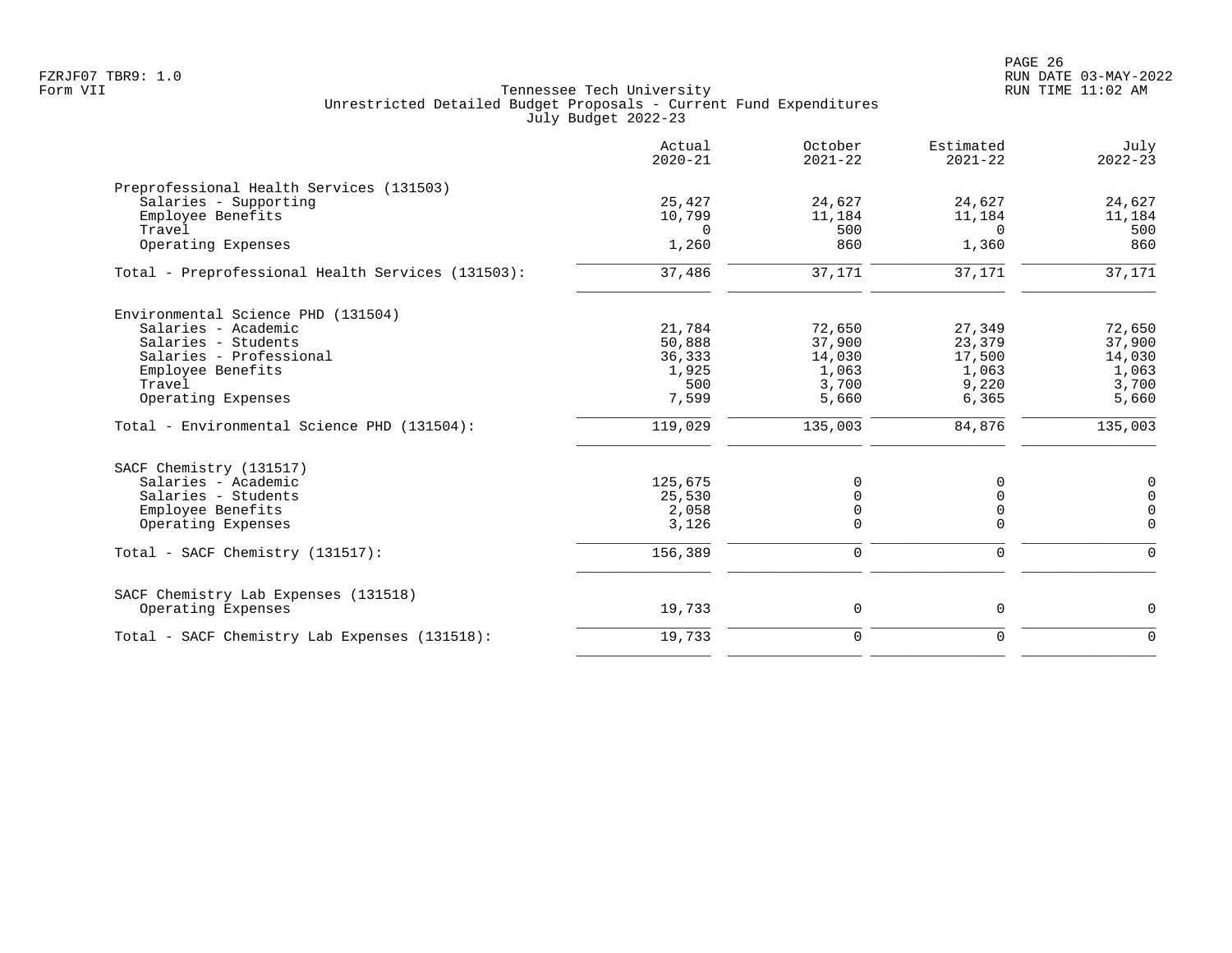PAGE 27 FZRJF07 TBR9: 1.0 RUN DATE 03-MAY-2022

|                                                                                                                                                                      | Actual<br>$2020 - 21$                                       | October<br>$2021 - 22$                            | Estimated<br>$2021 - 22$                        | July<br>$2022 - 23$                               |
|----------------------------------------------------------------------------------------------------------------------------------------------------------------------|-------------------------------------------------------------|---------------------------------------------------|-------------------------------------------------|---------------------------------------------------|
| SACF Chemistry Equipment Maint (131519)<br>Operating Expenses                                                                                                        | 128,242                                                     | 0                                                 | 0                                               | $\mathbf 0$                                       |
| Total - SACF Chemistry Equipment Maint (131519):                                                                                                                     | 128,242                                                     | $\mathbf 0$                                       | $\Omega$                                        | $\Omega$                                          |
| SACF Chemistry Cryogens (131520)<br>Operating Expenses                                                                                                               | 38,377                                                      | 0                                                 | $\mathbf 0$                                     | $\mathbf 0$                                       |
| Total - SACF Chemistry Cryogens (131520):                                                                                                                            | 38,377                                                      | $\mathbf 0$                                       | $\Omega$                                        | ∩                                                 |
| Collapsed SACF Chemistry (131521)<br>Salaries - Academic<br>Salaries - Students<br>Employee Benefits<br>Capital Outlay<br>Total - Collapsed SACF Chemistry (131521): | $\Omega$<br>$\Omega$<br>$\Omega$<br>$\Omega$<br>$\mathbf 0$ | 141,680<br>26,565<br>1,000<br>$\Omega$<br>169,245 | 145,680<br>26,565<br>1,000<br>33,736<br>206,981 | 141,680<br>26,565<br>1,000<br>$\Omega$<br>169,245 |
| Collapsed SACF Chemistry Lab Expens (131522)<br>Operating Expenses<br>Total - Collapsed SACF Chemistry Lab Expens (131522):                                          | $\mathbf 0$<br>0                                            | 45,259<br>45,259                                  | 38,259<br>38,259                                | 38,259<br>38,259                                  |
| Collapsed SACF Chem Equip Maint (131523)                                                                                                                             |                                                             |                                                   |                                                 |                                                   |
| Operating Expenses                                                                                                                                                   | 0                                                           | 98,389                                            | 79,389                                          | 98,389                                            |
| Total - Collapsed SACF Chem Equip Maint (131523):                                                                                                                    | $\Omega$                                                    | 98,389                                            | 79,389                                          | 98,389                                            |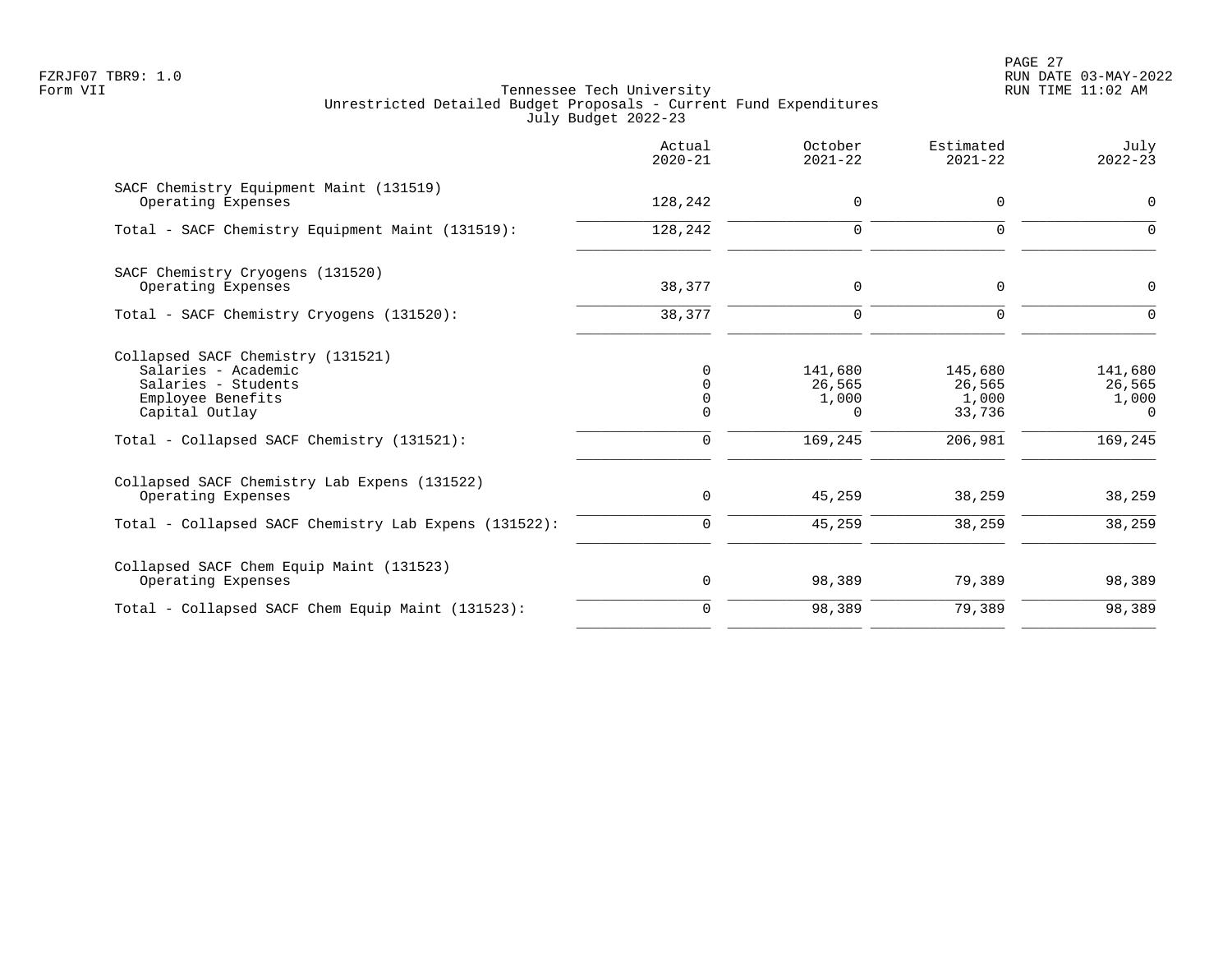|                                                                  | Actual<br>$2020 - 21$ | October<br>$2021 - 22$ | Estimated<br>$2021 - 22$ | July<br>$2022 - 23$ |
|------------------------------------------------------------------|-----------------------|------------------------|--------------------------|---------------------|
| Collapsed SACF Chemistry Cryogens (131524)<br>Operating Expenses | $\mathbf 0$           | 20,662                 | 42,662                   | 27,662              |
|                                                                  |                       |                        |                          |                     |
| Total - Collapsed SACF Chemistry Cryogens (131524):              | $\Omega$              | 20,662                 | 42,662                   | 27,662              |
| Computer Science (132000)                                        |                       |                        |                          |                     |
| Salaries - Academic                                              | 1,643,553             | 1,962,206              | 1,570,333                | 1,909,664           |
| Salaries - Supporting                                            | 55,075                | 56,550                 | 28,159                   | 14,326              |
| Salaries - Students                                              | 14,245                | 12,562                 | 12,562                   | $\Omega$            |
| Salaries - Professional                                          | 58,297                | 18,741                 | 96,518                   | 38,000              |
| Employee Benefits                                                | 469,127               | 645,707                | 443,647                  | 565,597             |
| Travel                                                           | $\Omega$              | $\Omega$               | 2,203                    | $\Omega$            |
| Operating Expenses                                               | 75,136                | 37,489                 | 152,707                  | 11,514              |
| Capital Outlay                                                   | 28,783                | $\Omega$               | 16,467                   | $\Omega$            |
| Total - Computer Science (132000):                               | 2,344,216             | 2,733,255              | 2,322,596                | 2,539,101           |
| Computer Science Grad Assist (132001)                            |                       |                        |                          |                     |
| Employee Benefits                                                | 40,799                | 42,023                 | 84,778                   | 0                   |
| Total - Computer Science Grad Assist (132001):                   | 40,799                | 42,023                 | 84,778                   | $\Omega$            |
| SACF Comp Sci GTAs (132007)                                      |                       |                        |                          |                     |
| Employee Benefits                                                | 132,836               | 0                      | 0                        | $\mathbf 0$         |
| Total - SACF Comp Sci GTAs (132007):                             | 132,836               | 0                      | 0                        | 0                   |
|                                                                  |                       |                        |                          |                     |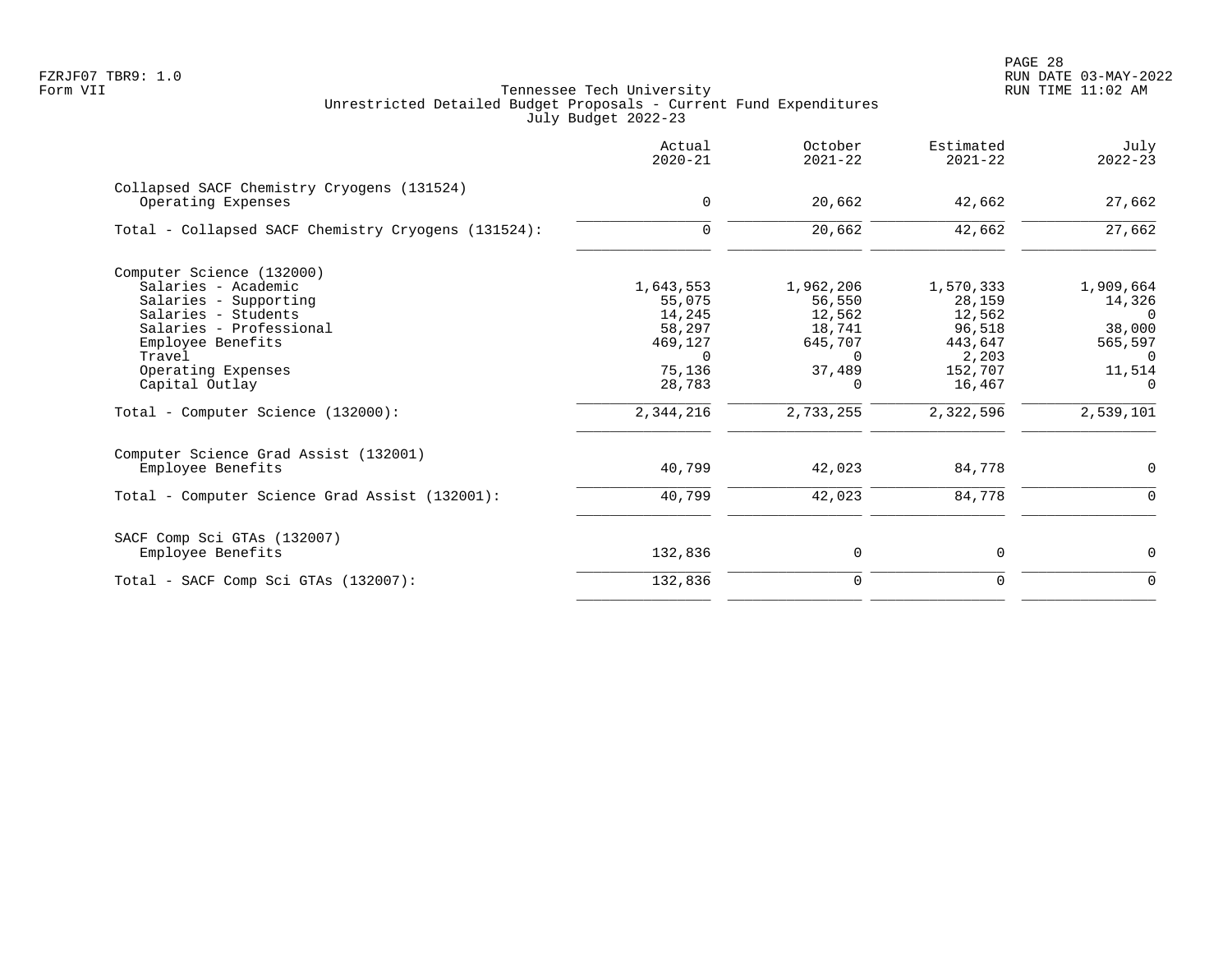|                                                       | Actual<br>$2020 - 21$ | October<br>$2021 - 22$ | Estimated<br>$2021 - 22$ | July<br>$2022 - 23$ |
|-------------------------------------------------------|-----------------------|------------------------|--------------------------|---------------------|
| Earth Sciences (132500)                               |                       |                        |                          |                     |
| Salaries - Academic                                   | 568,352               | 541,710                | 544,211                  | 562,085             |
| Salaries - Supporting                                 | 32,534                | 54,648                 | 39,776                   | 54,648              |
| Employee Benefits                                     | 219,097               | 212,738                | 212,738                  | 212,738             |
| Operating Expenses                                    | 9,404                 | 20,597                 | 22,677                   | 14,625              |
| Total - Earth Sciences (132500):                      | 829,387               | 829,693                | 819,402                  | 844,096             |
| SACF Earth Sciences (132516)                          |                       |                        |                          |                     |
| Salaries - Academic                                   | 14,598                | O                      |                          | 0                   |
| Salaries - Students                                   | 6,101                 |                        |                          | $\overline{0}$      |
| Employee Benefits                                     | 1,437                 |                        |                          | $\mathbf 0$         |
| Operating Expenses                                    | 3,619                 | $\mathbf 0$            | 0                        | $\mathbf 0$         |
| Total - SACF Earth Sciences (132516):                 | 25,755                | $\mathbf 0$            | 0                        | $\Omega$            |
| SACF Earth Sciences Lab Expenses (132517)             |                       |                        |                          |                     |
| Travel                                                | 343                   | 0                      | 0                        | 0                   |
| Operating Expenses                                    | 7,153                 | $\mathbf 0$            | $\Omega$                 | $\mathbf 0$         |
| Total - SACF Earth Sciences Lab Expenses (132517):    | 7,496                 | $\mathbf 0$            | 0                        | $\Omega$            |
| SACF Earth Sciences Equipment Maint (132518)          |                       |                        |                          |                     |
| Operating Expenses                                    | 19,951                | $\mathbf 0$            | 0                        | $\mathbf 0$         |
| Total - SACF Earth Sciences Equipment Maint (132518): | 19,951                | $\mathbf 0$            | 0                        | $\mathbf 0$         |
|                                                       |                       |                        |                          |                     |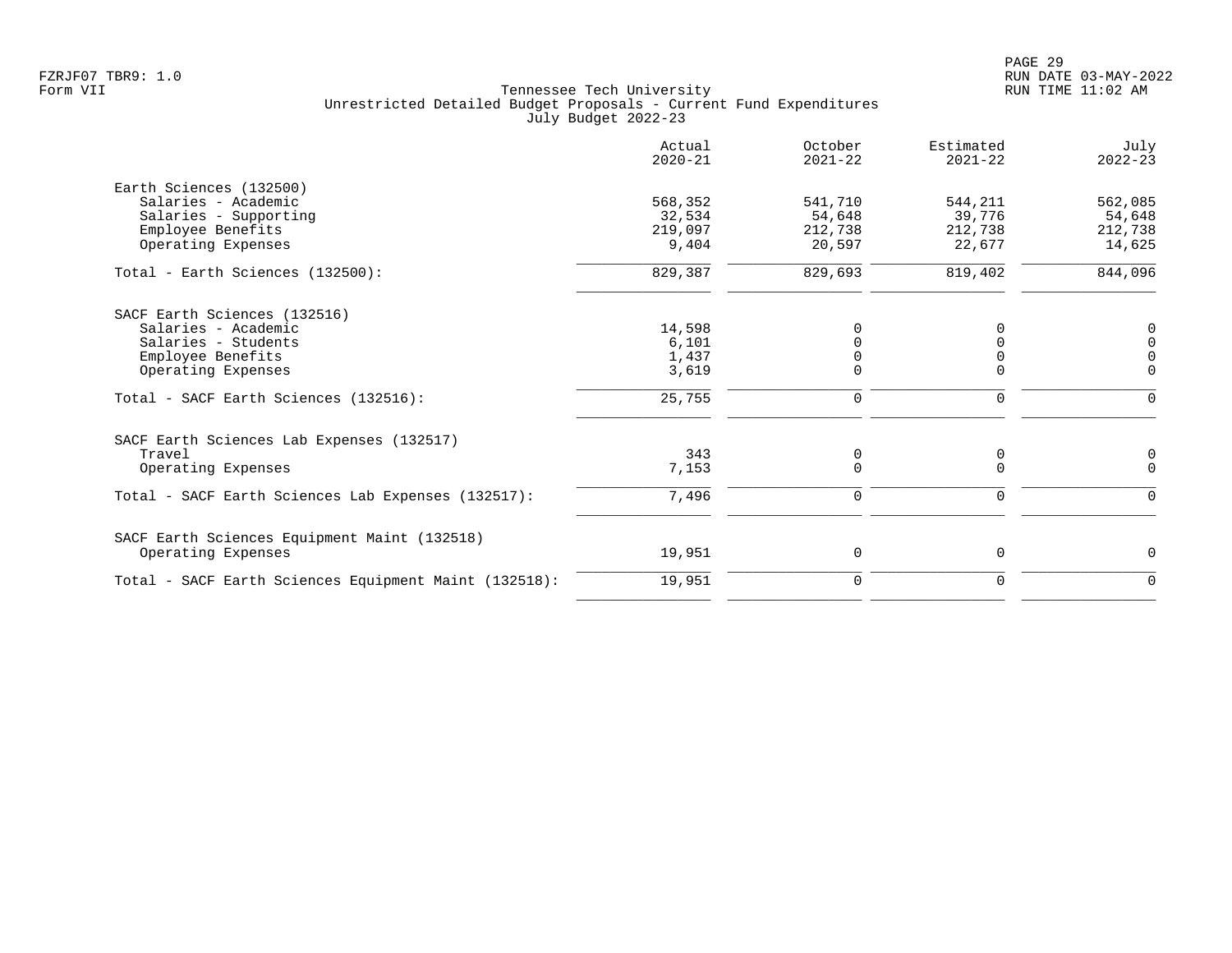PAGE 30 FZRJF07 TBR9: 1.0 RUN DATE 03-MAY-2022

|                                                       | Actual<br>$2020 - 21$ | October<br>$2021 - 22$ | Estimated<br>$2021 - 22$ | July<br>$2022 - 23$ |
|-------------------------------------------------------|-----------------------|------------------------|--------------------------|---------------------|
| Collapsed SACF Earth Sciences (132520)                |                       |                        |                          |                     |
| Salaries - Students<br>Operating Expenses             | 0<br>$\Omega$         | 5,214<br>0             | 5,214<br>726             | 5,214<br>$\Omega$   |
| Total - Collapsed SACF Earth Sciences (132520):       | $\mathbf 0$           | 5,214                  | 5,940                    | 5,214               |
| Collapsed SACF Earth Sci Lab Exp (132521)             |                       |                        |                          |                     |
| Travel                                                | 0                     | 2,460                  | 2,460                    | 2,460               |
| Operating Expenses                                    | $\mathbf 0$           | 7,084                  | 6,358                    | 7,084               |
| Total - Collapsed SACF Earth Sci Lab Exp (132521):    | $\Omega$              | 9,544                  | 8,818                    | 9,544               |
| Collapsed SACF Earth Sci Equip Main (132522)          |                       |                        |                          |                     |
| Operating Expenses                                    | $\mathbf 0$           | 11,806                 | 19,446                   | 11,806              |
| Total - Collapsed SACF Earth Sci Equip Main (132522): | $\mathbf 0$           | 11,806                 | 19,446                   | 11,806              |
| English (133000)                                      |                       |                        |                          |                     |
| Salaries - Academic                                   | 1,848,725             | 1,923,816              | 1,836,927                | 1,950,334           |
| Salaries - Supporting                                 | 62,385                | 61,905                 | 61,905                   | 61,905              |
| Salaries - Students                                   | $\Omega$<br>596,691   | 300<br>504,270         | 300<br>532,270           | 300                 |
| Employee Benefits<br>Travel                           | 100                   | $\Omega$               | $\Omega$                 | 548,535<br>$\Omega$ |
| Operating Expenses                                    | 34,947                | 38,190                 | 54,330                   | 27,400              |
| Total - English $(133000)$ :                          | 2,542,848             | 2,528,481              | 2,485,732                | 2,588,474           |
|                                                       |                       |                        |                          |                     |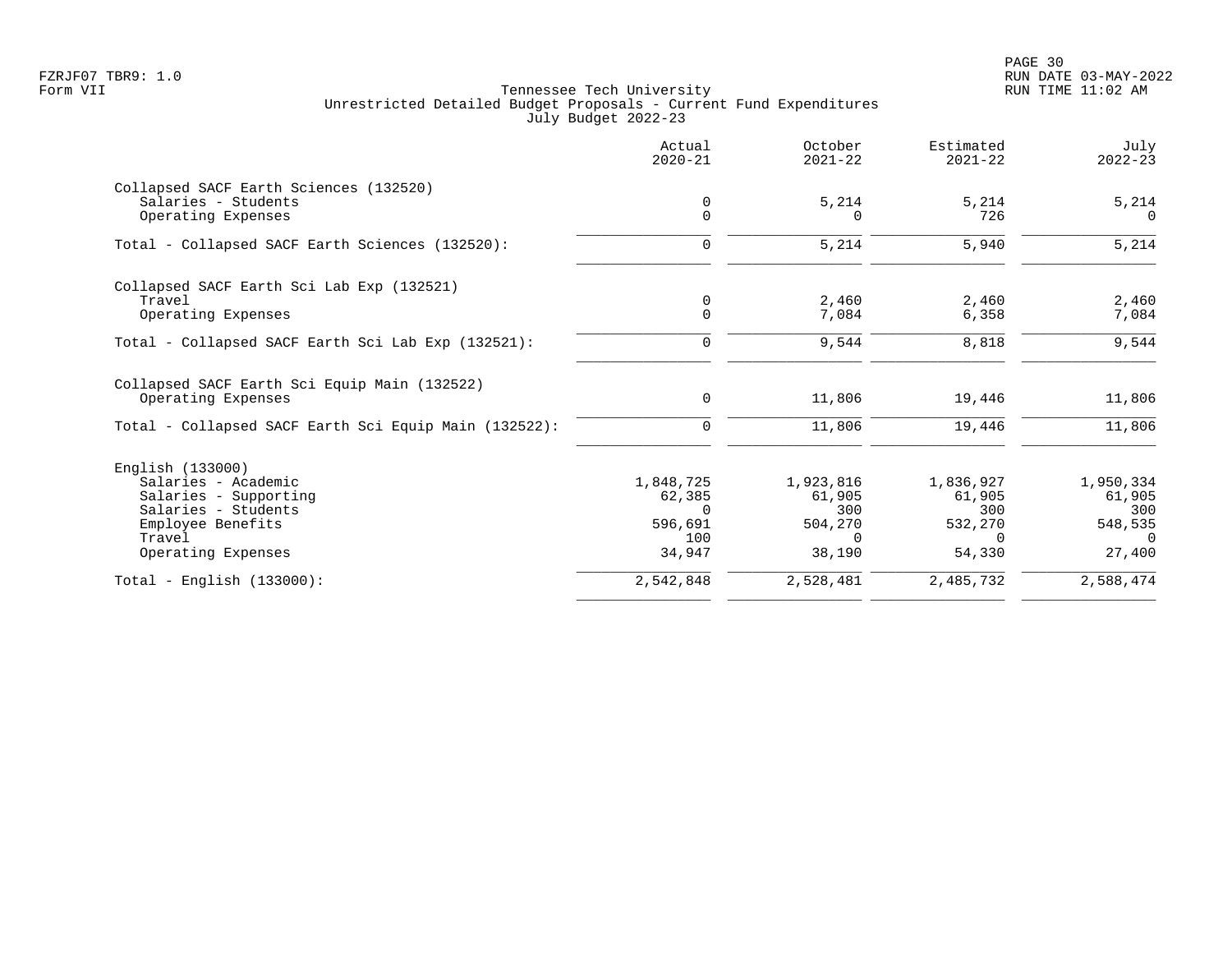|                                                    | Actual<br>$2020 - 21$ | October<br>$2021 - 22$ | Estimated<br>$2021 - 22$ | July<br>$2022 - 23$ |
|----------------------------------------------------|-----------------------|------------------------|--------------------------|---------------------|
| Speech (133001)                                    |                       |                        |                          |                     |
| Travel                                             | $\Omega$              | 20,000                 | 20,000                   | 20,000              |
| Operating Expenses                                 | 411                   | 2,071                  | 2,071                    | $\Omega$            |
| Total - Speech $(133001)$ :                        | 411                   | 22,071                 | 22,071                   | 20,000              |
| Communication (133003)                             |                       |                        |                          |                     |
| Salaries - Academic                                | 662,060               | 679,571                | 679,571                  | 679,571             |
| Salaries - Supporting                              | 32,601                | 32,492                 | 32,492                   | 32,492              |
| Employee Benefits                                  | 235,069               | 217,373                | 217,373                  | 217,373             |
| Travel                                             | $\Omega$              | 2,500                  | 2,500                    | 2,500               |
| Operating Expenses                                 | 75,175                | 12,876                 | 12,876                   | 12,825              |
| Total - Communication (133003):                    | 1,004,905             | 944,812                | 944,812                  | 944,761             |
| Theatre (133004)                                   |                       |                        |                          |                     |
| Salaries - Supporting                              | 10,551                | 20,000                 | 20,000                   | 20,000              |
| Salaries - Students                                | 9,335                 | $\Omega$               | $\mathbf 0$              | $\overline{0}$      |
| Employee Benefits                                  | 1,521                 | 1,530                  | 1,530                    | 1,530               |
| Operating Expenses                                 | 23,307                | 22,420                 | 24,375                   | 22,420              |
| Total - Theatre $(133004)$ :                       | 44,714                | 43,950                 | 45,905                   | 43,950              |
| Upper Cumberland Writing Project (133007)          |                       |                        |                          |                     |
| Operating Expenses                                 | $\mathsf{O}$          | 76                     | 76                       | $\mathbf 0$         |
| Total - Upper Cumberland Writing Project (133007): | $\mathbf 0$           | 76                     | 76                       | $\mathbf 0$         |
|                                                    |                       |                        |                          |                     |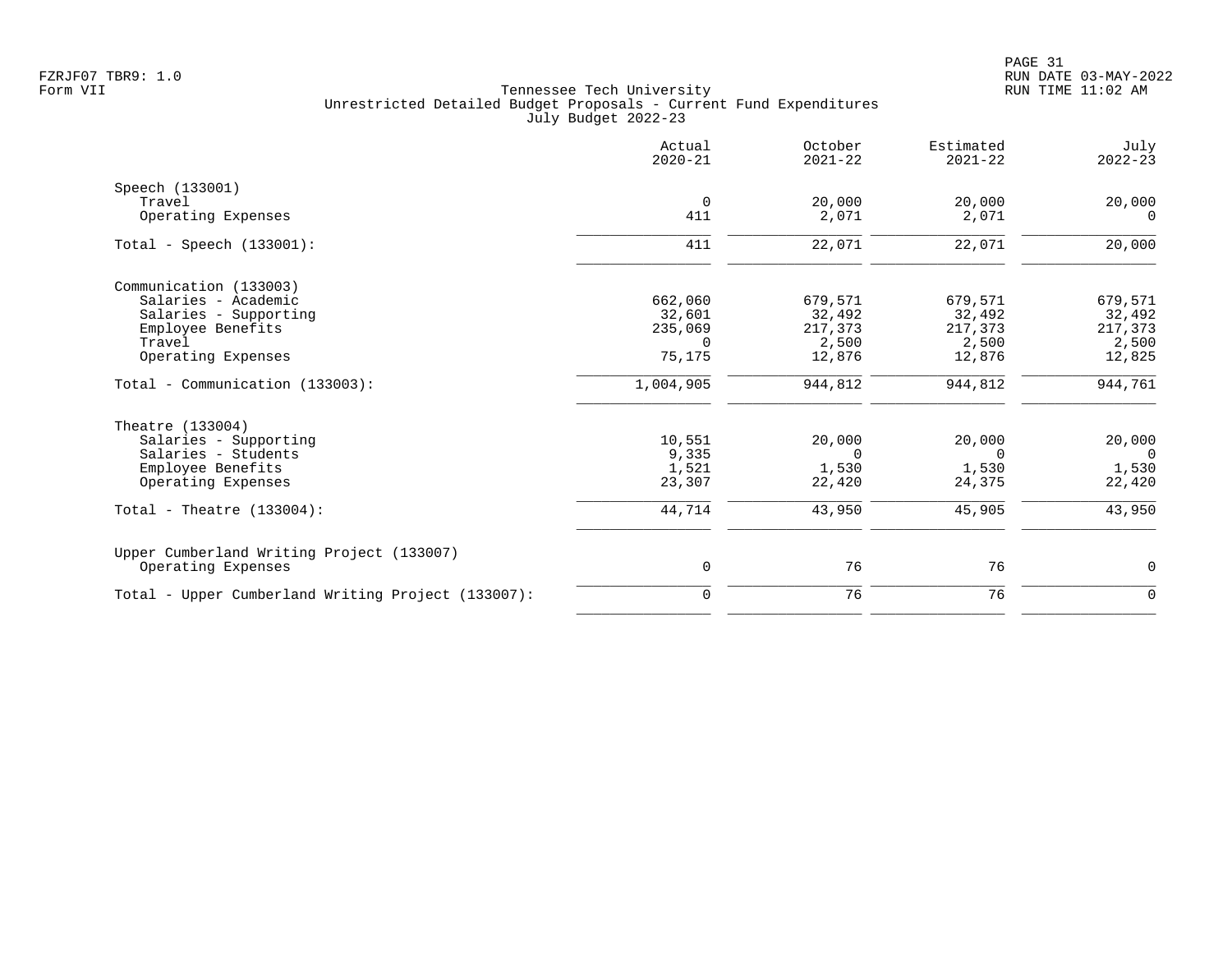|                                         | Actual<br>$2020 - 21$ | October<br>$2021 - 22$ | Estimated<br>$2021 - 22$ | July<br>$2022 - 23$ |
|-----------------------------------------|-----------------------|------------------------|--------------------------|---------------------|
| Foreign Languages (133500)              |                       |                        |                          |                     |
| Salaries - Academic                     | 484,316               | 511,631                | 496,269                  | 489,549             |
| Salaries - Supporting                   | 34,087                | 33,710                 | 33,710                   | 33,710              |
| Salaries - Students                     | 354                   | 5,220                  | 5,220                    | 5,220               |
| Employee Benefits                       | 188,340               | 175,936                | 175,936                  | 175,936             |
| Operating Expenses                      | 14,851                | 10,000                 | 10,000                   | 9,750               |
| Total - Foreign Languages (133500):     | 721,948               | 736,497                | 721,135                  | 714,165             |
| History (134000)                        |                       |                        |                          |                     |
| Salaries - Academic                     | 749,783               | 768,105                | 733,436                  | 705,259             |
| Salaries - Supporting                   | 32,067                | 31,862                 | 32,002                   | 31,862              |
| Employee Benefits                       | 256,162               | 254,270                | 254,270                  | 254,270             |
| Operating Expenses                      | 17,005                | 11,810                 | 11,670                   | 11,515              |
| Total - History $(134000)$ :            | 1,055,017             | 1,066,047              | 1,031,378                | 1,002,906           |
| Mathematics (134500)                    |                       |                        |                          |                     |
| Salaries - Academic                     | 1,616,944             | 1,755,769              | 1,638,926                | 1,823,215           |
| Salaries - Supporting                   | 65,281                | 64,752                 | 56,995                   | 60,023              |
| Salaries - Students                     | $\Omega$              | 20,000                 | 20,000                   | 20,000              |
| Employee Benefits                       | 590,361               | 441,060                | 510,025                  | 531,382             |
| Operating Expenses                      | 21,600                | 27,263                 | 29,148                   | 23,400              |
| Total - Mathematics (134500):           | 2,294,186             | 2,308,844              | 2,255,094                | 2,458,020           |
| Math Grad Assist TIKI (134502)          |                       |                        |                          |                     |
| Salaries - Professional                 | 9,600                 | $\mathbf 0$            | $\overline{0}$           | $\overline{0}$      |
| Employee Benefits                       | 8,988                 | 480                    | 480                      | 480                 |
| Total - Math Grad Assist TIKI (134502): | 18,588                | 480                    | 480                      | 480                 |
|                                         |                       |                        |                          |                     |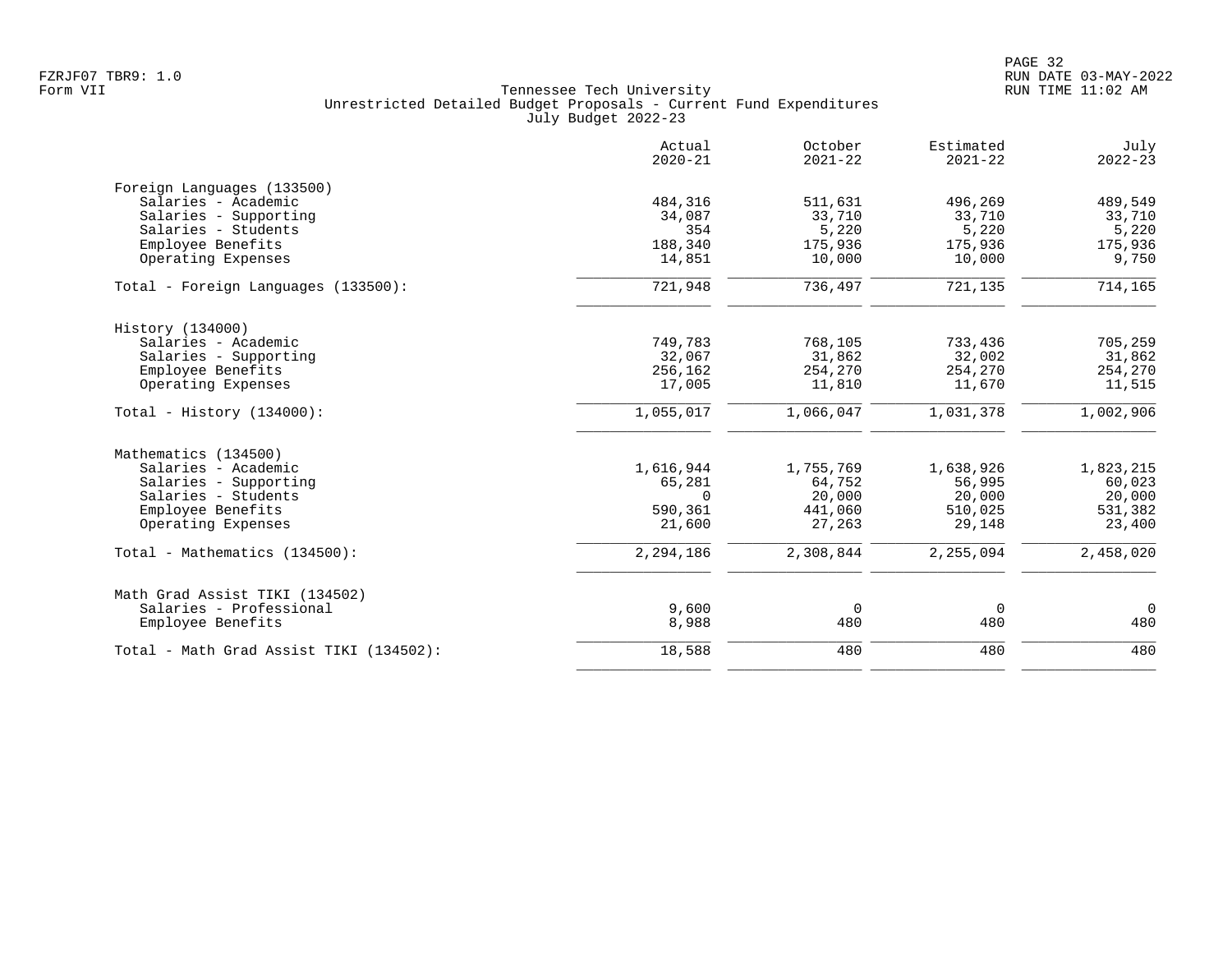|                                          | Actual<br>$2020 - 21$ | October<br>$2021 - 22$ | Estimated<br>$2021 - 22$ | July<br>$2022 - 23$ |
|------------------------------------------|-----------------------|------------------------|--------------------------|---------------------|
| Physics (135000)                         |                       |                        |                          |                     |
| Salaries - Academic                      | 728,050               | 757,833                | 743,344                  | 729,171             |
| Salaries - Supporting                    | 84,471                | 84,558                 | 84,558                   | 84,558              |
| Employee Benefits                        | 249,296               | 199,266                | 231,398                  | 234,266             |
| Operating Expenses                       | 6,904                 | 12,000                 | 12,000                   | 11,700              |
| Total - Physics $(135000)$ :             | 1,068,721             | 1,053,657              | 1,071,300                | 1,059,695           |
| Physics Lab Fees (135001)                |                       |                        |                          |                     |
| Operating Expenses                       | 15,597                | 18,930                 | 18,930                   | 18,930              |
| Total - Physics Lab Fees (135001):       | 15,597                | 18,930                 | 18,930                   | 18,930              |
| SACF Physics (135016)                    |                       |                        |                          |                     |
| Salaries - Students                      | 16,770                | 0                      | 0                        | 0                   |
| Operating Expenses                       | 14,503                | 0                      | 0                        | $\mathsf{O}\xspace$ |
| Capital Outlay                           | 12,058                | $\Omega$               | $\Omega$                 | $\Omega$            |
| Total - SACF Physics (135016):           | 43,331                | 0                      | 0                        | 0                   |
| Collapsed SACF Physics (135020)          |                       |                        |                          |                     |
| Salaries - Students                      | 0                     | 18,694                 | 19,694                   | 18,694              |
| Employee Benefits                        | $\mathbf 0$           | 0                      | 23                       | 20                  |
| Operating Expenses                       | $\mathbf 0$           | 0                      | 499                      | $\Omega$            |
| Total - Collapsed SACF Physics (135020): | $\mathbf 0$           | 18,694                 | 20,216                   | 18,714              |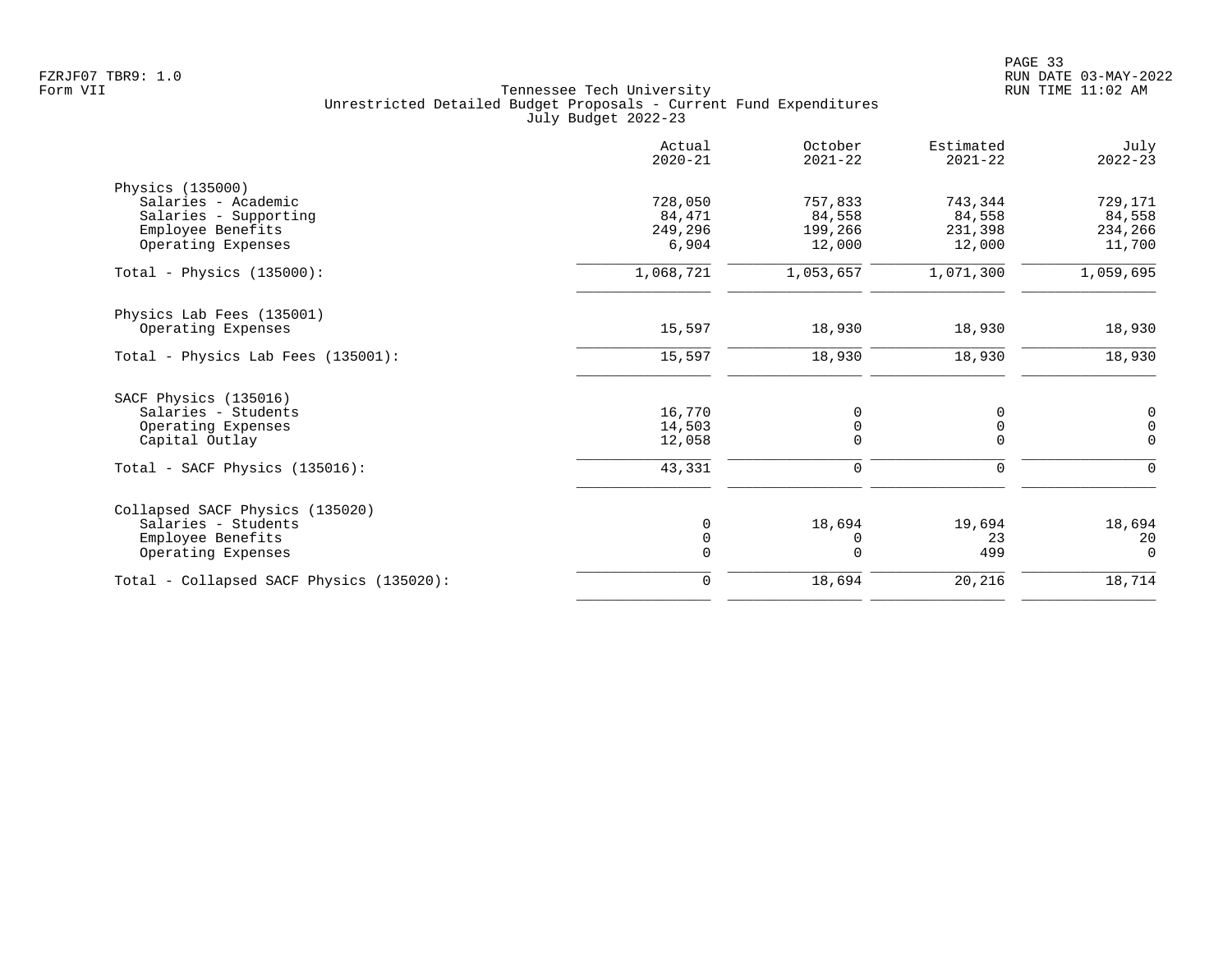|                                                       | Actual<br>$2020 - 21$ | October<br>$2021 - 22$ | Estimated<br>$2021 - 22$ | July<br>$2022 - 23$ |
|-------------------------------------------------------|-----------------------|------------------------|--------------------------|---------------------|
| Sociology and Political Science (135500)              |                       |                        |                          |                     |
| Salaries - Academic                                   | 918,211               | 1,063,810              | 1,018,650                | 964,171             |
| Salaries - Supporting                                 | 21,592                | 29,318                 | 24,315                   | 24,314              |
| Employee Benefits                                     | 323,424               | 362,030                | 362,030                  | 362,030             |
| Operating Expenses                                    | 33,397                | 16,000                 | 24,660                   | 15,600              |
| Total - Sociology and Political Science (135500):     | 1,296,624             | 1,471,158              | 1,429,655                | 1,366,115           |
| General Curriculum Student Success (136000)           |                       |                        |                          |                     |
| Salaries - Supporting                                 | 29,070                | 29,188                 | 21,591                   | 28,800              |
| Salaries - Students                                   | $\Omega$              | 1,300                  | $\Omega$                 | 1,300               |
| Salaries - Professional                               | 108,682               | 83,870                 | 88,365                   | 68,400              |
| Employee Benefits                                     | 44,629                | 55,471                 | 55,471                   | 55,471              |
| Operating Expenses                                    | 4,318                 | 3,050                  | 3,673                    | 3,050               |
| Total - General Curriculum Student Success (136000):  | 186,699               | 172,879                | 169,100                  | 157,021             |
| Gen Curr Studt Succ Grad Assist (136001)              |                       |                        |                          |                     |
| Employee Benefits                                     | 11,751                | 10,895                 | 12,072                   | 10,895              |
| Total - Gen Curr Studt Succ Grad Assist (136001):     | 11,751                | 10,895                 | 12,072                   | 10,895              |
| SACF Engineering Spec Acad Crs Fees (137001)          |                       |                        |                          |                     |
| Salaries - Academic                                   | 1,048,531             | $\Omega$               |                          | $\mathbf 0$         |
| Salaries - Students                                   | 159,500               |                        |                          | $\Omega$            |
| Salaries - Professional                               | 151,176               |                        |                          | 914                 |
| Employee Benefits                                     | 142,839               |                        |                          | $\Omega$            |
| Travel                                                | 5,189                 | $\Omega$               |                          | $\Omega$            |
| Operating Expenses                                    | 452,702               | $\Omega$               | $\Omega$                 | $\overline{0}$      |
| Capital Outlay                                        | 107,744               | $\Omega$               | $\Omega$                 | $\Omega$            |
| Total - SACF Engineering Spec Acad Crs Fees (137001): | 2,067,681             | $\mathbf 0$            | $\mathbf 0$              | 914                 |
|                                                       |                       |                        |                          |                     |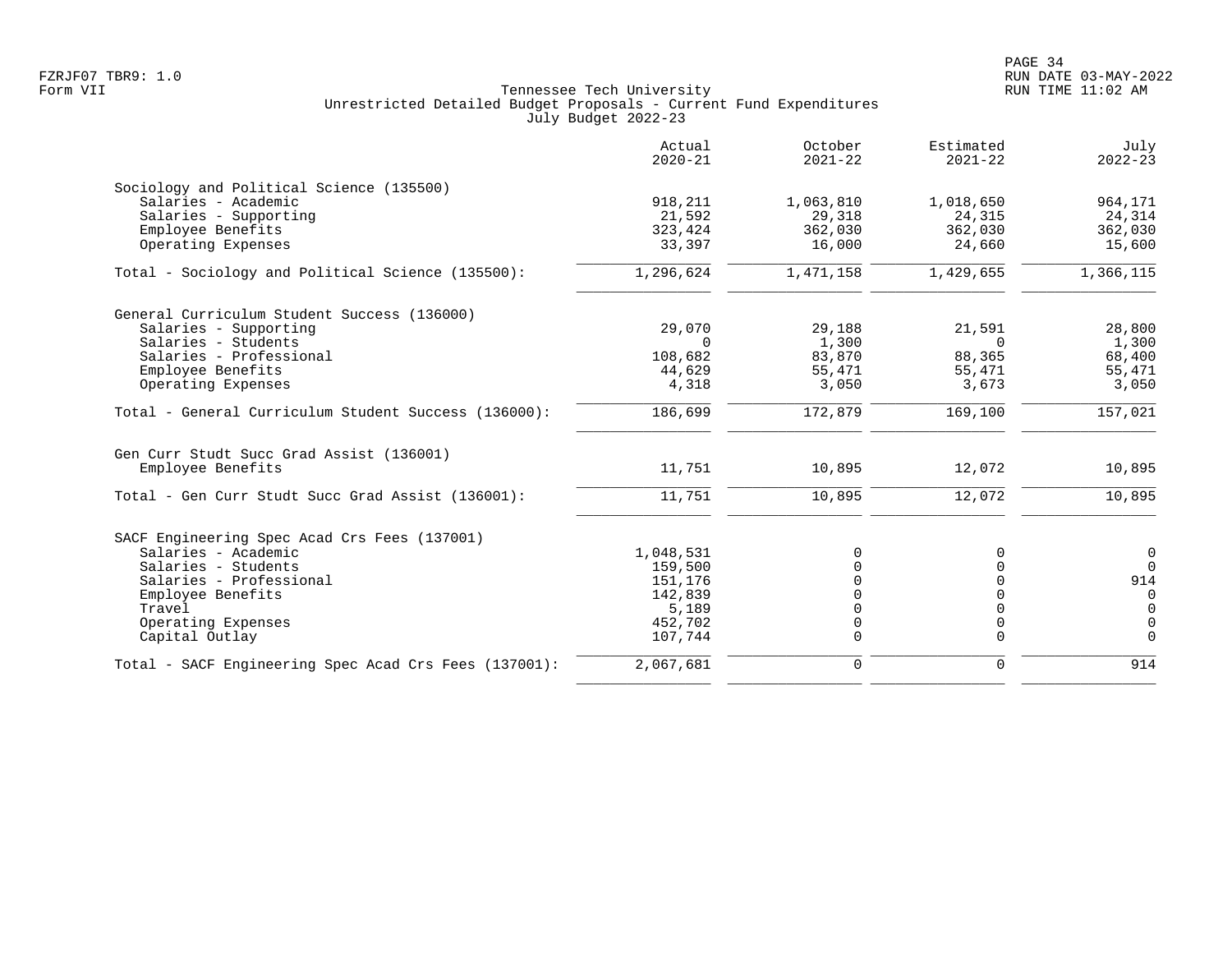|                                                 | Actual<br>$2020 - 21$ | October<br>$2021 - 22$ | Estimated<br>$2021 - 22$ | July<br>$2022 - 23$ |
|-------------------------------------------------|-----------------------|------------------------|--------------------------|---------------------|
| SACF Enginrg Student Success (137002)           |                       |                        |                          |                     |
| Salaries - Supporting                           | 34,747                | 0                      | 0                        | $\mathbf 0$         |
| Salaries - Students                             | 8,602                 |                        | $\Omega$                 | $\mathbf 0$         |
| Salaries - Professional                         | 129,202               |                        | $\Omega$                 | $\overline{0}$      |
| Employee Benefits                               | 58,972                | 0                      | 0                        | $\overline{0}$      |
| Operating Expenses                              | 2,913                 | $\Omega$               | $\mathbf 0$              | $\Omega$            |
| Total - SACF Enginrg Student Success (137002):  | 234,436               | 0                      | 0                        | $\mathbf 0$         |
| SACF Dean of Engineering GTAs (137010)          |                       |                        |                          |                     |
| Employee Benefits                               | 12,663                | $\mathbf 0$            | 0                        | $\mathbf 0$         |
| Total - SACF Dean of Engineering GTAs (137010): | 12,663                | $\mathbf 0$            | $\mathbf 0$              | ∩                   |
| SAF Engineering (137015)                        |                       |                        |                          |                     |
| Salaries - Academic                             | $\Omega$              | 896,244                | 1,146,947                | 619,722             |
| Salaries - Students                             |                       | 73,000                 | 116,000                  | 73,000              |
| Salaries - Professional                         | $\Omega$              | 214,139                | 215,473                  | 194,947             |
| Employee Benefits                               | $\Omega$              | 375,085                | 375,085                  | 375,085             |
| Travel                                          | $\Omega$              | 36,000                 | 36,000                   | 36,000              |
| Operating Expenses                              | $\mathbf 0$           | 1,339,945              | 686,657                  | 991,968             |
| Capital Outlay                                  | $\Omega$              | 6,000                  | 64,053                   | 6,000               |
| Total - SAF Engineering (137015):               | $\mathbf 0$           | 2,940,413              | 2,640,215                | 2,296,722           |
| SAF Engr Student Success (137018)               |                       |                        |                          |                     |
| Salaries - Supporting                           | $\Omega$              | 30,510                 | 30,558                   | 30,510              |
| Salaries - Students                             | $\Omega$              | 2,000                  | 9,550                    | $\Omega$            |
| Salaries - Professional                         | $\Omega$              | 132,079                | 132,079                  | 132,079             |
| Employee Benefits                               | 0                     | 60,293                 | 60,293                   | 61,293              |
| Operating Expenses                              | $\Omega$              | 23,724                 | 16,126                   | 6,574               |
| Total - SAF Engr Student Success (137018):      | $\mathbf 0$           | 248,606                | 248,606                  | 230,456             |
|                                                 |                       |                        |                          |                     |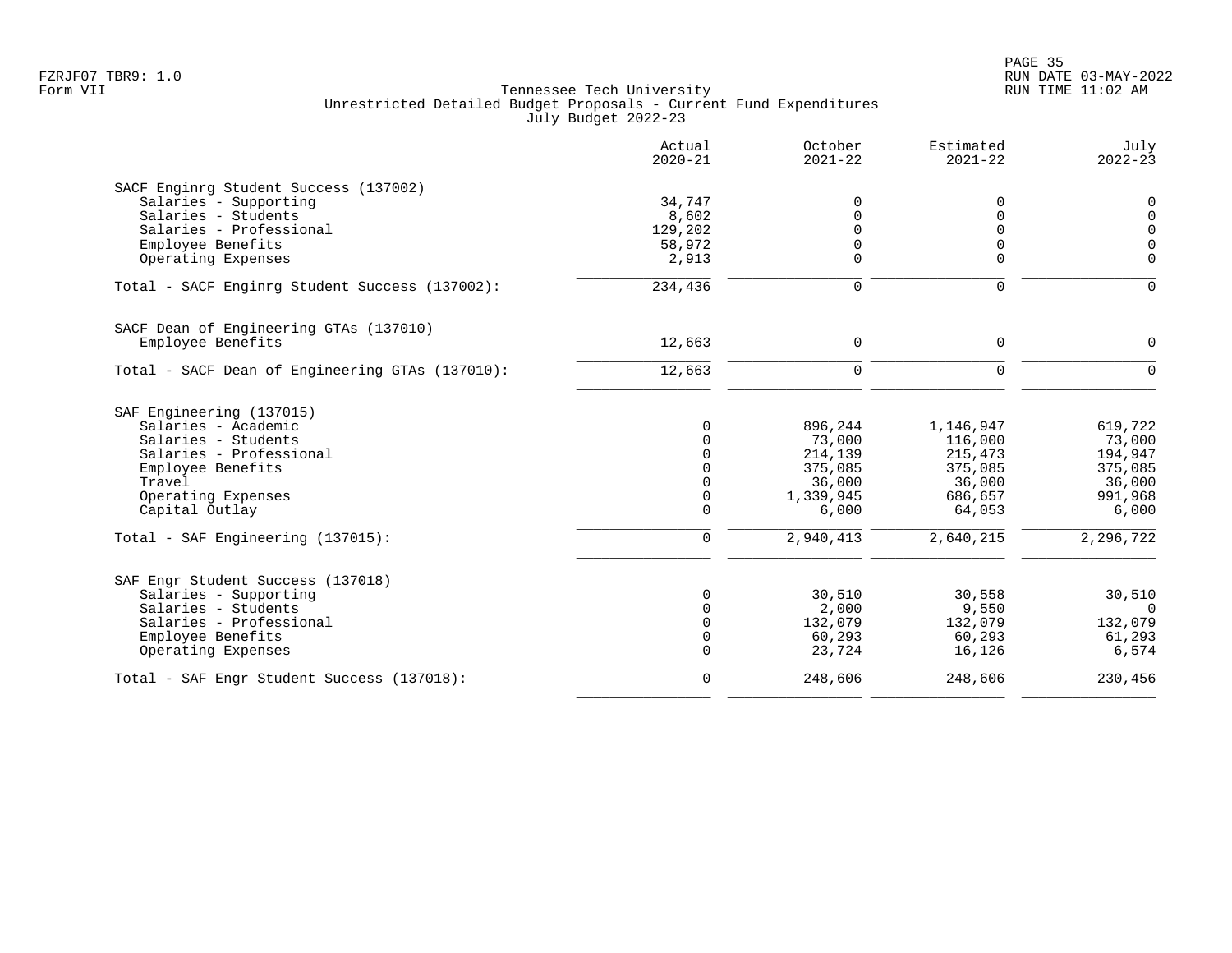|                                                                                                                                    | Actual<br>$2020 - 21$                   | October<br>$2021 - 22$                   | Estimated<br>$2021 - 22$                  | July<br>$2022 - 23$                            |
|------------------------------------------------------------------------------------------------------------------------------------|-----------------------------------------|------------------------------------------|-------------------------------------------|------------------------------------------------|
| Engineering MOE Funding (137020)<br>Salaries - Academic<br>Employee Benefits                                                       | 321,907<br>106,103                      | 326,044<br>83,000                        | 326,044<br>83,000                         | 326,044<br>83,000                              |
| Total - Engineering MOE Funding (137020):                                                                                          | 428,010                                 | 409,044                                  | 409,044                                   | 409,044                                        |
| College of Engr Grad Asst (137023)<br>Employee Benefits                                                                            | 0                                       | 8,614                                    | 8,614                                     | $\mathbf 0$                                    |
| Total - College of Engr Grad Asst (137023):                                                                                        | $\mathbf 0$                             | 8,614                                    | 8,614                                     | $\Omega$                                       |
| SAF Dean of Engineering GTAs (137025)<br>Employee Benefits<br>Total - SAF Dean of Engineering GTAs (137025):                       | 0<br>$\mathbf 0$                        | 4,175<br>4,175                           | 8,350<br>8,350                            | $\overline{0}$<br>$\Omega$                     |
| Summer School Col of Engineering (137028)<br>Salaries - Academic<br>Salaries - Students<br>Employee Benefits<br>Operating Expenses | 437,520<br>13,280<br>81,978<br>$\Omega$ | 342,751<br>$\Omega$<br>100,111<br>87,504 | 342,751<br>$\Omega$<br>100,111<br>154,553 | 342,751<br>$\overline{0}$<br>100,111<br>72,072 |
| Total - Summer School Col of Engineering (137028):                                                                                 | 532,778                                 | 530,366                                  | 597,415                                   | 514,934                                        |
| Desig Grad Stud Assist-Engineering (137032)<br>Salaries - Students<br>Salaries - Professional<br>Employee Benefits                 | 25,632<br>180,448<br>97,312             | 0<br>$\Omega$<br>307,090                 | 5,322<br>183,500<br>118,268               | $\mathbf 0$<br>$\Omega$<br>307,090             |
| Total - Desig Grad Stud Assist-Engineering (137032):                                                                               | 303,392                                 | 307,090                                  | 307,090                                   | 307,090                                        |
|                                                                                                                                    |                                         |                                          |                                           |                                                |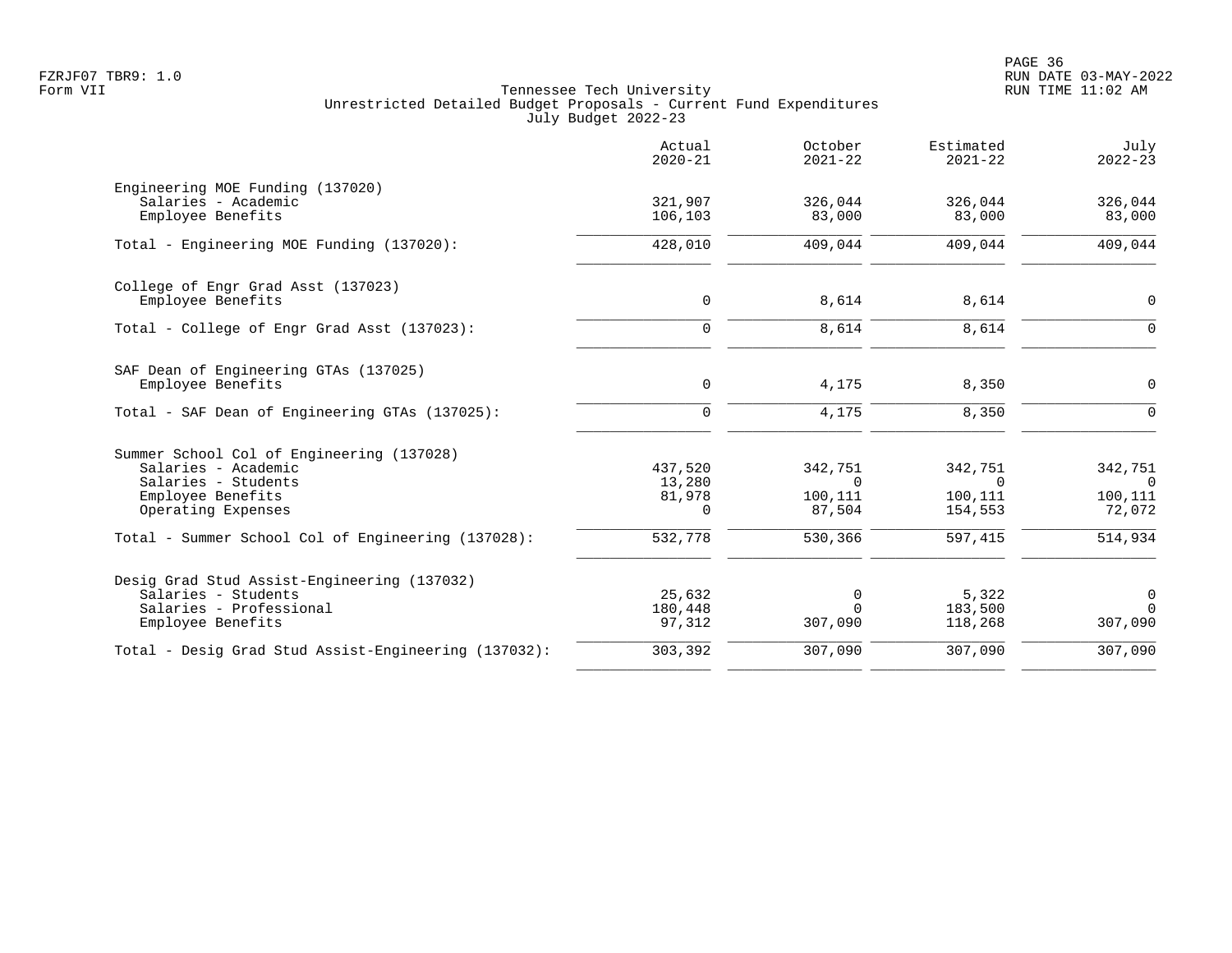|                                                                                                                                                                                                                   | Actual<br>$2020 - 21$                                                | October<br>$2021 - 22$                                              | Estimated<br>$2021 - 22$                                          | July<br>$2022 - 23$                                                       |
|-------------------------------------------------------------------------------------------------------------------------------------------------------------------------------------------------------------------|----------------------------------------------------------------------|---------------------------------------------------------------------|-------------------------------------------------------------------|---------------------------------------------------------------------------|
| College of Engr State Approp (137035)<br>Operating Expenses                                                                                                                                                       | $\mathsf{O}$                                                         | 3,724,397                                                           | 1,992,666                                                         | 1,164,650                                                                 |
| Total - College of Engr State Approp (137035):                                                                                                                                                                    | $\overline{0}$                                                       | 3,724,397                                                           | 1,992,666                                                         | 1,164,650                                                                 |
| LSP-Dean Engineering (137036)<br>Operating Expenses                                                                                                                                                               | $\mathbf 0$                                                          | $\mathbf 0$                                                         | 35,935                                                            | 0                                                                         |
| Total - LSP-Dean Engineering (137036):                                                                                                                                                                            | $\mathbf 0$                                                          | $\mathbf 0$                                                         | 35,935                                                            | $\Omega$                                                                  |
| AO FEE-Dean Engineering (137037)<br>Operating Expenses                                                                                                                                                            | $\mathbf 0$                                                          | 71,220                                                              | 57,593                                                            | 58,292                                                                    |
| Total - AO FEE-Dean Engineering (137037):                                                                                                                                                                         | $\mathbf 0$                                                          | 71,220                                                              | 57,593                                                            | 58,292                                                                    |
| General & Basic Engineering (137200)<br>Salaries - Academic<br>Salaries - Supporting<br>Salaries - Students<br>Employee Benefits<br>Travel<br>Operating Expenses<br>Total - General & Basic Engineering (137200): | 437,770<br>32,653<br>219<br>165,771<br>$\Omega$<br>53,970<br>690,383 | 491,789<br>32,433<br>56<br>192,881<br>$\Omega$<br>97,527<br>814,686 | 491,789<br>32,433<br>56<br>192,881<br>1,446<br>106,326<br>824,931 | 491,789<br>27,800<br>$\Omega$<br>192,881<br>$\Omega$<br>93,083<br>805,553 |
| Basic Engr Lab Fees (137203)<br>Salaries - Academic<br>Salaries - Students<br>Operating Expenses                                                                                                                  | 9,600<br>6,331<br>10,002                                             | 2,500<br>$\Omega$<br>15,900                                         | 14,800<br>$\Omega$<br>3,600                                       | $\mathbf 0$<br>$\overline{0}$<br>590                                      |
| Total - Basic Engr Lab Fees (137203):                                                                                                                                                                             | 25,933                                                               | 18,400                                                              | 18,400                                                            | 590                                                                       |
|                                                                                                                                                                                                                   |                                                                      |                                                                     |                                                                   |                                                                           |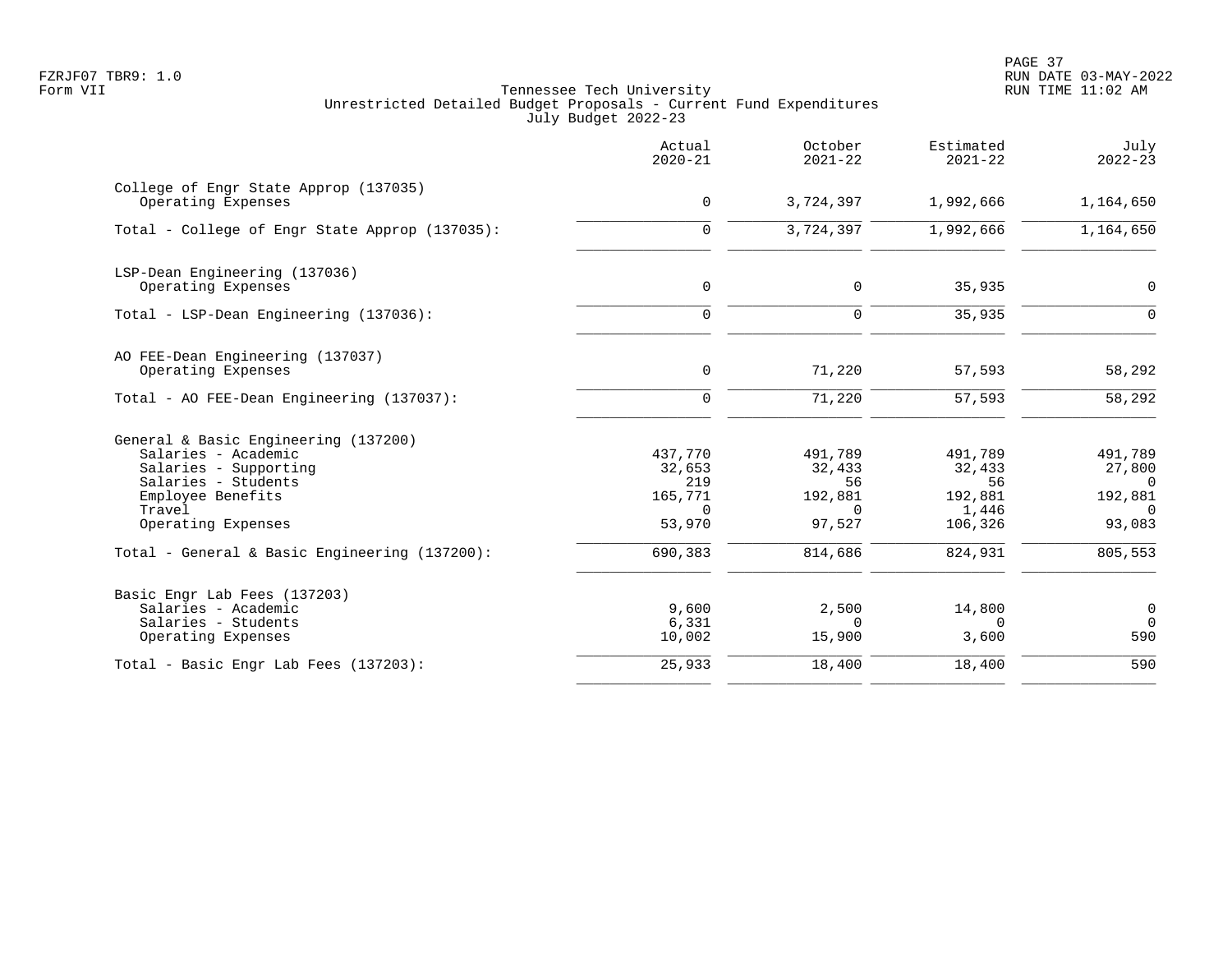PAGE 38 FZRJF07 TBR9: 1.0 RUN DATE 03-MAY-2022

|                                                                                                                                            | Actual<br>$2020 - 21$                            | October<br>$2021 - 22$                           | Estimated<br>$2021 - 22$                         | July<br>$2022 - 23$                                |
|--------------------------------------------------------------------------------------------------------------------------------------------|--------------------------------------------------|--------------------------------------------------|--------------------------------------------------|----------------------------------------------------|
| SACF Basic Engr GTAs (137206)<br>Employee Benefits                                                                                         | 19,731                                           | 0                                                | 0                                                | 0                                                  |
| Total - SACF Basic Engr GTAs (137206):                                                                                                     | 19,731                                           | $\mathbf 0$                                      | $\mathbf 0$                                      | 0                                                  |
| Joint BSE with ETSU (137214)<br>Salaries - Academic<br>Employee Benefits                                                                   | 2,696<br>476                                     | 0<br>$\mathbf 0$                                 | 0<br>$\mathbf 0$                                 | 0<br>0                                             |
| Total - Joint BSE with ETSU (137214):                                                                                                      | 3,172                                            | $\mathbf 0$                                      | $\mathbf 0$                                      | 0                                                  |
| SAF Basic Engineering GTAs (137220)<br>Employee Benefits                                                                                   | $\mathbf 0$<br>$\mathbf 0$                       | 15,026<br>15,026                                 | 34,544<br>34,544                                 | 0<br>$\mathbf 0$                                   |
| Total - SAF Basic Engineering GTAs (137220):                                                                                               |                                                  |                                                  |                                                  |                                                    |
| Chemical Engineering (137400)<br>Salaries - Academic<br>Salaries - Supporting<br>Employee Benefits<br>Operating Expenses<br>Capital Outlay | 793,516<br>70,168<br>284,452<br>72,988<br>99,771 | 809,924<br>58,692<br>261,953<br>33,891<br>24,253 | 812,223<br>58,692<br>301,953<br>47,183<br>53,128 | 661,342<br>58,692<br>259,656<br>13,212<br>$\Omega$ |
| Total - Chemical Engineering (137400):                                                                                                     | 1,320,895                                        | 1,188,713                                        | 1,273,179                                        | 992,902                                            |
| Chemical Engr Lab Fees (137402)<br>Operating Expenses                                                                                      | 5,780                                            | 5,800                                            | 5,800                                            | 5,800                                              |
| Total - Chemical Engr Lab Fees (137402):                                                                                                   | 5,780                                            | 5,800                                            | 5,800                                            | 5,800                                              |
|                                                                                                                                            |                                                  |                                                  |                                                  |                                                    |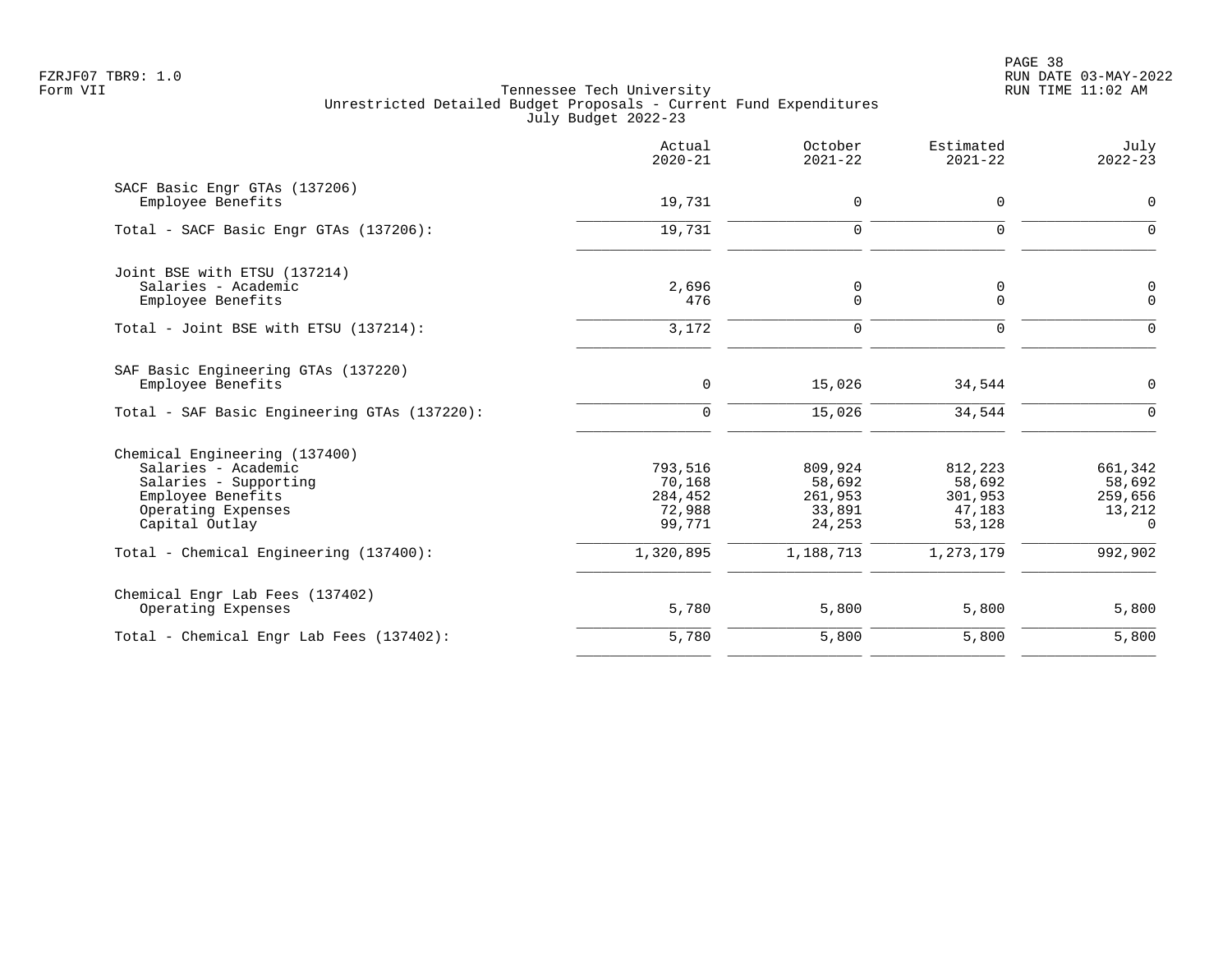|                                                       | Actual<br>$2020 - 21$ | October<br>$2021 - 22$ | Estimated<br>$2021 - 22$ | July<br>$2022 - 23$ |
|-------------------------------------------------------|-----------------------|------------------------|--------------------------|---------------------|
| SACF Chemical Engrg GTA (137406)                      |                       |                        |                          |                     |
| Employee Benefits                                     | 38,267                | 0                      | 0                        | $\Omega$            |
| Total - SACF Chemical Engrg GTA (137406):             | 38,267                | $\Omega$               | $\Omega$                 |                     |
| Chem Engr Chall Grad Assit (137408)                   |                       |                        |                          |                     |
| Salaries - Academic                                   | 6,000                 |                        | 0                        | $\mathbf 0$         |
| Salaries - Students                                   | 1,069                 | $\Omega$               | $\Omega$                 | $\overline{0}$      |
| Salaries - Professional                               | 6,000                 |                        | 6,000                    | $\Omega$            |
| Employee Benefits                                     | 8,610                 | 15,370                 | 9,370                    | 370                 |
| Total - Chem Engr Chall Grad Assit (137408):          | 21,679                | 15,370                 | 15,370                   | 370                 |
| SAF Chem Engr GTA (137410)                            |                       |                        |                          |                     |
| Employee Benefits                                     | $\mathbf 0$           | 17,878                 | 42,395                   | 0                   |
| Total - SAF Chem Engr GTA (137410):                   | 0                     | 17,878                 | 42,395                   | 0                   |
| Civil and Environmental Engineering (137600)          |                       |                        |                          |                     |
| Salaries - Academic                                   | 1,185,112             | 1,348,145              | 1,265,343                | 1,346,360           |
| Salaries - Supporting                                 | 103,661               | 102,478                | 106,672                  | 103,818             |
| Employee Benefits                                     | 438,496               | 476,008                | 393,824                  | 426,990             |
| Travel                                                | 208                   | $\Omega$               | $\Omega$                 | $\Omega$            |
| Operating Expenses                                    | 147,620               | 47.846                 | 133,546                  | 17,677              |
| Capital Outlay                                        | 195,194               | $\Omega$               | 6,137                    | $\Omega$            |
| Total - Civil and Environmental Engineering (137600): | 2,070,291             | 1,974,477              | 1,905,522                | 1,894,845           |
|                                                       |                       |                        |                          |                     |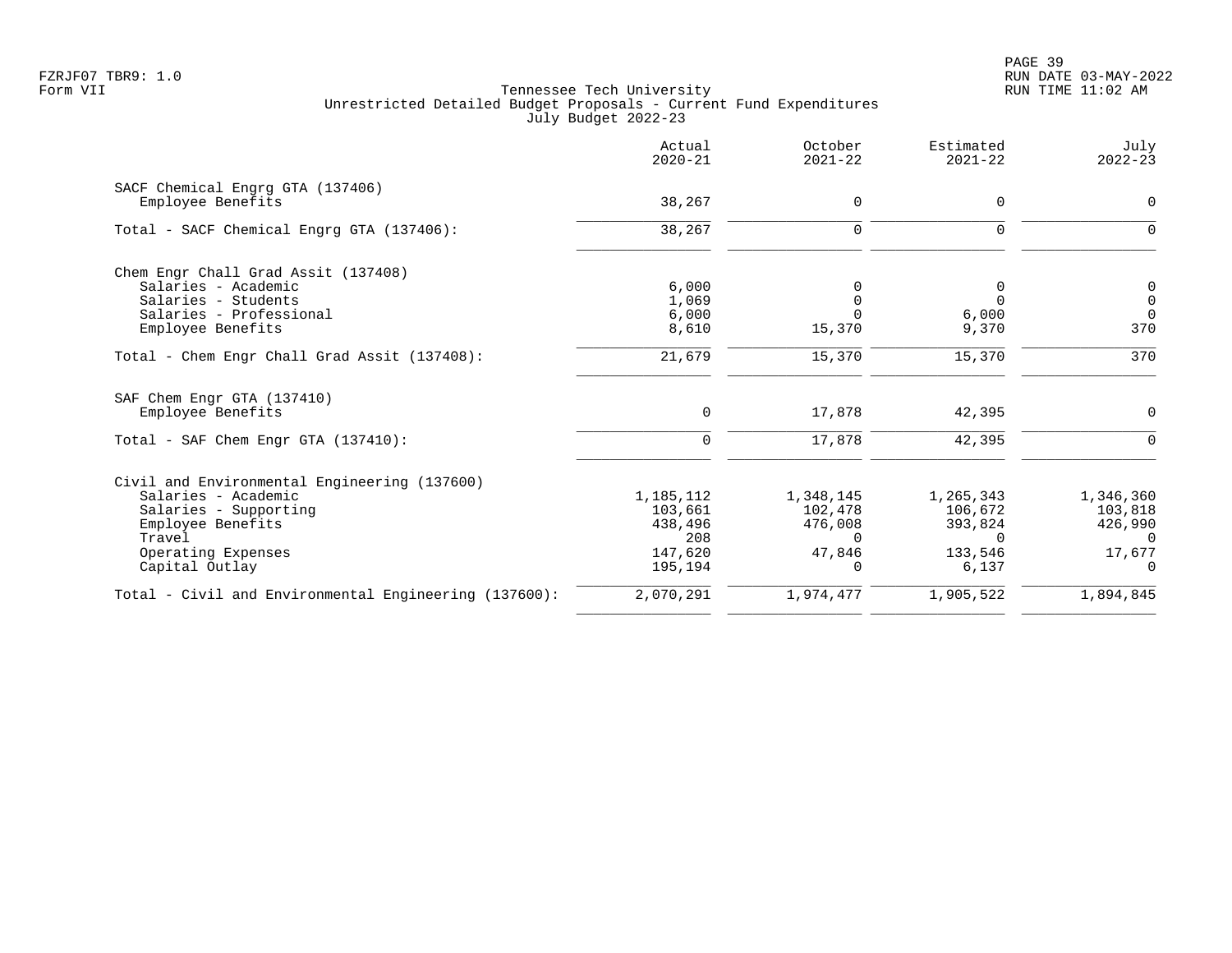PAGE 40 FZRJF07 TBR9: 1.0 RUN DATE 03-MAY-2022

|                                                                                                                                                                                         | Actual<br>$2020 - 21$                                                   | October<br>$2021 - 22$                                                     | Estimated<br>$2021 - 22$                                                  | July<br>$2022 - 23$                                                        |
|-----------------------------------------------------------------------------------------------------------------------------------------------------------------------------------------|-------------------------------------------------------------------------|----------------------------------------------------------------------------|---------------------------------------------------------------------------|----------------------------------------------------------------------------|
| Civil and Envir Grad Assistant (137601)<br>Employee Benefits                                                                                                                            | 5,850                                                                   | $\mathbf 0$                                                                | 0                                                                         | $\mathbf 0$                                                                |
| Total - Civil and Envir Grad Assistant (137601):                                                                                                                                        | 5,850                                                                   | $\Omega$                                                                   | $\Omega$                                                                  | $\cap$                                                                     |
| Civil and Envir Lab Fees (137602)<br>Operating Expenses                                                                                                                                 | 3,992                                                                   | 4,000                                                                      | 4,000                                                                     | 4,000                                                                      |
| Total - Civil and Envir Lab Fees (137602):                                                                                                                                              | 3,992                                                                   | 4,000                                                                      | 4,000                                                                     | 4,000                                                                      |
| SACF Civil n Envir Engrg GTA (137606)<br>Employee Benefits                                                                                                                              | 48,594                                                                  | $\mathbf 0$                                                                | 0                                                                         | $\mathbf 0$                                                                |
| Total - SACF Civil n Envir Engrg GTA (137606):                                                                                                                                          | 48,594                                                                  | $\Omega$                                                                   | $\Omega$                                                                  | $\Omega$                                                                   |
| SAF Civil & Environmental GTA (137610)<br>Employee Benefits                                                                                                                             | $\mathbf 0$                                                             | 33,735                                                                     | 55,087                                                                    | $\Omega$                                                                   |
| Total - SAF Civil & Environmental GTA (137610):                                                                                                                                         | $\Omega$                                                                | 33,735                                                                     | 55,087                                                                    | $\Omega$                                                                   |
| Elect and Comptr Engr Office (137800)<br>Salaries - Academic<br>Salaries - Supporting<br>Salaries - Professional<br>Employee Benefits<br>Travel<br>Operating Expenses<br>Capital Outlay | 1,318,954<br>59,395<br>132,369<br>496,460<br>658<br>140,192<br>$\Omega$ | 1,465,184<br>58,445<br>80,609<br>418,542<br>$\Omega$<br>46,926<br>$\Omega$ | 1,469,872<br>58,445<br>103,409<br>435,542<br>$\Omega$<br>86,972<br>53,004 | 1,459,184<br>58,445<br>68,282<br>435,542<br>$\Omega$<br>18,344<br>$\Omega$ |
| Total - Elect and Comptr Engr Office (137800):                                                                                                                                          | 2,148,028                                                               | 2,069,706                                                                  | 2,207,244                                                                 | 2,039,797                                                                  |
|                                                                                                                                                                                         |                                                                         |                                                                            |                                                                           |                                                                            |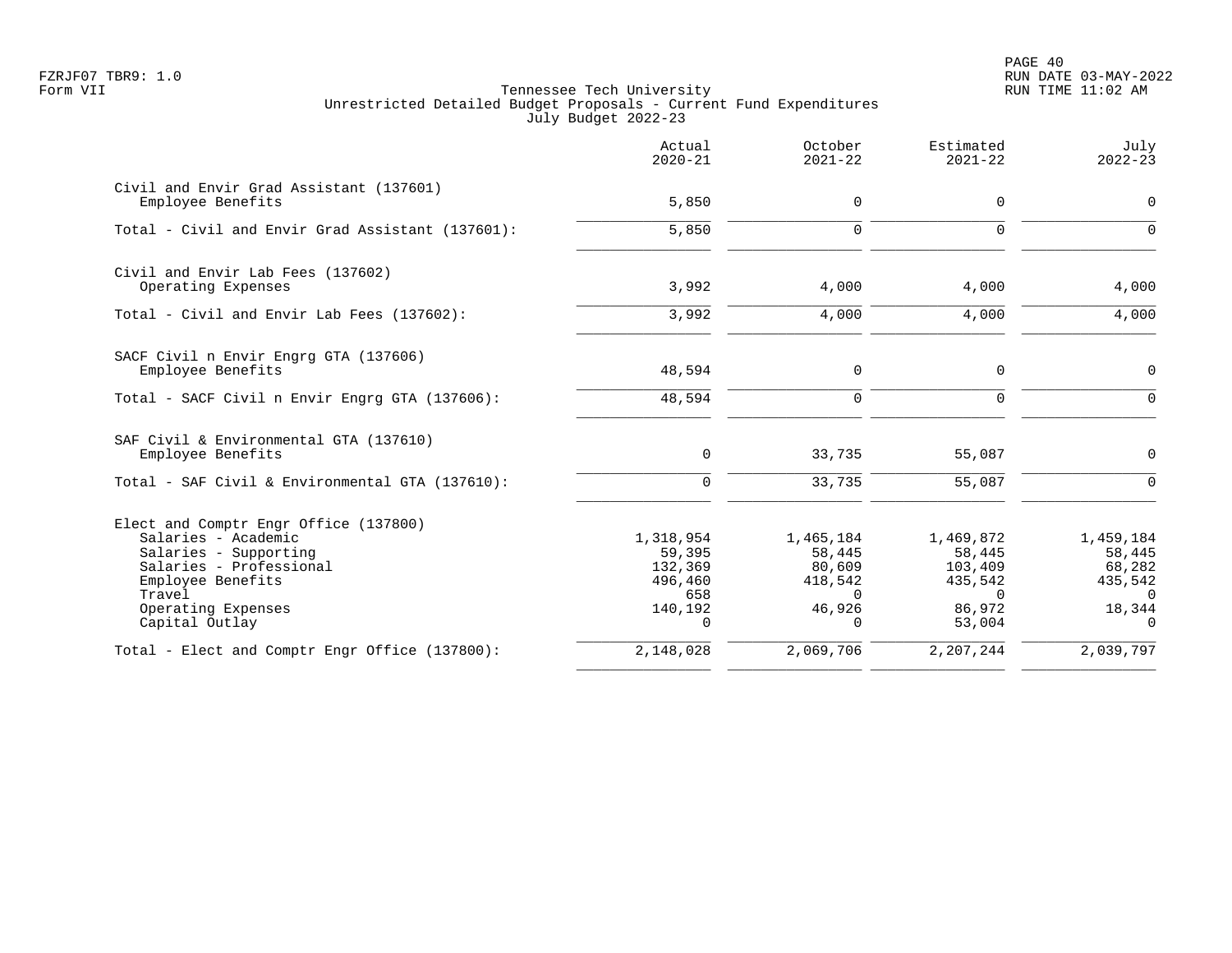PAGE 41 FZRJF07 TBR9: 1.0 RUN DATE 03-MAY-2022

|                                                                                                                                                                                               | Actual<br>$2020 - 21$                                                        | October<br>$2021 - 22$                                                   | Estimated<br>$2021 - 22$                                        | July<br>$2022 - 23$                                                   |
|-----------------------------------------------------------------------------------------------------------------------------------------------------------------------------------------------|------------------------------------------------------------------------------|--------------------------------------------------------------------------|-----------------------------------------------------------------|-----------------------------------------------------------------------|
| Elect and Comp Engr Grad Assist (137801)<br>Employee Benefits                                                                                                                                 | 17,569                                                                       | 15,160                                                                   | 31,860                                                          | 480                                                                   |
| Total - Elect and Comp Engr Grad Assist (137801):                                                                                                                                             | 17,569                                                                       | 15,160                                                                   | 31,860                                                          | 480                                                                   |
| Elect and Comp Lab Fees (137802)<br>Operating Expenses                                                                                                                                        | 4,499                                                                        | 4,500                                                                    | 4,500                                                           | 4,500                                                                 |
| Total - Elect and Comp Lab Fees (137802):                                                                                                                                                     | 4,499                                                                        | 4,500                                                                    | 4,500                                                           | 4,500                                                                 |
| SACF Elect n Comp GTAs (137807)<br>Employee Benefits                                                                                                                                          | 110,334                                                                      | 0                                                                        | 0                                                               | $\mathbf 0$                                                           |
| Total - SACF Elect n Comp GTAs (137807):                                                                                                                                                      | 110,334                                                                      | $\Omega$                                                                 | $\Omega$                                                        | $\Omega$                                                              |
| SAF Elect & Comp Engr GTAs (137810)<br>Employee Benefits                                                                                                                                      | $\mathbf 0$                                                                  | 56,333                                                                   | 118,115                                                         | 0                                                                     |
| Total - SAF Elect & Comp Engr GTAs (137810):                                                                                                                                                  | $\Omega$                                                                     | 56,333                                                                   | 118,115                                                         | $\Omega$                                                              |
| Dept Manuf & EngineeringTechnology (138200)<br>Salaries - Academic<br>Salaries - Supporting<br>Salaries - Professional<br>Employee Benefits<br>Travel<br>Operating Expenses<br>Capital Outlay | 386,243<br>36,155<br>36,804<br>172,747<br>$\overline{0}$<br>15,395<br>47,320 | 451,046<br>35,821<br>37,846<br>161,074<br>$\Omega$<br>16,027<br>$\Omega$ | 448,514<br>35,821<br>400<br>165,271<br>228<br>38,095<br>300,376 | 417,246<br>35,821<br>400<br>164,574<br>$\Omega$<br>10,530<br>$\Omega$ |
| Total - Dept Manuf & EngineeringTechnology (138200):                                                                                                                                          | 694,664                                                                      | 701,814                                                                  | 988,705                                                         | 628,571                                                               |
|                                                                                                                                                                                               |                                                                              |                                                                          |                                                                 |                                                                       |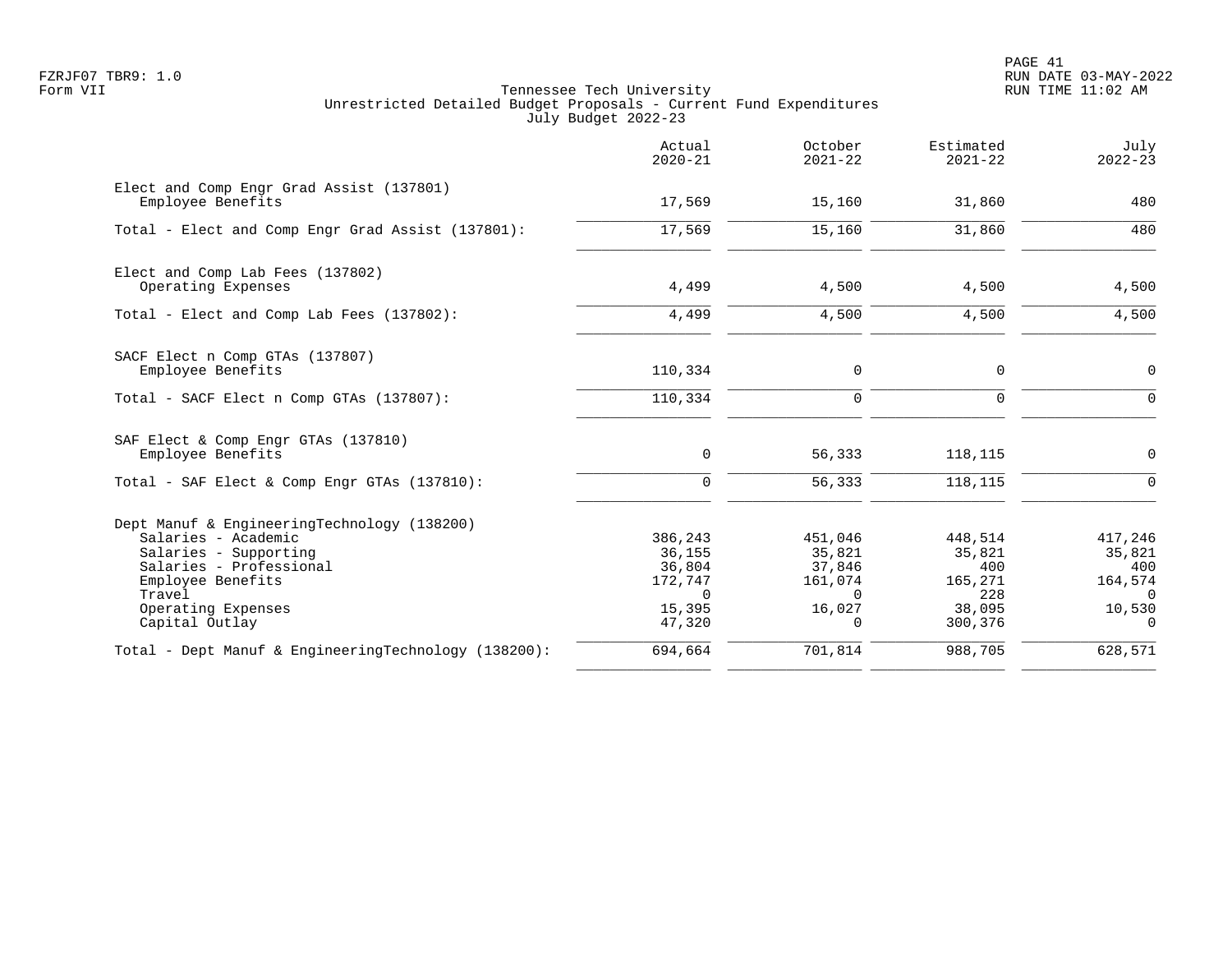|                                                     | Actual<br>$2020 - 21$ | October<br>$2021 - 22$ | Estimated<br>$2021 - 22$ | July<br>$2022 - 23$     |
|-----------------------------------------------------|-----------------------|------------------------|--------------------------|-------------------------|
| Manuf & Engineering Tech Lab Fees (138202)          |                       |                        |                          |                         |
| Travel<br>Operating Expenses                        | 192<br>4,747          | $\Omega$<br>5,000      | 93<br>4,907              | $\overline{0}$<br>5,000 |
| Total - Manuf & Engineering Tech Lab Fees (138202): | 4,939                 | 5,000                  | 5,000                    | 5,000                   |
| SACF Manuf Engin Tech GTAs (138206)                 |                       |                        |                          |                         |
| Employee Benefits                                   | 659                   | 0                      | 0                        | $\Omega$                |
| Total - SACF Manuf Engin Tech GTAs (138206):        | 659                   | $\Omega$               | $\Omega$                 | $\Omega$                |
| Mechanical Engineering (138400)                     |                       |                        |                          |                         |
| Salaries - Academic                                 | 1,698,033             | 1,731,086              | 1,599,253                | 1,727,148               |
| Salaries - Supporting                               | 118,521               | 118,931                | 101,370                  | 101,081                 |
| Salaries - Professional<br>Employee Benefits        | 105,865<br>633,752    | 107,554<br>445,995     | 107,554<br>470,076       | 107,554<br>513,622      |
| Travel                                              | 59                    | $\Omega$               | 97                       | $\Omega$                |
| Operating Expenses                                  | 123,774               | 99,466                 | 200,400                  | 72,419                  |
| Capital Outlay                                      | 40,580                | 56,464                 | 300,366                  | 29,594                  |
| Total - Mechanical Engineering (138400):            | 2,720,584             | 2,559,496              | 2,779,116                | 2,551,418               |
| Mech Engr Grad Assistant (138401)                   |                       |                        |                          |                         |
| Employee Benefits                                   | 0                     | 310                    | 310                      | 310                     |
| Total - Mech Engr Grad Assistant (138401):          | $\mathbf 0$           | 310                    | 310                      | 310                     |
|                                                     |                       |                        |                          |                         |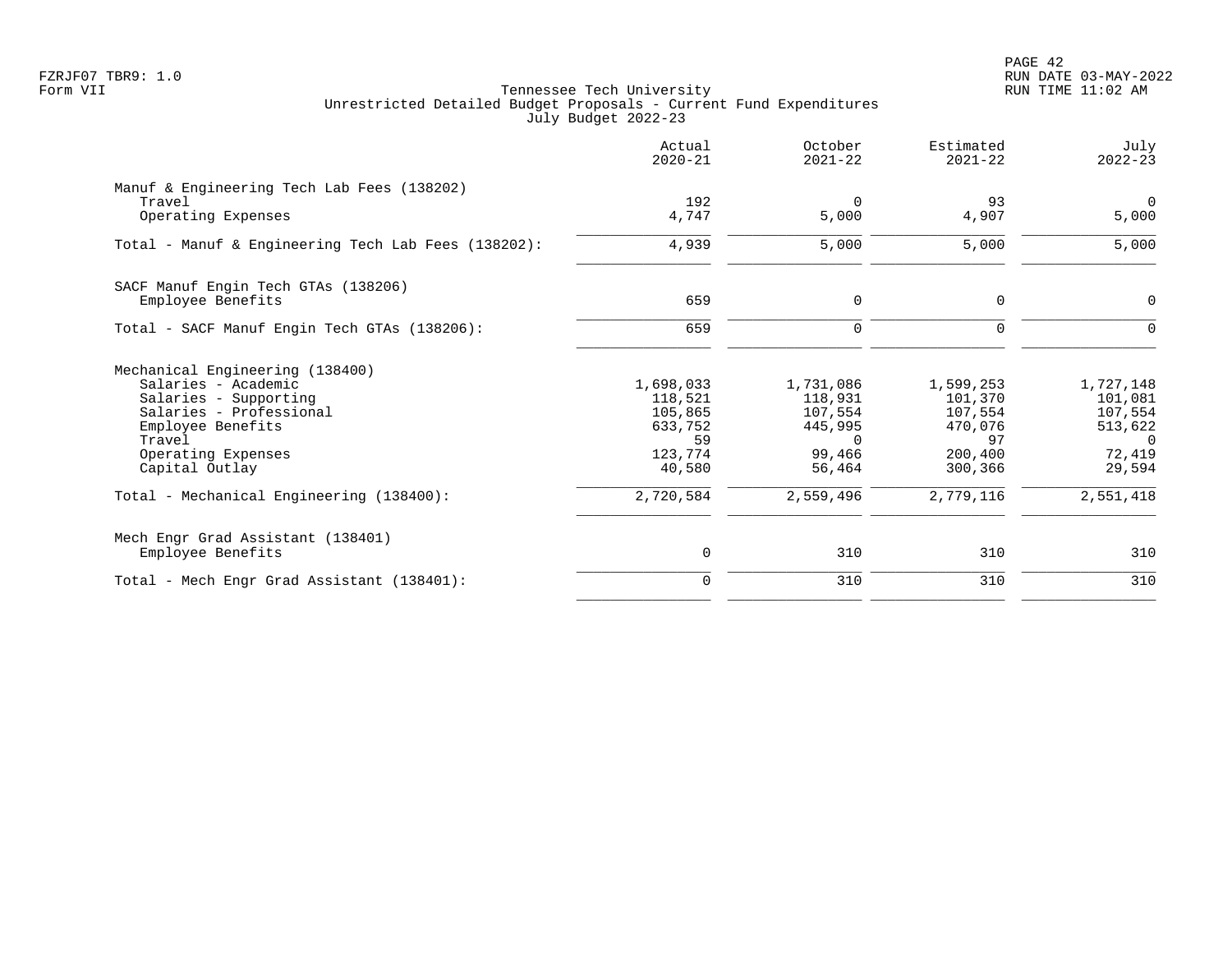|                                                      | Actual<br>$2020 - 21$ | October<br>$2021 - 22$ | Estimated<br>$2021 - 22$ | July<br>$2022 - 23$ |
|------------------------------------------------------|-----------------------|------------------------|--------------------------|---------------------|
| Mech Engr Lab Fees (138402)                          |                       |                        |                          |                     |
| Travel<br>Operating Expenses                         | $\Omega$<br>12,275    | $\Omega$<br>12,200     | 22<br>12,178             | $\Omega$<br>12,200  |
| Total - Mech Engr Lab Fees (138402):                 | 12,275                | 12,200                 | 12,200                   | 12,200              |
| SACF Mechanical Eng GTAs (138406)                    |                       |                        |                          |                     |
| Employee Benefits                                    | 90,074                | $\Omega$               | $\mathbf 0$              | $\mathbf 0$         |
| Total - SACF Mechanical Eng GTAs (138406):           | 90,074                | $\Omega$               | $\Omega$                 | $\Omega$            |
| SAF Mechanical Engr GTAs (138410)                    |                       |                        |                          |                     |
| Employee Benefits                                    | $\mathbf 0$           | 44,275                 | 92,023                   | $\overline{0}$      |
| Total - SAF Mechanical Engr GTAs (138410):           | $\mathbf 0$           | 44,275                 | 92,023                   | $\Omega$            |
| Summer School Col of Inter Studies (139328)          |                       |                        |                          |                     |
| Salaries - Academic                                  | 102,588               | 53,484                 | 53,484                   | 53,484              |
| Employee Benefits<br>Operating Expenses              | 17,648<br>$\Omega$    | 14,217<br>46,509       | 14,217<br>78,867         | 14,217<br>39,061    |
| Total - Summer School Col of Inter Studies (139328): | 120,236               | 114,210                | 146,568                  | 106,762             |
| TN eCampus Col Interdisci Studies (139331)           |                       |                        |                          |                     |
| Salaries - Academic                                  | 17,596                | 56,677                 | 56,677                   | 56,677              |
| Employee Benefits                                    | 3,111                 | 5,000                  | 5,000                    | 5,000               |
| Total - TN eCampus Col Interdisci Studies (139331):  | 20,707                | 61,677                 | 61,677                   | 61,677              |
|                                                      |                       |                        |                          |                     |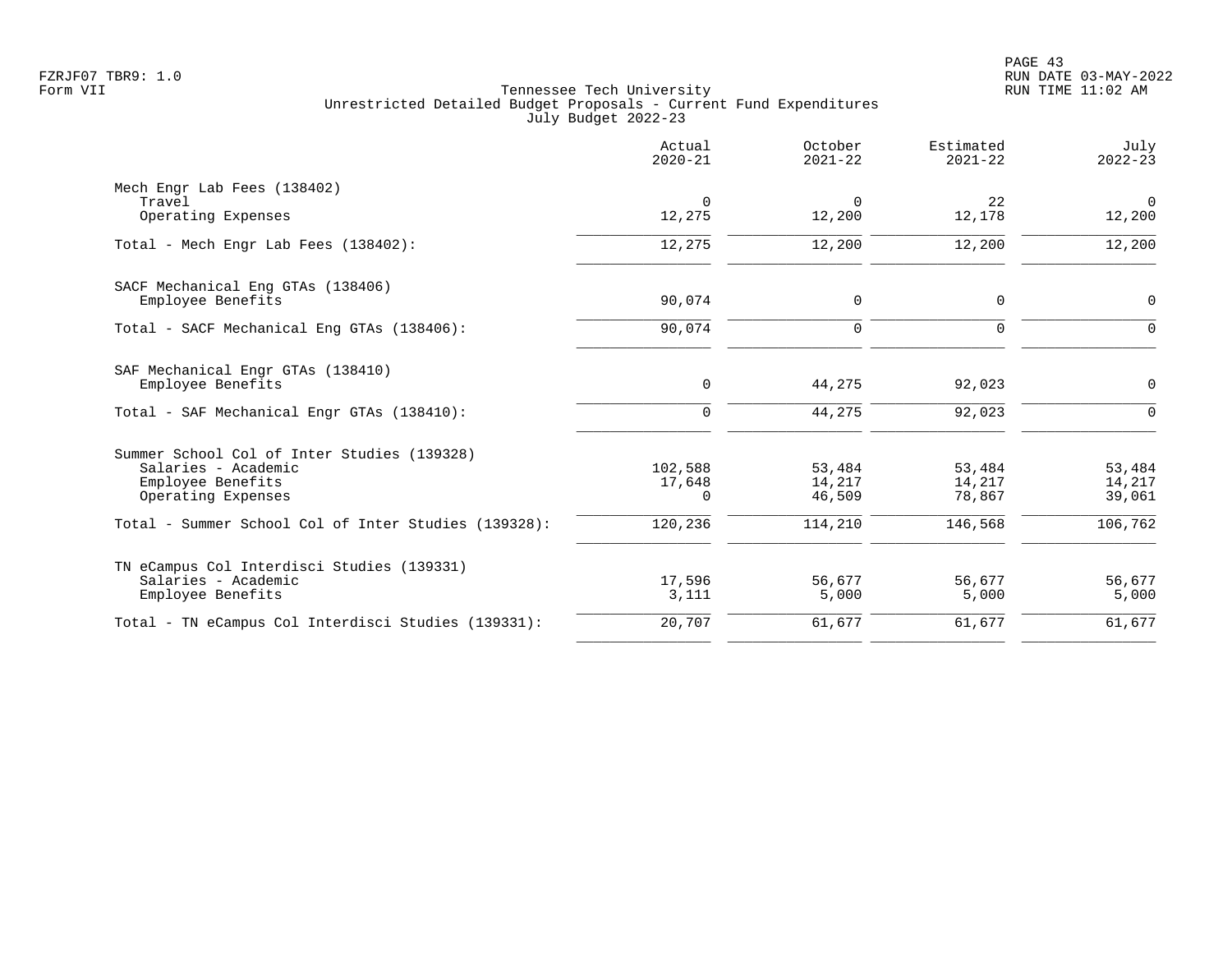|                                                      | Actual<br>$2020 - 21$ | October<br>$2021 - 22$ | Estimated<br>$2021 - 22$ | July<br>$2022 - 23$ |
|------------------------------------------------------|-----------------------|------------------------|--------------------------|---------------------|
| LSP-Dean IDS (139332)                                |                       |                        |                          |                     |
| Operating Expenses                                   | $\mathbf 0$           | $\Omega$               | 29,888                   | $\overline{0}$      |
| $Total - LSP-Dean IDs (139332):$                     | $\mathbf 0$           | 0                      | 29,888                   | $\mathbf 0$         |
| OA Fee-Dean IDS (139333)                             |                       |                        |                          |                     |
| Salaries - Academic                                  | 13,725                | 0                      | $\Omega$                 | 0                   |
| Employee Benefits                                    | 1,945                 | $\Omega$               | $\Omega$                 | $\mathbf{0}$        |
| Operating Expenses                                   | 3,440                 | 447,916                | 493,307                  | 304,792             |
| Capital Outlay                                       | 3,996                 |                        | O                        | $\Omega$            |
| Total - OA Fee-Dean IDS $(139333)$ :                 | 23,106                | 447,916                | 493,307                  | 304,792             |
| SAF Computer Science GTAs (139502)                   |                       |                        |                          |                     |
| Employee Benefits                                    | 0                     | 76,761                 | 160,736                  | $\overline{0}$      |
| Total - SAF Computer Science GTAs (139502):          | $\mathbf 0$           | 76,761                 | 160,736                  | $\mathbf 0$         |
| SACF Business Spec Acad Course Fee (140002)          |                       |                        |                          |                     |
| Operating Expenses                                   | 54,371                | 0                      | 0                        | 0                   |
| Total - SACF Business Spec Acad Course Fee (140002): | 54,371                | $\mathbf 0$            | $\mathbf 0$              | $\mathbf 0$         |
| Summer School College of Business (140028)           |                       |                        |                          |                     |
| Salaries - Academic                                  | 392,608               | 205,105                | 205,105                  | 205,105             |
| Employee Benefits                                    | 73,420                | 54,522                 | 54,522                   | 54,522              |
| Operating Expenses                                   | 0                     | 208,677                | 306,973                  | 186,052             |
| Total - Summer School College of Business (140028):  | 466,028               | 468,304                | 566,600                  | 445,679             |
|                                                      |                       |                        |                          |                     |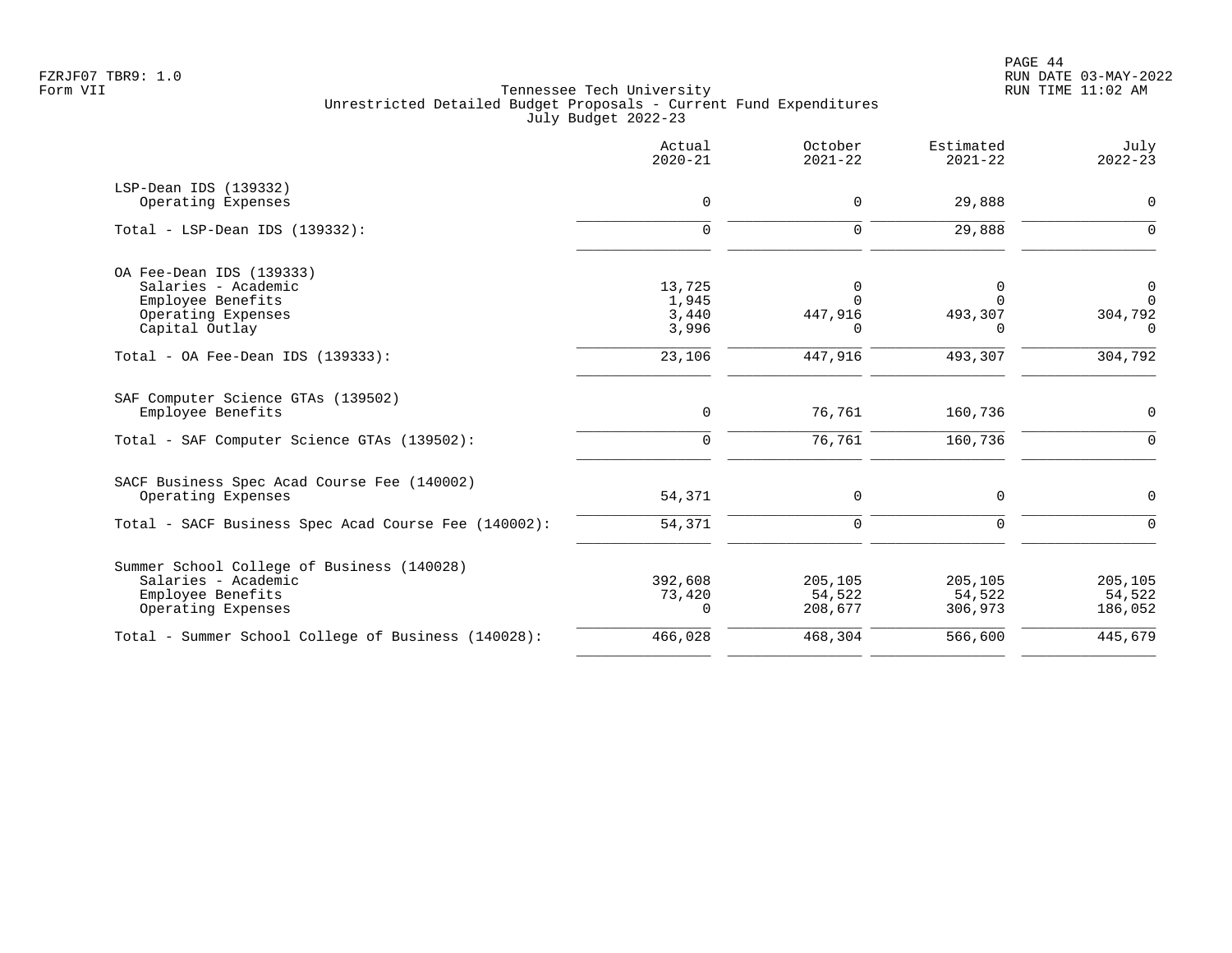|                                                    | Actual<br>$2020 - 21$ | October<br>$2021 - 22$ | Estimated<br>$2021 - 22$ | July<br>$2022 - 23$ |
|----------------------------------------------------|-----------------------|------------------------|--------------------------|---------------------|
| SAF Business (140030)                              |                       |                        |                          |                     |
| Salaries - Professional                            | $\mathbf 0$           | 7,500                  | 7,500                    | $\mathbf 0$         |
| Employee Benefits                                  | $\mathbf 0$           | 575                    | 575                      | $\mathbf 0$         |
| Operating Expenses                                 | $\mathbf{0}$          | 224,299                | 186,725                  | 41,075              |
| Total - SAF Business (140030):                     | $\mathbf 0$           | 232,374                | 194,800                  | 41,075              |
| TN eCampus College of Business (140031)            |                       |                        |                          |                     |
| Salaries - Academic                                | 11,540                | 34,520                 | 34,520                   | 34,520              |
| Employee Benefits                                  | 883                   | 1,209                  | 1,209                    | 1,209               |
| Total - TN eCampus College of Business (140031):   | 12,423                | 35,729                 | 35,729                   | 35,729              |
| OA Fee-Dean Business (140037)                      |                       |                        |                          |                     |
| Salaries - Academic                                | 56,112                | 40,000                 | 73,000                   | $\mathbf 0$         |
| Employee Benefits                                  | 9,565                 | 4,456                  | 6,931                    | $\Omega$            |
| Operating Expenses                                 | 6,575                 | 288,035                | 253,380                  | 320,824             |
| Total - OA Fee-Dean Business (140037):             | 72,252                | 332,491                | 333,311                  | 320,824             |
| Online Course Dev Business Admin (140110)          |                       |                        |                          |                     |
| Operating Expenses                                 | 10,415                | 15,921                 | 15,921                   | 13,409              |
| Total - Online Course Dev Business Admin (140110): | 10,415                | 15,921                 | 15,921                   | 13,409              |
| Accounting (141500)                                |                       |                        |                          |                     |
| Salaries - Academic                                | 847,052               | 961,388                | 988,585                  | 961,388             |
| Salaries - Supporting                              | 31,068                | 31,126                 | 31,893                   | 31,126              |
| Salaries - Students                                | 781                   | 930                    | 930                      | 930                 |
| Employee Benefits                                  | 330,846               | 335,260                | 335,260                  | 335,260             |
| Operating Expenses                                 | $\Omega$              | 8,753                  | 8,753                    | $\Omega$            |
| Total - Accounting $(141500)$ :                    | 1,209,747             | 1,337,457              | 1,365,421                | 1,328,704           |
|                                                    |                       |                        |                          |                     |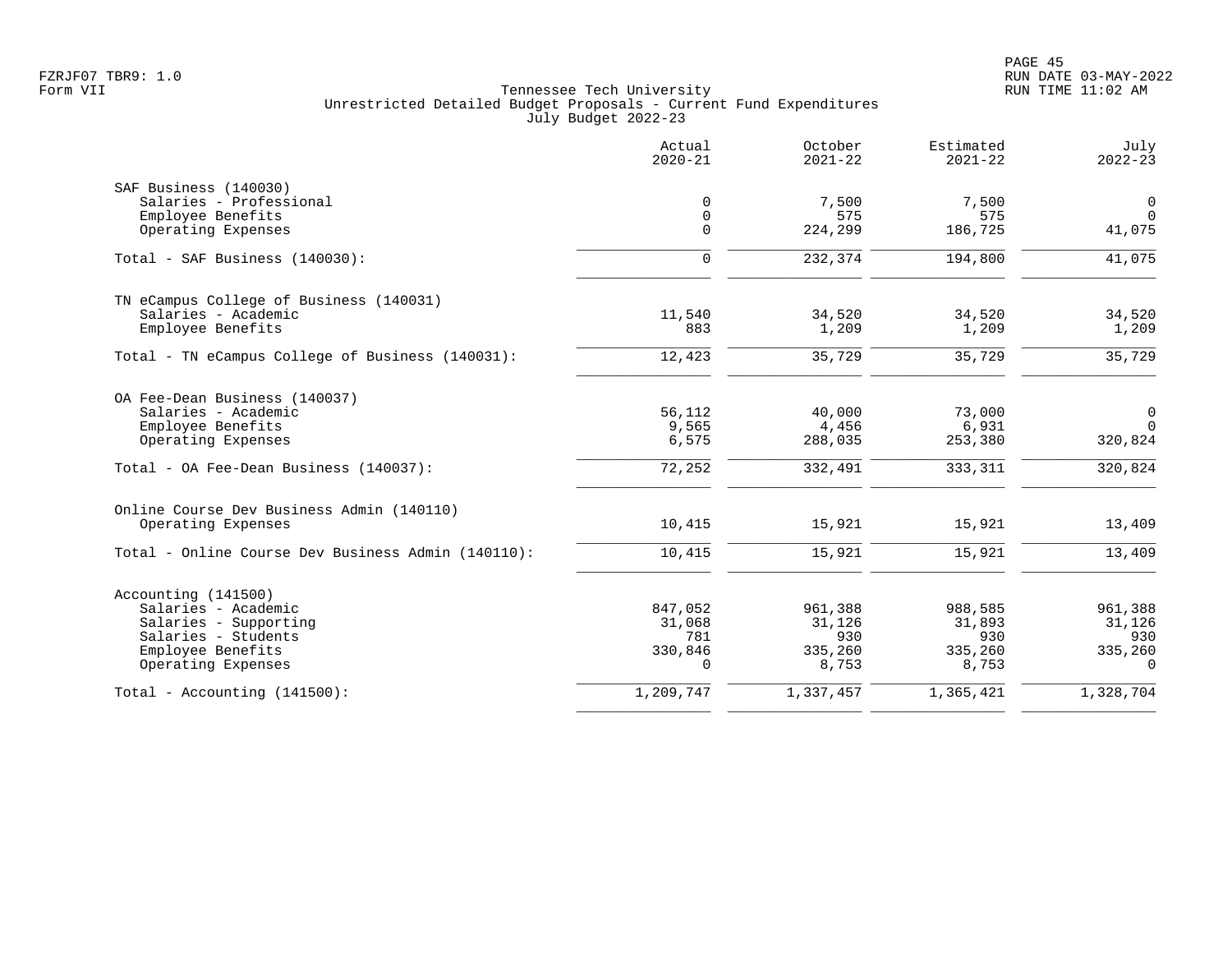|                                    | Actual<br>$2020 - 21$ | October<br>$2021 - 22$ | Estimated<br>$2021 - 22$ | July<br>$2022 - 23$ |
|------------------------------------|-----------------------|------------------------|--------------------------|---------------------|
| SACF Accounting (141501)           |                       |                        |                          |                     |
| Salaries - Academic                | 218,606               | 0                      | $\Omega$                 | 0                   |
| Employee Benefits                  | 16,200                | 0                      | 0                        | $\mathbf 0$         |
| Operating Expenses                 | 6,011                 | $\Omega$               | $\Omega$                 | $\Omega$            |
| Total - SACF Accounting (141501):  | 240,817               | 0                      | 0                        | $\Omega$            |
| SAF Accounting (141510)            |                       |                        |                          |                     |
| Salaries - Academic                | $\Omega$              | 222,514                | 226,514                  | 222,514             |
| Employee Benefits                  | $\Omega$              | 50,815                 | 47,895                   | 50,815              |
| Operating Expenses                 | $\Omega$              | $\Omega$               | 10,567                   | $\Omega$            |
| Total - SAF Accounting (141510):   | $\mathbf 0$           | 273, 329               | 284,976                  | 273, 329            |
| MBA Studies (142000)               |                       |                        |                          |                     |
| Salaries - Supporting              | 29,621                | 29,669                 | 24,976                   | 29,954              |
| Salaries - Students                | $\Omega$              | $\Omega$               | 1,352                    | $\Omega$            |
| Salaries - Professional            | 106,777               | 119,752                | 119,752                  | 93,091              |
| Employee Benefits                  | 46,773                | 49,277                 | 49,277                   | 49,277              |
| Operating Expenses                 | 11,669                | 1,295                  | $\Omega$                 | 1,295               |
| Total - MBA Studies (142000):      | 194,840               | 199,993                | 195,357                  | 173,617             |
| SACF MBA Studies (142001)          |                       |                        |                          |                     |
| Operating Expenses                 | 1,303                 | 0                      | 0                        | $\mathbf 0$         |
| Total - SACF MBA Studies (142001): | 1,303                 | $\mathbf 0$            | $\mathbf 0$              | $\mathbf 0$         |
|                                    |                       |                        |                          |                     |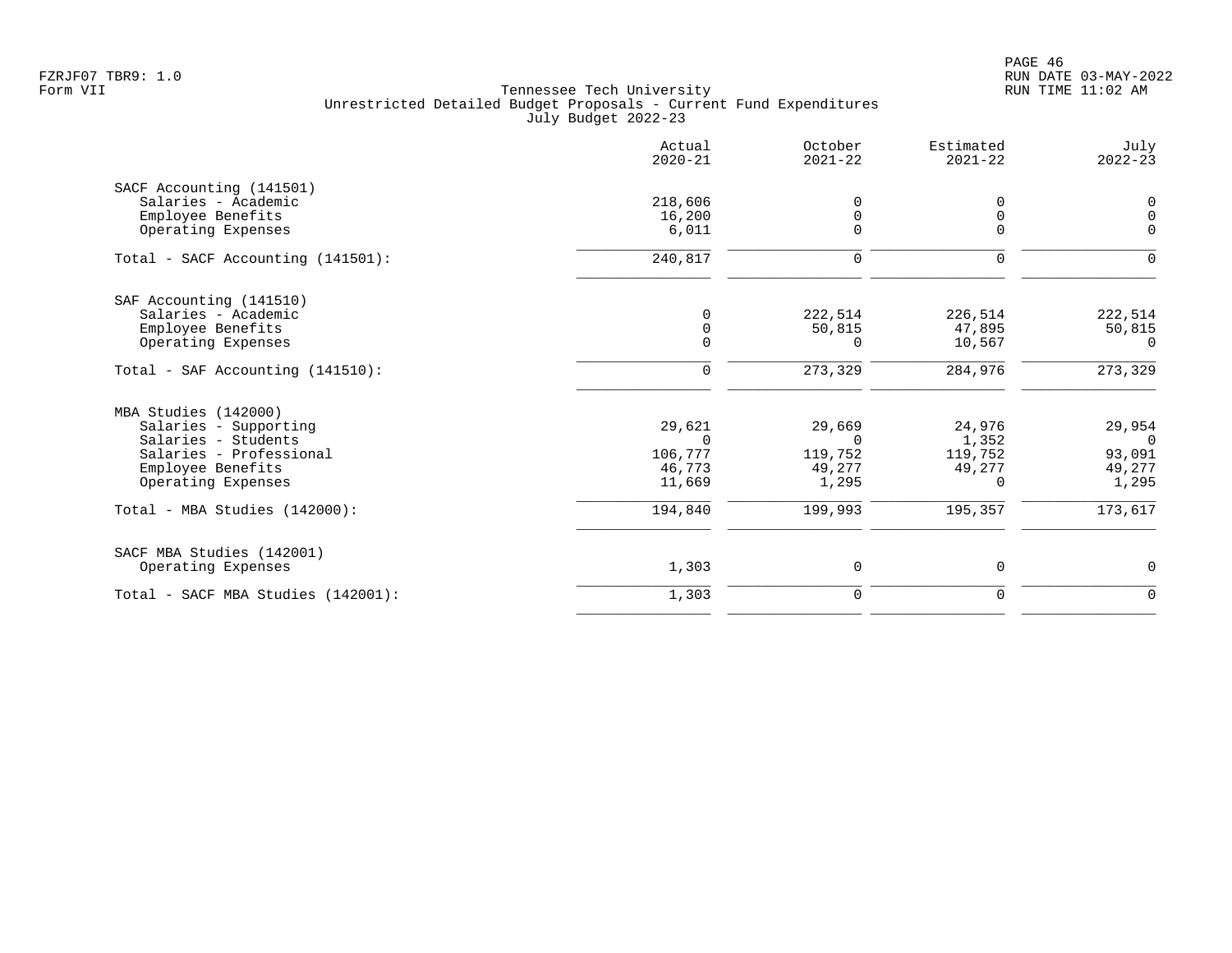|                                                                                                                                     | Actual<br>$2020 - 21$               | October<br>$2021 - 22$              | Estimated<br>$2021 - 22$                | July<br>$2022 - 23$                        |
|-------------------------------------------------------------------------------------------------------------------------------------|-------------------------------------|-------------------------------------|-----------------------------------------|--------------------------------------------|
| MBA Bus Grad Assist (142004)<br>Employee Benefits                                                                                   | 118,140                             | 125,240                             | 125,240                                 | 47,424                                     |
| Total - MBA Bus Grad Assist (142004):                                                                                               | 118,140                             | 125,240                             | 125,240                                 | 47,424                                     |
| NIBS Case Competition (142006)<br>Operating Expenses                                                                                | 180                                 | 0                                   | 0                                       | $\mathbf 0$                                |
| Total - NIBS Case Competition (142006):                                                                                             | 180                                 | $\mathbf 0$                         | $\mathbf 0$                             | $\mathbf 0$                                |
| SAF MBA Studies (142010)<br>Operating Expenses                                                                                      | $\mathbf 0$                         | 0                                   | 2,000                                   | 0                                          |
| Total - SAF MBA Studies (142010):                                                                                                   | $\mathbf 0$                         | $\mathbf 0$                         | 2,000                                   | $\mathbf 0$                                |
| Master of Accountancy (142200)<br>Salaries - Academic<br>Employee Benefits<br>Operating Expenses                                    | 77,418<br>18,010<br>4,158           | 75,600<br>18,288<br>36,693          | 75,600<br>18,288<br>22,943              | 75,600<br>18,288<br>$-10, 469$             |
| Total - Master of Accountancy (142200):                                                                                             | 99,586                              | 130,581                             | 116,831                                 | 83,419                                     |
| Economics Finance and Marketing (142500)<br>Salaries - Academic<br>Salaries - Supporting<br>Employee Benefits<br>Operating Expenses | 1,367,937<br>27,264<br>419,168<br>0 | 1,369,208<br>26,946<br>412,148<br>0 | 1,313,801<br>26,946<br>378,648<br>5,090 | 1,377,730<br>26,946<br>385,536<br>$\Omega$ |
| Total - Economics Finance and Marketing (142500):                                                                                   | 1,814,369                           | 1,808,302                           | 1,724,485                               | 1,790,212                                  |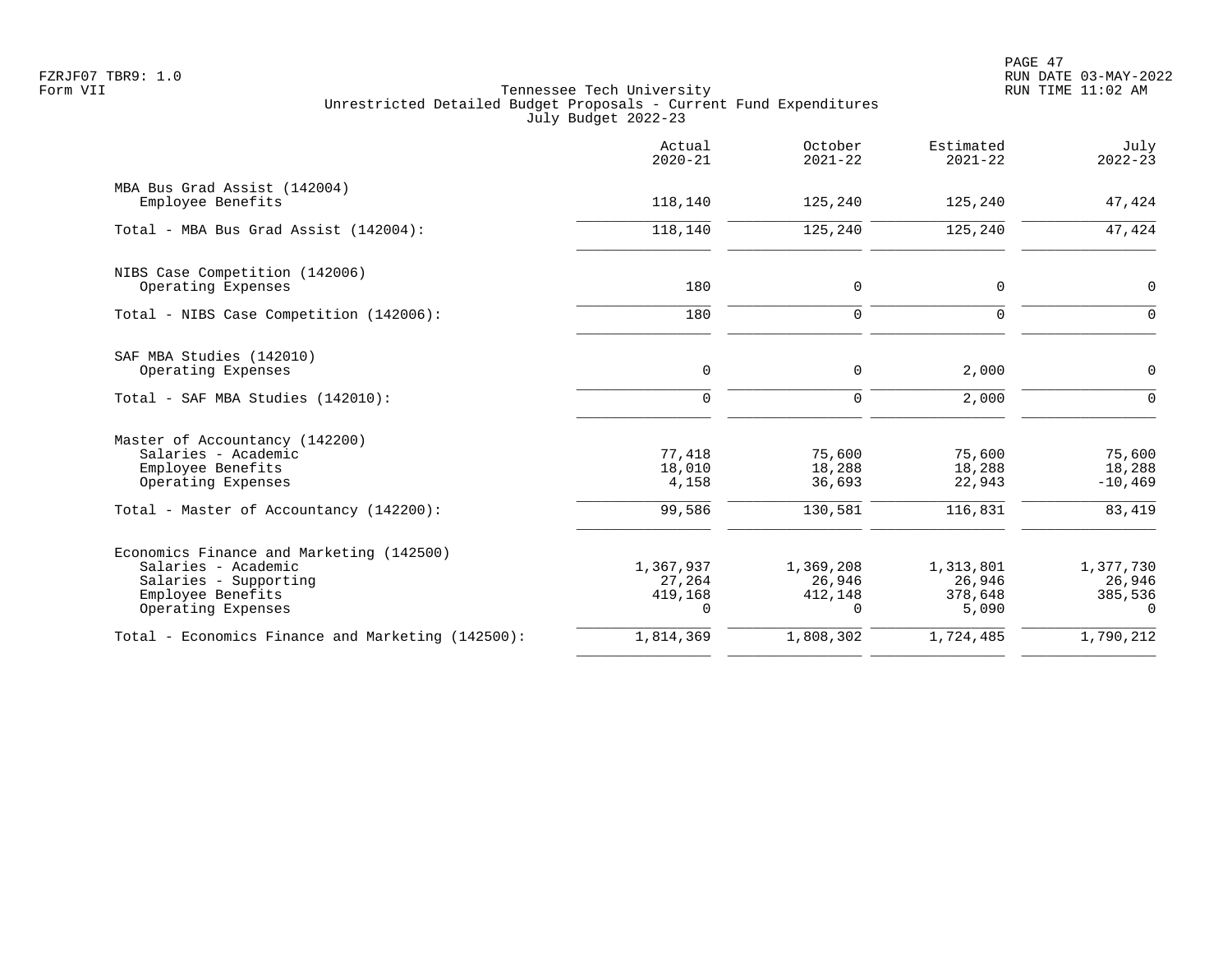PAGE 48 FZRJF07 TBR9: 1.0 RUN DATE 03-MAY-2022

|                                               | Actual<br>$2020 - 21$ | October<br>$2021 - 22$ | Estimated<br>$2021 - 22$ | July<br>$2022 - 23$ |
|-----------------------------------------------|-----------------------|------------------------|--------------------------|---------------------|
| SACF Econ Fin and Marketing (142501)          |                       |                        |                          |                     |
| Salaries - Academic                           | 287,928               | $\Omega$               | 0                        | 0                   |
| Employee Benefits                             | 58,429                | $\Omega$               | $\mathbf 0$              | $\Omega$            |
| Operating Expenses                            | 13,415                | $\Omega$               | $\Omega$                 | $\Omega$            |
| Total - SACF Econ Fin and Marketing (142501): | 359,772               | $\Omega$               | $\Omega$                 | $\Omega$            |
| SAF Econ Finance & Mktq (142510)              |                       |                        |                          |                     |
| Salaries - Academic                           | $\Omega$              | 298,824                | 298,824                  | 298,824             |
| Employee Benefits                             | $\cap$                | 36,300                 | 72,930                   | 36,300              |
| Travel                                        | $\Omega$              | $\Omega$               | 1,234                    | $\Omega$            |
| Operating Expenses                            | $\Omega$              | $\Omega$               | 13,861                   | $\Omega$            |
| Total - SAF Econ Finance & Mktq (142510):     | $\mathbf 0$           | 335,124                | 386,849                  | 335,124             |
| Basic Business (143000)                       |                       |                        |                          |                     |
| Salaries - Academic                           | 7,200                 | 0                      | 9,600                    | $\mathbf 0$         |
| Salaries - Supporting                         | 71,219                | 34,577                 | 34,577                   | 34,577              |
| Salaries - Students                           | 5,582                 | 2,346                  | 5,346                    | 2,346               |
| Salaries - Professional                       | 110,332               | 163,252                | 154,634                  | 173,225             |
| Employee Benefits                             | 69,927                | 103,540                | 98,810                   | 108,209             |
| Travel                                        | $\Omega$              | $\Omega$               | 1,973                    | $\Omega$            |
| Operating Expenses                            | 1,635                 | 17,739                 | 12,766                   | $\Omega$            |
| Total - Basic Business (143000):              | 265,895               | 321,454                | 317,706                  | 318,357             |
| SACF Basic Business (143001)                  |                       |                        |                          |                     |
| Salaries - Professional                       | 37,254                | 0                      | 0                        | 0                   |
| Employee Benefits                             | 22,659                | 0                      | 0                        | 0                   |
| Operating Expenses                            | 6,206                 | $\Omega$               | $\Omega$                 | $\Omega$            |
| Total - SACF Basic Business (143001):         | 66,119                | $\mathbf 0$            | $\mathbf 0$              | $\Omega$            |
|                                               |                       |                        |                          |                     |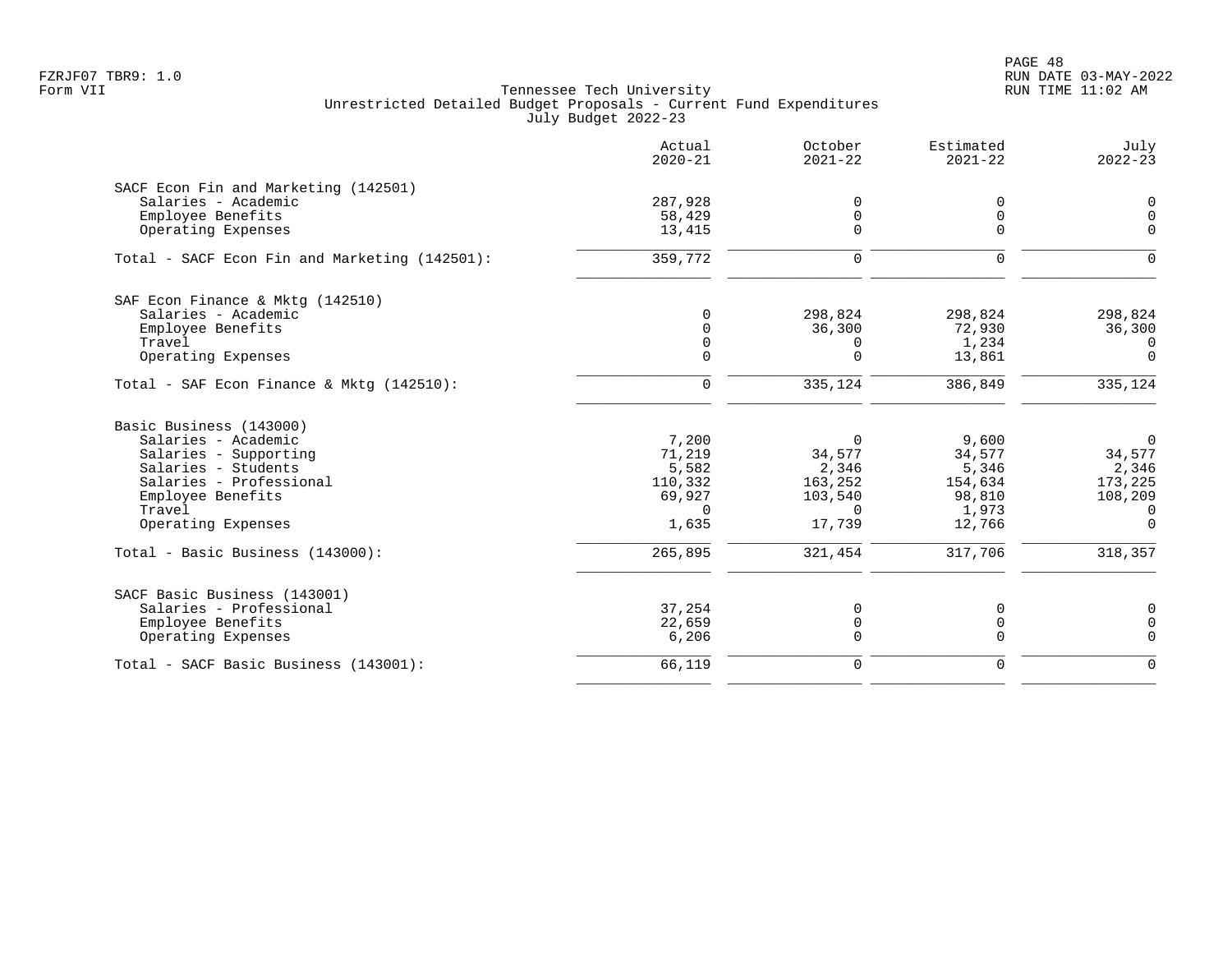| Actual<br>$2020 - 21$ | October<br>$2021 - 22$       | Estimated<br>$2021 - 22$                       | July<br>$2022 - 23$                               |
|-----------------------|------------------------------|------------------------------------------------|---------------------------------------------------|
|                       |                              |                                                |                                                   |
| $\Omega$              | 43,312                       | 43,312                                         | 43,312                                            |
| $\cap$                | 560                          | 560                                            | 560                                               |
| $\Omega$              |                              |                                                | 25,555                                            |
|                       |                              |                                                | 575                                               |
| $\mathbf 0$           | 70,002                       | 55,232                                         | 70,002                                            |
|                       |                              |                                                |                                                   |
| 1,252,577             | 1,334,629                    | 1,102,665                                      | 1,334,629                                         |
| 31,227                | 30,476                       | 30,476                                         | 30,476                                            |
|                       |                              |                                                | 283,682                                           |
| $\Omega$              |                              |                                                | 10,685                                            |
| 1,634,476             | 1,739,473                    | 1,518,283                                      | 1,659,472                                         |
|                       |                              |                                                |                                                   |
| 279,249               | 0                            | 0                                              | 0                                                 |
| 83,591                | $\mathsf 0$                  | $\mathbf 0$                                    | 0                                                 |
|                       |                              |                                                | $\Omega$                                          |
| 371,147               | $\mathbf 0$                  | $\mathbf 0$                                    | $\Omega$                                          |
|                       |                              |                                                |                                                   |
| 613                   | $\overline{0}$               | $\Omega$                                       | $\Omega$                                          |
| 0                     | 950                          | 950                                            | 950                                               |
| 613                   | 950                          | 950                                            | 950                                               |
|                       | $\Omega$<br>350,672<br>8,307 | 25,555<br>575<br>313,682<br>60,686<br>$\Omega$ | 5,155<br>6, 205<br>283,682<br>101,460<br>$\Omega$ |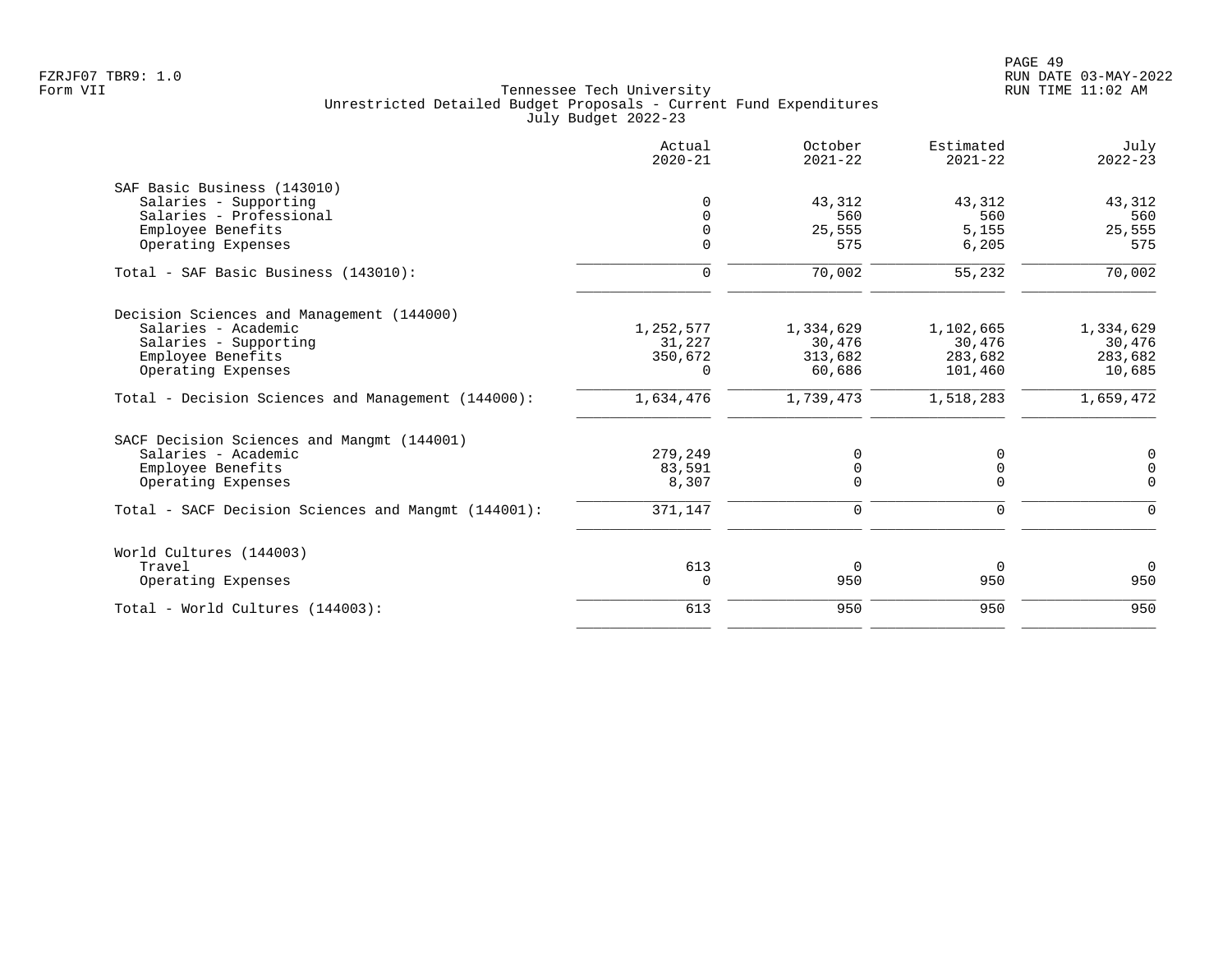|                                                   | Actual<br>$2020 - 21$ | October<br>$2021 - 22$ | Estimated<br>$2021 - 22$ | July<br>$2022 - 23$ |
|---------------------------------------------------|-----------------------|------------------------|--------------------------|---------------------|
| SAF Decision Sciences & Mqmt (144010)             |                       |                        |                          |                     |
| Salaries - Academic                               | $\Omega$              | 311,320                | 276,250                  | 311,320             |
| Employee Benefits                                 | $\Omega$              | 43,886                 | 62,386                   | 43,886              |
| Operating Expenses                                | $\Omega$              | 6,014                  | 9,556                    | 6,014               |
| Total - SAF Decision Sciences & Mgmt (144010):    | $\mathbf 0$           | 361,220                | 348,192                  | 361,220             |
| Fleetguard Cummins Computer Ctr (145000)          |                       |                        |                          |                     |
| Operating Expenses                                | 3,463                 | 3,420                  | 3,420                    | 3,420               |
| Total - Fleetguard Cummins Computer Ctr (145000): | 3,463                 | 3,420                  | 3,420                    | 3,420               |
| Governors Schools (148000)                        |                       |                        |                          |                     |
| Salaries - Academic                               | 6,066                 | 5,500                  | 7,965                    | 5,500               |
| Salaries - Supporting                             | 992                   | 4,000                  | 4,703                    | 4,000               |
| Salaries - Students                               | 3,634                 | 0                      | 3,314                    | $\overline{0}$      |
| Salaries - Professional                           | $\Omega$              | $\Omega$               | 801                      | $\Omega$            |
| Employee Benefits                                 | 1,355                 | 3,000                  | 3,000                    | 3,000               |
| Operating Expenses                                | 4,349                 | 20,602                 | 13,319                   | 3,956               |
| Total - Governors Schools (148000):               | 16,396                | 33,102                 | 33,102                   | 16,456              |
| Education Grad Assistant (150001)                 |                       |                        |                          |                     |
| Employee Benefits                                 | 307,284               | 275,740                | 275,740                  | 275,740             |
| Total - Education Grad Assistant (150001):        | 307,284               | 275,740                | 275,740                  | 275,740             |
|                                                   |                       |                        |                          |                     |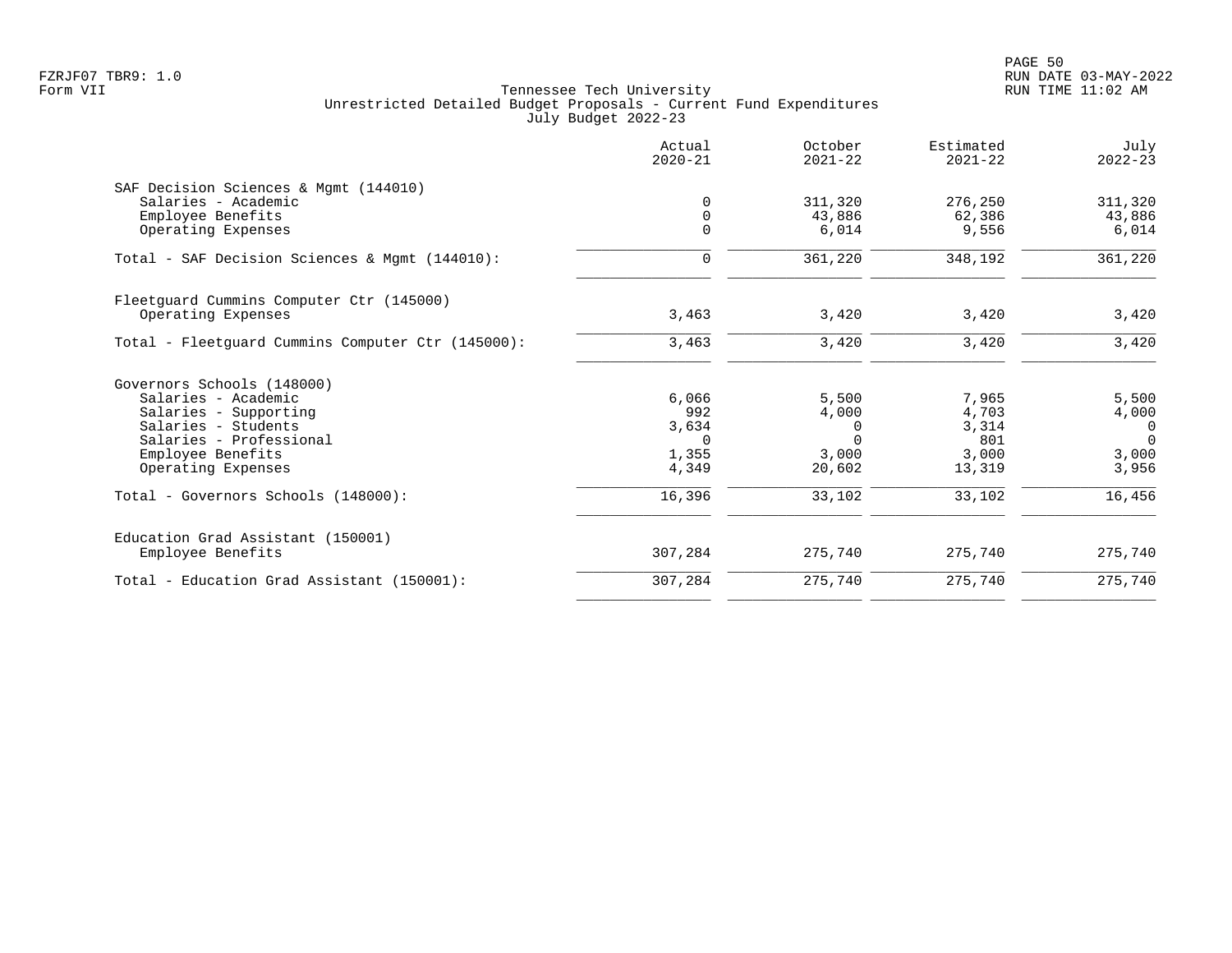PAGE 51 FZRJF07 TBR9: 1.0 RUN DATE 03-MAY-2022

|                                                 | Actual<br>$2020 - 21$ | October<br>$2021 - 22$ | Estimated<br>$2021 - 22$ | July<br>$2022 - 23$ |
|-------------------------------------------------|-----------------------|------------------------|--------------------------|---------------------|
| Educ TIKI Grad Assistant (150002)               |                       |                        |                          |                     |
| Salaries - Professional                         | 12,000                | 7,000                  | 12,000                   | $\overline{0}$      |
| Employee Benefits                               | 14,583                | 8,610                  | 8,610                    | 610                 |
| Total - Educ TIKI Grad Assistant (150002):      | 26,583                | 15,610                 | 20,610                   | 610                 |
| SACF Education (150008)                         |                       |                        |                          |                     |
| Salaries - Academic                             | 68,575                | 0                      |                          | $\mathsf 0$         |
| Employee Benefits                               | 28,544                | $\mathbf 0$            |                          | $\mathsf{O}\xspace$ |
| Travel                                          | 1,090                 | $\mathbf 0$            | 0                        | $\overline{0}$      |
| Operating Expenses                              | 46,207                | $\Omega$               | $\Omega$                 | $\Omega$            |
| Total - SACF Education (150008):                | 144,416               | $\mathbf 0$            | 0                        | $\Omega$            |
| SACF Education Ready-to-Teach (150009)          |                       |                        |                          |                     |
| Salaries - Supporting                           | 86,237                | $\Omega$               | 0                        | $\boldsymbol{0}$    |
| Salaries - Professional                         | 111,814               |                        |                          | $\mathsf 0$         |
| Employee Benefits                               | 57,309                |                        |                          | $\mathsf{O}$        |
| Travel                                          | 19,562                |                        |                          | $\mathsf{O}\xspace$ |
| Operating Expenses                              | 64,847                | $\Omega$               | $\Omega$                 | $\Omega$            |
| Total - SACF Education Ready-to-Teach (150009): | 339,769               | $\mathbf 0$            | 0                        | $\Omega$            |
| SAF Education Ready to Teach (150025)           |                       |                        |                          |                     |
| Salaries - Supporting                           |                       | 85,000                 | 85,000                   | 85,000              |
| Salaries - Professional                         |                       | 114,428                | 114,428                  | 114,428             |
| Employee Benefits                               |                       | 58,000                 | 58,000                   | 58,000              |
| Travel                                          |                       | 20,000                 | 20,000                   | 20,000              |
| Operating Expenses                              | $\Omega$              | 179,047                | 179,047                  | 36,672              |
| Total - SAF Education Ready to Teach (150025):  | $\mathbf 0$           | 456,475                | 456,475                  | 314,100             |
|                                                 |                       |                        |                          |                     |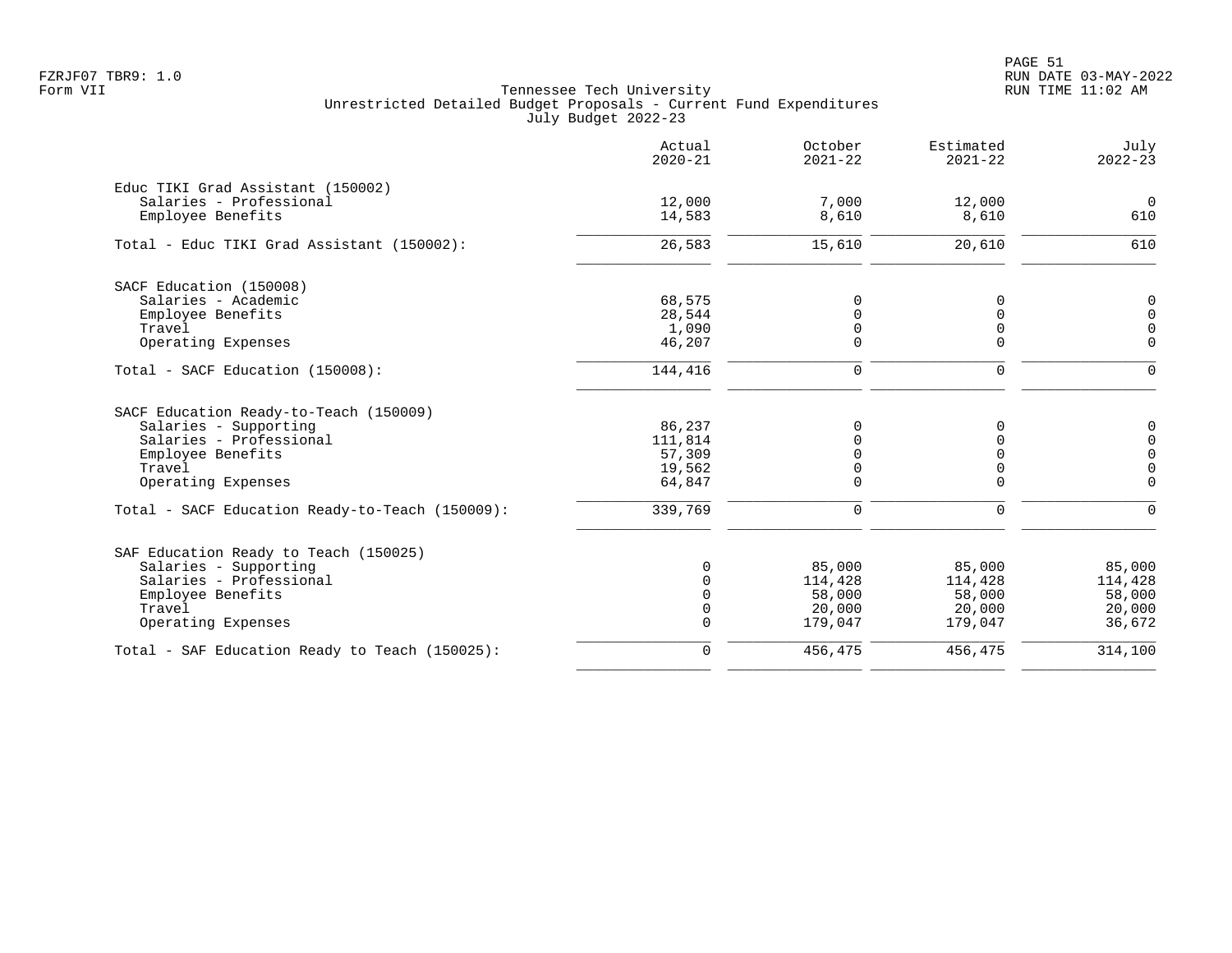PAGE 52 FZRJF07 TBR9: 1.0 RUN DATE 03-MAY-2022

|                                                                                                                                      | Actual<br>$2020 - 21$                               | October<br>$2021 - 22$                        | Estimated<br>$2021 - 22$                      | July<br>$2022 - 23$                            |
|--------------------------------------------------------------------------------------------------------------------------------------|-----------------------------------------------------|-----------------------------------------------|-----------------------------------------------|------------------------------------------------|
| Summer School Col of Education (150028)<br>Salaries - Academic<br>Employee Benefits<br>Operating Expenses                            | 516,314<br>109,859<br>$\Omega$                      | 447,118<br>155,681<br>$\Omega$                | 591,619<br>155,681<br>$\Omega$                | 408,849<br>155,681<br>5,010                    |
| Total - Summer School Col of Education (150028):                                                                                     | 626,173                                             | 602,799                                       | 747,300                                       | $\overline{569}$ , 540                         |
| LSP-Dean Education (150033)<br>Operating Expenses                                                                                    | $\mathbf 0$                                         | 9,470                                         | 79,354                                        | $\mathbf 0$                                    |
| Total - LSP-Dean Education (150033):                                                                                                 | $\Omega$                                            | 9,470                                         | 79,354                                        | $\mathbf 0$                                    |
| OA Fee-Dean Education (150034)<br>Salaries - Academic<br>Salaries - Professional<br>Employee Benefits<br>Operating Expenses          | 181,329<br>3,950<br>30,582<br>41,004                | 138,951<br>8,637<br>33,030<br>561,877         | 259,651<br>30,637<br>33,030<br>367,572        | 259,651<br>30,637<br>33,030<br>247,875         |
| Total - OA Fee-Dean Education (150034):                                                                                              | 256,865                                             | 742,495                                       | 690,890                                       | 571,193                                        |
| Collapsed SACF Education (150036)<br>Operating Expenses                                                                              | $\mathbf 0$                                         | 64,647                                        | 64,647                                        | 0                                              |
| Total - Collapsed SACF Education (150036):                                                                                           | $\mathbf 0$                                         | 64,647                                        | 64,647                                        | $\mathbf 0$                                    |
| Learning Support Program (151000)<br>Salaries - Academic<br>Salaries - Students<br>Employee Benefits<br>Travel<br>Operating Expenses | 329,256<br>$\Omega$<br>107,588<br>$\Omega$<br>4,530 | 329,520<br>4,000<br>100,176<br>1,020<br>8,630 | 198,349<br>514<br>59,211<br>$\Omega$<br>4,130 | 73,178<br>$\Omega$<br>18,601<br>1,020<br>8,630 |
| Total - Learning Support Program (151000):                                                                                           | 441,374                                             | 443,346                                       | 262,204                                       | 101,429                                        |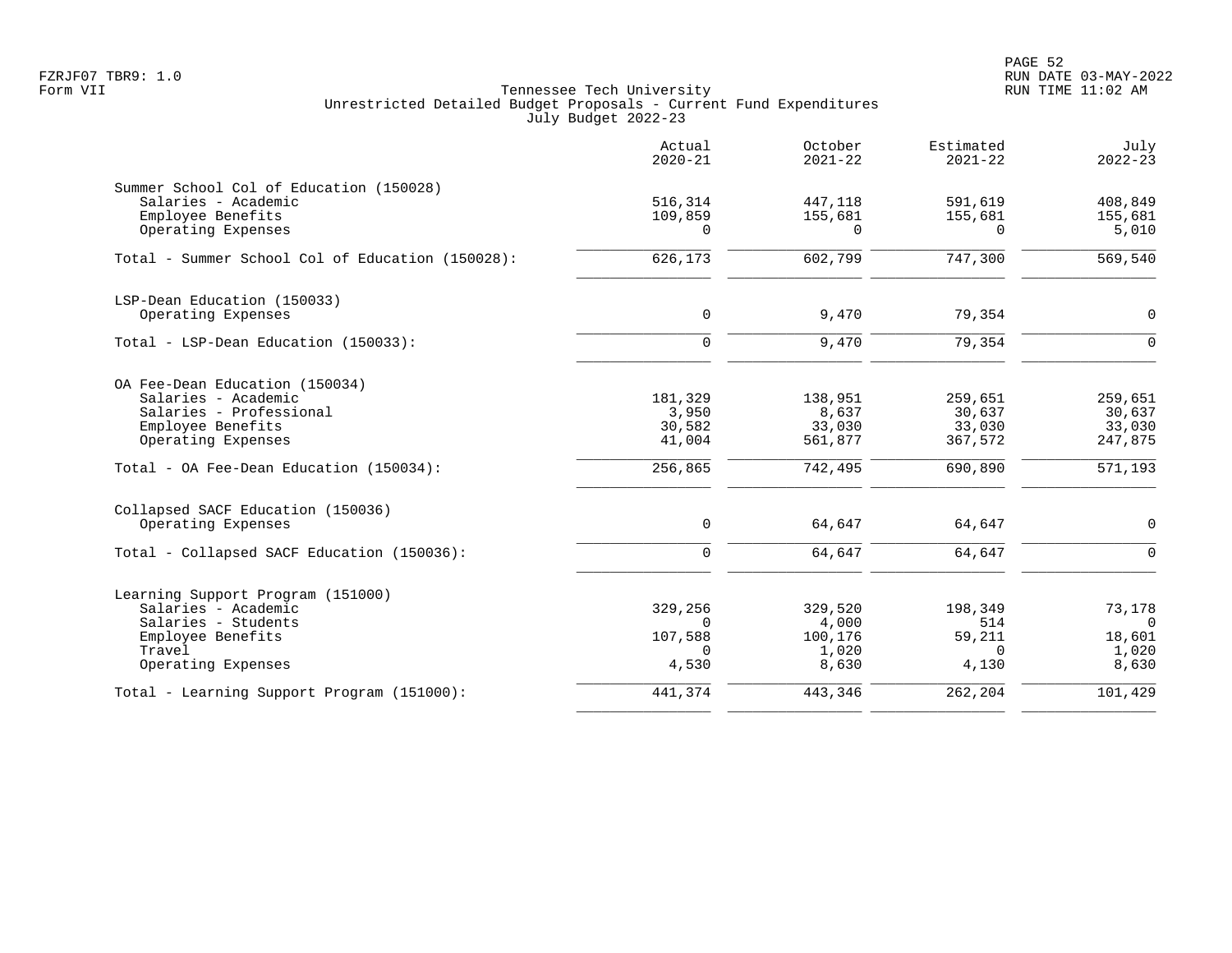| Actual<br>$2020 - 21$ | October<br>$2021 - 22$             | Estimated<br>$2021 - 22$                | July<br>$2022 - 23$                     |
|-----------------------|------------------------------------|-----------------------------------------|-----------------------------------------|
|                       |                                    |                                         |                                         |
| $\mathbf 0$           | 4,500                              | 4,500                                   | $\mathbf 0$                             |
| 1,752                 | $\Omega$                           | $\Omega$                                | $\Omega$                                |
| 495                   | 521                                | 521                                     | 521                                     |
| 45,808                | 139,691                            | 139,691                                 | 39,479                                  |
| 48,055                | 144,712                            | 144,712                                 | 40,000                                  |
|                       |                                    |                                         |                                         |
|                       |                                    |                                         | 33,502                                  |
|                       |                                    |                                         | $\Omega$                                |
|                       |                                    |                                         | 238,345                                 |
|                       |                                    |                                         | 99,724                                  |
| 918                   | 1,283                              | 1,283                                   | 1,283                                   |
| 329,105               | 373,208                            | 373,208                                 | 372,854                                 |
|                       |                                    |                                         |                                         |
| 5,710                 | 8,558                              | 3,558                                   | 3,200                                   |
| 73,391                | 84,000                             | 84,000                                  | 84,000                                  |
| 1,008                 | 2,565                              | 2,565                                   | 2,565                                   |
| 14,312                | 3,572                              | 3,572                                   | 3,572                                   |
| 94,421                | 98,695                             | 93,695                                  | 93,337                                  |
|                       |                                    |                                         |                                         |
| 79,891                | 88,640                             | 88,640                                  | 88,640                                  |
| 79,891                | 88,640                             | 88,640                                  | 88,640                                  |
|                       | 33,510<br>159<br>208,037<br>86,481 | 33,502<br>$\Omega$<br>238,699<br>99,724 | 33,502<br>$\Omega$<br>238,699<br>99,724 |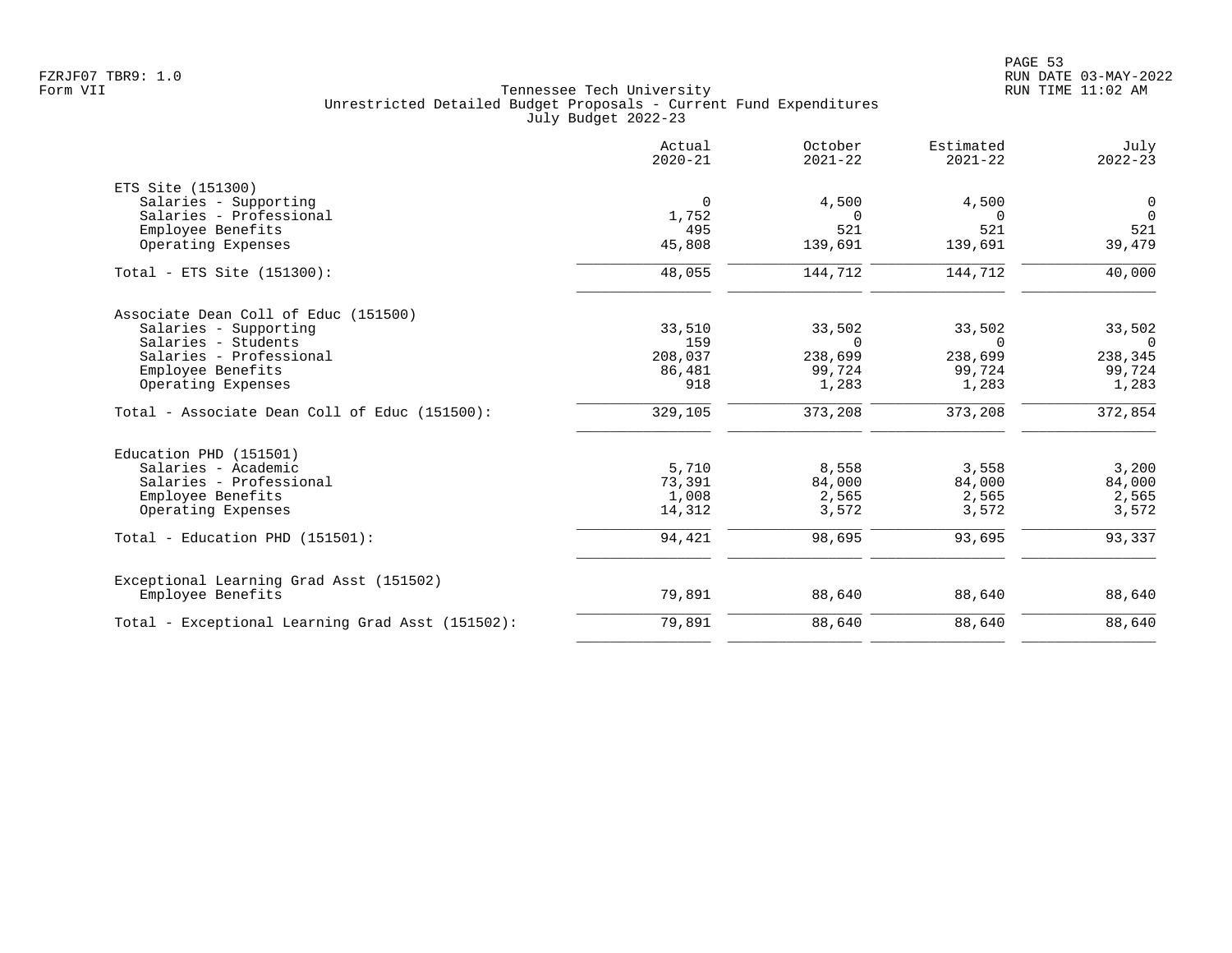|                                                       | Actual<br>$2020 - 21$ | October<br>$2021 - 22$ | Estimated<br>$2021 - 22$ | July<br>$2022 - 23$ |
|-------------------------------------------------------|-----------------------|------------------------|--------------------------|---------------------|
| Desig Grad Stud Assist-Except Learn (151505)          |                       |                        |                          |                     |
| Salaries - Professional                               | 63,630                | 72,000                 | 72,000                   | 72,000              |
| Employee Benefits                                     | 68,920                | 80,530                 | 80,530                   | 80,530              |
| Total - Desig Grad Stud Assist-Except Learn (151505): | 132,550               | 152,530                | 152,530                  | 152,530             |
| Counseling and Psychology (152000)                    |                       |                        |                          |                     |
| Salaries - Academic                                   | 1,224,963             | 1,256,368              | 1,093,854                | 1,186,820           |
| Salaries - Supporting                                 | 30,574                | 30,667                 | 30,677                   | 30,677              |
| Salaries - Professional                               | 13,275                | 11,875                 | 11,875                   | 10,700              |
| Employee Benefits                                     | 436,499               | 465,400                | 415,400                  | 415,400             |
| Travel                                                | 170                   | 28,092                 | 28,092                   | 92                  |
| Operating Expenses                                    | 33,774                | 25,250                 | 25,250                   | 47,356              |
| Total - Counseling and Psychology (152000):           | 1,739,255             | 1,817,652              | 1,605,148                | 1,691,045           |
| Counseling and Psychology TAs (152001)                |                       |                        |                          |                     |
| Salaries - Academic                                   | 0                     | 36,000                 | 36,000                   | 36,000              |
| Salaries - Professional                               | 33,000                | $\Omega$               | $\Omega$                 | $\Omega$            |
| Employee Benefits                                     | 38,088                | 46,665                 | 46,665                   | 46,665              |
| Total - Counseling and Psychology TAs (152001):       | 71,088                | 82,665                 | 82,665                   | 82,665              |
| SACF Counseling and Psychology (152008)               |                       |                        |                          |                     |
| Salaries - Academic                                   | 2,100                 | $\Omega$               | O                        | 0                   |
| Salaries - Students                                   | 323                   |                        | 0                        | $\Omega$            |
| Employee Benefits                                     | 372                   |                        | 0                        | $\Omega$            |
| Operating Expenses                                    | 15,974                | O                      | $\mathbf 0$              | $\Omega$            |
| Capital Outlay                                        | 16,034                | 0                      | $\mathbf 0$              | $\Omega$            |
| Total - SACF Counseling and Psychology (152008):      | 34,803                | 0                      | $\mathbf 0$              | $\Omega$            |
|                                                       |                       |                        |                          |                     |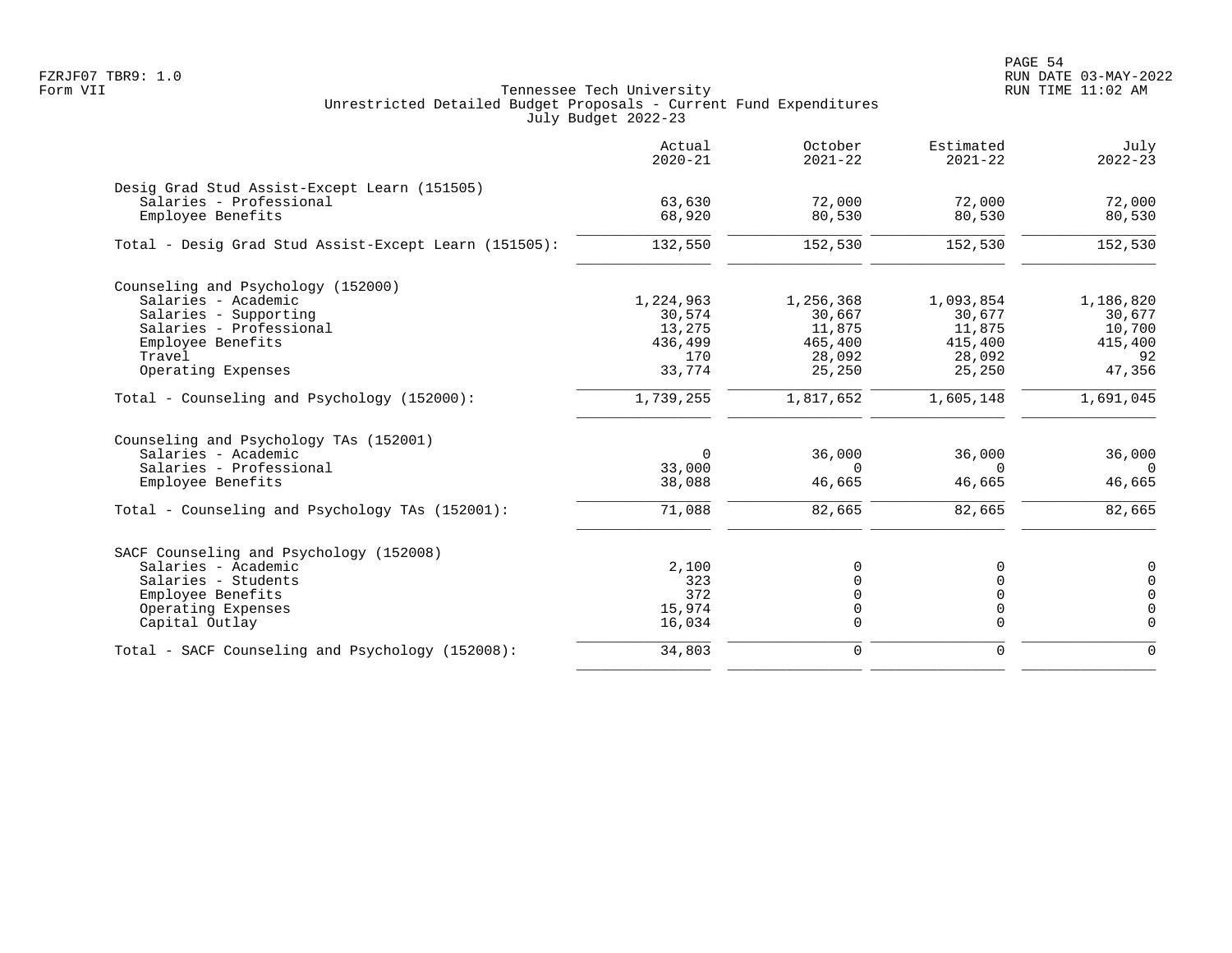PAGE 55 FZRJF07 TBR9: 1.0 RUN DATE 03-MAY-2022

|                                                   | Actual<br>$2020 - 21$ | October<br>$2021 - 22$ | Estimated<br>$2021 - 22$ | July<br>$2022 - 23$ |
|---------------------------------------------------|-----------------------|------------------------|--------------------------|---------------------|
| Collapsed SACF Couns & Psych (152010)             |                       |                        |                          |                     |
| Employee Benefits                                 | $\mathbf 0$           | $\mathbf 0$            | 500                      | 500                 |
| Operating Expenses                                | $\overline{0}$        | 71,572                 | 71,572                   | $\Omega$            |
| Total - Collapsed SACF Couns & Psych (152010):    | 0                     | 71,572                 | 72,072                   | 500                 |
| Department of Teacher Education (152500)          |                       |                        |                          |                     |
| Salaries - Academic                               | 131,529               | 144,198                | 144,263                  | 144,263             |
| Salaries - Supporting                             | 28,075                | 27,223                 | 27,523                   | 27,523              |
| Salaries - Professional                           | 282,467               | 289,221                | 291,821                  | 289,221             |
| Employee Benefits                                 | 193,977               | 233,002                | 233,002                  | 233,002             |
| Travel                                            | 1,671                 | 2,500                  | 2,500                    | 2,500               |
| Operating Expenses                                | 60,672                | 44,747                 | 42,147                   | 44,747              |
| Total - Department of Teacher Education (152500): | 698,391               | 740,891                | 741,256                  | 741,256             |
| Curriculum and Instr Office (153000)              |                       |                        |                          |                     |
| Salaries - Academic                               | 2,004,558             | 2,125,061              | 1,970,483                | 2,112,069           |
| Salaries - Supporting                             | 99,442                | 100,664                | 90,812                   | 74,921              |
| Salaries - Students                               | 372                   | 6,000                  | 6,000                    | 6,000               |
| Salaries - Professional                           | 4,960                 | 6,000                  | 3,000                    | 6,000               |
| Employee Benefits                                 | 789,318               | 585,140                | 706,327                  | 708,171             |
| Travel                                            | 3,416                 | 15,875                 | 31,875                   | 15,875              |
| Operating Expenses                                | 26,489                | 88,434                 | 100,840                  | 88,434              |
| Total - Curriculum and Instr Office (153000):     | 2,928,555             | 2,927,174              | 2,909,337                | 3,011,470           |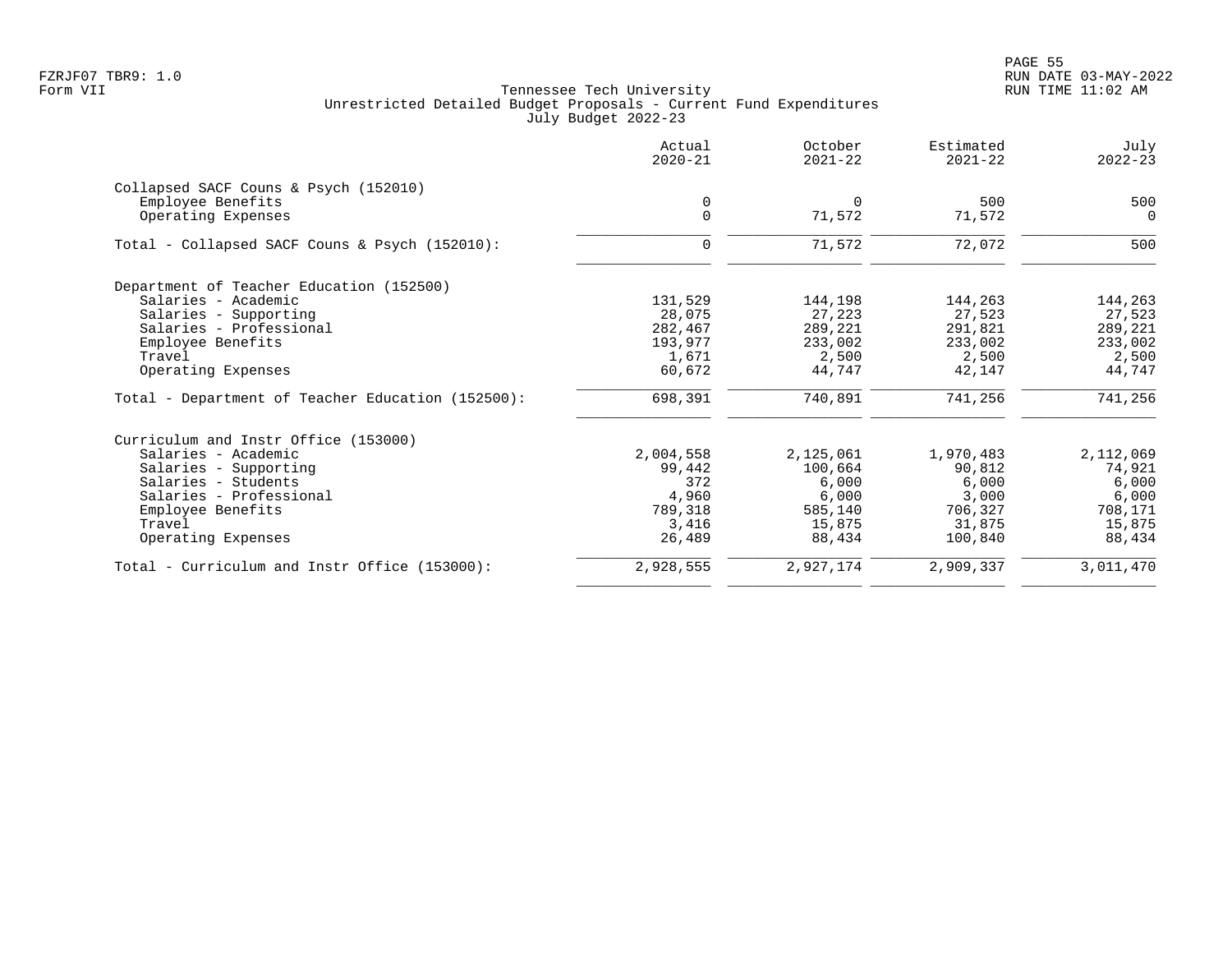|                                                                                                                         | Actual<br>$2020 - 21$                | October<br>$2021 - 22$                       | Estimated<br>$2021 - 22$              | July<br>$2022 - 23$                         |
|-------------------------------------------------------------------------------------------------------------------------|--------------------------------------|----------------------------------------------|---------------------------------------|---------------------------------------------|
| SACF Curriculum & Instruction (153008)<br>Salaries - Academic<br>Employee Benefits<br>Travel<br>Operating Expenses      | 183,957<br>21,670<br>4,957<br>80,069 | $\Omega$<br>$\Omega$<br>$\Omega$<br>$\Omega$ | 0<br>$\Omega$<br>$\Omega$<br>$\Omega$ | 0<br>$\overline{0}$<br>$\Omega$<br>$\Omega$ |
| Total - SACF Curriculum & Instruction (153008):                                                                         | 290,653                              | $\mathbf 0$                                  | 0                                     | $\Omega$                                    |
| Two Plus Two Tullahoma (153050)<br>Salaries - Academic<br>Employee Benefits                                             | 62,194<br>26,830                     | 62,394<br>25,624                             | 62,394<br>25,624                      | 62,394<br>25,624                            |
| Total - Two Plus Two Tullahoma (153050):                                                                                | 89,024                               | 88,018                                       | 88,018                                | 88,018                                      |
| Two Plus Two Crossville (153051)<br>Employee Benefits<br>Total - Two Plus Two Crossville (153051):                      | 0<br>$\Omega$                        | 6,205<br>6,205                               | 6,205<br>6,205                        | 6,205<br>6,205                              |
| Two Plus Two Oak Ridge (153052)<br>Salaries - Academic<br>Employee Benefits<br>Total - Two Plus Two Oak Ridge (153052): | 184,045<br>84,159<br>268,204         | 151,639<br>67,188<br>218,827                 | 151,639<br>67,188<br>218,827          | 151,639<br>67,188<br>218,827                |
| Two Plus Two Pellissippi (153053)<br>Salaries - Academic<br>Employee Benefits                                           | 131,598<br>41,782                    | 132,298<br>33,860                            | 132,298<br>33,860                     | 132,298<br>33,860                           |
| Total - Two Plus Two Pellissippi (153053):                                                                              | 173,380                              | 166,158                                      | 166,158                               | 166,158                                     |
|                                                                                                                         |                                      |                                              |                                       |                                             |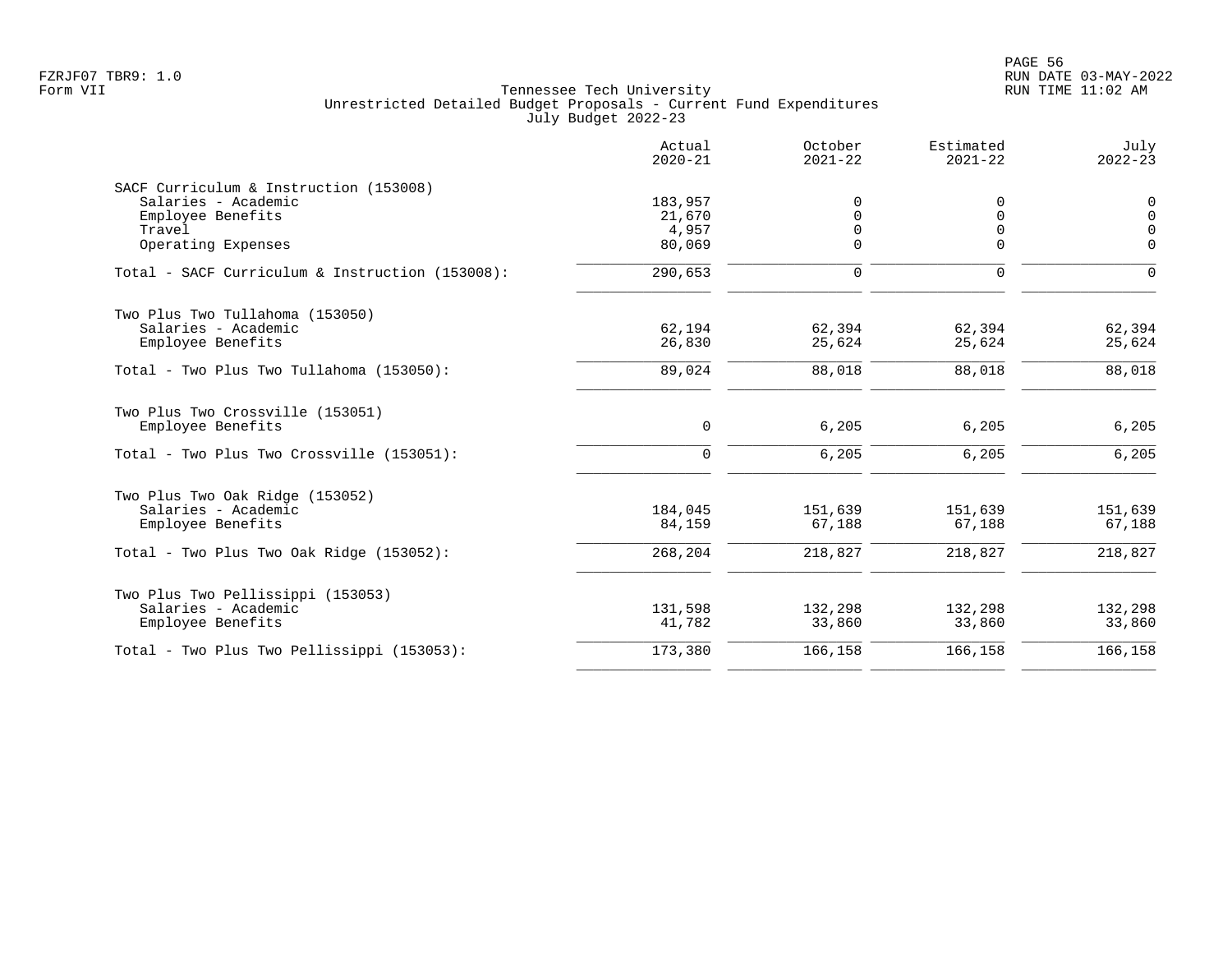|                                                                                     | Actual<br>$2020 - 21$ | October<br>$2021 - 22$ | Estimated<br>$2021 - 22$ | July<br>$2022 - 23$ |
|-------------------------------------------------------------------------------------|-----------------------|------------------------|--------------------------|---------------------|
| Two Plus Two Chattanooga (153054)<br>Salaries - Academic                            | 97,635                | 98,635                 | 98,635                   | 98,635              |
| Employee Benefits                                                                   | 42,789                | 39,892                 | 48,392                   | 48,392              |
| Total - Two Plus Two Chattanooga (153054):                                          | 140,424               | 138,527                | 147,027                  | 147,027             |
| Two Plus Two Motlow (153055)<br>Employee Benefits                                   | $\mathbf 0$           | 14,270                 | 3,770                    | 3,770               |
| Total - Two Plus Two Motlow (153055):                                               | $\mathbf 0$           | 14,270                 | 3,770                    | 3,770               |
|                                                                                     |                       |                        |                          |                     |
| Two Plus Two Roane St Harriman (153056)<br>Salaries - Academic<br>Employee Benefits | 78,576<br>38,081      | 81,276<br>36,023       | 81,276<br>36,023         | 79,476<br>36,023    |
| Total - Two Plus Two Roane St Harriman (153056):                                    | 116,657               | 117,299                | 117,299                  | 115,499             |
| Two Plus Two Scott Co (153059)                                                      |                       |                        |                          |                     |
| Salaries - Academic<br>Employee Benefits                                            | 48,450<br>29,514      | 51,210<br>28,263       | 51,210<br>28,263         | 48,750<br>28,263    |
| Total - Two Plus Two Scott Co (153059):                                             | 77,964                | 79,473                 | 79,473                   | 77,013              |
| Exercise Sci Physical Ed Wellness (154000)                                          |                       |                        |                          |                     |
| Salaries - Academic                                                                 | 641,363               | 711,628                | 703,915                  | 707,387             |
| Salaries - Supporting                                                               | 44,380                | 45,941                 | 45,228                   | 45,941              |
| Salaries - Students<br>Salaries - Professional                                      | 554<br>7,250          | 100<br>4,000           | 100                      | 100                 |
| Employee Benefits                                                                   | 284,979               | 238,325                | 4,000<br>273,325         | 4,000<br>273,325    |
| Travel                                                                              | 128                   | 7,370                  | 7,370                    | 7,370               |
| Operating Expenses<br>Capital Outlay                                                | 14,836<br>$\Omega$    | 18,459<br>$\Omega$     | 35,219<br>5,100          | 19,154<br>$\Omega$  |
| Total - Exercise Sci Physical Ed Wellness (154000):                                 | 993,490               | 1,025,823              | 1,074,257                | 1,057,277           |
|                                                                                     |                       |                        |                          |                     |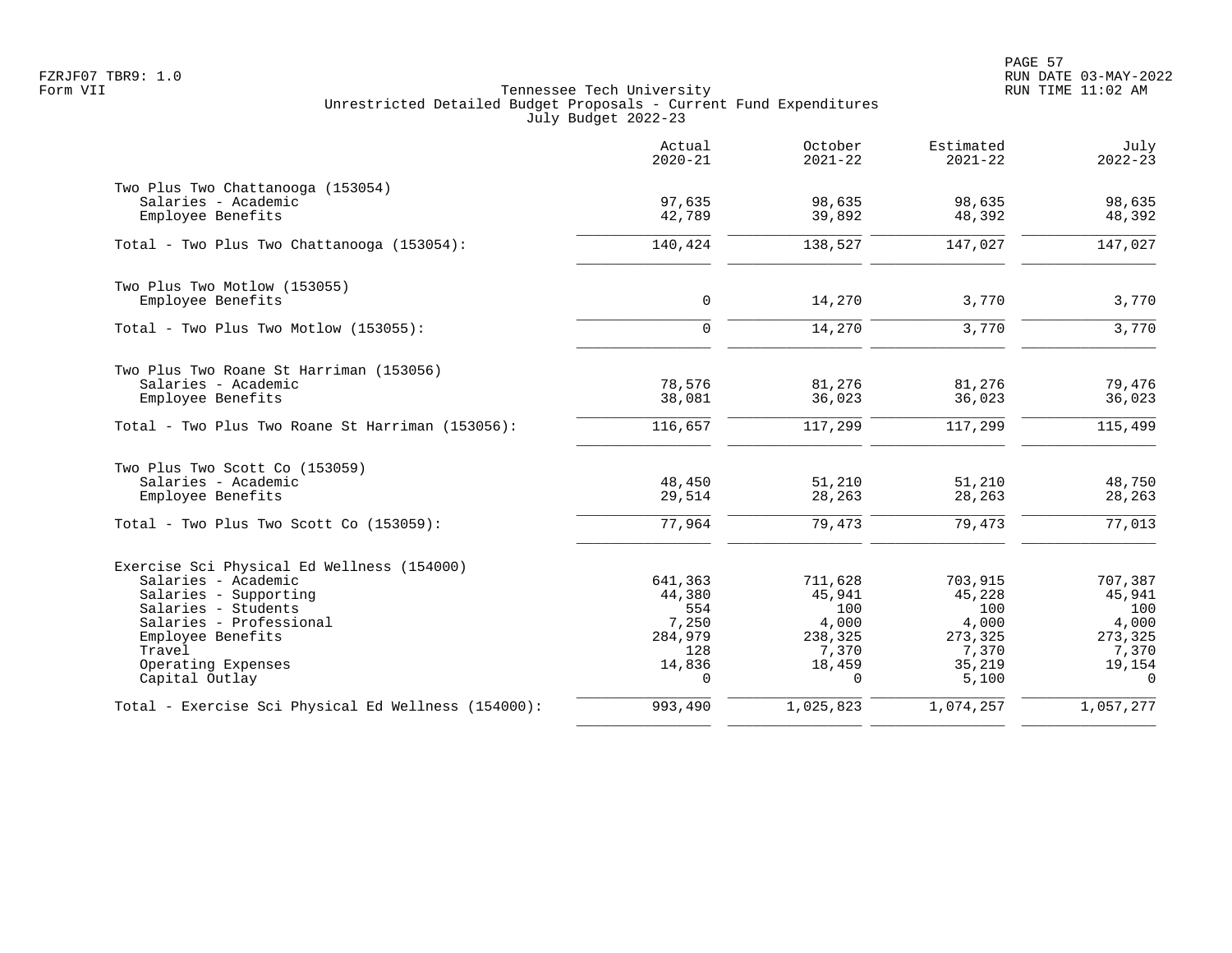PAGE 58 FZRJF07 TBR9: 1.0 RUN DATE 03-MAY-2022

|                                                                                      | Actual<br>$2020 - 21$ | October<br>$2021 - 22$ | Estimated<br>$2021 - 22$ | July<br>$2022 - 23$ |
|--------------------------------------------------------------------------------------|-----------------------|------------------------|--------------------------|---------------------|
| EXPW Special Courses Transf In (154002)<br>Salaries - Students<br>Operating Expenses | 163<br>$\Omega$       | 3,000<br>5,000         | 3,000<br>5,000           | 3,000<br>5,000      |
| Total - EXPW Special Courses Transf In (154002):                                     | 163                   | 8,000                  | 8,000                    | 8,000               |
| EXPW Golf Fees (154004)<br>Operating Expenses                                        | 7,913                 | 7,900                  | 9,900                    | 9,900               |
| Total - EXPW Golf Fees (154004):                                                     | 7,913                 | 7,900                  | 9,900                    | 9,900               |
| EXPW Lab Manuals (154008)<br>Operating Expenses                                      | 10,687                | 8,505                  | 8,505                    | 3,000               |
| Total - EXPW Lab Manuals (154008):                                                   | 10,687                | 8,505                  | 8,505                    | 3,000               |
| EXPW Mem Pool Lifeguard (154009)<br>Salaries - Students                              | 703                   | 0                      | 0                        | $\mathsf{O}$        |
| Total - EXPW Mem Pool Lifeguard (154009):                                            | 703                   | 0                      | $\mathbf 0$              | $\Omega$            |
| Collapsed SACF EXPW (154010)<br>Employee Benefits                                    | $\mathsf{O}$          | 5,000                  | 5,000                    | 5,000               |
| Total - Collapsed SACF EXPW (154010):                                                | $\mathbf 0$           | 5,000                  | 5,000                    | 5,000               |
|                                                                                      |                       |                        |                          |                     |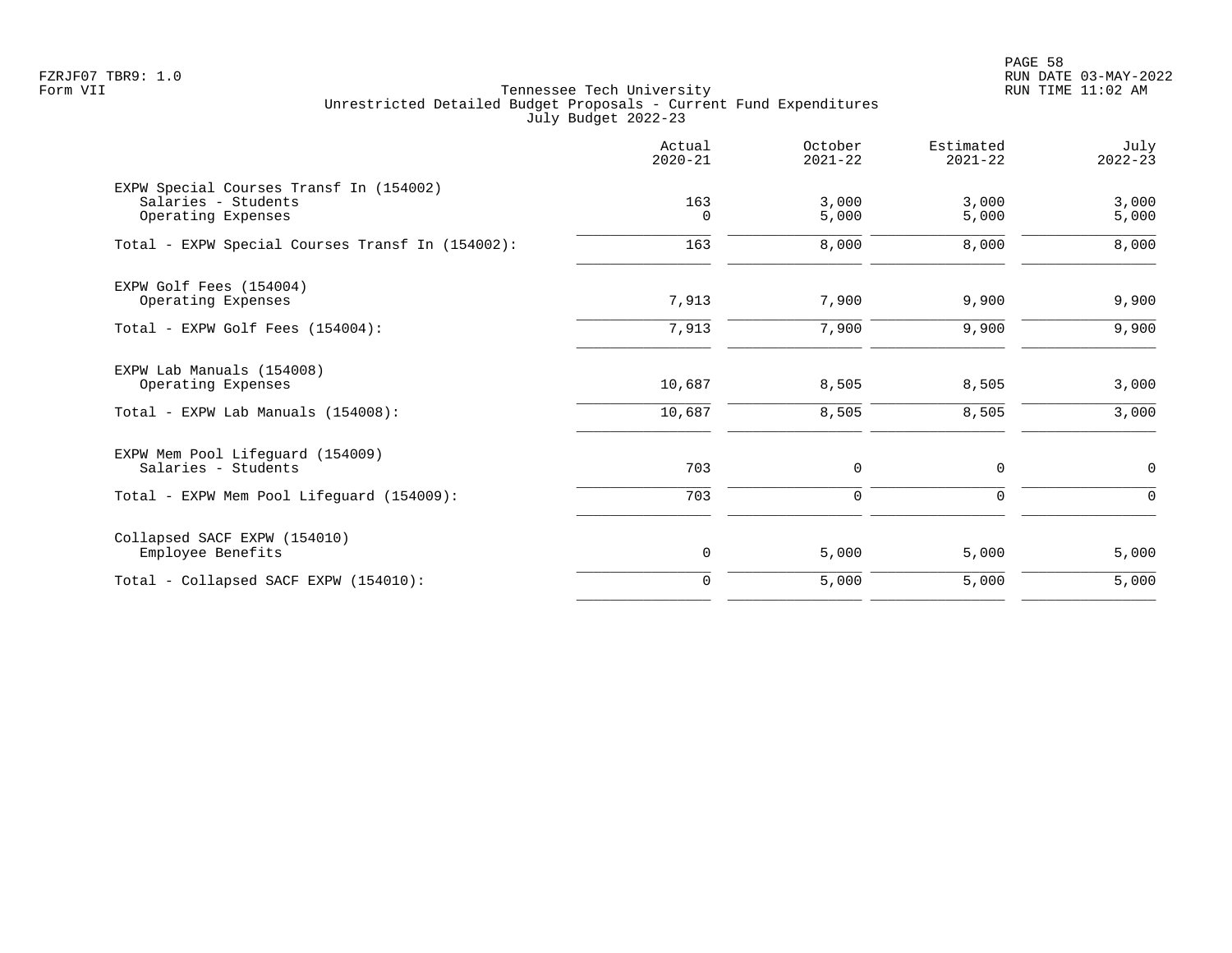|                                      | Actual<br>$2020 - 21$ | October<br>$2021 - 22$ | Estimated<br>$2021 - 22$ | July<br>$2022 - 23$ |
|--------------------------------------|-----------------------|------------------------|--------------------------|---------------------|
| SACF EXPW (154018)                   |                       |                        |                          |                     |
| Salaries - Academic                  | 58,679                | O                      | 0                        | $\mathbf 0$         |
| Salaries - Supporting                | 5,756                 |                        | $\Omega$                 | $\mathbf 0$         |
| Employee Benefits                    | 10,592                |                        | $\Omega$                 | $\Omega$            |
| Travel                               | 340                   |                        | $\Omega$                 | $\Omega$            |
| Operating Expenses                   | 26,447                | 0                      | $\mathbf 0$              | $\mathbf 0$         |
| Total - SACF EXPW (154018):          | 101,814               | $\mathbf 0$            | $\mathbf 0$              | $\Omega$            |
| Music (155000)                       |                       |                        |                          |                     |
| Salaries - Academic                  | 1,567,502             | 1,617,275              | 1,602,868                | 1,582,706           |
| Salaries - Supporting                | 141,555               | 100,631                | 100,931                  | 99,427              |
| Salaries - Students                  | 1,153                 | 1,000                  | 1,000                    | 1,000               |
| Employee Benefits                    | 644,443               | 691,500                | 691,500                  | 709,560             |
| Travel                               | 590                   | 1,316                  | 7,216                    | 1,316               |
| Operating Expenses                   | 19,305                | 29,549                 | 23,649                   | 22,237              |
| Total - Music $(155000)$ :           | 2,374,548             | 2,441,271              | 2,427,164                | 2,416,246           |
| Music Scholarships (155005)          |                       |                        |                          |                     |
| Operating Expenses                   | 399,704               | 383,880                | 455,880                  | 383,880             |
| Total - Music Scholarships (155005): | 399,704               | 383,880                | 455,880                  | 383,880             |
| Choral (155008)                      |                       |                        |                          |                     |
| Operating Expenses                   | 1,348                 | 4,889                  | 6,054                    | 4,180               |
| $Total - Choral (155008):$           | 1,348                 | 4,889                  | 6,054                    | 4,180               |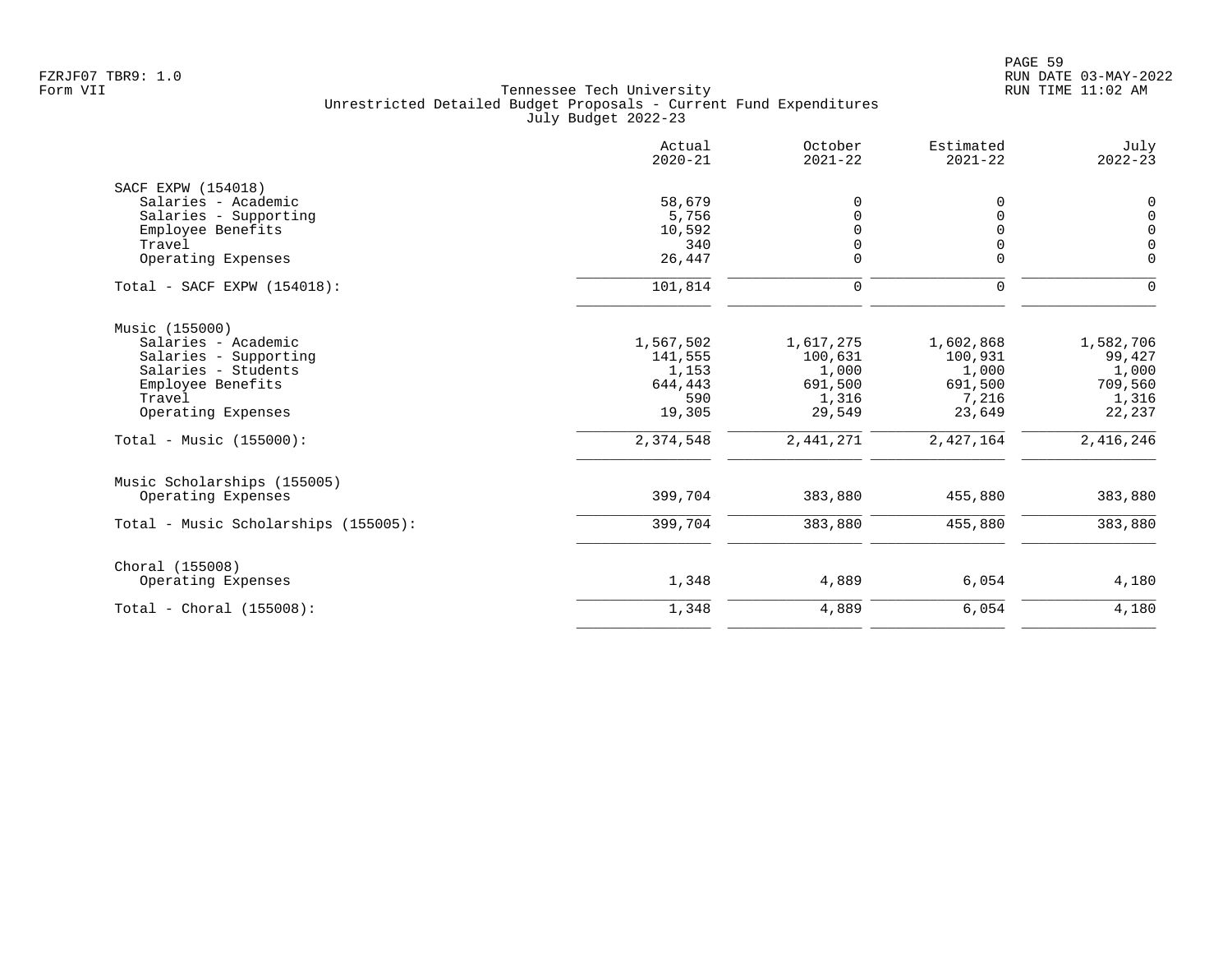|                                        | Actual<br>$2020 - 21$ | October<br>$2021 - 22$ | Estimated<br>$2021 - 22$ | July<br>$2022 - 23$                       |
|----------------------------------------|-----------------------|------------------------|--------------------------|-------------------------------------------|
| String Project (155016)                |                       |                        |                          |                                           |
| Salaries - Academic                    | 317                   | $\Omega$               | 603                      | 0                                         |
| Employee Benefits                      | 395                   | $\Omega$               | 234                      | $\mathsf 0$                               |
| Operating Expenses                     | 87                    | 8,988                  | 12,611                   | $\mathbf 0$                               |
| Total - String Project (155016):       | 799                   | 8,988                  | 13,448                   | 0                                         |
| SACF Music (155017)                    |                       |                        |                          |                                           |
| Salaries - Academic                    | 45,203                | $\Omega$               | O                        |                                           |
| Salaries - Supporting                  | 5,456                 | $\Omega$               | U                        | $\begin{matrix} 0 \\ 0 \\ 0 \end{matrix}$ |
| Employee Benefits                      | 4,101                 | 0                      |                          |                                           |
| Operating Expenses                     | 66,436                | $\Omega$               | $\Omega$                 | $\Omega$                                  |
| $Total - SACF Music (155017):$         | 121,196               | $\mathbf 0$            | $\mathbf 0$              | $\Omega$                                  |
| Collapsed SACF Music (155020)          |                       |                        |                          |                                           |
| Salaries - Academic                    | $\Omega$              | 32,474                 | 34,264                   | 42,474                                    |
| Salaries - Supporting                  | $\mathbf 0$           | 0                      | 22,182                   | $\overline{0}$                            |
| Employee Benefits                      | 0                     | $\Omega$               | 2,000                    | 2,000                                     |
| Operating Expenses                     | $\Omega$              | 32,516                 | 70,302                   | 46,589                                    |
| Total - Collapsed SACF Music (155020): | $\Omega$              | 64,990                 | 128,748                  | 91,063                                    |
| Match Music (155025)                   |                       |                        |                          |                                           |
| Salaries - Academic                    | 4,699                 | 5,593                  | 5,593                    | 0                                         |
| Total - Match Music $(155025)$ :       | 4,699                 | 5,593                  | 5,593                    | $\mathbf 0$                               |
|                                        |                       |                        |                          |                                           |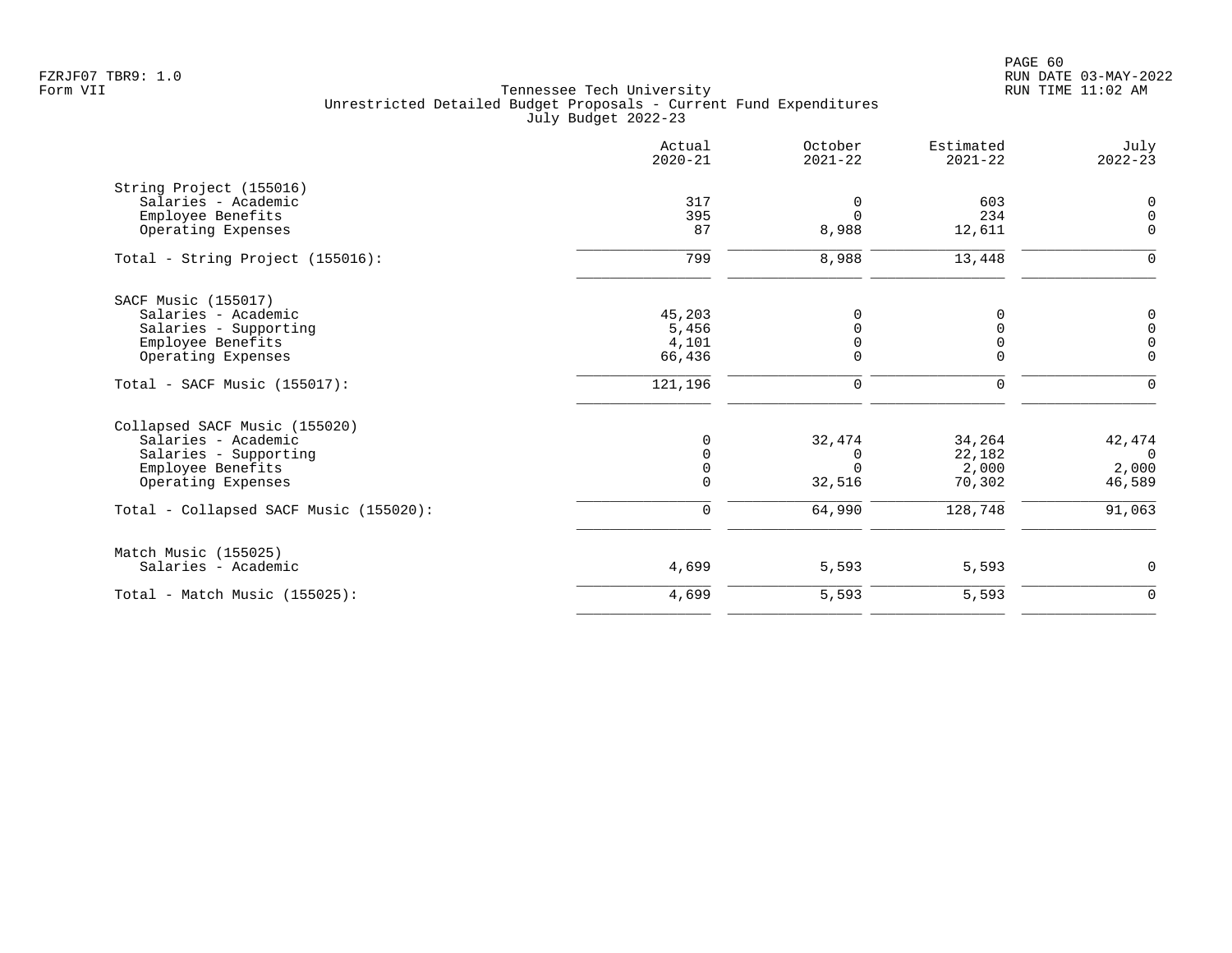PAGE 61 FZRJF07 TBR9: 1.0 RUN DATE 03-MAY-2022

|                                                   | Actual<br>$2020 - 21$ | October<br>$2021 - 22$ | Estimated<br>$2021 - 22$ | July<br>$2022 - 23$ |
|---------------------------------------------------|-----------------------|------------------------|--------------------------|---------------------|
| LSP-Dean Fine Arts (155030)<br>Operating Expenses | $\mathbf 0$           | 2,578                  | 23,967                   | $\mathbf 0$         |
|                                                   |                       |                        |                          |                     |
| Total - LSP-Dean Fine Arts (155030):              | $\mathbf 0$           | 2,578                  | 23,967                   | $\mathbf 0$         |
| OA Fee-Dean Fine Arts (155031)                    |                       |                        |                          |                     |
| Salaries - Academic                               | 45,095                | $\Omega$               | 8,400                    | 0                   |
| Salaries - Supporting                             | 2,187                 | $\Omega$               | 0                        | $\mathbf 0$         |
| Salaries - Professional                           | 9,800                 | 0                      | 0                        | $\mathbf 0$         |
| Employee Benefits                                 | 8,083                 | $\Omega$               | $\Omega$                 | $\Omega$            |
| Operating Expenses                                | 0                     | 108,964                | 107,915                  | 112,285             |
| Total - OA Fee-Dean Fine Arts (155031):           | 65,165                | 108,964                | 116,315                  | 112,285             |
| SACF Music & Art (155200)                         |                       |                        |                          |                     |
| Salaries - Academic                               | 11,265                | 0                      | 0                        | 0                   |
| Salaries - Supporting                             | 2,662                 | 0                      | $\mathbf 0$              | $\mathbf 0$         |
| Employee Benefits                                 | 1,056                 | 0                      | 0                        | $\mathbf 0$         |
| Operating Expenses                                | 6,217                 | 0                      | 0                        | $\mathbf 0$         |
| Total - SACF Music & Art (155200):                | 21,200                | 0                      | 0                        | $\mathbf 0$         |
| Art, Craft & Design (155300)                      |                       |                        |                          |                     |
| Salaries - Academic                               | 410,036               | 397,152                | 462,455                  | 453,312             |
| Salaries - Supporting                             | 31,436                | 33,686                 | 33,686                   | 31,586              |
| Employee Benefits                                 | 166,659               | 147,670                | 147,155                  | 147,670             |
| Travel                                            | 3,203                 | 1,306                  | 3,006                    | 1,306               |
| Operating Expenses                                | 21,112                | 23,008                 | 26,415                   | 40,715              |
| Total - Art, Craft & Design $(155300)$ :          | 632,446               | 602,822                | 672,717                  | 674,589             |
|                                                   |                       |                        |                          |                     |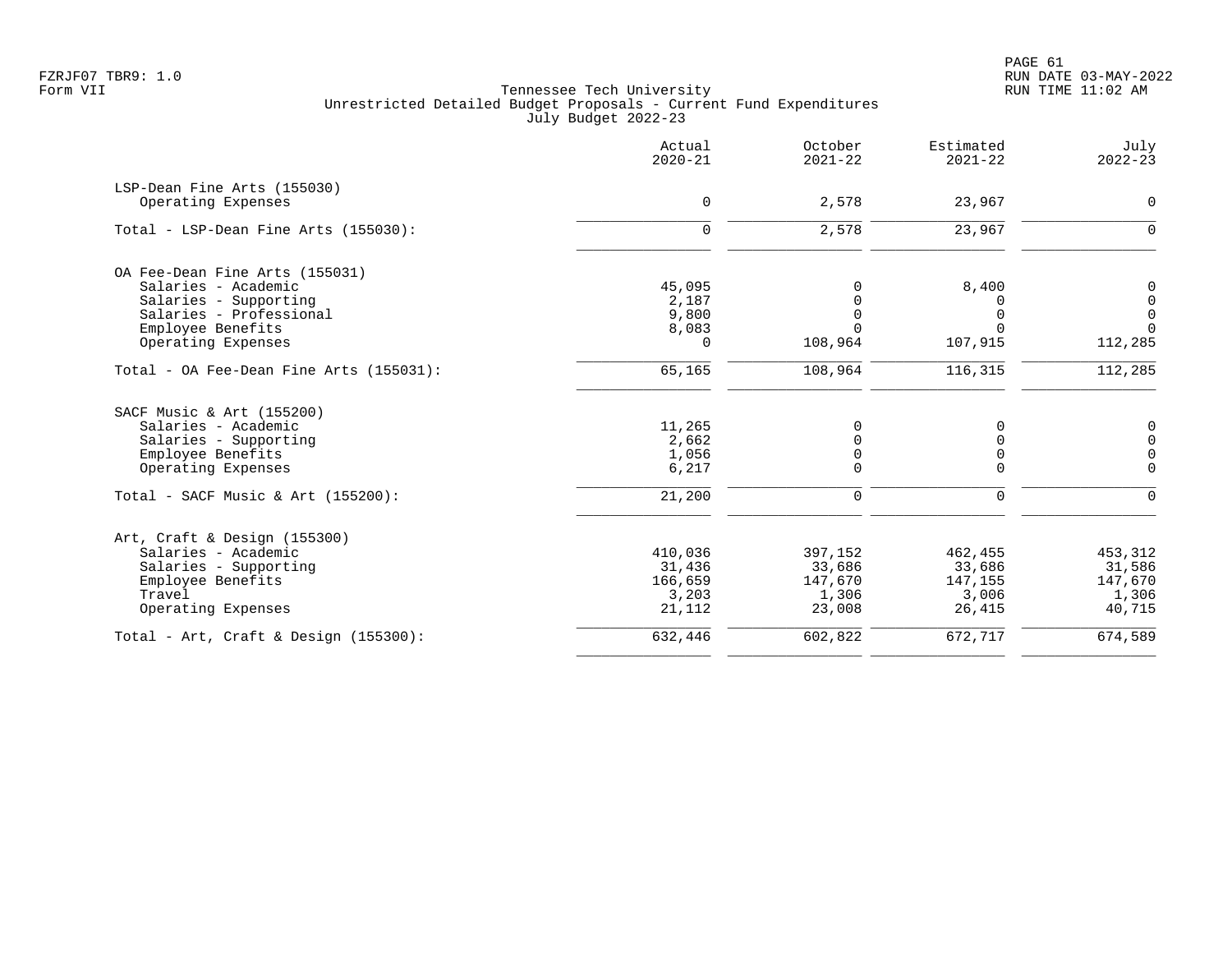PAGE 62 FZRJF07 TBR9: 1.0 RUN DATE 03-MAY-2022

| Actual<br>$2020 - 21$ | October<br>$2021 - 22$            | Estimated<br>$2021 - 22$            | July<br>$2022 - 23$              |
|-----------------------|-----------------------------------|-------------------------------------|----------------------------------|
|                       |                                   |                                     |                                  |
| 540                   | $\Omega$                          | 800                                 | $\overline{0}$                   |
| 6,438                 | 7,238                             | 6,438                               | 7,108                            |
| 6,978                 | 7,238                             | 7,238                               | 7,108                            |
|                       |                                   |                                     |                                  |
|                       | 316,154                           | 276,908                             | 297,810                          |
| 2,100                 | $\Omega$                          | 2,850                               | $\Omega$                         |
| 114,859               | 106,765                           | 106,765                             | 106,765                          |
| 26,086                | 42,240                            | 42,240                              | 42,240                           |
| 455,969               | 465,159                           | 428,763                             | 446,815                          |
|                       |                                   |                                     |                                  |
| $\mathbf 0$           |                                   |                                     | 0                                |
| 0                     | 1,195                             | 1,195                               | 0                                |
| $\Omega$              | 819                               | 1,147                               | $\Omega$                         |
| $\mathbf 0$           | 2,554                             | 3,805                               | $\Omega$                         |
|                       |                                   |                                     |                                  |
|                       |                                   |                                     | 0                                |
|                       |                                   |                                     | $\Omega$                         |
|                       |                                   |                                     | $\mathbf 0$                      |
| 30,914                | $\Omega$                          | $\Omega$                            | $\mathbf 0$                      |
| 113,905               | $\mathbf 0$                       | $\mathbf 0$                         | $\mathbf 0$                      |
|                       | 312,924<br>78,526<br>700<br>3,765 | 540<br>0<br>$\Omega$<br>$\mathsf 0$ | 1,463<br>$\Omega$<br>$\mathbf 0$ |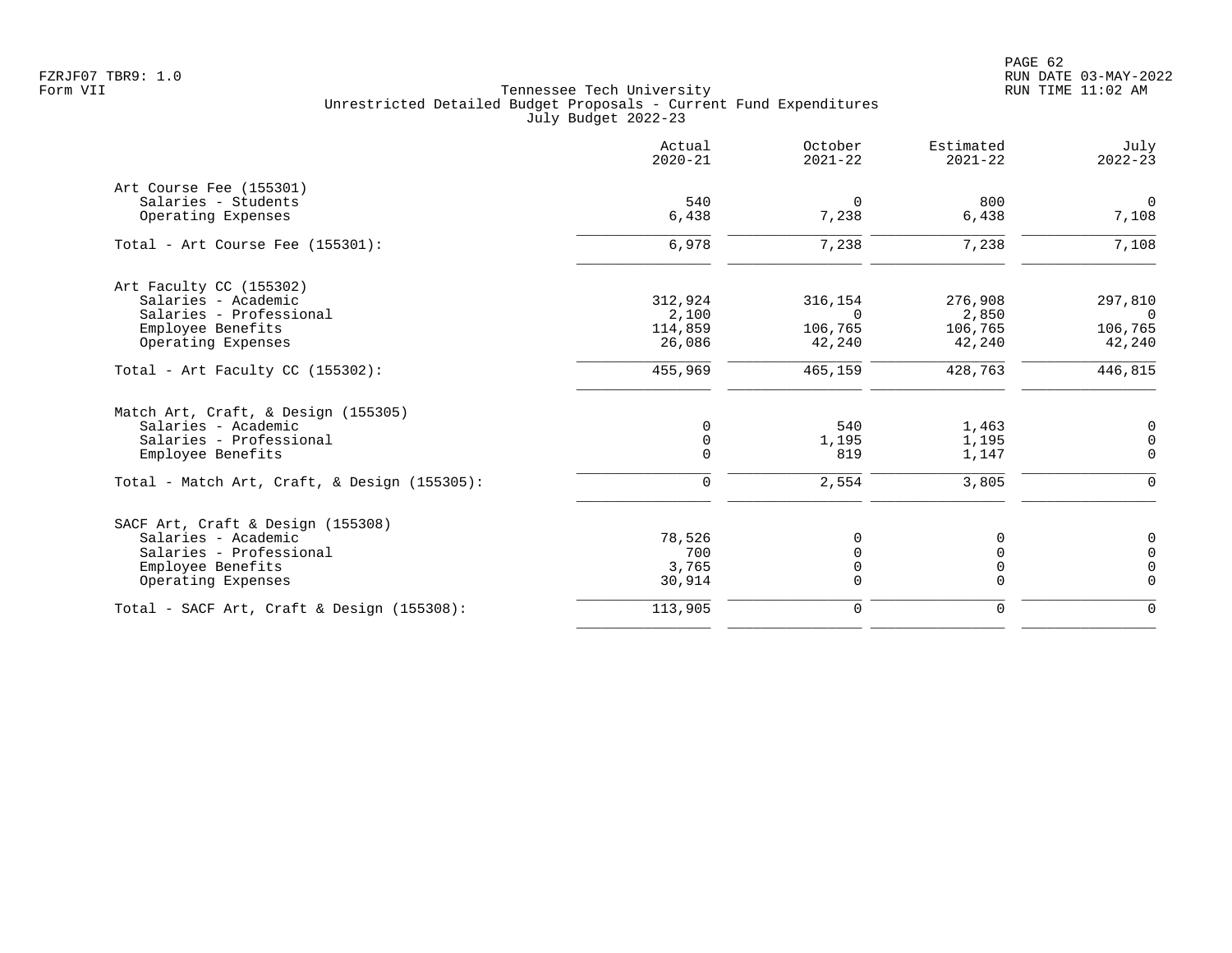|                                                       | Actual<br>$2020 - 21$ | October<br>$2021 - 22$ | Estimated<br>$2021 - 22$ | July<br>$2022 - 23$ |
|-------------------------------------------------------|-----------------------|------------------------|--------------------------|---------------------|
| Collapsed SACF Art Craft & Design (155310)            |                       |                        |                          |                     |
| Salaries - Academic                                   | $\Omega$              | 71,840                 | 19,949                   | 5,180               |
| Salaries - Professional                               | $\cap$                | 4,200                  | 4,200                    | $\Omega$            |
| Employee Benefits                                     | $\Omega$              | 18,100                 | 18,100                   | 18,100              |
| Operating Expenses                                    | $\Omega$              | 5,144                  | 50,383                   | 19,844              |
| Total - Collapsed SACF Art Craft & Design (155310):   | $\mathbf 0$           | 99,284                 | 92,632                   | 43,124              |
| Match Craft Center (155505)                           |                       |                        |                          |                     |
| Salaries - Professional                               | 0                     | $\Omega$               | 3,691                    | 0                   |
| Employee Benefits                                     | $\Omega$              | $\Omega$               | 1,310                    | 0                   |
| Operating Expenses                                    | 2,022                 | $\Omega$               | 0                        | $\mathbf 0$         |
| Total - Match Craft Center (155505):                  | 2,022                 | 0                      | 5,001                    | $\mathbf 0$         |
| SACF Agriculture & Human Ecology (160008)             |                       |                        |                          |                     |
| Salaries - Academic                                   | 26,644                | $\Omega$               | 0                        | 0                   |
| Salaries - Students                                   | 3,258                 |                        | $\Omega$                 | $\Omega$            |
| Employee Benefits                                     | 2,110                 |                        | $\Omega$                 | $\mathbf 0$         |
| Operating Expenses                                    | 17,965                |                        |                          | $\Omega$            |
| Capital Outlay                                        | 8,120                 | $\Omega$               | $\Omega$                 | $\Omega$            |
| Total - SACF Agriculture & Human Ecology (160008):    | 58,097                | $\Omega$               | $\mathbf 0$              | $\Omega$            |
| Online Course Dev Ag and Human Ecol (160010)          |                       |                        |                          |                     |
| Operating Expenses                                    | 381                   | 1,678                  | 1,678                    | 1,678               |
| Total - Online Course Dev Ag and Human Ecol (160010): | 381                   | 1,678                  | 1,678                    | 1,678               |
|                                                       |                       |                        |                          |                     |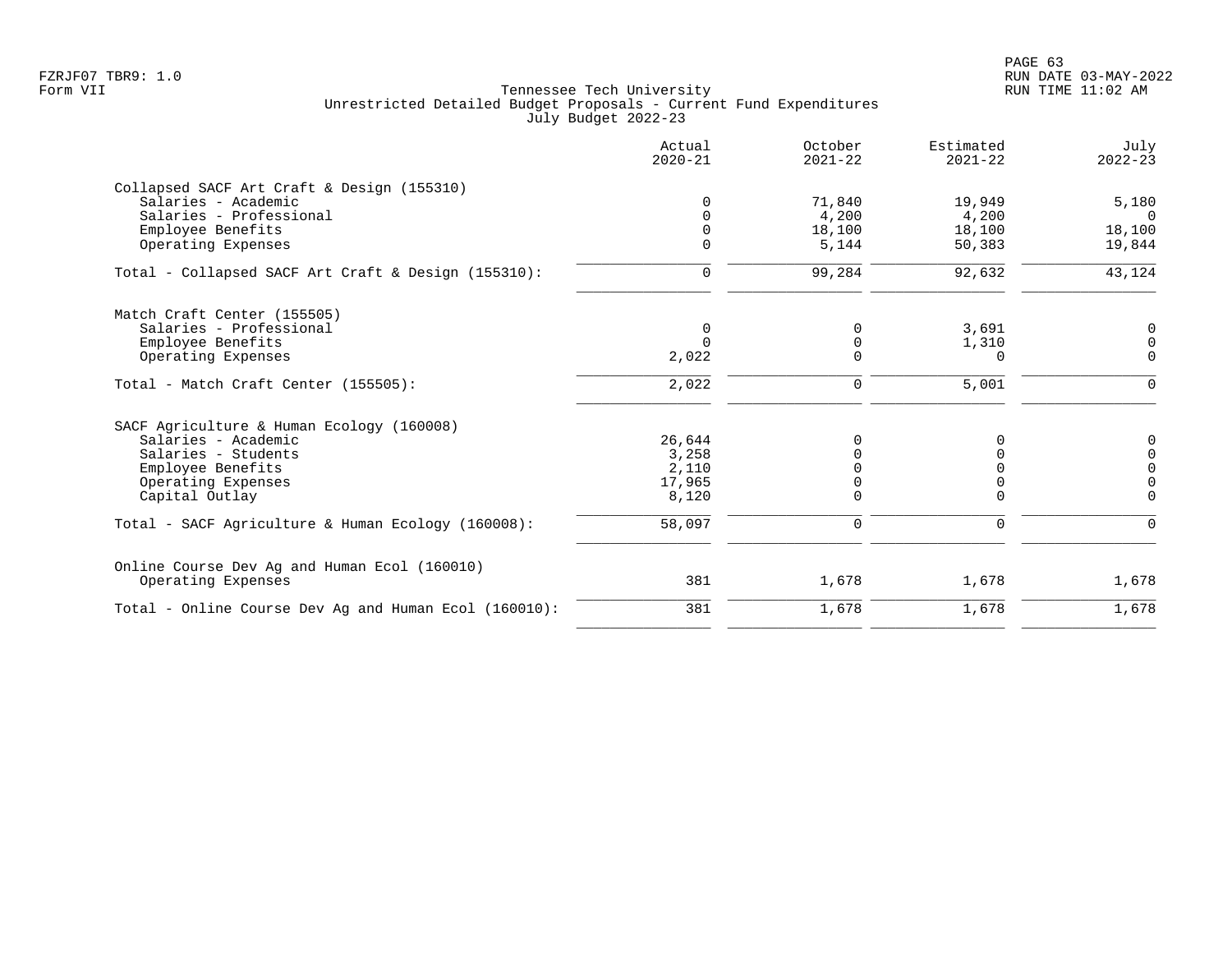| Actual<br>$2020 - 21$ | October<br>$2021 - 22$                                                                          | Estimated<br>$2021 - 22$                                                                                    | July<br>$2022 - 23$                                                                                             |
|-----------------------|-------------------------------------------------------------------------------------------------|-------------------------------------------------------------------------------------------------------------|-----------------------------------------------------------------------------------------------------------------|
|                       |                                                                                                 |                                                                                                             |                                                                                                                 |
|                       |                                                                                                 |                                                                                                             | 45,253                                                                                                          |
|                       |                                                                                                 |                                                                                                             | 19,029                                                                                                          |
|                       |                                                                                                 |                                                                                                             | 41,854                                                                                                          |
| 101,693               | 111,470                                                                                         | 134,647                                                                                                     | 106,136                                                                                                         |
|                       |                                                                                                 |                                                                                                             |                                                                                                                 |
| 0                     | $\Omega$                                                                                        | 1,300                                                                                                       | 1,300                                                                                                           |
|                       |                                                                                                 |                                                                                                             | 75,108                                                                                                          |
| $\mathbf 0$           | 178,051                                                                                         | 179,351                                                                                                     | 76,408                                                                                                          |
|                       |                                                                                                 |                                                                                                             |                                                                                                                 |
| 0                     |                                                                                                 |                                                                                                             | $\mathbf 0$                                                                                                     |
| $\mathbf 0$           | 85,845                                                                                          | 171,479                                                                                                     | $\Omega$                                                                                                        |
|                       |                                                                                                 |                                                                                                             |                                                                                                                 |
| 45,893                | 26,418                                                                                          | 26,418                                                                                                      | 25,500                                                                                                          |
|                       |                                                                                                 |                                                                                                             | 12,777                                                                                                          |
|                       |                                                                                                 |                                                                                                             | 92,374                                                                                                          |
| 62,209                | 134,277                                                                                         | 169,281                                                                                                     | 130,651                                                                                                         |
|                       |                                                                                                 |                                                                                                             |                                                                                                                 |
| 742,037               | 969,415                                                                                         | 802,815                                                                                                     | 933,482                                                                                                         |
|                       |                                                                                                 |                                                                                                             | 35,455                                                                                                          |
|                       |                                                                                                 |                                                                                                             | $\Omega$                                                                                                        |
|                       |                                                                                                 |                                                                                                             | 287,785<br>500                                                                                                  |
| 8,948                 | 18,564                                                                                          | 32,564                                                                                                      | 18,564                                                                                                          |
| 1,096,395             | 1,326,719                                                                                       | 1,157,126                                                                                                   | 1,275,786                                                                                                       |
|                       | 85,667<br>16,026<br>0<br>$\mathbf 0$<br>16,316<br>$\Omega$<br>35,588<br>280<br>303,914<br>5,628 | 45,253<br>19,029<br>47,188<br>178,051<br>85,845<br>12,777<br>95,082<br>35,455<br>$\Omega$<br>302,785<br>500 | 45,253<br>19,029<br>70,365<br>178,051<br>171,479<br>12,777<br>130,086<br>29,962<br>$\Omega$<br>287,785<br>4,000 |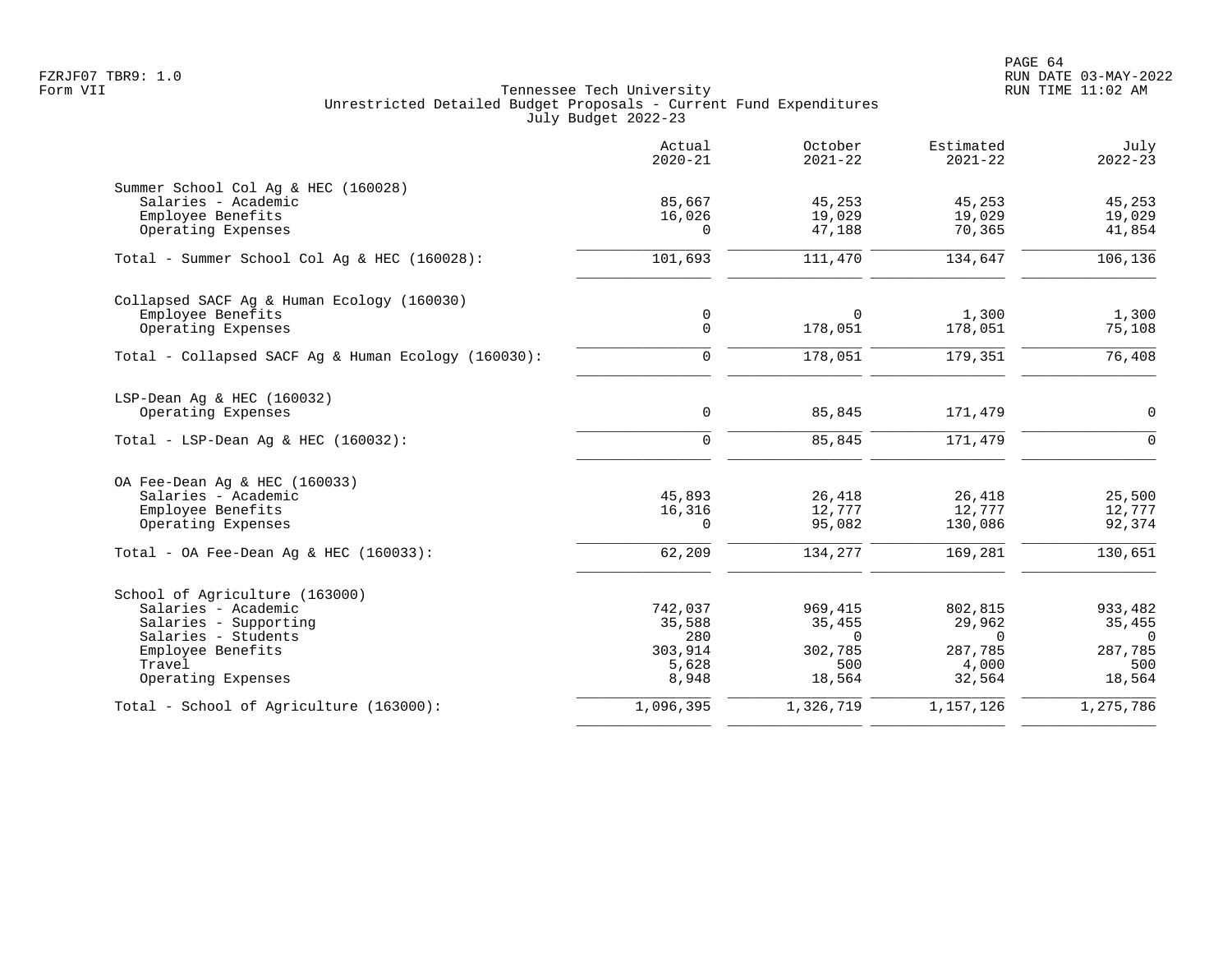|                                               | Actual<br>$2020 - 21$ | October<br>$2021 - 22$ | Estimated<br>$2021 - 22$ | July<br>$2022 - 23$ |
|-----------------------------------------------|-----------------------|------------------------|--------------------------|---------------------|
| Lab Fee Agriculture (163001)                  |                       |                        |                          |                     |
| Travel                                        | 210                   | 220                    | 220                      | 220                 |
| Operating Expenses                            | 14,090                | 16,943                 | 16,943                   | 15,980              |
| Total - Lab Fee Agriculture (163001):         | 14,300                | 17,163                 | 17,163                   | 16,200              |
| SACF Agriculture (163008)                     |                       |                        |                          |                     |
| Salaries - Academic                           | 71,675                | 0                      | 0                        | 0                   |
| Employee Benefits                             | 265                   | $\mathbf 0$            | $\Omega$                 | $\mathbf 0$         |
| Total - SACF Agriculture (163008):            | 71,940                | $\Omega$               | $\Omega$                 | $\Omega$            |
| Two Plus Two Lawrenceburg (163009)            |                       |                        |                          |                     |
| Salaries - Academic                           | 59,800                | 57,500                 | 57,500                   | 57,500              |
| Employee Benefits                             | 16,173                | 15,100                 | 15,100                   | 15,100              |
| Total - Two Plus Two Lawrenceburg (163009):   | 75,973                | 72,600                 | 72,600                   | 72,600              |
| Collapsed SACF School of Aq (163010)          |                       |                        |                          |                     |
| Salaries - Academic                           | 0                     | 74,175                 | 37,287                   | 74,175              |
| Employee Benefits                             | $\Omega$              | 30,000                 | 30,000                   | 30,000              |
| Total - Collapsed SACF School of Ag (163010): | $\mathbf 0$           | 104,175                | 67,287                   | 104,175             |
| School of Human Ecology (165000)              |                       |                        |                          |                     |
| Salaries - Academic                           | 572,771               | 641,932                | 611,932                  | 603,308             |
| Salaries - Supporting                         | 32,759                | 32,809                 | 32,809                   | 32,809              |
| Salaries - Professional                       | 17                    | $\Omega$               | $\Omega$                 | $\Omega$            |
| Employee Benefits                             | 232,026               | 227,771                | 227,771                  | 224,746             |
| Travel<br>Operating Expenses                  | 400<br>18,938         | 2,000<br>18,227        | 2,000<br>18,227          | 2,000<br>17,925     |
| Total - School of Human Ecology (165000):     | 856,911               | 922,739                | 892,739                  | 880,788             |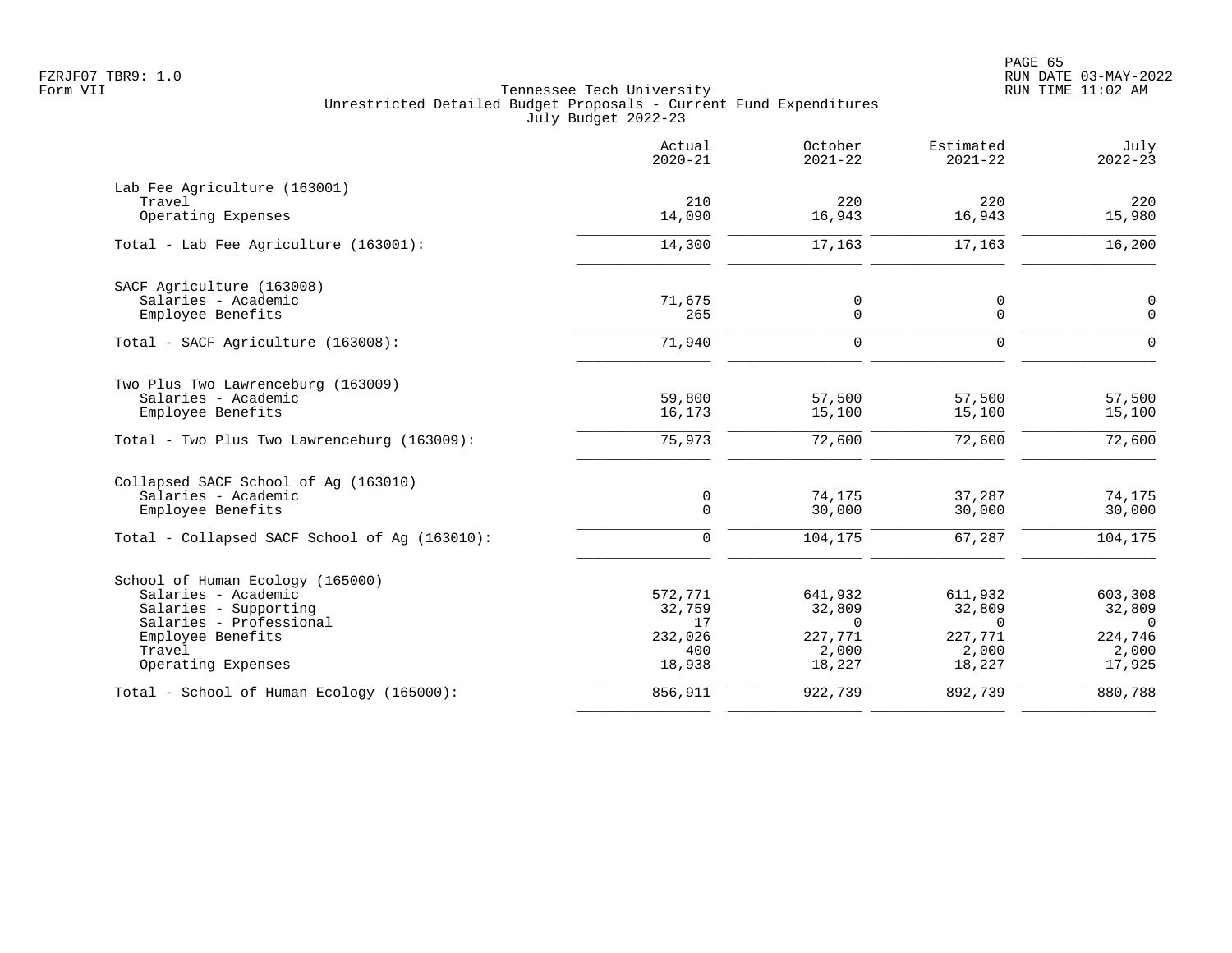|                                                       | Actual<br>$2020 - 21$ | October<br>$2021 - 22$ | Estimated<br>$2021 - 22$ | July<br>$2022 - 23$ |
|-------------------------------------------------------|-----------------------|------------------------|--------------------------|---------------------|
| Lab Fee Human Ecology (165001)                        | 3,485                 |                        | 3,500                    |                     |
| Operating Expenses                                    |                       | 3,500                  |                          | 3,500               |
| Total - Lab Fee Human Ecology (165001):               | 3,485                 | 3,500                  | 3,500                    | 3,500               |
| Human Ecology South Hall Cafe (165006)                |                       |                        |                          |                     |
| Operating Expenses                                    | 1,431                 | 2,641                  | 4,508                    | 0                   |
| Total - Human Ecology South Hall Cafe (165006):       | 1,431                 | 2,641                  | 4,508                    | $\mathbf 0$         |
| Human Ecology Tartan Commission (165007)              |                       |                        |                          |                     |
| Operating Expenses                                    | 0                     | 339                    | 339                      | $\mathbf 0$         |
| Total - Human Ecology Tartan Commission (165007):     | $\Omega$              | 339                    | 339                      | $\Omega$            |
| SACF Human Ecology (165008)                           |                       |                        |                          |                     |
| Salaries - Academic                                   | 20,000                | 0                      | 0                        | 0                   |
| Employee Benefits                                     | $-1,994$              | $\mathbf 0$            | $\mathbf 0$              | $\mathbf 0$         |
| Total - SACF Human Ecology (165008):                  | 18,006                | 0                      | $\Omega$                 | $\Omega$            |
| Collapsed SACF Sch of Human Ecology (165010)          |                       |                        |                          |                     |
| Salaries - Academic                                   | 0                     | 65,000                 | 65,400                   | 65,400              |
| Employee Benefits                                     | $\Omega$              | 5,000                  | 5,000                    | 5,000               |
| Total - Collapsed SACF Sch of Human Ecology (165010): | 0                     | 70,000                 | 70,400                   | 70,400              |
|                                                       |                       |                        |                          |                     |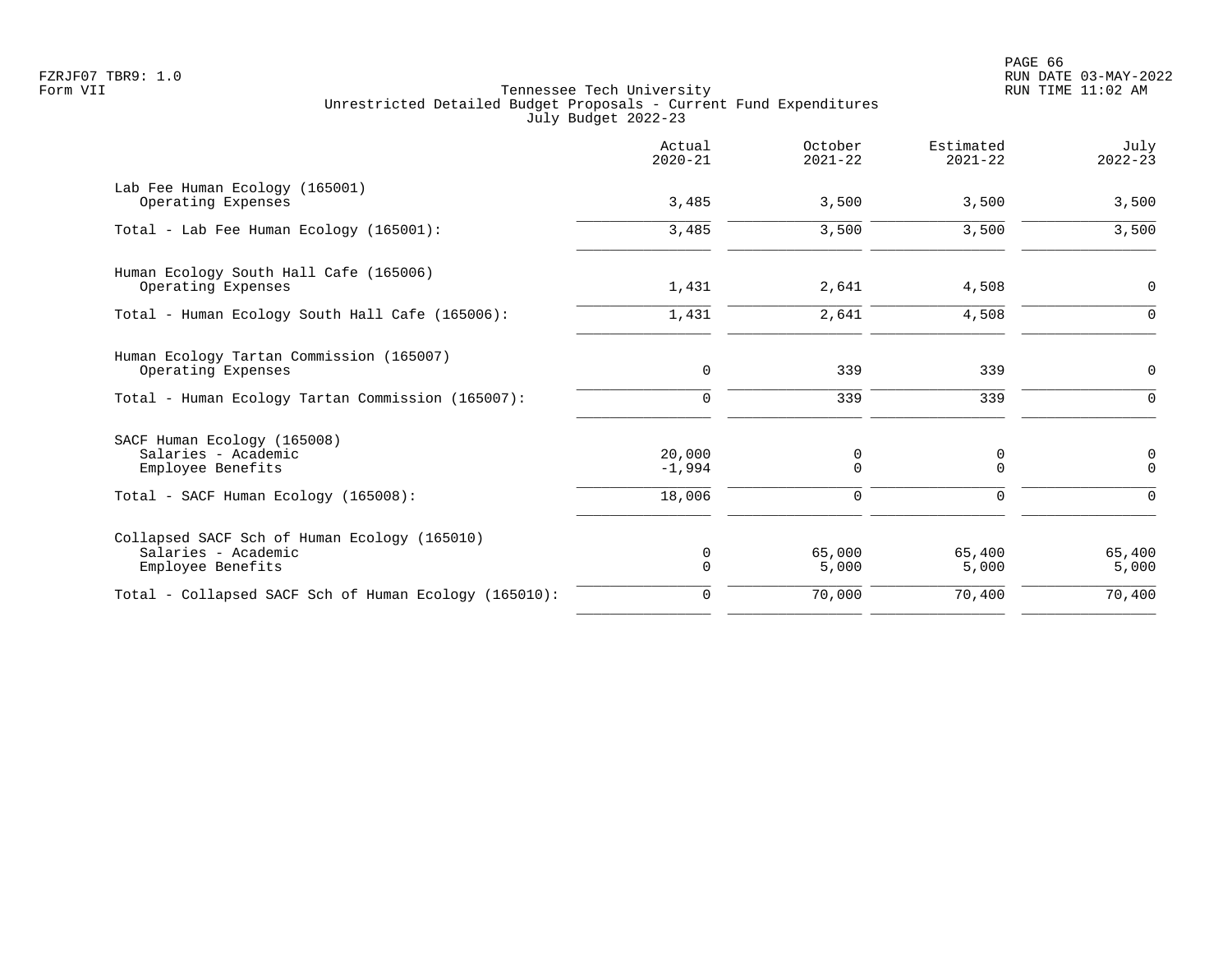|                                            | Actual<br>$2020 - 21$ | October<br>$2021 - 22$ | Estimated<br>$2021 - 22$ | July<br>$2022 - 23$ |
|--------------------------------------------|-----------------------|------------------------|--------------------------|---------------------|
| Lab Fee Nursing (166000)                   |                       |                        |                          |                     |
| Operating Expenses                         | 22,800                | 22,800                 | 22,800                   | 22,800              |
| Total - Lab Fee Nursing (166000):          | 22,800                | 22,800                 | 22,800                   | 22,800              |
| Nursing Instruction (166001)               |                       |                        |                          |                     |
| Salaries - Academic                        | 1,508,287             | 1,590,143              | 1,531,197                | 1,487,486           |
| Salaries - Supporting                      | 128,384               | 115,261                | 155,277                  | 64,889              |
| Salaries - Students                        | 1,219                 | $\Omega$               | $\Omega$                 | $\Omega$            |
| Salaries - Professional                    | 303,797               | 311,395                | 311,395                  | 311,395             |
| Employee Benefits                          | 718,308               | 707,185                | 707,185                  | 707,185             |
| Travel                                     | 3,660                 | 4,690                  | 13,071                   | 4,690               |
| Operating Expenses                         | 56,282                | 44,063                 | 54,612                   | 43,839              |
| Total - Nursing Instruction (166001):      | 2,719,937             | 2,772,737              | 2,772,737                | 2,619,484           |
| Nursing Exam and Testing (166002)          |                       |                        |                          |                     |
| Salaries - Academic                        | 0                     | 3,500                  | 3,500                    | 3,500               |
| Employee Benefits                          | $\Omega$              | 500                    | 500                      | 500                 |
| Operating Expenses                         | 31,579                | 38,347                 | 38,347                   | 32,963              |
| Total - Nursing Exam and Testing (166002): | 31,579                | 42,347                 | 42,347                   | 36,963              |
| SACF Nursing (166003)                      |                       |                        |                          |                     |
| Salaries - Academic                        | 368,480               | 0                      | 0                        | $\mathbf 0$         |
| Employee Benefits                          | 74,323                | $\mathbf 0$            | $\overline{0}$           | $\Omega$            |
| $Total - SACF Nursing (166003):$           | 442,803               | 0                      | $\mathbf 0$              | $\Omega$            |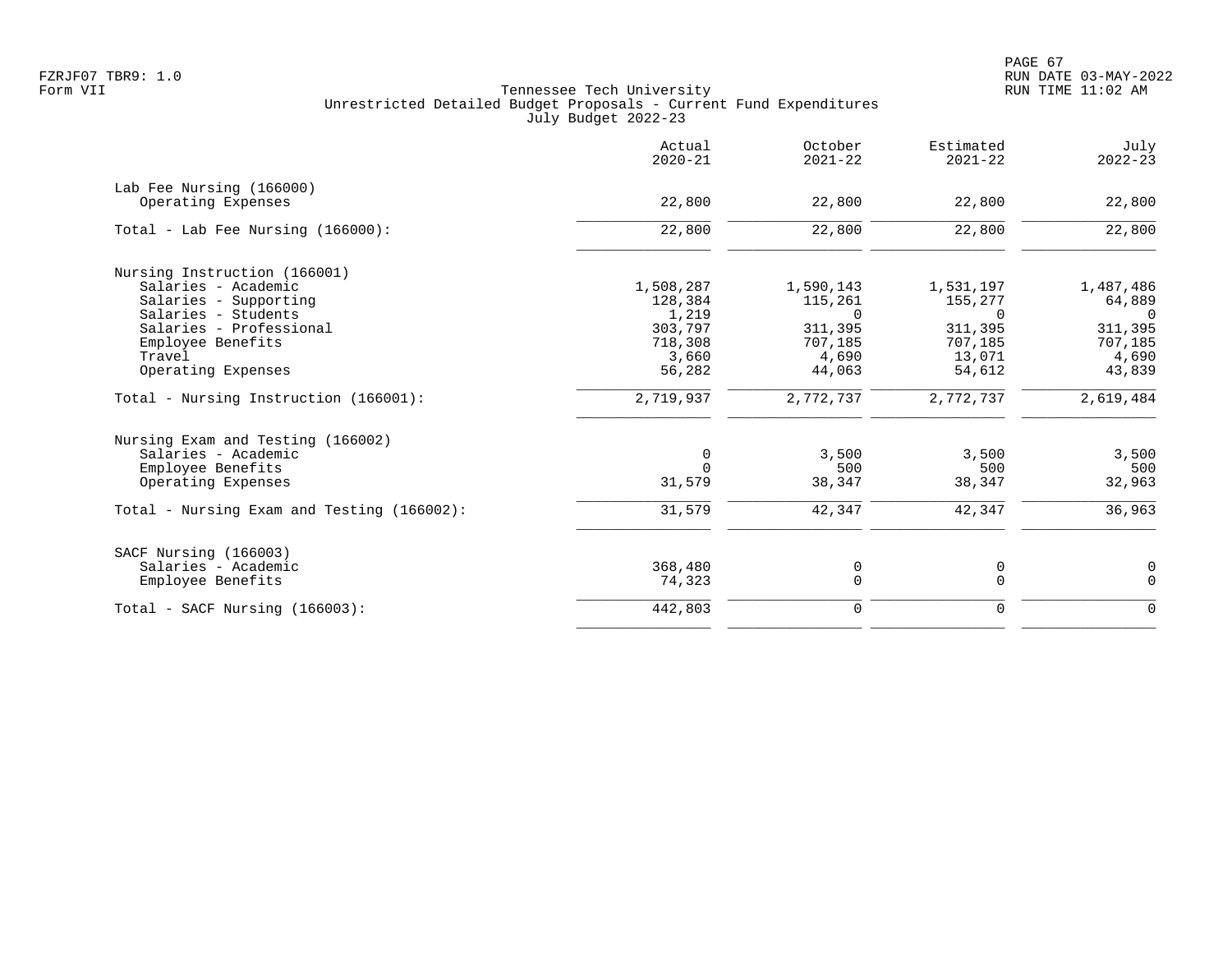|                                                   | Actual<br>$2020 - 21$ | October<br>$2021 - 22$ | Estimated<br>$2021 - 22$ | July<br>$2022 - 23$ |
|---------------------------------------------------|-----------------------|------------------------|--------------------------|---------------------|
| SACF Nursing Joint DNP (166016)                   |                       |                        |                          |                     |
| Salaries - Academic                               | 27,875                | $\Omega$               | 45,350                   | $\overline{0}$      |
| Employee Benefits                                 | 2,941                 | $\Omega$               | 2,000                    | $\Omega$            |
| Operating Expenses                                | $\Omega$              | 31,250                 | 405                      | 30,750              |
| Total - SACF Nursing Joint DNP (166016):          | 30,816                | 31,250                 | 47,755                   | 30,750              |
| Nursing Joint DNP Grad Fee (166017)               |                       |                        |                          |                     |
| Operating Expenses                                | 0                     | 167,042                | 167,542                  | 75,500              |
| Total - Nursing Joint DNP Grad Fee (166017):      | $\mathbf 0$           | 167,042                | 167,542                  | 75,500              |
| Summer School School of Nursing (166028)          |                       |                        |                          |                     |
| Salaries - Academic                               | 222,019               | 41,657                 | 41,657                   | 41,657              |
| Salaries - Supporting                             | 3,050                 | $\Omega$               | $\Omega$                 | $\bigcirc$          |
| Employee Benefits                                 | 43,538                | 11,073                 | 11,073                   | 11,073              |
| Operating Expenses                                | $\Omega$              | 207,829                | 269,769                  | 193,572             |
| Total - Summer School School of Nursing (166028): | 268,607               | 260,559                | 322,499                  | 246,302             |
| TN eCampus School of Nursing (166031)             |                       |                        |                          |                     |
| Salaries - Academic                               | 5,068                 | $\Omega$               | $\Omega$                 | $\Omega$            |
| Employee Benefits                                 | 833                   | 3,000                  | 3,000                    | 3,000               |
| Total - TN eCampus School of Nursing (166031):    | 5,901                 | 3,000                  | 3,000                    | 3,000               |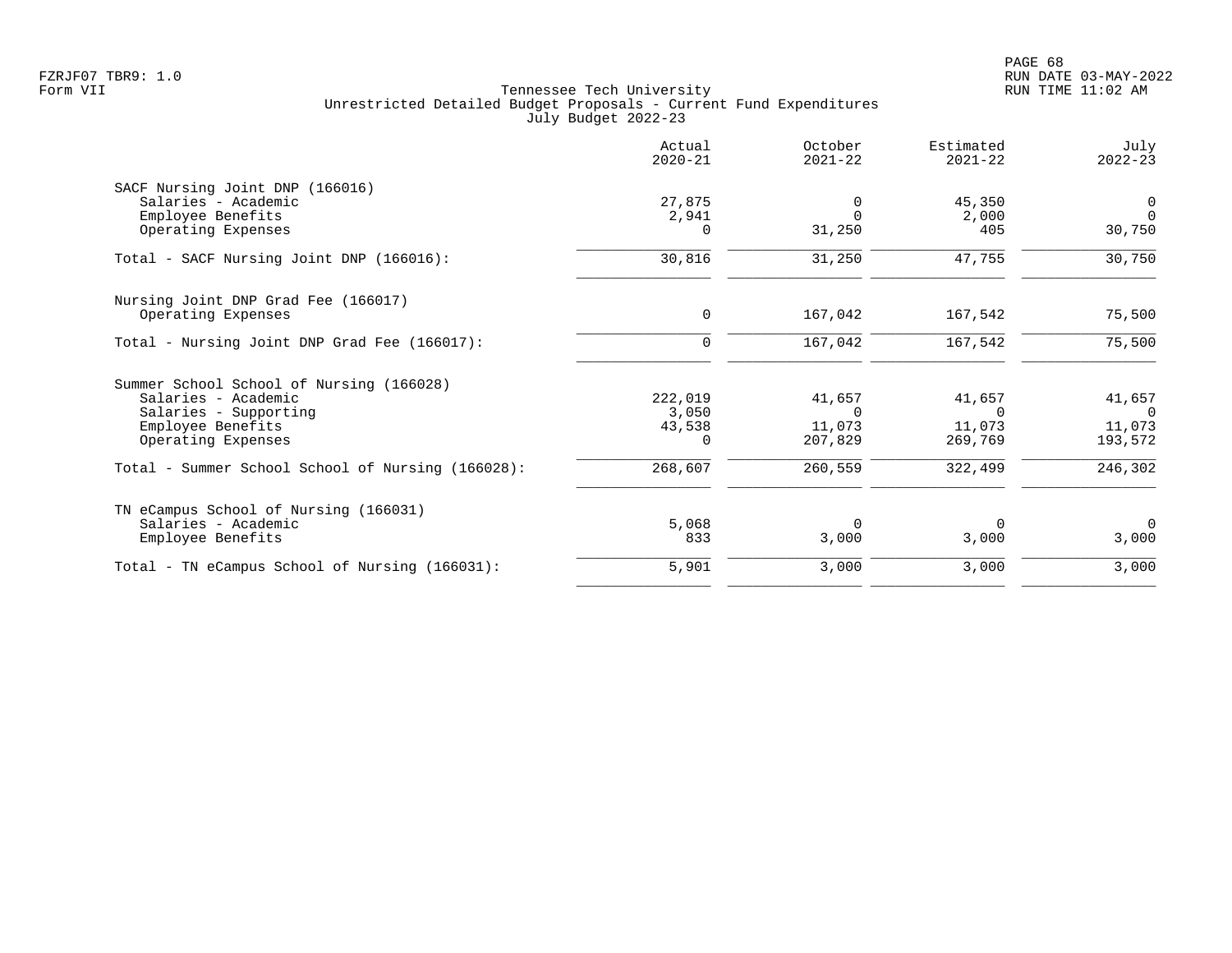| Actual<br>$2020 - 21$       | October<br>$2021 - 22$ | Estimated<br>$2021 - 22$ | July<br>$2022 - 23$         |
|-----------------------------|------------------------|--------------------------|-----------------------------|
| 0                           | 51,192                 | 47,366                   | 34,705                      |
| $\mathbf 0$                 | 51,192                 | 47,366                   | 34,705                      |
|                             |                        |                          |                             |
| $\mathsf{O}$<br>$\mathbf 0$ | 37,390<br>398,567      | 87,628<br>234,580        | 460,003<br>37,390<br>78,364 |
| 0                           | 854,666                | 782,411                  | 575,757                     |
| $\mathbf 0$                 | 49,200                 | 34,200                   | 79,200                      |
| $\mathbf 0$                 | 49,200                 | 34,200                   | 79,200                      |
| $\mathbf 0$                 | 550                    | 550                      | 550                         |
| $\mathbf 0$                 | 550                    | 550                      | 550                         |
| 69,865                      | 40,910                 | 40,910                   | 49,910                      |
| 61,334                      | 148,785                | 148,785                  | 156,870<br>206,780          |
|                             | $\mathbf 0$<br>131,199 | 418,709<br>189,695       | 460,203<br>189,695          |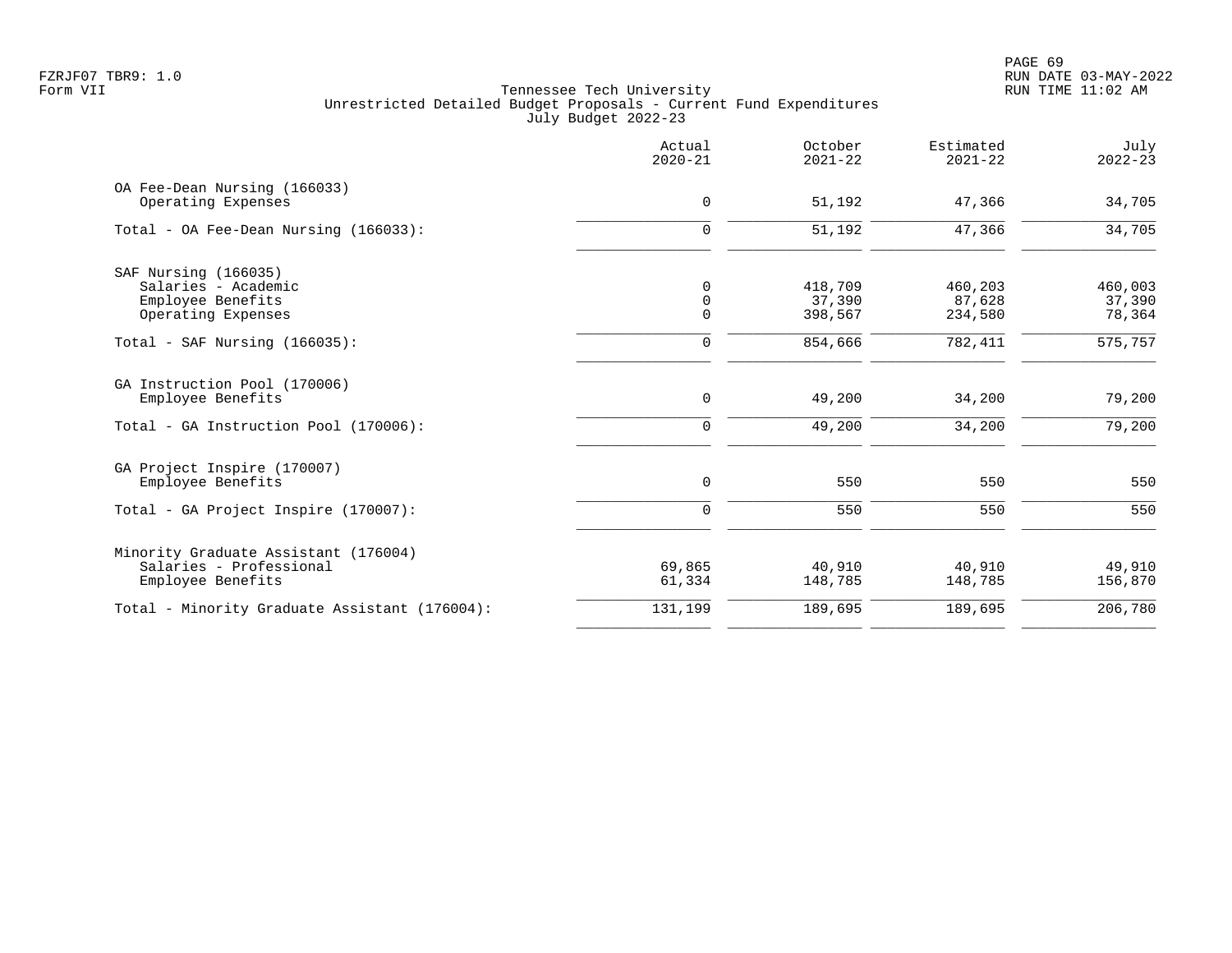|                                                  | Actual<br>$2020 - 21$ | October<br>$2021 - 22$ | Estimated<br>$2021 - 22$ | July<br>$2022 - 23$ |
|--------------------------------------------------|-----------------------|------------------------|--------------------------|---------------------|
| Collapsed SACF Music & Art (177010)              |                       |                        |                          |                     |
| Travel                                           | 0                     | $\mathbf 0$            | 2,500                    | $\mathsf{O}$        |
| Operating Expenses                               | $\mathbf{0}$          | 148,707                | 34,941                   | 1,609               |
| Total - Collapsed SACF Music & Art (177010):     | $\mathbf 0$           | 148,707                | 37,441                   | 1,609               |
| Summer School Col of Fine Arts (177028)          |                       |                        |                          |                     |
| Salaries - Academic                              | 35,536                | 0                      | 0                        | $\mathbf 0$         |
| Employee Benefits                                | 5,726                 | $\Omega$               | $\Omega$                 | $\Omega$            |
| Operating Expenses                               | 0                     | 42,535                 | 52,087                   | 40,337              |
| Total - Summer School Col of Fine Arts (177028): | 41,262                | 42,535                 | 52,087                   | 40,337              |
| Ext Edu Off Campus (180003)                      |                       |                        |                          |                     |
| Salaries - Students                              | $\mathbf 0$           | 650                    | 650                      | 650                 |
| Travel                                           | 1,271                 | 5,000                  | 5,000                    | 5,000               |
| Operating Expenses                               | 1,084                 | 6,668                  | 6,668                    | 6,668               |
| Total - Ext Edu Off Campus (180003):             | 2,355                 | 12,318                 | 12,318                   | 12,318              |
| Ext Educ Overload (180005)                       |                       |                        |                          |                     |
| Operating Expenses                               | 145                   | 0                      | 0                        | $\mathbf 0$         |
| Total - Ext Educ Overload (180005):              | 145                   | $\mathbf 0$            | $\mathbf 0$              | $\mathbf 0$         |
| Distance MBA (180500)                            |                       |                        |                          |                     |
| Salaries - Academic                              | 146,344               | 163,766                | 169,766                  | 163,766             |
| Salaries - Supporting                            | 11,585                | 7,157                  | 5,418                    | 7,157               |
| Salaries - Professional                          | 1,476                 | $\Omega$               | $\Omega$                 | $\Omega$            |
| Employee Benefits                                | 39,307                | 91,290                 | 91,290                   | 91,290              |
| Operating Expenses                               | 179,058               | 358,879                | 417,618                  | 198,819             |
| Total - Distance MBA (180500):                   | 377,770               | 621,092                | 684,092                  | 461,032             |
|                                                  |                       |                        |                          |                     |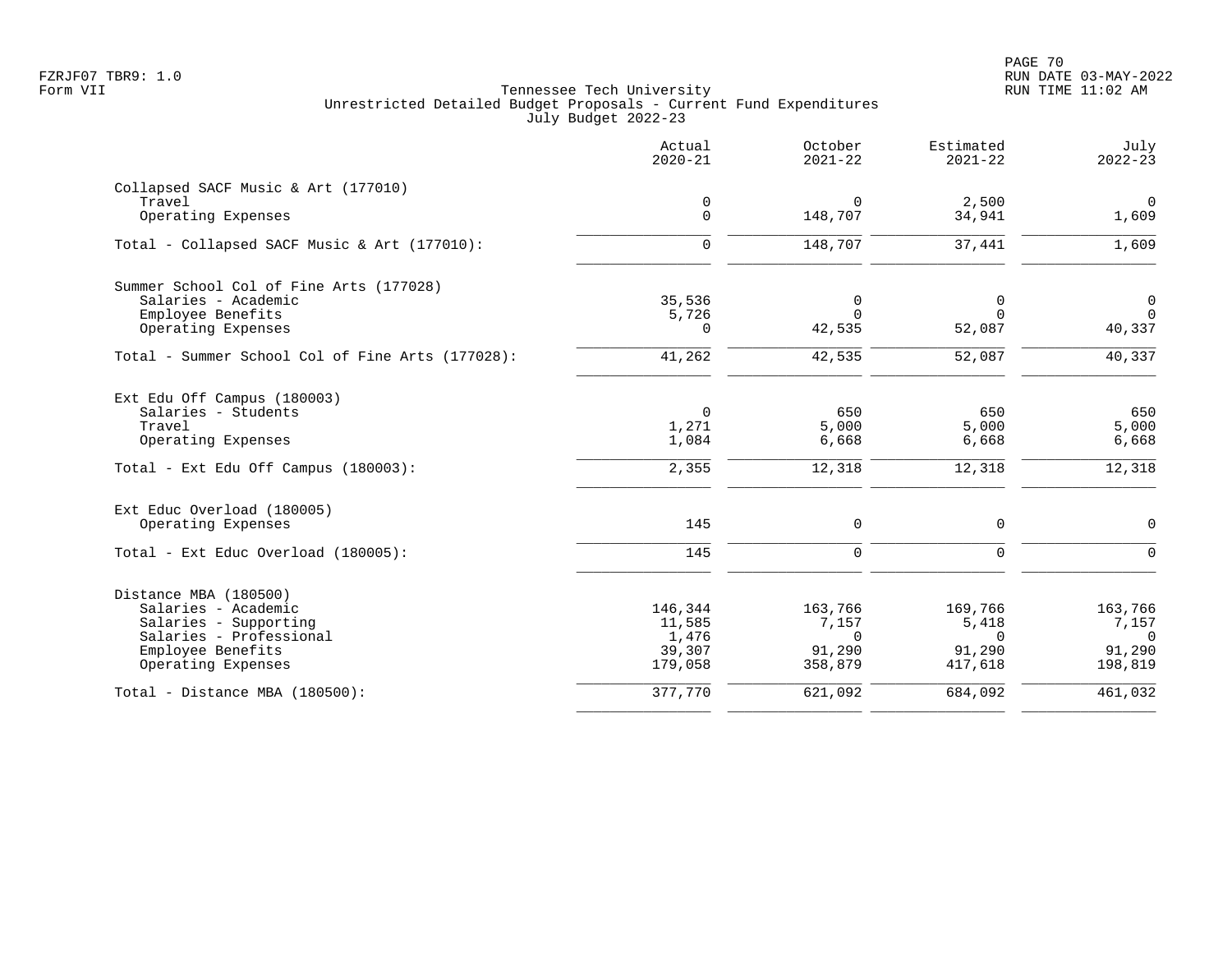|                                                       | Actual<br>$2020 - 21$ | October<br>$2021 - 22$ | Estimated<br>$2021 - 22$ | July<br>$2022 - 23$ |
|-------------------------------------------------------|-----------------------|------------------------|--------------------------|---------------------|
| Non Credit Extended Programs (181002)                 |                       |                        |                          |                     |
| Salaries - Academic                                   | $\Omega$              | 6,000                  | 6,000                    | 6,000               |
| Salaries - Supporting                                 | $\Omega$              | 12,521                 | 12,521                   | 12,521              |
| Employee Benefits                                     | $\Omega$              | 316                    | 316                      | 316                 |
| Travel                                                | $\Omega$              | 200                    | 200                      | 200                 |
| Operating Expenses                                    | 759                   | 29,747                 | 29,747                   | 29,747              |
| Total - Non Credit Extended Programs (181002):        | 759                   | 48,784                 | 48,784                   | 48,784              |
| Governor Sch fr Emerging Technology (183000)          |                       |                        |                          |                     |
| Operating Expenses                                    | 2,052                 | 32,126                 | 32,126                   | 5,742               |
| Total - Governor Sch fr Emerging Technology (183000): | 2,052                 | 32,126                 | 32,126                   | 5,742               |
| Two Plus Two Crossville (184000)                      |                       |                        |                          |                     |
| Employee Benefits                                     | 0                     | 999                    | 999                      | 999                 |
| Total - Two Plus Two Crossville (184000):             | $\Omega$              | 999                    | 999                      | 999                 |
| Two Plus Two Oak Ridge (184001)                       |                       |                        |                          |                     |
| Salaries - Professional                               | 20,806                | 18,662                 | 13,997                   | 18,662              |
| Employee Benefits                                     | 6,372                 | 10,682                 | 10,682                   | 10,682              |
| Operating Expenses                                    | 835                   | 12,066                 | 12,066                   | 12,066              |
| Total - Two Plus Two Oak Ridge (184001):              | 28,013                | 41,410                 | 36,745                   | 41,410              |
|                                                       |                       |                        |                          |                     |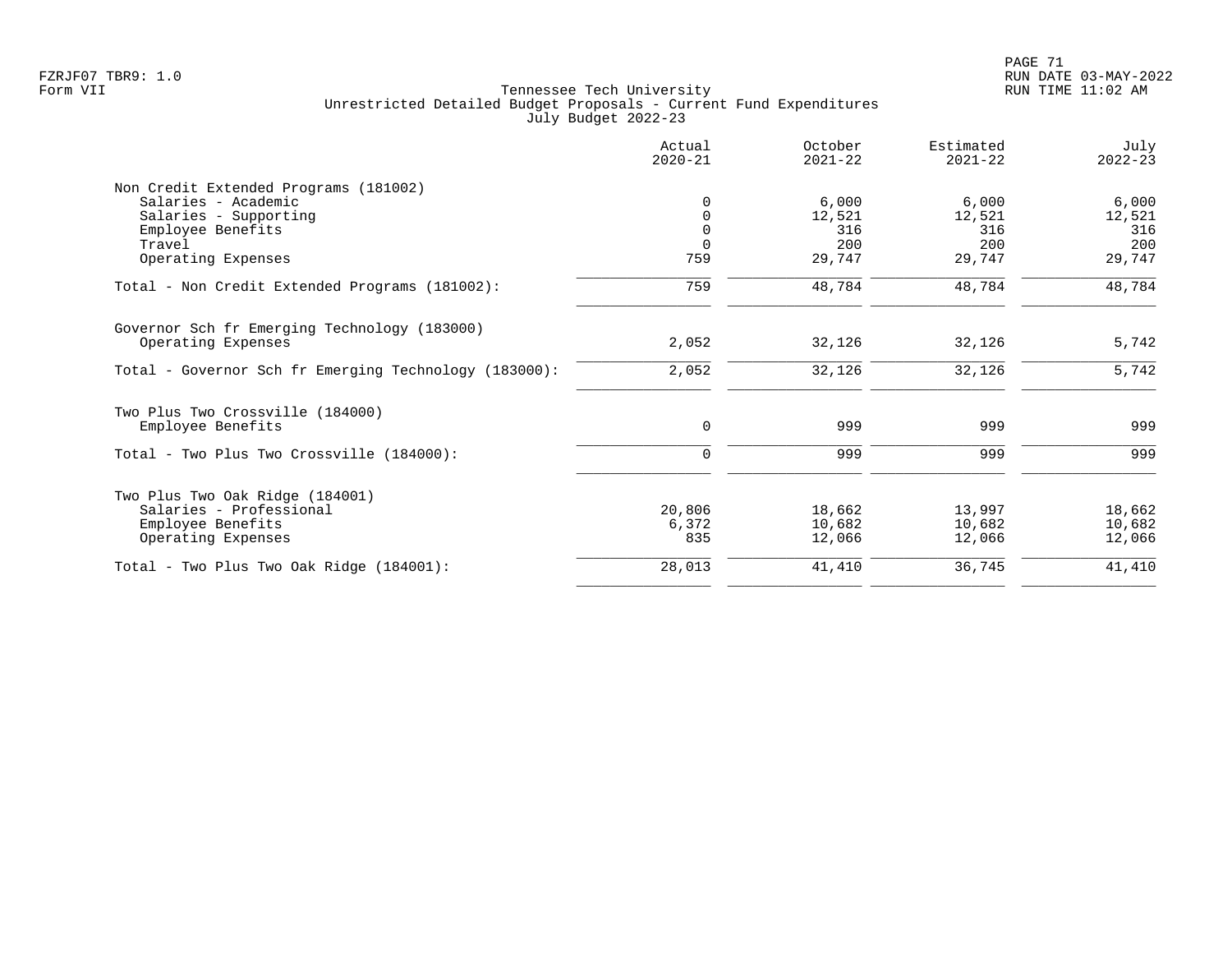|                                                                                                                    | Actual<br>$2020 - 21$       | October<br>$2021 - 22$    | Estimated<br>$2021 - 22$  | July<br>$2022 - 23$       |
|--------------------------------------------------------------------------------------------------------------------|-----------------------------|---------------------------|---------------------------|---------------------------|
| Two Plus Two Pellissippii (184002)<br>Salaries - Supporting<br>Employee Benefits<br>Operating Expenses             | 13,603<br>4,392<br>$\Omega$ | 13,582<br>5,374<br>14,600 | 10,526<br>7,374<br>14,600 | 13,582<br>7,374<br>14,600 |
| Total - Two Plus Two Pellissippii (184002):                                                                        | 17,995                      | 33,556                    | 32,500                    | 35,556                    |
| Two Plus Two Chattanooga (184003)<br>Operating Expenses                                                            | 9,634                       | 10,900                    | 10,900                    | 10,900                    |
| Total - Two Plus Two Chattanooga (184003):                                                                         | 9,634                       | 10,900                    | 10,900                    | 10,900                    |
| Two Plus Two Motlow (184004)<br>Salaries - Academic<br>Operating Expenses<br>Total - Two Plus Two Motlow (184004): | $\Omega$<br>3,750<br>3,750  | 690<br>2,800<br>3,490     | 690<br>2,800<br>3,490     | 690<br>2,800<br>3,490     |
| Two Plus Two Tullahoma (184005)<br>Operating Expenses<br>Total - Two Plus Two Tullahoma (184005):                  | 4,300<br>4,300              | 5,500<br>5,500            | 5,500<br>5,500            | 5,500<br>5,500            |
| Two Plus Two RS Harriman (184006)<br>Salaries - Academic<br>Operating Expenses                                     | 0<br>$\mathbf 0$            | 1,300<br>4,002            | 1,300<br>4,002            | 1,300<br>4,002            |
| Total - Two Plus Two RS Harriman (184006):                                                                         | $\mathbf 0$                 | 5,302                     | 5,302                     | 5,302                     |
|                                                                                                                    |                             |                           |                           |                           |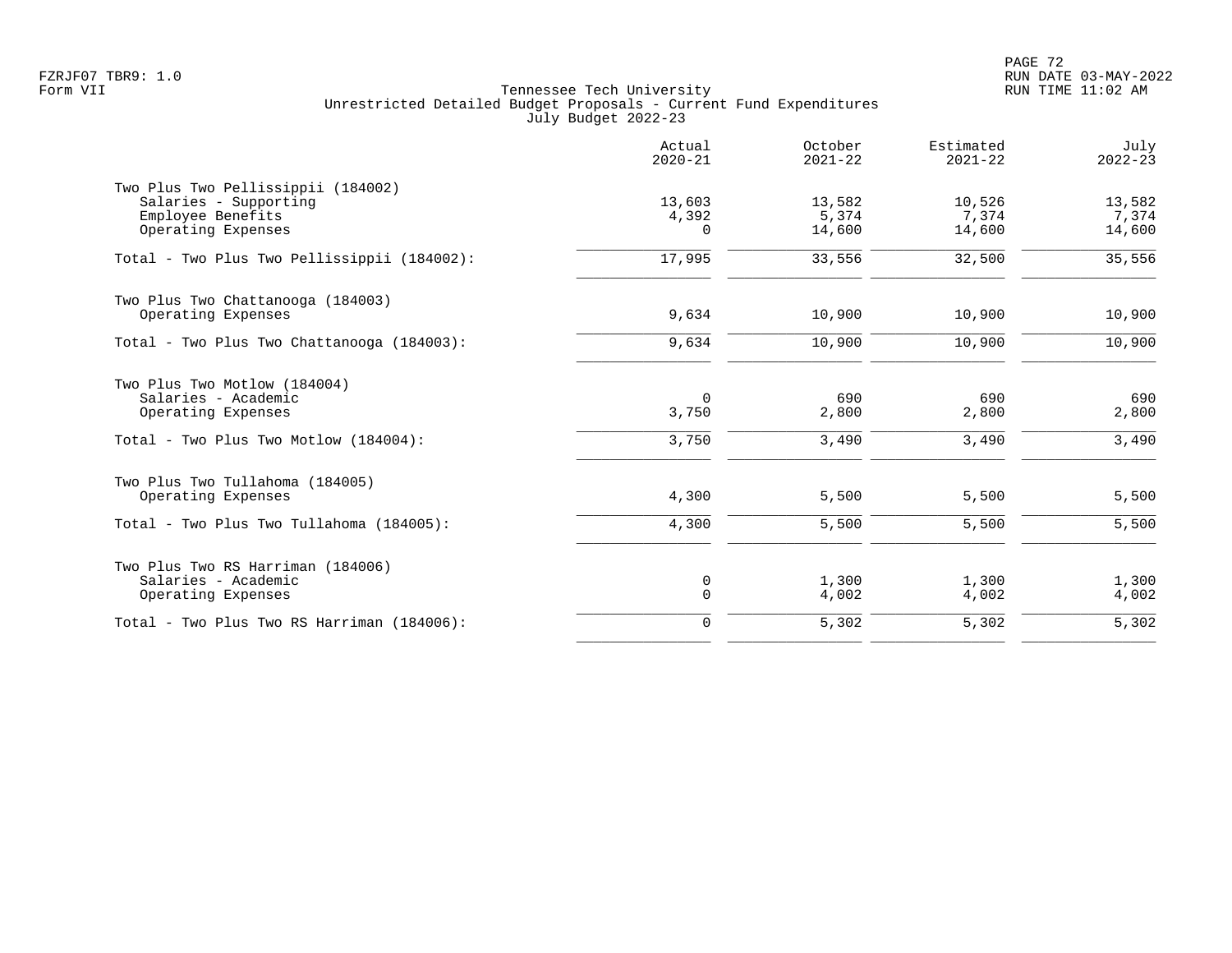|                                                      | Actual<br>$2020 - 21$ | October<br>$2021 - 22$ | Estimated<br>$2021 - 22$ | July<br>$2022 - 23$ |
|------------------------------------------------------|-----------------------|------------------------|--------------------------|---------------------|
| Two Plus Two Scott Co (184007)                       |                       |                        |                          |                     |
| Salaries - Academic                                  | $\Omega$              | 550                    | 550                      | 550                 |
| Salaries - Supporting                                | 13,789                | $\Omega$               | $\Omega$                 | $\Omega$            |
| Salaries - Professional                              | $\cap$                | 17,784                 | 17,784                   | 17,784              |
| Employee Benefits                                    | 1,055                 | 10,840                 | 10,840                   | 10,840              |
| Operating Expenses                                   | $\Omega$              | 8,853                  | 8,853                    | 9,990               |
| Total - Two Plus Two Scott Co (184007):              | 14,844                | 38,027                 | 38,027                   | 39,164              |
| Two Plus Two Columbia (184008)                       |                       |                        |                          |                     |
| Salaries - Professional                              | 37,068                | 36,624                 | 36,624                   | 36,624              |
| Employee Benefits                                    | 12,774                | 14,242                 | 14,242                   | 14,242              |
| Operating Expenses                                   | 21                    | 1,800                  | 1,800                    | 1,800               |
| Total - Two Plus Two Columbia (184008):              | 49,863                | 52,666                 | 52,666                   | 52,666              |
| Two Plus Two Cookeville CHEC (184009)                |                       |                        |                          |                     |
| Salaries - Professional                              | 18,534                | 2,997                  | 2,997                    | $\overline{0}$      |
| Employee Benefits                                    | 5,167                 | 285                    | 285                      | 285                 |
| Operating Expenses                                   | $\Omega$              | $\Omega$               | $\Omega$                 | 1,860               |
| Total - Two Plus Two Cookeville CHEC (184009):       | 23,701                | 3,282                  | 3,282                    | 2,145               |
| Interdisciplinary Studies Instruct (185000)          |                       |                        |                          |                     |
| Salaries - Academic                                  | 349,801               | 358,203                | 358,203                  | 389,926             |
| Salaries - Supporting                                | 29,626                | 30,106                 | 30,106                   | 30,106              |
| Employee Benefits                                    | 104,011               | 124,016                | 124,016                  | 137,340             |
| Travel                                               | $\Omega$              | 2,673                  | 2,673                    | 2,673               |
| Operating Expenses                                   | 26,681                | 12,520                 | 12,520                   | 12,520              |
| Total - Interdisciplinary Studies Instruct (185000): | 510,119               | 527,518                | 527,518                  | 572,565             |
|                                                      |                       |                        |                          |                     |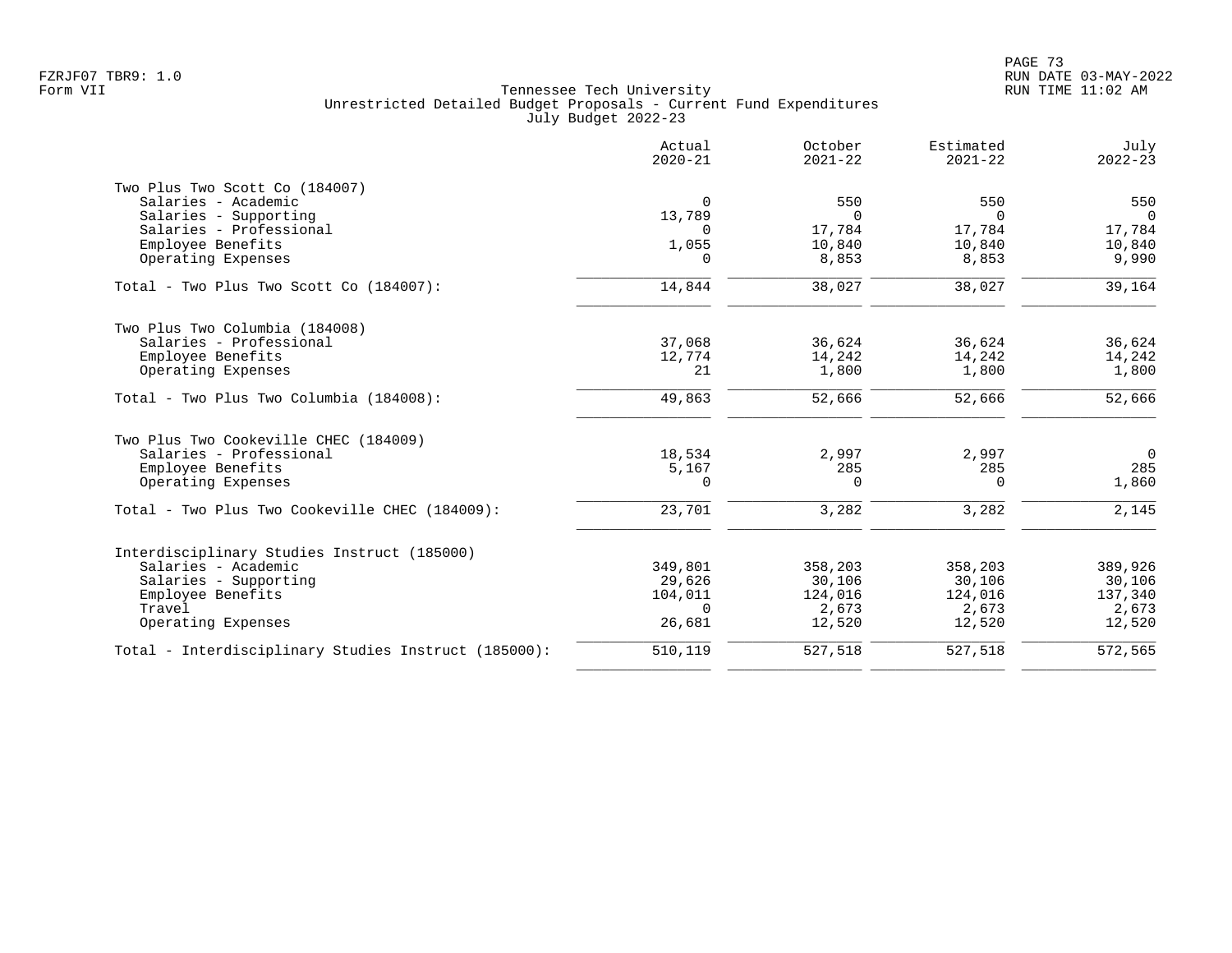|                                                | Actual<br>$2020 - 21$ | October<br>$2021 - 22$ | Estimated<br>$2021 - 22$ | July<br>$2022 - 23$ |
|------------------------------------------------|-----------------------|------------------------|--------------------------|---------------------|
| Professional Studies (185001)                  |                       |                        |                          |                     |
| Salaries - Academic                            | 109,095               | 69,043                 | 2,043                    | 69,043              |
| Salaries - Supporting                          | 36,402                | 37,328                 | 37,328                   | 37,328              |
| Employee Benefits                              | 44,773                | 39,941                 | 39,941                   | 39,941              |
| Travel                                         | $\Omega$              | 2,000                  | 2,000                    | 2,000               |
| Operating Expenses                             | 6,326                 | 5,100                  | 5,100                    | 5,100               |
| Total - Professional Studies (185001):         | 196,596               | 153,412                | 86,412                   | 153,412             |
| TN eCampus Instruction (185002)                |                       |                        |                          |                     |
| Salaries - Academic                            | $-2,500$              | 1,491                  | 1,491                    | 1,491               |
| Salaries - Supporting                          | $\Omega$              | 700                    | 700                      | 700                 |
| Salaries - Professional                        | 40,055                | 43,080                 | 43,080                   | 43,080              |
| Employee Benefits                              | 27,604                | 28,468                 | 28,468                   | 28,468              |
| Travel                                         | 0                     | 330                    | $\Omega$                 | 330                 |
| Operating Expenses                             | 493                   | 5,398                  | 498                      | 5,398               |
| Total - TN eCampus Instruction (185002):       | 65,652                | 79,467                 | 74,237                   | 79,467              |
| Environmental Studies Udrgrd (185005)          |                       |                        |                          |                     |
| Salaries - Administrative                      | $\Omega$              | 4,500                  | 4,500                    | 4,500               |
| Salaries - Academic                            | 296,418               | 315,134                | 321,134                  | 315,134             |
| Salaries - Supporting                          | 30,189                | 30,539                 | 30,539                   | 30,539              |
| Salaries - Professional                        | $\Omega$              | 9,204                  | 9,204                    | 9,204               |
| Employee Benefits                              | 107,251               | 101,039                | 101,039                  | 101,039             |
| Travel                                         | $\Omega$              | 1,900                  | 1,900                    | 1,900               |
| Operating Expenses                             | 11,618                | 5,000                  | 7,500                    | 5,000               |
| Total - Environmental Studies Udrgrd (185005): | 445,476               | 467,316                | 475,816                  | 467,316             |
|                                                |                       |                        |                          |                     |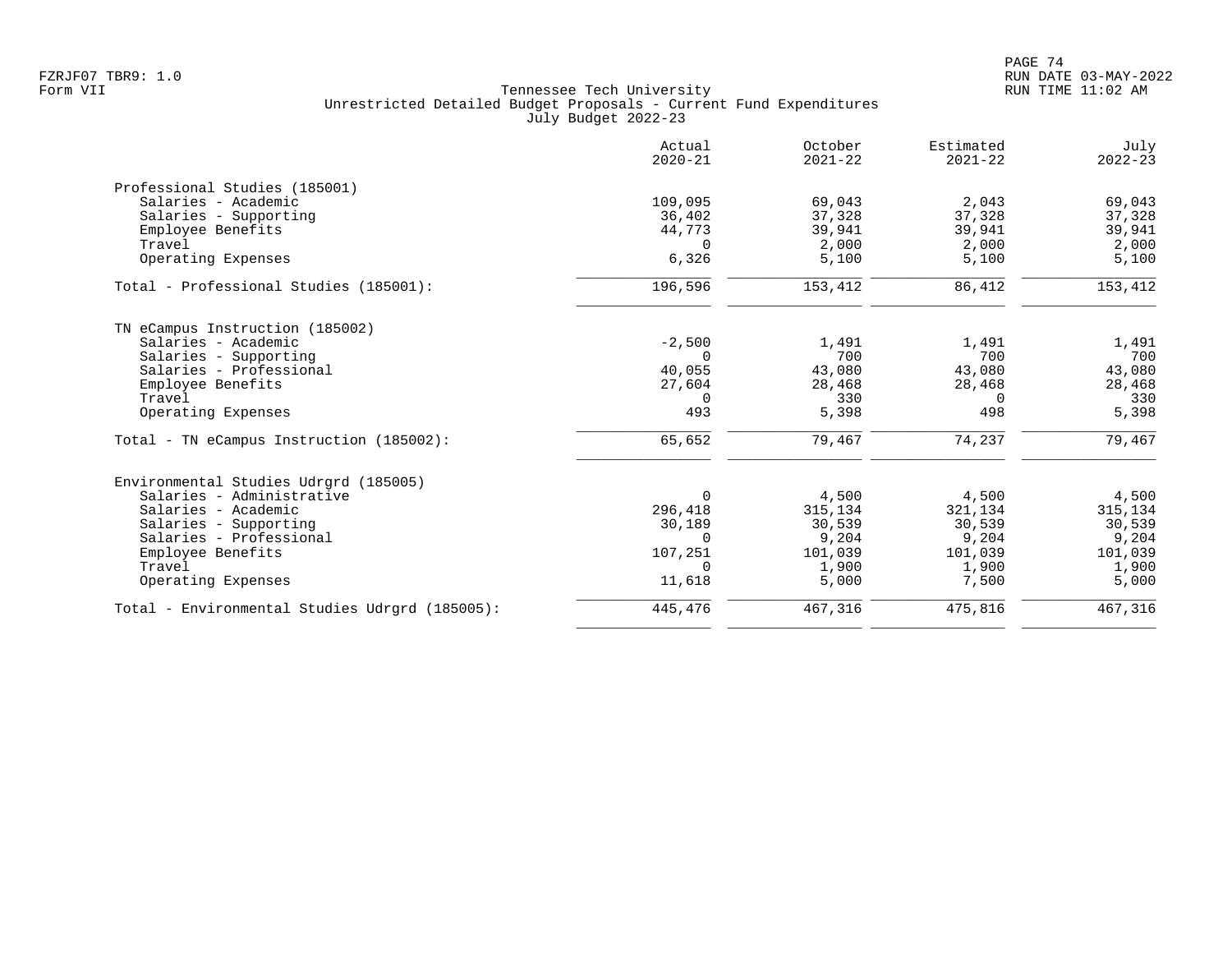PAGE 75 FZRJF07 TBR9: 1.0 RUN DATE 03-MAY-2022

|                                                                                                                                                                                                                         | Actual<br>$2020 - 21$                                           | October<br>$2021 - 22$                                           | Estimated<br>$2021 - 22$                                      | July<br>$2022 - 23$                                                           |
|-------------------------------------------------------------------------------------------------------------------------------------------------------------------------------------------------------------------------|-----------------------------------------------------------------|------------------------------------------------------------------|---------------------------------------------------------------|-------------------------------------------------------------------------------|
| Environmental Sci Grad Assist (188000)<br>Employee Benefits                                                                                                                                                             | 53,201                                                          | 45,880                                                           | 45,880                                                        | 45,880                                                                        |
| Total - Environmental Sci Grad Assist (188000):                                                                                                                                                                         | 53,201                                                          | 45,880                                                           | 45,880                                                        | 45,880                                                                        |
| EVS Challenge (188001)<br>Salaries - Professional                                                                                                                                                                       | 17,500                                                          | 0                                                                | 21,000                                                        | 0                                                                             |
| Total - EVS Challenge (188001):                                                                                                                                                                                         | 17,500                                                          | 0                                                                | 21,000                                                        | $\mathbf 0$                                                                   |
| Environmental Science Masters (188002)<br>Salaries - Academic<br>Salaries - Students<br>Salaries - Professional<br>Employee Benefits<br>Travel<br>Operating Expenses<br>Total - Environmental Science Masters (188002): | 5,292<br>5,963<br>9,600<br>1,054<br>$\Omega$<br>3,999<br>25,908 | 0<br>$\mathbf 0$<br>$\Omega$<br>1,121<br>3,000<br>3,000<br>7,121 | 12,084<br>1,846<br>4,091<br>1,121<br>3,000<br>3,500<br>25,642 | $\overline{0}$<br>$\mathbf 0$<br>$\Omega$<br>1,121<br>3,000<br>3,000<br>7,121 |
| Desig Grad Stud Assist-Environ Sci (188003)<br>Salaries - Academic<br>Salaries - Students<br>Salaries - Professional<br>Employee Benefits                                                                               | 42,000<br>30,118<br>26,250<br>36,265                            | 0<br>$\mathbf 0$<br>$\Omega$<br>131,507                          | 30,250<br>36,536<br>45,759<br>36,068                          | 0<br>$\mathsf{O}$<br>$\Omega$<br>161,450                                      |
| Total - Desig Grad Stud Assist-Environ Sci (188003):                                                                                                                                                                    | 134,633                                                         | 131,507                                                          | 148,613                                                       | 161,450                                                                       |
|                                                                                                                                                                                                                         |                                                                 |                                                                  |                                                               |                                                                               |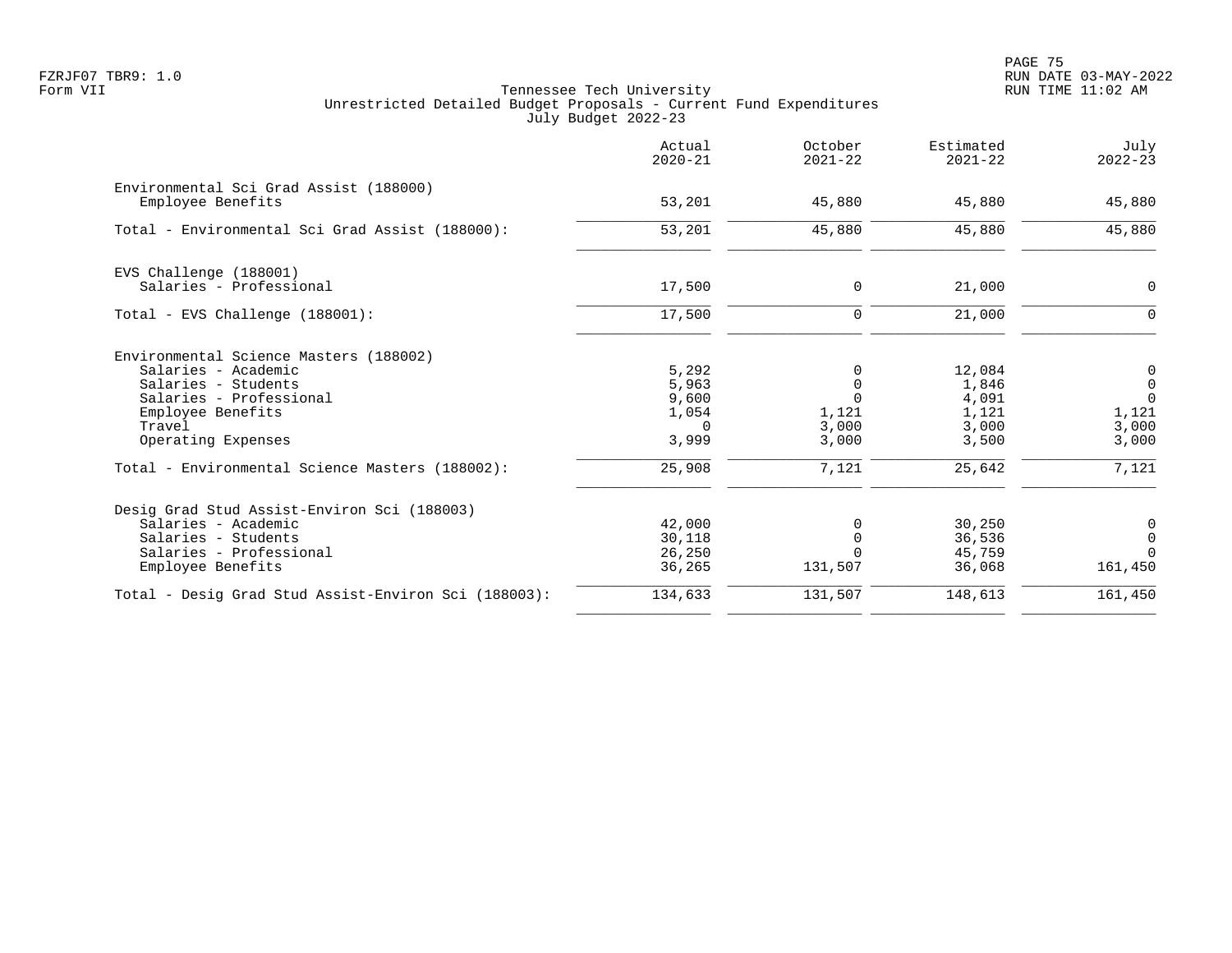| 209,051    |                    |            |             |
|------------|--------------------|------------|-------------|
|            |                    |            |             |
|            | 210,078            | 210,078    | 210,078     |
|            | 116,325            |            | 116,325     |
| $\Omega$   | 2,000              | 2,000      | 2,000       |
| 1,240      | 5,000              | 5,000      | 5,000       |
| 315,121    | 333,403            | 333,403    | 333,403     |
|            |                    |            |             |
|            | 215,000            | 215,000    | 215,000     |
| 1,788      | 4,000              | 4,000      | 4,000       |
| 987,172    | 3,608,244          | 3,723,494  | 1,933,229   |
| 20,850     | 105,500            | 105,500    | 105,500     |
| 1,142,313  | 3,932,744          | 4,047,994  | 2, 257, 729 |
|            |                    |            |             |
| $-374,000$ | $-374.000$         | $-374.000$ | $-374,000$  |
| $-374,000$ | $-374,000$         | $-374,000$ | $-374,000$  |
|            |                    |            |             |
| 429,391    | 479,957            | 435,957    | 435,957     |
| 429,391    | 479,957            | 435,957    | 435,957     |
|            | 104,830<br>132,503 |            | 116,325     |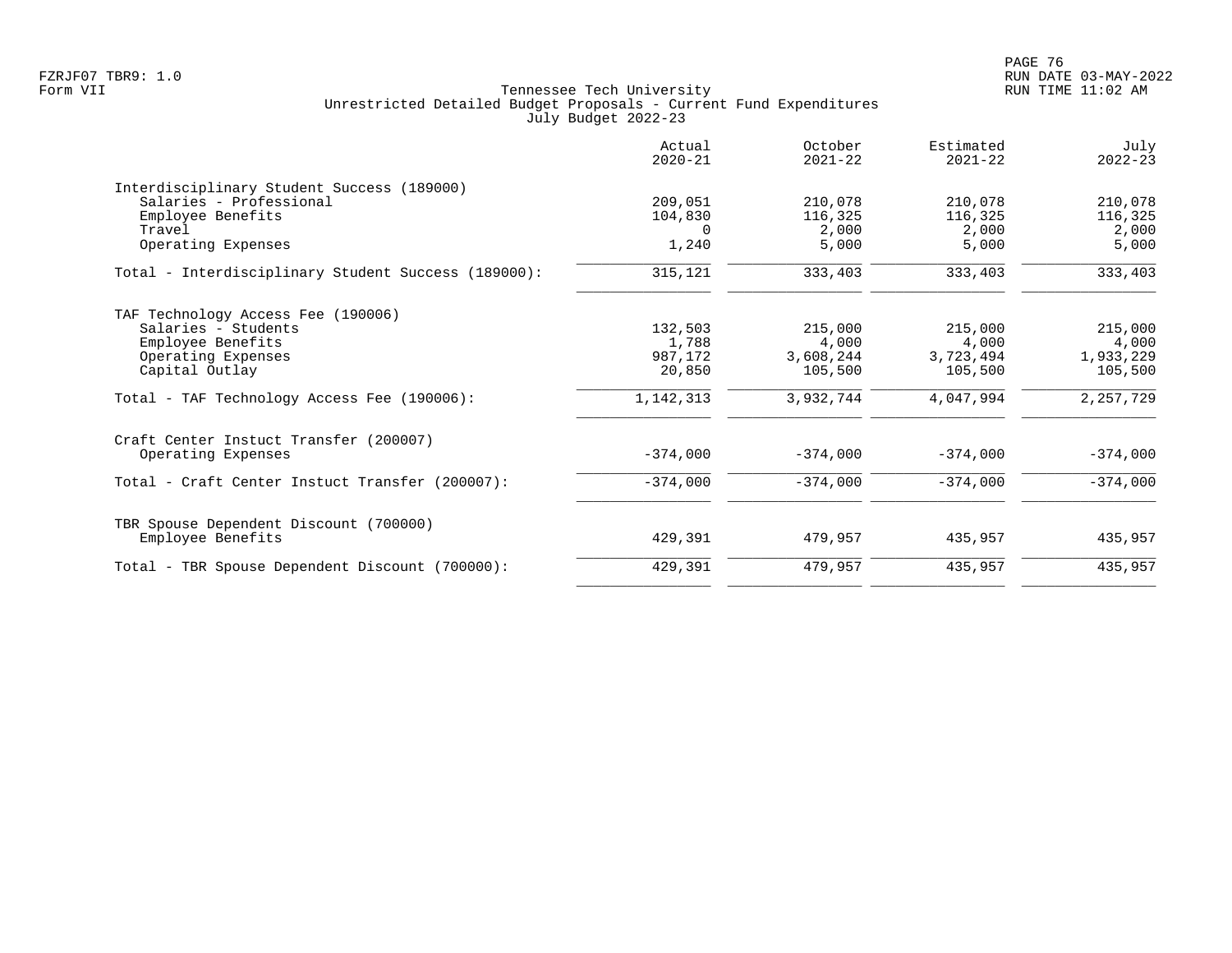PAGE 77 FZRJF07 TBR9: 1.0 RUN DATE 03-MAY-2022

|                                                                                                                                                                               | Actual<br>$2020 - 21$                                             | October<br>$2021 - 22$                                          | Estimated<br>$2021 - 22$                                       | July<br>$2022 - 23$                                                  |
|-------------------------------------------------------------------------------------------------------------------------------------------------------------------------------|-------------------------------------------------------------------|-----------------------------------------------------------------|----------------------------------------------------------------|----------------------------------------------------------------------|
| TBR Employ Remission PC191 (700001)<br>Employee Benefits                                                                                                                      | 113,664                                                           | 92,273                                                          | 92,273                                                         | 92,273                                                               |
| Total - TBR Employ Remission PC191 (700001):                                                                                                                                  | 113,664                                                           | 92,273                                                          | 92,273                                                         | 92,273                                                               |
| E and G Data Processing Allocation (700003)<br>Department Revenues                                                                                                            | 4,240,097                                                         | 4,996,410                                                       | 5,356,798                                                      | 5,023,512                                                            |
| Total - E and G Data Processing Allocation (700003):                                                                                                                          | 4,240,097                                                         | 4,996,410                                                       | 5,356,798                                                      | 5,023,512                                                            |
| E and G Claims Adjustment (700004)<br>Operating Expenses                                                                                                                      | 164,450                                                           | 280,090                                                         | 280,090                                                        | 280,090                                                              |
| Total - E and G Claims Adjustment $(700004)$ :                                                                                                                                | 164,450                                                           | 280,090                                                         | 280,090                                                        | 280,090                                                              |
| $E$ and G Support (700005)<br>Salaries - Administrative<br>Salaries - Academic<br>Salaries - Supporting<br>Salaries - Professional<br>Employee Benefits<br>Operating Expenses | $\Omega$<br>$\mathbf 0$<br>$\mathbf 0$<br>2,354,271<br>$-91, 243$ | 2,635<br>285,174<br>47,034<br>6,305<br>1,189,783<br>$-141, 168$ | 2,635<br>285,174<br>47,034<br>6,305<br>1,189,783<br>$-141.168$ | 2,635<br>1,893,104<br>121,117<br>102,990<br>1,662,224<br>$-141, 168$ |
| Total - E and G Support $(700005)$ :                                                                                                                                          | 2,263,028                                                         | 1,389,763                                                       | 1,389,763                                                      | 3,640,902                                                            |
| Pool Reclass (700007)<br>Salaries - Supporting                                                                                                                                | $\mathsf{O}$                                                      | 10,000                                                          | 10,000                                                         | 10,000                                                               |
| Total - Pool Reclass (700007):                                                                                                                                                | $\mathbf 0$                                                       | 10,000                                                          | 10,000                                                         | 10,000                                                               |
|                                                                                                                                                                               |                                                                   |                                                                 |                                                                |                                                                      |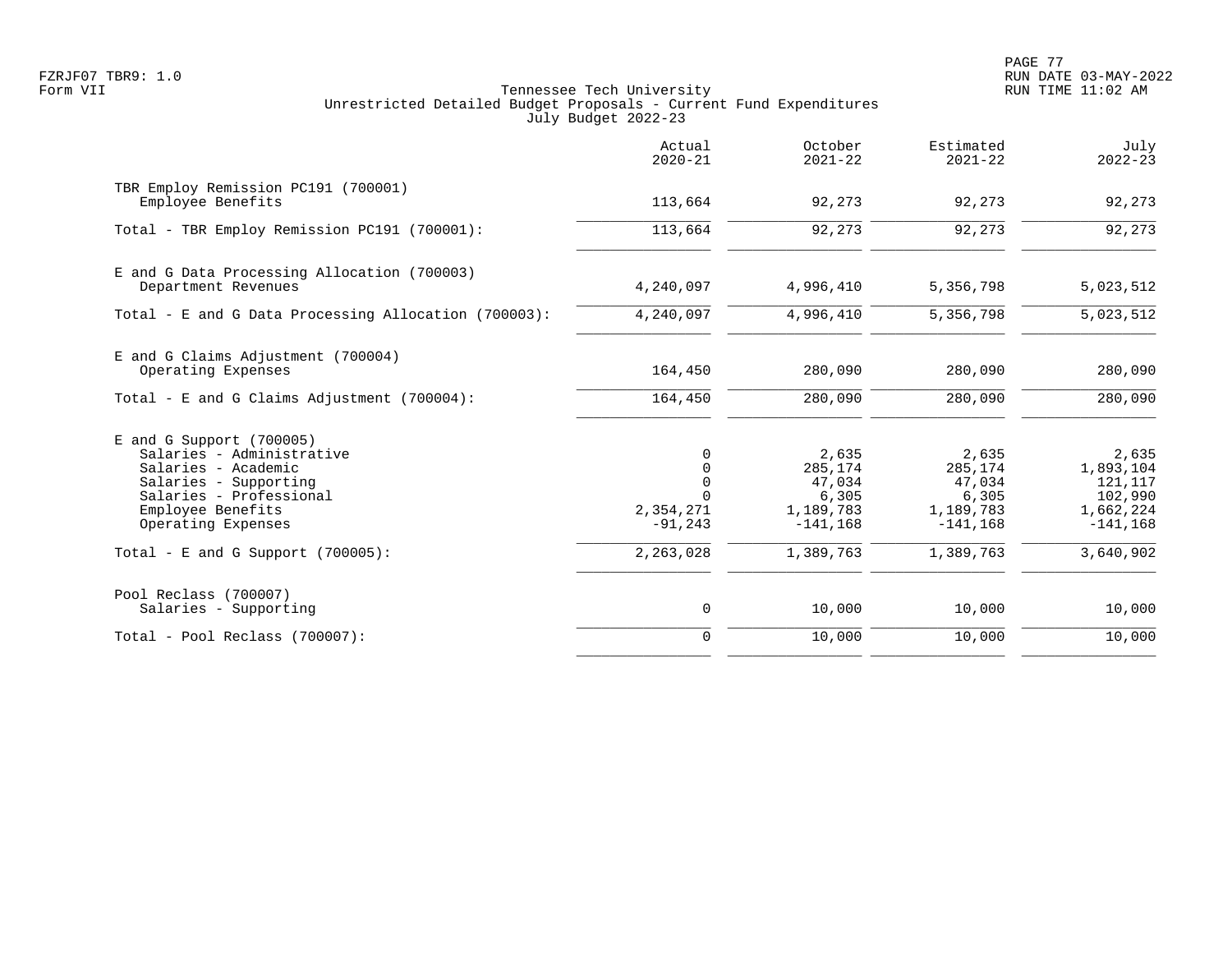|                                                                                    | Actual<br>$2020 - 21$ | October<br>$2021 - 22$ | Estimated<br>$2021 - 22$ | July<br>$2022 - 23$ |
|------------------------------------------------------------------------------------|-----------------------|------------------------|--------------------------|---------------------|
| Pool Degree Adj (700008)<br>Salaries - Academic                                    | 0                     | 5,000                  | 5,000                    | 5,000               |
| Total - Pool Degree Adj (700008):                                                  | $\mathbf 0$           | 5,000                  | 5,000                    | 5,000               |
| E and G Other Salary Pool (700009)<br>Salaries - Academic<br>Salaries - Supporting | 0<br>$\mathbf 0$      | 110,800<br>5,650       | 110,800<br>5,650         | 110,800<br>5,650    |
| Total - E and G Other Salary Pool (700009):                                        | $\mathbf 0$           | 116,450                | 116,450                  | 116,450             |
| Post Office Allocation (700045)<br>Operating Expenses<br>Department Revenues       | $\Omega$<br>6,151     | 27,340<br>$\Omega$     | 27,340<br>$\Omega$       | 27,340<br>$\Omega$  |
| Total - Post Office Allocation (700045):                                           | 6,151                 | 27,340                 | 27,340                   | 27,340              |
| TTU Staff Tuit Maint Reimbursment (700068)<br>Employee Benefits                    | 41,195                | 30,000                 | 35,000                   | 35,000              |
| Total - TTU Staff Tuit Maint Reimbursment (700068):                                | 41,195                | 30,000                 | 35,000                   | 35,000              |
| LSP-Strategic Investment Pool (700074)<br>Operating Expenses                       | $\mathbf 0$           | 4,277,868              | 2,525,549                | 8,806,984           |
| Total - LSP-Strategic Investment Pool (700074):                                    | $\mathbf 0$           | 4,277,868              | 2,525,549                | 8,806,984           |
|                                                                                    |                       |                        |                          |                     |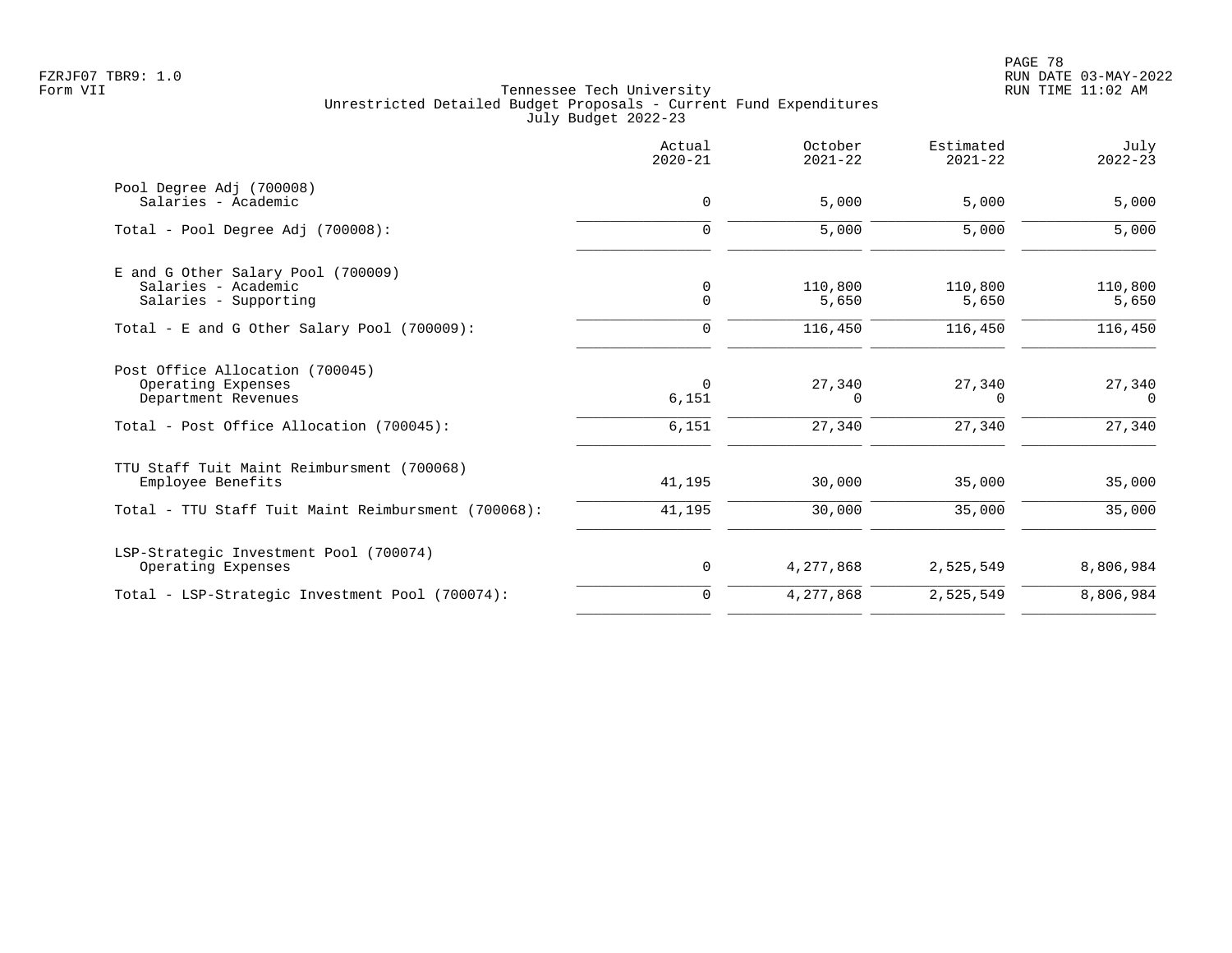PAGE 79 FZRJF07 TBR9: 1.0 RUN DATE 03-MAY-2022

# Form VII Tennessee Tech University RUN TIME 11:02 AM Unrestricted Detailed Budget Proposals - Current Fund Expenditures July Budget 2022-23

|                                                                                                                                                                                                                           | Actual<br>$2020 - 21$                                                                                                        | October<br>$2021 - 22$                                                                                                      | Estimated<br>$2021 - 22$                                                                                                  | July<br>$2022 - 23$                                                                                                     |
|---------------------------------------------------------------------------------------------------------------------------------------------------------------------------------------------------------------------------|------------------------------------------------------------------------------------------------------------------------------|-----------------------------------------------------------------------------------------------------------------------------|---------------------------------------------------------------------------------------------------------------------------|-------------------------------------------------------------------------------------------------------------------------|
| Wellness Incentive (700075)<br>Employee Benefits                                                                                                                                                                          | 37,625                                                                                                                       | 38,756                                                                                                                      | 38,756                                                                                                                    | 38,756                                                                                                                  |
| Total - Wellness Incentive (700075):                                                                                                                                                                                      | 37,625                                                                                                                       | 38,756                                                                                                                      | 38,756                                                                                                                    | 38,756                                                                                                                  |
| Total - Instruction (200):                                                                                                                                                                                                |                                                                                                                              |                                                                                                                             |                                                                                                                           |                                                                                                                         |
| Salaries - Administrative<br>Salaries - Academic<br>Salaries - Supporting<br>Salaries - Students<br>Salaries - Professional<br>Employee Benefits<br>Travel<br>Operating Expenses<br>Capital Outlay<br>Department Revenues | $\Omega$<br>38,593,136<br>2,198,806<br>630,963<br>3,199,951<br>18,612,453<br>58,693<br>4,150,619<br>580,450<br>4,246,235     | 7,135<br>40, 145, 318<br>2,209,163<br>564,251<br>2,890,995<br>17, 351, 711<br>178,401<br>20,863,634<br>192,217<br>4,996,410 | 7,135<br>38,542,908<br>2,155,825<br>650,714<br>3, 244, 434<br>17,445,203<br>230,847<br>17,599,539<br>937,867<br>5,356,798 | 7,135<br>40,771,307<br>2,118,939<br>545,633<br>2,893,719<br>17,644,663<br>150,401<br>17,684,889<br>141,094<br>5,023,512 |
| Total                                                                                                                                                                                                                     | 72, 271, 306                                                                                                                 | 89, 399, 235                                                                                                                | 86, 171, 270                                                                                                              | 86,981,292                                                                                                              |
| Total - Instruction (20):                                                                                                                                                                                                 |                                                                                                                              |                                                                                                                             |                                                                                                                           |                                                                                                                         |
| Salaries - Administrative<br>Salaries - Academic<br>Salaries - Supporting<br>Salaries - Students<br>Salaries - Professional<br>Employee Benefits<br>Travel<br>Operating Expense<br>Capital Outlay<br>Department Revenues  | <sup>0</sup><br>38,593,136<br>2,198,806<br>630,963<br>3,199,951<br>18,612,453<br>58,693<br>4,150,619<br>580,450<br>4,246,235 | 7,135<br>40, 145, 318<br>2,209,163<br>564,251<br>2,890,995<br>17, 351, 711<br>178,401<br>20,863,634<br>192,217<br>4,996,410 | 7,135<br>38,542,908<br>2,155,825<br>650,714<br>3, 244, 434<br>17,445,203<br>230,847<br>17,599,539<br>937,867<br>5,356,798 | 7,135<br>40,771,307<br>2,118,939<br>545,633<br>2,893,719<br>17,644,663<br>150,401<br>17,684,889<br>141,094<br>5,023,512 |
| Total                                                                                                                                                                                                                     | 72, 271, 306                                                                                                                 | 89, 399, 235                                                                                                                | 86, 171, 270                                                                                                              | 86, 981, 292                                                                                                            |

 Research (25) Research (250)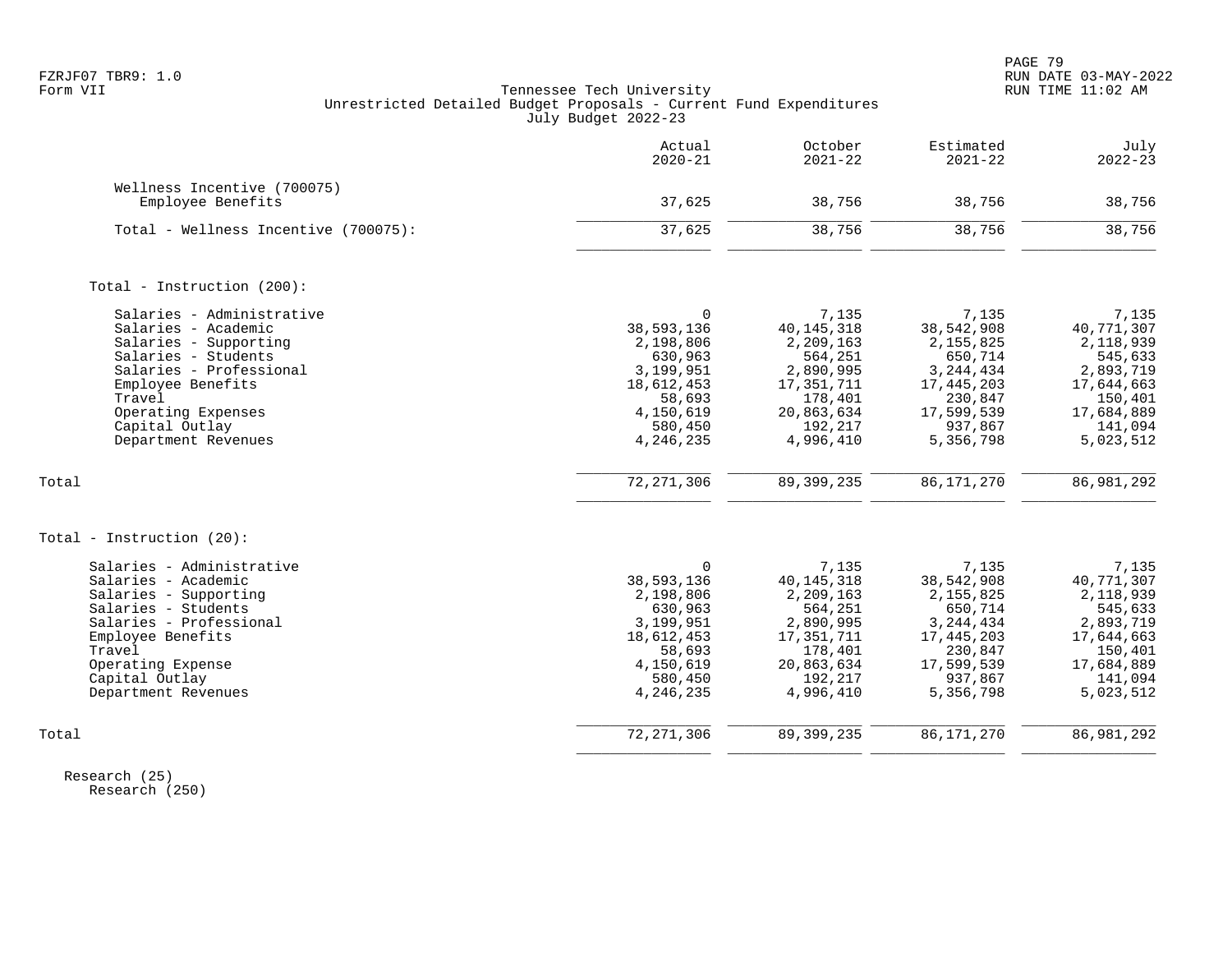PAGE 80 FZRJF07 TBR9: 1.0 RUN DATE 03-MAY-2022

|                                                                                                                        | Actual<br>$2020 - 21$   | October<br>$2021 - 22$ | Estimated<br>$2021 - 22$ | July<br>$2022 - 23$              |
|------------------------------------------------------------------------------------------------------------------------|-------------------------|------------------------|--------------------------|----------------------------------|
| Indirect Cost Office of President (110029)<br>Operating Expenses                                                       | $\mathbf 0$             | 30                     | 30                       | $\mathbf 0$                      |
| Total - Indirect Cost Office of President (110029):                                                                    | $\mathbf 0$             | 30                     | 30                       | $\Omega$                         |
| Indirect Cost VP Research Econ Dev (118029)<br>Operating Expenses                                                      | $\mathbf 0$             | 28,926                 | 50,076                   | $\mathbf 0$                      |
| Total - Indirect Cost VP Research Econ Dev (118029):                                                                   | $\mathbf 0$             | 28,926                 | 50,076                   | $\Omega$                         |
| Distinguished Faculty Fellowships (120024)<br>Employee Benefits                                                        | 0                       | 5,300                  | 5,300                    | 5,300                            |
| Total - Distinguished Faculty Fellowships (120024):                                                                    | 0                       | 5,300                  | 5,300                    | 5,300                            |
| SAF Undergrad Research Initiative (121002)<br>Salaries - Students<br>Employee Benefits<br>Travel<br>Operating Expenses | 706<br>37<br>441<br>147 | 0<br>$\Omega$          | 0<br>0<br>0<br>$\Omega$  | $\Omega$<br>$\Omega$<br>$\Omega$ |
| Total - SAF Undergrad Research Initiative (121002):                                                                    | 1,331                   | 0                      | $\Omega$                 | $\Omega$                         |
| Indirect Cost Digital & Distance Ed (121429)<br>Operating Expenses                                                     | 0                       | 1,260                  | 1,260                    | 0                                |
| Total - Indirect Cost Digital & Distance Ed (121429):                                                                  | $\mathbf 0$             | 1,260                  | 1,260                    | $\mathbf 0$                      |
|                                                                                                                        |                         |                        |                          |                                  |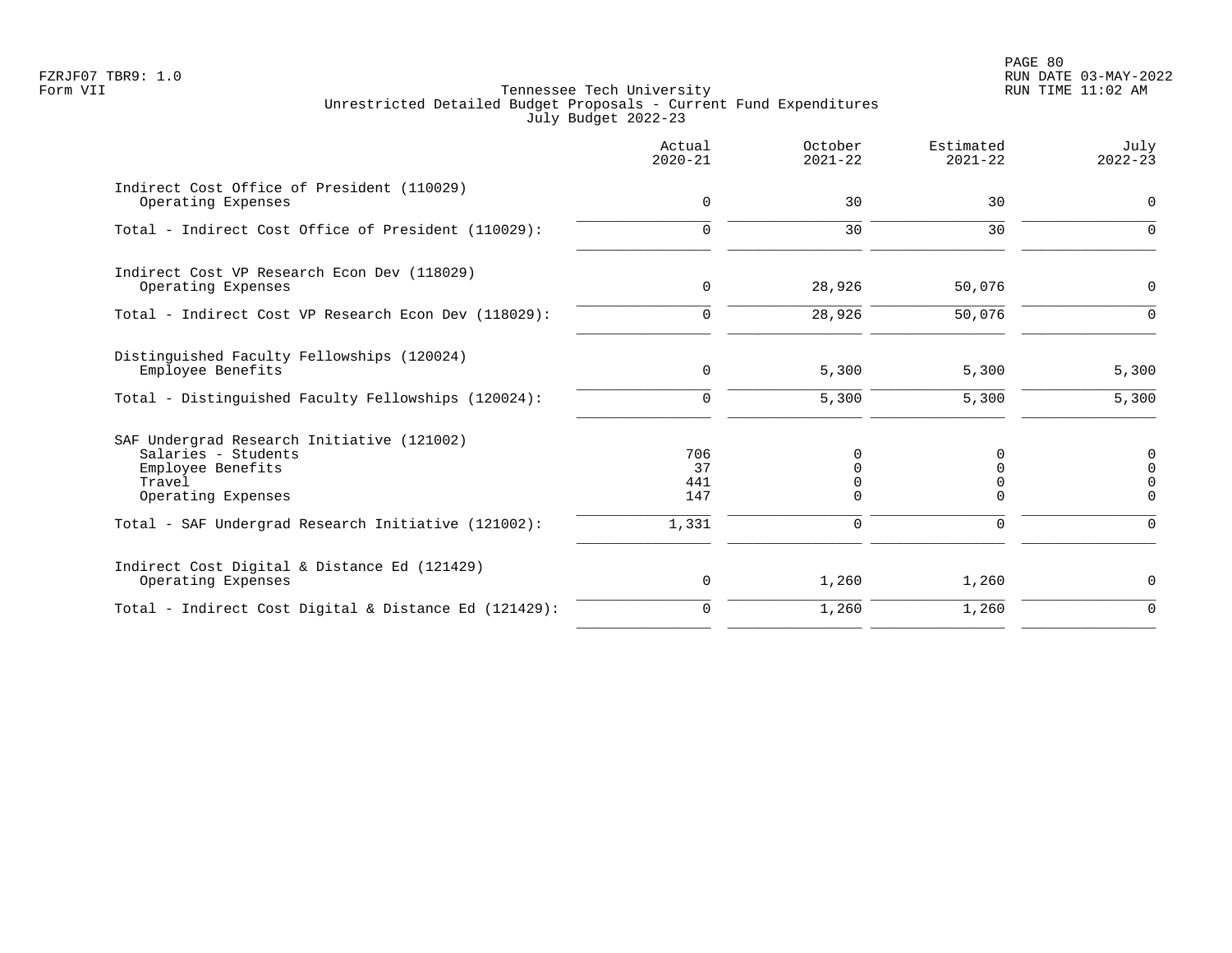|                                                       | Actual<br>$2020 - 21$ | October<br>$2021 - 22$ | Estimated<br>$2021 - 22$ | July<br>$2022 - 23$ |
|-------------------------------------------------------|-----------------------|------------------------|--------------------------|---------------------|
| QEP Operating (121702)                                |                       |                        |                          |                     |
| Salaries - Academic                                   | 84,407                | 16,002                 | 42,006                   | 5,000               |
| Salaries - Supporting                                 | 22,527                | 22,819                 | 22,819                   | 22,819              |
| Salaries - Students                                   | 126,934               | 64,065                 | 66,180                   | 6,034               |
| Employee Benefits                                     | 29,465                | 44,543                 | 44,543                   | 44,543              |
| Travel<br>Operating Expenses                          | 2,425<br>62,919       | 1,000<br>418,933       | 30,630<br>361,184        | 1,000<br>407,966    |
|                                                       |                       |                        |                          |                     |
| Total - QEP Operating $(121702)$ :                    | 328,677               | 567,362                | 567,362                  | 487,362             |
| Indirect Cost Enrollment Management (121829)          |                       |                        |                          |                     |
| Operating Expenses                                    | 42                    | $\mathbf 0$            | 500                      | 0                   |
| Total - Indirect Cost Enrollment Management (121829): | 42                    | $\mathbf 0$            | 500                      | $\Omega$            |
| Federal College Work Study Program (122001)           |                       |                        |                          |                     |
| Salaries - Students                                   | 344                   | 390                    | 390                      | 390                 |
| Total - Federal College Work Study Program (122001):  | 344                   | 390                    | 390                      | 390                 |
| IC Faculty Financial Aid (122021)                     |                       |                        |                          |                     |
| Salaries - Professional                               | 0                     | 0                      | 146                      | 0                   |
| Employee Benefits                                     | $\mathbf 0$           | $\mathbf 0$            | 24                       | $\mathbf 0$         |
| Total - IC Faculty Financial Aid (122021):            | $\Omega$              | $\mathbf 0$            | 170                      | $\mathbf 0$         |
|                                                       |                       |                        |                          |                     |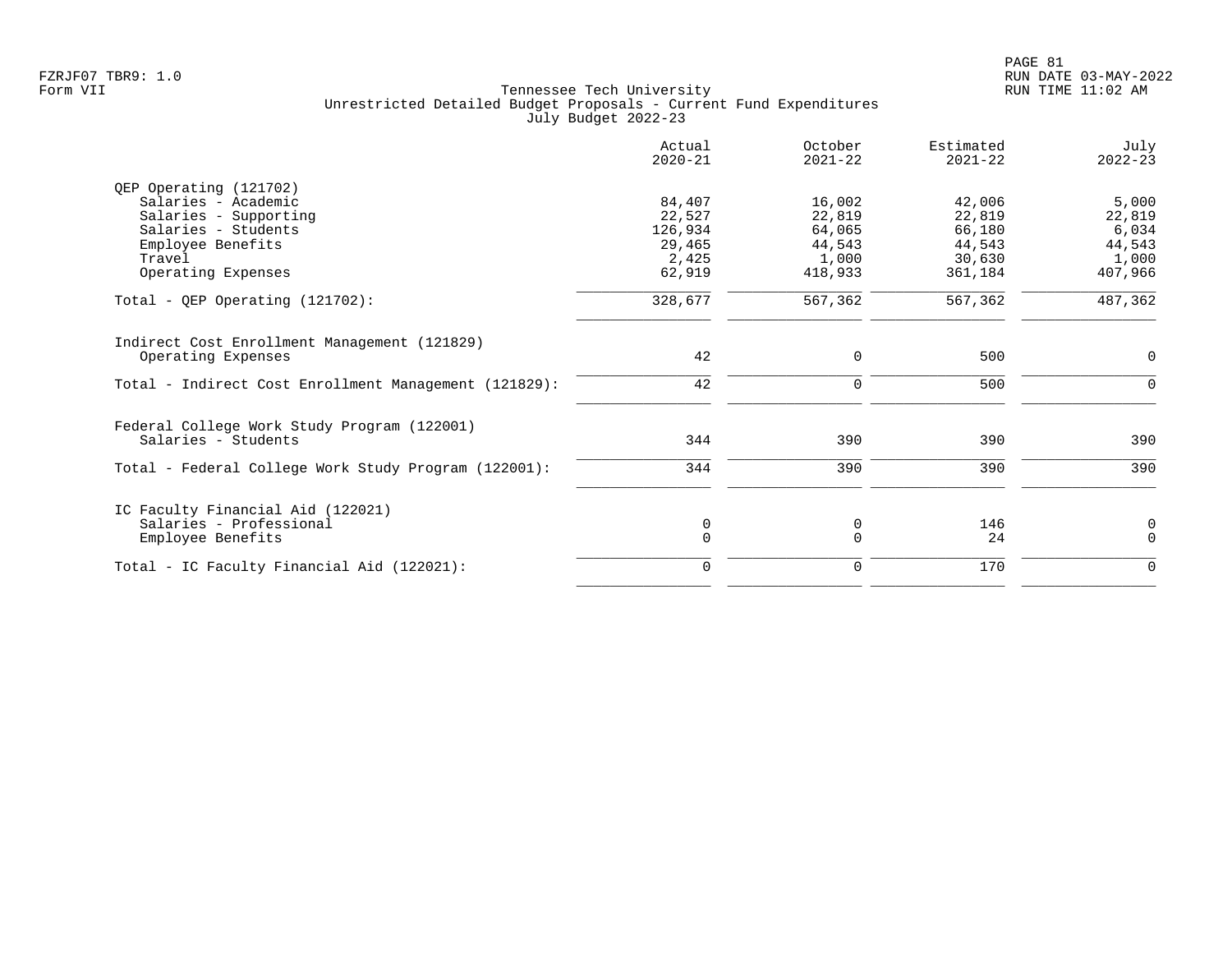PAGE 82 FZRJF07 TBR9: 1.0 RUN DATE 03-MAY-2022

|                                                                                                            | Actual<br>$2020 - 21$          | October<br>$2021 - 22$        | Estimated<br>$2021 - 22$      | July<br>$2022 - 23$                                   |
|------------------------------------------------------------------------------------------------------------|--------------------------------|-------------------------------|-------------------------------|-------------------------------------------------------|
| Indirect Cost Counseling Center (127229)<br>Operating Expenses                                             | $\mathbf 0$                    | 14,310                        | 14,310                        | $\mathbf 0$                                           |
| Total - Indirect Cost Counseling Center (127229):                                                          | 0                              | 14,310                        | 14,310                        | $\mathbf 0$                                           |
| Upper Cumberland Hum Sci (130008)<br>Travel<br>Operating Expenses                                          | 0<br>1,418                     | 470<br>970                    | 470<br>970                    | 470<br>970                                            |
| Total - Upper Cumberland Hum Sci (130008):                                                                 | 1,418                          | 1,440                         | 1,440                         | 1,440                                                 |
| Research Arts and Science (130014)<br>Operating Expenses                                                   | 0                              | 8,628                         | 8,628                         | $\mathbf 0$                                           |
| Total - Research Arts and Science (130014):                                                                | $\Omega$                       | 8,628                         | 8,628                         | $\Omega$                                              |
| Match Arts & Sciences (130015)<br>Salaries - Students<br>Employee Benefits<br>Travel<br>Operating Expenses | 4,734<br>216<br>2,694<br>4,678 | 8,736<br>862<br>306<br>32,606 | 8,736<br>862<br>306<br>32,606 | $\mathbf 0$<br>$\Omega$<br>$\overline{0}$<br>$\Omega$ |
| Total - Match Arts & Sciences (130015):                                                                    | 12,322                         | 42,510                        | 42,510                        | $\Omega$                                              |
| Indirect Cost Arts and Science (130029)<br>Operating Expenses                                              | 0                              | 98,631                        | 122,261                       | 0                                                     |
| Total - Indirect Cost Arts and Science (130029):                                                           | $\mathbf 0$                    | 98,631                        | 122,261                       | $\mathbf 0$                                           |
|                                                                                                            |                                |                               |                               |                                                       |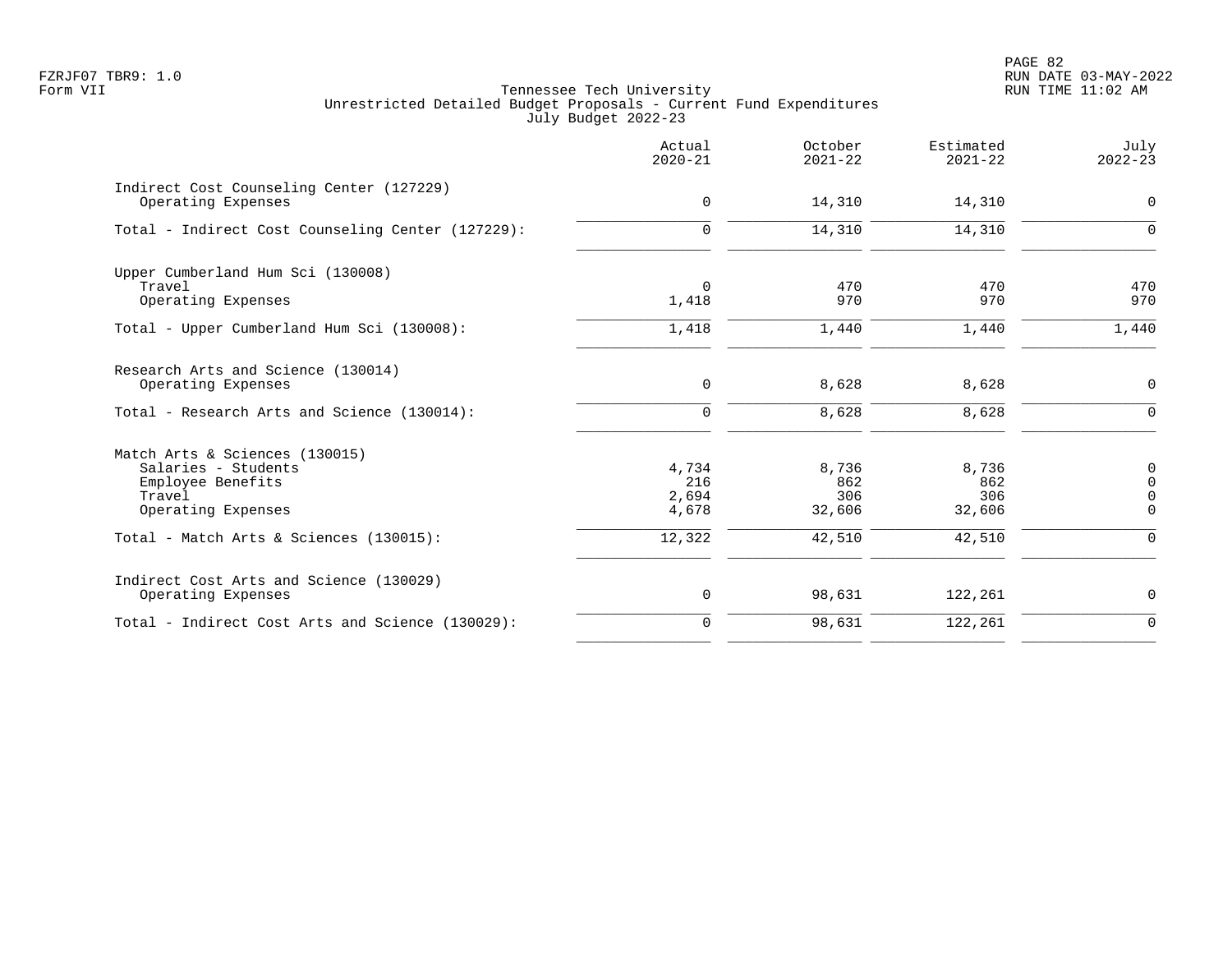|                                            | Actual<br>$2020 - 21$ | October<br>$2021 - 22$ | Estimated<br>$2021 - 22$ | July<br>$2022 - 23$ |
|--------------------------------------------|-----------------------|------------------------|--------------------------|---------------------|
| Match Biology (131005)                     |                       |                        |                          |                     |
| Salaries - Academic                        | 9,116                 | 6,761                  | 10,109                   | $\mathbf 0$         |
| Employee Benefits                          | 3,196                 | 2,995                  | 4,583                    | $\mathsf{O}\xspace$ |
| Operating Expenses                         | $\Omega$              | 1,177                  | 1,177                    | $\mathbf 0$         |
| Total - Match Biology (131005):            | 12,312                | 10,933                 | 15,869                   | $\mathbf 0$         |
| IC Faculty Biology (131011)                |                       |                        |                          |                     |
| Salaries - Academic                        | 5,521                 | $\mathbf 0$            | 4,791                    | $\mathsf 0$         |
| Employee Benefits                          | 987                   | 4                      | 843                      | $\mathsf{O}\xspace$ |
| Operating Expenses                         | 259                   | 3,465                  | 8,145                    | $\mathbf 0$         |
| Total - IC Faculty Biology (131011):       | 6,767                 | 3,469                  | 13,779                   | $\mathbf 0$         |
| Faculty Start-Up Biology (131012)          |                       |                        |                          |                     |
| Salaries - Students                        | 2,110                 | 0                      | 0                        | 0                   |
| Employee Benefits                          | 12                    | $\mathbf 0$            | $\Omega$                 | $\mathsf{O}\xspace$ |
| Travel                                     | $\Omega$              | $\Omega$               | 250                      | $\mathsf{O}\xspace$ |
| Operating Expenses                         | 2,236                 | 55,865                 | 55,615                   | $\mathbf 0$         |
| Total - Faculty Start-Up Biology (131012): | 4,358                 | 55,865                 | 55,865                   | $\Omega$            |
| Restricted Biology (131013)                |                       |                        |                          |                     |
| Operating Expenses                         | $\mathsf 0$           | 367                    | 367                      | $\mathbf 0$         |
| Total - Restricted Biology (131013):       | $\mathbf 0$           | 367                    | 367                      | $\mathbf 0$         |
|                                            |                       |                        |                          |                     |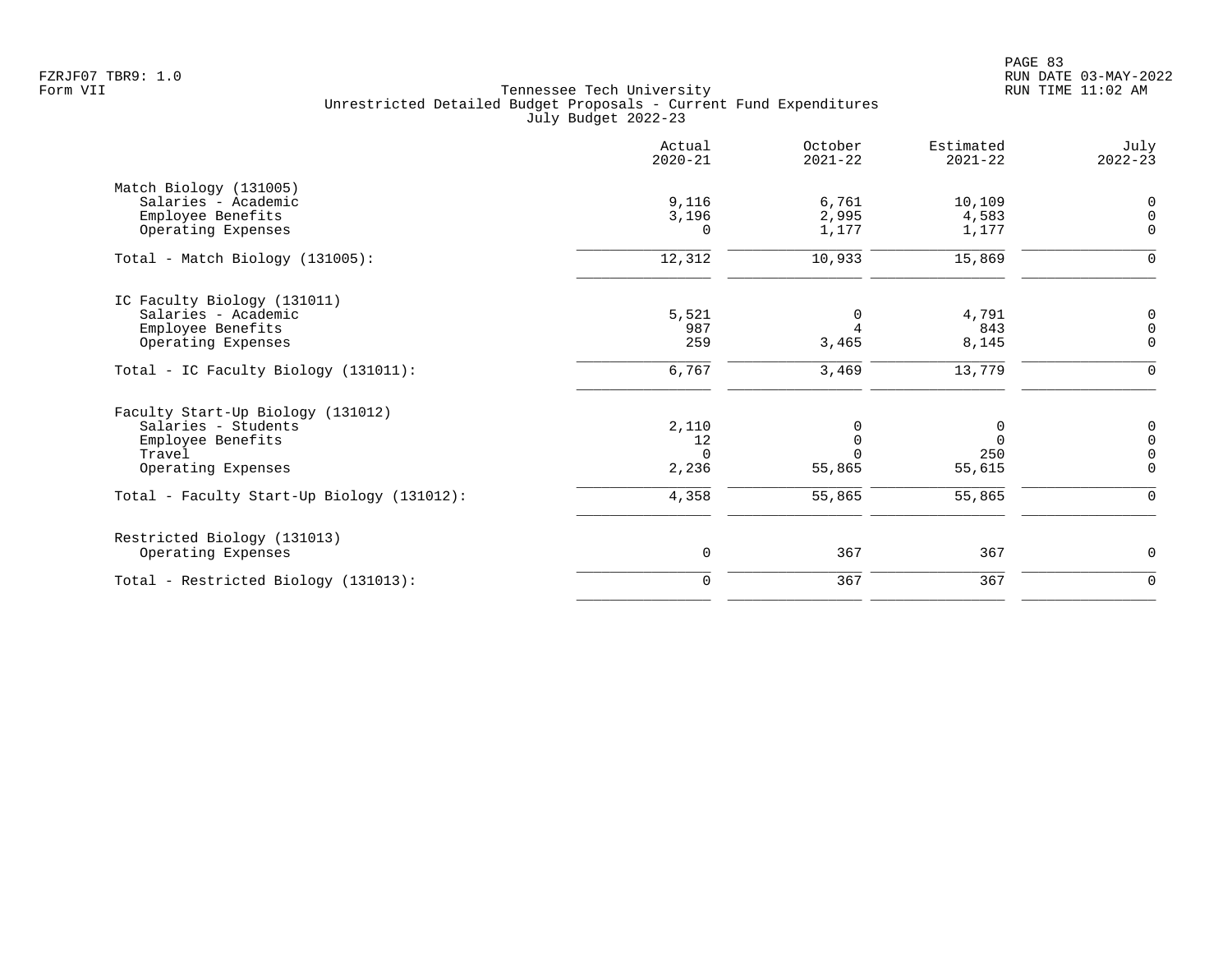|                                                                                                           | Actual<br>$2020 - 21$ | October<br>$2021 - 22$    | Estimated<br>$2021 - 22$   | July<br>$2022 - 23$          |
|-----------------------------------------------------------------------------------------------------------|-----------------------|---------------------------|----------------------------|------------------------------|
| Biology Faculty Research (131014)<br>Travel<br>Operating Expenses                                         | 2,667<br>4,361        | 0<br>$\mathbf 0$          | $\mathbf 0$<br>$\mathbf 0$ | 0<br>$\mathbf 0$             |
| Total - Biology Faculty Research (131014):                                                                | 7,028                 | $\mathbf 0$               | $\Omega$                   | $\Omega$                     |
| IC Faculty Fisheries (131021)<br>Operating Expenses                                                       | $\mathbf 0$           | 4,345                     | 4,345                      | 0                            |
| Total - IC Faculty Fisheries (131021):                                                                    | $\Omega$              | 4,345                     | 4,345                      | $\Omega$                     |
| Indirect Cost Biology (131029)<br>Travel<br>Operating Expenses<br>Total - Indirect Cost Biology (131029): | 612<br>412<br>1,024   | 2,100<br>38,792<br>40,892 | 2,100<br>59,712<br>61,812  | $\mathsf 0$<br>$\Omega$<br>0 |
| Indirect Cost Fisheries (131039)<br>Operating Expenses<br>Total - Indirect Cost Fisheries (131039):       | 8,386<br>8,386        | 11,028<br>11,028          | 23,028<br>23,028           | 0<br>$\Omega$                |
| Chemistry Student Research Developm (131510)<br>Operating Expenses                                        | 10,163                | 40,694                    | 33,792                     | 12,613                       |
| Total - Chemistry Student Research Developm (131510):                                                     | 10,163                | 40,694                    | 33,792                     | 12,613                       |
|                                                                                                           |                       |                           |                            |                              |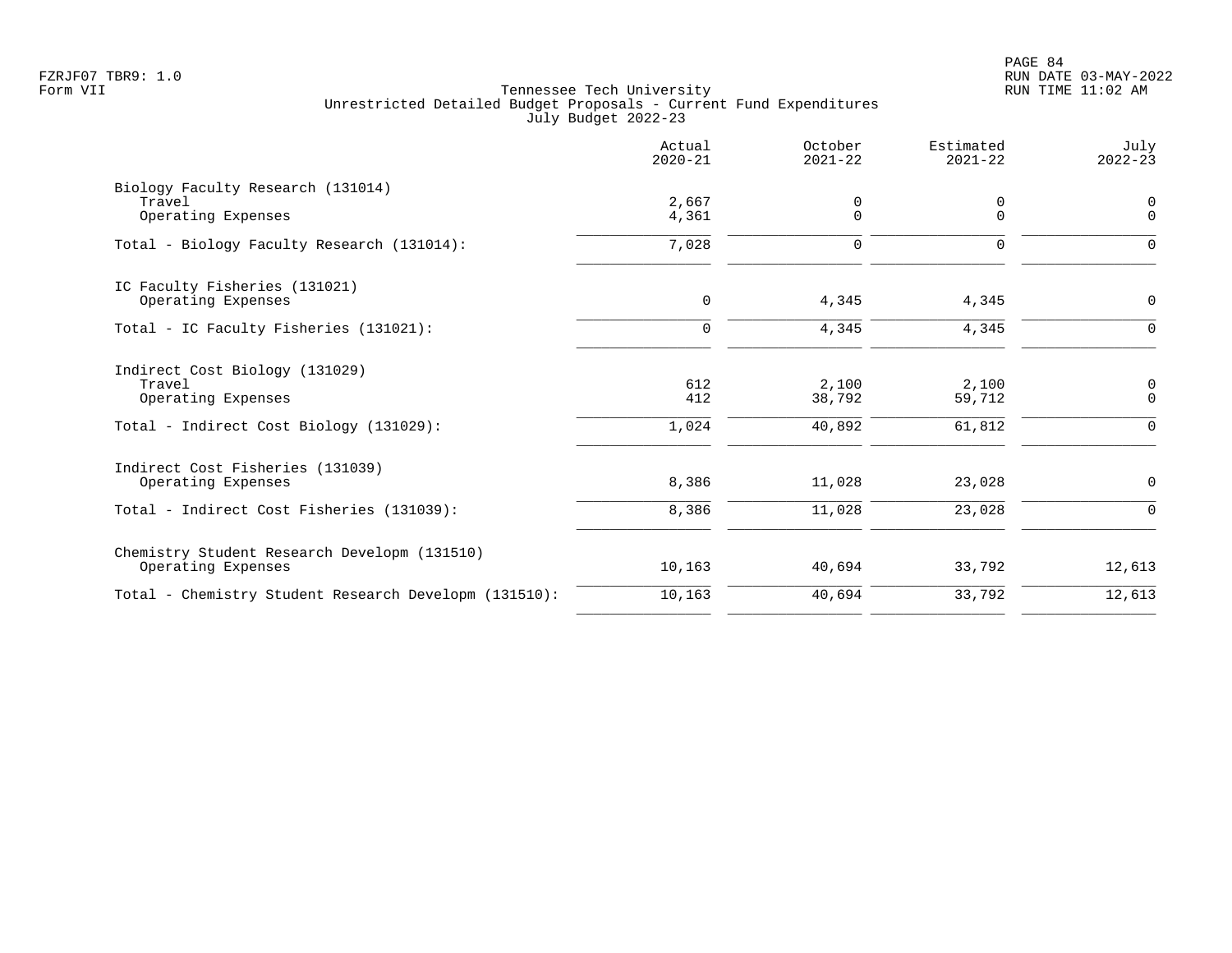PAGE 85 FZRJF07 TBR9: 1.0 RUN DATE 03-MAY-2022

| Actual<br>$2020 - 21$ | October<br>$2021 - 22$ | Estimated<br>$2021 - 22$ | July<br>$2022 - 23$ |
|-----------------------|------------------------|--------------------------|---------------------|
|                       |                        |                          |                     |
| 1,309                 | $\Omega$               | 1,623                    | 0                   |
| 231                   | $\Omega$               | 287                      | $\Omega$            |
|                       |                        |                          | $\Omega$            |
| 1,791                 | 83                     | 2,573                    | ∩                   |
|                       |                        |                          |                     |
| 295                   | 3,840                  |                          | $\mathbf 0$         |
| 9                     | $\Omega$               | $\Omega$                 | $\Omega$            |
| $\Omega$              | 965                    | 965                      | $\Omega$            |
| 11,648                | 16,053                 | 16,053                   | $\Omega$            |
| 11,952                | 20,858                 | 20,858                   | $\Omega$            |
|                       |                        |                          |                     |
| 1,537                 | 19,048                 | 24,028                   | 0                   |
| 1,537                 | 19,048                 | 24,028                   | $\mathbf 0$         |
|                       |                        |                          |                     |
| 14,133                | 9,099                  | 9,099                    | 0                   |
| 439                   | $\Omega$               | $\Omega$                 | $\Omega$            |
| $\Omega$              | 635                    | 635                      | $\overline{0}$      |
| 4,174                 | 261                    | 261                      | $\Omega$            |
| 18,746                | 9,995                  | 9,995                    | $\mathbf 0$         |
|                       | 251                    | 83                       | 663<br>3,840        |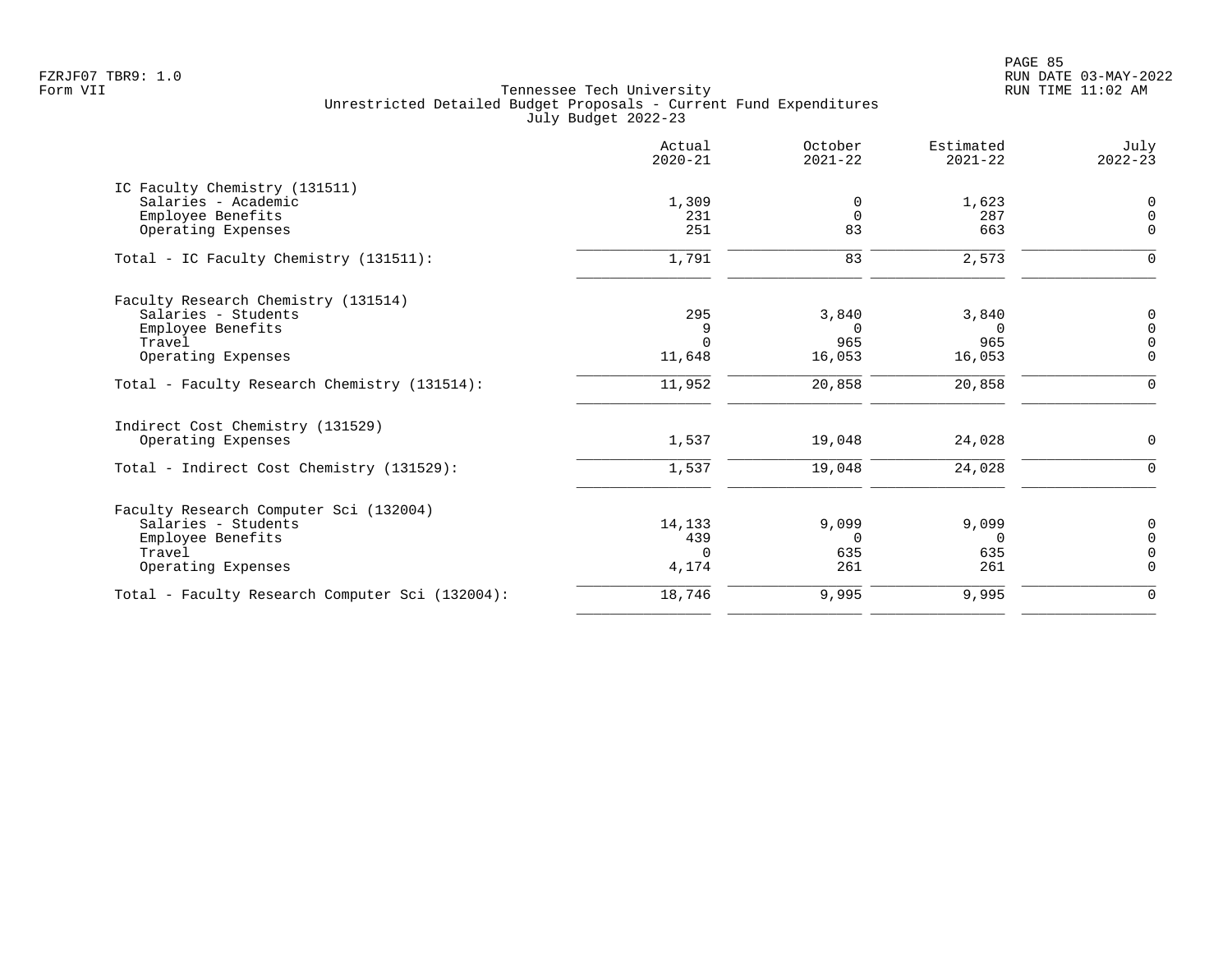PAGE 86 FZRJF07 TBR9: 1.0 RUN DATE 03-MAY-2022

|                                                  | Actual<br>$2020 - 21$ | October<br>$2021 - 22$ | Estimated<br>$2021 - 22$ | July<br>$2022 - 23$ |
|--------------------------------------------------|-----------------------|------------------------|--------------------------|---------------------|
| Match Computer Science (132005)                  |                       |                        |                          |                     |
| Salaries - Academic                              | 10,556                | 0                      | 0                        | 0                   |
| Employee Benefits                                | 2,639                 | 1,161                  | 1,161                    | $\mathbf 0$         |
| Total - Match Computer Science (132005):         | 13,195                | 1,161                  | 1,161                    | $\Omega$            |
| IC Faculty Computer Sci (132011)                 |                       |                        |                          |                     |
| Salaries - Academic                              | 9,121                 | $\Omega$               | 13,621                   | $\mathbf 0$         |
| Employee Benefits                                | 1,430                 | 237                    | 2,806                    | $\Omega$            |
| Operating Expenses                               | 203                   | 17,767                 | 25,077                   | $\Omega$            |
| Total - IC Faculty Computer Sci (132011):        | 10,754                | 18,004                 | 41,504                   | $\mathbf 0$         |
| Indirect Cost Computer Science (132029)          |                       |                        |                          |                     |
| Salaries - Supporting                            | 0                     | 5,000                  | 13,483                   | 0                   |
| Salaries - Students                              | 11,751                | 2,675                  | 2,675                    | $\Omega$            |
| Employee Benefits                                | 72                    | 86                     | 1,117                    | $\Omega$            |
| Travel                                           | 5,849                 | 1,806                  | 2,856                    | $\mathbf 0$         |
| Operating Expenses                               | 1,839                 | 122,821                | 159,287                  | $\Omega$            |
| Total - Indirect Cost Computer Science (132029): | 19,511                | 132,388                | 179,418                  | $\Omega$            |
| IC Faculty Earth Science (132511)                |                       |                        |                          |                     |
| Salaries - Academic                              | 535                   | 0                      | 527                      | 0                   |
| Employee Benefits                                | 98                    | $\Omega$               | 93                       | $\mathbf 0$         |
| Operating Expenses                               | $\mathbf 0$           | 2,279                  | 2,279                    | $\Omega$            |
| Total - IC Faculty Earth Science (132511):       | 633                   | 2,279                  | 2,899                    | $\mathbf 0$         |
|                                                  |                       |                        |                          |                     |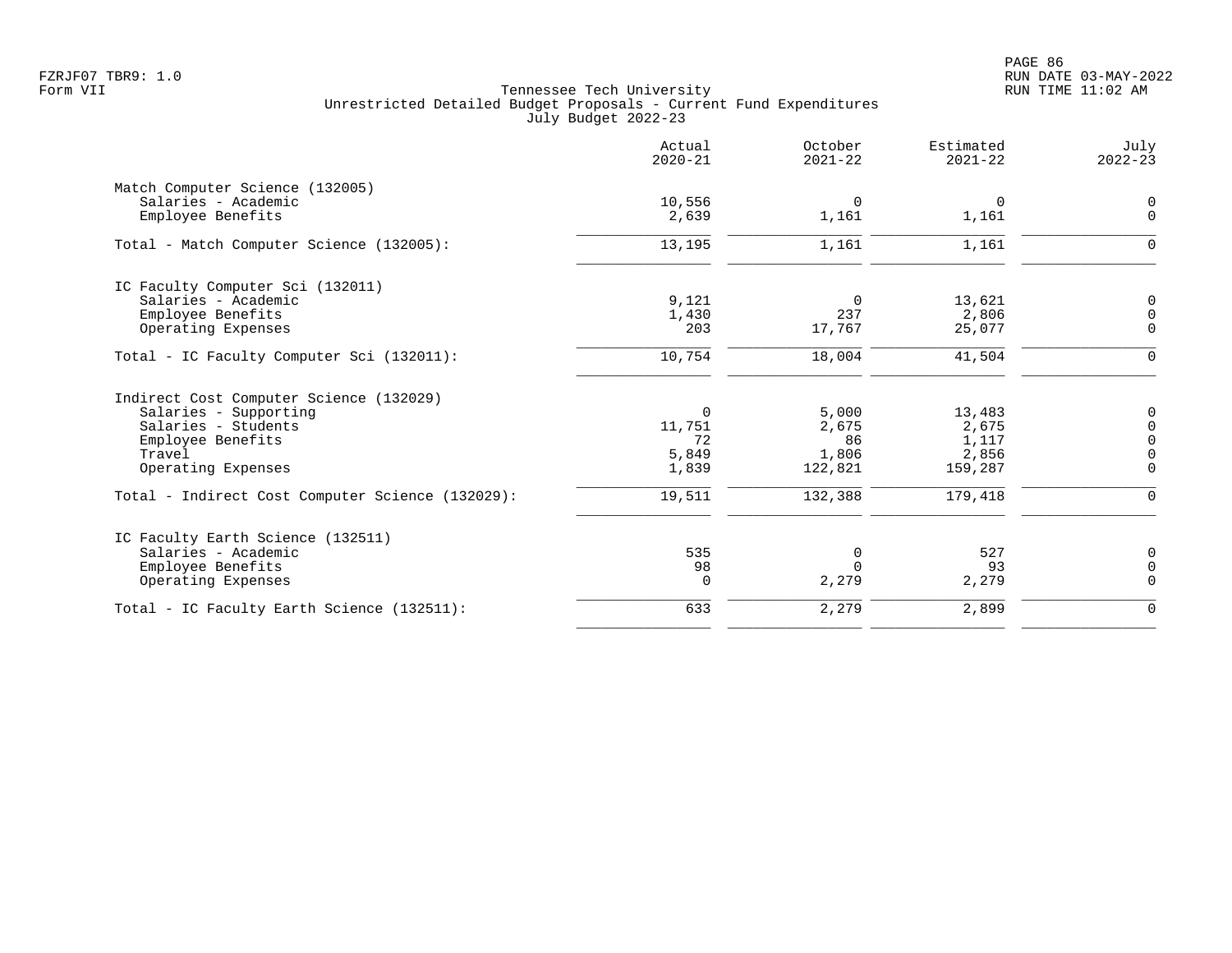PAGE 87 FZRJF07 TBR9: 1.0 RUN DATE 03-MAY-2022

|                                                                                     | Actual<br>$2020 - 21$ | October<br>$2021 - 22$ | Estimated<br>$2021 - 22$ | July<br>$2022 - 23$ |
|-------------------------------------------------------------------------------------|-----------------------|------------------------|--------------------------|---------------------|
| Faculty Start-Up Earth Sciences (132512)<br>Operating Expenses                      | 795                   | $\mathbf 0$            | 0                        | $\mathbf 0$         |
| Total - Faculty Start-Up Earth Sciences (132512):                                   | 795                   | $\Omega$               | 0                        | $\Omega$            |
| Indirect Cost Earth Sciences (132529)<br>Operating Expenses                         | 0                     | 5,817                  | 7,057                    | 0                   |
| Total - Indirect Cost Earth Sciences (132529):                                      | $\Omega$              | 5,817                  | 7,057                    | $\Omega$            |
| Indirect Cost Communication (133009)<br>Operating Expenses                          | 0                     | 1,792                  | 1,792                    | 0                   |
| Total - Indirect Cost Communication (133009):                                       | $\mathbf 0$           | 1,792                  | 1,792                    | $\Omega$            |
| Indirect Cost English Communicat (133029)<br>Operating Expenses                     | 0                     | 1,600                  | 1,600                    | 0                   |
| Total - Indirect Cost English Communicat (133029):                                  | 0                     | 1,600                  | 1,600                    | 0                   |
| Faculty Research Foreign Lang (133514)<br>Salaries - Students<br>Operating Expenses | $\Omega$              | 2,000<br>1,000         | 2,000<br>1,000           | 0<br>$\Omega$       |
| Total - Faculty Research Foreign Lang (133514):                                     | $\Omega$              | 3,000                  | 3,000                    | $\mathbf 0$         |
|                                                                                     |                       |                        |                          |                     |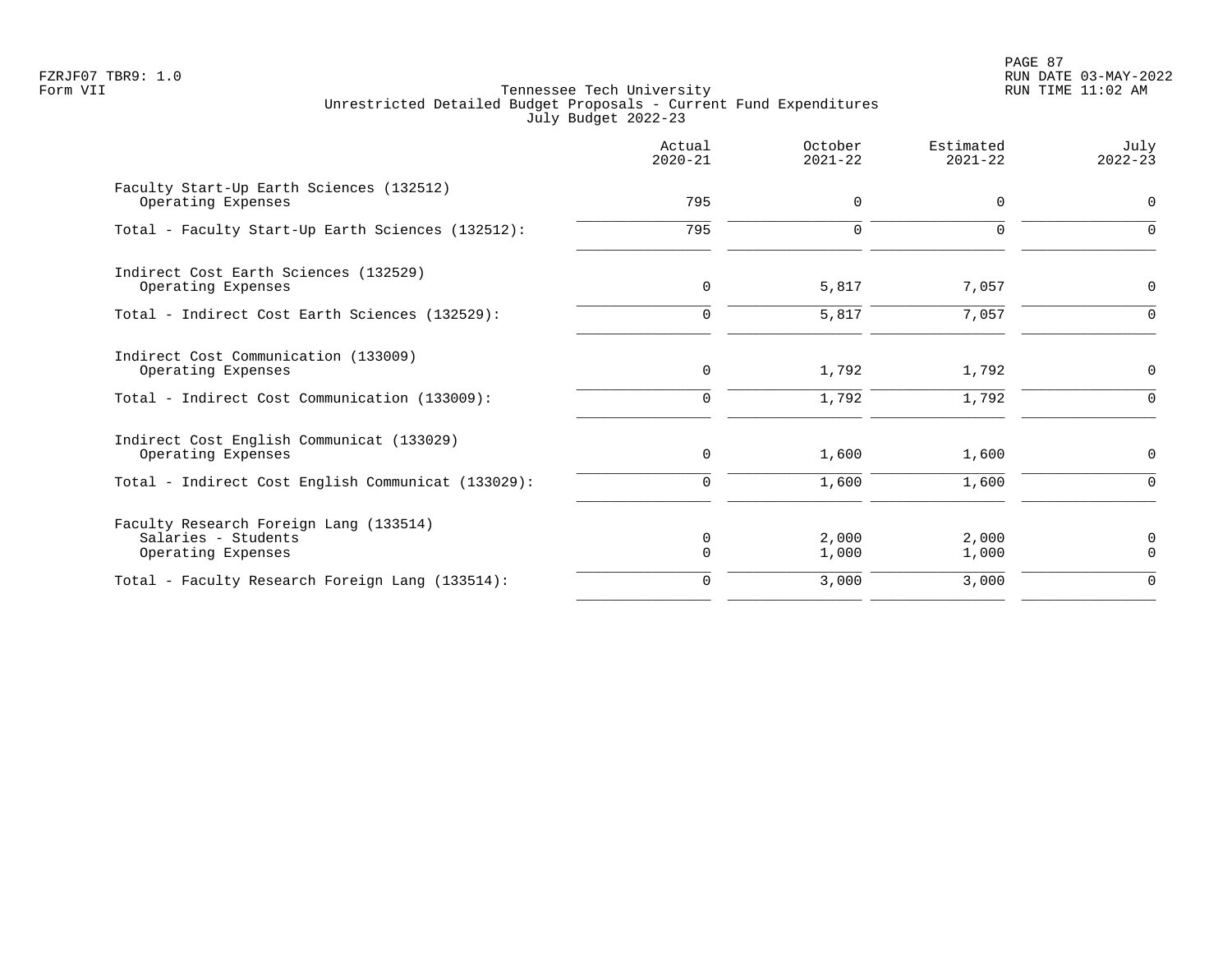|                                                                                                         | Actual<br>$2020 - 21$             | October<br>$2021 - 22$                | Estimated<br>$2021 - 22$           | July<br>$2022 - 23$                         |
|---------------------------------------------------------------------------------------------------------|-----------------------------------|---------------------------------------|------------------------------------|---------------------------------------------|
| Indirect Cost History (134029)<br>Operating Expenses                                                    | $\mathbf 0$                       | 785                                   | 785                                | $\mathbf 0$                                 |
| Total - Indirect Cost History (134029):                                                                 | $\mathbf 0$                       | 785                                   | 785                                | $\mathbf 0$                                 |
| Faculty Research Mathematics (134514)<br>Salaries - Academic                                            | 0                                 | 3,000                                 | 3,000                              | 0                                           |
| Total - Faculty Research Mathematics (134514):                                                          | $\mathbf 0$                       | 3,000                                 | 3,000                              | $\Omega$                                    |
| IC Faculty Physics (135011)<br>Salaries - Academic<br>Employee Benefits<br>Travel<br>Operating Expenses | 4,008<br>685<br>1,350<br>$\Omega$ | 0<br>$\mathbf 0$<br>$\Omega$<br>9,850 | 2,902<br>498<br>$\Omega$<br>11,240 | 0<br>$\mathbf 0$<br>$\mathbf 0$<br>$\Omega$ |
| Total - IC Faculty Physics (135011):                                                                    | 6,043                             | 9,850                                 | 14,640                             | $\Omega$                                    |
| Indirect Cost Physics (135029)<br>Operating Expenses                                                    | 360                               | 68,877                                | 80,247                             | $\mathbf 0$                                 |
| Total - Indirect Cost Physics (135029):                                                                 | 360                               | 68,877                                | 80,247                             | $\Omega$                                    |
| Summer Research Soc Pol (135510)<br>Salaries - Academic<br>Employee Benefits                            | 10,000<br>4,271                   | 10,000<br>3,728                       | 10,000<br>3,728                    | $\overline{0}$<br>4,000                     |
| Total - Summer Research Soc Pol (135510):                                                               | 14,271                            | 13,728                                | 13,728                             | 4,000                                       |
|                                                                                                         |                                   |                                       |                                    |                                             |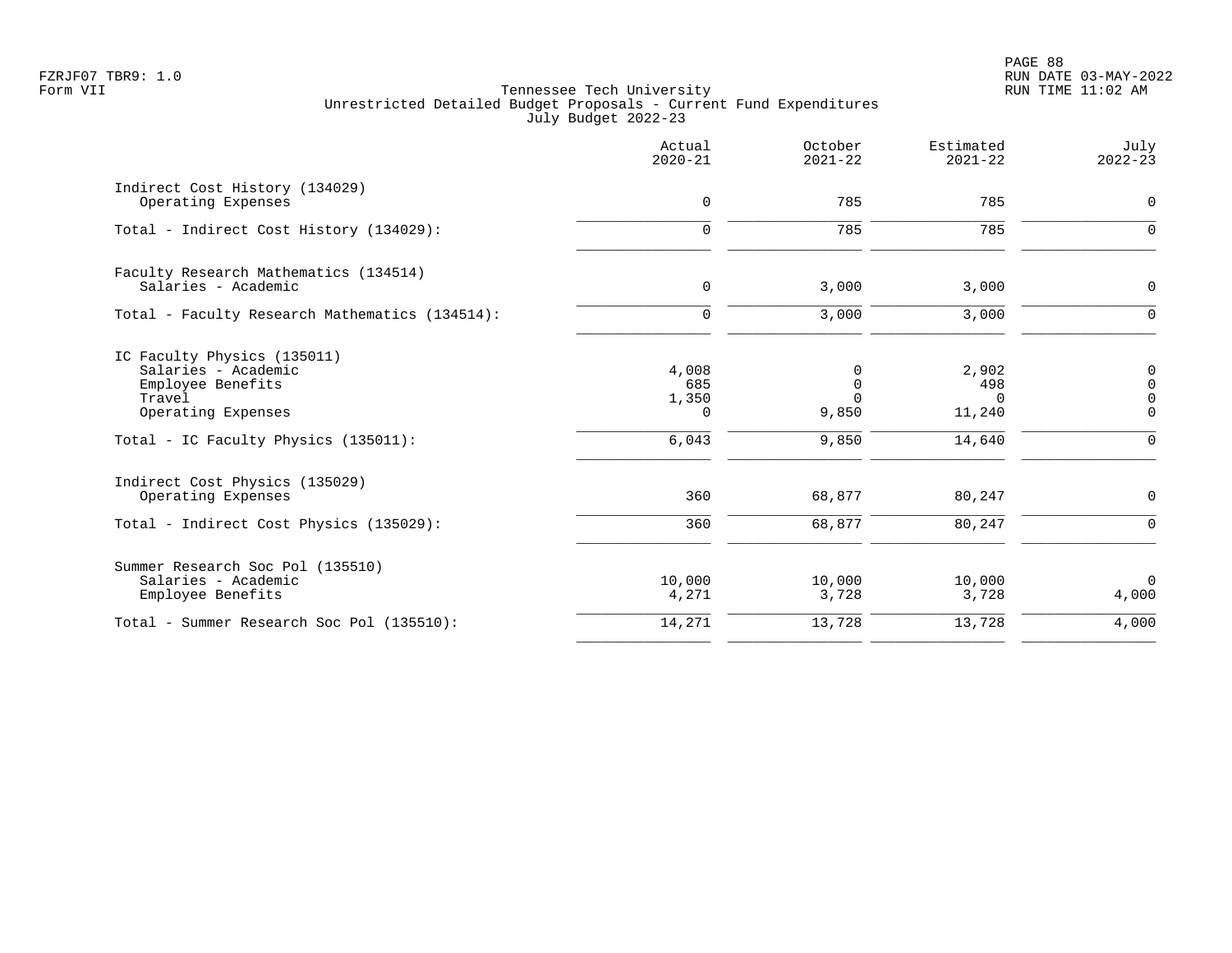PAGE 89 FZRJF07 TBR9: 1.0 RUN DATE 03-MAY-2022

|                                                                                                                               | Actual<br>$2020 - 21$  | October<br>$2021 - 22$           | Estimated<br>$2021 - 22$ | July<br>$2022 - 23$                  |
|-------------------------------------------------------------------------------------------------------------------------------|------------------------|----------------------------------|--------------------------|--------------------------------------|
| IC Faculty Sociology and Pol Sci (135511)<br>Salaries - Academic<br>Employee Benefits<br>Operating Expenses                   | 382<br>68<br>$\Omega$  | $\mathbf 0$<br>$\Omega$<br>8,405 | 359<br>71<br>8,405       | 0<br>$\mathbf 0$<br>$\Omega$         |
| Total - IC Faculty Sociology and Pol Sci (135511):                                                                            | 450                    | 8,405                            | 8,835                    | $\mathbf 0$                          |
| Faculty Research Sociology & Pol Sc (135514)<br>Operating Expenses                                                            | 4,400                  | 0                                | $\mathbf 0$              | $\mathbf 0$                          |
| Total - Faculty Research Sociology & Pol Sc (135514):                                                                         | 4,400                  | $\mathbf 0$                      | $\mathbf 0$              | $\mathbf 0$                          |
| Indirect Cost Soc and Pol Sci (135529)<br>Operating Expenses                                                                  | 0                      | 26,364                           | 27,224                   | 0                                    |
| Total - Indirect Cost Soc and Pol Sci (135529):                                                                               | $\mathbf 0$            | 26,364                           | 27,224                   | $\mathbf 0$                          |
| Research College of Engineering (137004)<br>Travel<br>Operating Expenses<br>Total - Research College of Engineering (137004): | $\Omega$<br>875<br>875 | 320<br>1,305<br>1,625            | 320<br>3,805<br>4,125    | 0<br>0<br>$\mathbf 0$                |
| Match Dean Engineering (137005)<br>Salaries - Professional<br>Employee Benefits<br>Operating Expenses                         | 10,817<br>6,998<br>0   | 2,227<br>2,338<br>691            | 10,303<br>3,629<br>691   | 115<br>$\overline{0}$<br>$\mathbf 0$ |
| Total - Match Dean Engineering (137005):                                                                                      | 17,815                 | 5,256                            | 14,623                   | 115                                  |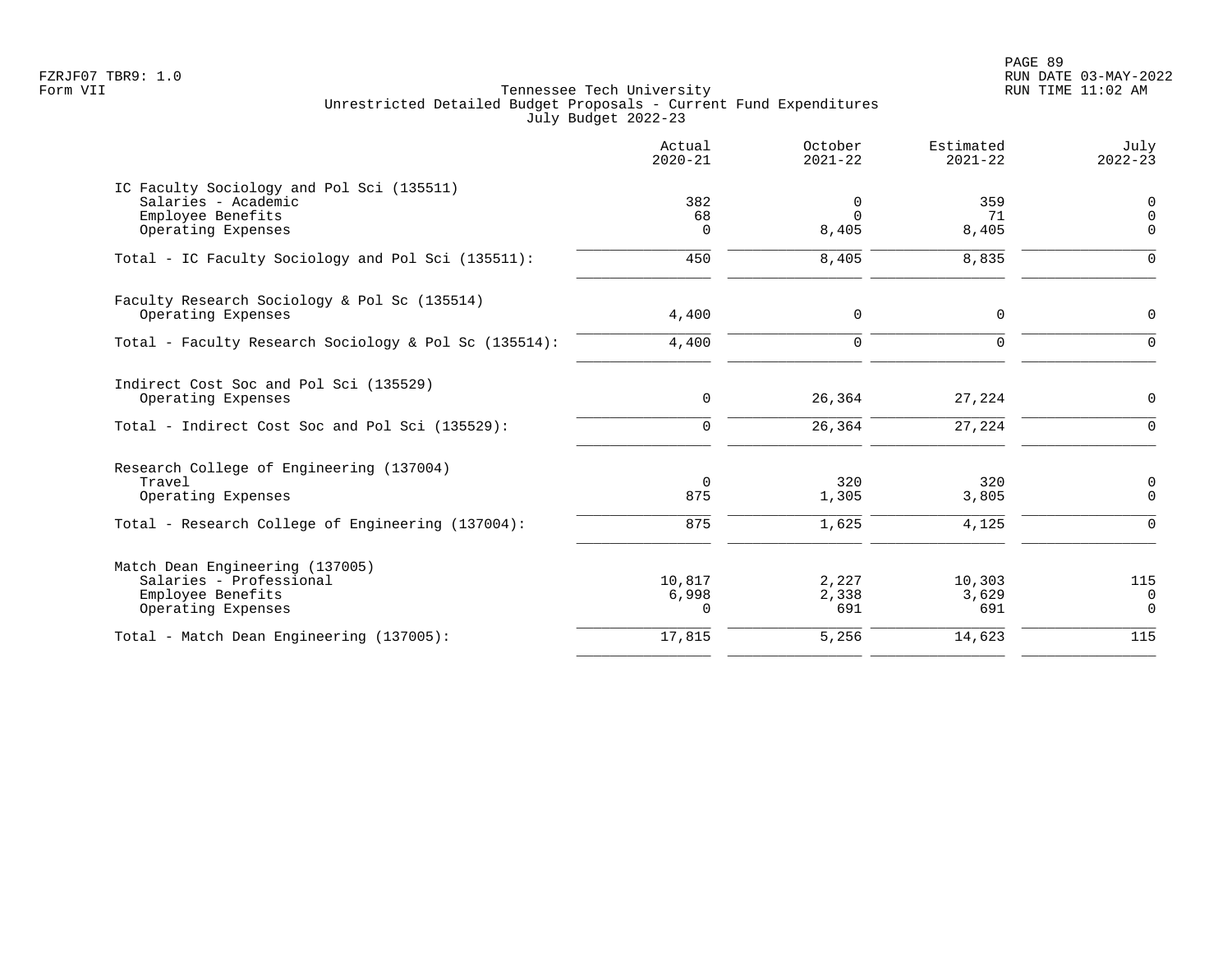PAGE 90 FZRJF07 TBR9: 1.0 RUN DATE 03-MAY-2022

|                                                     | Actual<br>$2020 - 21$ | October<br>$2021 - 22$ | Estimated<br>$2021 - 22$ | July<br>$2022 - 23$ |
|-----------------------------------------------------|-----------------------|------------------------|--------------------------|---------------------|
| IC Faculty Dean of Engineering (137011)             |                       |                        |                          |                     |
| Salaries - Academic                                 | 738                   | 0                      | 0                        | 0                   |
| Employee Benefits                                   | 93                    | $\Omega$               | $\Omega$                 | $\mathbf 0$         |
| Operating Expenses                                  | $\Omega$              | 2,073                  | 2,073                    | $\Omega$            |
| Total - IC Faculty Dean of Engineering (137011):    | 831                   | 2,073                  | 2,073                    | $\Omega$            |
| Indirect Cost Coll of Engineering (137029)          |                       |                        |                          |                     |
| Salaries - Supporting                               | 42,495                | 43,795                 | 43,795                   | 43,795              |
| Employee Benefits                                   | 12,478                | 10,450                 | 10,450                   | 10,450              |
| Operating Expenses                                  | 966                   | 184,186                | 285,536                  | $-51, 145$          |
| Total - Indirect Cost Coll of Engineering (137029): | 55,939                | 238,431                | 339,781                  | 3,100               |
| Indirect Cost Basic Engineering (137229)            |                       |                        |                          |                     |
| Salaries - Students                                 | 801                   | 45                     | 63                       | 0                   |
| Operating Expenses                                  | 168                   | 15,246                 | 15,548                   | $\Omega$            |
| Total - Indirect Cost Basic Engineering (137229):   | 969                   | 15,291                 | 15,611                   | $\Omega$            |
| Faculty Research Chem Engineering (137404)          |                       |                        |                          |                     |
| Salaries - Academic                                 | $\Omega$              | 3,000                  | 3,000                    | 0                   |
| Salaries - Students                                 | 2,378                 | 7,916                  | 7,916                    | $\overline{0}$      |
| Employee Benefits                                   | 106                   | $\Omega$               | $\cap$                   | $\mathbf 0$         |
| Travel                                              | $\Omega$              | 6,800                  | 6,561                    | $\Omega$            |
| Operating Expenses                                  | 5,918                 | 11,300                 | 11,539                   | $\Omega$            |
| Total - Faculty Research Chem Engineering (137404): | 8,402                 | 29,016                 | 29,016                   | $\Omega$            |
|                                                     |                       |                        |                          |                     |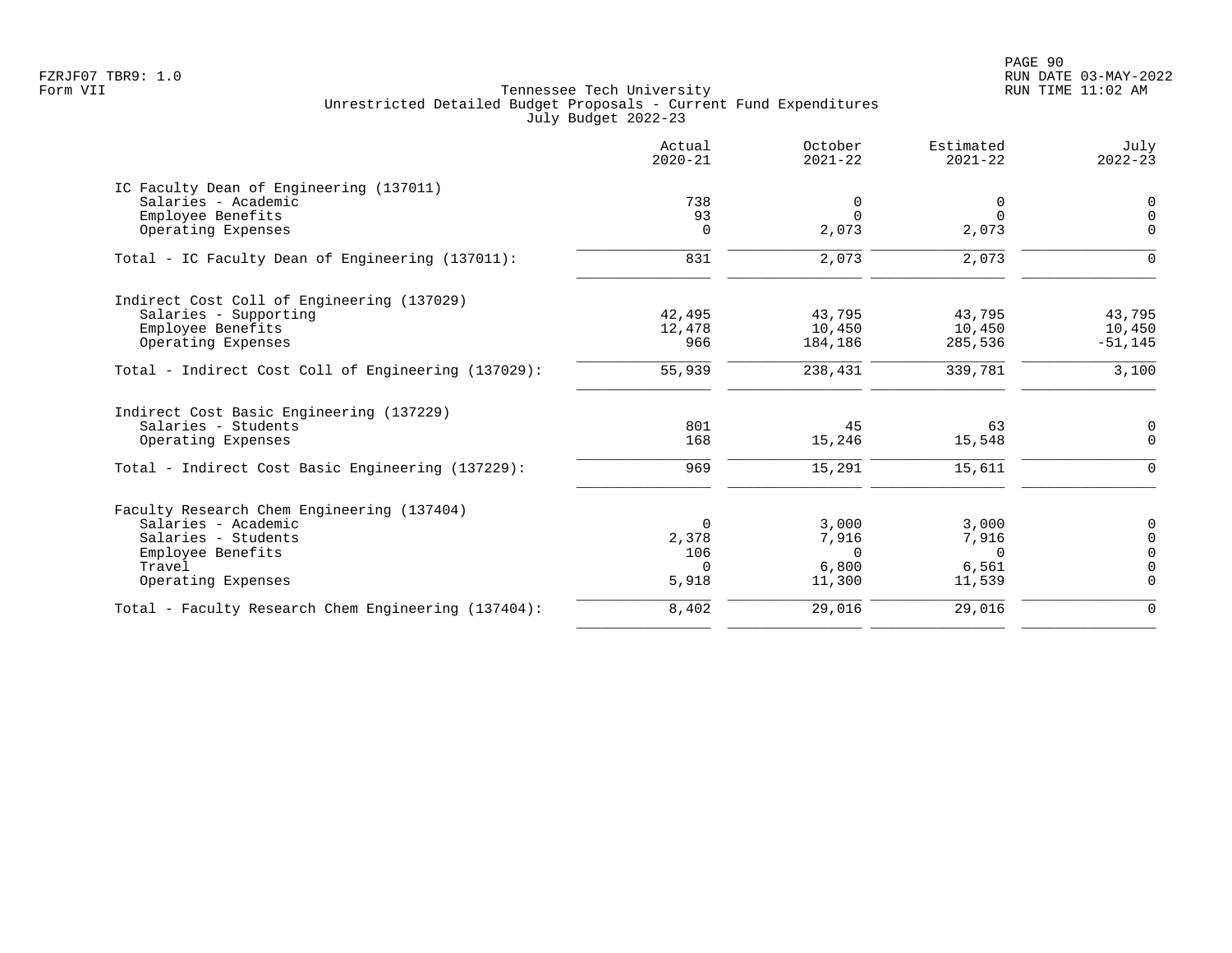PAGE 91 FZRJF07 TBR9: 1.0 RUN DATE 03-MAY-2022

|                                                      | Actual<br>$2020 - 21$ | October<br>$2021 - 22$ | Estimated<br>$2021 - 22$ | July<br>$2022 - 23$ |
|------------------------------------------------------|-----------------------|------------------------|--------------------------|---------------------|
| IC Faculty Chemical Engineering (137411)             |                       |                        |                          |                     |
| Salaries - Academic                                  | 1,148                 | 0                      | 1,419                    | 0                   |
| Employee Benefits                                    | 193                   | $\Omega$               | 236                      | $\mathbf 0$         |
| Operating Expenses                                   | 3,157                 | 10,182                 | 11,687                   | $\Omega$            |
| Total - IC Faculty Chemical Engineering (137411):    | 4,498                 | 10,182                 | 13,342                   | $\Omega$            |
| Indirect Cost Chemical Engineering (137429)          |                       |                        |                          |                     |
| Travel                                               | $\Omega$              | $\Omega$               | 3,332                    | 0                   |
| Operating Expenses                                   | 3,981                 | 17,996                 | 20,974                   | $\Omega$            |
| Total - Indirect Cost Chemical Engineering (137429): | 3,981                 | 17,996                 | 24,306                   | $\Omega$            |
| Match Civil and Envir Engrg (137605)                 |                       |                        |                          |                     |
| Salaries - Academic                                  | 19,005                | 1,965                  | 13,255                   | 0                   |
| Salaries - Students                                  | 107                   | 1                      | 1                        | $\overline{0}$      |
| Employee Benefits                                    | 8,338                 | 2,146                  | 6,380                    | $\mathbf 0$         |
| Operating Expenses                                   | $\Omega$              | 4,036                  | 4,036                    | $\Omega$            |
| Total - Match Civil and Envir Engrg (137605):        | 27,450                | 8,148                  | 23,672                   | $\Omega$            |
| IC Faculty Civil and Envir Engr (137611)             |                       |                        |                          |                     |
| Salaries - Academic                                  | 4,967                 | $\Omega$               | 5.041                    | 0                   |
| Employee Benefits                                    | 885                   | 5                      | 924                      | $\mathbf 0$         |
| Travel                                               | 76                    | $\Omega$               | <sup>n</sup>             | $\mathbf 0$         |
| Operating Expenses                                   | 2,336                 | 3,498                  | 4,018                    | $\Omega$            |
| Total - IC Faculty Civil and Envir Engr (137611):    | 8,264                 | 3,503                  | 9,983                    | $\Omega$            |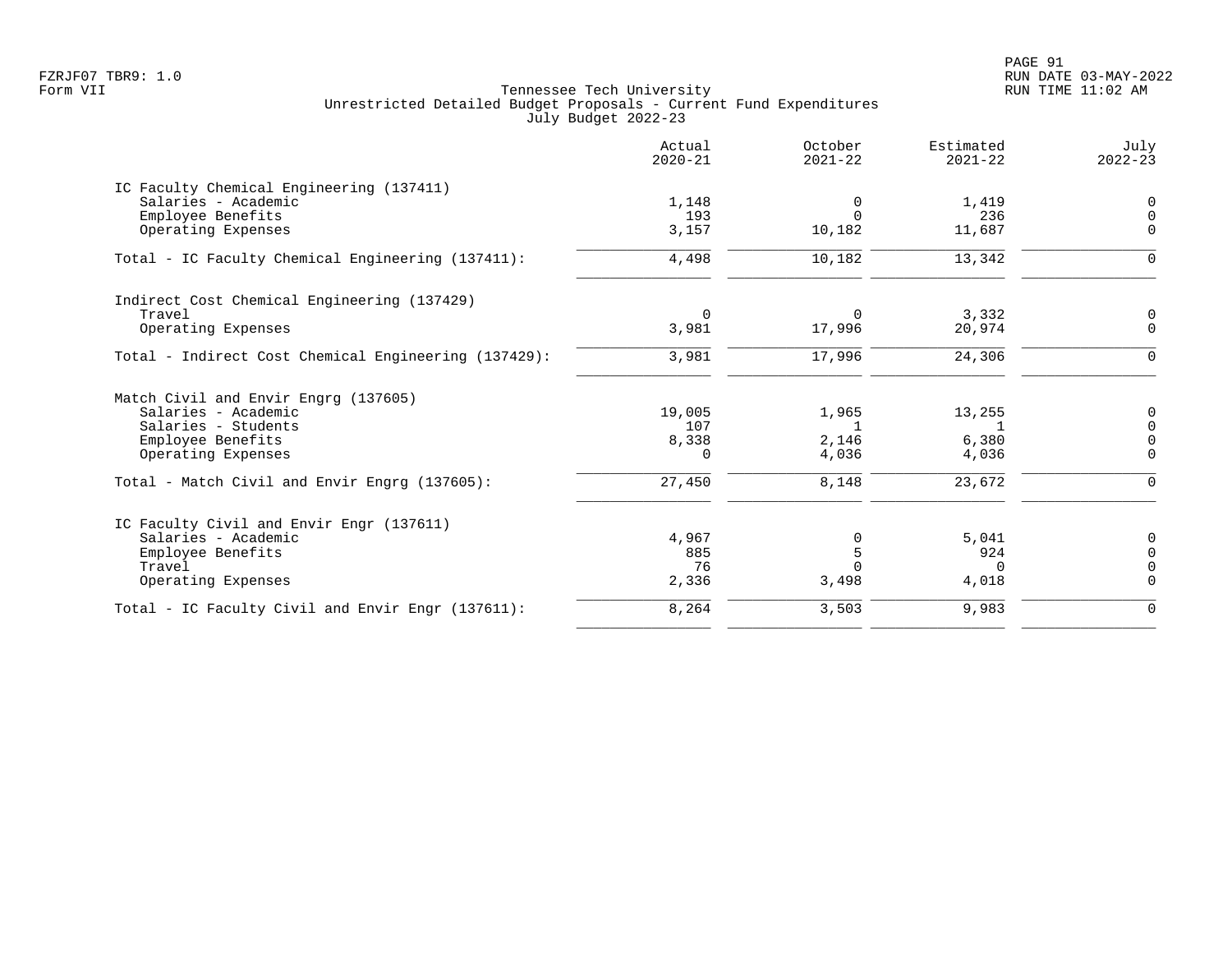| Actual<br>$2020 - 21$ | October<br>$2021 - 22$ | Estimated<br>$2021 - 22$ | July<br>$2022 - 23$              |
|-----------------------|------------------------|--------------------------|----------------------------------|
|                       |                        |                          |                                  |
| $\Omega$              | 5,000                  | 5,000                    | $\Omega$                         |
| 1,264                 | 16,916                 | 16,916                   | $\Omega$                         |
| 100                   | 1,065                  | 1,065                    | $\Omega$                         |
| 1,098                 | 5,374                  | 5,374                    | $\mathbf 0$                      |
| 2,462                 | 28,355                 | 28,355                   | $\overline{0}$                   |
|                       |                        |                          |                                  |
| 2,006                 | 75,220                 | 88,370                   | 0                                |
| 2,006                 | 75,220                 | 88,370                   | 0                                |
|                       |                        |                          |                                  |
|                       |                        |                          | 0                                |
|                       | $\Omega$               | $\Omega$                 | $\mathbf 0$                      |
| $\Omega$              |                        |                          | $\Omega$                         |
| 9,632                 | 4,030                  | 4,030                    | $\Omega$                         |
| 25,114                | 14,824                 | 14,824                   | $\mathbf 0$                      |
|                       |                        |                          |                                  |
|                       |                        |                          | $\mathbf 0$                      |
| 2,430                 | 512                    | 512                      | $\Omega$                         |
| 10,520                | 512                    | 512                      | $\mathbf 0$                      |
|                       | 15,449<br>33<br>8,090  | 8,794<br>2,000<br>0      | 8,794<br>2,000<br>$\overline{0}$ |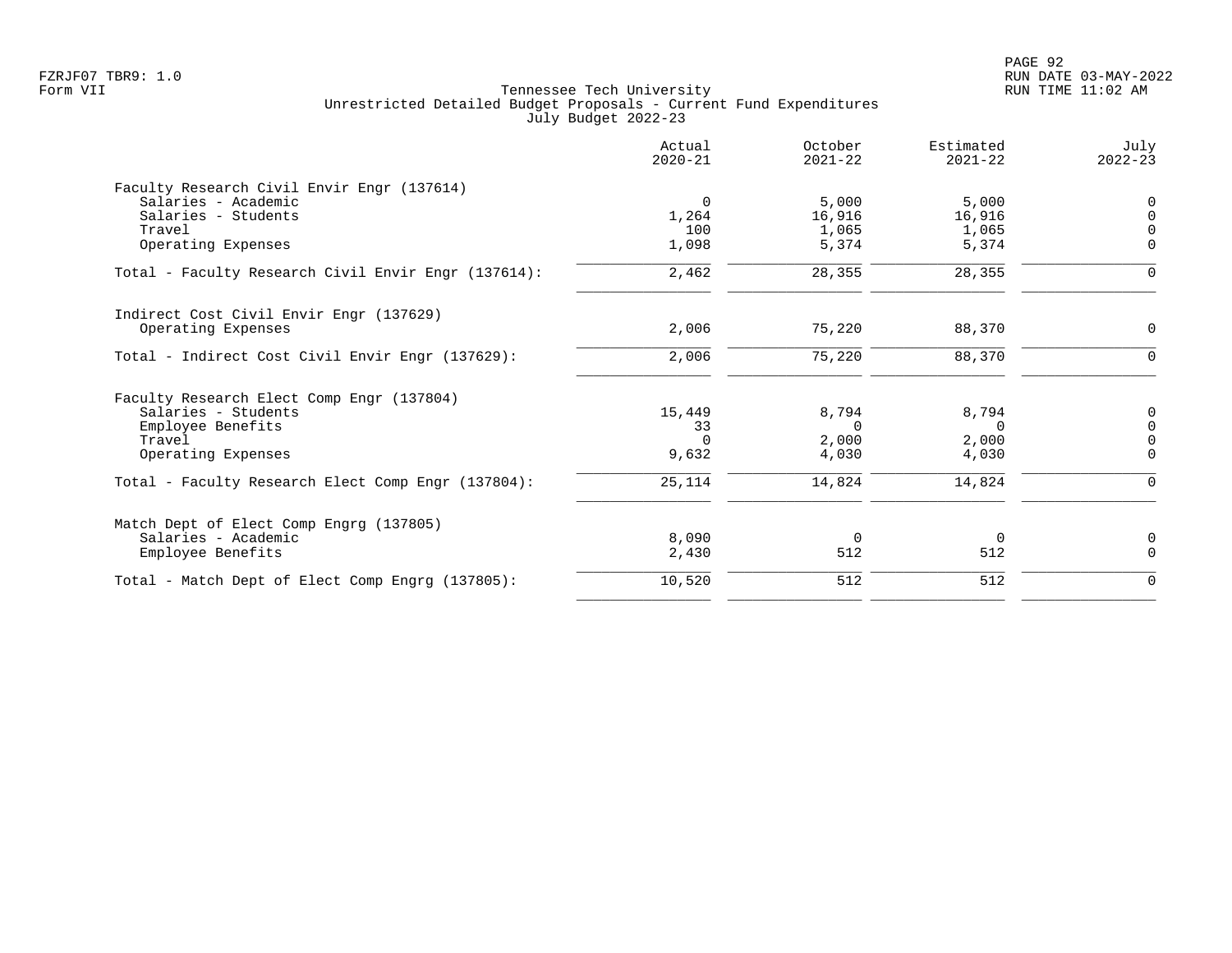PAGE 93 FZRJF07 TBR9: 1.0 RUN DATE 03-MAY-2022

|                                                                                                                             | Actual<br>$2020 - 21$       | October<br>$2021 - 22$     | Estimated<br>$2021 - 22$ | July<br>$2022 - 23$                       |
|-----------------------------------------------------------------------------------------------------------------------------|-----------------------------|----------------------------|--------------------------|-------------------------------------------|
| IC Faculty Elect and Comp Engr (137811)<br>Salaries - Academic<br>Employee Benefits<br>Operating Expenses                   | 15,178<br>2,027<br>$\Omega$ | 0<br>$\mathbf{1}$<br>2,427 | 12,553<br>1,898<br>2,427 | $\overline{0}$<br>$\mathbf 0$<br>$\Omega$ |
| Total - IC Faculty Elect and Comp Engr (137811):                                                                            | 17,205                      | 2,428                      | 16,878                   | $\Omega$                                  |
| Indirect Cost Elect Comp Engr (137829)<br>Salaries - Academic<br>Employee Benefits<br>Operating Expenses                    | 970<br>223<br>1,523         | 0<br>94<br>93,468          | 2,614<br>830<br>115,238  | 0<br>$\mathbf 0$<br>$\mathbf 0$           |
| Total - Indirect Cost Elect Comp Engr (137829):                                                                             | 2,716                       | 93,562                     | 118,682                  | $\mathbf 0$                               |
| Faculty Research Manuf Enginrg Tech (138204)<br>Operating Expenses<br>Total - Faculty Research Manuf Enginrg Tech (138204): | 6,094<br>6,094              | 0<br>$\mathbf 0$           | 0<br>0                   | $\mathbf 0$<br>$\mathbf 0$                |
| Matching Manuf & Engineering Tech (138205)<br>Operating Expenses                                                            | 0                           | 22                         | 22                       | 0                                         |
| Total - Matching Manuf & Engineering Tech (138205):                                                                         | $\mathbf 0$                 | $\overline{22}$            | $\overline{22}$          | $\mathbf 0$                               |
| IC Faculty Manuf & Engineering Tech (138211)<br>Salaries - Academic<br>Employee Benefits                                    | 4,958<br>863                | 0<br>$\mathbf 0$           | 6,322<br>1,088           | $\mathbf 0$<br>$\mathbf 0$                |
| Total - IC Faculty Manuf & Engineering Tech (138211):                                                                       | 5,821                       | $\mathbf 0$                | 7,410                    | $\Omega$                                  |
|                                                                                                                             |                             |                            |                          |                                           |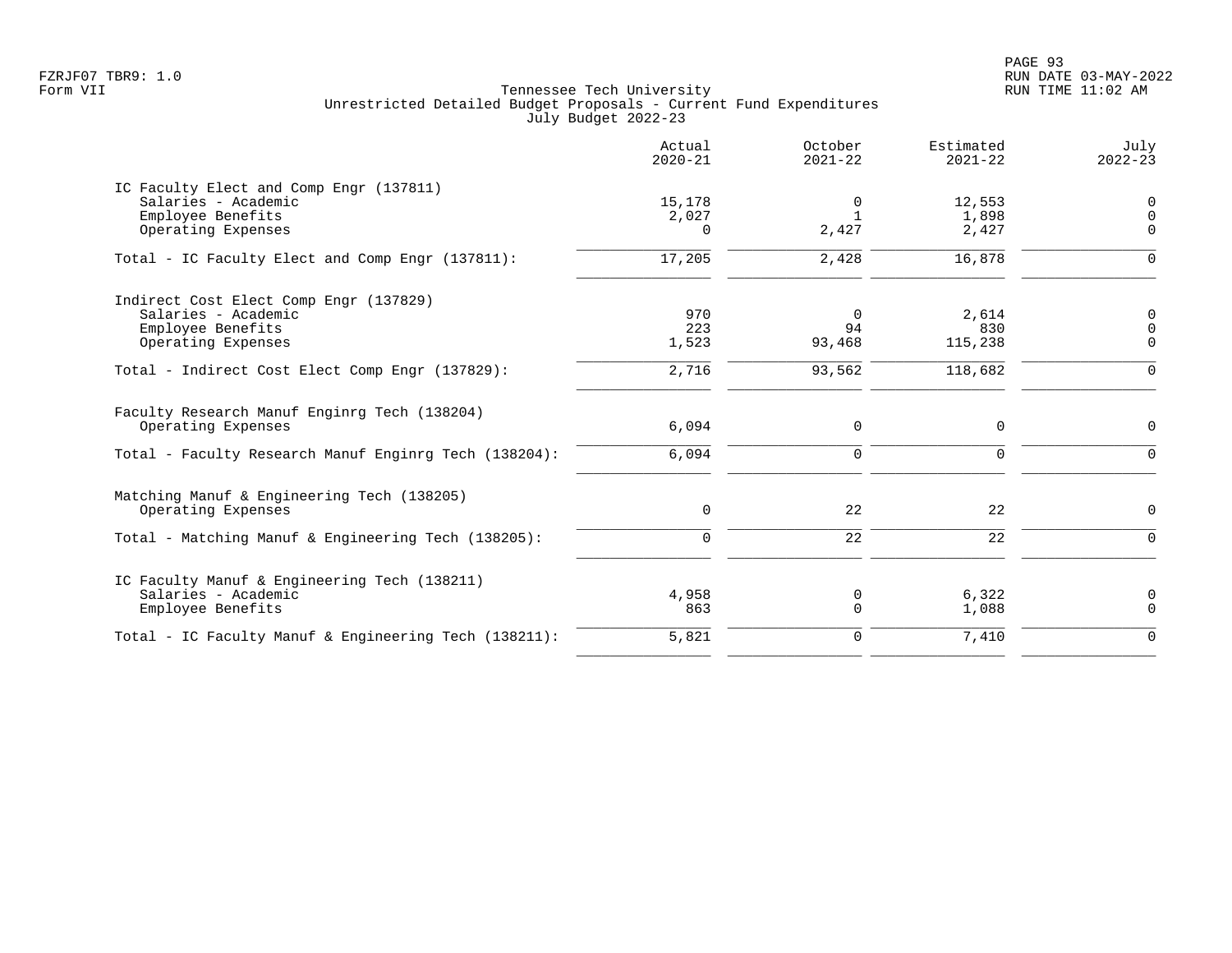|                                                                   | Actual<br>$2020 - 21$ | October<br>$2021 - 22$ | Estimated<br>$2021 - 22$ | July<br>$2022 - 23$ |
|-------------------------------------------------------------------|-----------------------|------------------------|--------------------------|---------------------|
| Indirect Cost Manuf & Enginrg Tech (138229)<br>Operating Expenses | $\mathbf 0$           | 40,376                 | 55,206                   | $\mathbf 0$         |
|                                                                   |                       |                        |                          |                     |
| Total - Indirect Cost Manuf & Enginrg Tech (138229):              | $\mathbf 0$           | 40,376                 | 55,206                   | $\Omega$            |
| Match Mechanical Engineering (138405)                             |                       |                        |                          |                     |
| Salaries - Academic                                               | 27,495                | 7,344                  | 39,374                   | $\mathbf 0$         |
| Employee Benefits                                                 | 5,593                 | 3,320                  | 14,239                   | $\Omega$            |
| Travel                                                            | 0                     | 2,000                  | 2,000                    | $\Omega$            |
| Operating Expenses                                                | $\Omega$              | 3,232                  | 5,732                    | $\Omega$            |
| Total - Match Mechanical Engineering (138405):                    | 33,088                | 15,896                 | 61,345                   | $\mathbf 0$         |
| IC Faculty Mechanical Engineering (138411)                        |                       |                        |                          |                     |
| Salaries - Academic                                               | 19,549                | $\overline{0}$         | 22,173                   | $\mathbf 0$         |
| Employee Benefits                                                 | 3,496                 | 63                     | 3,950                    | $\Omega$            |
| Operating Expenses                                                | 149                   | 15,183                 | 16,073                   | $\Omega$            |
| Total - IC Faculty Mechanical Engineering (138411):               | 23,194                | 15,246                 | 42,196                   | $\Omega$            |
| Faculty Research Mechanical Engrg (138414)                        |                       |                        |                          |                     |
| Salaries - Academic                                               | $\Omega$              | 314                    | 314                      | 0                   |
| Salaries - Students                                               | 4,436                 | 15,584                 | 15,584                   | $\Omega$            |
| Employee Benefits                                                 | 243                   | $\Omega$               | $\Omega$                 | $\Omega$            |
| Travel                                                            | $\Omega$              | 1,280                  | 1,280                    | $\Omega$            |
| Operating Expenses                                                | 7,618                 | 12,822                 | 12,822                   | $\Omega$            |
| Total - Faculty Research Mechanical Engrg (138414):               | 12,297                | 30,000                 | 30,000                   | $\mathbf 0$         |
|                                                                   |                       |                        |                          |                     |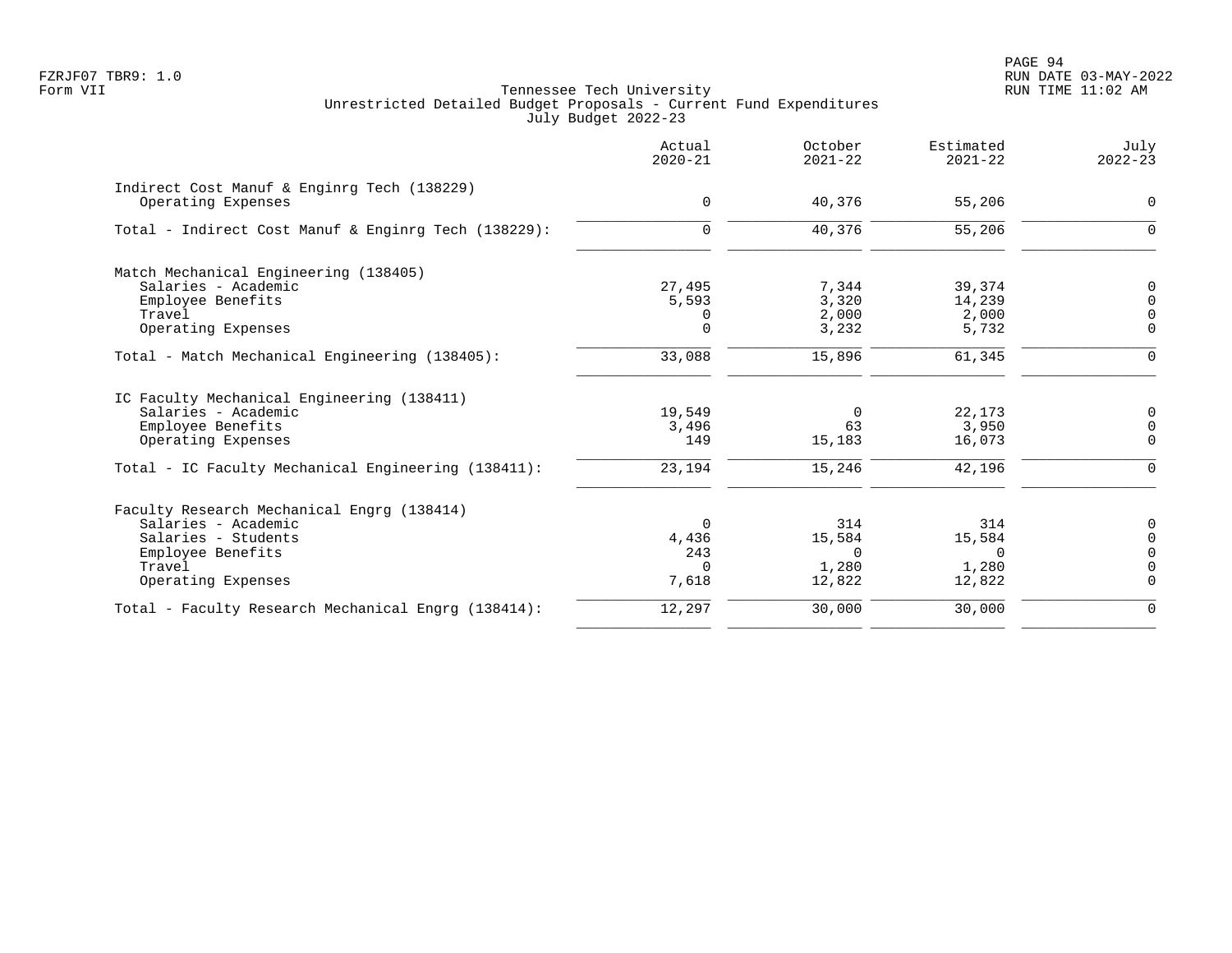|                                                      | Actual<br>$2020 - 21$ | October<br>$2021 - 22$ | Estimated<br>$2021 - 22$ | July<br>$2022 - 23$ |
|------------------------------------------------------|-----------------------|------------------------|--------------------------|---------------------|
| Indirect Cost Mech Engr (138429)                     |                       |                        |                          |                     |
| Salaries - Students                                  | 3,615                 | 0                      | 0                        | $\Omega$            |
| Salaries - Professional                              | 10,800                | $\Omega$               | 3,000                    | $\cap$              |
| Employee Benefits                                    | 10,180                | 991                    | 991                      | $\Omega$            |
| Travel                                               | 1,341                 | $\Omega$               | 861                      | $\Omega$            |
| Operating Expenses                                   | 12,295                | 52,978                 | 100,187                  | $\mathbf 0$         |
| Total - Indirect Cost Mech Engr (138429):            | 38,231                | 53,969                 | 105,039                  | $\Omega$            |
| IC Faculty Manufacturing Center (139011)             |                       |                        |                          |                     |
| Salaries - Academic                                  | 2,412                 | $\Omega$               | 3,842                    | 0                   |
| Employee Benefits                                    | 336                   |                        | 479                      | $\Omega$            |
| Operating Expenses                                   | 0                     | 534                    | 534                      | $\mathbf 0$         |
| Total - IC Faculty Manufacturing Center (139011):    | 2,748                 | 535                    | 4,855                    | $\Omega$            |
| Indirect Cost Manuf Res Center (139029)              |                       |                        |                          |                     |
| Operating Expenses                                   | 0                     | 53,059                 | 61,699                   | 0                   |
| Total - Indirect Cost Manuf Res Center (139029):     | $\mathbf 0$           | 53,059                 | 61,699                   | $\Omega$            |
| IC Faculty Energy Sys Research Ctr (139211)          |                       |                        |                          |                     |
| Salaries - Academic                                  | 7,038                 | 0                      | 4,337                    | 0                   |
| Employee Benefits                                    | 1,172                 | 0                      | 723                      | $\Omega$            |
| Total - IC Faculty Energy Sys Research Ctr (139211): | 8,210                 | 0                      | 5,060                    | $\mathbf 0$         |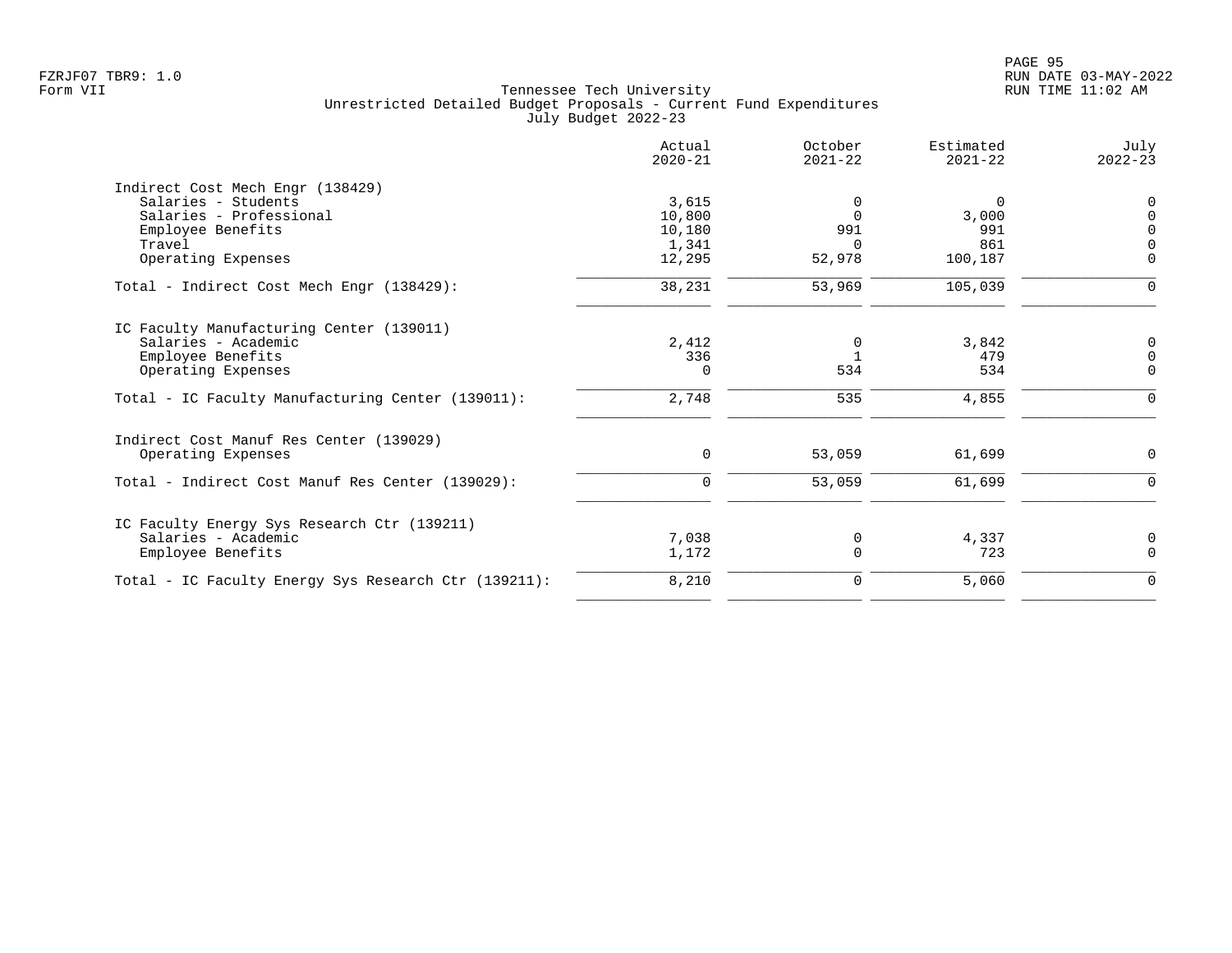|                                                                                                        | Actual<br>$2020 - 21$                  | October<br>$2021 - 22$   | Estimated<br>$2021 - 22$ | July<br>$2022 - 23$                       |
|--------------------------------------------------------------------------------------------------------|----------------------------------------|--------------------------|--------------------------|-------------------------------------------|
| Indirect Cost Energy Syst Res Ctr (139229)<br>Operating Expenses                                       | 7,670                                  | 35,640                   | 59,580                   | $\mathbf 0$                               |
| Total - Indirect Cost Energy Syst Res Ctr (139229):                                                    | 7,670                                  | 35,640                   | 59,580                   | $\Omega$                                  |
| IC Faculty Interdisciplinary Studie (139311)<br>Salaries - Academic<br>Employee Benefits               | 153<br>26                              | 0<br>$\Omega$            | 145<br>25                | 0<br>$\mathbf 0$                          |
| Total - IC Faculty Interdisciplinary Studie (139311):                                                  | 179                                    | $\mathbf 0$              | 170                      | $\mathbf 0$                               |
| Indirect Cost Interdisciplinary Stu (139329)<br>Operating Expenses                                     | $\mathbf 0$                            | 5,650                    | 6,810                    | 0                                         |
| Total - Indirect Cost Interdisciplinary Stu (139329):                                                  | $\mathbf 0$                            | 5,650                    | 6,810                    | $\mathbf 0$                               |
| Match Water Center (139405)<br>Salaries - Academic<br>Employee Benefits<br>Operating Expenses          | 8,920<br>2,604<br>1,758                | $\Omega$<br>567<br>3,979 | $\Omega$<br>567<br>3,979 | 0<br>$\mathbf 0$<br>$\mathbf 0$           |
| Total - Match Water Center (139405):                                                                   | 13,282                                 | 4,546                    | 4,546                    | $\mathbf 0$                               |
| IC Faculty Water Center (139411)<br>Salaries - Professional<br>Employee Benefits<br>Operating Expenses | $\mathbf 0$<br>$\mathbf 0$<br>$\Omega$ | 0<br>$\mathbf 0$<br>160  | 380<br>40<br>160         | $\mathbf 0$<br>$\mathbf 0$<br>$\mathbf 0$ |
| Total - IC Faculty Water Center (139411):                                                              | $\mathbf 0$                            | 160                      | 580                      | $\Omega$                                  |
|                                                                                                        |                                        |                          |                          |                                           |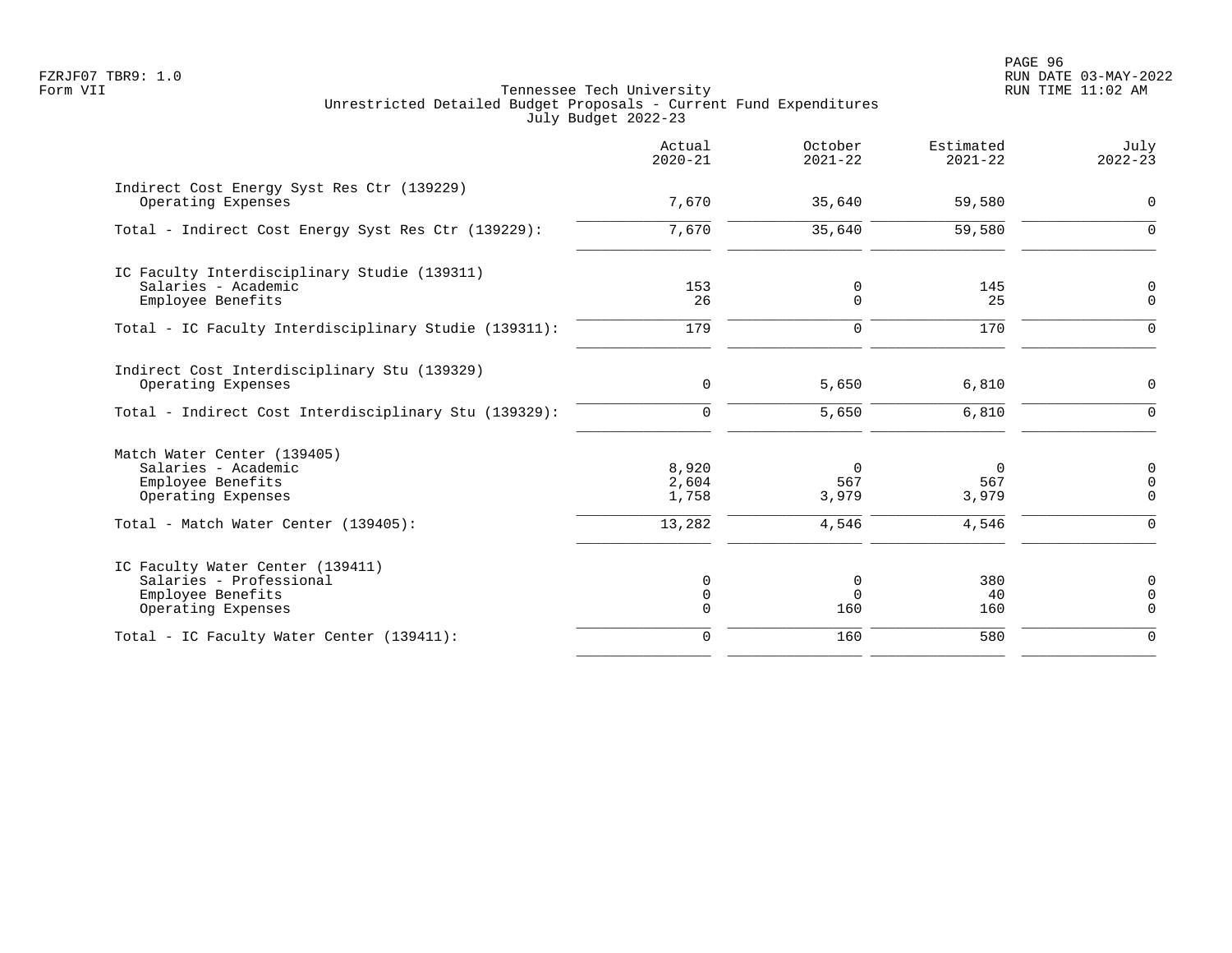PAGE 97 FZRJF07 TBR9: 1.0 RUN DATE 03-MAY-2022

|                                                       | Actual<br>$2020 - 21$ | October<br>$2021 - 22$ | Estimated<br>$2021 - 22$ | July<br>$2022 - 23$ |
|-------------------------------------------------------|-----------------------|------------------------|--------------------------|---------------------|
| Indirect Cost Water Res Center (139429)               |                       |                        |                          |                     |
| Operating Expenses                                    | 0                     | 6,540                  | 7,380                    | $\mathbf 0$         |
| Total - Indirect Cost Water Res Center (139429):      | $\Omega$              | 6,540                  | 7,380                    | $\Omega$            |
| Cybersecurity Educ Research Center (139600)           |                       |                        |                          |                     |
| Salaries - Academic                                   | 25,428                | 45,983                 | 5,540                    | 45,983              |
| Salaries - Supporting                                 | 53,472                | 39,300                 | 35,805                   | 35,135              |
| Salaries - Students                                   | 21,477                | 30,000                 | 30,000                   | 22,896              |
| Salaries - Professional                               | 138,352               | 166,606                | 183,264                  | 267,828             |
| Employee Benefits                                     | 88,216                | 120,239                | 120,239                  | 120,239             |
| Travel                                                | $\Omega$              | 30,000                 | 30,000                   | 20,000              |
| Operating Expenses                                    | 147,642               | 319,936                | 347,216                  | $\Omega$            |
| Capital Outlay                                        | 9                     | $\Omega$               | $\Omega$                 | $\Omega$            |
| Total - Cybersecurity Educ Research Center (139600):  | 474,596               | 752,064                | 752,064                  | 512,081             |
| Indirect Cost Cybersec Educ Rsr Ctr (139629)          |                       |                        |                          |                     |
| Operating Expenses                                    | $\mathbf 0$           | 3,047                  | 3,047                    | $\Omega$            |
| Total - Indirect Cost Cybersec Educ Rsr Ctr (139629): | $\Omega$              | 3,047                  | 3,047                    | $\Omega$            |
| Indirect Cost Dean Coll of Bus (140029)               |                       |                        |                          |                     |
| Salaries - Supporting                                 | $\Omega$              | 5,000                  | 5,000                    | $\Omega$            |
| Salaries - Students                                   | 796                   | 7,204                  | 7,204                    | $\Omega$            |
| Salaries - Professional                               | 8,011                 | $\Omega$               | $\Omega$                 | $\Omega$            |
| Employee Benefits                                     | 1,511                 | 8,490                  | 8,490                    | $\Omega$            |
| Travel                                                | 119                   | 3,881                  | 3,881                    | $\cap$              |
| Operating Expenses                                    | 2,526                 | 154,266                | 229,926                  | $\Omega$            |
| Total - Indirect Cost Dean Coll of Bus (140029):      | 12,963                | 178,841                | 254,501                  | $\Omega$            |
|                                                       |                       |                        |                          |                     |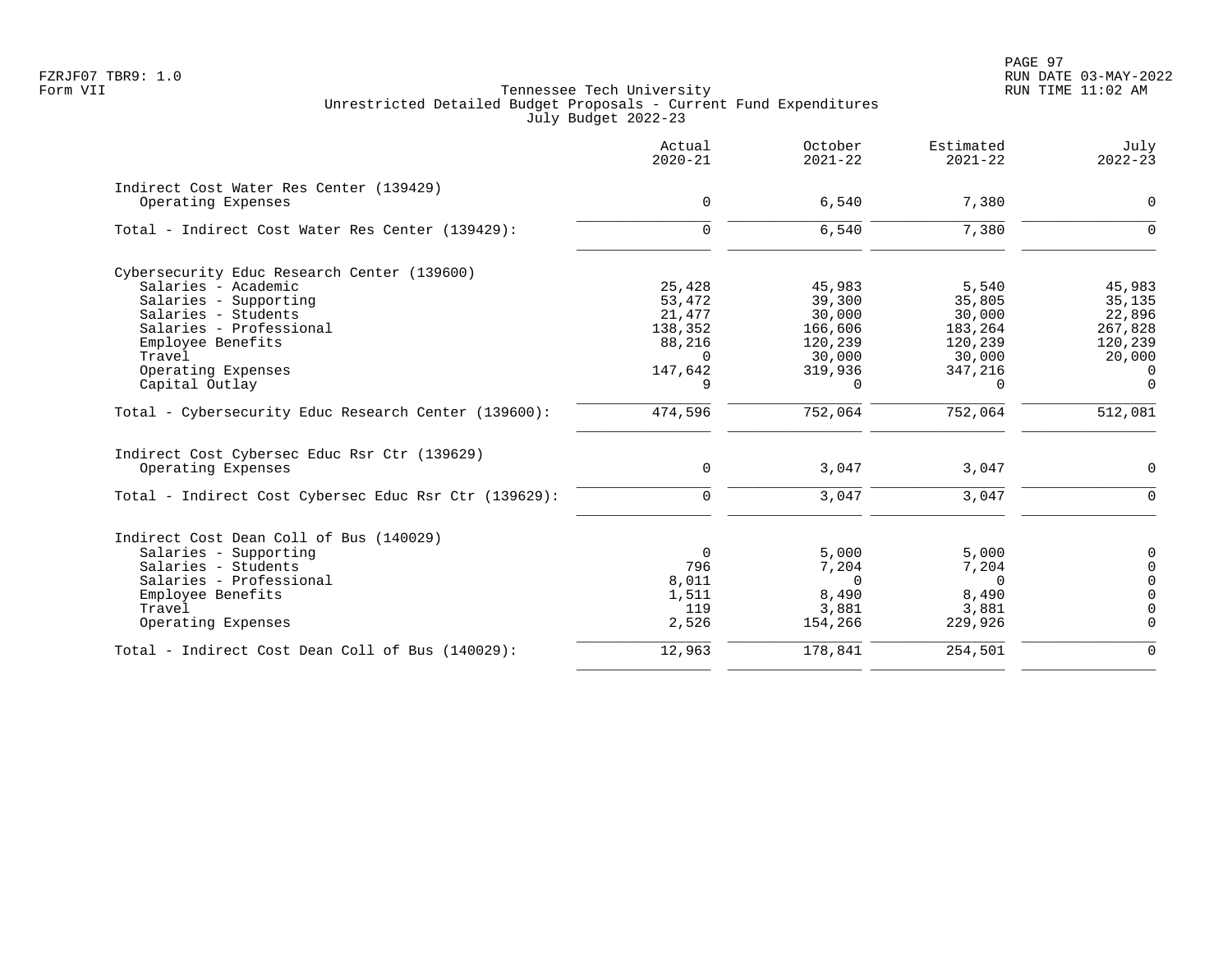| Actual<br>$2020 - 21$ | October<br>$2021 - 22$ | Estimated<br>$2021 - 22$   | July<br>$2022 - 23$      |
|-----------------------|------------------------|----------------------------|--------------------------|
|                       |                        |                            |                          |
| 1,623                 | 1                      | 5,874                      | $\overline{0}$           |
| 3,438                 | $\Omega$               | $\cap$                     | $\Omega$                 |
|                       |                        |                            | 1,845                    |
|                       |                        |                            | 0                        |
|                       |                        |                            | $\overline{0}$           |
| 15,501                | 9,592                  | 24,762                     | 1,845                    |
|                       |                        |                            |                          |
| $\mathbf 0$           | 435                    | 435                        | 0                        |
| $\mathbf 0$           | 435                    | 435                        | $\mathbf 0$              |
|                       |                        |                            |                          |
| 20,288                | $\Omega$               | 20,510                     | 0                        |
| 3,218                 | 363                    | 3,983                      | $\mathbf 0$              |
| 0                     | 2,226                  | 2,226                      | 0                        |
| 23,506                | 2,589                  | 26,719                     | 0                        |
|                       |                        |                            |                          |
| $\mathbf 0$           | 2,000                  | 2,000                      | 0                        |
| $\Omega$              | 1,000                  | 1,000                      | $\mathbf 0$              |
| 0                     | 3,000                  | 3,000                      | $\mathbf 0$              |
|                       | 7,635<br>2,805<br>0    | 3,245<br>$\Omega$<br>6,346 | 4,720<br>1,282<br>12,886 |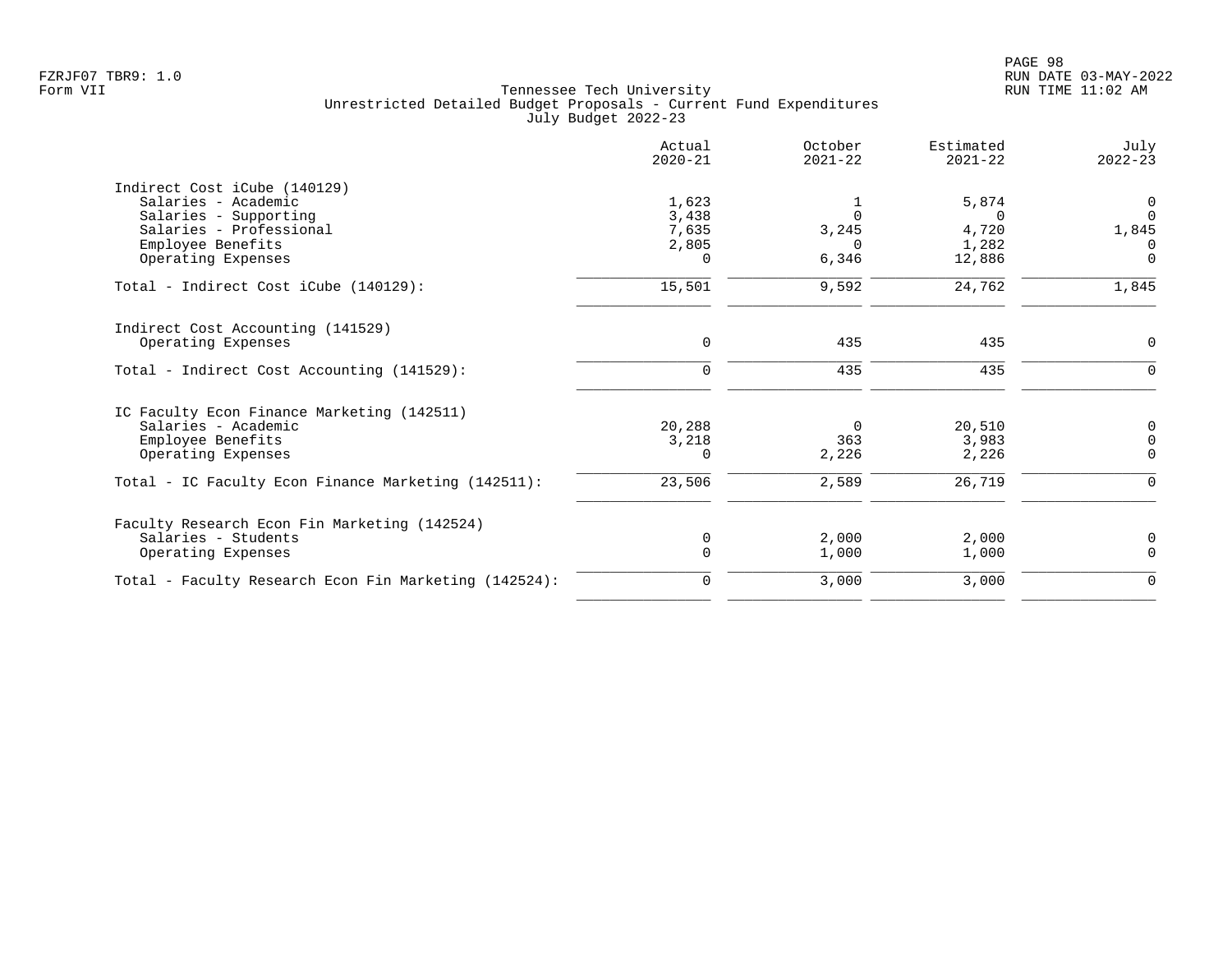|                                                                                                           | Actual<br>$2020 - 21$    | October<br>$2021 - 22$ | Estimated<br>$2021 - 22$ | July<br>$2022 - 23$                    |
|-----------------------------------------------------------------------------------------------------------|--------------------------|------------------------|--------------------------|----------------------------------------|
| Indirect Cost Econ and Finance (142529)<br>Operating Expenses                                             | $\mathbf 0$              | 4,030                  | 4,030                    | $\mathbf 0$                            |
| Total - Indirect Cost Econ and Finance (142529):                                                          | $\Omega$                 | 4,030                  | 4,030                    | $\Omega$                               |
| Indirect Cost Dec Sci and Mgnt (144029)<br>Salaries - Academic<br>Employee Benefits<br>Operating Expenses | 2,227<br>392<br>$\Omega$ | 0<br>$\Omega$<br>4,438 | 1,308<br>232<br>4,438    | $\mathbf 0$<br>$\mathbf 0$<br>$\Omega$ |
| Total - Indirect Cost Dec Sci and Mgnt (144029):                                                          | 2,619                    | 4,438                  | 5,978                    | $\Omega$                               |
| Match Dean College of Education (150015)<br>Operating Expenses                                            | $\mathbf 0$              | 29,582                 | 29,582                   | $\mathbf 0$                            |
| Total - Match Dean College of Education (150015):                                                         | 0                        | 29,582                 | 29,582                   | $\Omega$                               |
| Indirect Cost College of Educ (150029)<br>Operating Expenses                                              | 3,132                    | 28,748                 | 47,268                   | $\mathbf 0$                            |
| Total - Indirect Cost College of Educ (150029):                                                           | 3,132                    | 28,748                 | 47,268                   | $\Omega$                               |
| Research Education (151504)<br>Travel<br>Operating Expenses                                               | 0<br>$\Omega$            | 2,500<br>4,264         | 2,500<br>4,264           | 0<br>$\mathbf 0$                       |
| Total - Research Education (151504):                                                                      | $\Omega$                 | 6,764                  | 6,764                    | $\Omega$                               |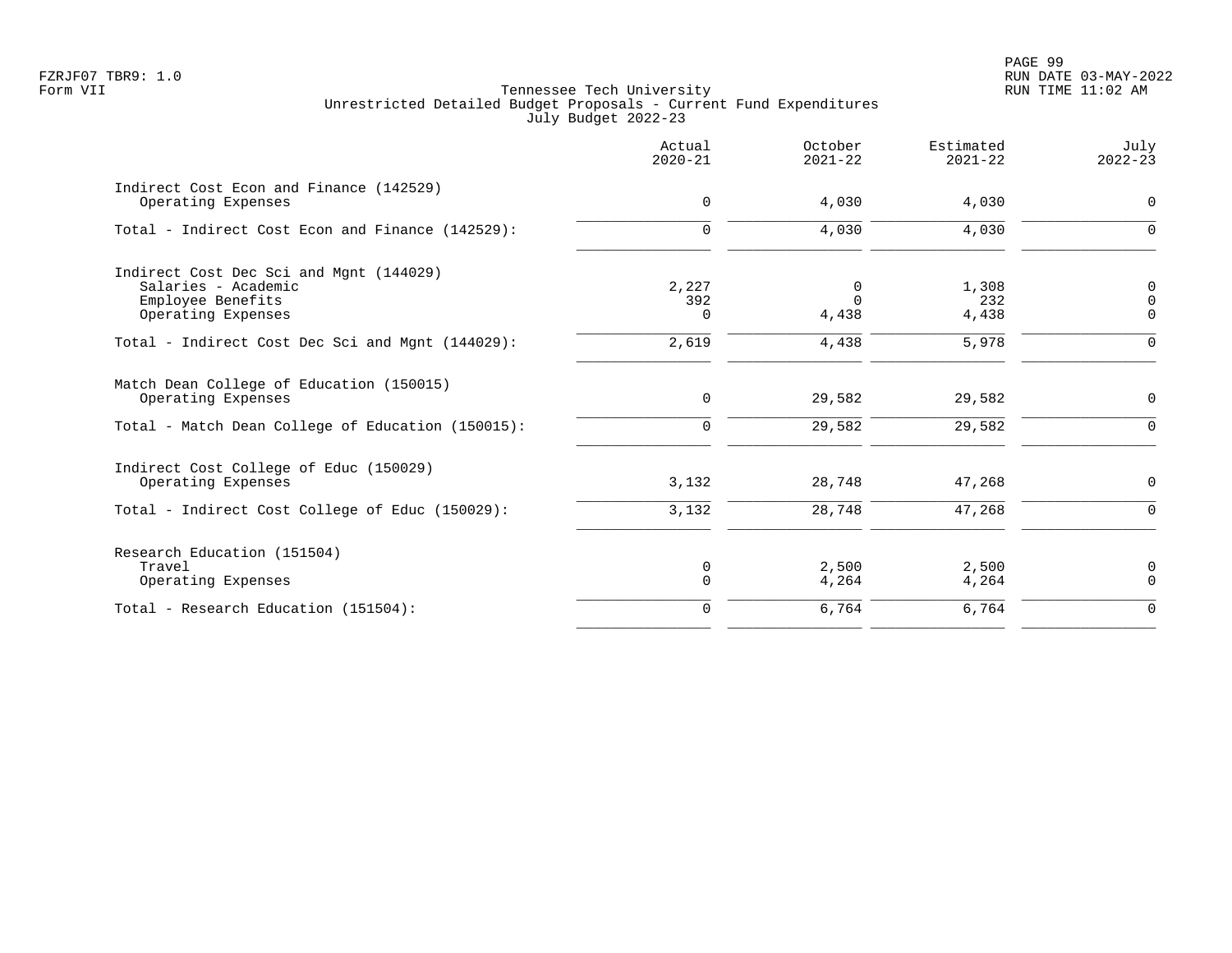|                                                                                                            | Actual<br>$2020 - 21$            | October<br>$2021 - 22$ | Estimated<br>$2021 - 22$ | July<br>$2022 - 23$          |
|------------------------------------------------------------------------------------------------------------|----------------------------------|------------------------|--------------------------|------------------------------|
| Indirect Cost Assoc Dean Educ (151529)<br>Operating Expenses                                               | 0                                | 117                    | 117                      | 0                            |
| Total - Indirect Cost Assoc Dean Educ (151529):                                                            | $\Omega$                         | 117                    | 117                      | $\Omega$                     |
| IC Faculty Counseling and Psych (152011)<br>Salaries - Academic<br>Employee Benefits<br>Operating Expenses | $\Omega$<br>$\Omega$<br>$\Omega$ | 0<br>$\Omega$<br>517   | 78<br>22<br>517          | 0<br>$\Omega$<br>$\mathbf 0$ |
| Total - IC Faculty Counseling and Psych (152011):                                                          | $\Omega$                         | 517                    | 617                      | $\Omega$                     |
| Faculty Research Counsel and Psych (152014)<br>Operating Expenses                                          | 3,000                            | $\mathbf 0$            | 3,000                    | $\Omega$                     |
| Total - Faculty Research Counsel and Psych (152014):                                                       | 3,000                            | $\mathbf 0$            | 3,000                    | ∩                            |
| Indirect Cost Counsel and Psychol (152029)<br>Operating Expenses                                           | 0                                | 50                     | 730                      | 0                            |
| Total - Indirect Cost Counsel and Psychol (152029):                                                        | $\Omega$                         | 50                     | 730                      | $\Omega$                     |
| Faculty Research Teacher Education (152504)<br>Operating Expenses                                          | 2,850                            | 0                      | 0                        | $\mathbf 0$                  |
| Total - Faculty Research Teacher Education (152504):                                                       | 2,850                            | 0                      | 0                        | $\mathbf 0$                  |
|                                                                                                            |                                  |                        |                          |                              |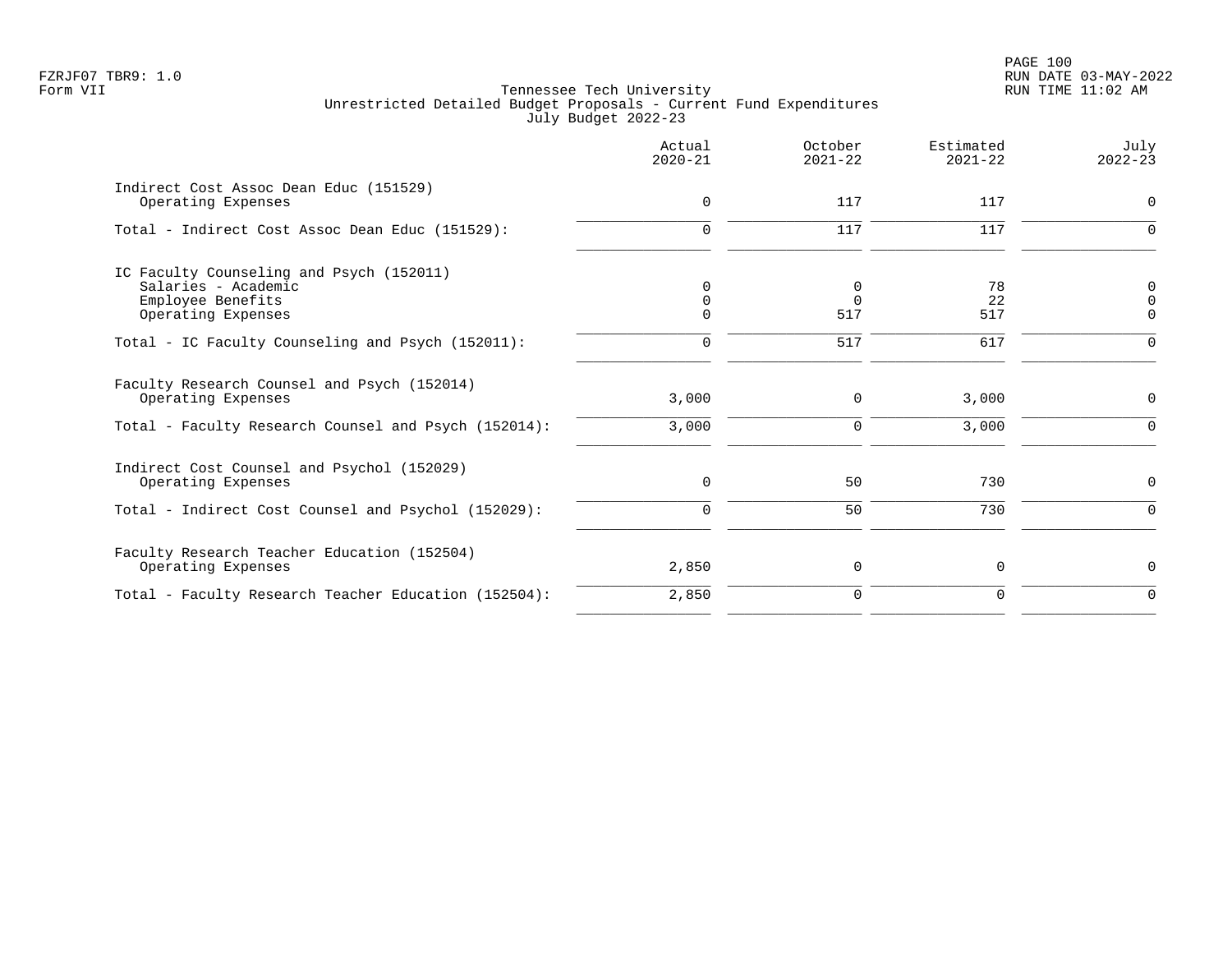PAGE 101 FZRJF07 TBR9: 1.0 RUN DATE 03-MAY-2022

|                                                                                                            | Actual<br>$2020 - 21$ | October<br>$2021 - 22$ | Estimated<br>$2021 - 22$ | July<br>$2022 - 23$       |
|------------------------------------------------------------------------------------------------------------|-----------------------|------------------------|--------------------------|---------------------------|
| Indirect Cost Teacher Education (152529)<br>Employee Benefits<br>Operating Expenses                        | 0<br>$\Omega$         | 2,600<br>880           | 2,600<br>880             | 0<br>$\mathbf 0$          |
| Total - Indirect Cost Teacher Education (152529):                                                          | $\Omega$              | 3,480                  | 3,480                    | $\Omega$                  |
| IC Faculty Curr and Instruction (153011)<br>Salaries - Academic<br>Employee Benefits<br>Operating Expenses | 12,126<br>2,756<br>63 | 203<br>66<br>1,285     | 15,584<br>2,075<br>1,285 | 0<br>$\Omega$<br>$\Omega$ |
| Total - IC Faculty Curr and Instruction (153011):                                                          | 14,945                | 1,554                  | 18,944                   | $\Omega$                  |
| Indirect Cost Curr and Instruct (153029)<br>Operating Expenses                                             | 15,743                | 30,751                 | 65,811                   | $\mathbf 0$               |
| Total - Indirect Cost Curr and Instruct (153029):                                                          | 15,743                | 30,751                 | 65,811                   | $\Omega$                  |
| Faculty Research Music Art (155014)<br>Operating Expenses                                                  | 2,982                 | 3,000                  | 3,000                    | $\mathbf 0$               |
| Total - Faculty Research Music Art (155014):                                                               | 2,982                 | 3,000                  | 3,000                    | $\Omega$                  |
| Indirect Cost Music and Art (155029)<br>Operating Expenses                                                 | 0                     | 328                    | 328                      | 0                         |
| Total - Indirect Cost Music and Art (155029):                                                              | $\Omega$              | 328                    | 328                      | $\Omega$                  |
|                                                                                                            |                       |                        |                          |                           |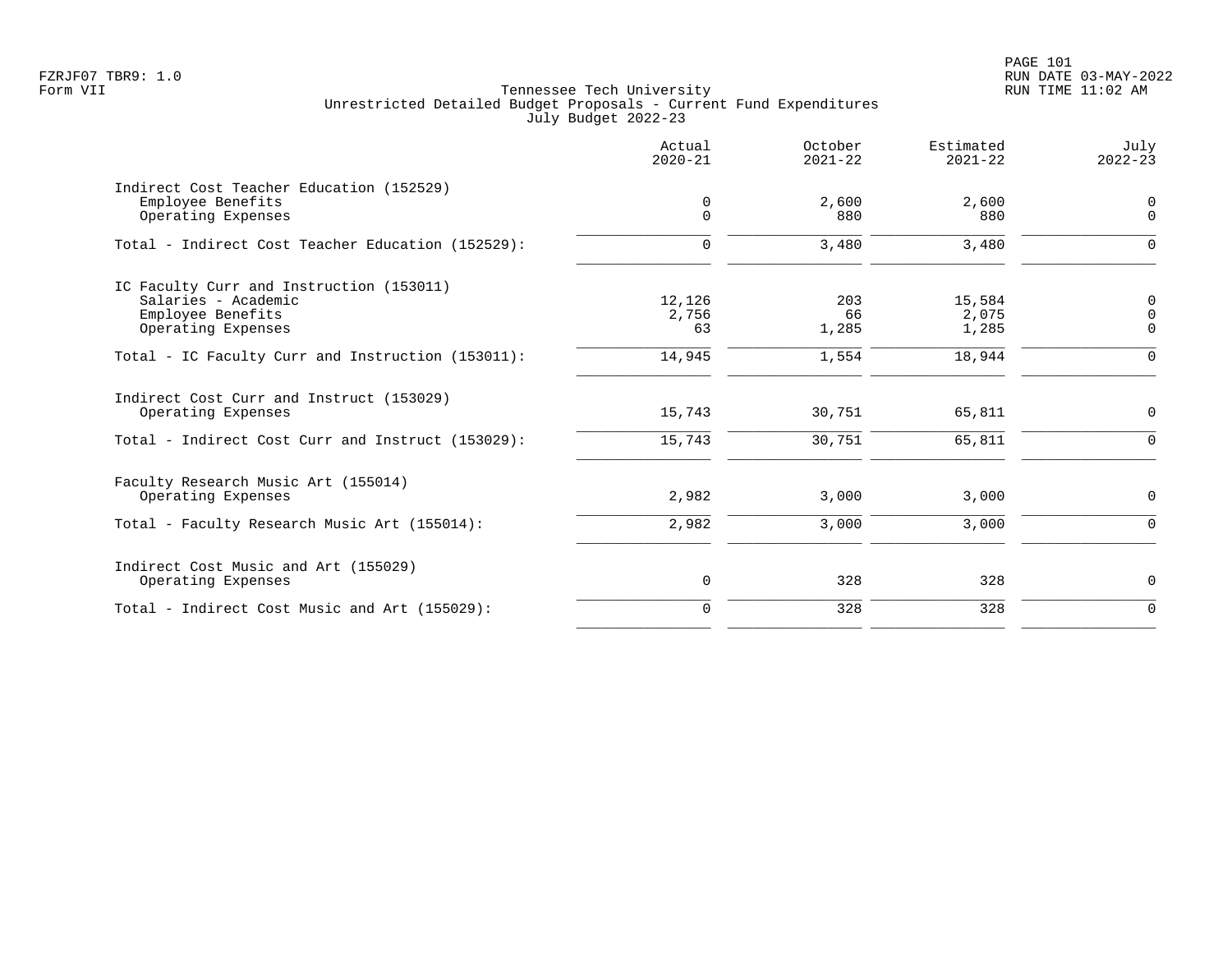|                                                                 | Actual<br>$2020 - 21$ | October<br>$2021 - 22$ | Estimated<br>$2021 - 22$ | July<br>$2022 - 23$ |
|-----------------------------------------------------------------|-----------------------|------------------------|--------------------------|---------------------|
| Indirect Cost Art Craft & Design (155329)<br>Operating Expenses | $\mathbf 0$           | 240                    | 240                      | 0                   |
|                                                                 |                       |                        |                          |                     |
| Total - Indirect Cost Art Craft & Design (155329):              | $\mathbf 0$           | 240                    | 240                      | $\Omega$            |
| Match STEM (156005)                                             |                       |                        |                          |                     |
| Salaries - Professional                                         | 3,143                 | 0                      | $\overline{0}$           | $\mathsf 0$         |
| Employee Benefits                                               | 1,368                 | 14                     | 14                       | $\mathbf 0$         |
| Operating Expenses                                              | $\Omega$              | 13                     | 13                       | $\Omega$            |
| Total - Match STEM (156005):                                    | 4,511                 | 27                     | 27                       | $\Omega$            |
| Indirect Costs STEM Center (156009)                             |                       |                        |                          |                     |
| Salaries - Students                                             | 10,840                | 7,515                  | 9,449                    | $\mathbf 0$         |
| Employee Benefits                                               | 93                    | $\Omega$               | $\Omega$                 | $\mathbf 0$         |
| Operating Expenses                                              | 200                   | 16,637                 | 16,263                   | $\mathbf 0$         |
| Total - Indirect Costs STEM Center (156009):                    | 11,133                | 24,152                 | 25,712                   | $\Omega$            |
| IC Faculty STEM (156021)                                        |                       |                        |                          |                     |
| Operating Expenses                                              | $\mathbf 0$           | 790                    | 1,570                    | $\Omega$            |
| Total - IC Faculty STEM (156021):                               | 0                     | 790                    | 1,570                    | $\Omega$            |
| Horticulture Res Staff (160001)                                 |                       |                        |                          |                     |
| Salaries - Academic                                             | 74,240                | 76,258                 | 76,258                   | 77,836              |
| Salaries - Supporting                                           | 38,624                | 38,830                 | 38,830                   | 38,830              |
| Salaries - Professional                                         | 46,387                | 46,987                 | 46,987                   | 46,987              |
| Employee Benefits                                               | 62,034                | 65,248                 | 65,248                   | 65,248              |
| Travel                                                          | $\Omega$              | 470                    | 470                      | 470<br>4,980        |
| Operating Expenses                                              | 5,390                 | 4,980                  | 4,980                    |                     |
| Total - Horticulture Res Staff (160001):                        | 226,675               | 232,773                | 232,773                  | 234,351             |
|                                                                 |                       |                        |                          |                     |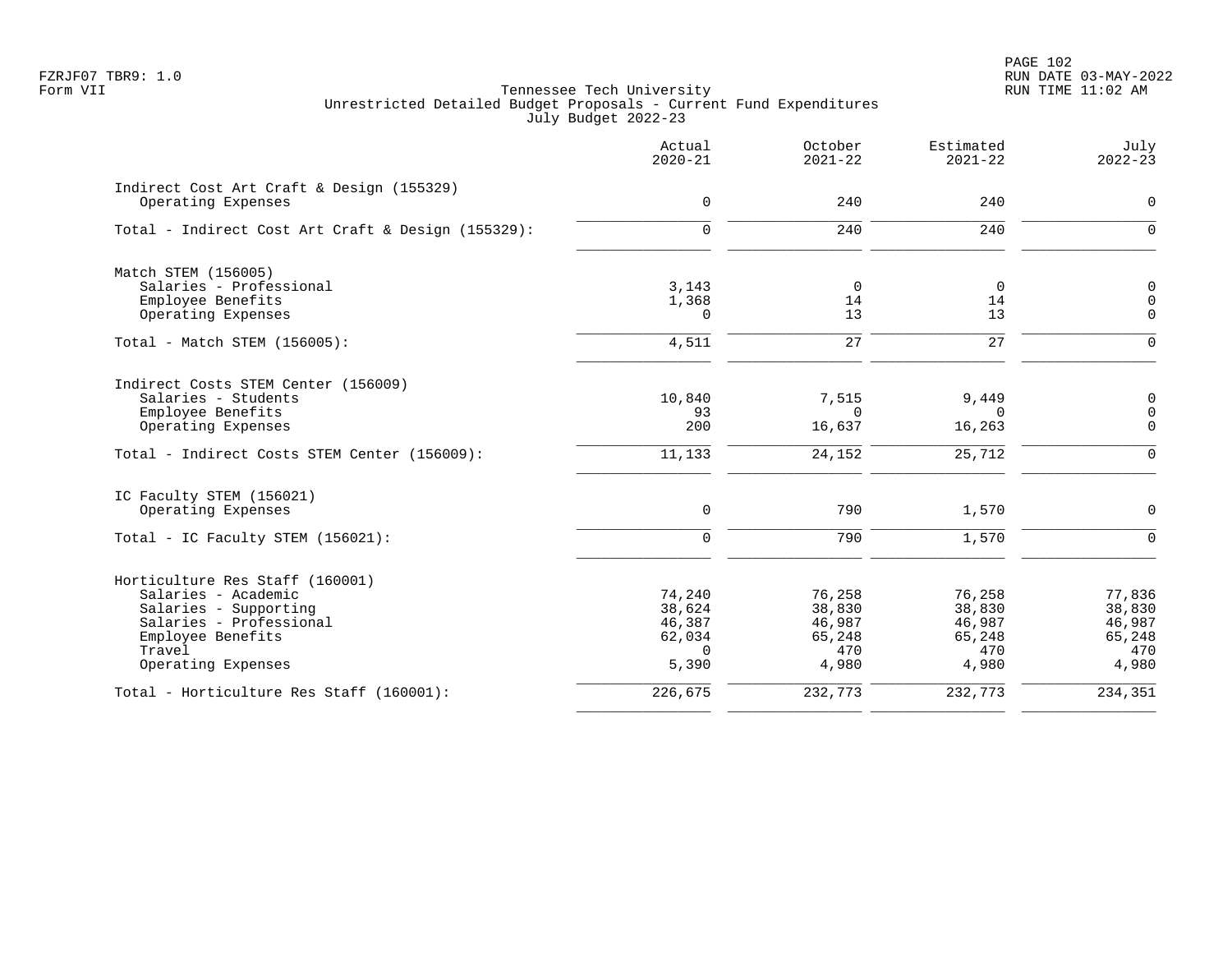|                                                                                                                                 | Actual<br>$2020 - 21$           | October<br>$2021 - 22$   | Estimated<br>$2021 - 22$ | July<br>$2022 - 23$          |
|---------------------------------------------------------------------------------------------------------------------------------|---------------------------------|--------------------------|--------------------------|------------------------------|
| Indirect Cost Coll of Ag Hum Ecol (160029)<br>Travel<br>Operating Expenses                                                      | 0<br>$\Omega$                   | $\Omega$<br>13,320       | 2,100<br>17,530          | $\mathbf 0$<br>$\mathbf 0$   |
| Total - Indirect Cost Coll of Aq Hum Ecol (160029):                                                                             | $\mathbf 0$                     | 13,320                   | 19,630                   | $\Omega$                     |
| IC Faculty School of Gen Aq (163011)<br>Salaries - Academic<br>Employee Benefits                                                | 3,781<br>630                    | 0<br>$\Omega$            | 3,335<br>555             | 0<br>$\overline{0}$          |
| Total - IC Faculty School of Gen Ag (163011):                                                                                   | 4,411                           | 0                        | 3,890                    | $\Omega$                     |
| Faculty Research Agriculture (163014)<br>Operating Expenses<br>Capital Outlay<br>Total - Faculty Research Agriculture (163014): | 0<br>$\mathbf 0$<br>$\mathbf 0$ | 2,737<br>7,263<br>10,000 | 2,737<br>7,263<br>10,000 | 0<br>$\mathbf 0$<br>$\Omega$ |
| Indirect Cost Gen Aq (163029)<br>Operating Expenses                                                                             | 1,560                           | 21,260                   | 29,170                   | $\mathbf 0$                  |
| Total - Indirect Cost Gen Aq (163029):                                                                                          | 1,560                           | 21,260                   | 29,170                   | $\Omega$                     |
| IC Faculty Human Ecology (165011)<br>Operating Expenses                                                                         | 5,786                           | 2,114                    | 4,494                    | $\mathbf 0$                  |
| Total - IC Faculty Human Ecology (165011):                                                                                      | 5,786                           | 2,114                    | 4,494                    | $\mathbf 0$                  |
|                                                                                                                                 |                                 |                          |                          |                              |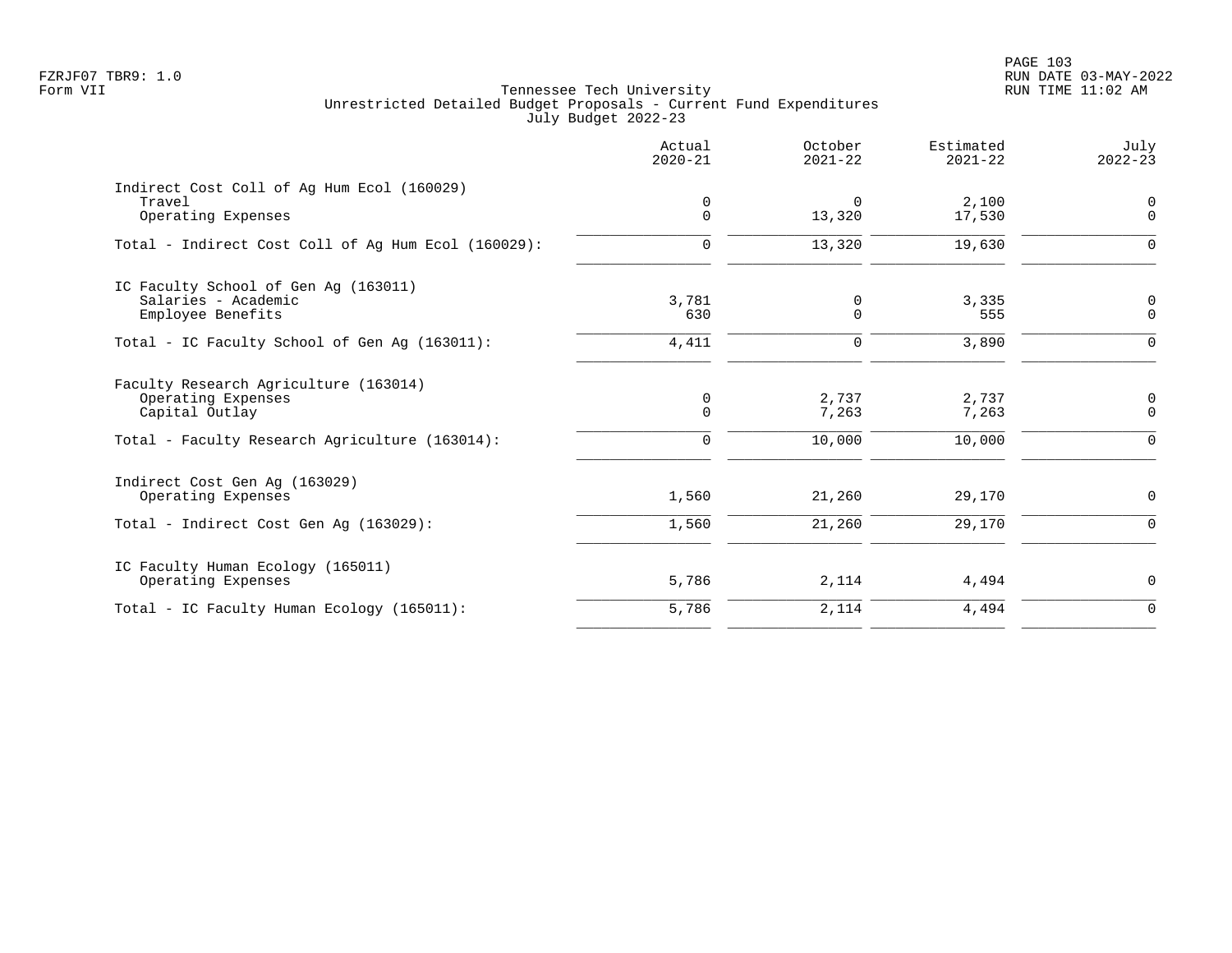| Actual<br>$2020 - 21$                                        | October<br>$2021 - 22$                                          | Estimated<br>$2021 - 22$                                    | July<br>$2022 - 23$                                                            |
|--------------------------------------------------------------|-----------------------------------------------------------------|-------------------------------------------------------------|--------------------------------------------------------------------------------|
| 5,168                                                        | 5,692                                                           | 10,442                                                      | $\mathbf 0$                                                                    |
| 5,168                                                        | 5,692                                                           | 10,442                                                      | $\Omega$                                                                       |
| 751<br>197                                                   | 0<br>0                                                          | 4,773<br>1,207                                              | $\mathbf 0$<br>$\mathbf 0$                                                     |
| 948                                                          | $\Omega$                                                        | 5,980                                                       | $\Omega$                                                                       |
| 1,099<br>9,605                                               | 0<br>0                                                          | 0<br>0                                                      | $\mathbf 0$<br>$\Omega$                                                        |
| 10,704                                                       | $\Omega$                                                        | $\Omega$                                                    | $\Omega$                                                                       |
| $\mathbf 0$                                                  | 9,733                                                           | 27,703                                                      | $\mathbf 0$                                                                    |
| $\overline{0}$                                               | 9,733                                                           | 27,703                                                      | $\mathbf 0$                                                                    |
| 9,000<br>1,000<br>1,633<br>4,722<br>9,377<br>5,717<br>58,131 | 0<br>$\Omega$<br>76<br>$\Omega$<br>14,473<br>18,114<br>$\Omega$ | 0<br>$\Omega$<br>76<br>1,193<br>14,473<br>18,114<br>101,976 | 0<br>$\mathbf 0$<br>$\overline{0}$<br>$\Omega$<br>11,925<br>14,680<br>$\Omega$ |
| 89,580                                                       | 32,663                                                          | 135,832                                                     | 26,605                                                                         |
|                                                              |                                                                 |                                                             |                                                                                |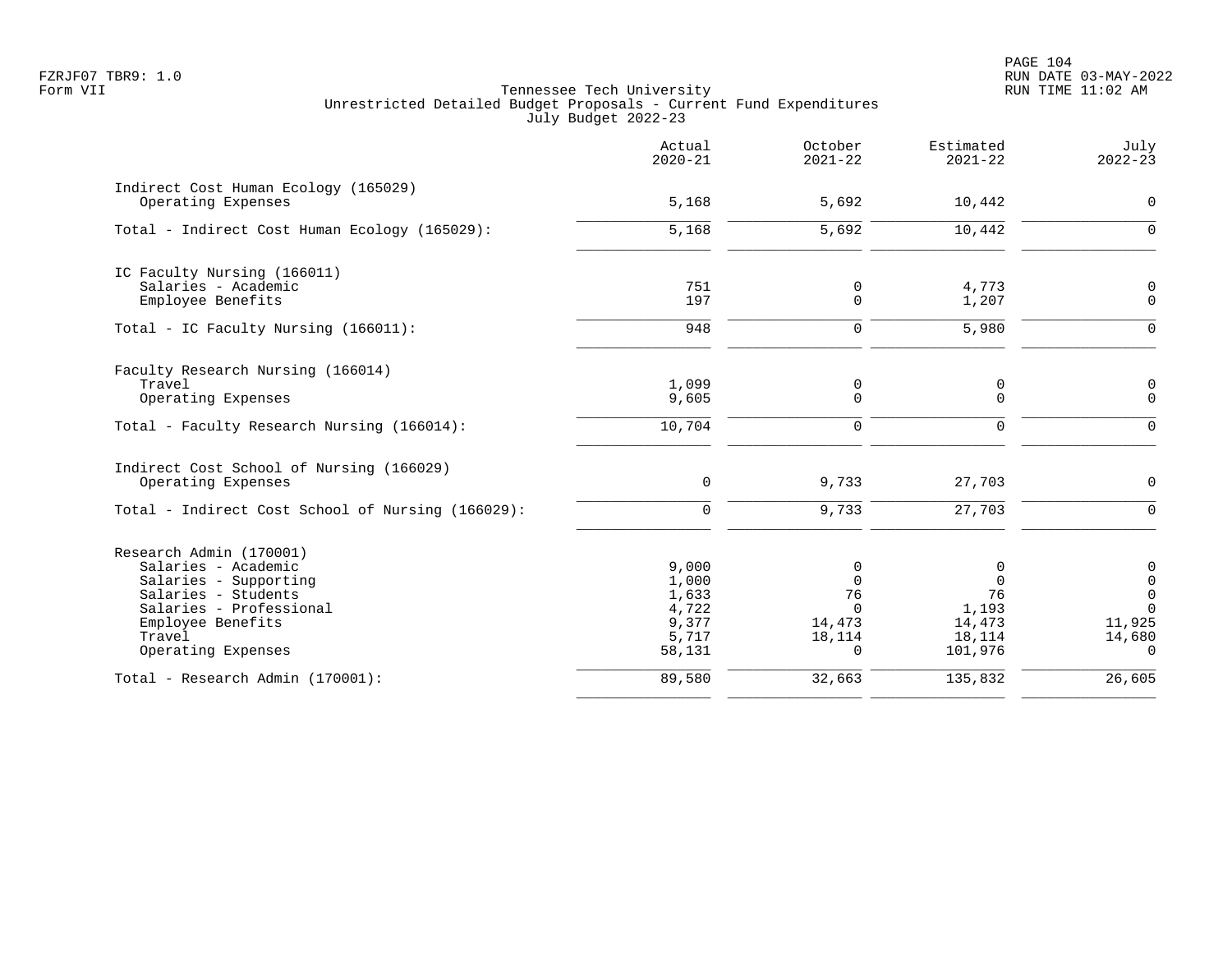|                                                                                                                                 | Actual<br>$2020 - 21$            | October<br>$2021 - 22$           | Estimated<br>$2021 - 22$         | July<br>$2022 - 23$                 |
|---------------------------------------------------------------------------------------------------------------------------------|----------------------------------|----------------------------------|----------------------------------|-------------------------------------|
| TTU Matching Specific Projects (171005)<br>Salaries - Professional<br>Employee Benefits<br>Operating Expenses<br>Capital Outlay | 0<br>$\Omega$<br>7,993<br>33,172 | 13,300<br>9,254<br>20,985<br>585 | 13,300<br>9,254<br>20,985<br>585 | $\mathbf 0$<br>$\Omega$<br>$\Omega$ |
| Total - TTU Matching Specific Projects (171005):                                                                                | 41,165                           | 44,124                           | 44,124                           | $\Omega$                            |
| Indirect Cost Pool 20 Percent (172000)<br>Operating Expenses                                                                    | 0                                | 0                                | 0                                | 526,320                             |
| Total - Indirect Cost Pool 20 Percent (172000):                                                                                 | $\Omega$                         | $\Omega$                         | $\Omega$                         | 526,320                             |
| Indirect Cost Pool Faculty 10 Per (172005)<br>Operating Expenses                                                                | $\mathbf 0$                      | 163,700                          | 0                                | 186,570                             |
| Total - Indirect Cost Pool Faculty 10 Per (172005):                                                                             | $\mathbf 0$                      | 163,700                          | $\Omega$                         | 186,570                             |
| Faculty Research 30 Percent (174000)<br>Operating Expenses                                                                      | $\mathbf 0$                      | 289,765                          | 568,993                          | 311,616                             |
| Total - Faculty Research 30 Percent (174000):                                                                                   | $\mathbf 0$                      | 289,765                          | 568,993                          | 311,616                             |
| Indirect Costs Extended Programs (180029)<br>Operating Expenses                                                                 | 0                                | 3,570                            | 3,570                            | $\mathbf 0$                         |
| Total - Indirect Costs Extended Programs (180029):                                                                              | $\Omega$                         | 3,570                            | 3,570                            | $\Omega$                            |
|                                                                                                                                 |                                  |                                  |                                  |                                     |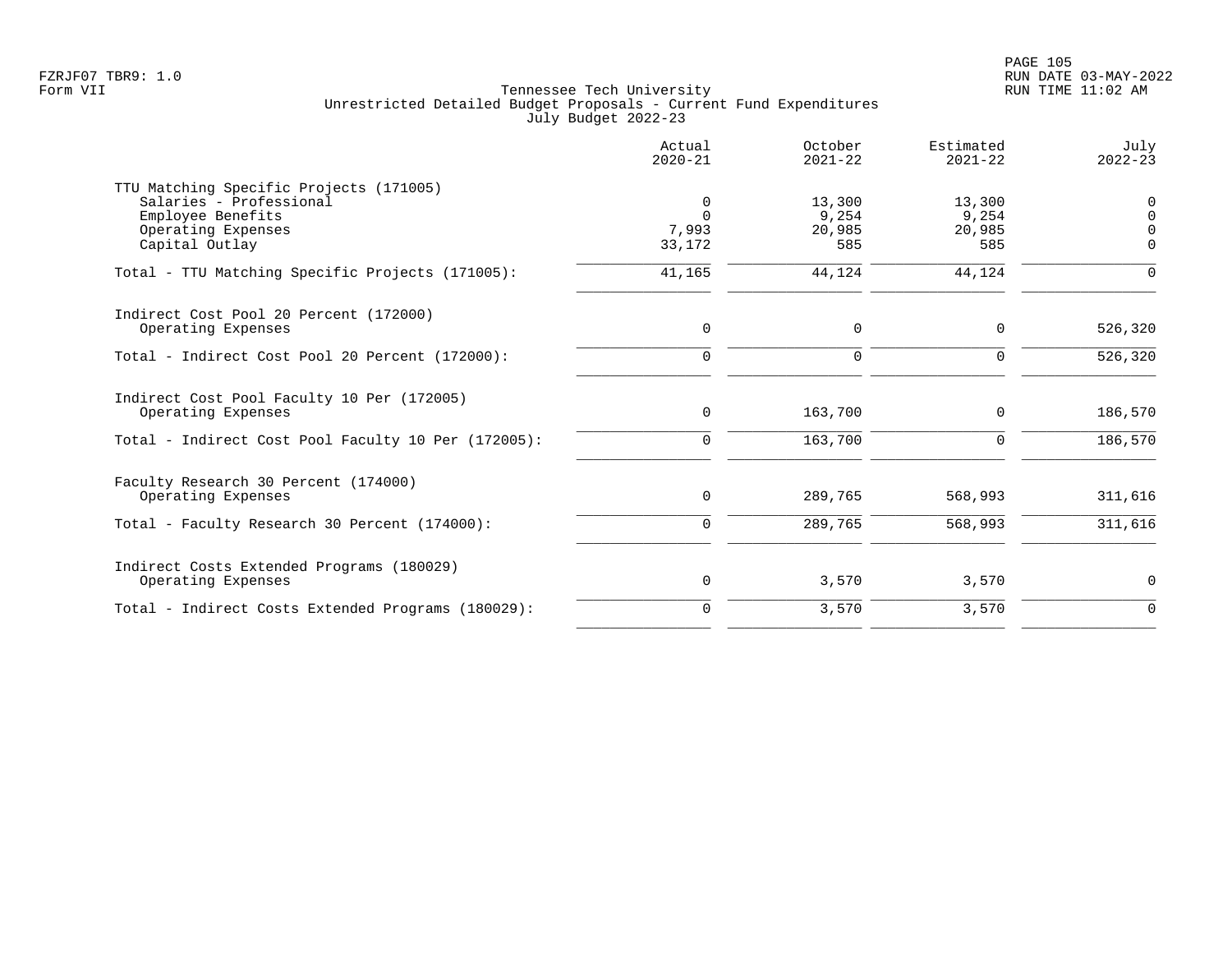PAGE 106 FZRJF07 TBR9: 1.0 RUN DATE 03-MAY-2022

|                                                                                                                                   | Actual<br>$2020 - 21$                | October<br>$2021 - 22$        | Estimated<br>$2021 - 22$      | July<br>$2022 - 23$                             |
|-----------------------------------------------------------------------------------------------------------------------------------|--------------------------------------|-------------------------------|-------------------------------|-------------------------------------------------|
| IC Faculty Environmental Studies (188011)<br>Salaries - Academic<br>Employee Benefits                                             | 518<br>91                            | 0<br>$\overline{0}$           | 561<br>99                     | $\mathbf 0$<br>$\mathbf{0}$                     |
| Total - IC Faculty Environmental Studies (188011):                                                                                | 609                                  | $\mathbf 0$                   | 660                           | $\Omega$                                        |
| Match Environmental Studies (188015)<br>Salaries - Students<br>Salaries - Professional<br>Employee Benefits<br>Operating Expenses | 3,499<br>17,500<br>7,579<br>$\Omega$ | 0<br>21,000<br>9,815<br>4,193 | 0<br>21,000<br>9,815<br>4,193 | $\mathbf 0$<br>$\Omega$<br>$\Omega$<br>$\Omega$ |
| Total - Match Environmental Studies (188015):                                                                                     | 28,578                               | 35,008                        | 35,008                        | $\Omega$                                        |
| Indirect Cost Environmental Studies (188029)<br>Operating Expenses                                                                | 384                                  | 4,758                         | 6,078                         | $\mathbf 0$                                     |
| Total - Indirect Cost Environmental Studies (188029):                                                                             | 384                                  | 4,758                         | 6,078                         | $\Omega$                                        |
| Indirect Cost Communications & Mrkt (303029)<br>Operating Expenses                                                                | 0                                    | 70                            | 70                            | $\mathbf 0$                                     |
| Total - Indirect Cost Communications & Mrkt (303029):                                                                             | $\mathbf 0$                          | 70                            | 70                            | $\Omega$                                        |
| TBR Spouse Dependent Discount (700000)<br>Employee Benefits                                                                       | 18,465                               | 23,599                        | 23,599                        | 23,599                                          |
| Total - TBR Spouse Dependent Discount (700000):                                                                                   | 18,465                               | 23,599                        | 23,599                        | 23,599                                          |
|                                                                                                                                   |                                      |                               |                               |                                                 |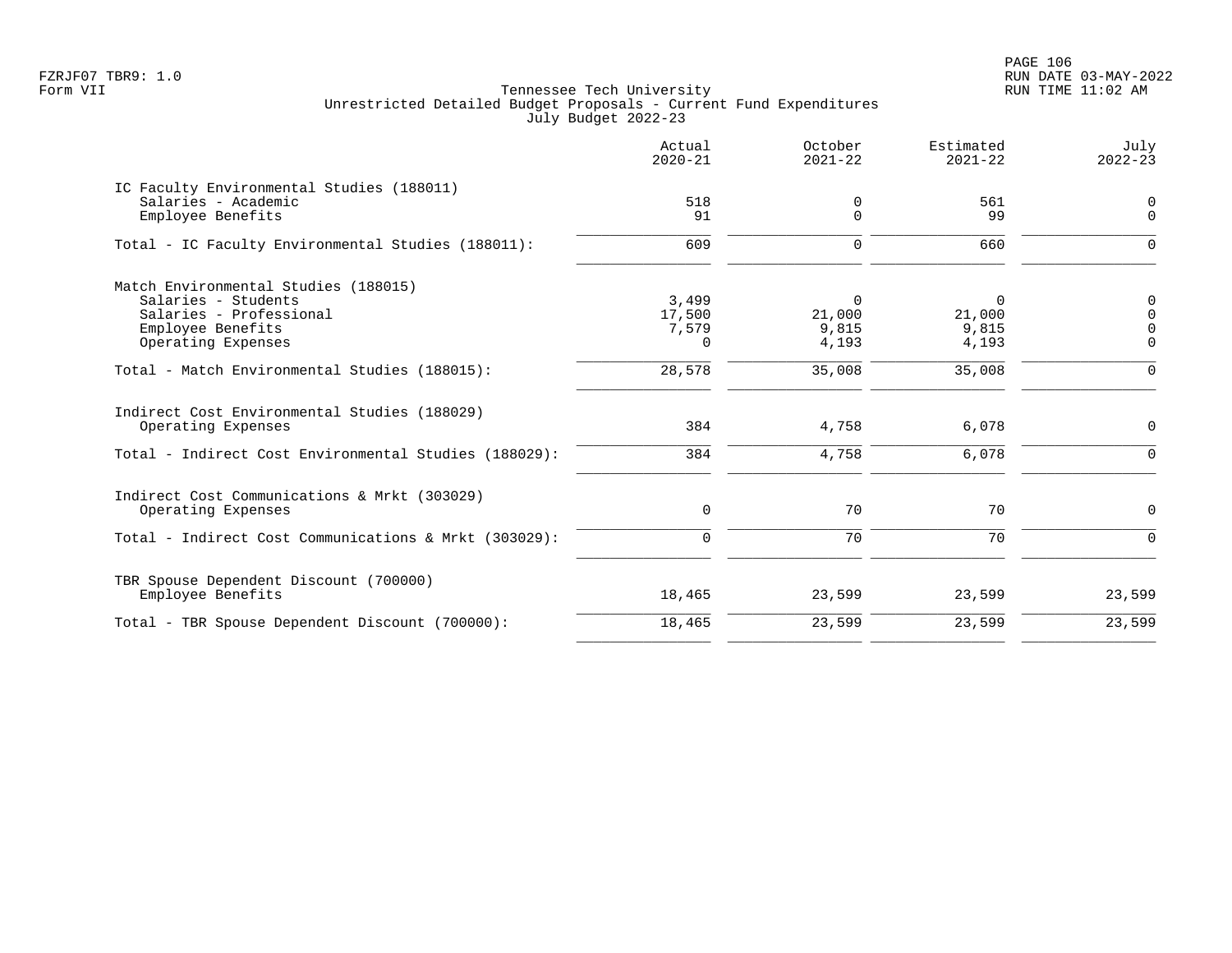PAGE 107 FZRJF07 TBR9: 1.0 RUN DATE 03-MAY-2022

|                                                                                                                                                                               | Actual<br>$2020 - 21$                                      | October<br>$2021 - 22$                                | Estimated<br>$2021 - 22$                              | July<br>$2022 - 23$                                     |
|-------------------------------------------------------------------------------------------------------------------------------------------------------------------------------|------------------------------------------------------------|-------------------------------------------------------|-------------------------------------------------------|---------------------------------------------------------|
| TBR Employ Remission PC191 (700001)<br>Employee Benefits                                                                                                                      | 17,679                                                     | 23,120                                                | 23,120                                                | 23,120                                                  |
| Total - TBR Employ Remission PC191 (700001):                                                                                                                                  | 17,679                                                     | 23,120                                                | 23,120                                                | 23,120                                                  |
| E and G Data Processing Allocation (700003)<br>Department Revenues                                                                                                            | 287,607                                                    | 338,906                                               | 363,361                                               | 340,753                                                 |
| Total - E and G Data Processing Allocation (700003):                                                                                                                          | 287,607                                                    | 338,906                                               | 363,361                                               | 340,753                                                 |
| E and G Claims Adjustment (700004)<br>Operating Expenses                                                                                                                      | 19,530                                                     | 21,130                                                | 21,130                                                | 21,130                                                  |
| Total - E and G Claims Adjustment $(700004)$ :                                                                                                                                | 19,530                                                     | 21,130                                                | 21,130                                                | 21,130                                                  |
| $E$ and G Support (700005)<br>Salaries - Administrative<br>Salaries - Academic<br>Salaries - Supporting<br>Salaries - Professional<br>Employee Benefits<br>Operating Expenses | 0<br>$\mathbf 0$<br>$\mathbf 0$<br>$-45, 215$<br>$-14,868$ | 742<br>2,887<br>2,810<br>2,540<br>94,643<br>$-17,032$ | 742<br>2,887<br>2,810<br>2,540<br>94,643<br>$-17,032$ | 742<br>6,859<br>8,871<br>11,700<br>100,400<br>$-17,032$ |
| Total - E and G Support $(700005)$ :                                                                                                                                          | $-60,083$                                                  | 86,590                                                | 86,590                                                | 111,540                                                 |
| E and G Salary Increase Pool (700010)<br>Salaries - Academic                                                                                                                  | 0                                                          | 1,800                                                 | 1,800                                                 | 1,800                                                   |
| Total - E and G Salary Increase Pool (700010):                                                                                                                                | $\mathbf 0$                                                | 1,800                                                 | 1,800                                                 | 1,800                                                   |
|                                                                                                                                                                               |                                                            |                                                       |                                                       |                                                         |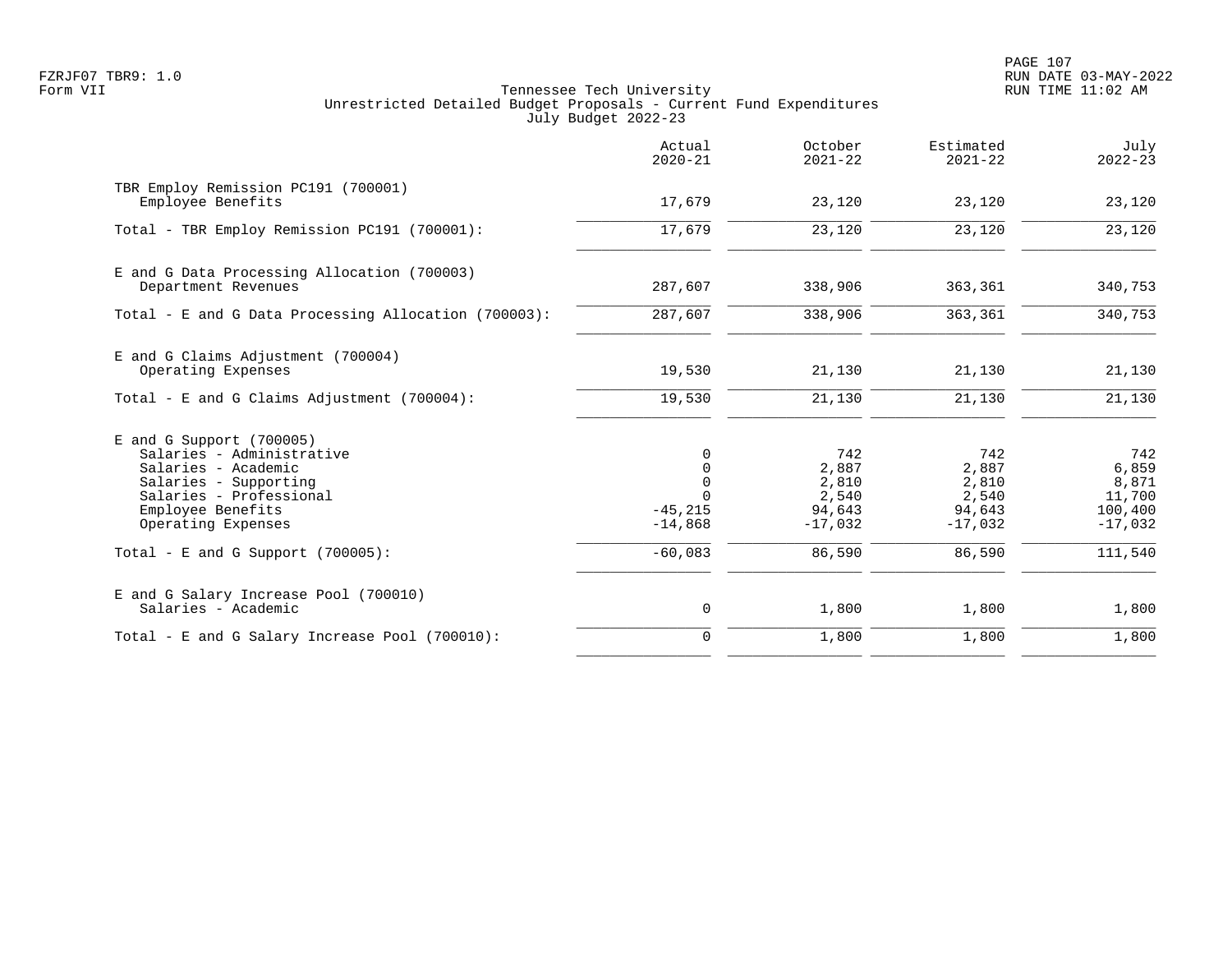PAGE 108 FZRJF07 TBR9: 1.0 RUN DATE 03-MAY-2022

|                                                                                                                                                                                                                           | Actual<br>$2020 - 21$                                                                                     | October<br>$2021 - 22$                                                                                | Estimated<br>$2021 - 22$                                                                               | July<br>$2022 - 23$                                                                                     |
|---------------------------------------------------------------------------------------------------------------------------------------------------------------------------------------------------------------------------|-----------------------------------------------------------------------------------------------------------|-------------------------------------------------------------------------------------------------------|--------------------------------------------------------------------------------------------------------|---------------------------------------------------------------------------------------------------------|
| Horticulure Rest Staff Alloc (700050)<br>Operating Expenses                                                                                                                                                               | $-92,300$                                                                                                 | $-92,300$                                                                                             | $-92,300$                                                                                              | $-92,300$                                                                                               |
| Total - Horticulure Rest Staff Alloc (700050):                                                                                                                                                                            | $-92,300$                                                                                                 | $-92,300$                                                                                             | $-92,300$                                                                                              | $-92,300$                                                                                               |
| TTU Staff Tuit Maint Reimbursment (700068)<br>Employee Benefits                                                                                                                                                           | 16,616                                                                                                    | 7,500                                                                                                 | 7,500                                                                                                  | 7,500                                                                                                   |
| Total - TTU Staff Tuit Maint Reimbursment (700068):                                                                                                                                                                       | 16,616                                                                                                    | 7,500                                                                                                 | 7,500                                                                                                  | 7,500                                                                                                   |
| Total - Research $(250)$ :                                                                                                                                                                                                |                                                                                                           |                                                                                                       |                                                                                                        |                                                                                                         |
| Salaries - Administrative<br>Salaries - Academic<br>Salaries - Supporting<br>Salaries - Students<br>Salaries - Professional<br>Employee Benefits<br>Travel<br>Operating Expenses<br>Capital Outlay<br>Department Revenues | $\Omega$<br>405,558<br>161,556<br>227,302<br>247,367<br>289,984<br>24,490<br>371,989<br>33,181<br>287,607 | 742<br>180,518<br>157,554<br>186,856<br>255,905<br>458,828<br>75,712<br>2,795,637<br>7,848<br>338,906 | 742<br>346,835<br>162,542<br>190,923<br>286,833<br>501,327<br>112,696<br>3,545,325<br>7,848<br>363,361 | 742<br>137,478<br>149,450<br>29,320<br>328,475<br>416,324<br>36,620<br>1,311,688<br>$\Omega$<br>340,753 |
| Total                                                                                                                                                                                                                     | 2,049,034                                                                                                 | 4,458,506                                                                                             | 5,518,432                                                                                              | 2,750,850                                                                                               |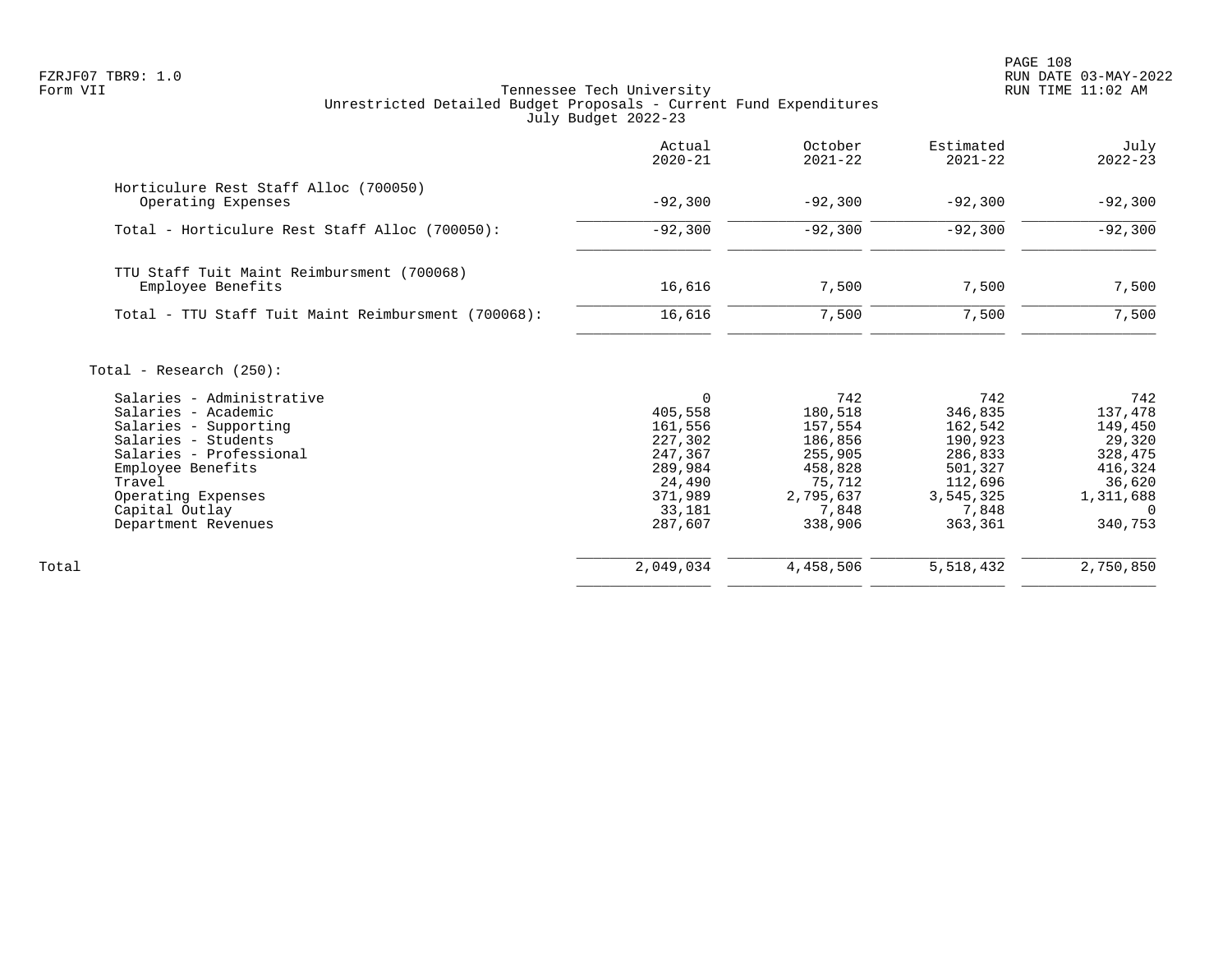|                                                                                                                                                                                                                                       | Actual<br>$2020 - 21$                                                                                     | October<br>$2021 - 22$                                                                                | Estimated<br>$2021 - 22$                                                                               | July<br>$2022 - 23$                                                                                     |
|---------------------------------------------------------------------------------------------------------------------------------------------------------------------------------------------------------------------------------------|-----------------------------------------------------------------------------------------------------------|-------------------------------------------------------------------------------------------------------|--------------------------------------------------------------------------------------------------------|---------------------------------------------------------------------------------------------------------|
| Total - Research $(25)$ :                                                                                                                                                                                                             |                                                                                                           |                                                                                                       |                                                                                                        |                                                                                                         |
| Salaries - Administrative<br>Salaries - Academic<br>Salaries - Supporting<br>Salaries - Students<br>Salaries - Professional<br>Employee Benefits<br>Travel<br>Operating Expense<br>Capital Outlay<br>Department Revenues              | $\Omega$<br>405,558<br>161,556<br>227,302<br>247,367<br>289,984<br>24,490<br>371,989<br>33,181<br>287,607 | 742<br>180,518<br>157,554<br>186,856<br>255,905<br>458,828<br>75,712<br>2,795,637<br>7,848<br>338,906 | 742<br>346,835<br>162,542<br>190,923<br>286,833<br>501,327<br>112,696<br>3,545,325<br>7,848<br>363,361 | 742<br>137,478<br>149,450<br>29,320<br>328,475<br>416,324<br>36,620<br>1,311,688<br>$\Omega$<br>340,753 |
| Total                                                                                                                                                                                                                                 | 2,049,034                                                                                                 | 4,458,506                                                                                             | 5,518,432                                                                                              | 2,750,850                                                                                               |
| Public Service (30)<br>Public Service (300)<br>Craft Center Workshops (121762)<br>Salaries - Academic<br>Salaries - Supporting<br>Salaries - Students<br>Salaries - Professional<br>Employee Benefits<br>Travel<br>Operating Expenses | 4,750<br>$\Omega$<br>$\Omega$<br>49,111<br>21,839<br>$\Omega$<br>24,089                                   | $\Omega$<br>15,750<br>4,000<br>46,995<br>33,464<br>600<br>45,240                                      | 9,750<br>0<br>$\Omega$<br>52,465<br>31,739<br>600<br>45,329                                            | 0<br>15,750<br>4,000<br>48,776<br>33,464<br>600<br>45,240                                               |
| Total - Craft Center Workshops (121762):                                                                                                                                                                                              | 99,789                                                                                                    | 146,049                                                                                               | 139,883                                                                                                | 147,830                                                                                                 |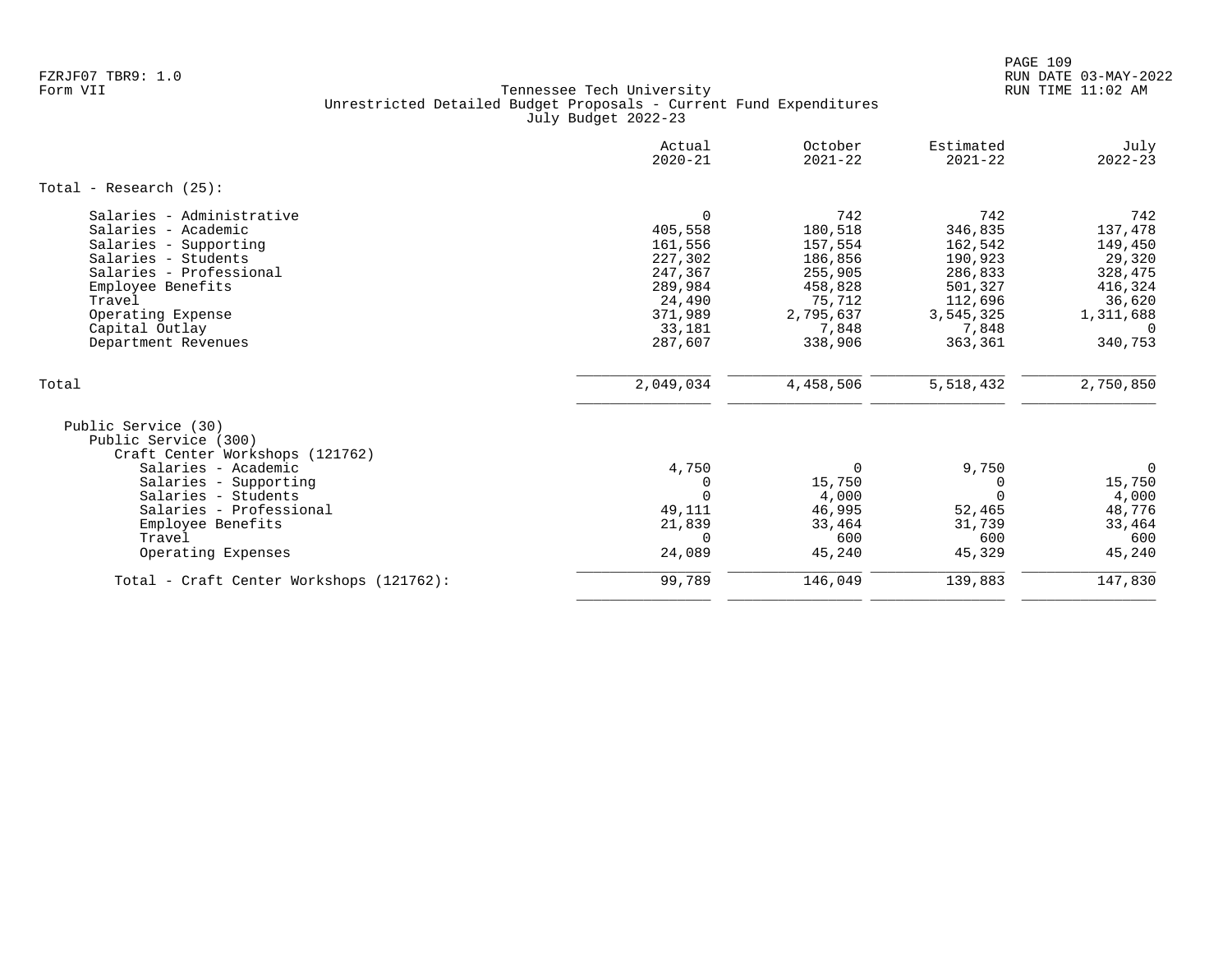|                                                                 | Actual<br>$2020 - 21$ | October<br>$2021 - 22$ | Estimated<br>$2021 - 22$ | July<br>$2022 - 23$ |
|-----------------------------------------------------------------|-----------------------|------------------------|--------------------------|---------------------|
| Craft Center Workshops Transf In (121763)<br>Operating Expenses | $-50,000$             | $-50,000$              | $-50,000$                | $-50,000$           |
| Total - Craft Center Workshops Transf In (121763):              | $-50,000$             | $-50,000$              | $-50,000$                | $-50,000$           |
| Craft Center Exhibitions (121769)                               |                       |                        |                          |                     |
| Salaries - Supporting                                           | $\mathbf 0$           | 1,000                  | $\overline{0}$           | 1,000               |
| Travel                                                          | $\Omega$              | 100                    | 100                      | 100                 |
| Operating Expenses                                              | 1,371                 | 2,180                  | 3,180                    | 2,180               |
| Total - Craft Center Exhibitions (121769):                      | 1,371                 | 3,280                  | 3,280                    | 3,280               |
| Federal College Work Study Program (122001)                     |                       |                        |                          |                     |
| Salaries - Students                                             | 6,052                 | 12,080                 | 12,080                   | 12,080              |
| Total - Federal College Work Study Program (122001):            | 6,052                 | 12,080                 | 12,080                   | 12,080              |
| WTTU Tech Radio (127904)                                        |                       |                        |                          |                     |
| Salaries - Students                                             | 773                   | 10,880                 | 10,880                   | 10,880              |
| Employee Benefits                                               | 6                     | 33                     | 33                       | 33                  |
| Operating Expenses                                              | 10,258                | 11,094                 | 11,094                   | 6,880               |
| Total - WTTU Tech Radio (127904):                               | 11,037                | 22,007                 | 22,007                   | 17,793              |
| COOP Fisheries Unit (131002)                                    |                       |                        |                          |                     |
| Salaries - Supporting                                           | 38,639                | 38,556                 | 38,556                   | 38,556              |
| Employee Benefits                                               | 16,787                | 17,422                 | 17,422                   | 17,422              |
| Total - COOP Fisheries Unit (131002):                           | 55,426                | 55,978                 | 55,978                   | 55,978              |
|                                                                 |                       |                        |                          |                     |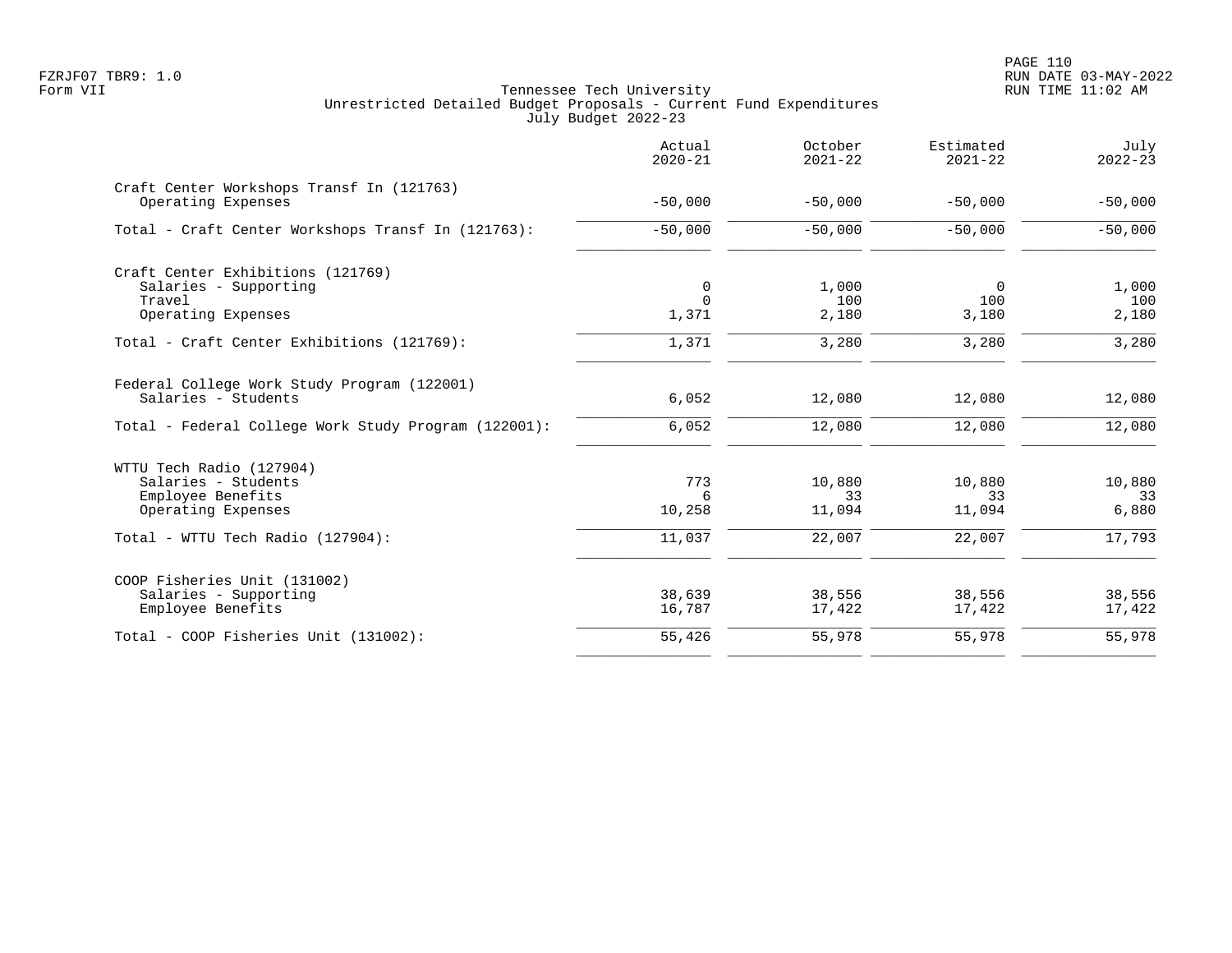|                                                                                                             | Actual<br>$2020 - 21$           | October<br>$2021 - 22$   | Estimated<br>$2021 - 22$ | July<br>$2022 - 23$             |
|-------------------------------------------------------------------------------------------------------------|---------------------------------|--------------------------|--------------------------|---------------------------------|
| Match Physics (135004)<br>Salaries - Academic<br>Employee Benefits                                          | 9,761<br>2,064                  | $\mathbf 0$<br>826       | 9,783<br>3,694           | 0<br>$\mathbf 0$                |
| Total - Match Physics (135004):                                                                             | 11,825                          | 826                      | 13,477                   | $\mathsf{O}$                    |
| Match Dean Engineering (137005)<br>Salaries - Students<br>Salaries - Professional<br>Employee Benefits      | 0<br>$\mathbf 0$<br>$\mathbf 0$ | 3,200<br>16,000<br>8,189 | 3,200<br>16,000<br>8,189 | 0<br>$\mathbf 0$<br>0           |
| Total - Match Dean Engineering (137005):                                                                    | $\mathsf{O}$                    | 27,389                   | 27,389                   | $\mathsf 0$                     |
| Engineering MOE Funding (137020)<br>Employee Benefits                                                       | $\mathsf{O}$                    | 2,500                    | 2,500                    | 2,500                           |
| Total - Engineering MOE Funding (137020):                                                                   | $\mathbf 0$                     | 2,500                    | 2,500                    | 2,500                           |
| iMakerSpace (137034)<br>Operating Expenses                                                                  | $\mathsf{O}$                    | 1,228                    | 1,228                    | 0                               |
| Total - iMakerSpace (137034):                                                                               | $\mathbf 0$                     | 1,228                    | 1,228                    | $\mathbf 0$                     |
| Match Mechanical Engineering (138405)<br>Salaries - Professional<br>Employee Benefits<br>Operating Expenses | 6,000<br>4,113<br>0             | 8,400<br>9,447<br>7,215  | 8,400<br>9,447<br>7,215  | 0<br>$\mathbf 0$<br>$\mathbf 0$ |
| Total - Match Mechanical Engineering (138405):                                                              | 10,113                          | 25,062                   | 25,062                   | $\mathsf 0$                     |
|                                                                                                             |                                 |                          |                          |                                 |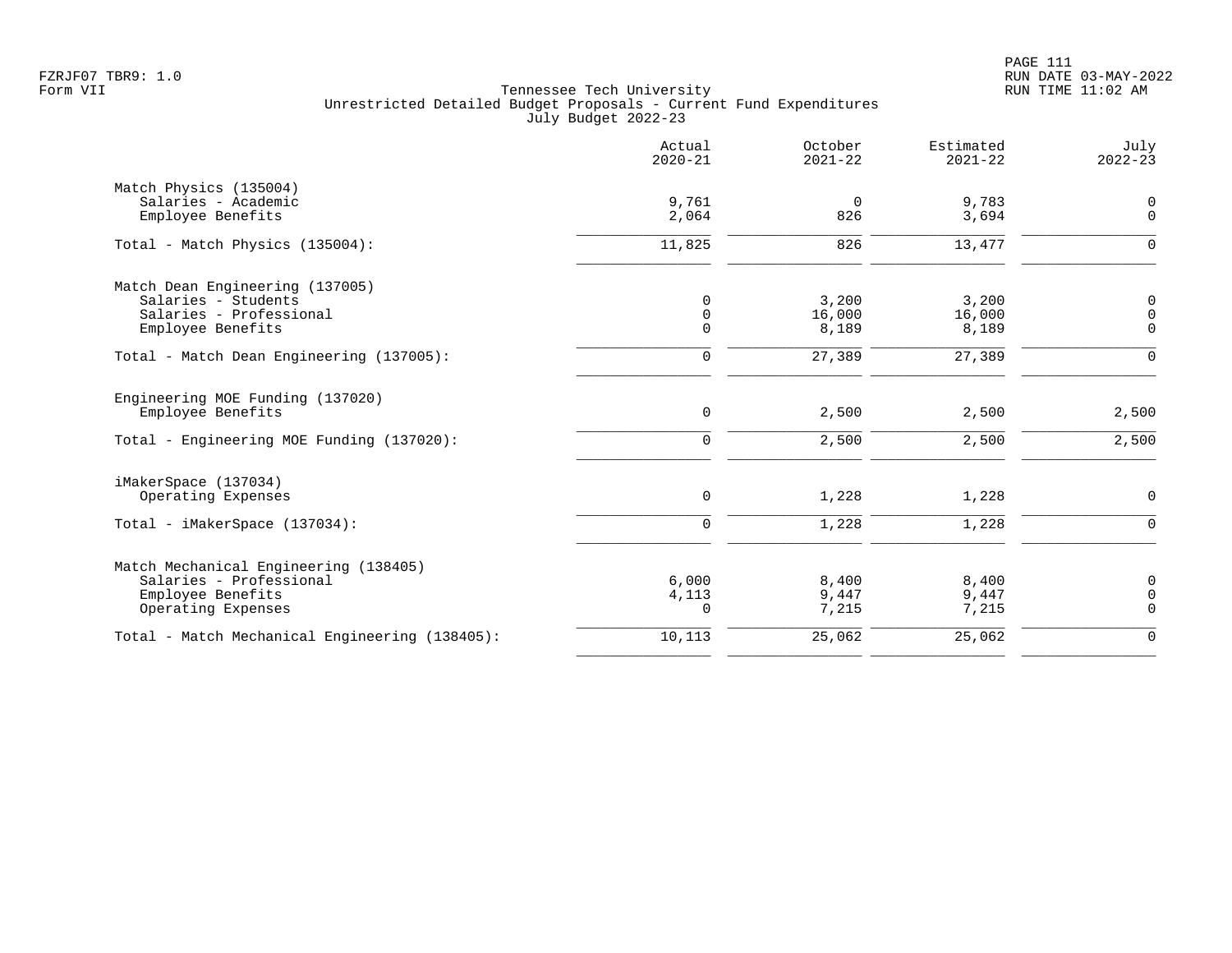|                                                 | Actual<br>$2020 - 21$ | October<br>$2021 - 22$ | Estimated<br>$2021 - 22$ | July<br>$2022 - 23$ |
|-------------------------------------------------|-----------------------|------------------------|--------------------------|---------------------|
| Match College of Business (140035)              |                       |                        |                          |                     |
| Operating Expenses                              | $\mathbf 0$           | 18,712                 | 18,712                   | $\mathbf 0$         |
| Total - Match College of Business (140035):     | 0                     | 18,712                 | 18,712                   | $\Omega$            |
| TN eCampus Marketing Campaign (140100)          |                       |                        |                          |                     |
| Salaries - Students                             | 6,658                 | 0                      | 0                        | 0                   |
| Employee Benefits                               | 279                   | 0                      | 0                        | $\mathbf 0$         |
| Travel                                          | 137                   | $\Omega$               | $\Omega$                 | $\overline{0}$      |
| Operating Expenses                              | 4,871                 | 9,800                  | 9,800                    | $\overline{0}$      |
| Total - TN eCampus Marketing Campaign (140100): | 11,945                | 9,800                  | 9,800                    | 0                   |
| iCube (140101)                                  |                       |                        |                          |                     |
| Salaries - Professional                         | 17,659                | 596                    | 596                      | 596                 |
| Employee Benefits                               | 4,974                 | 7,055                  | 7,055                    | 7,055               |
| Operating Expenses                              | 38,343                | 46,836                 | 46,836                   | 27,349              |
| Total - $iCube (140101):$                       | 60,976                | 54,487                 | 54,487                   | 35,000              |
| Match Econ Fin Marketing (142515)               |                       |                        |                          |                     |
| Salaries - Academic                             | 8,087                 | 10,783                 | 22,127                   | 0                   |
| Employee Benefits                               | 1,978                 | 4,798                  | 8,298                    | $\overline{0}$      |
| Operating Expenses                              | $\Omega$              | 2,696                  | 2,696                    | $\Omega$            |
| Total - Match Econ Fin Marketing (142515):      | 10,065                | 18,277                 | 33,121                   | $\mathbf 0$         |
|                                                 |                       |                        |                          |                     |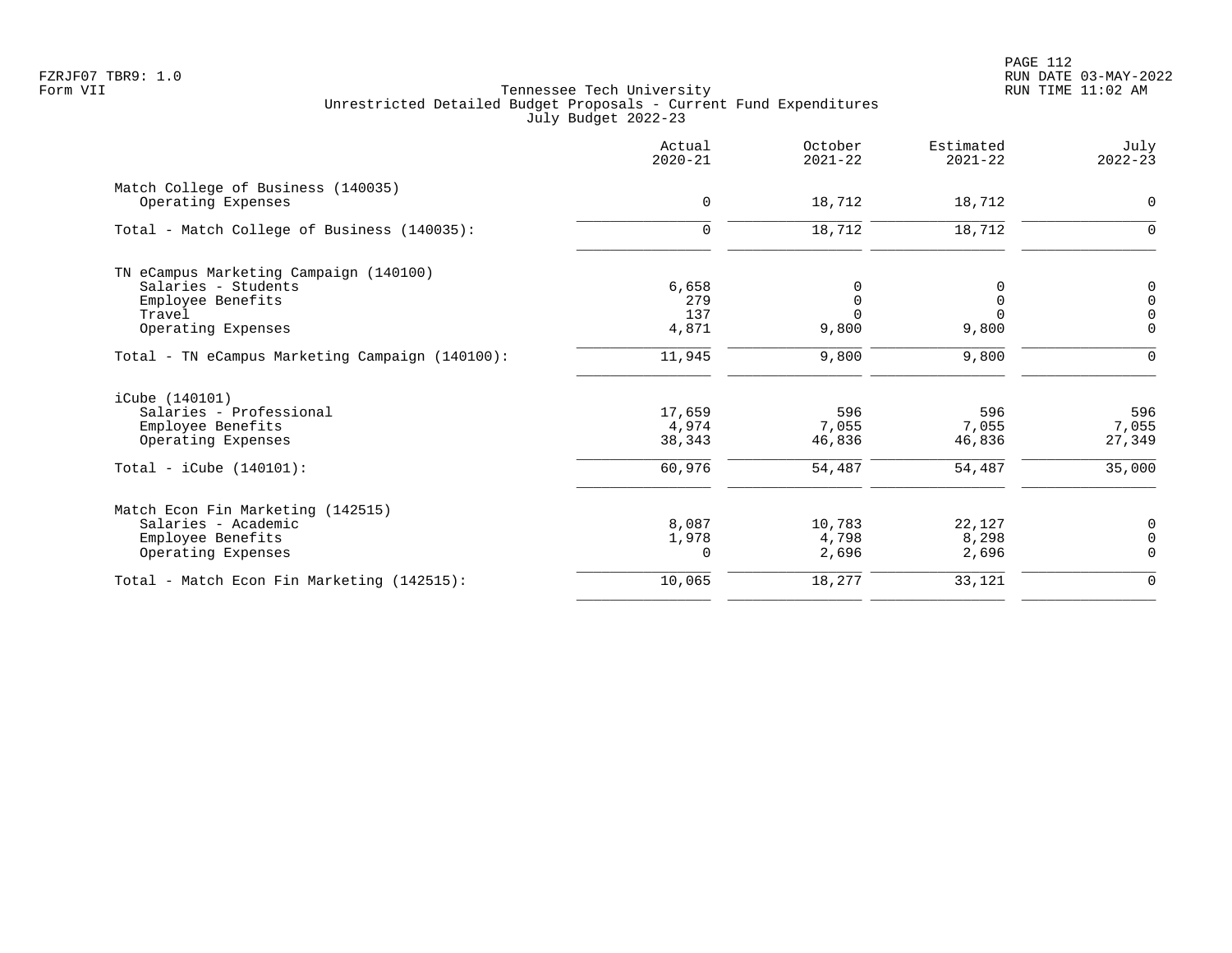|                                                   | Actual<br>$2020 - 21$ | October<br>$2021 - 22$ | Estimated<br>$2021 - 22$ | July<br>$2022 - 23$ |
|---------------------------------------------------|-----------------------|------------------------|--------------------------|---------------------|
| Match Basis Business (143015)                     |                       |                        |                          |                     |
| Salaries - Professional                           | 22,934                | 9,113                  | 18,591                   | 0                   |
| Employee Benefits                                 | 9,758                 | 6,148                  | 10,878                   | $\mathbf 0$         |
| Operating Expenses                                | $\Omega$              | 829                    | 829                      | $\Omega$            |
| Total - Match Basis Business (143015):            | 32,692                | 16,090                 | 30,298                   | $\Omega$            |
| Match Decisions Sciences & Mgmt (144015)          |                       |                        |                          |                     |
| Salaries - Academic                               | 10,405                | 0                      | 0                        | 0                   |
| Employee Benefits                                 | 2,890                 | $\Omega$               | $\Omega$                 | $\Omega$            |
| Total - Match Decisions Sciences & Mqmt (144015): | 13,295                | $\mathbf 0$            | $\mathbf 0$              | $\Omega$            |
| Match Assoc Dean Education (151515)               |                       |                        |                          |                     |
| Salaries - Professional                           | 1,375                 | $-1,375$               | 0                        | 0                   |
| Employee Benefits                                 | 468                   | $-468$                 | 42                       | $\mathbf 0$         |
| Total - Match Assoc Dean Education (151515):      | 1,843                 | $-1,843$               | 42                       | 0                   |
| Match Child Development Lab (153405)              |                       |                        |                          |                     |
| Salaries - Academic                               | 1,298                 | $\mathbf 0$            | $\Omega$                 | 0                   |
| Salaries - Supporting                             | 9,024                 | 10,000                 | 10,000                   | $\mathbf 0$         |
| Salaries - Professional                           | 6,098                 | 11,159                 | 11,159                   | 0                   |
| Employee Benefits                                 | 3,913                 | 2,953                  | 2,953                    | $\overline{0}$      |
| Operating Expenses                                | 8,249                 | 11,368                 | 11,485                   | $\Omega$            |
| Total - Match Child Development Lab (153405):     | 28,582                | 35,480                 | 35,597                   | $\mathbf 0$         |
|                                                   |                       |                        |                          |                     |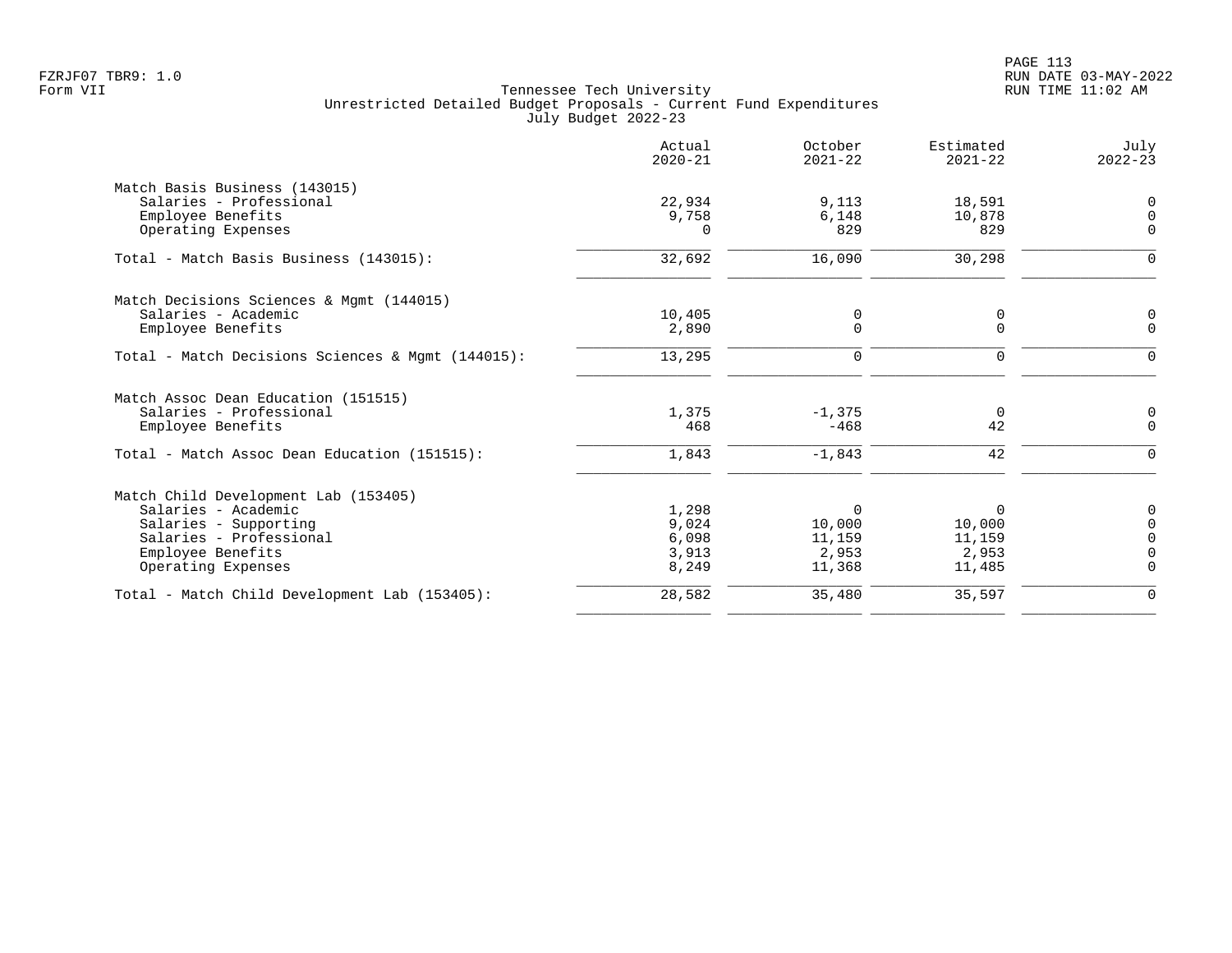|                                                                                                   | Actual<br>$2020 - 21$  | October<br>$2021 - 22$          | Estimated<br>$2021 - 22$ | July<br>$2022 - 23$             |
|---------------------------------------------------------------------------------------------------|------------------------|---------------------------------|--------------------------|---------------------------------|
| Band Camps and Clinics (155002)<br>Operating Expenses                                             | $\mathbf 0$            | 33,330                          | 33,330                   | 33,330                          |
| Total - Band Camps and Clinics (155002):                                                          | $\mathbf 0$            | 33,330                          | 33,330                   | 33,330                          |
| Southeast Chamber Music (155007)<br>Operating Expenses                                            | $\mathbf 0$            | 20,000                          | 20,000                   | 20,000                          |
| Total - Southeast Chamber Music (155007):                                                         | $\mathbf 0$            | 20,000                          | 20,000                   | 20,000                          |
| Summer Music Institute (155018)<br>Operating Expenses                                             | 395                    | $\mathbf 0$                     | $\mathbf 0$              | $\mathsf{O}$                    |
| Total - Summer Music Institute (155018):                                                          | 395                    | $\mathbf 0$                     | $\mathbf 0$              | $\mathbf 0$                     |
| Match Art, Craft, & Design (155305)<br>Salaries - Academic<br>Employee Benefits                   | 0<br>$\mathbf 0$       | 0<br>$\Omega$                   | 434<br>187               | 0<br>$\mathbf 0$                |
| Total - Match Art, Craft, & Design (155305):                                                      | $\Omega$               | $\Omega$                        | 621                      | $\Omega$                        |
| Match Craft Center (155505)<br>Salaries - Professional<br>Employee Benefits<br>Operating Expenses | 0<br>$\Omega$<br>2,387 | 0<br>$\overline{0}$<br>$\Omega$ | 839<br>415<br>394        | 0<br>$\mathbf 0$<br>$\mathbf 0$ |
| Total - Match Craft Center (155505):                                                              | 2,387                  | $\mathbf 0$                     | 1,648                    | $\mathbf 0$                     |
|                                                                                                   |                        |                                 |                          |                                 |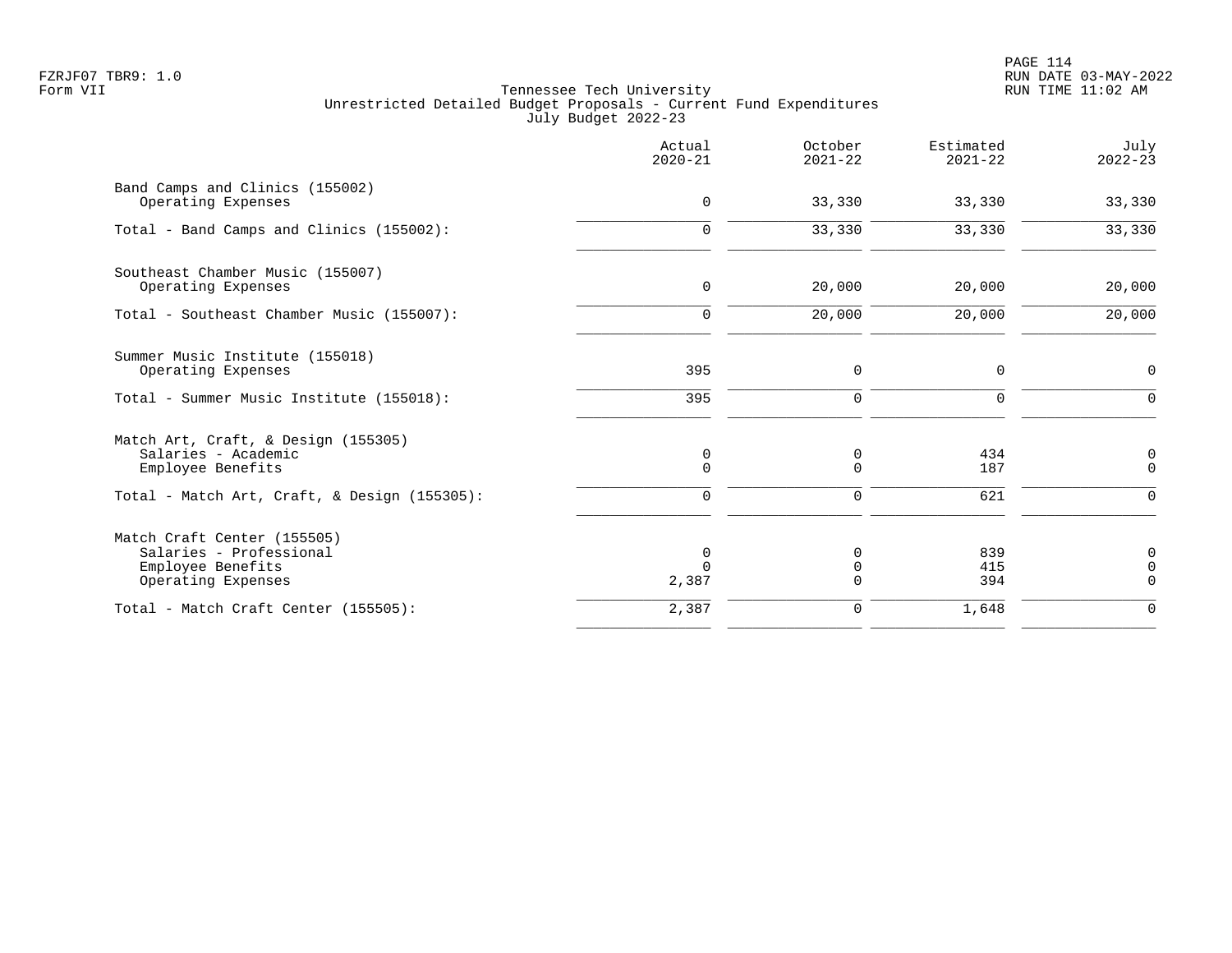|                                     | Actual<br>$2020 - 21$ | October<br>$2021 - 22$ | Estimated<br>$2021 - 22$ | July<br>$2022 - 23$ |
|-------------------------------------|-----------------------|------------------------|--------------------------|---------------------|
| STEM Operating (156002)             |                       |                        |                          |                     |
| Salaries - Academic                 | $\mathbf 0$           | 105,989                | 105,989                  | 115,597             |
| Salaries - Supporting               | 156,809               | 149,748                | 150,748                  | 112,999             |
| Salaries - Professional             | 158,630               | 66,668                 | 66,968                   | 57,360              |
| Employee Benefits                   | 132,860               | 148,794                | 148,794                  | 145,983             |
| Travel                              | $\Omega$              | 118                    | 1,221                    | $\Omega$            |
| Operating Expenses                  | 33,252                | 60,837                 | 58,734                   | 50,907              |
| Capital Outlay                      | 10,899                | $\Omega$               | $\Omega$                 | $\Omega$            |
| Total - STEM Operating (156002):    | 492,450               | 532,154                | 532,454                  | 482,846             |
| STEM Workshops (156004)             |                       |                        |                          |                     |
| Operating Expenses                  | 1,998                 | 7,508                  | 7,508                    | 0                   |
| Total - STEM Workshops (156004):    | 1,998                 | 7,508                  | 7,508                    | 0                   |
| STEM Equip Rental (156006)          |                       |                        |                          |                     |
| Operating Expenses                  | 113                   | 2,936                  | 2,936                    | 2,000               |
| Total - STEM Equip Rental (156006): | 113                   | 2,936                  | 2,936                    | 2,000               |
| STEM Science Fair (156007)          |                       |                        |                          |                     |
| Operating Expenses                  | 223                   | 2,450                  | 2,450                    | 0                   |
| Total - STEM Science Fair (156007): | 223                   | 2,450                  | 2,450                    | 0                   |
|                                     |                       |                        |                          |                     |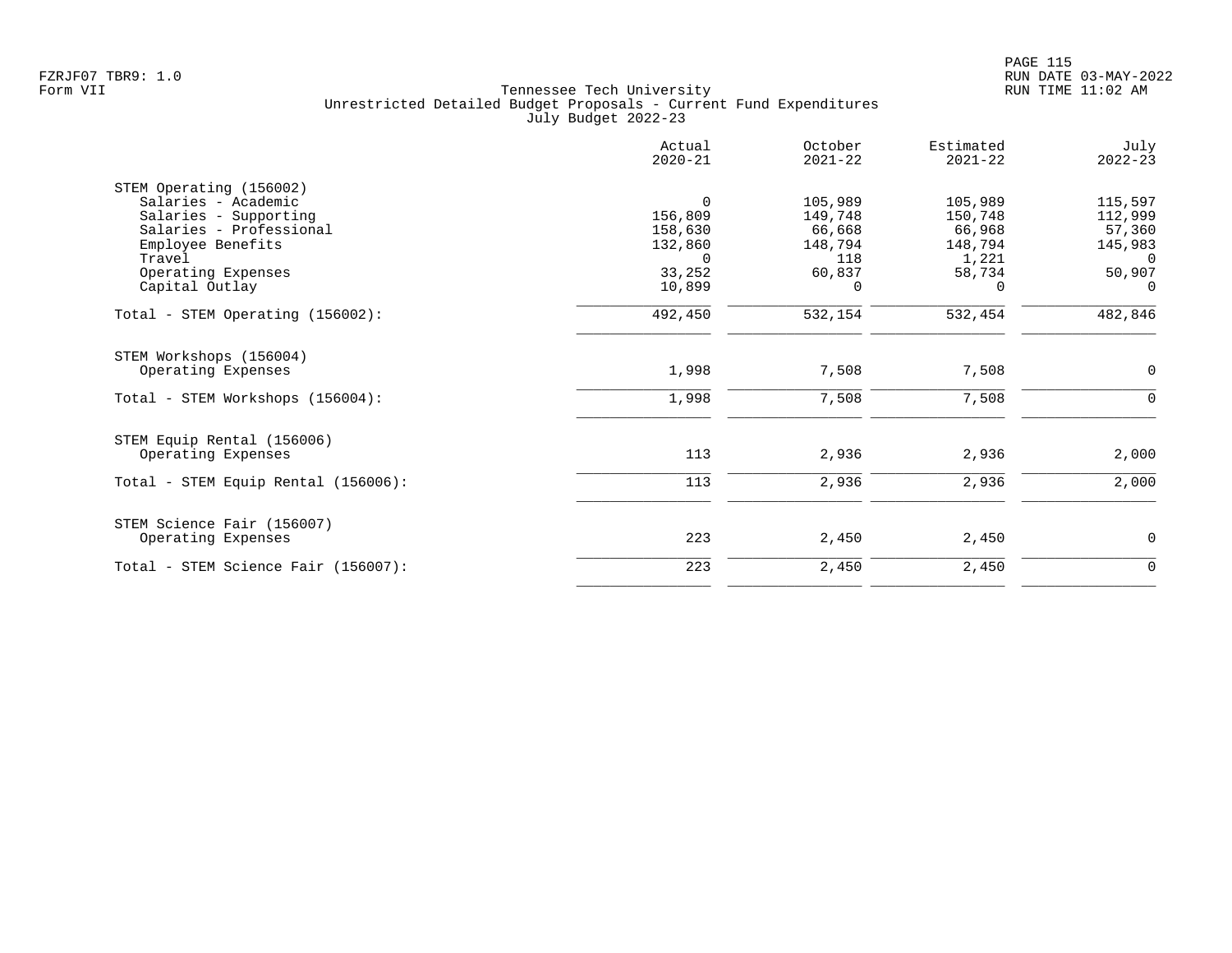| Actual<br>$2020 - 21$ | October<br>$2021 - 22$                                  | Estimated<br>$2021 - 22$                               | July<br>$2022 - 23$                                     |
|-----------------------|---------------------------------------------------------|--------------------------------------------------------|---------------------------------------------------------|
|                       |                                                         |                                                        |                                                         |
| 462                   | 49,228                                                  | 49,228                                                 | $\mathbf 0$                                             |
| 462                   | 49,228                                                  | 49,228                                                 | $\Omega$                                                |
|                       |                                                         |                                                        |                                                         |
|                       |                                                         |                                                        | 3,000                                                   |
|                       |                                                         |                                                        | 3,000                                                   |
|                       |                                                         |                                                        | 71,631                                                  |
|                       |                                                         |                                                        | 51,131                                                  |
|                       |                                                         |                                                        | 68,630                                                  |
| 13,563                | $\Omega$                                                | 1,500                                                  | $\Omega$                                                |
| 223,958               | 233,964                                                 | 233,964                                                | 197,392                                                 |
|                       |                                                         |                                                        |                                                         |
|                       |                                                         |                                                        | 0                                                       |
| 21,865                | 32,943                                                  | 32,943                                                 | $\mathbf 0$                                             |
| 7,559                 | 19,314                                                  | 19,314                                                 | $\overline{0}$                                          |
| $\Omega$              | 19,899                                                  | 19,899                                                 | $\Omega$                                                |
| 36,785                | 79,566                                                  | 79,566                                                 | $\Omega$                                                |
|                       |                                                         |                                                        |                                                         |
| $\mathbf 0$           | 1,000                                                   | 1,000                                                  | 1,000                                                   |
| $\mathbf 0$           | 1,000                                                   | 1,000                                                  | 1,000                                                   |
|                       | 38,225<br>14,376<br>70,461<br>52,214<br>35,119<br>7,361 | 36,973<br>8,000<br>71,631<br>53,730<br>63,630<br>7,410 | 37,573<br>15,900<br>71,631<br>53,730<br>53,630<br>7,410 |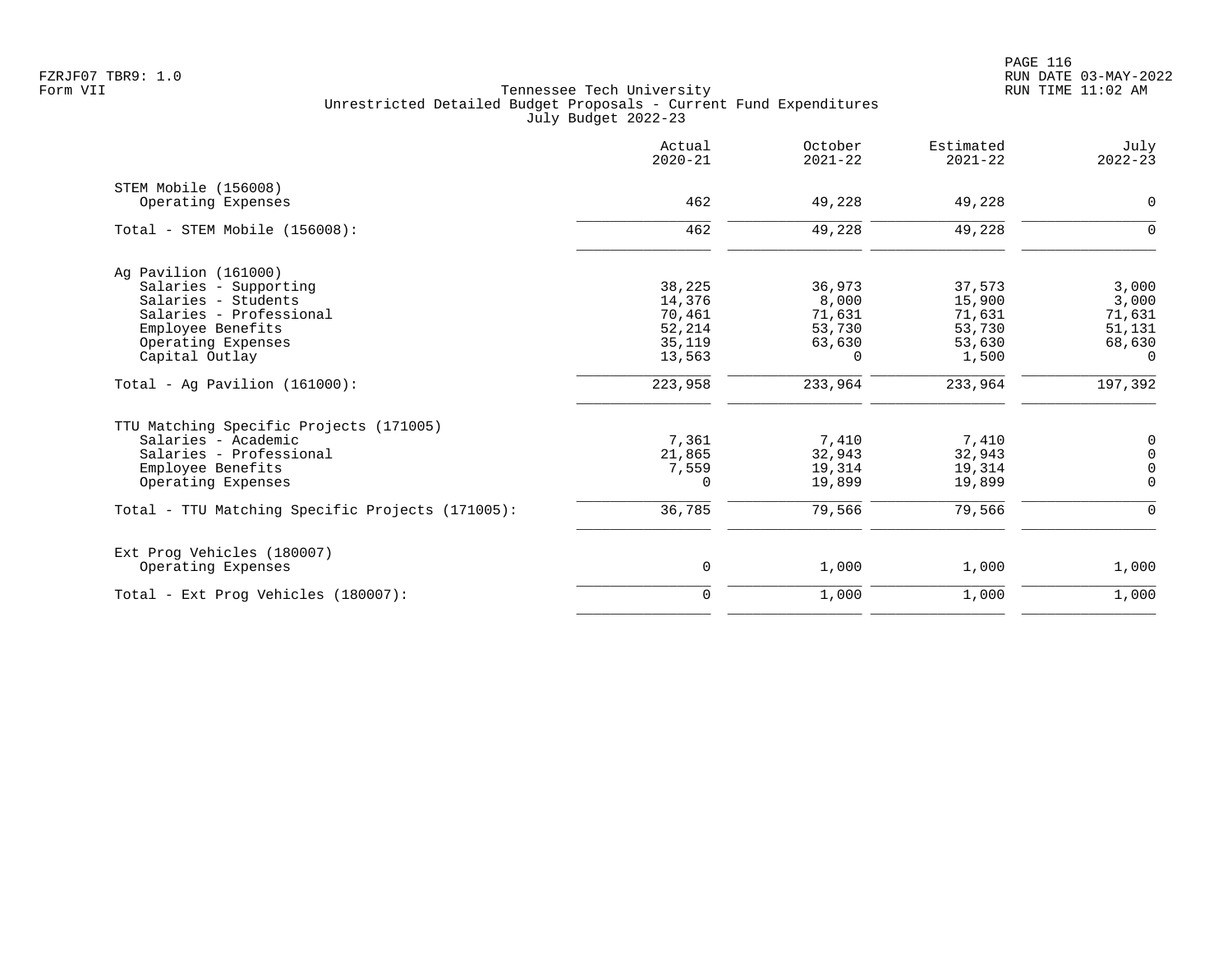PAGE 117 FZRJF07 TBR9: 1.0 RUN DATE 03-MAY-2022

|                                                                                                                                         | Actual<br>$2020 - 21$                          | October<br>$2021 - 22$                         | Estimated<br>$2021 - 22$                       | July<br>$2022 - 23$                               |
|-----------------------------------------------------------------------------------------------------------------------------------------|------------------------------------------------|------------------------------------------------|------------------------------------------------|---------------------------------------------------|
| Ext Prog Vehicles Transfer In (180008)<br>Operating Expenses                                                                            | $\mathbf 0$                                    | $-1,000$                                       | $-1,000$                                       | $-1,000$                                          |
| Total - Ext Prog Vehicles Transfer In (180008):                                                                                         | $\mathbf 0$                                    | $-1,000$                                       | $-1,000$                                       | $-1,000$                                          |
| Economic Development (180200)<br>Salaries - Students                                                                                    | $-840$                                         | 0                                              | 0                                              | 0                                                 |
| Employee Benefits<br>Total - Economic Development (180200):                                                                             | $-64$<br>$-904$                                | 0<br>0                                         | $\mathbf 0$<br>$\Omega$                        | $\mathbf 0$<br>$\Omega$                           |
| Highlands Workforce Development (180201)<br>Operating Expenses                                                                          | 33,442                                         | 40,000                                         | 40,000                                         | 0                                                 |
| Total - Highlands Workforce Development (180201):                                                                                       | 33,442                                         | 40,000                                         | 40,000                                         | $\mathbf 0$                                       |
| Service Learning Center (187000)<br>Salaries - Students<br>Salaries - Professional<br>Employee Benefits<br>Travel<br>Operating Expenses | 5,693<br>49,067<br>29,296<br>$\Omega$<br>2,567 | 2,000<br>49,883<br>31,512<br>$\Omega$<br>5,000 | 2,990<br>21,865<br>31,512<br>$\Omega$<br>4,010 | $\overline{0}$<br>21,865<br>31,512<br>51<br>5,000 |
| Total - Service Learning Center (187000):                                                                                               | 86,623                                         | 88,395                                         | 60,377                                         | 58,428                                            |
| TBR Spouse Dependent Discount (700000)<br>Employee Benefits                                                                             | 34,640                                         | 32,256                                         | 32,256                                         | 32,256                                            |
| Total - TBR Spouse Dependent Discount (700000):                                                                                         | 34,640                                         | 32,256                                         | 32,256                                         | 32,256                                            |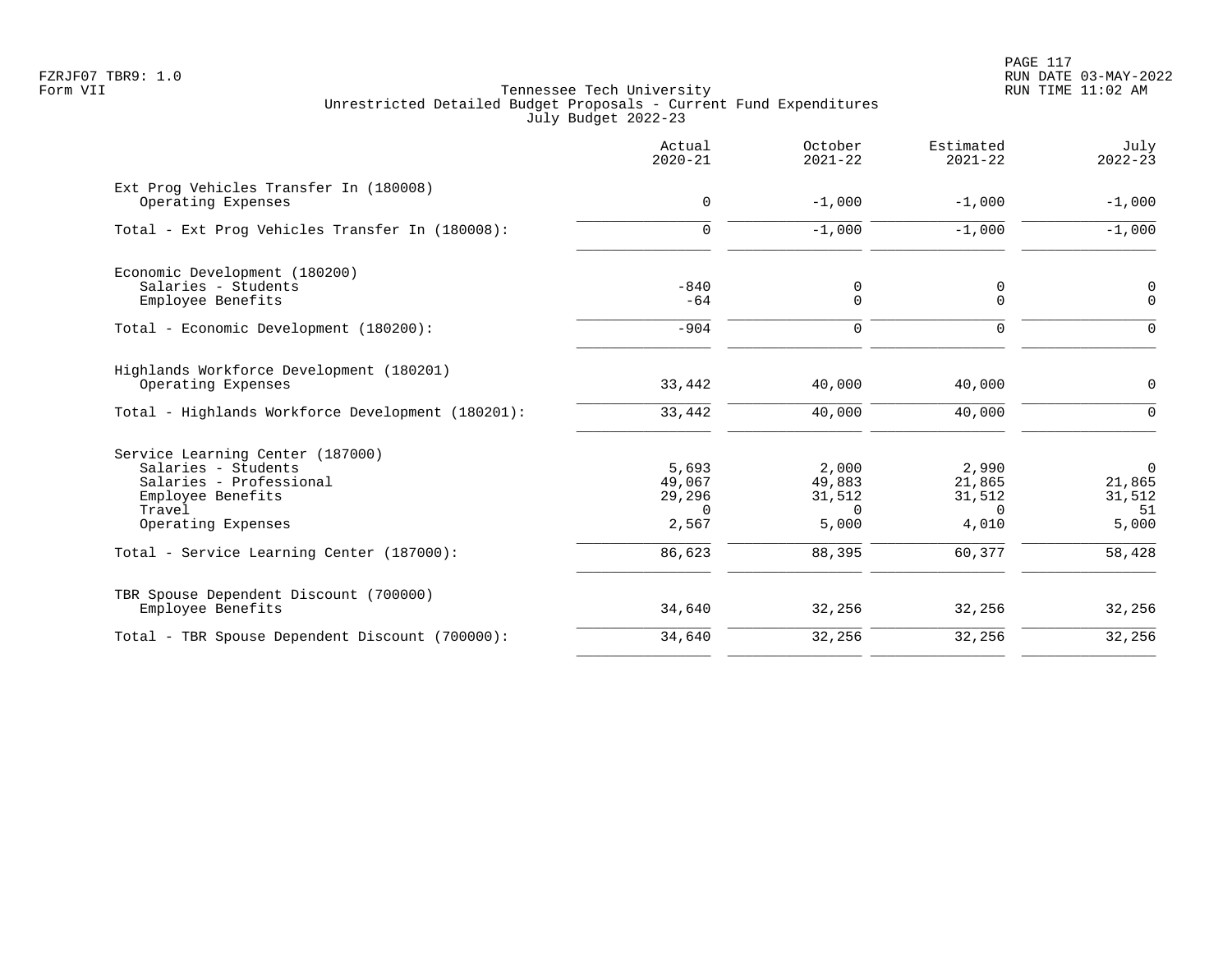PAGE 118 FZRJF07 TBR9: 1.0 RUN DATE 03-MAY-2022

|                                                                                                                                                  | Actual<br>$2020 - 21$                              | October<br>$2021 - 22$                         | Estimated<br>$2021 - 22$                       | July<br>$2022 - 23$                              |
|--------------------------------------------------------------------------------------------------------------------------------------------------|----------------------------------------------------|------------------------------------------------|------------------------------------------------|--------------------------------------------------|
| TBR Employ Remission PC191 (700001)<br>Employee Benefits                                                                                         | 15,363                                             | 19,280                                         | 19,280                                         | 19,280                                           |
| Total - TBR Employ Remission PC191 (700001):                                                                                                     | 15,363                                             | 19,280                                         | 19,280                                         | 19,280                                           |
| E and G Data Processing Allocation (700003)<br>Department Revenues                                                                               | 745,312                                            | 878,264                                        | 941,608                                        | 883,025                                          |
| Total - E and G Data Processing Allocation (700003):                                                                                             | 745,312                                            | 878,264                                        | 941,608                                        | 883,025                                          |
| E and G Claims Adjustment (700004)<br>Operating Expenses                                                                                         | 13,690                                             | 17,090                                         | 17,090                                         | 17,090                                           |
| Total - E and G Claims Adjustment (700004):                                                                                                      | 13,690                                             | 17,090                                         | 17,090                                         | 17,090                                           |
| $E$ and G Support (700005)<br>Salaries - Academic<br>Salaries - Supporting<br>Salaries - Professional<br>Employee Benefits<br>Operating Expenses | 0<br>$\mathbf 0$<br>$\Omega$<br>9,475<br>$-11,689$ | 2,435<br>4,210<br>4,752<br>17,882<br>$-18,613$ | 2,435<br>4,210<br>4,752<br>17,882<br>$-18,613$ | 7,046<br>12,765<br>12,541<br>24,169<br>$-18,613$ |
| Total - E and G Support $(700005)$ :                                                                                                             | $-2, 214$                                          | 10,666                                         | 10,666                                         | 37,908                                           |
| E and G Salary Increase Pool (700010)<br>Salaries - Professional                                                                                 | 0                                                  | 38,400                                         | 38,400                                         | 38,400                                           |
| Total - E and G Salary Increase Pool (700010):                                                                                                   | $\mathbf 0$                                        | 38,400                                         | 38,400                                         | 38,400                                           |
|                                                                                                                                                  |                                                    |                                                |                                                |                                                  |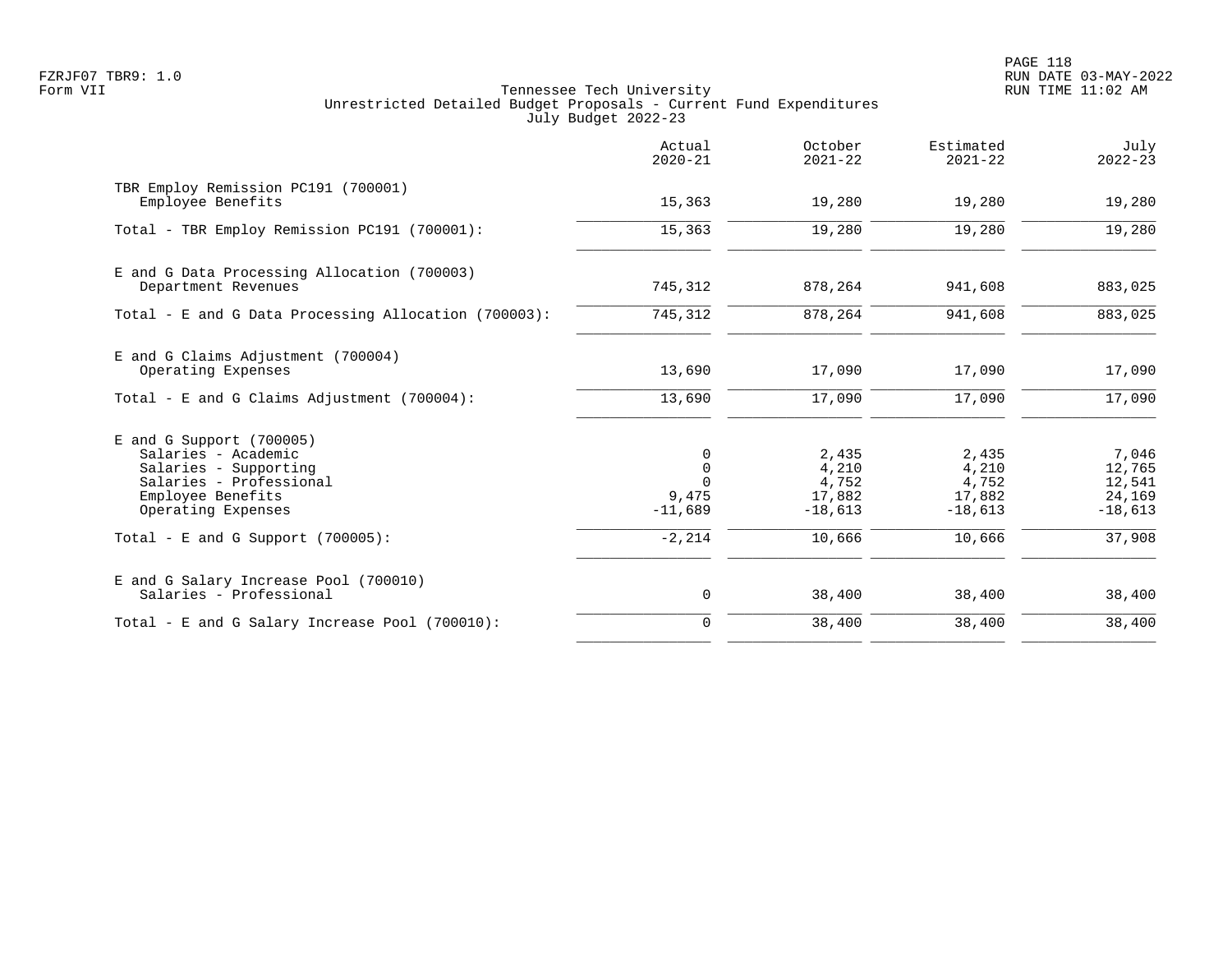|                                                     | Actual<br>$2020 - 21$ | October<br>$2021 - 22$ | Estimated<br>$2021 - 22$ | July<br>$2022 - 23$ |
|-----------------------------------------------------|-----------------------|------------------------|--------------------------|---------------------|
| Post Office Allocation (700045)                     |                       |                        |                          |                     |
| Operating Expenses                                  | $\mathbf 0$           | 970                    | 970                      | 970                 |
| Department Revenues                                 | 1,823                 | 0                      | 0                        | $\overline{0}$      |
| Total - Post Office Allocation (700045):            | 1,823                 | 970                    | 970                      | 970                 |
| TTU Staff Tuit Maint Reimbursment (700068)          |                       |                        |                          |                     |
| Employee Benefits                                   | 6,516                 | 2,172                  | 9,172                    | 9,172               |
| Total - TTU Staff Tuit Maint Reimbursment (700068): | 6,516                 | 2,172                  | 9,172                    | 9,172               |
| Total - Public Service (300):                       |                       |                        |                          |                     |
| Salaries - Academic                                 | 41,662                | 126,617                | 157,928                  | 122,643             |
| Salaries - Supporting                               | 242,697               | 256,237                | 241,087                  | 184,070             |
| Salaries - Students                                 | 32,712                | 40,160                 | 45,050                   | 29,960              |
| Salaries - Professional                             | 403,200               | 355,165                | 344,609                  | 251,169             |
| Employee Benefits                                   | 356,928               | 417,307                | 434,792                  | 373,977             |
| Travel                                              | 137                   | 818                    | 1,921                    | 751                 |
| Operating Expenses                                  | 149,140               | 411,463                | 399,970                  | 210,963             |
| Capital Outlay                                      | 24,462                | $\Omega$               | 1,500                    | $\Omega$            |
| Department Revenues                                 | 747,135               | 878,264                | 941,608                  | 883,025             |
| Total                                               | 1,998,073             | 2,486,031              | 2,568,465                | 2,056,558           |
|                                                     |                       |                        |                          |                     |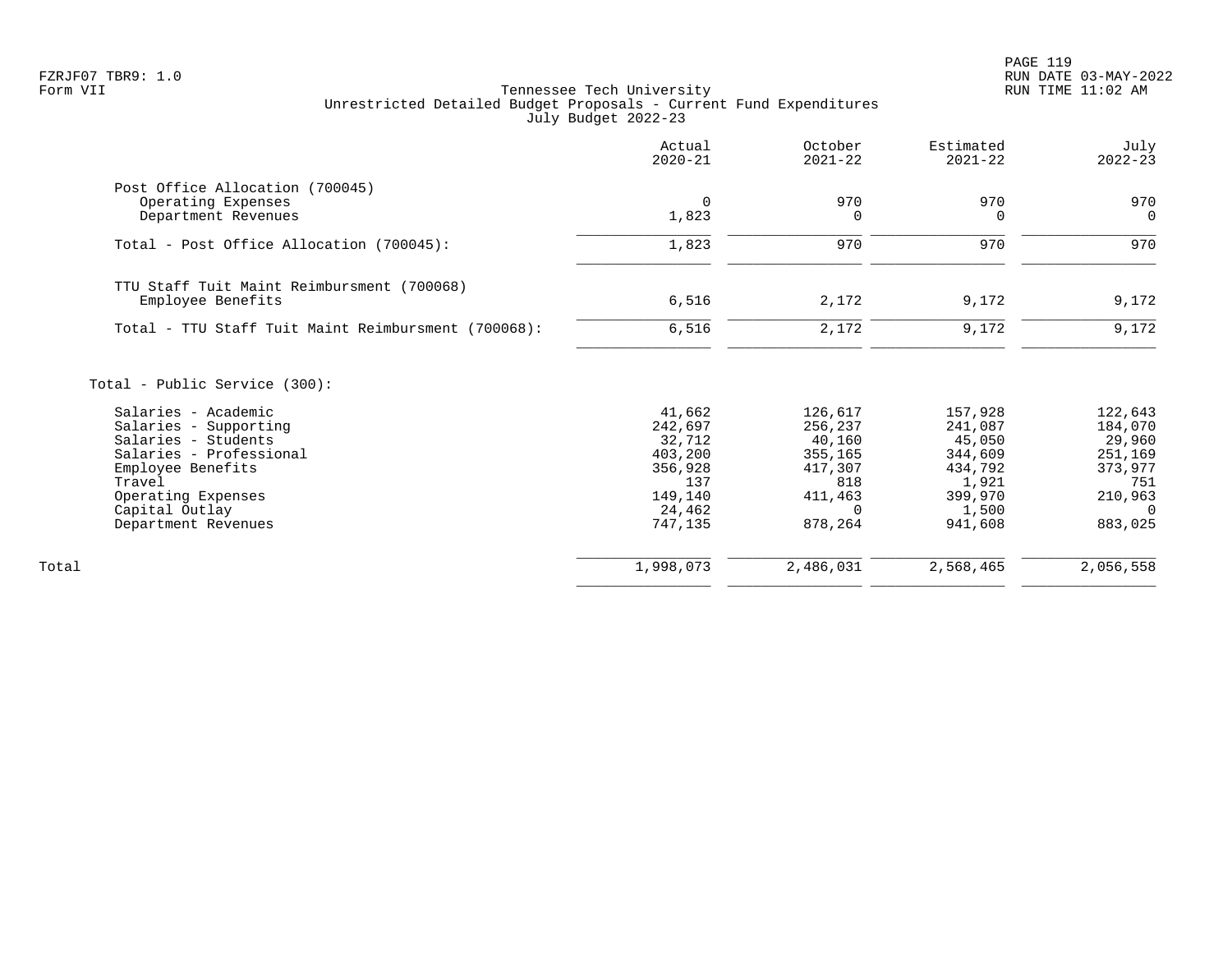|                                                                                                                                                                                             | Actual<br>$2020 - 21$                                                                    | October<br>$2021 - 22$                                                                      | Estimated<br>$2021 - 22$                                                                   | July<br>$2022 - 23$                                                                    |
|---------------------------------------------------------------------------------------------------------------------------------------------------------------------------------------------|------------------------------------------------------------------------------------------|---------------------------------------------------------------------------------------------|--------------------------------------------------------------------------------------------|----------------------------------------------------------------------------------------|
| Total - Public Service (30):                                                                                                                                                                |                                                                                          |                                                                                             |                                                                                            |                                                                                        |
| Salaries - Academic<br>Salaries - Supporting<br>Salaries - Students<br>Salaries - Professional<br>Employee Benefits<br>Travel<br>Operating Expense<br>Capital Outlay<br>Department Revenues | 41,662<br>242,697<br>32,712<br>403,200<br>356,928<br>137<br>149,140<br>24,462<br>747,135 | 126,617<br>256,237<br>40,160<br>355,165<br>417,307<br>818<br>411,463<br>$\Omega$<br>878,264 | 157,928<br>241,087<br>45,050<br>344,609<br>434,792<br>1,921<br>399,970<br>1,500<br>941,608 | 122,643<br>184,070<br>29,960<br>251,169<br>373,977<br>751<br>210,963<br>- 0<br>883,025 |
| Total                                                                                                                                                                                       | 1,998,073                                                                                | 2,486,031                                                                                   | 2,568,465                                                                                  | 2,056,558                                                                              |
| Academic Support (35)<br>Academic Support (350)<br>Indirect Cost Office of President (110029)<br>Operating Expenses                                                                         | 127,750                                                                                  | 166,250                                                                                     | 166,250                                                                                    | 147,000                                                                                |
| Total - Indirect Cost Office of President (110029):                                                                                                                                         | 127,750                                                                                  | 166,250                                                                                     | 166,250                                                                                    | 147,000                                                                                |
| Testing and Surveys (120006)<br>Operating Expenses<br>Total - Testing and Surveys (120006):                                                                                                 | 36,003<br>36,003                                                                         | 40,400<br>40,400                                                                            | 40,400<br>40,400                                                                           | 40,400<br>40,400                                                                       |
|                                                                                                                                                                                             |                                                                                          |                                                                                             |                                                                                            |                                                                                        |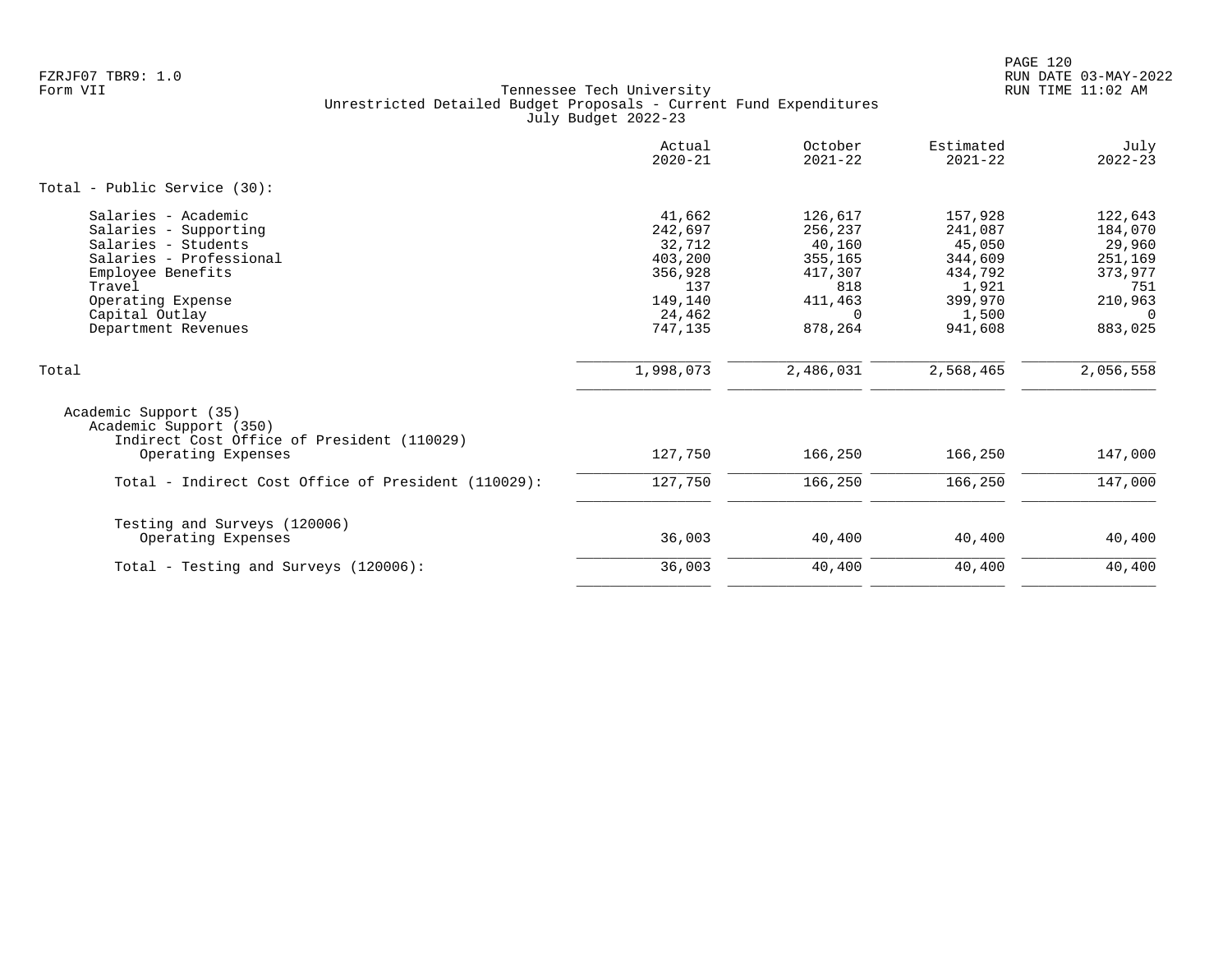|                                                | Actual<br>$2020 - 21$ | October<br>$2021 - 22$ | Estimated<br>$2021 - 22$ | July<br>$2022 - 23$ |
|------------------------------------------------|-----------------------|------------------------|--------------------------|---------------------|
| Provost Office Discretion (120010)             |                       |                        |                          |                     |
| Salaries - Academic                            | 150                   | 7,500                  |                          | 7,500               |
| Salaries - Supporting                          | $\Omega$              | 11,111                 |                          | 11,111              |
| Salaries - Students                            | 240                   |                        |                          | $\Omega$            |
| Employee Benefits                              | 64                    | $\Omega$               |                          | $\overline{0}$      |
| Travel                                         | 368                   |                        |                          | $\Omega$            |
| Operating Expenses                             | 35,173                | 175,773                | 181,884                  | 61,024              |
| Total - Provost Office Discretion (120010):    | 35,995                | 194,384                | 181,884                  | 79,635              |
| Non Instr Faculty Assignment (120012)          |                       |                        |                          |                     |
| Salaries - Academic                            | 0                     | 0                      | 0                        | 22,000              |
| Total - Non Instr Faculty Assignment (120012): | $\mathbf 0$           | $\mathbf 0$            | 0                        | 22,000              |
| Faculty Award (120016)                         |                       |                        |                          |                     |
| Salaries - Academic                            | 9,500                 | 0                      | 0                        | $\overline{0}$      |
| Employee Benefits                              | 2,093                 | $\Omega$               | $\Omega$                 | $\Omega$            |
| Operating Expenses                             | 255                   | 7,740                  | 7,740                    | 7,740               |
| Total - Faculty Award (120016):                | 11,848                | 7,740                  | 7,740                    | 7,740               |
| Faculty Evaluations (120017)                   |                       |                        |                          |                     |
| Operating Expenses                             | 58,915                | 59,020                 | 59,020                   | 57,520              |
| Total - Faculty Evaluations (120017):          | 58,915                | 59,020                 | 59,020                   | 57,520              |
|                                                |                       |                        |                          |                     |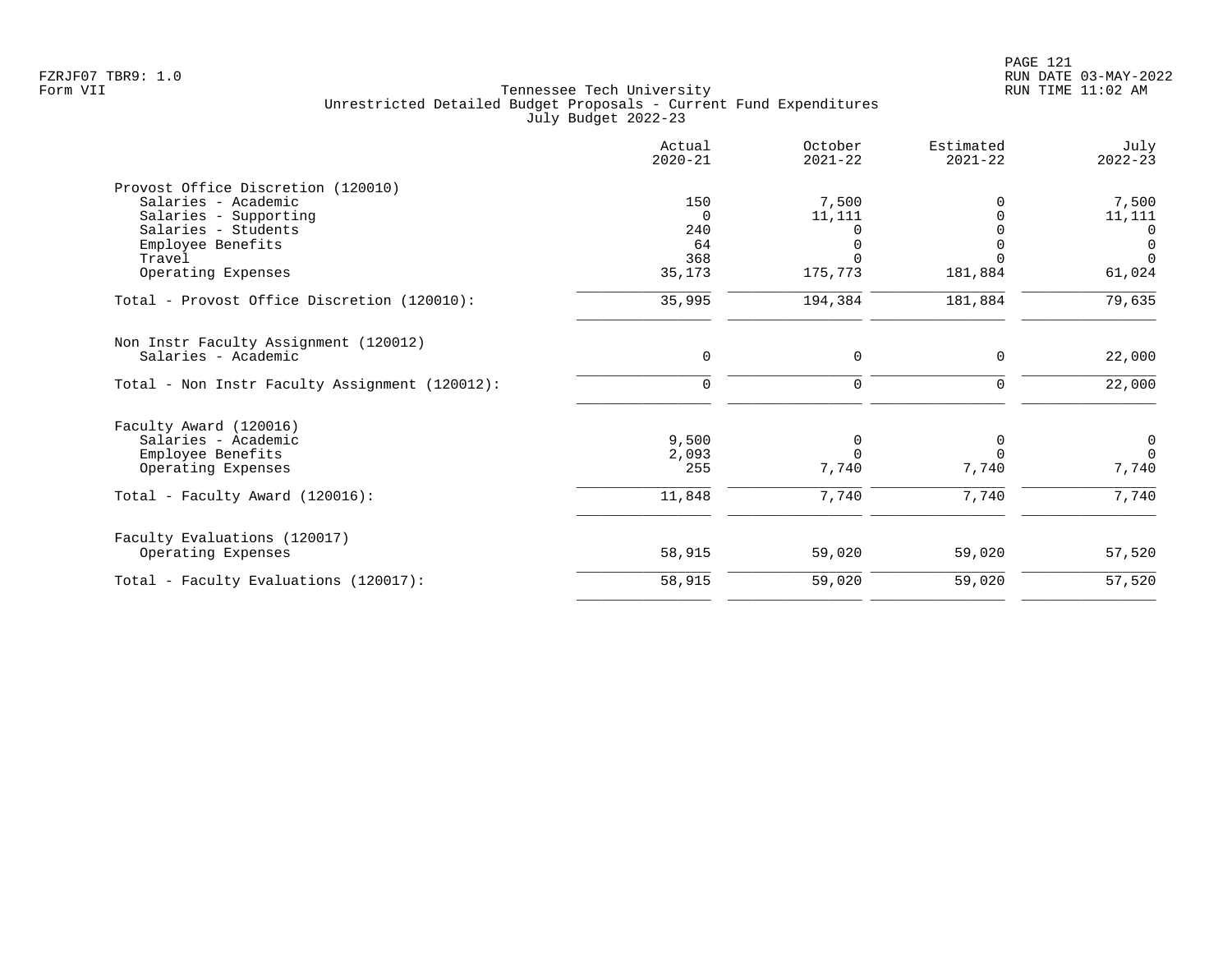PAGE 122 FZRJF07 TBR9: 1.0 RUN DATE 03-MAY-2022

|                                                                                                                                                                                                    | Actual<br>$2020 - 21$                                       | October<br>$2021 - 22$                                             | Estimated<br>$2021 - 22$                                         | July<br>$2022 - 23$                                               |
|----------------------------------------------------------------------------------------------------------------------------------------------------------------------------------------------------|-------------------------------------------------------------|--------------------------------------------------------------------|------------------------------------------------------------------|-------------------------------------------------------------------|
| Provost Surplus Non Instruction (120021)<br>Operating Expenses                                                                                                                                     | $\mathbf 0$                                                 | $\mathbf 1$                                                        | 1                                                                | 1                                                                 |
| Total - Provost Surplus Non Instruction (120021):                                                                                                                                                  | $\Omega$                                                    | $\mathbf{1}$                                                       | 1                                                                | 1                                                                 |
| LSP-Provost & AA (120030)<br>Operating Expenses                                                                                                                                                    | $\mathbf 0$                                                 | 16,762                                                             | 21,775                                                           | $\mathbf 0$                                                       |
| Total - LSP-Provost & AA $(120030)$ :                                                                                                                                                              | $\Omega$                                                    | 16,762                                                             | 21,775                                                           | $\Omega$                                                          |
| OA Fee-Provost & AA (120031)<br>Salaries - Administrative<br>Salaries - Academic<br>Salaries - Professional<br>Employee Benefits<br>Operating Expenses<br>Total - OA Fee-Provost & AA $(120031)$ : | 26,161<br>13,483<br>125,706<br>74,041<br>89,549<br>328,940  | 66,743<br>$\Omega$<br>140,111<br>108,804<br>1,013,106<br>1,328,764 | 66,743<br>21,815<br>230,111<br>108,804<br>1,138,676<br>1,566,149 | 130,000<br>$\bigcirc$<br>140,111<br>108,804<br>297,903<br>676,818 |
| Office of Senior Associate Provost (121700)<br>Salaries - Administrative<br>Salaries - Supporting<br>Salaries - Professional<br>Employee Benefits<br>Travel<br>Operating Expenses                  | 336,295<br>1,296<br>108,199<br>131,985<br>$\Omega$<br>6,717 | 346,695<br>27,296<br>109,399<br>150,369<br>1,820<br>6,600          | 346,695<br>4,549<br>109,399<br>150,369<br>1,820<br>6,600         | 346,695<br>$\Omega$<br>109,399<br>150,369<br>1,820<br>6,600       |
| Total - Office of Senior Associate Provost (121700):                                                                                                                                               | 584,492                                                     | 642,179                                                            | 619,432                                                          | 614,883                                                           |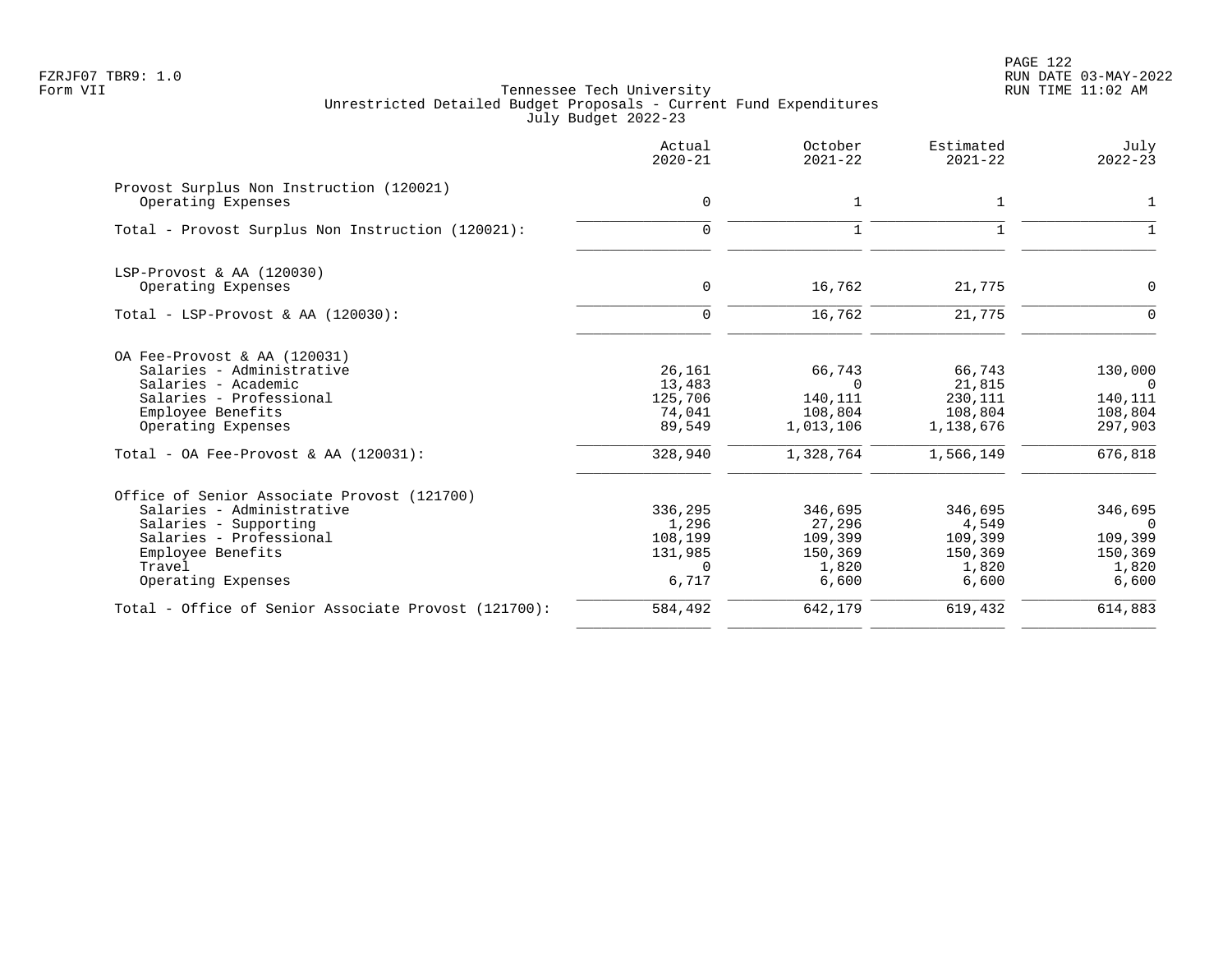|                                                      | Actual<br>$2020 - 21$ | October<br>$2021 - 22$ | Estimated<br>$2021 - 22$ | July<br>$2022 - 23$ |
|------------------------------------------------------|-----------------------|------------------------|--------------------------|---------------------|
| Center for Teaching & Learning Exc (121740)          |                       |                        |                          |                     |
| Salaries - Academic                                  | 17,408                | 0                      | 0                        | $\mathbf 0$         |
| Salaries - Supporting                                | 7,509                 | 7,469                  | 7,469                    | 8,494               |
| Salaries - Professional                              | 164,233               | 241,635                | 241,069                  | 241,635             |
| Employee Benefits                                    | 58,033                | 80,843                 | 86,843                   | 86,843              |
| Travel                                               | 794                   | 2,186                  | 2,186                    | 2,186               |
| Operating Expenses                                   | 13,258                | 14,441                 | 24,171                   | 2,441               |
| Total - Center for Teaching & Learning Exc (121740): | 261,235               | 346,574                | 361,738                  | 341,599             |
| Craft Center Admin (121760)                          |                       |                        |                          |                     |
| Salaries - Academic                                  | $\Omega$              | 10,000                 | 10,605                   | 10,175              |
| Salaries - Supporting                                | 31,713                | 26,539                 | 26,539                   | 26,539              |
| Salaries - Students                                  | $\Omega$              | 10,870                 | 2,000                    | 10,870              |
| Salaries - Professional                              | 83,583                | 50,402                 | 50,402                   | 50,402              |
| Employee Benefits                                    | 44,526                | 71,701                 | 71,701                   | 71,701              |
| Travel                                               | 3,248                 | 672                    | 772                      | 672                 |
| Operating Expenses                                   | 50,209                | 61,883                 | 67,373                   | 60,127              |
| Total - Craft Center Admin (121760):                 | 213,279               | 232,067                | 229,392                  | 230,486             |
| Match Enrollment Management (121815)                 |                       |                        |                          |                     |
| Operating Expenses                                   | 6,565                 | 5,435                  | 5,435                    | 0                   |
| Total - Match Enrollment Management (121815):        | 6,565                 | 5,435                  | 5,435                    | $\mathbf 0$         |
| Federal College Work Study Program (122001)          |                       |                        |                          |                     |
| Salaries - Students                                  | 21,970                | 27,260                 | 27,260                   | 27,260              |
| Total - Federal College Work Study Program (122001): | 21,970                | 27,260                 | 27,260                   | 27,260              |
|                                                      |                       |                        |                          |                     |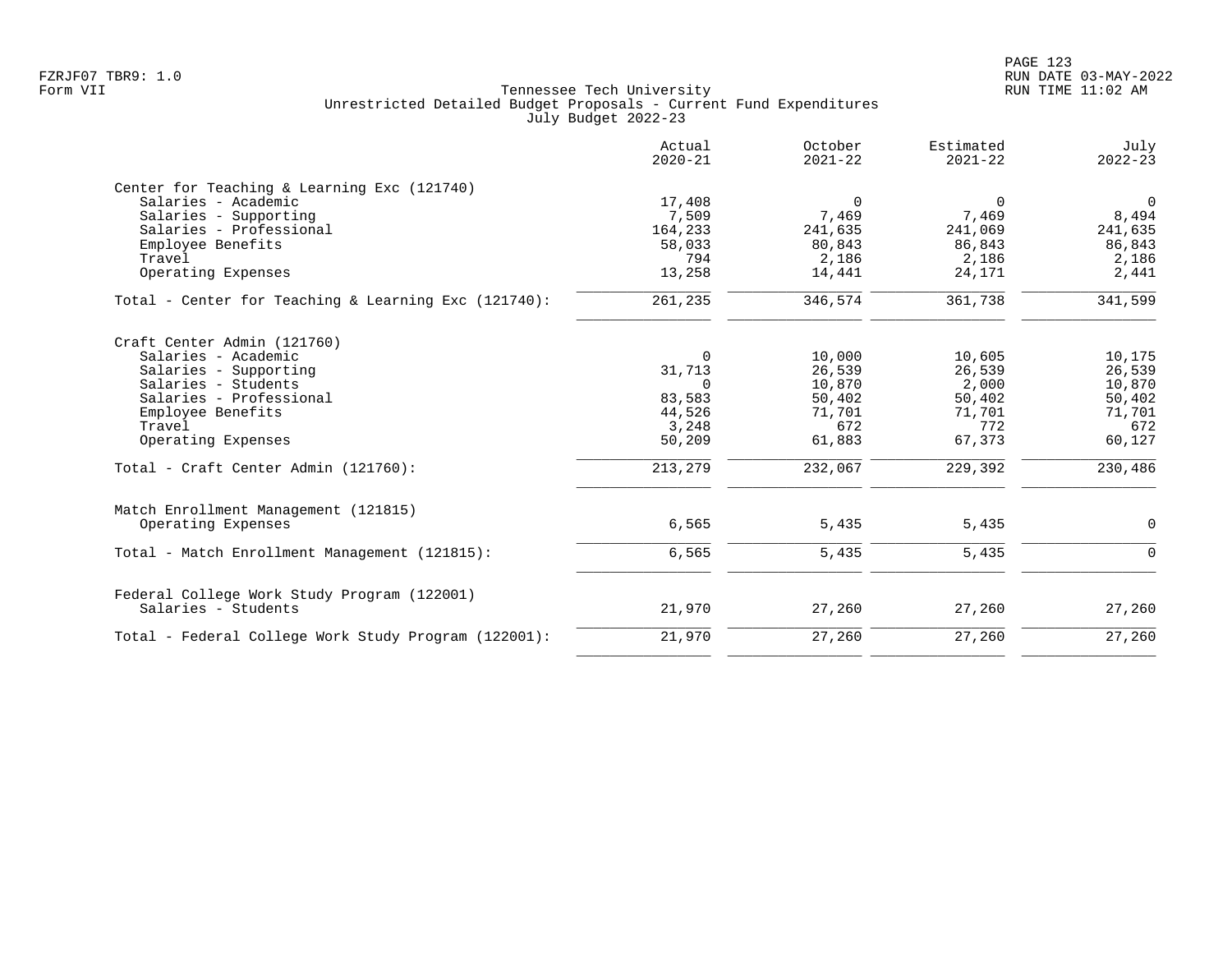PAGE 124 FZRJF07 TBR9: 1.0 RUN DATE 03-MAY-2022

|                                                           | Actual<br>$2020 - 21$ | October<br>$2021 - 22$ | Estimated<br>$2021 - 22$ | July<br>$2022 - 23$ |
|-----------------------------------------------------------|-----------------------|------------------------|--------------------------|---------------------|
| Exchange BA ENG Course Fee (123704)<br>Operating Expenses | $\mathbf 0$           | 2,500                  | 2,500                    | 2,500               |
| Total - Exchange BA ENG Course Fee (123704):              | $\Omega$              | 2,500                  | 2,500                    | 2,500               |
| Library Administration (124000)                           |                       |                        |                          |                     |
| Salaries - Administrative                                 | 145,155               | 148,155                | 148,155                  | 148,155             |
| Salaries - Supporting                                     | 74,499                | 74,055                 | 73,998                   | 74,055              |
| Employee Benefits                                         | 69,939                | 79,035                 | 79,035                   | 79,035              |
| Travel                                                    | 0                     | 1,750                  | $\Omega$                 | 1,750               |
| Total - Library Administration (124000):                  | 289,593               | 302,995                | 301,188                  | 302,995             |
| Library Operating (124001)                                |                       |                        |                          |                     |
| Salaries - Academic                                       | 553,202               | 536,354                | 536,354                  | 498,258             |
| Salaries - Supporting                                     | 295,808               | 293,846                | 283,656                  | 308,846             |
| Salaries - Students                                       | 40,155                | 65,907                 | 65,907                   | 64,907              |
| Salaries - Professional                                   | 110,326               | 111,635                | 111,635                  | 111,635             |
| Employee Benefits                                         | 392,773<br>47         | 388,899                | 396,899                  | 383,575             |
| Travel<br>Operating Expenses                              | 251,535               | 343<br>250,414         | 431<br>264,733           | 343<br>182,394      |
| Department Revenues                                       | $-88,564$             | $-73, 273$             | $-73, 273$               | 0                   |
| Total - Library Operating (124001):                       | 1,555,282             | 1,574,125              | 1,586,342                | 1,549,958           |
| Library Scantron (124003)                                 |                       |                        |                          |                     |
| Operating Expenses                                        | 4,761                 | 0                      | 2,430                    | 0                   |
| Department Revenues                                       | $-702$                | $\mathbf 0$            | $-2,430$                 | $\mathbf 0$         |
| Total - Library Scantron (124003):                        | 4,059                 | $\mathbf 0$            | $\mathbf 0$              | $\mathbf 0$         |
|                                                           |                       |                        |                          |                     |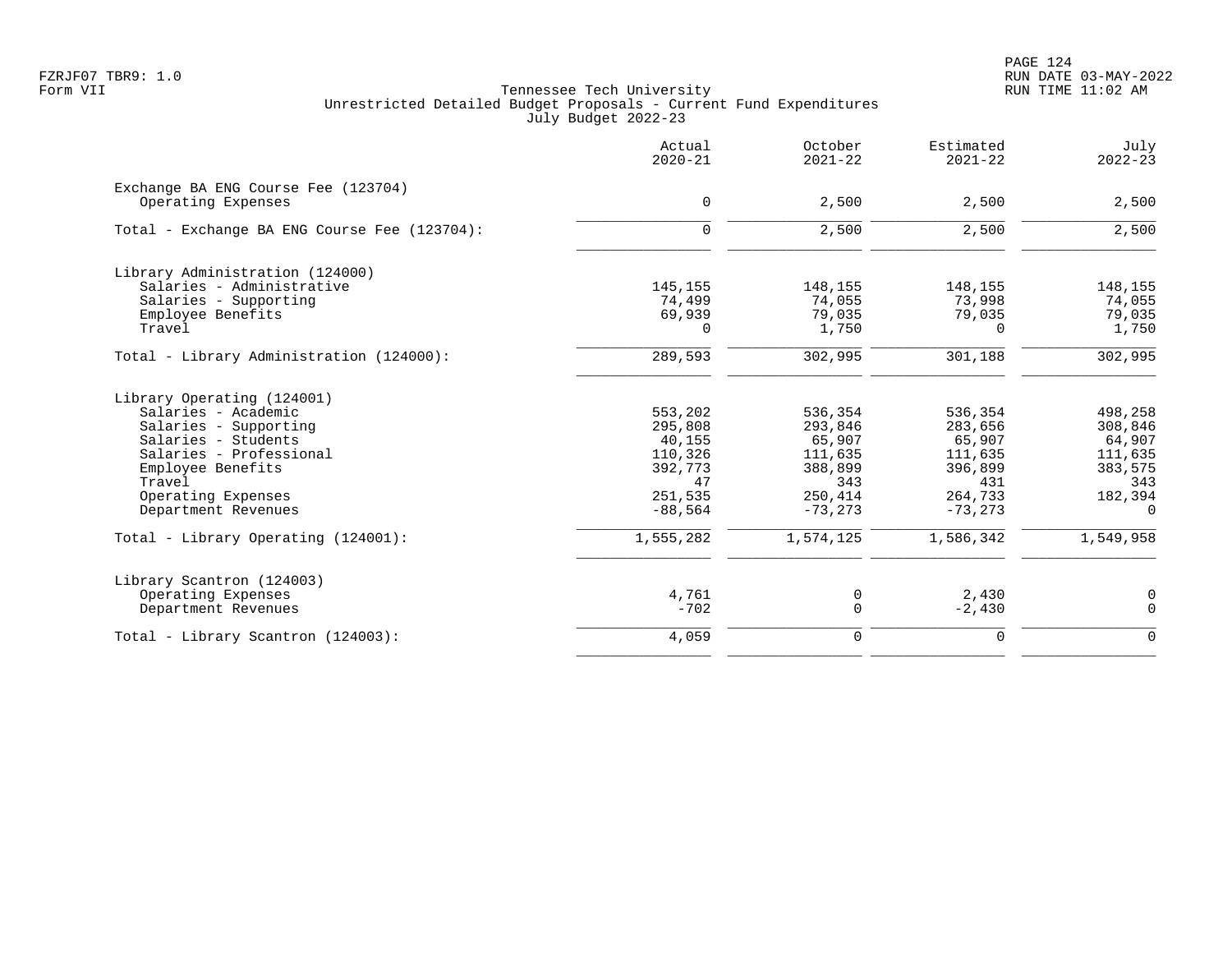|                                                 | Actual<br>$2020 - 21$ | October<br>$2021 - 22$ | Estimated<br>$2021 - 22$ | July<br>$2022 - 23$ |
|-------------------------------------------------|-----------------------|------------------------|--------------------------|---------------------|
| Library Copying (124004)<br>Operating Expenses  | 931                   | 75                     | 2,733                    | 75                  |
|                                                 |                       |                        |                          |                     |
| Total - Library Copying (124004):               | 931                   | 75                     | 2,733                    | 75                  |
| Library Books and Periodicals (124008)          |                       |                        |                          |                     |
| Operating Expenses                              | 578,554               | 389,249                | 603,249                  | 500,129             |
| Capital Outlay                                  | 79,798                | 220,000                | 56,000                   | 220,000             |
| Total - Library Books and Periodicals (124008): | 658,352               | 609,249                | 659,249                  | 720,129             |
| Library Record Retention (124010)               |                       |                        |                          |                     |
| Operating Expenses                              | 4,219                 | 20,000                 | 10,000                   | 10,000              |
| Total - Library Record Retention (124010):      | 4,219                 | 20,000                 | 10,000                   | 10,000              |
| Match Library (124015)                          |                       |                        |                          |                     |
| Operating Expenses                              | 0                     | $\mathbf 0$            | 3,424                    | 0                   |
| Total - Match Library (124015):                 | $\mathbf 0$           | $\mathbf 0$            | 3,424                    | $\mathbf 0$         |
| LSP-Dean Library (124017)                       |                       |                        |                          |                     |
| Operating Expenses                              | $\mathsf{O}$          | 100,000                | 65,198                   | $\mathbf 0$         |
| Total - LSP-Dean Library (124017):              | $\mathbf 0$           | 100,000                | 65,198                   | $\mathbf 0$         |
|                                                 |                       |                        |                          |                     |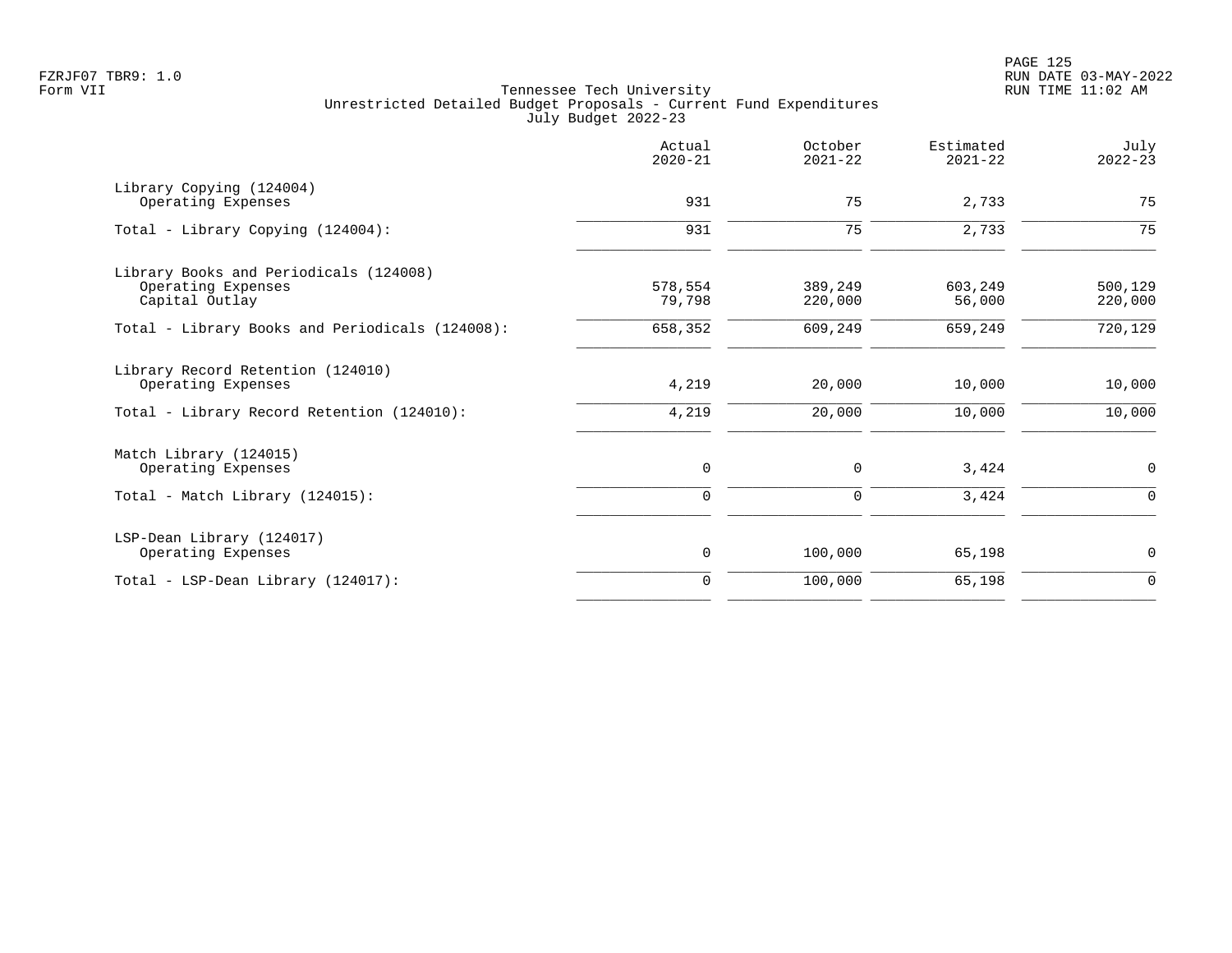PAGE 126 FZRJF07 TBR9: 1.0 RUN DATE 03-MAY-2022

|                                                                    | Actual<br>$2020 - 21$ | October<br>$2021 - 22$ | Estimated<br>$2021 - 22$ | July<br>$2022 - 23$ |
|--------------------------------------------------------------------|-----------------------|------------------------|--------------------------|---------------------|
| Testing & Learning Center - Library (124018)<br>Operating Expenses | 4,066                 | 3,485                  | 6,645                    | $\mathbf 0$         |
| Total - Testing & Learning Center - Library (124018):              | 4,066                 | 3,485                  | 6,645                    | 0                   |
| Dean of Arts and Science Office (130000)                           |                       |                        |                          |                     |
| Salaries - Administrative                                          | 178,775               | 183,075                | 216,469                  | 183,075             |
| Salaries - Supporting                                              | 85,795                | 81,492                 | 68,974                   | 79,300              |
| Salaries - Professional                                            | 117,237               | 117,770                | 120,984                  | 120,370             |
| Employee Benefits                                                  | 117,480               | 152,280                | 152,280                  | 152,280             |
| Travel                                                             | 2,140                 | 35,000                 | 35,000<br>498,205        | $\Omega$            |
| Operating Expenses<br>Capital Outlay                               | 117,427<br>$\Omega$   | 239,505<br>$\Omega$    | 45,110                   | 24,375<br>$\Omega$  |
| Total - Dean of Arts and Science Office (130000):                  | 618,854               | 809,122                | 1,137,022                | 559,400             |
| Match Arts & Sciences (130015)                                     |                       |                        |                          |                     |
| Operating Expenses                                                 | 0                     | 7,500                  | 7,500                    | 0                   |
| Total - Match Arts & Sciences (130015):                            | 0                     | 7,500                  | 7,500                    | 0                   |
| Art&Sci Fixed Rate Contract Balance (130033)                       |                       |                        |                          |                     |
| Operating Expenses                                                 | 0                     | 311                    | 401                      | 0                   |
| Total - Art&Sci Fixed Rate Contract Balance (130033):              | $\Omega$              | 311                    | 401                      | $\mathbf 0$         |
|                                                                    |                       |                        |                          |                     |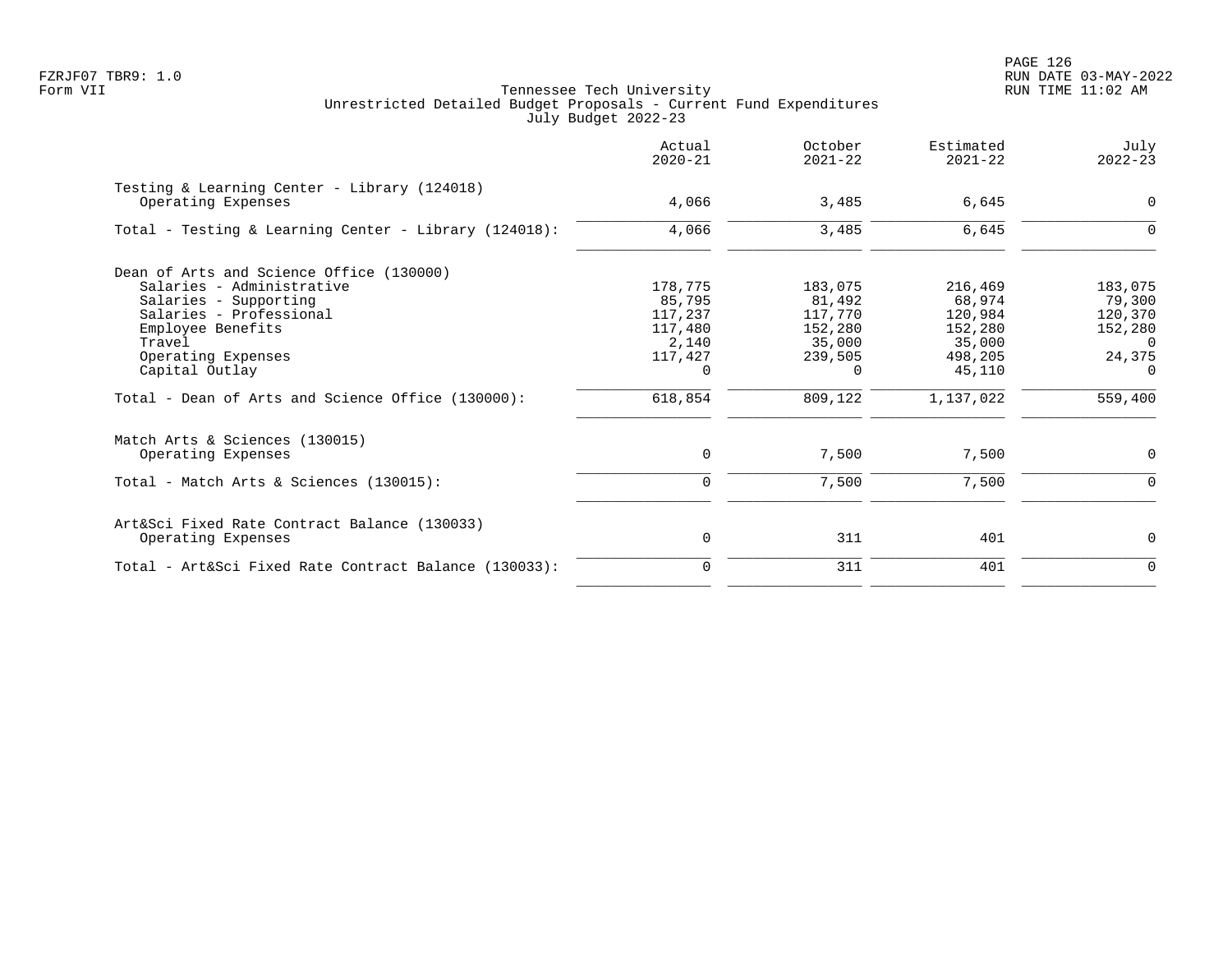| Actual<br>$2020 - 21$ | October<br>$2021 - 22$                                            | Estimated<br>$2021 - 22$                                   | July<br>$2022 - 23$                                         |
|-----------------------|-------------------------------------------------------------------|------------------------------------------------------------|-------------------------------------------------------------|
|                       |                                                                   |                                                            | 3,860                                                       |
|                       |                                                                   |                                                            |                                                             |
| 2,180                 | 3,860                                                             | 3,860                                                      | 3,860                                                       |
|                       |                                                                   |                                                            |                                                             |
| $-4,210$              | 0                                                                 | $\Omega$                                                   | 0                                                           |
| $\Omega$              | $-13,860$                                                         | $-13,860$                                                  | $-13,860$                                                   |
| $-4,210$              | $-13,860$                                                         | $-13,860$                                                  | $-13,860$                                                   |
|                       |                                                                   |                                                            |                                                             |
| 16,500                | $\mathbf 0$                                                       | 16,835                                                     | 0                                                           |
|                       |                                                                   |                                                            | $\mathbf 0$                                                 |
| 22,343                | 1,132                                                             | 25,311                                                     | $\Omega$                                                    |
|                       |                                                                   |                                                            |                                                             |
| 231,500               | 240,000                                                           | 240,000                                                    | 240,000                                                     |
| 12,738                | 41,389                                                            | 109,147                                                    | 128,638                                                     |
|                       | $\Omega$                                                          | $\Omega$                                                   | $\Omega$                                                    |
|                       |                                                                   |                                                            | 740,128                                                     |
|                       |                                                                   |                                                            | 346,296                                                     |
|                       |                                                                   |                                                            | $\Omega$<br>23,155                                          |
| 128,463               | 11,239                                                            | 11,239                                                     | $\Omega$                                                    |
| 1,708,567             | 1,458,944                                                         | 1,921,474                                                  | 1,478,217                                                   |
|                       | 2,180<br>5,843<br>5,889<br>647,614<br>242,934<br>1,812<br>437,617 | 3,860<br>1,132<br>791,877<br>327,808<br>$\Omega$<br>46,631 | 3,860<br>8,476<br>765,460<br>345,176<br>$\Omega$<br>450,452 |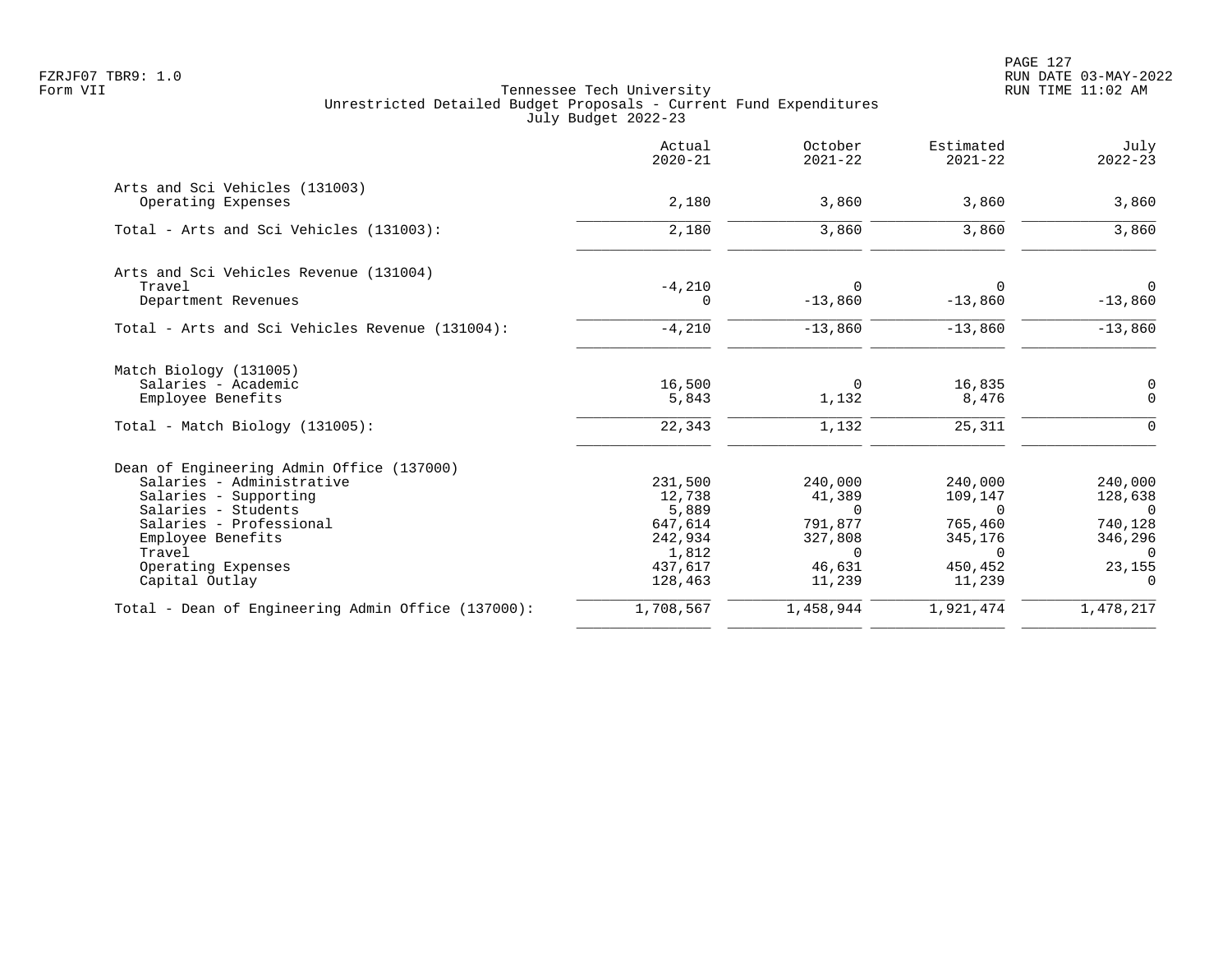|                                                      | Actual<br>$2020 - 21$ | October<br>$2021 - 22$ | Estimated<br>$2021 - 22$ | July<br>$2022 - 23$     |
|------------------------------------------------------|-----------------------|------------------------|--------------------------|-------------------------|
| Engineering Admin Vehicles (137006)                  |                       |                        |                          |                         |
| Travel<br>Operating Expenses                         | $-2,138$<br>609       | $-47$<br>47            | $-519$<br>519            | $\mathbf 0$<br>$\Omega$ |
| Total - Engineering Admin Vehicles (137006):         | $-1,529$              | 0                      | $\Omega$                 | O                       |
| Engr Fixed Rate Contract Balances (137033)           |                       |                        |                          |                         |
| Operating Expenses                                   | 0                     | 4,043                  | 19,241                   | $\Omega$                |
| Total - Engr Fixed Rate Contract Balances (137033):  | $\Omega$              | 4,043                  | 19,241                   |                         |
| Dean College of Interdiscp Studies (139300)          |                       |                        |                          |                         |
| Salaries - Administrative                            | 134,800               | 142,410                | 142,410                  | 142,410                 |
| Salaries - Supporting                                | 71,940                | 72,534                 | 72,534                   | 72,534                  |
| Salaries - Professional                              | 73,333                | 73,238                 | 73,238                   | 73,238                  |
| Employee Benefits<br>Travel                          | 99,891<br>$\Omega$    | 113,983<br>8,970       | 113,983<br>8,970         | 113,983                 |
| Operating Expenses                                   | 16,637                | 23,075                 | 23,075                   | 8,970<br>21,604         |
| Total - Dean College of Interdiscp Studies (139300): | 396,601               | 434,210                | 434,210                  | 432,739                 |
| Dean IDS Strategic Initiatives (139327)              |                       |                        |                          |                         |
| Operating Expenses                                   | 6,416                 | 20,000                 | 20,000                   | 0                       |
| Capital Outlay                                       | 11,799                | $\Omega$               | $\Omega$                 | $\Omega$                |
| Total - Dean IDS Strategic Initiatives (139327):     | 18,215                | 20,000                 | 20,000                   | $\mathbf 0$             |
|                                                      |                       |                        |                          |                         |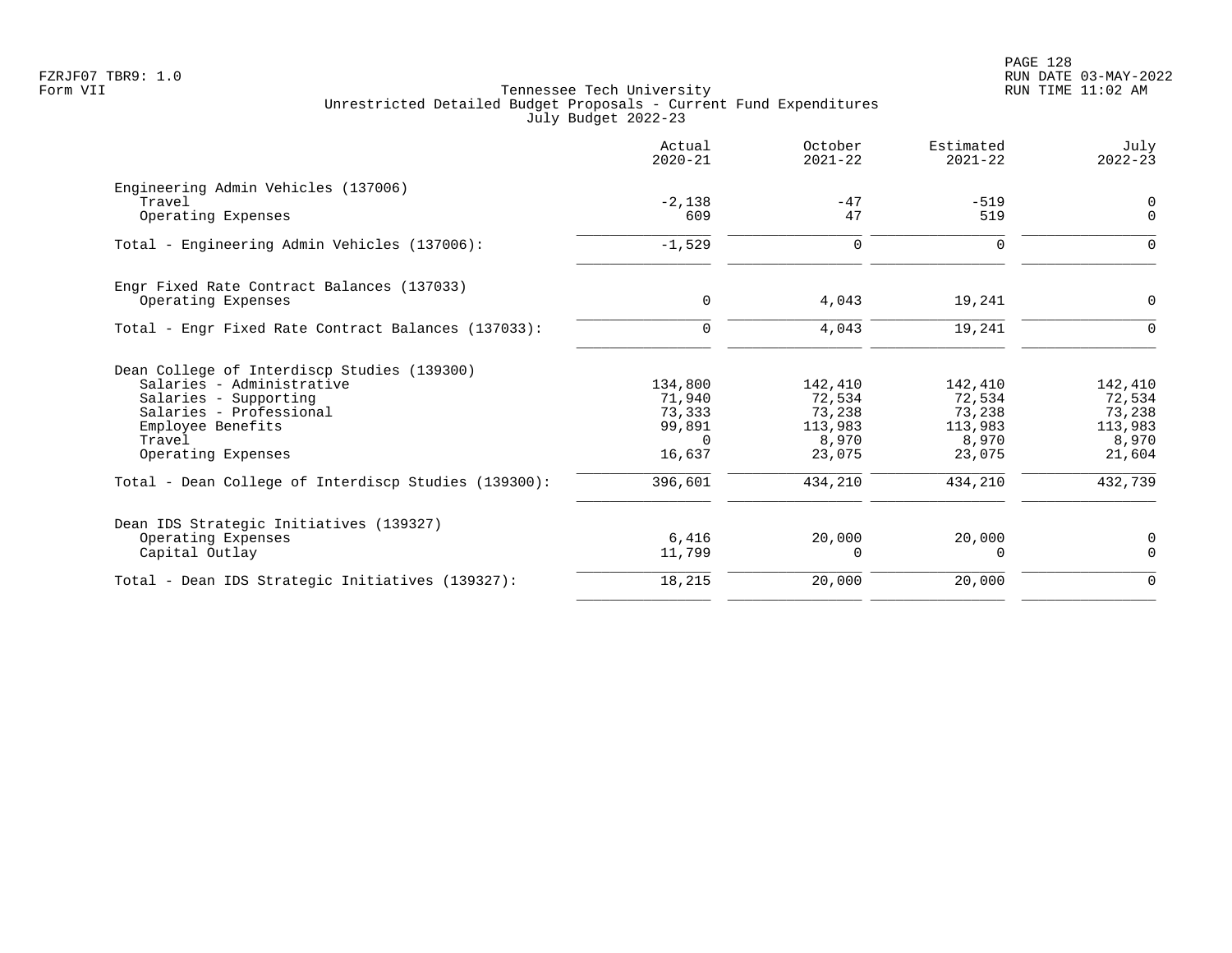PAGE 129 FZRJF07 TBR9: 1.0 RUN DATE 03-MAY-2022

|                                                                   | Actual<br>$2020 - 21$ | October<br>$2021 - 22$ | Estimated<br>$2021 - 22$ | July<br>$2022 - 23$       |
|-------------------------------------------------------------------|-----------------------|------------------------|--------------------------|---------------------------|
| Interdiscp Fixed Rate Contract Bal (139334)<br>Operating Expenses | $\mathbf 0$           | 0                      | 17,175                   | 0                         |
| Total - Interdiscp Fixed Rate Contract Bal (139334):              | $\Omega$              | $\Omega$               | 17,175                   |                           |
| Water Ctr Vehicle (139401)                                        |                       |                        |                          |                           |
| Operating Expenses                                                | 8,065                 | 13,000                 | 13,000                   | 13,000                    |
| Total - Water Ctr Vehicle (139401):                               | 8,065                 | 13,000                 | 13,000                   | 13,000                    |
| Water Ctr Vehicle Transfer In (139402)                            |                       |                        |                          |                           |
| Travel<br>Operating Expenses                                      | $-25,909$<br>0        | $\Omega$<br>$-13,000$  | $\Omega$<br>$-13,000$    | $\Omega$<br>$-13,000$     |
| Total - Water Ctr Vehicle Transfer In (139402):                   | $-25,909$             | $-13,000$              | $-13,000$                | $-13,000$                 |
| Dean College Of Business (140000)                                 |                       |                        |                          |                           |
| Salaries - Administrative                                         | 221,683               | 226,783                | 226,783                  | 226,783                   |
| Salaries - Supporting                                             | 82,221                | 76,181                 | 75,940                   | 76,181                    |
| Salaries - Students<br>Salaries - Professional                    | $\Omega$<br>302,253   | $\Omega$<br>326,489    | 496<br>326,489           | $\overline{0}$<br>301,489 |
| Employee Benefits                                                 | 172,260               | 201,328                | 201,328                  | 201,328                   |
| Travel                                                            | 989                   | $\Omega$               | 1,876                    | $\Omega$                  |
| Operating Expenses                                                | 9,564                 | 9,088                  | 13,241                   | 9,088                     |
| Total - Dean College Of Business (140000):                        | 788,970               | 839,869                | 846,153                  | 814,869                   |
|                                                                   |                       |                        |                          |                           |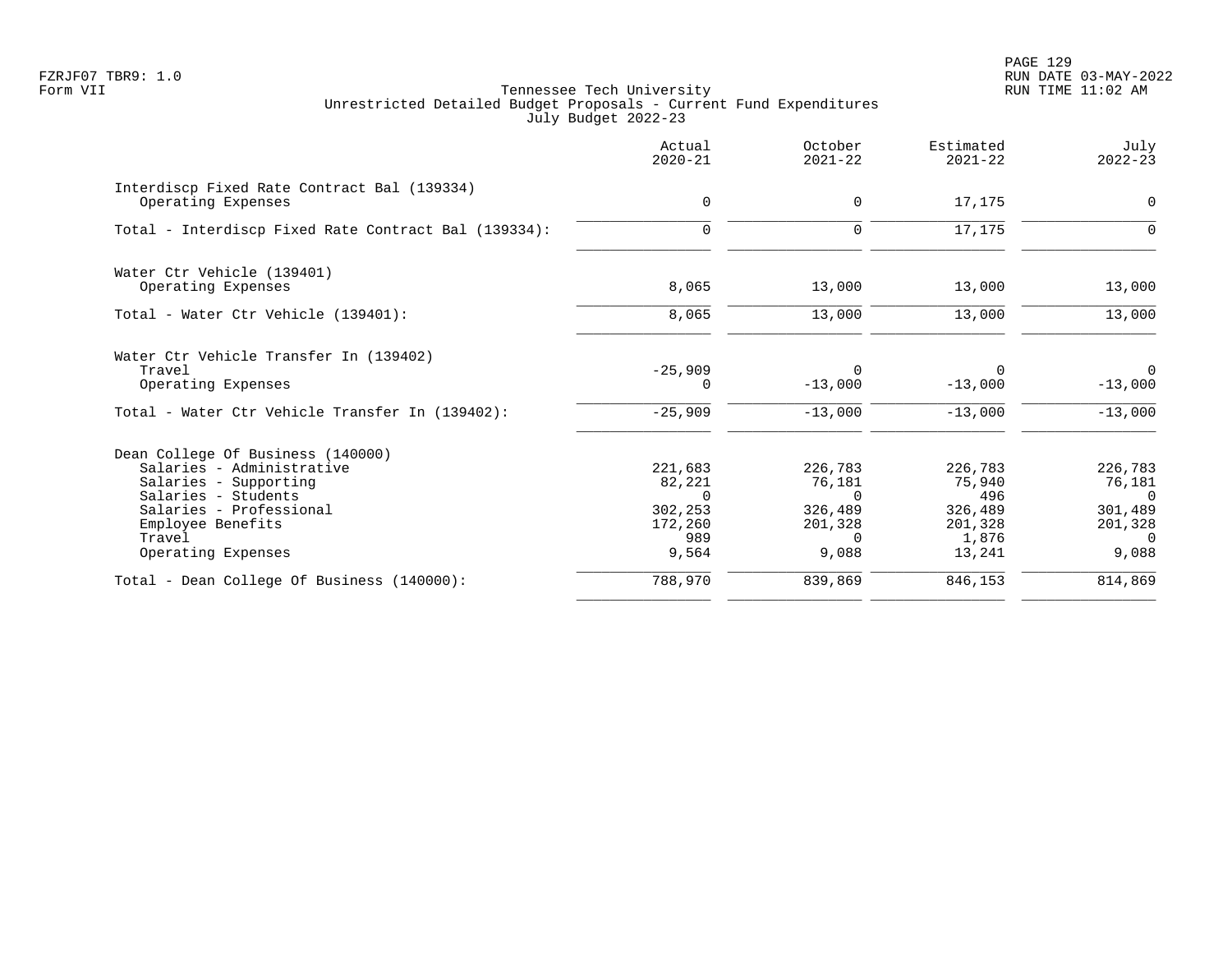|                                                       | Actual<br>$2020 - 21$ | October<br>$2021 - 22$  | Estimated<br>$2021 - 22$ | July<br>$2022 - 23$        |
|-------------------------------------------------------|-----------------------|-------------------------|--------------------------|----------------------------|
| Business Copying (140006)<br>Operating Expenses       | 1,976                 | 4,220                   | 4,220                    | 4,220                      |
| Total - Business Copying (140006):                    | 1,976                 | 4,220                   | 4,220                    | 4,220                      |
| Bus Copying Transfer In (140007)                      |                       |                         |                          |                            |
| Operating Expenses<br>Department Revenues             | $-378$<br>$-4$        | $\Omega$<br>$-4,220$    | $\Omega$<br>$-4,220$     | $\overline{0}$<br>$-4,220$ |
| Total - Bus Copying Transfer In (140007):             | $-382$                | $-4,220$                | $-4,220$                 | $-4,220$                   |
| Busi Fixed Rate Contract Balances (140032)            |                       |                         |                          |                            |
| Salaries - Academic                                   | 333                   | 0                       |                          | 0                          |
| Salaries - Supporting                                 | 6,437                 | 0                       |                          | $\mathsf{O}$               |
| Salaries - Students<br>Salaries - Professional        | 2,764<br>49,774       | $\mathbf 0$<br>$\Omega$ | $\Omega$<br>$\Omega$     | $\mathsf{O}$<br>$\Omega$   |
| Employee Benefits                                     | 11,752                | 5,000                   | 5,000                    | 5,000                      |
| Operating Expenses                                    | $-3,545$              | 82,785                  | 82,785                   | $\Omega$                   |
| Total - Busi Fixed Rate Contract Balances (140032):   | 67,515                | 87,785                  | 87,785                   | 5,000                      |
| Dean of College of Education Office (150000)          |                       |                         |                          |                            |
| Salaries - Administrative                             | 169,808               | 177,908                 | 177,908                  | 177,908                    |
| Salaries - Supporting                                 | 100,611               | 107,199                 | 107,199                  | 107,199                    |
| Salaries - Professional                               | 160,987               | 164,573                 | 164,573                  | 164,573                    |
| Employee Benefits                                     | 129,346               | 177,968                 | 177,968                  | 177,968                    |
| Travel<br>Operating Expenses                          | $\Omega$<br>12,257    | 20,125<br>35,025        | 20,125<br>35,025         | 20,125<br>35,025           |
| Total - Dean of College of Education Office (150000): | 573,009               | 682,798                 | 682,798                  | 682,798                    |
|                                                       |                       |                         |                          |                            |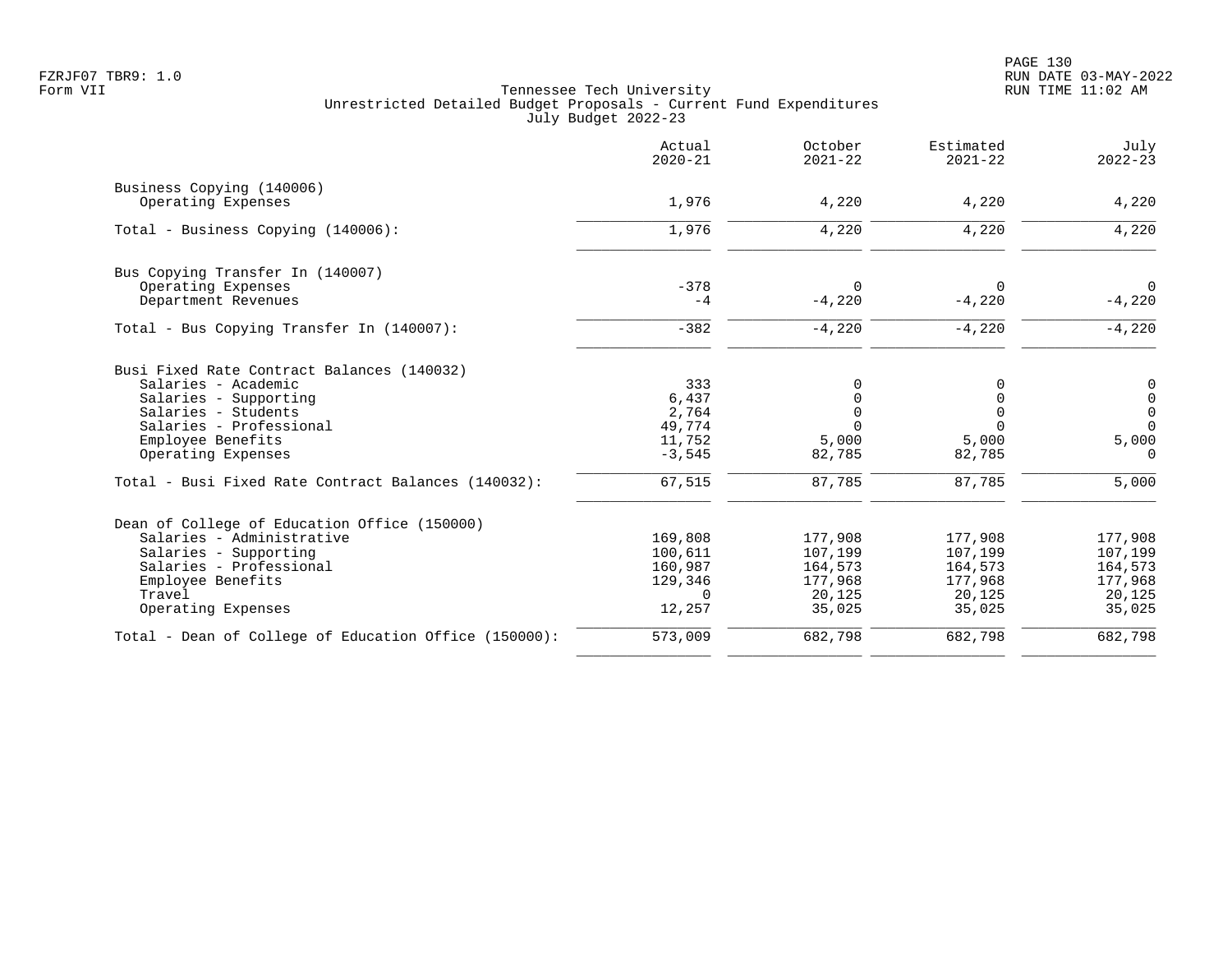|                                                                | Actual<br>$2020 - 21$ | October<br>$2021 - 22$ | Estimated<br>$2021 - 22$ | July<br>$2022 - 23$ |
|----------------------------------------------------------------|-----------------------|------------------------|--------------------------|---------------------|
| Match Dean College of Education (150015)<br>Operating Expenses | 3,942                 | 2,858                  | 2,858                    | $\mathbf 0$         |
|                                                                |                       |                        |                          |                     |
| Total - Match Dean College of Education (150015):              | 3,942                 | 2,858                  | 2,858                    | $\Omega$            |
| Dean Educ Revenues (150026)                                    |                       |                        |                          |                     |
| Operating Expenses                                             | $\mathbf 0$           | 849                    | 849                      | $\mathbf 0$         |
| Total - Dean Educ Revenues (150026):                           | $\Omega$              | 849                    | 849                      | $\mathbf{0}$        |
| Educ Fixed Rate Contract Balances (150032)                     |                       |                        |                          |                     |
| Salaries - Students                                            | 436                   | $\mathbf 0$            | $\mathbf 0$              | 0                   |
| Employee Benefits                                              | 25                    | $\Omega$               | $\Omega$                 | $\mathsf 0$         |
| Operating Expenses                                             | 1,458                 | 6,291                  | 6,291                    | $\Omega$            |
| Total - Educ Fixed Rate Contract Balances (150032):            | 1,919                 | 6,291                  | 6,291                    | $\Omega$            |
| Matching Curriculum Instruction (153005)                       |                       |                        |                          |                     |
| Salaries - Academic                                            | 7,869                 | 424                    | 8,100                    | 423                 |
| Employee Benefits                                              | 3,162                 | 122                    | 3,935                    | $\mathbf 0$         |
| Operating Expenses                                             | 90                    | 17,159                 | 17,159                   | $\mathbf 0$         |
| Total - Matching Curriculum Instruction (153005):              | 11,121                | 17,705                 | 29,194                   | 423                 |
| Col of Education Student Success Ct (153058)                   |                       |                        |                          |                     |
| Salaries - Supporting                                          | 26,774                | 26,474                 | 24,268                   | 26,474              |
| Salaries - Students                                            | 2,010                 | 3,500                  | 3,500                    | $\Omega$            |
| Salaries - Professional                                        | 166,189               | 170,862                | 170,862                  | 170,862             |
| Employee Benefits<br>Operating Expenses                        | 92,096<br>7,889       | 108,333<br>6,595       | 108,333<br>7,477         | 108,333<br>10,095   |
|                                                                |                       |                        |                          |                     |
| Total - Col of Education Student Success Ct (153058):          | 294,958               | 315,764                | 314,440                  | 315,764             |
|                                                                |                       |                        |                          |                     |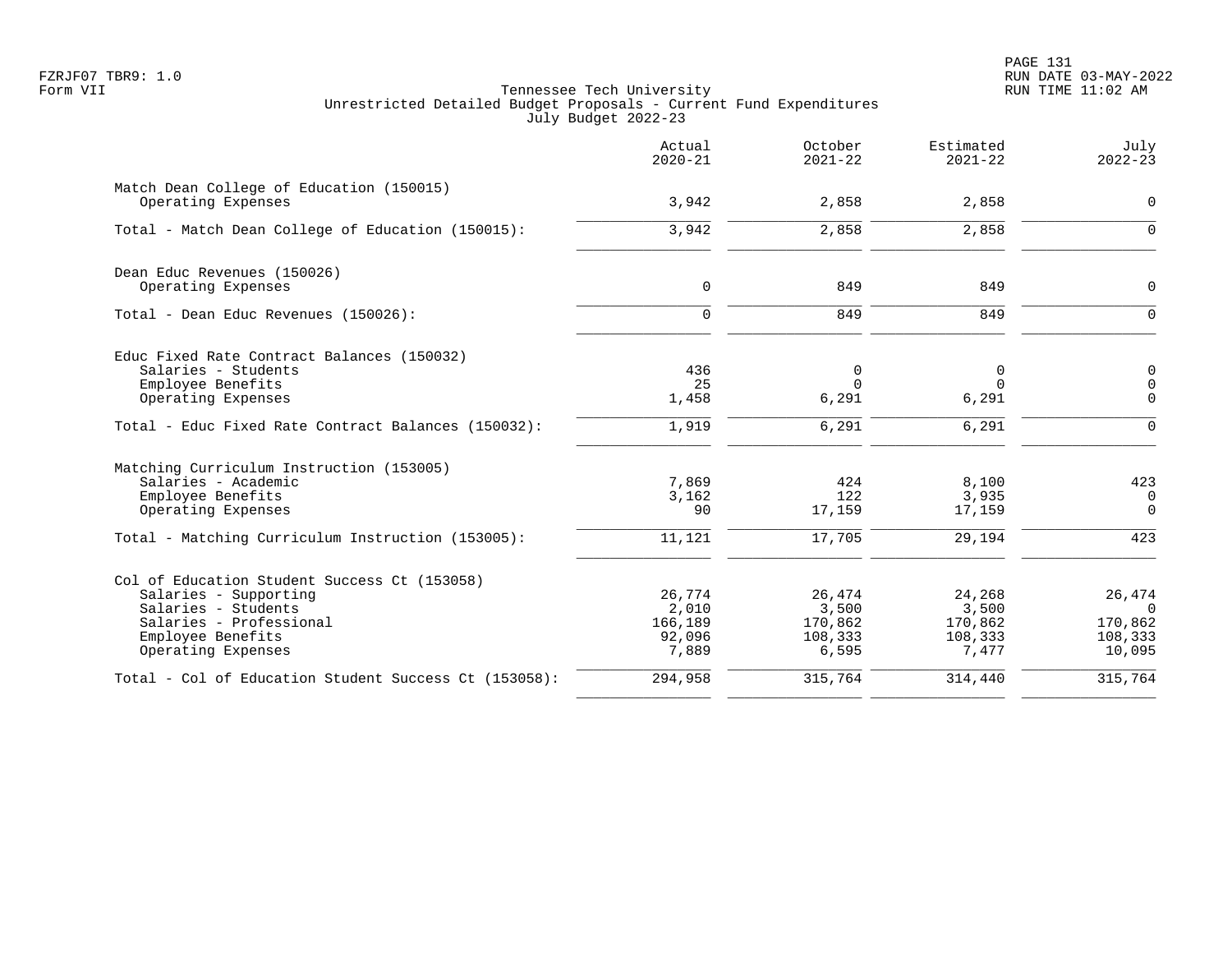|                                                  | Actual<br>$2020 - 21$ | October<br>$2021 - 22$ | Estimated<br>$2021 - 22$ | July<br>$2022 - 23$ |
|--------------------------------------------------|-----------------------|------------------------|--------------------------|---------------------|
| Child Development Lab (153400)                   |                       |                        |                          |                     |
| Salaries - Supporting                            | 222,034               | 187,739                | 183,941                  | 239,739             |
| Salaries - Students                              | 72,662                | 11,586                 | 11,586                   | 17,586              |
| Salaries - Professional                          | 236,173               | 243,876                | 243,876                  | 253,876             |
| Employee Benefits                                | 176,161               | 217,577                | 217,577                  | 239,730             |
| Operating Expenses                               | 67,403                | 18,475                 | 18,847                   | 26,410              |
| Total - Child Development Lab (153400):          | 774,433               | 679,253                | 675,827                  | 777, 341            |
| UC Joan Derryberry Art Gallery (155003)          |                       |                        |                          |                     |
| Operating Expenses                               | 1,678                 | 1,810                  | 1,810                    | 1,810               |
| Total - UC Joan Derryberry Art Gallery (155003): | 1,678                 | 1,810                  | 1,810                    | 1,810               |
| Learning Resource Center (157000)                |                       |                        |                          |                     |
| Salaries - Academic                              | 12,049                | 6,000                  | 23,082                   | 6,000               |
| Salaries - Supporting                            | 11,233                | 10,792                 | 10,792                   | 0                   |
| Salaries - Students                              | $\Omega$              | 700                    | 700                      | $\Omega$            |
| Salaries - Professional                          | 54,500                | 55,535                 | 57,435                   | 55,535              |
| Employee Benefits                                | 24,815                | 46,300                 | 46,300                   | 46,300              |
| Operating Expenses                               | 14,531                | 32,142                 | 13,160                   | 26,722              |
| Total - Learning Resource Center (157000):       | 117,128               | 151,469                | 151,469                  | 134,557             |
| Education Media Grad Assist (157001)             |                       |                        |                          |                     |
| Employee Benefits                                | 15,255                | 17,230                 | 17,230                   | 17,230              |
| Total - Education Media Grad Assist (157001):    | 15,255                | 17,230                 | 17,230                   | 17,230              |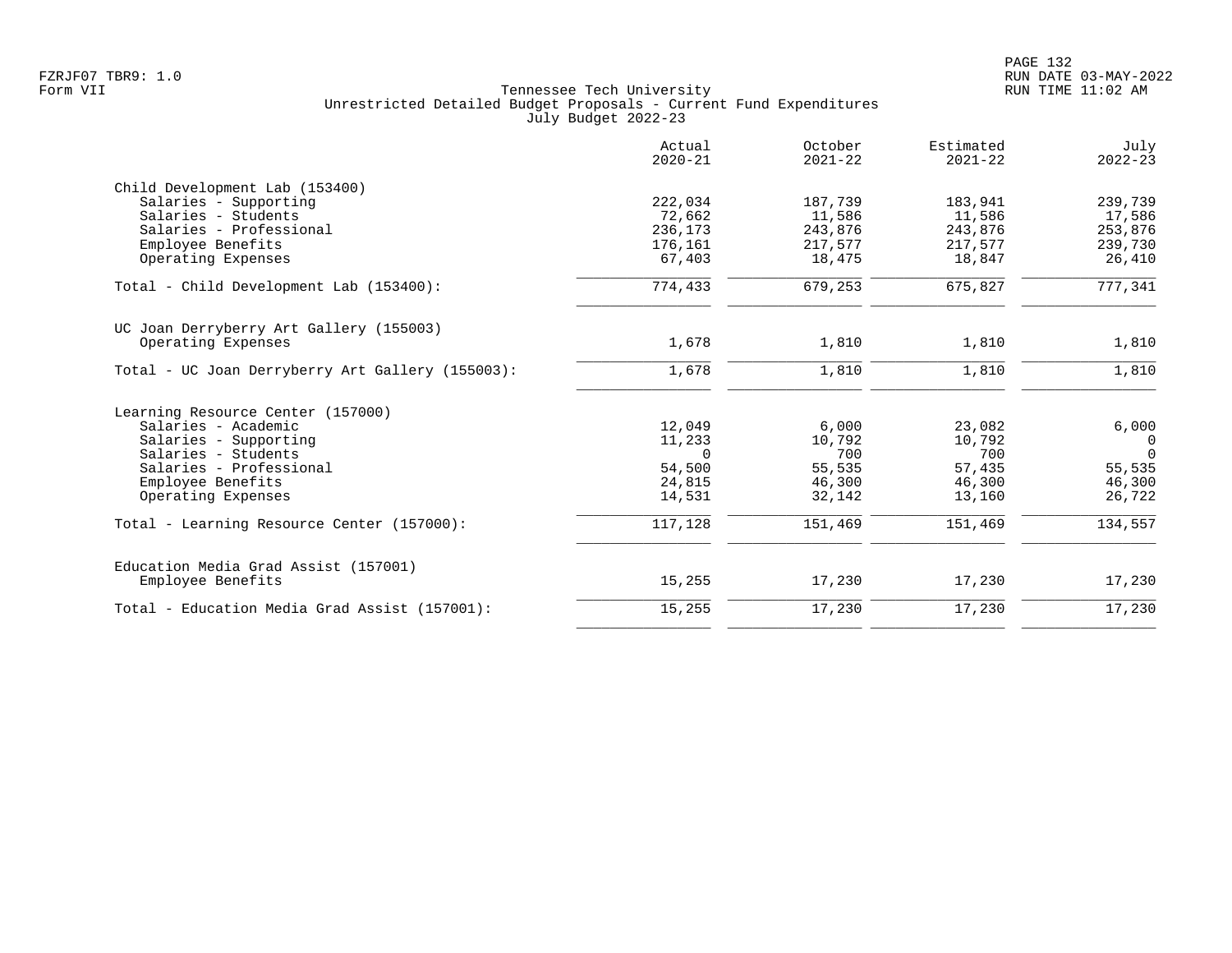| 171,500<br>$\Omega$ | 175,000                                              |                                                       |                                                       |
|---------------------|------------------------------------------------------|-------------------------------------------------------|-------------------------------------------------------|
|                     |                                                      |                                                       |                                                       |
|                     |                                                      | 175,000                                               | 175,000                                               |
|                     | 19,723                                               | 19,358                                                | $\overline{0}$                                        |
| 44,557              | 45,665                                               | 47,077                                                | 45,665                                                |
| 66,668              | 98,898                                               | 98,898                                                | 98,898                                                |
| 8,818               | 28,542                                               | 27,495                                                | 8,542                                                 |
| 291,543             | 367,828                                              | 367,828                                               | 328,105                                               |
|                     |                                                      |                                                       |                                                       |
| $\mathbf 0$         | 21,738                                               | 21,738                                                | $\mathbf 0$                                           |
| $\mathbf 0$         | 21,738                                               | 21,738                                                | $\Omega$                                              |
|                     |                                                      |                                                       |                                                       |
|                     |                                                      |                                                       | 97,078                                                |
|                     |                                                      |                                                       | 57,038                                                |
|                     |                                                      |                                                       | 77,390                                                |
| $\Omega$            | 140                                                  | 140                                                   | 140                                                   |
| 214,868             | 231,646                                              | 231,646                                               | 231,646                                               |
|                     |                                                      |                                                       |                                                       |
|                     |                                                      |                                                       | 2,501                                                 |
|                     |                                                      |                                                       | 304                                                   |
|                     |                                                      |                                                       | 168,535                                               |
| 14,500              | 0                                                    | $\Omega$                                              | $\Omega$                                              |
| 154,632             | 171,340                                              | 171,340                                               | 171,340                                               |
|                     | 87,606<br>56,148<br>71,114<br>7,725<br>70<br>132,337 | 97,078<br>57,038<br>77,390<br>4,501<br>304<br>166,535 | 97,078<br>57,038<br>77,390<br>4,501<br>304<br>166,535 |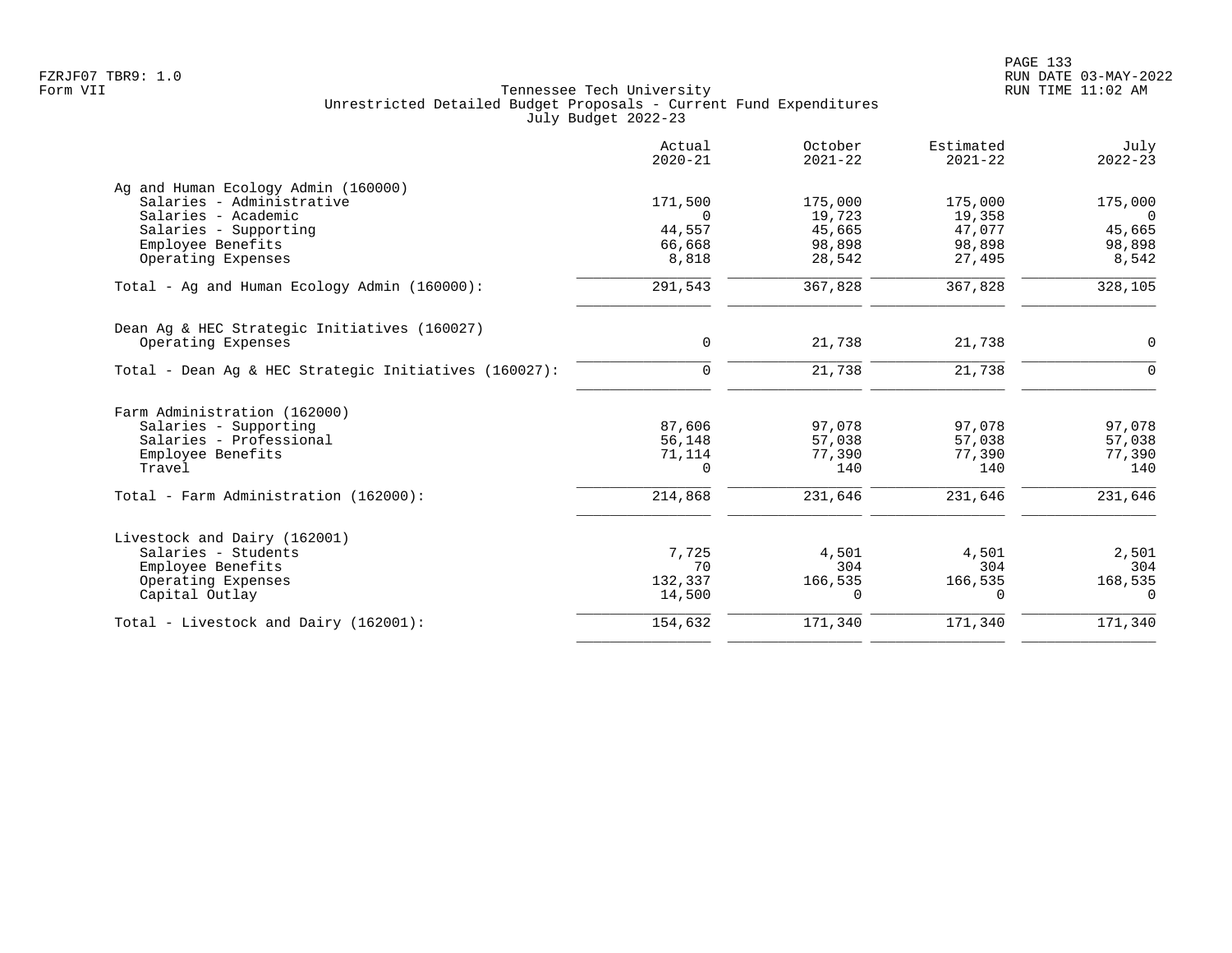|                                                                                                                                                   | Actual<br>$2020 - 21$                               | October<br>$2021 - 22$                            | Estimated<br>$2021 - 22$                          | July<br>$2022 - 23$                               |
|---------------------------------------------------------------------------------------------------------------------------------------------------|-----------------------------------------------------|---------------------------------------------------|---------------------------------------------------|---------------------------------------------------|
| Oakley Farm (162006)<br>Operating Expenses                                                                                                        | 57,500                                              | 60,000                                            | 60,000                                            | 60,000                                            |
| Total - Oakley Farm $(162006)$ :                                                                                                                  | 57,500                                              | 60,000                                            | 60,000                                            | 60,000                                            |
| Waters Organic Farm (162007)<br>Operating Expenses                                                                                                | $\mathbf 0$                                         | 6,000                                             | 6,000                                             | 6,000                                             |
| Total - Waters Organic Farm (162007):                                                                                                             | $\mathbf 0$                                         | 6,000                                             | 6,000                                             | 6,000                                             |
| Oakley Produce (162009)<br>Operating Expenses                                                                                                     | $\mathsf{O}$                                        | 15,000                                            | 15,000                                            | 15,000                                            |
| Total - Oakley Produce (162009):                                                                                                                  | $\mathbf 0$                                         | 15,000                                            | 15,000                                            | 15,000                                            |
| Agriculture Vehicles (163002)<br>Operating Expenses<br>Department Revenues<br>Total - Agriculture Vehicles (163002):                              | 607<br>$-429$<br>178                                | 0<br>0<br>0                                       | 0<br>0<br>0                                       | 0<br>$\mathbf 0$<br>$\mathbf 0$                   |
| Dean Hester School of Nursing (166004)<br>Salaries - Administrative<br>Salaries - Supporting<br>Employee Benefits<br>Travel<br>Operating Expenses | 174,200<br>42,654<br>62,192<br>2,601<br>$\mathbf 0$ | 179,834<br>43,498<br>71,768<br>$\Omega$<br>26,039 | 179,834<br>43,498<br>71,768<br>$\Omega$<br>26,039 | 179,834<br>43,498<br>71,768<br>$\Omega$<br>26,061 |
| Total - Dean Hester School of Nursing (166004):                                                                                                   | 281,647                                             | 321,139                                           | 321,139                                           | 321,161                                           |
|                                                                                                                                                   |                                                     |                                                   |                                                   |                                                   |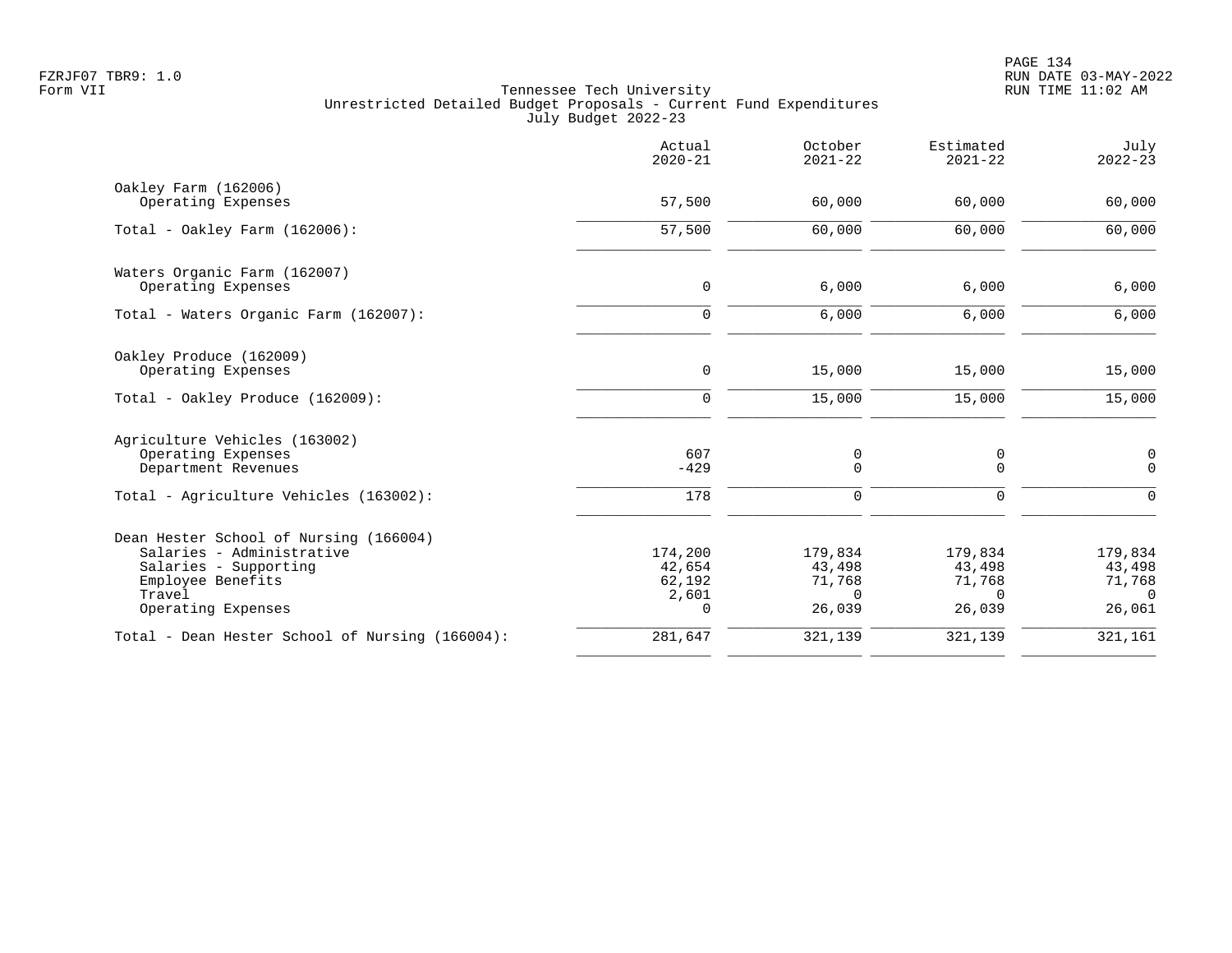PAGE 135 FZRJF07 TBR9: 1.0 RUN DATE 03-MAY-2022

|                                                                                                                                                                             | Actual<br>$2020 - 21$                                        | October<br>$2021 - 22$                                       | Estimated<br>$2021 - 22$                                  | July<br>$2022 - 23$                                                |
|-----------------------------------------------------------------------------------------------------------------------------------------------------------------------------|--------------------------------------------------------------|--------------------------------------------------------------|-----------------------------------------------------------|--------------------------------------------------------------------|
| Dean Nursing Strategic Initiatives (166027)<br>Operating Expenses                                                                                                           | 23                                                           | $\mathbf 0$                                                  | 0                                                         | $\mathbf 0$                                                        |
| Total - Dean Nursing Strategic Initiatives (166027):                                                                                                                        | 23                                                           | $\mathbf 0$                                                  | $\mathbf 0$                                               | $\overline{0}$                                                     |
| Nursing Fixed Rate Contract Balance (166034)<br>Operating Expenses                                                                                                          | $\mathbf 0$                                                  | 271                                                          | 365                                                       | $\mathbf 0$                                                        |
| Total - Nursing Fixed Rate Contract Balance (166034):                                                                                                                       | $\Omega$                                                     | 271                                                          | 365                                                       | $\Omega$                                                           |
| Office of Sponsored Research (170000)<br>Salaries - Administrative<br>Salaries - Supporting<br>Salaries - Professional<br>Employee Benefits<br>Travel<br>Operating Expenses | 180,549<br>37,000<br>161,170<br>125,193<br>$\Omega$<br>4,401 | 183,649<br>36,400<br>189,824<br>140,650<br>2,000<br>8,050    | 123,099<br>36,400<br>148,208<br>120,650<br>2,000<br>8,050 | 183,649<br>34,214<br>189,824<br>120,650<br>2,000<br>8,050          |
| Total - Office of Sponsored Research (170000):                                                                                                                              | 508,313                                                      | 560,573                                                      | 438,407                                                   | 538,387                                                            |
| TTU Matching Specific Projects (171005)<br>Operating Expenses<br>Total - TTU Matching Specific Projects (171005):                                                           | 0<br>$\Omega$                                                | 7,500<br>7,500                                               | 257,500<br>257,500                                        | $\Omega$<br>$\Omega$                                               |
|                                                                                                                                                                             |                                                              |                                                              |                                                           |                                                                    |
| Graduate Studies Admin (176000)<br>Salaries - Supporting<br>Salaries - Students<br>Salaries - Professional<br>Employee Benefits<br>Travel<br>Operating Expenses             | 78,108<br>4,368<br>203,194<br>141,106<br>107<br>28,728       | 106,765<br>$\Omega$<br>232,989<br>150,205<br>1,000<br>22,537 | 97,847<br>4,516<br>215,189<br>150,205<br>15,975<br>26,741 | 106,765<br>$\overline{0}$<br>232,989<br>150,205<br>1,000<br>22,087 |
| Total - Graduate Studies Admin (176000):                                                                                                                                    | 455,611                                                      | 513,496                                                      | 510,473                                                   | 513,046                                                            |
|                                                                                                                                                                             |                                                              |                                                              |                                                           |                                                                    |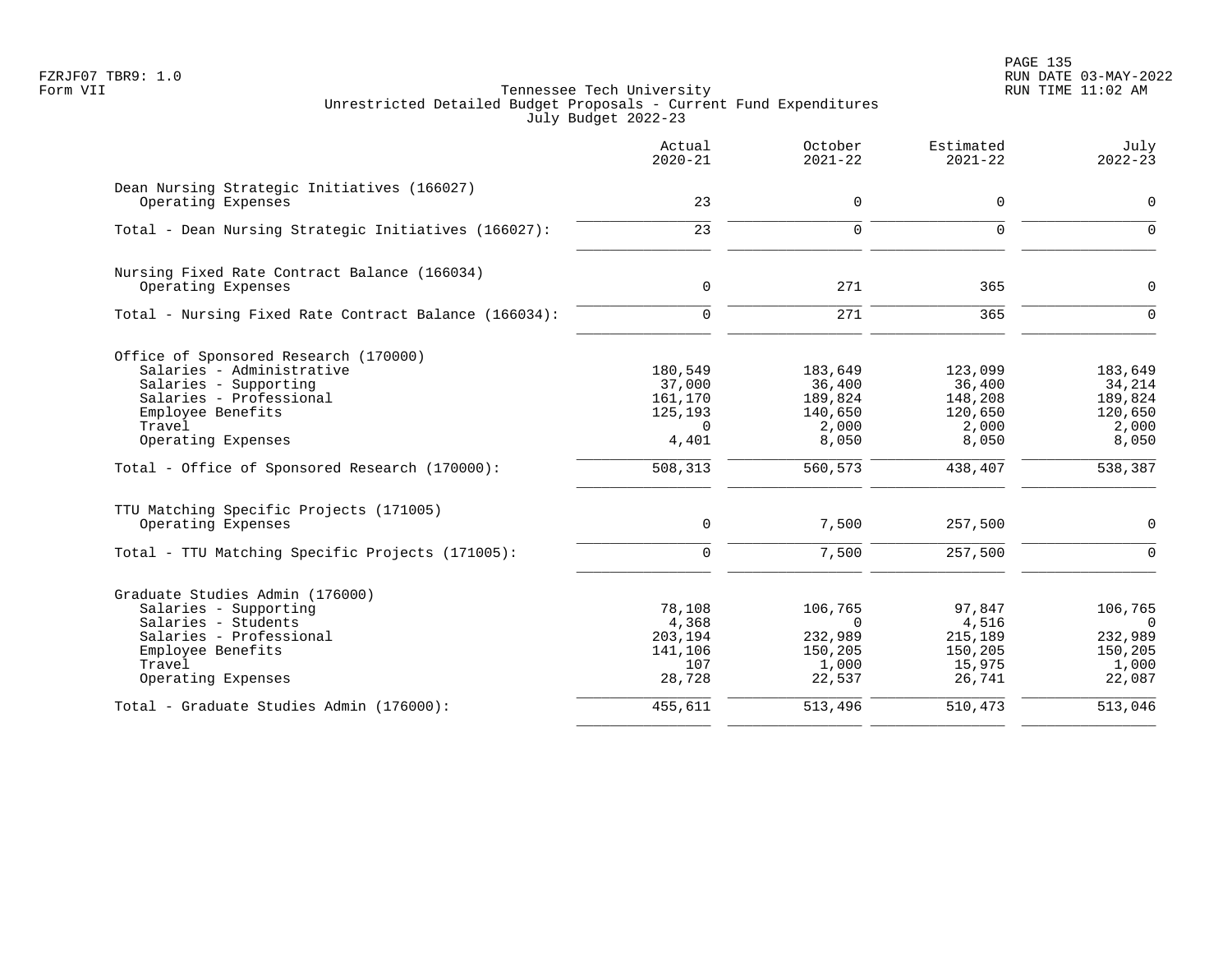|                                                | Actual<br>$2020 - 21$ | October<br>$2021 - 22$ | Estimated<br>$2021 - 22$ | July<br>$2022 - 23$ |
|------------------------------------------------|-----------------------|------------------------|--------------------------|---------------------|
| Thesis Binding (176005)                        |                       |                        |                          |                     |
| Operating Expenses                             | $\mathbf 0$           | 2,000                  | 2,000                    | 2,000               |
| Total - Thesis Binding $(176005)$ :            | $\Omega$              | 2,000                  | 2,000                    | 2,000               |
| Dean of College of Fine Arts (177000)          |                       |                        |                          |                     |
| Salaries - Administrative                      | 166,979               | 170,579                | 170,579                  | 170,579             |
| Salaries - Academic                            | 5,600                 | $\Omega$               | $\Omega$                 | $\overline{0}$      |
| Salaries - Supporting<br>Employee Benefits     | 36,051<br>47,379      | 42,052<br>63,027       | 42,052<br>63,027         | 42,052<br>63,027    |
| Travel                                         | 263                   | 6,068                  | 6,068                    | 68                  |
| Operating Expenses                             | 27,294                | 53,622                 | 53,622                   | 48,441              |
| Total - Dean of College of Fine Arts (177000): | 283,566               | 335,348                | 335,348                  | 324,167             |
| Visions 5000 (180006)                          |                       |                        |                          |                     |
| Operating Expenses                             | $\mathbf 0$           | 30                     | 30                       | 30                  |
| Total - Visions 5000 (180006):                 | $\mathbf 0$           | 30                     | 30                       | 30                  |
| Extended Educ Grad Asst (180018)               |                       |                        |                          |                     |
| Employee Benefits                              | $\mathsf{O}$          | 510                    | 510                      | 510                 |
| Total - Extended Educ Grad Asst (180018):      | $\mathbf 0$           | 510                    | 510                      | 510                 |
| Information Technology Admin (190000)          |                       |                        |                          |                     |
| Salaries - Supporting                          | 1,733                 | 7,978                  | 7,978                    | 7,978               |
| Salaries - Students                            | $\Omega$              | 2,290                  | 2,290                    | 2,290               |
| Salaries - Professional                        | 234,776               | 249,354                | 180,404                  | 249,354             |
| Employee Benefits<br>Travel                    | 103,803<br>$\Omega$   | 114,358                | 114,358                  | 114,358             |
| Operating Expenses                             | 58,704                | 13,000<br>99,491       | 13,000<br>99,491         | 13,000<br>65,000    |
| Department Revenues                            | 450,000               | 450,000                | 450,000                  | 450,000             |
| Total - Information Technology Admin (190000): | 849,016               | 936,471                | 867,521                  | 901,980             |
|                                                |                       |                        |                          |                     |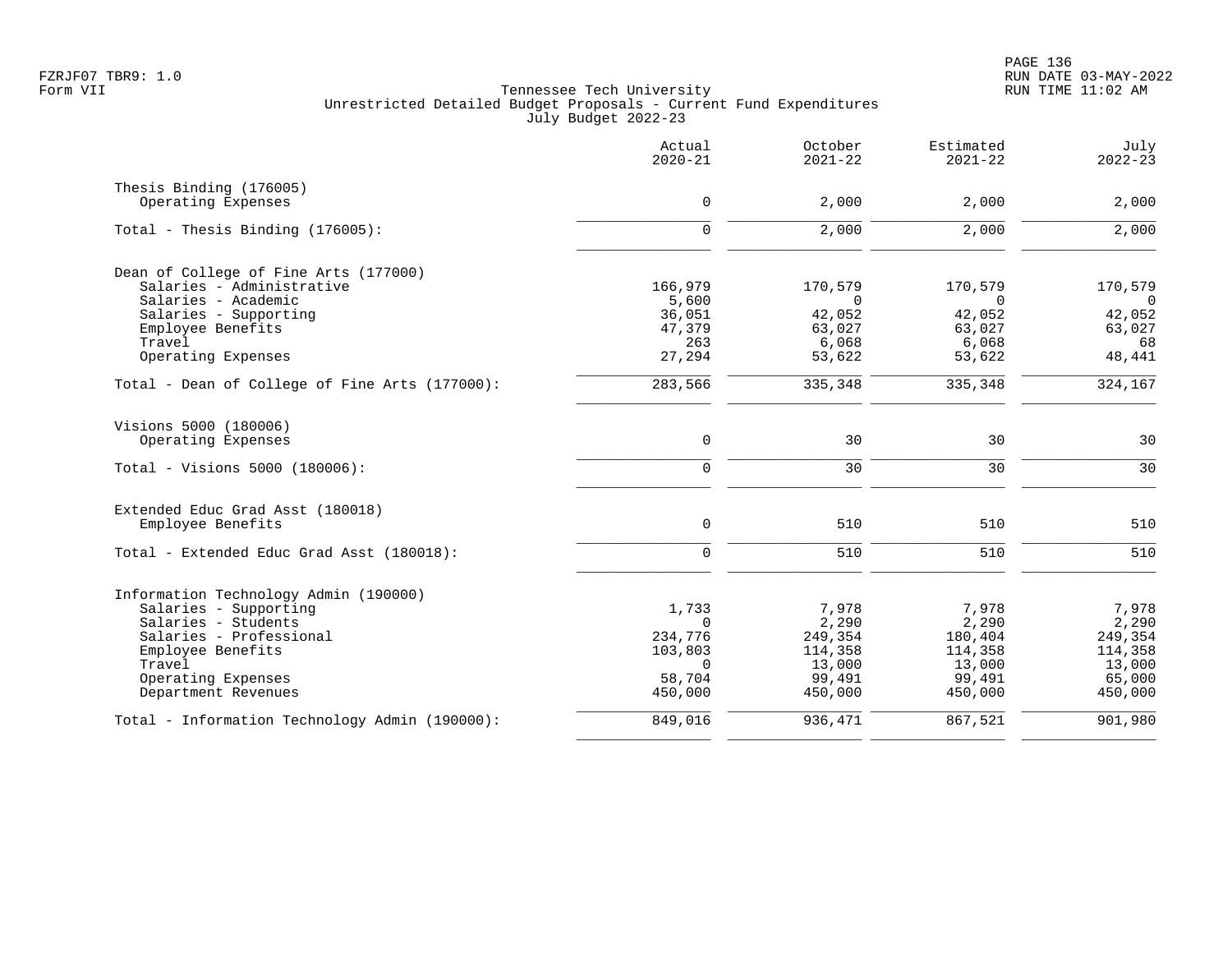|                                                    | Actual<br>$2020 - 21$ | October<br>$2021 - 22$ | Estimated<br>$2021 - 22$ | July<br>$2022 - 23$ |
|----------------------------------------------------|-----------------------|------------------------|--------------------------|---------------------|
| PC Maintenance (190004)                            |                       |                        |                          |                     |
| Operating Expenses                                 | 35,039                | 35,000                 | 35,000                   | 35,000              |
| Total - PC Maintenance (190004):                   | 35,039                | 35,000                 | 35,000                   | 35,000              |
| TAF Acad Support Tech Access Fee (190007)          |                       |                        |                          |                     |
| Salaries - Supporting                              | 42,785                | 96,875                 | 98,162                   | 98,162              |
| Salaries - Professional                            | 231,875               | 238,227                | 257,355                  | 257,355             |
| Employee Benefits                                  | 118,421               | 165,966                | 165,966                  | 165,966             |
| Total - TAF Acad Support Tech Access Fee (190007): | 393,081               | 501,068                | 521,483                  | 521,483             |
| ITS Equipment Loss and Damage (190009)             |                       |                        |                          |                     |
| Operating Expenses                                 | 0                     | 20,500                 | 20,500                   | 20,500              |
| Total - ITS Equipment Loss and Damage (190009):    | $\Omega$              | 20,500                 | 20,500                   | 20,500              |
| Student Printing Cost Center (190010)              |                       |                        |                          |                     |
| Operating Expenses                                 | $\mathbf 0$           | 5,460                  | 5,460                    | 5,460               |
| Total - Student Printing Cost Center (190010):     | $\Omega$              | 5,460                  | 5,460                    | 5,460               |
| Academic & Client Technologies (190100)            |                       |                        |                          |                     |
| Salaries - Supporting                              | 144,247               | 142,791                | 129,354                  | 105,538             |
| Salaries - Professional                            | 700,834               | 732,287                | 836,768                  | 834,708             |
| Employee Benefits                                  | 313,573               | 325,397                | 328,897                  | 328,897             |
| Travel                                             | 573                   | 21,000                 | 21,000                   | 21,000              |
| Operating Expenses                                 | 40,814                | 53,201                 | 53,201                   | 47,500              |
| Total - Academic & Client Technologies (190100):   | 1,200,041             | 1,274,676              | 1,369,220                | 1,337,643           |
|                                                    |                       |                        |                          |                     |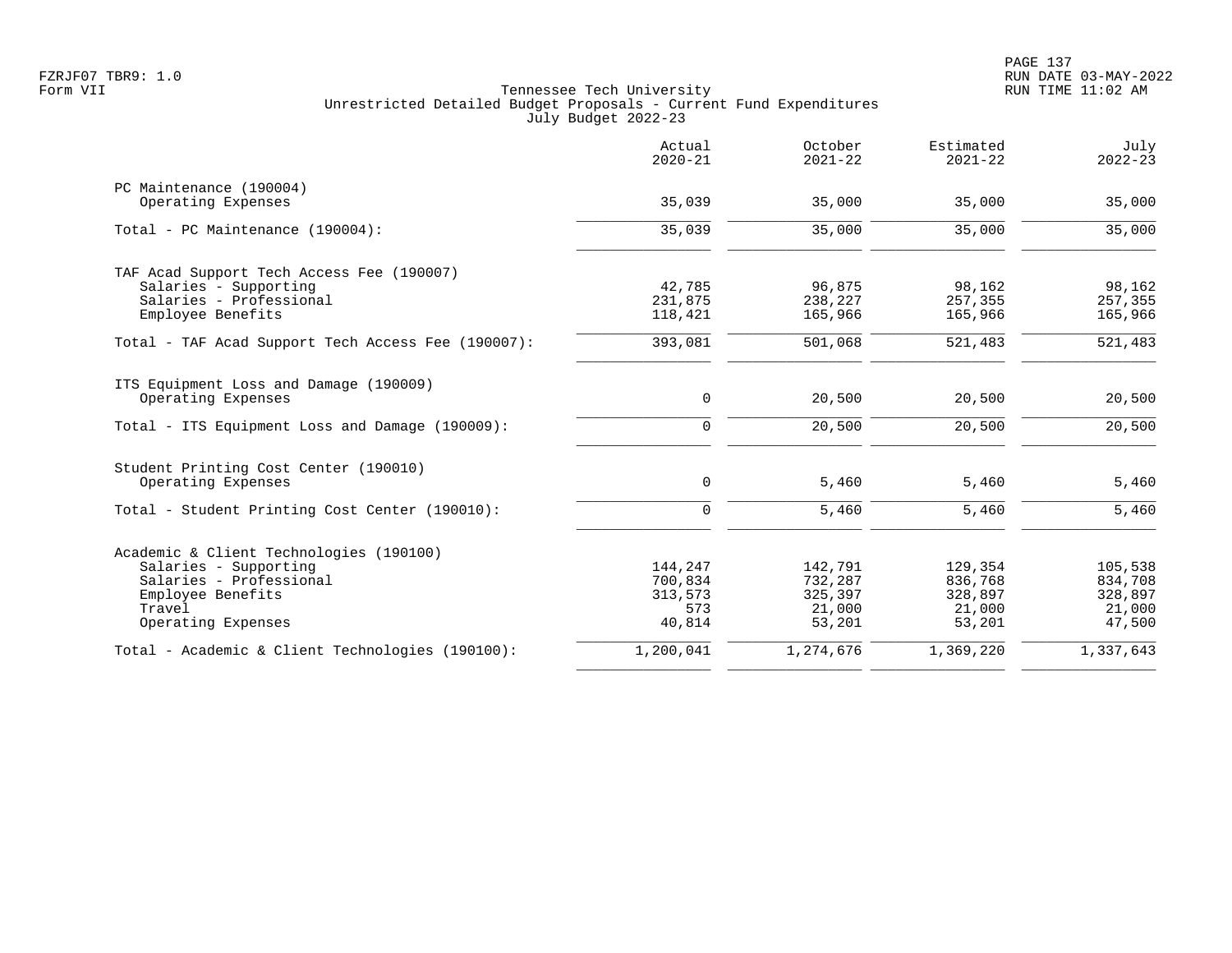|                                                   | Actual<br>$2020 - 21$ | October<br>$2021 - 22$ | Estimated<br>$2021 - 22$ | July<br>$2022 - 23$ |
|---------------------------------------------------|-----------------------|------------------------|--------------------------|---------------------|
| Network Services & Operations (190200)            |                       |                        |                          |                     |
| Salaries - Supporting                             | 98,542                | 102,201                | 107,600                  | 107,600             |
| Salaries - Professional                           | 199,230               | 201,753                | 368,470                  | 368,470             |
| Employee Benefits                                 | 130,293               | 138,138                | 190,638                  | 190,638             |
| Travel                                            | 64                    | 10,000                 | 10,000                   | 10,000              |
| Operating Expenses                                | 155,872               | 230,674                | 230,674                  | 168,587             |
| Capital Outlay                                    | 12,007                | $\Omega$               | $\Omega$                 | $\Omega$            |
| Total - Network Services & Operations (190200):   | 596,008               | 682,766                | 907,382                  | 845,295             |
| Systems Support (190300)                          |                       |                        |                          |                     |
| Salaries - Professional                           | 464,609               | 472,709                | 619,692                  | 626,908             |
| Employee Benefits                                 | 164,854               | 174,628                | 210,328                  | 210,328             |
| Travel                                            | $\Omega$              | 20,000                 | 20,000                   | 20,000              |
| Operating Expenses                                | 4,080                 | 10,000                 | 10,000                   | 10,000              |
| Total - Systems Support (190300):                 | 633,543               | 677,337                | 860,020                  | 867,236             |
| Enterprise Application Services (190400)          |                       |                        |                          |                     |
| Salaries - Professional                           | 632,322               | 691,239                | 772,613                  | 756,828             |
| Employee Benefits                                 | 213,319               | 230,750                | 230,750                  | 230,750             |
| Travel                                            | $\Omega$              | 25,000                 | 25,000                   | 25,000              |
| Operating Expenses                                | 53,699                | 61,000                 | 61,000                   | 61,000              |
| Total - Enterprise Application Services (190400): | 899,340               | 1,007,989              | 1,089,363                | 1,073,578           |
| Information Security (190500)                     |                       |                        |                          |                     |
| Salaries - Professional                           | 234,952               | 255,978                | 291,628                  | 276,391             |
| Employee Benefits                                 | 91,001                | 95,470                 | 97,470                   | 97,470              |
| Travel                                            | $\Omega$              | 7,000                  | 7,000                    | 7,000               |
| Operating Expenses                                | 11,147                | 21,623                 | 21,623                   | 21,623              |
| Total - Information Security (190500):            | 337,100               | 380,071                | 417,721                  | 402,484             |
|                                                   |                       |                        |                          |                     |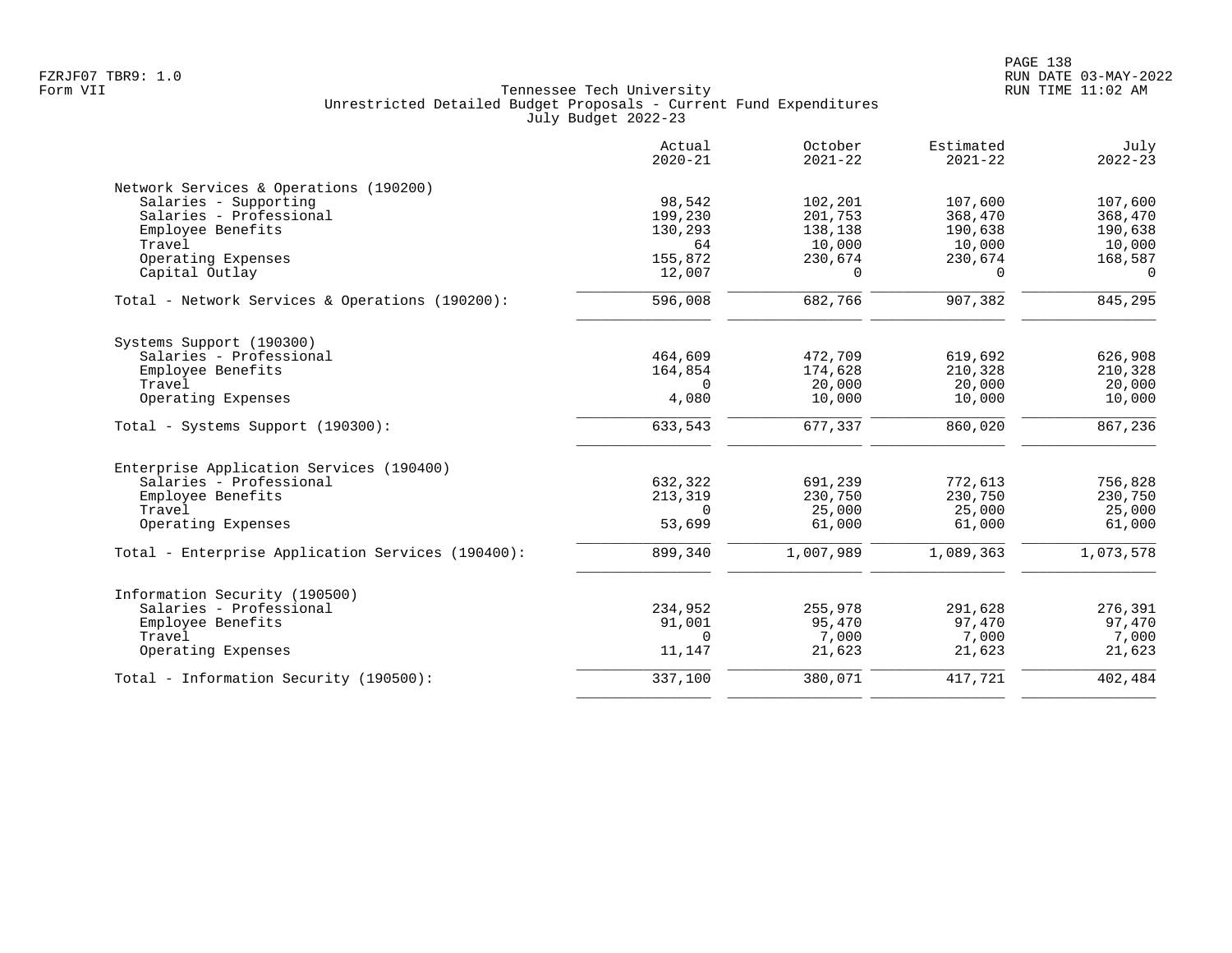|                                                                                                                | Actual<br>$2020 - 21$ | October<br>$2021 - 22$ | Estimated<br>$2021 - 22$ | July<br>$2022 - 23$ |
|----------------------------------------------------------------------------------------------------------------|-----------------------|------------------------|--------------------------|---------------------|
| Maintenance Contracts (190601)<br>Operating Expenses                                                           | 1,942,179             | 2,656,013              | 2,656,013                | 2,228,699           |
| Total - Maintenance Contracts (190601):                                                                        | 1,942,179             | 2,656,013              | 2,656,013                | 2,228,699           |
| CHEC Information Technology Svcs (210005)<br>Operating Expenses                                                | $\mathbf 0$           | 3,000                  | 3,000                    | 3,000               |
| Total - CHEC Information Technology Svcs (210005):                                                             | $\Omega$              | 3,000                  | 3,000                    | 3,000               |
| TBR Spouse Dependent Discount (700000)<br>Employee Benefits<br>Total - TBR Spouse Dependent Discount (700000): | 65,944<br>65,944      | 116,388<br>116,388     | 116,388<br>116,388       | 116,388<br>116,388  |
| TBR Employ Remission PC191 (700001)<br>Employee Benefits<br>Total - TBR Employ Remission PC191 (700001):       | 66,456<br>66,456      | 50,900<br>50,900       | 50,900<br>50,900         | 50,900<br>50,900    |
| E and G Data Processing Allocation (700003)<br>Department Revenues                                             | 32,461                | 38,256                 | 41,015                   | 38,468              |
| Total - E and G Data Processing Allocation (700003):                                                           | 32,461                | 38,256                 | 41,015                   | 38,468              |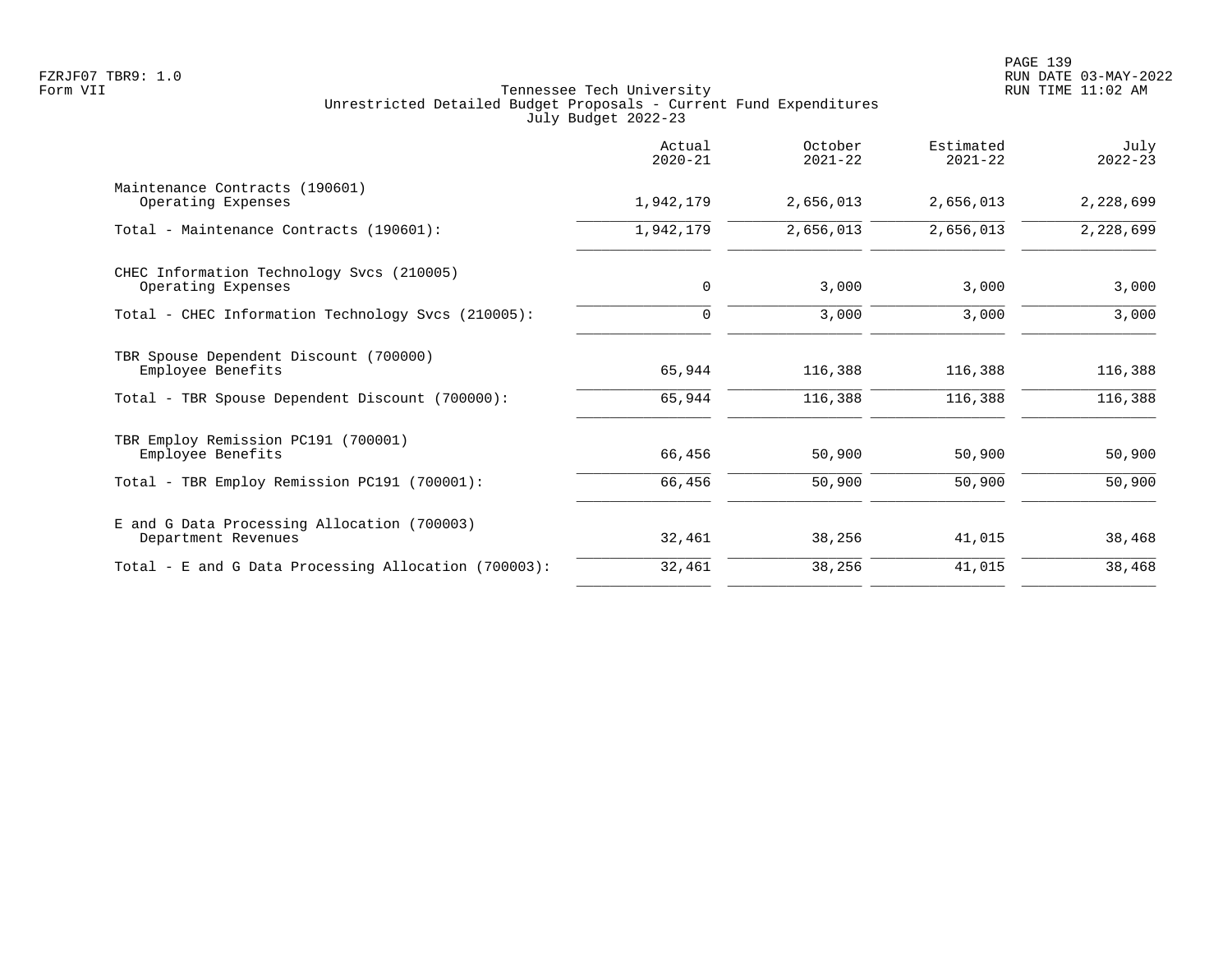|                                                          | Actual<br>$2020 - 21$ | October<br>$2021 - 22$ | Estimated<br>$2021 - 22$ | July<br>$2022 - 23$ |
|----------------------------------------------------------|-----------------------|------------------------|--------------------------|---------------------|
| E and G Claims Adjustment (700004)<br>Operating Expenses | 37,960                | 62,310                 | 62,310                   | 62,310              |
|                                                          |                       |                        |                          |                     |
| Total - E and G Claims Adjustment $(700004)$ :           | 37,960                | 62,310                 | 62,310                   | 62,310              |
| $E$ and G Support (700005)                               |                       |                        |                          |                     |
| Salaries - Administrative                                |                       | 19,274                 | 19,274                   | 110,514             |
| Salaries - Academic                                      |                       | 12,399                 | 15,450                   | 36,641              |
| Salaries - Supporting                                    | $\mathbf 0$           | 41,018                 | 41,018                   | 111,031             |
| Salaries - Professional                                  | $\Omega$              | 60,852                 | 60,852                   | 313,883             |
| Employee Benefits                                        | 20,972                | 380,212                | 380,212                  | 510,855             |
| Operating Expenses                                       | $-49,852$             | $-71,581$              | $-71.581$                | $-71,581$           |
| Total - E and G Support $(700005)$ :                     | $-28,880$             | 442,174                | 445,225                  | 1,011,343           |
| E and G Other Salary Pool (700009)                       |                       |                        |                          |                     |
| Salaries - Supporting                                    | 0                     | 20,670                 | 20,670                   | 20,670              |
| Salaries - Professional                                  | $\mathbf 0$           | 12,380                 | 12,380                   | 12,380              |
| Total - E and G Other Salary Pool (700009):              | 0                     | 33,050                 | 33,050                   | 33,050              |
| $C$ C Admin Trans (700014)                               |                       |                        |                          |                     |
| Operating Expenses                                       | $-124,600$            | $-124,600$             | $-124,600$               | $-124,600$          |
| Total - C C Admin Trans $(700014)$ :                     | $-124,600$            | $-124,600$             | $-124,600$               | $-124,600$          |
|                                                          |                       |                        |                          |                     |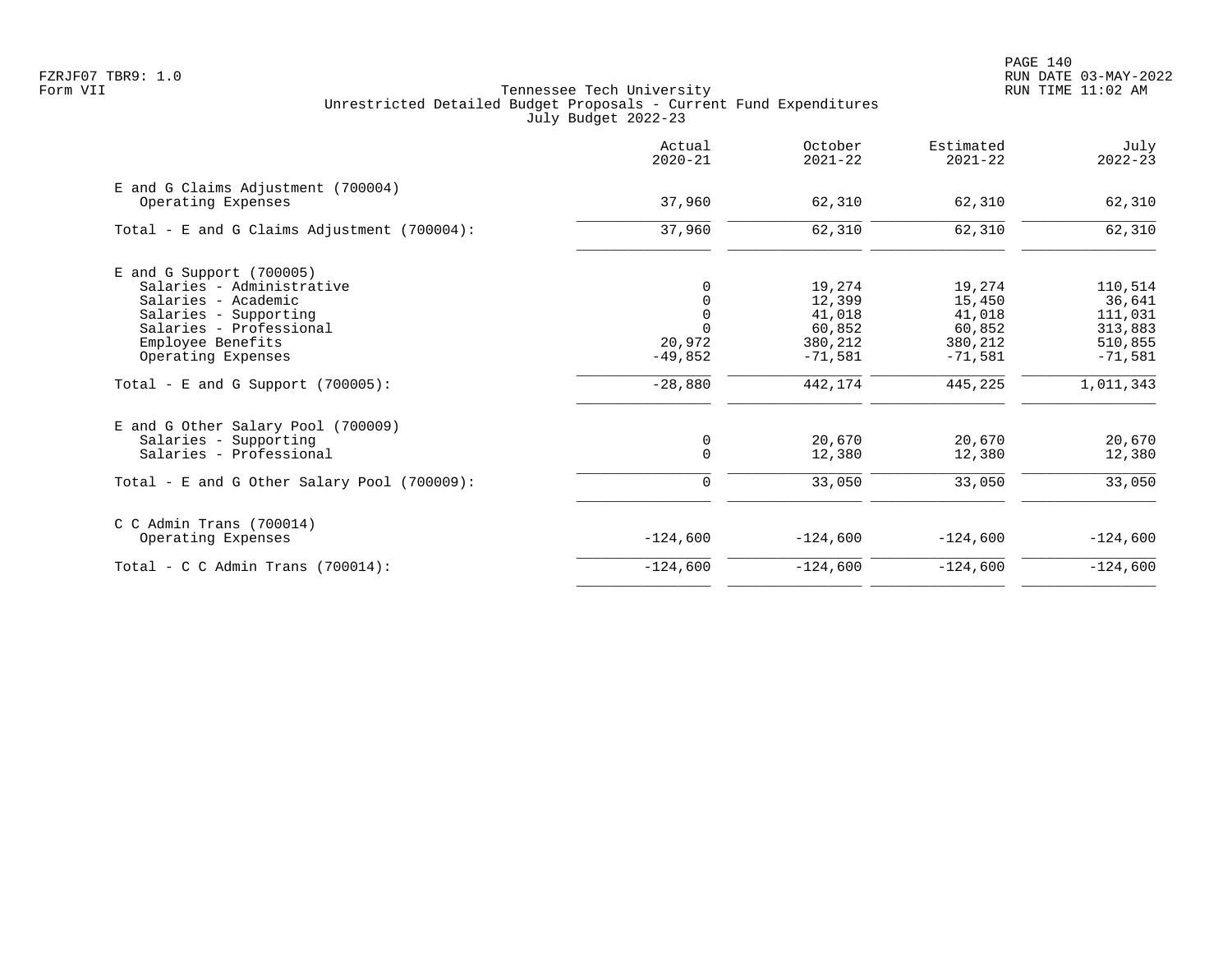|                                                     | Actual<br>$2020 - 21$ | October<br>$2021 - 22$ | Estimated<br>$2021 - 22$ | July<br>$2022 - 23$ |
|-----------------------------------------------------|-----------------------|------------------------|--------------------------|---------------------|
| Post Office Allocation (700045)                     |                       |                        |                          |                     |
| Operating Expenses                                  | $\mathbf 0$           | 4,030                  | 4,030                    | 4,030               |
| Department Revenues                                 | 1,963                 | 0                      | $\Omega$                 | $\Omega$            |
| Total - Post Office Allocation (700045):            | 1,963                 | 4,030                  | 4,030                    | 4,030               |
| Computing Alloc to Other Function (700051)          |                       |                        |                          |                     |
| Department Revenues                                 | $-6, 492, 263$        | $-7,650,323$           | $-8, 202, 171$           | $-7,691,846$        |
| Total - Computing Alloc to Other Function (700051): | $-6, 492, 263$        | $-7,650,323$           | $-8, 202, 171$           | $-7,691,846$        |
| TTU Staff Tuit Maint Reimbursment (700068)          |                       |                        |                          |                     |
| Employee Benefits                                   | 22,146                | 4,000                  | 13,000                   | 13,000              |
| Total - TTU Staff Tuit Maint Reimbursment (700068): | 22,146                | 4,000                  | 13,000                   | 13,000              |
| Total - Academic Support (350):                     |                       |                        |                          |                     |
| Salaries - Administrative                           | 2,137,405             | 2,260,105              | 2,232,949                | 2,414,602           |
| Salaries - Academic                                 | 636,094               | 592,400                | 651,599                  | 580,997             |
| Salaries - Supporting                               | 1,643,891             | 1,827,107              | 1,817,740                | 1,979,361           |
| Salaries - Students                                 | 158,219               | 126,614                | 122,756                  | 125,414             |
| Salaries - Professional                             | 5,519,217             | 5,992,032              | 6,486,130                | 6,709,381           |
| Employee Benefits                                   | 3,688,978             | 4,647,671              | 4,772,896                | 4,901,077           |
| Travel                                              | $-19,251$             | 176,027                | 190,844                  | 135,074             |
| Operating Expenses                                  | 4,399,026             | 6,379,388              | 7,661,623                | 4,463,492           |
| Capital Outlay                                      | 246,567               | 231,239                | 112,349                  | 220,000             |
| Department Revenues                                 | $-6,097,538$          | $-7, 253, 420$         | $-7,804,939$             | $-7, 221, 458$      |
| Total                                               | 12,312,608            | 14,979,163             | 16, 243, 947             | 14,307,940          |
|                                                     |                       |                        |                          |                     |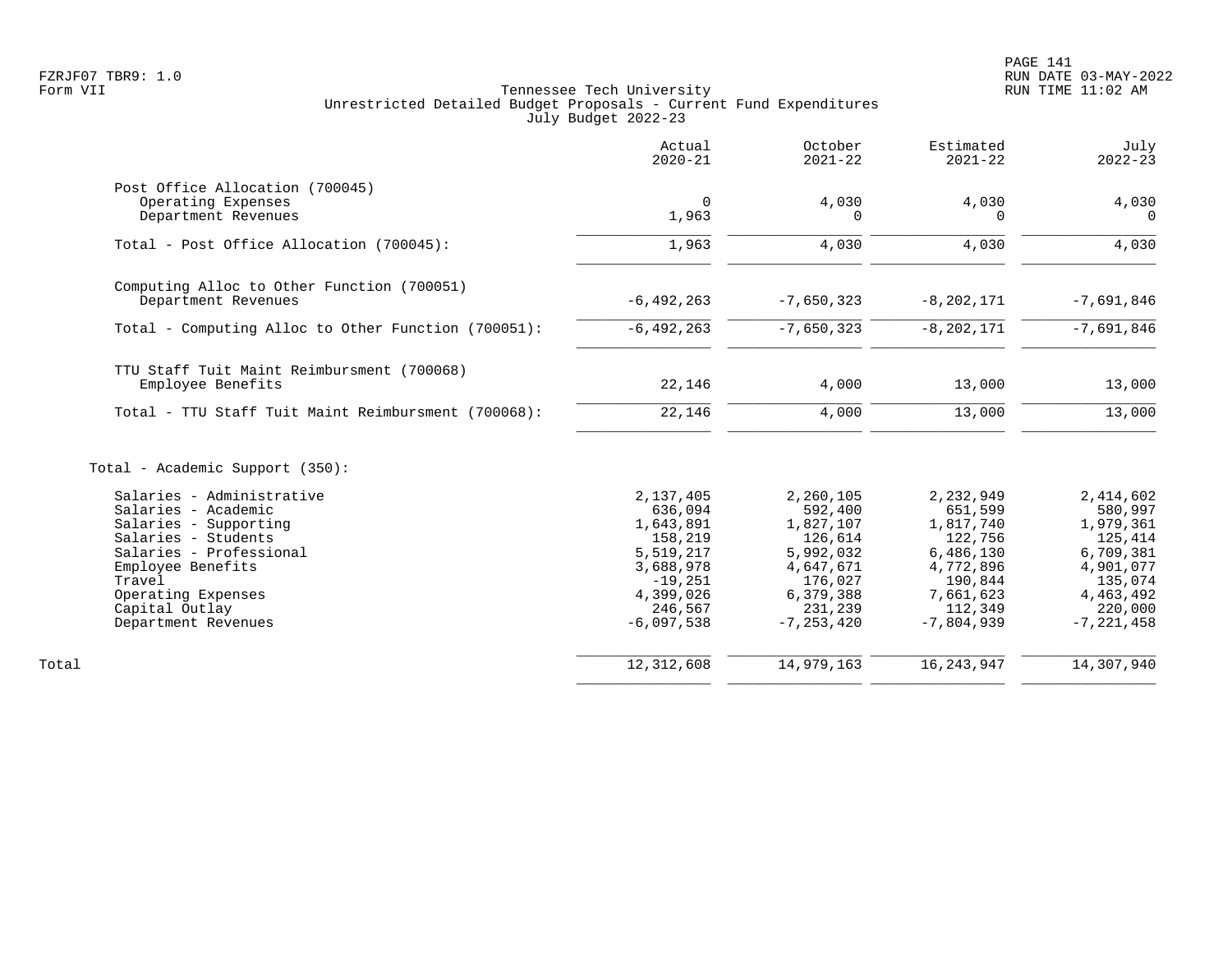|                                                     | Actual<br>$2020 - 21$ | October<br>$2021 - 22$ | Estimated<br>$2021 - 22$ | July<br>$2022 - 23$ |
|-----------------------------------------------------|-----------------------|------------------------|--------------------------|---------------------|
| Total - Academic Support (35):                      |                       |                        |                          |                     |
| Salaries - Administrative                           | 2,137,405             | 2,260,105              | 2,232,949                | 2,414,602           |
| Salaries - Academic                                 | 636,094               | 592,400                | 651,599                  | 580,997             |
| Salaries - Supporting                               | 1,643,891             | 1,827,107              | 1,817,740                | 1,979,361           |
| Salaries - Students                                 | 158,219               | 126,614                | 122,756                  | 125,414             |
| Salaries - Professional                             | 5,519,217             | 5,992,032              | 6,486,130                | 6,709,381           |
| Employee Benefits                                   | 3,688,978             | 4,647,671              | 4,772,896                | 4,901,077           |
| Travel                                              | $-19,251$             | 176,027                | 190,844                  | 135,074             |
| Operating Expense                                   | 4,399,026             | 6,379,388              | 7,661,623                | 4,463,492           |
| Capital Outlay                                      | 246,567               | 231,239                | 112,349                  | 220,000             |
| Department Revenues                                 | $-6,097,538$          | $-7, 253, 420$         | $-7,804,939$             | $-7, 221, 458$      |
| Total                                               | 12, 312, 608          | 14,979,163             | 16, 243, 947             | 14,307,940          |
| Student Services (40)<br>Student Services (400)     |                       |                        |                          |                     |
| Seminars and Forums (110013)                        |                       |                        |                          |                     |
| Salaries - Academic                                 | 750                   | 0                      | $\mathbf 0$              | 0                   |
| Salaries - Professional                             | 2,250                 | $\Omega$               | $\Omega$                 | $\overline{0}$      |
| Employee Benefits                                   | 854                   | 2,000                  | 2,000                    | 2,000               |
| Operating Expenses                                  | 31,028                | 32,141                 | 70,916                   | 24,141              |
| Total - Seminars and Forums (110013):               | 34,882                | 34,141                 | 72,916                   | 26,141              |
| NCAA Certification and Compliance (110015)          |                       |                        |                          |                     |
| Salaries - Academic                                 | 300                   | $\Omega$               | $\mathbf 0$              | $\mathbf 0$         |
| Salaries - Professional                             | 76,378                | 77,931                 | 77,931                   | 77,931              |
| Employee Benefits                                   | 23,891                | 24,305                 | 24,305                   | 24,305              |
| Travel                                              | $\Omega$              | 6,720                  | 6,220                    | 6,720               |
| Operating Expenses                                  | 2,549                 | 652                    | 1,152                    | 652                 |
| Total - NCAA Certification and Compliance (110015): | 103,118               | 109,608                | 109,608                  | 109,608             |
|                                                     |                       |                        |                          |                     |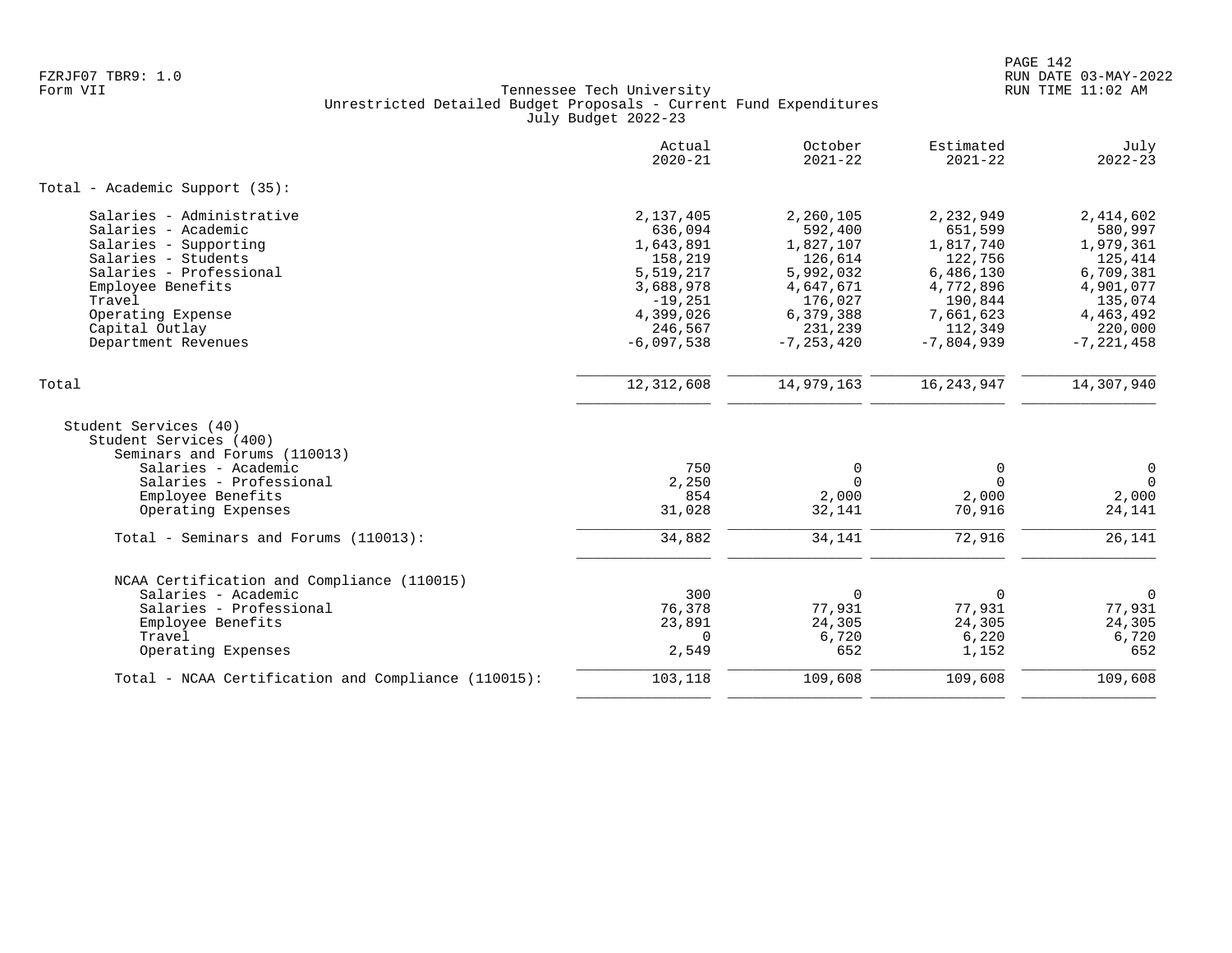|                                               | Actual<br>$2020 - 21$ | October<br>$2021 - 22$ | Estimated<br>$2021 - 22$ | July<br>$2022 - 23$ |
|-----------------------------------------------|-----------------------|------------------------|--------------------------|---------------------|
| Scholarship Office (120003)                   |                       |                        |                          |                     |
| Salaries - Supporting                         | 28,193                | 30,298                 | 30,298                   | 30,298              |
| Salaries - Professional                       | 42,252                | 42,409                 | 42,409                   | 42,409              |
| Employee Benefits                             | 20,703                | 34,439                 | 34,439                   | 34,439              |
| Operating Expenses                            | 4,202                 | 2,860                  | 2,860                    | 2,860               |
| Total - Scholarship Office (120003):          | 95,350                | 110,006                | 110,006                  | 110,006             |
| Womens Center (121500)                        |                       |                        |                          |                     |
| Salaries - Academic                           | 4,115                 | 13,175                 | 13,175                   | $\overline{0}$      |
| Salaries - Supporting                         | 29,141                | 28,491                 | 28,491                   | 28,491              |
| Salaries - Students                           | 5,538                 | 4,700                  | 4,700                    | $\Omega$            |
| Salaries - Professional                       | 4,500                 | 16,000                 | 5,000                    | 16,000              |
| Employee Benefits                             | 17,171                | 29,598                 | 29,598                   | 29,598              |
| Travel                                        | $\Omega$              | $\Omega$               | 202                      | $\Omega$            |
| Operating Expenses                            | 9,041                 | 10,464                 | 10,262                   | 10,002              |
| Total - Womens Center (121500):               | 69,506                | 102,428                | 91,428                   | 84,091              |
| SAF Internaltional Educ Fee (121704)          |                       |                        |                          |                     |
| Travel                                        | 1,000                 | 301,655                | 301,655                  | 301,142             |
| Operating Expenses                            | 1,694                 | 4,000                  | 4,000                    | $\Omega$            |
| Total - SAF Internaltional Educ Fee (121704): | 2,694                 | 305,655                | 305,655                  | 301,142             |
| Craft Center Promo and Dev (121761)           |                       |                        |                          |                     |
| Salaries - Professional                       | 0                     | 0                      | 100                      | $\mathsf{O}$        |
| Employee Benefits                             | $\mathbf 0$           | $\Omega$               | 10                       | 10                  |
| Travel                                        | $\Omega$              | 500                    | 500                      | 500                 |
| Operating Expenses                            | 10,932                | 22,600                 | 22,500                   | 22,600              |
| Total - Craft Center Promo and Dev (121761):  | 10,932                | 23,100                 | 23,110                   | 23,110              |
|                                               |                       |                        |                          |                     |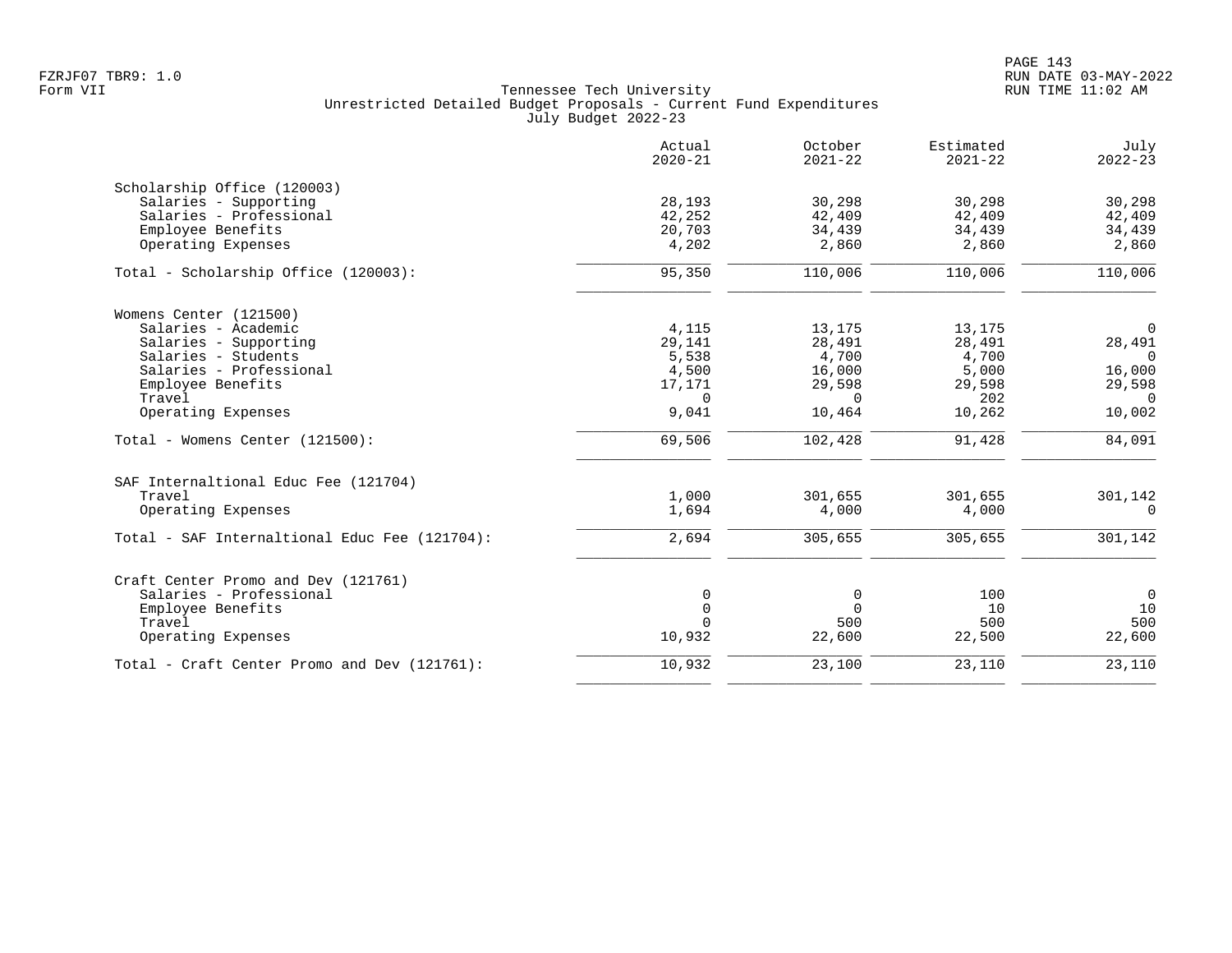|                                                      | Actual<br>$2020 - 21$ | October<br>$2021 - 22$ | Estimated<br>$2021 - 22$ | July<br>$2022 - 23$ |
|------------------------------------------------------|-----------------------|------------------------|--------------------------|---------------------|
| Center for Career Development (121800)               |                       |                        |                          |                     |
| Salaries - Supporting                                | 31,352                | 31,087                 | 31,087                   | 31,087              |
| Salaries - Students                                  | 18,761                | 17,000                 | 11,000                   | 17,000              |
| Salaries - Professional                              | 110,280               | 124,449                | 118,694                  | 124,449             |
| Employee Benefits                                    | 68,540                | 75,608                 | 75,608                   | 75,608              |
| Travel                                               | 296                   | 3,000                  | 3,750                    | 3,000               |
| Operating Expenses                                   | 64,117                | 17,356                 | 86,706                   | 11,356              |
| Department Revenues                                  | $-125$                | $\Omega$               | $\Omega$                 | $\Omega$            |
| Total - Center for Career Development (121800):      | 293,221               | 268,500                | 326,845                  | 262,500             |
| Student Financial Aid Office (122000)                |                       |                        |                          |                     |
| Salaries - Supporting                                | 260,511               | 270,213                | 268,945                  | 277,582             |
| Salaries - Students                                  | 9,187                 | 14,500                 | 15,308                   | 14,500              |
| Salaries - Professional                              | 321,039               | 335,495                | 327,646                  | 319,797             |
| Employee Benefits                                    | 224,057               | 239,992                | 243,992                  | 243,992             |
| Travel                                               | $\Omega$              | 7,850                  | 7,850                    | 7,850               |
| Operating Expenses                                   | 118,923               | 262,963                | 254,874                  | 206,897             |
| Total - Student Financial Aid Office (122000):       | 933,717               | 1,131,013              | 1,118,615                | 1,070,618           |
| Federal College Work Study Program (122001)          |                       |                        |                          |                     |
| Salaries - Students                                  | 22,232                | 28,490                 | 28,490                   | 28,490              |
| Total - Federal College Work Study Program (122001): | 22,232                | 28,490                 | 28,490                   | 28,490              |
| Admissions Office (123000)                           |                       |                        |                          |                     |
| Salaries - Supporting                                | 133,348               | 139,862                | 102,075                  | 103,634             |
| Salaries - Professional                              | 526,071               | 528,176                | 513,532                  | 469,600             |
| Employee Benefits                                    | 253,665               | 272,410                | 257,470                  | 252,989             |
| Operating Expenses                                   | 7,818                 | 13,697                 | 12,300                   | 13,697              |
| Total - Admissions Office (123000):                  | 920,902               | 954,145                | 885,377                  | 839,920             |
|                                                      |                       |                        |                          |                     |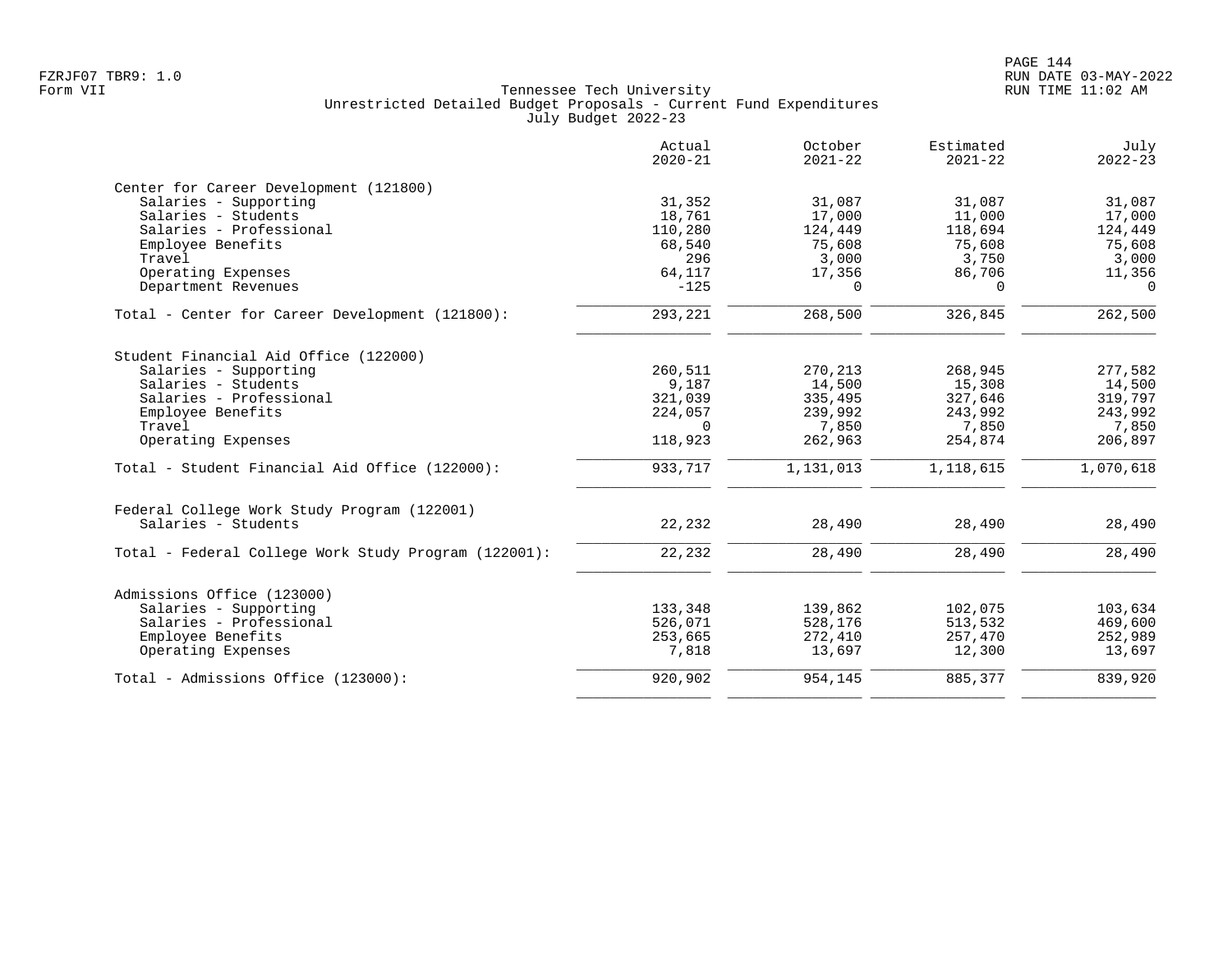|                                                  | Actual<br>$2020 - 21$ | October<br>$2021 - 22$ | Estimated<br>$2021 - 22$ | July<br>$2022 - 23$ |
|--------------------------------------------------|-----------------------|------------------------|--------------------------|---------------------|
| Admiss Counsel Athlet Tickets (123001)           |                       |                        |                          |                     |
| Operating Expenses                               | 1,200                 | 10,440                 | 10,440                   | 10,440              |
| Total - Admiss Counsel Athlet Tickets (123001):  | 1,200                 | 10,440                 | 10,440                   | 10,440              |
| Enrollment Management (123002)                   |                       |                        |                          |                     |
| Salaries - Administrative                        | 187,500               | 192,800                | 192,800                  | 192,800             |
| Salaries - Supporting                            | 99,215                | 36,350                 | 36,350                   | 36,350              |
| Salaries - Professional                          | 261,773               | 221,457                | 249,984                  | 261,708             |
| Employee Benefits                                | 183,739               | 154,094                | 169,034                  | 169,034             |
| Travel                                           | 675                   | 1,500                  | 1,825                    | $\Omega$            |
| Operating Expenses                               | 297,614               | 306,236                | 450,458                  | 298,456             |
| Total - Enrollment Management (123002):          | 1,030,516             | 912,437                | 1,100,451                | 958,348             |
| Admissions Athletic Recruiting (123003)          |                       |                        |                          |                     |
| Operating Expenses                               | 0                     | 300                    | 300                      | 300                 |
| Total - Admissions Athletic Recruiting (123003): | $\mathbf 0$           | 300                    | 300                      | 300                 |
| Admissions Publicatins (123004)                  |                       |                        |                          |                     |
| Operating Expenses                               | 130,303               | 96,664                 | 171,823                  | 54,280              |
| Total - Admissions Publicatins (123004):         | 130,303               | 96,664                 | 171,823                  | 54,280              |
| Career College Fair (123007)                     |                       |                        |                          |                     |
| Salaries - Supporting                            | 69                    | 0                      | 90                       | 0                   |
| Employee Benefits                                | 11                    | $\Omega$               | 27                       | $\mathbf 0$         |
| Operating Expenses                               | $\Omega$              | 5,880                  | 3,875                    | 5,880               |
| Total - Career College Fair (123007):            | 80                    | 5,880                  | 3,992                    | 5,880               |
|                                                  |                       |                        |                          |                     |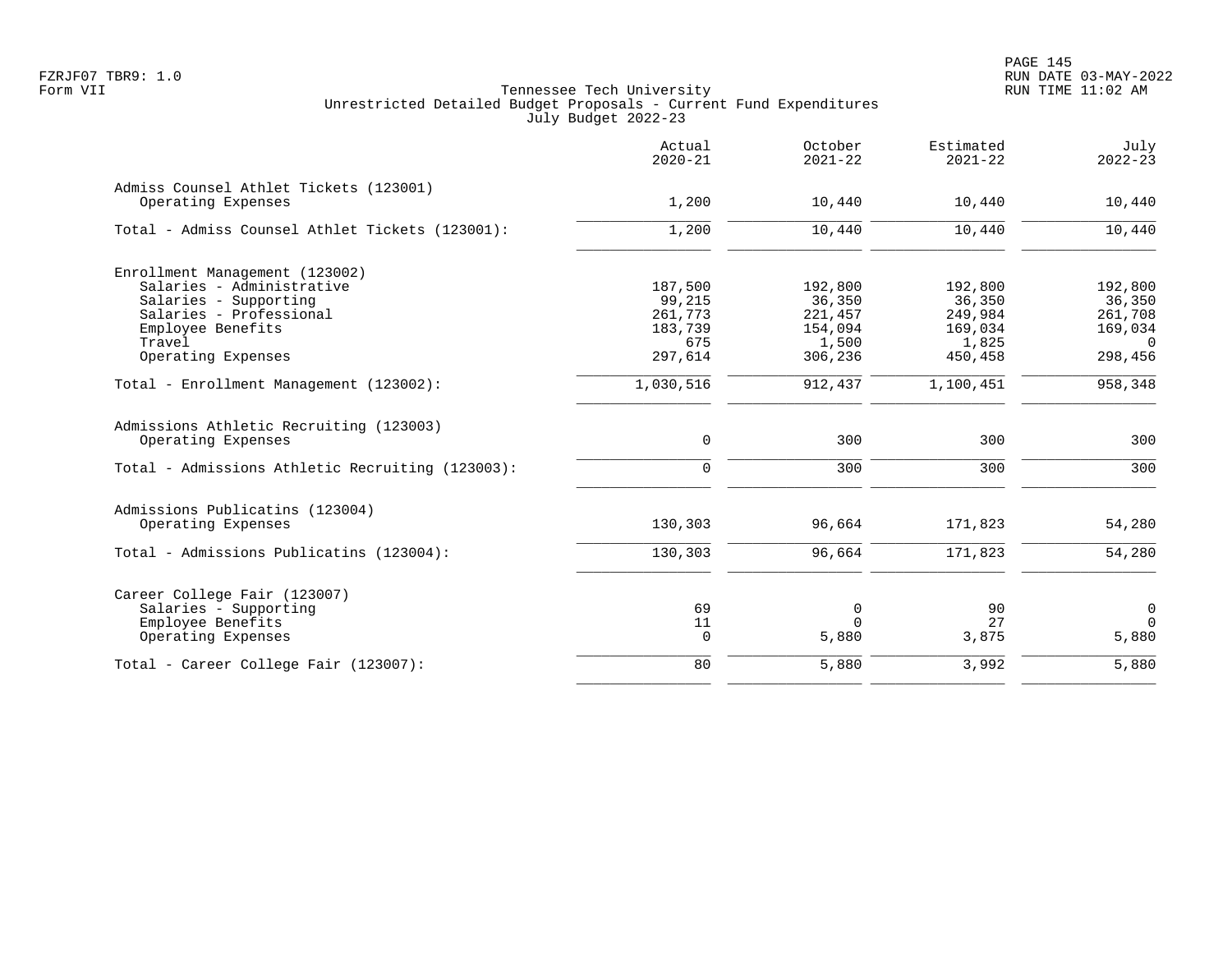|                                                       | Actual<br>$2020 - 21$ | October<br>$2021 - 22$ | Estimated<br>$2021 - 22$ | July<br>$2022 - 23$ |
|-------------------------------------------------------|-----------------------|------------------------|--------------------------|---------------------|
| Campus Visitation (123008)                            |                       |                        |                          |                     |
| Salaries - Academic                                   | $\Omega$              | $\Omega$               | 3,000                    | $\Omega$            |
| Salaries - Students                                   | 11,454                | 10,000                 | 10,000                   | 10,000              |
| Employee Benefits                                     | 61                    | 1,058                  | 1,108                    | 1,058               |
| Operating Expenses                                    | 65,937                | 138,505                | 103,503                  | 18,000              |
| Total - Campus Visitation (123008):                   | 77,452                | 149,563                | 117,611                  | 29,058              |
| Undergrad Recruitment (123009)                        |                       |                        |                          |                     |
| Salaries - Supporting                                 | 883                   | $\Omega$               | 388                      | $\mathbf 0$         |
| Salaries - Students                                   | 13,974                | 26,000                 | 11,444                   | 26,000              |
| Employee Benefits                                     | 333                   | 937                    | 937                      | 937                 |
| Travel                                                | 35,867                | 20,970                 | 55,653                   | 20,970              |
| Operating Expenses                                    | 170,171               | 205,984                | 151,468                  | 222,778             |
| Total - Undergrad Recruitment (123009):               | 221,228               | 253,891                | 219,890                  | 270,685             |
| Student Success-College Based Reten (123030)          |                       |                        |                          |                     |
| Operating Expenses                                    | 0                     | 0                      | 0                        | 60,000              |
| Total - Student Success-College Based Reten (123030): | $\mathbf 0$           | $\mathbf 0$            | $\mathbf 0$              | 60,000              |
| Admissions GIK Chartwells (123100)                    |                       |                        |                          |                     |
| Operating Expenses                                    | 4,275                 | 0                      | 0                        | $\mathbf 0$         |
| Total - Admissions GIK Chartwells (123100):           | 4,275                 | 0                      | 0                        | $\mathbf 0$         |
|                                                       |                       |                        |                          |                     |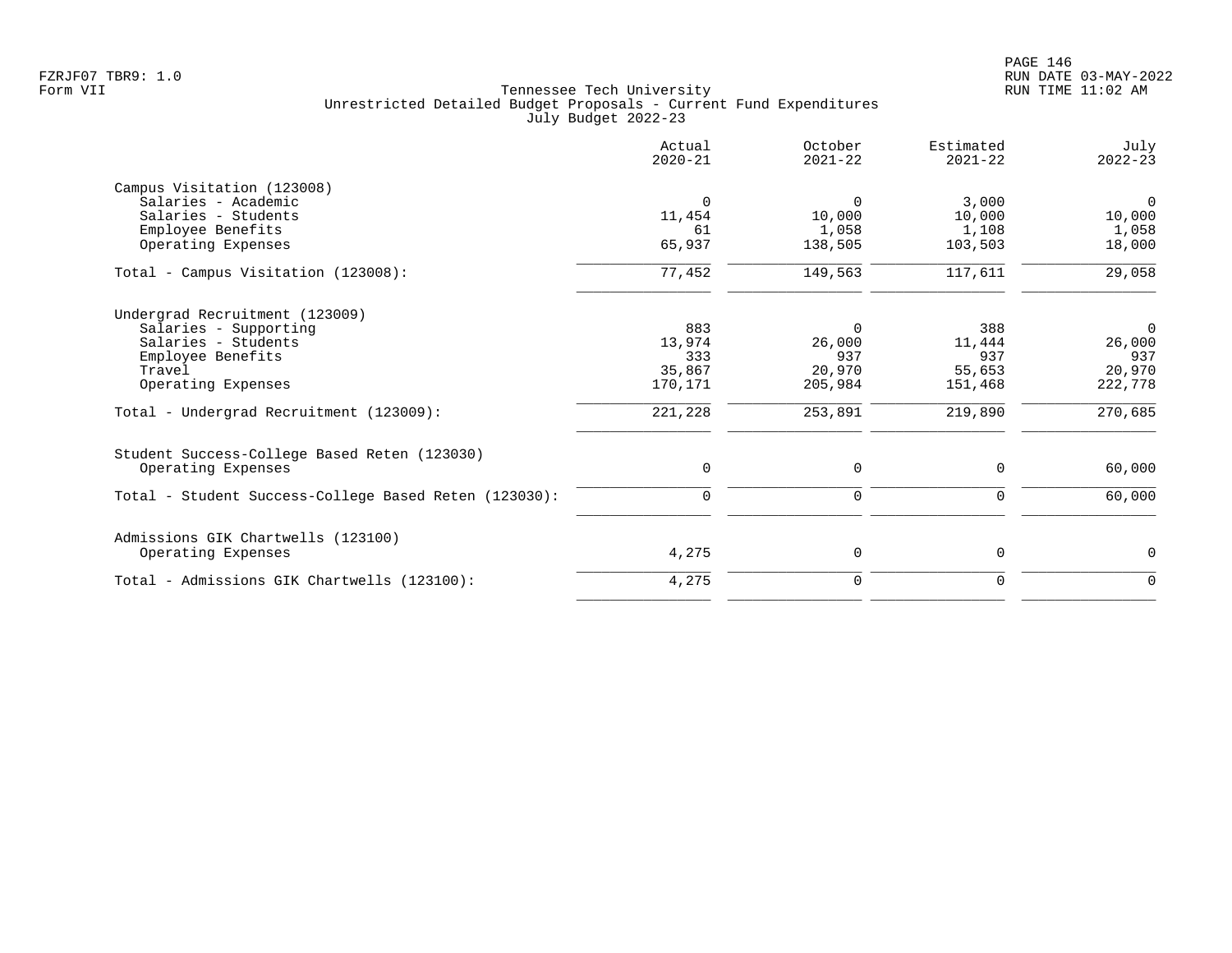|                                               | Actual<br>$2020 - 21$ | October<br>$2021 - 22$ | Estimated<br>$2021 - 22$ | July<br>$2022 - 23$ |
|-----------------------------------------------|-----------------------|------------------------|--------------------------|---------------------|
| Student Success Center (123400)               |                       |                        |                          |                     |
| Salaries - Professional                       | 736,958               | 882,486                | 862,936                  | 883,986             |
| Employee Benefits                             | 266,310               | 333,710                | 336,710                  | 336,710             |
| Travel                                        | 372                   | $\Omega$               | 1,010                    | $\Omega$            |
| Operating Expenses                            | 24,814                | 15,134                 | 14,124                   | 12,190              |
| Total - Student Success Center (123400):      | 1,028,454             | 1,231,330              | 1,214,780                | 1,232,886           |
| Student Success (123401)                      |                       |                        |                          |                     |
| Salaries - Professional                       | $\mathbf 0$           | 74,550                 | 79,705                   | 79,705              |
| Employee Benefits                             | $\Omega$              | 29,820                 | 29,820                   | 29,820              |
| Operating Expenses                            | 2,465                 | 2,839                  | 2,839                    | 3,739               |
| Total - Student Success (123401):             | 2,465                 | 107,209                | 112,364                  | 113,264             |
| Military & Veterans Affairs (123402)          |                       |                        |                          |                     |
| Salaries - Students                           | 3,059                 | 8,444                  | 14,676                   | 6,644               |
| Salaries - Professional                       | 76.744                | 86,396                 | 86,396                   | 86,396              |
| Employee Benefits                             | 30,699                | 39,767                 | 39,767                   | 39,767              |
| Travel                                        | $\Omega$              | 3.000                  | 3,000                    | 3,000               |
| Operating Expenses                            | 4,079                 | 5,204                  | 4,337                    | 6,004               |
| Total - Military & Veterans Affairs (123402): | 114,581               | 142,811                | 148,176                  | 141,811             |
| SOAR GIK Chartwells (123403)                  |                       |                        |                          |                     |
| Operating Expenses                            | $-3,210$              | 0                      | 0                        | $\mathbf 0$         |
| Total - SOAR GIK Chartwells (123403):         | $-3,210$              | $\mathbf 0$            | $\Omega$                 | $\Omega$            |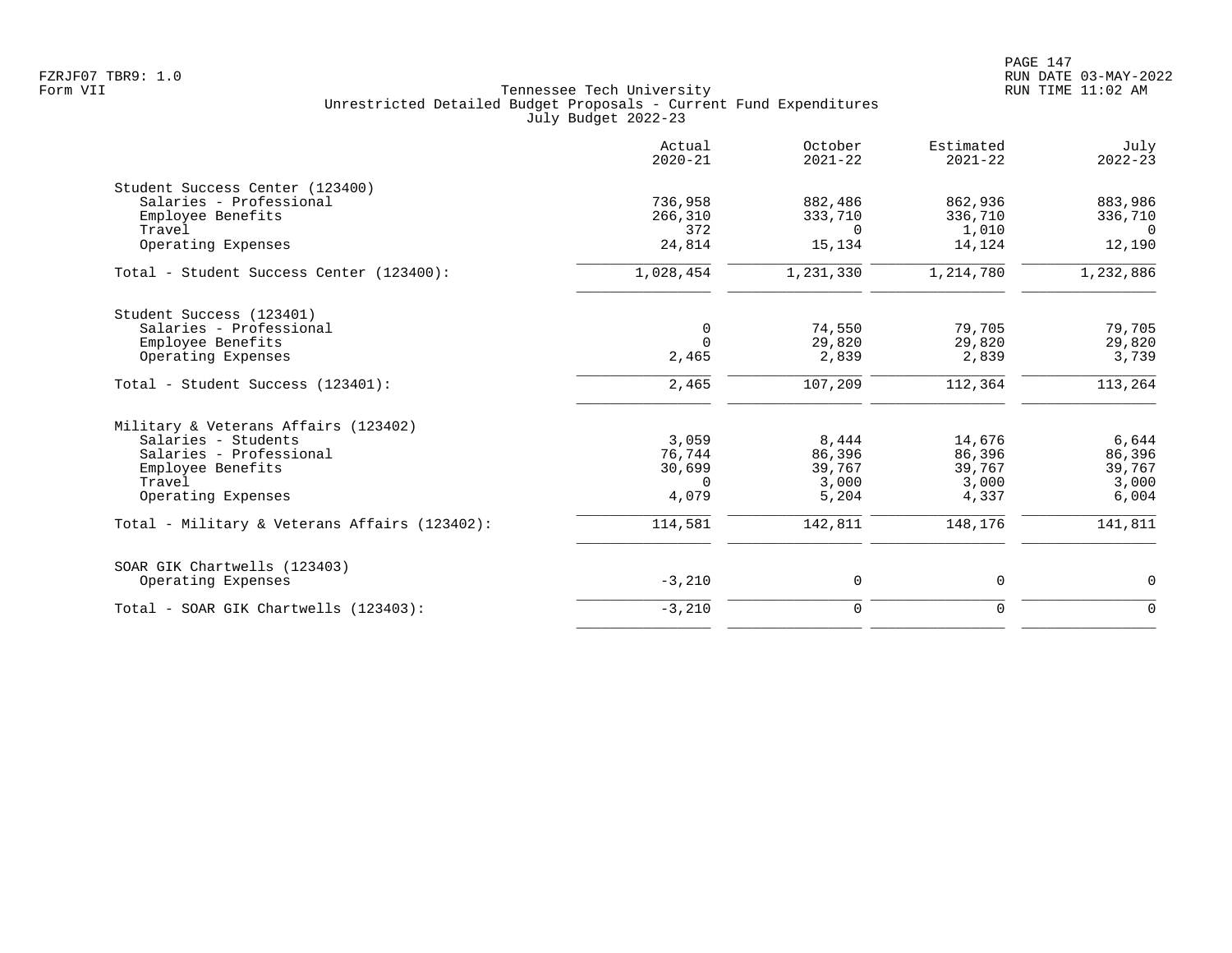|                                                    | Actual<br>$2020 - 21$ | October<br>$2021 - 22$ | Estimated<br>$2021 - 22$ | July<br>$2022 - 23$ |
|----------------------------------------------------|-----------------------|------------------------|--------------------------|---------------------|
| Records & Registration (123500)                    |                       |                        |                          |                     |
| Salaries - Supporting                              | 158,609               | 220,020                | 217,760                  | 189,042             |
| Salaries - Professional                            | 143,017               | 214,212                | 214,212                  | 214,212             |
| Employee Benefits                                  | 162,668               | 223,320                | 225,320                  | 222,950             |
| Travel                                             | $\Omega$              | 3,460                  | 3,460                    | 3,460               |
| Operating Expenses                                 | 25,524                | 30,094                 | 30,094                   | 37,083              |
| Total - Records & Registration (123500):           | 489,818               | 691,106                | 690,846                  | 666,747             |
| International Education Admin (123700)             |                       |                        |                          |                     |
| Salaries - Supporting                              | 8,165                 | 1,900                  | 1,900                    | 1,900               |
| Salaries - Professional                            | 146,709               | 149,342                | 149,342                  | 149,342             |
| Employee Benefits                                  | 40,968                | 63,420                 | 63,420                   | 63,420              |
| Travel                                             | $\Omega$              | 8,000                  | 8,000                    | 56,513              |
| Operating Expenses                                 | 83,819                | 111,709                | 111,492                  | 51,196              |
| Total - International Education Admin (123700):    | 279,661               | 334,371                | 334,154                  | 322,371             |
| Intern Student Registration Fees (123702)          |                       |                        |                          |                     |
| Salaries - Supporting                              | $\Omega$              | 1,408                  | 15,249                   | $\overline{0}$      |
| Salaries - Students                                | 11,424                | 18,300                 | 18,300                   | 18,300              |
| Employee Benefits                                  | 47                    | 133                    | 1,070                    | $\overline{0}$      |
| Operating Expenses                                 | 5,585                 | 54,528                 | 54,525                   | 16,700              |
| Total - Intern Student Registration Fees (123702): | 17,056                | 74,369                 | 89,144                   | 35,000              |
| Airport Transportation Fee (123706)                |                       |                        |                          |                     |
| Operating Expenses                                 | $\mathsf{O}$          | 0                      | 375                      | 0                   |
| Total - Airport Transportation Fee (123706):       | $\mathbf 0$           | $\mathbf 0$            | 375                      | $\mathbf 0$         |
|                                                    |                       |                        |                          |                     |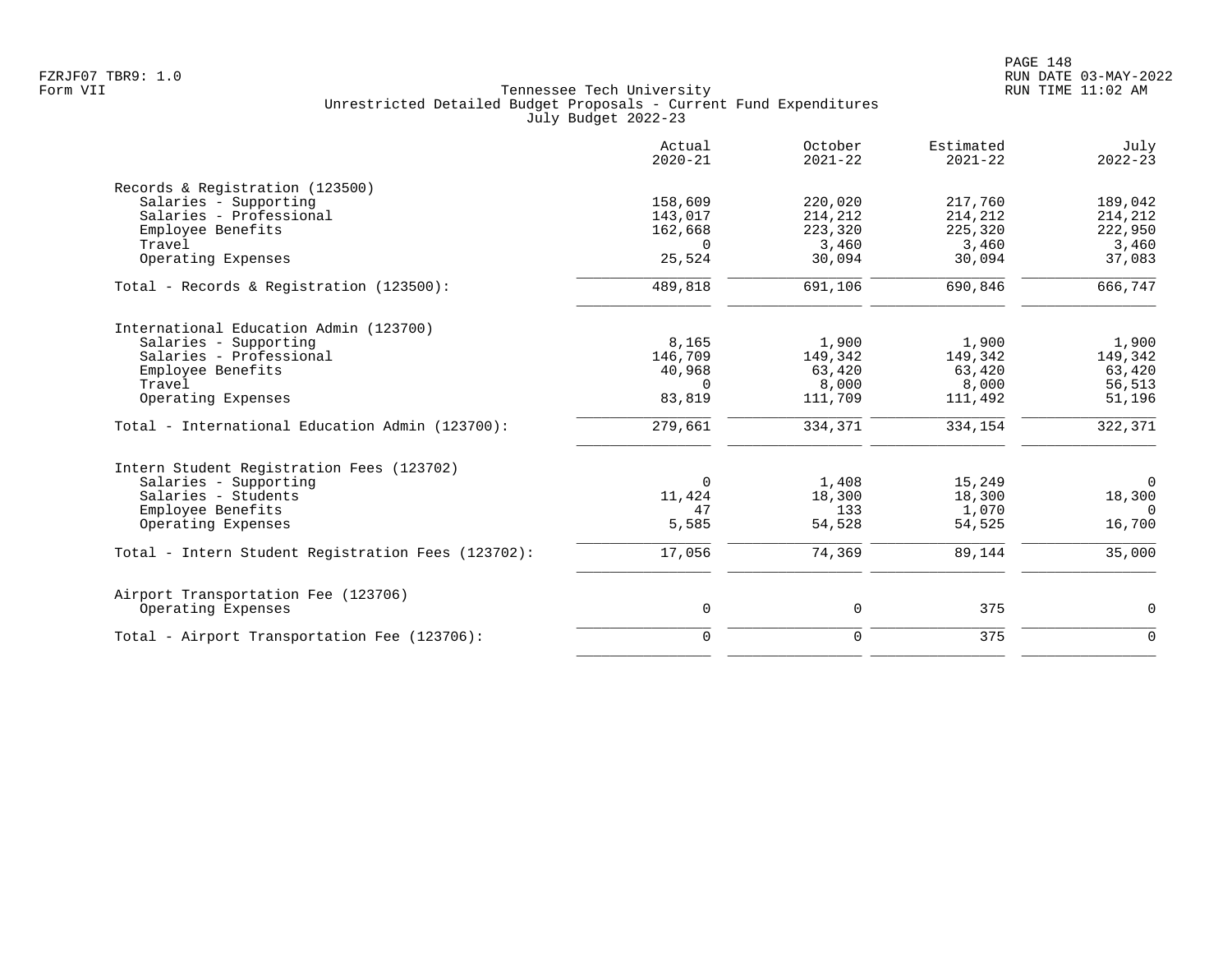PAGE 149 FZRJF07 TBR9: 1.0 RUN DATE 03-MAY-2022

|                                                                                                                                                        | Actual<br>$2020 - 21$                                       | October<br>$2021 - 22$              | Estimated<br>$2021 - 22$                   | July<br>$2022 - 23$                                                 |
|--------------------------------------------------------------------------------------------------------------------------------------------------------|-------------------------------------------------------------|-------------------------------------|--------------------------------------------|---------------------------------------------------------------------|
| FLS International ESL (123711)<br>Operating Expenses                                                                                                   | $\mathbf 0$                                                 | 343                                 | 343                                        | $\mathbf 0$                                                         |
| Total - FLS International ESL (123711):                                                                                                                | $\Omega$                                                    | 343                                 | 343                                        | $\Omega$                                                            |
| International Student SOAR (123712)<br>Travel<br>Operating Expenses                                                                                    | $\mathbf 0$<br>2,082                                        | 183<br>1,901                        | 183<br>1,618                               | $\mathbf 0$<br>1,084                                                |
| Total - International Student SOAR (123712):                                                                                                           | 2,082                                                       | 2,084                               | 1,801                                      | 1,084                                                               |
| International Recruitment (123715)<br>Salaries - Professional<br>Employee Benefits<br>Total - International Recruitment (123715):                      | 16,376<br>5,455<br>21,831                                   | 0<br>0<br>0                         | 0<br>$\mathbf 0$<br>0                      | 0<br>$\mathbf 0$<br>$\mathbf 0$                                     |
| TTU ESL Pathway (123717)<br>Salaries - Academic<br>Salaries - Students<br>Employee Benefits<br>Operating Expenses<br>Total - TTU ESL Pathway (123717): | $\Omega$<br>$\Omega$<br>$\Omega$<br>$\Omega$<br>$\mathbf 0$ | $\Omega$<br>$\Omega$<br>0<br>0<br>0 | 5,960<br>3,319<br>1,157<br>1,084<br>11,520 | 0<br>$\mathbf 0$<br>$\mathbf 0$<br>$\overline{0}$<br>$\overline{0}$ |
| Student Svc Publications (127003)<br>Operating Expenses                                                                                                | 2,752                                                       | 14,081                              | 26,818                                     | 22,506                                                              |
| Total - Student Svc Publications (127003):                                                                                                             | 2,752                                                       | 14,081                              | 26,818                                     | 22,506                                                              |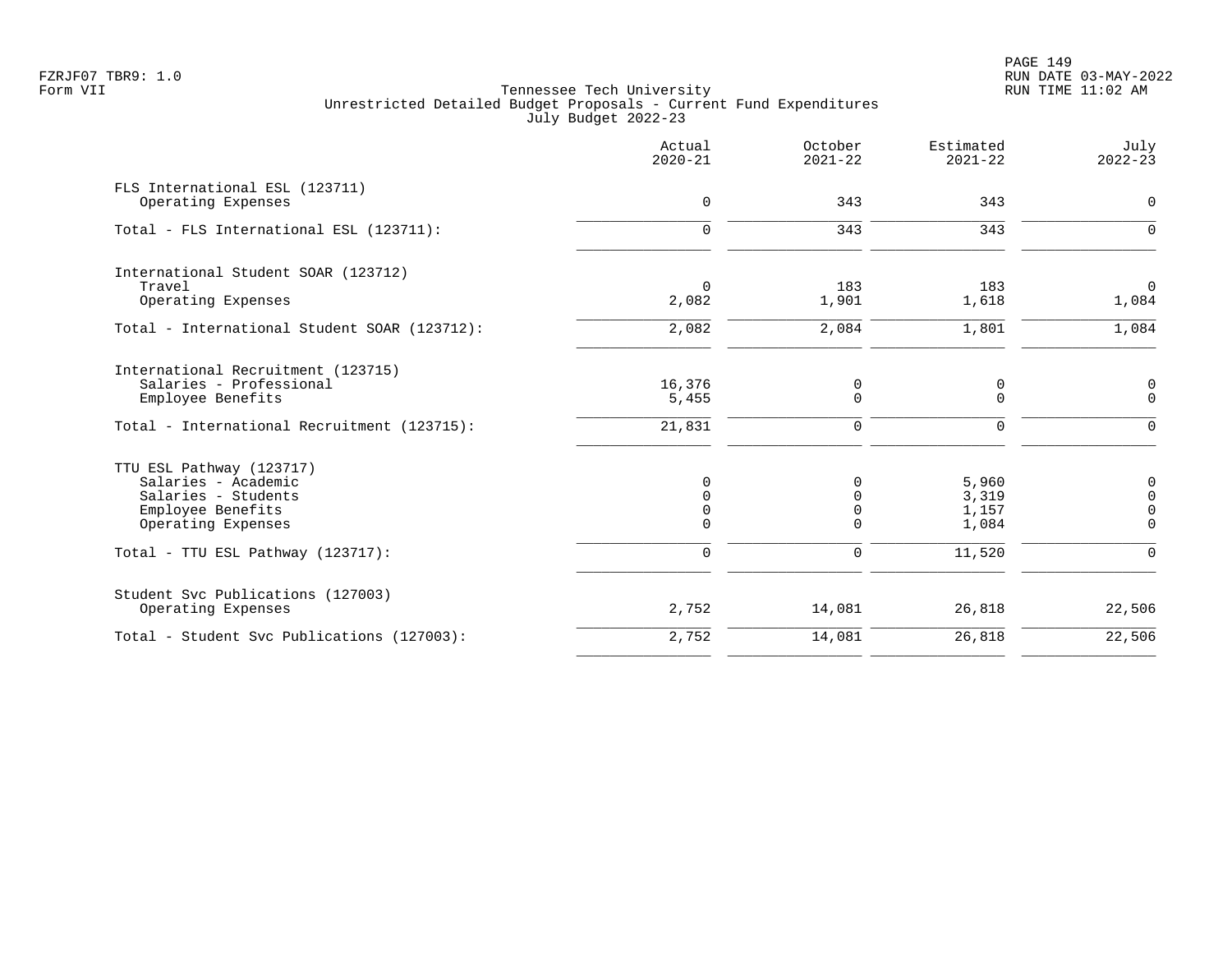PAGE 150 FZRJF07 TBR9: 1.0 RUN DATE 03-MAY-2022

|                                                    | Actual<br>$2020 - 21$ | October<br>$2021 - 22$ | Estimated<br>$2021 - 22$ | July<br>$2022 - 23$ |
|----------------------------------------------------|-----------------------|------------------------|--------------------------|---------------------|
| Student Government Association (127005)            |                       |                        |                          |                     |
| Salaries - Students                                | 5,809                 | 3,520                  | 5,960                    | 3,520               |
| Travel                                             | $\Omega$              | 140                    |                          | 140                 |
| Operating Expenses                                 | 60                    | 2,050                  | $\Omega$                 | 2,050               |
| Total - Student Government Association (127005):   | 5,869                 | 5,710                  | 5,960                    | 5,710               |
| Student Gov Assoc (127006)                         |                       |                        |                          |                     |
| Operating Expenses                                 | 8,070                 | 9,000                  | 8,634                    | 9,000               |
| Total - Student Gov Assoc (127006):                | 8,070                 | 9,000                  | 8,634                    | 9,000               |
| SAF General Educ Student Affairs (127007)          |                       |                        |                          |                     |
| Salaries - Supporting                              | 30,584                | 29,973                 | 29,998                   | 29,973              |
| Employee Benefits                                  | 15,086                | 14,840                 | 14,840                   | 14,840              |
| Operating Expenses                                 | 196                   | 1,854                  | 1,829                    | 365                 |
| Total - SAF General Educ Student Affairs (127007): | 45,866                | 46,667                 | 46,667                   | 45,178              |
| SAF University Programming (127008)                |                       |                        |                          |                     |
| Salaries - Supporting                              | $\Omega$              | $\Omega$               | 960                      | $\Omega$            |
| Salaries - Professional                            | 34,500                | 36,115                 | 36,115                   | 36,115              |
| Employee Benefits                                  | 24,407                | 24,842                 | 27,532                   | 24,842              |
| Operating Expenses                                 | 51,368                | 112,338                | 108,688                  | 47,745              |
| Total - SAF University Programming (127008):       | 110,275               | 173,295                | 173,295                  | 108,702             |
|                                                    |                       |                        |                          |                     |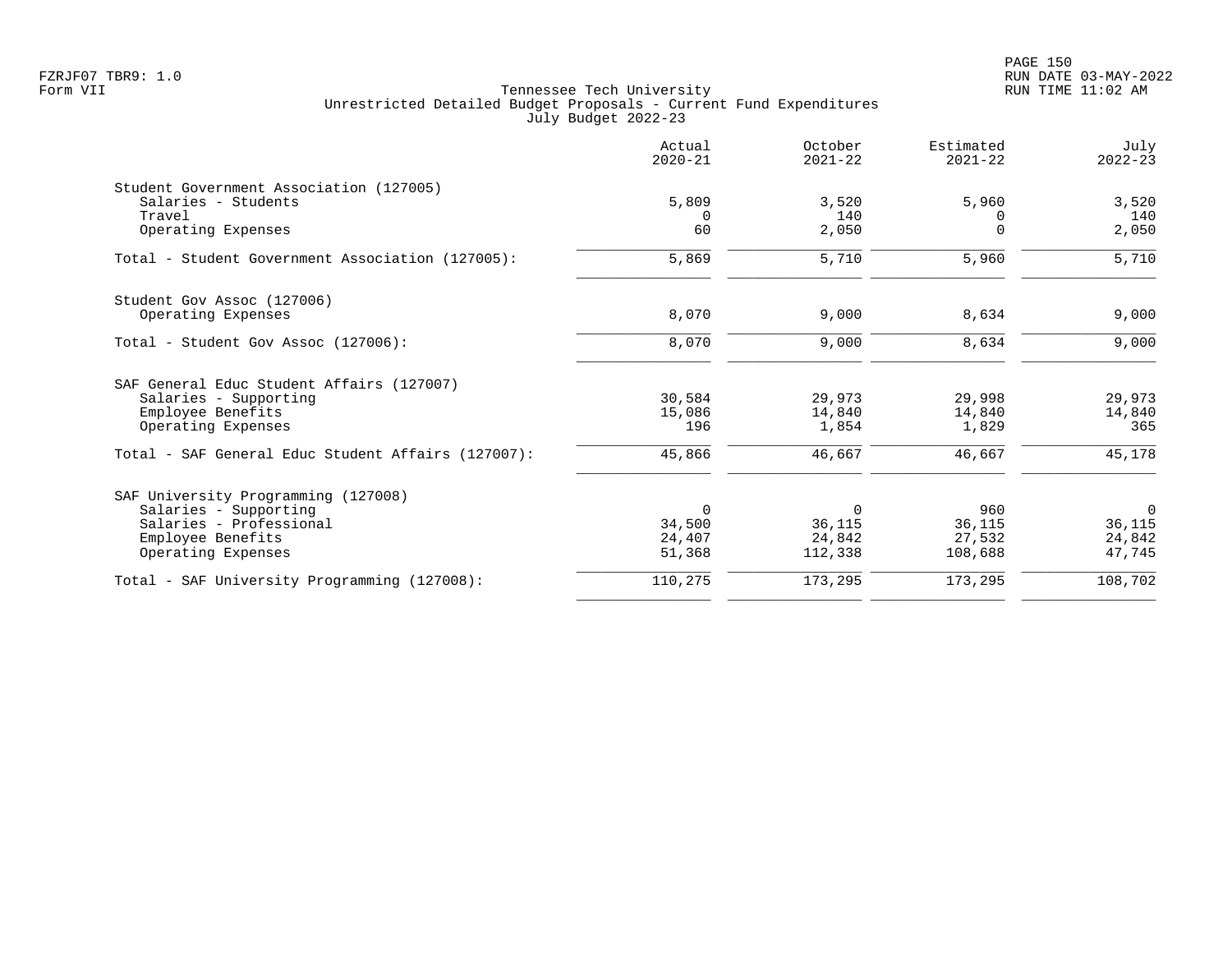PAGE 151 FZRJF07 TBR9: 1.0 RUN DATE 03-MAY-2022

|                                         | Actual<br>$2020 - 21$ | October<br>$2021 - 22$ | Estimated<br>$2021 - 22$ | July<br>$2022 - 23$ |
|-----------------------------------------|-----------------------|------------------------|--------------------------|---------------------|
| Student Gov Assoc GAs (127010)          |                       |                        |                          |                     |
| Salaries - Professional                 | 1,000                 | 4,500                  | 4,000                    | 4,500               |
| Employee Benefits                       | 4,252                 | 9,055                  | 9,671                    | 9,055               |
| Total - Student Gov Assoc GAs (127010): | 5,252                 | 13,555                 | 13,671                   | 13,555              |
| Counseling Center (127200)              |                       |                        |                          |                     |
| Salaries - Academic                     | 1,666                 | $\Omega$               | 0                        | $\overline{0}$      |
| Salaries - Supporting                   | 27,818                | 27,193                 | 27,193                   | 27,193              |
| Salaries - Professional                 | 304,036               | 312,222                | 250,356                  | 313,022             |
| Employee Benefits                       | 147,001               | 151,281                | 151,281                  | 151,281             |
| Travel                                  | 60                    | $\Omega$               | 2,610                    | $\Omega$            |
| Operating Expenses                      | 61,192                | 115,192                | 114,078                  | 151,988             |
| Total - Counseling Center (127200):     | 541,773               | 605,888                | 545,518                  | 643,484             |
| Counseling Center GAs (127210)          |                       |                        |                          |                     |
| Salaries - Professional                 | 4,800                 | 4,800                  | 4,800                    | 4,000               |
| Employee Benefits                       | 12,326                | 8,665                  | 9,535                    | 8,665               |
| Total - Counseling Center GAs (127210): | 17,126                | 13,465                 | 14,335                   | 12,665              |
| Student Orientation (127302)            |                       |                        |                          |                     |
| Operating Expenses                      | 10,081                | 10,000                 | 10,000                   | $\mathbf 0$         |
| Total - Student Orientation (127302):   | 10,081                | 10,000                 | 10,000                   | $\mathbf 0$         |
|                                         |                       |                        |                          |                     |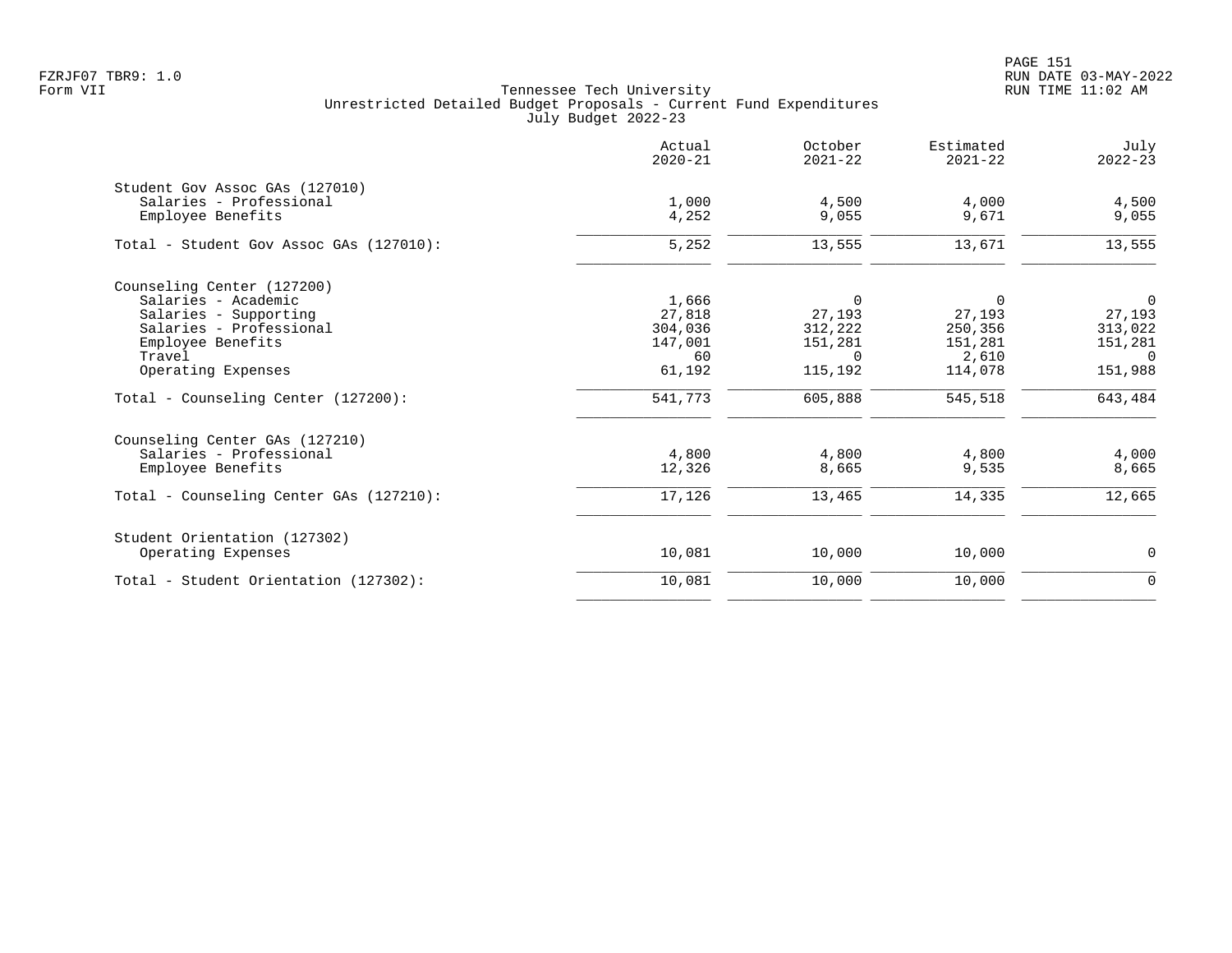|                                                     | Actual<br>$2020 - 21$ | October<br>$2021 - 22$ | Estimated<br>$2021 - 22$ | July<br>$2022 - 23$ |
|-----------------------------------------------------|-----------------------|------------------------|--------------------------|---------------------|
| New Student & Family Programs (127303)              |                       |                        |                          |                     |
| Salaries - Supporting                               | $\Omega$              | 0                      | 164                      | 0                   |
| Salaries - Students                                 | 10,530                | 10,050                 | 6,350                    | 10,050              |
| Salaries - Professional                             | 167,408               | 95,831                 | 93,751                   | 100,274             |
| Employee Benefits                                   | 65,793                | 43,492                 | 43,492                   | 43,492              |
| Travel                                              | 150                   | 3,000                  | 5,027                    | 3,000               |
| Operating Expenses                                  | 32,915                | 33,287                 | 33,121                   | 22,589              |
| Total - New Student & Family Programs (127303):     | 276,796               | 185,660                | 181,905                  | 179,405             |
| Student Orient Advis Registration (127304)          |                       |                        |                          |                     |
| Salaries - Supporting                               | 1,633                 | 1,016                  | 1,016                    | $\mathbf 0$         |
| Salaries - Students                                 | 63,141                | 60,000                 | 64,200                   | 60,000              |
| Employee Benefits                                   | 2,339                 | 6,000                  | 6,000                    | 6,000               |
| Travel                                              | 766                   | $\Omega$               | 4,899                    | $\Omega$            |
| Operating Expenses                                  | 259,527               | 253,126                | 244,027                  | 183,550             |
| Total - Student Orient Advis Registration (127304): | 327,406               | 320,142                | 320,142                  | 249,550             |
| Accessible Education Center (127400)                |                       |                        |                          |                     |
| Salaries - Supporting                               | 30,208                | 29,658                 | 29,658                   | 29,658              |
| Salaries - Professional                             | 165,074               | 168,258                | 167,072                  | 168,258             |
| Employee Benefits                                   | 85,989                | 88,123                 | 88,123                   | 88,123              |
| Travel                                              | $\Omega$              | <sup>n</sup>           | 8,185                    | $\Omega$            |
| Operating Expenses                                  | 65,815                | 120,051                | 176,284                  | 110,320             |
| Capital Outlay                                      | 7,536                 | $\Omega$               | 8,172                    | $\Omega$            |
| Total - Accessible Education Center (127400):       | 354,622               | 406,090                | 477,494                  | 396,359             |
|                                                     |                       |                        |                          |                     |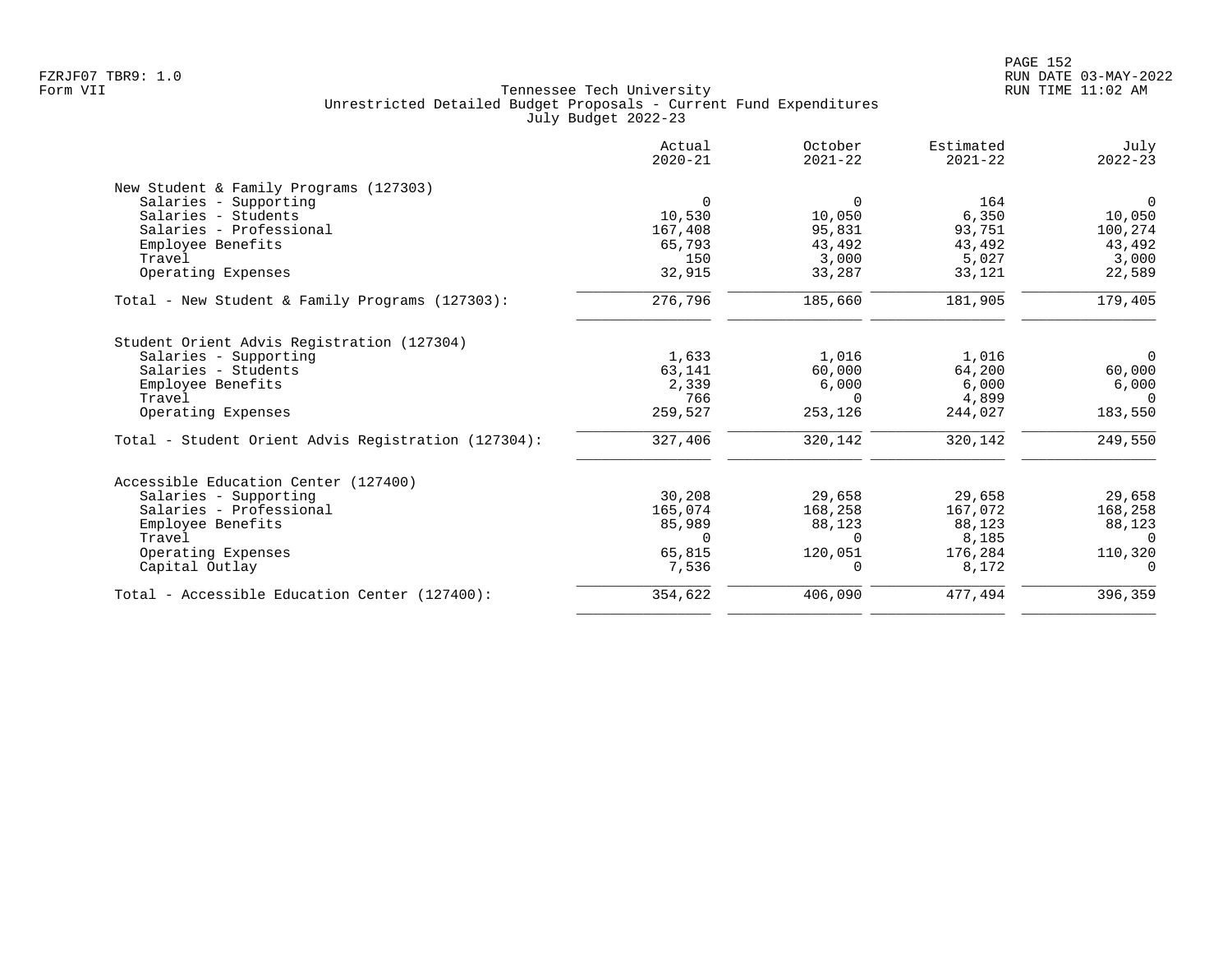PAGE 153 FZRJF07 TBR9: 1.0 RUN DATE 03-MAY-2022

|                                                                                                                                   | Actual<br>$2020 - 21$                            | October<br>$2021 - 22$                           | Estimated<br>$2021 - 22$                       | July<br>$2022 - 23$                              |
|-----------------------------------------------------------------------------------------------------------------------------------|--------------------------------------------------|--------------------------------------------------|------------------------------------------------|--------------------------------------------------|
| ADA Student Affairs (127401)<br>Salaries - Students<br>Salaries - Professional                                                    | 470<br>4,800                                     | $\mathbf 0$<br>4,500                             | 510<br>6,400                                   | $\overline{0}$<br>4,500                          |
| Total - ADA Student Affairs (127401):                                                                                             | 5,270                                            | 4,500                                            | 6,910                                          | 4,500                                            |
| Health Services (127500)<br>Salaries - Supporting<br>Salaries - Professional<br>Employee Benefits<br>Travel<br>Operating Expenses | 105,306<br>50,013<br>57,470<br>$\Omega$<br>8,722 | 106,041<br>50,425<br>65,974<br>$\Omega$<br>9,724 | 103,804<br>35,776<br>65,974<br>2,900<br>33,409 | 105,261<br>50,425<br>65,974<br>$\Omega$<br>5,852 |
| Total - Health Services (127500):                                                                                                 | 221,511                                          | 232,164                                          | 241,863                                        | 227,512                                          |
| Pharmacy (127501)<br>Salaries - Supporting<br>Employee Benefits<br>Operating Expenses                                             | 12,278<br>2,237<br>10,757                        | 20,303<br>2,400<br>42,457                        | 20,303<br>2,400<br>42,457                      | 11,453<br>2,400<br>49,947                        |
| Total - Pharmacy $(127501)$ :                                                                                                     | 25,272                                           | 65,160                                           | 65,160                                         | 63,800                                           |
| Health Services Laboratory (127502)<br>Operating Expenses                                                                         | 14,999                                           | 32,611                                           | 32,611                                         | 27,000                                           |
| Total - Health Services Laboratory (127502):                                                                                      | 14,999                                           | 32,611                                           | 32,611                                         | 27,000                                           |
|                                                                                                                                   |                                                  |                                                  |                                                |                                                  |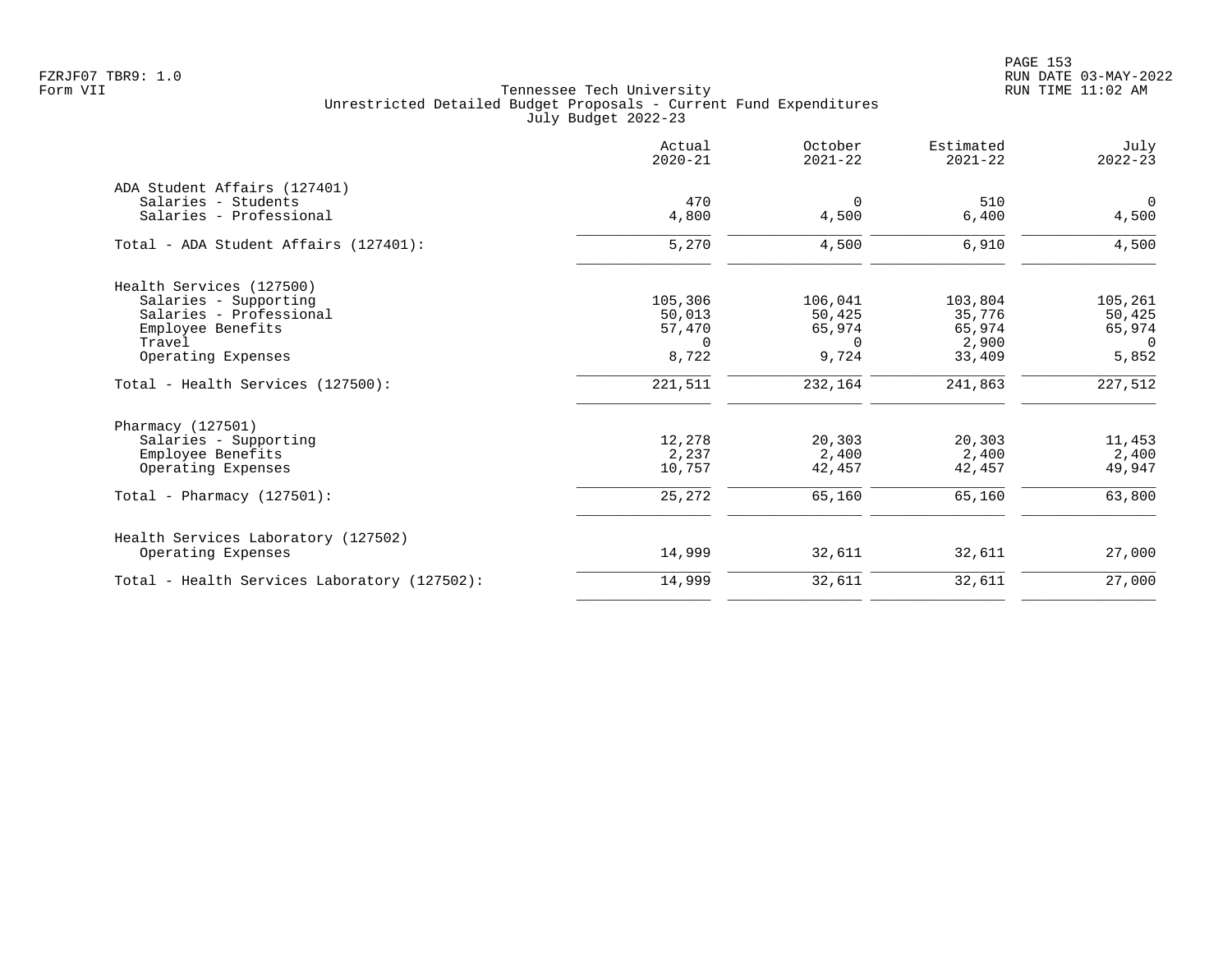|                                           | Actual<br>$2020 - 21$ | October<br>$2021 - 22$ | Estimated<br>$2021 - 22$ | July<br>$2022 - 23$                   |
|-------------------------------------------|-----------------------|------------------------|--------------------------|---------------------------------------|
| SAF Health Services (127504)              |                       |                        |                          |                                       |
| Salaries - Supporting                     | 56,551                | 22,900                 | 67,710                   | 0                                     |
| Salaries - Students                       | 1,218                 | 1,260                  | 1,970                    | $\Omega$                              |
| Salaries - Professional                   | 411,377               | 410,130                | 416,005                  | 410,380                               |
| Employee Benefits                         | 152,427               | 119,070                | 163,270                  | 119,070                               |
| Operating Expenses                        | 40,508                | 148,262                | 46,916                   | 140,615                               |
| Total - SAF Health Services (127504):     | 662,081               | 701,622                | 695,871                  | 670,065                               |
| Dean of Students (127600)                 |                       |                        |                          |                                       |
| Salaries - Administrative                 | 100,226               | 111,587                | 112,152                  | 112,945                               |
| Salaries - Supporting                     | 76,436                | 79,099                 | 79,149                   | 77,209                                |
| Salaries - Professional                   | 36,660                | 38,950                 | 38,950                   | 38,950                                |
| Employee Benefits                         | 80,884                | 95,580                 | 95,580                   | 95,580                                |
| Operating Expenses                        | 6,278                 | 11,475                 | 30,475                   | 12,475                                |
| Total - Dean of Students (127600):        | 300,484               | 336,691                | 356,306                  | 337,159                               |
| Student Engagement (127602)               |                       |                        |                          |                                       |
| Salaries - Supporting                     | 51                    | 0                      | 0                        |                                       |
| Employee Benefits                         | 10                    | 5                      | 5                        | $\begin{array}{c} 0 \\ 5 \end{array}$ |
| Travel                                    | $\Omega$              | $\Omega$               | 1,367                    | $\Omega$                              |
| Operating Expenses                        | 3,996                 | 5,080                  | 3,713                    | 5,080                                 |
| Total - Student Engagement (127602):      | 4,057                 | 5,085                  | 5,085                    | 5,085                                 |
| Student Act Grad Assist (127603)          |                       |                        |                          |                                       |
| Salaries - Professional                   | 6,000                 | 8,690                  | 8,690                    | 8,690                                 |
| Employee Benefits                         | 15,829                | 18,000                 | 18,000                   | 18,000                                |
| Total - Student Act Grad Assist (127603): | 21,829                | 26,690                 | 26,690                   | 26,690                                |
|                                           |                       |                        |                          |                                       |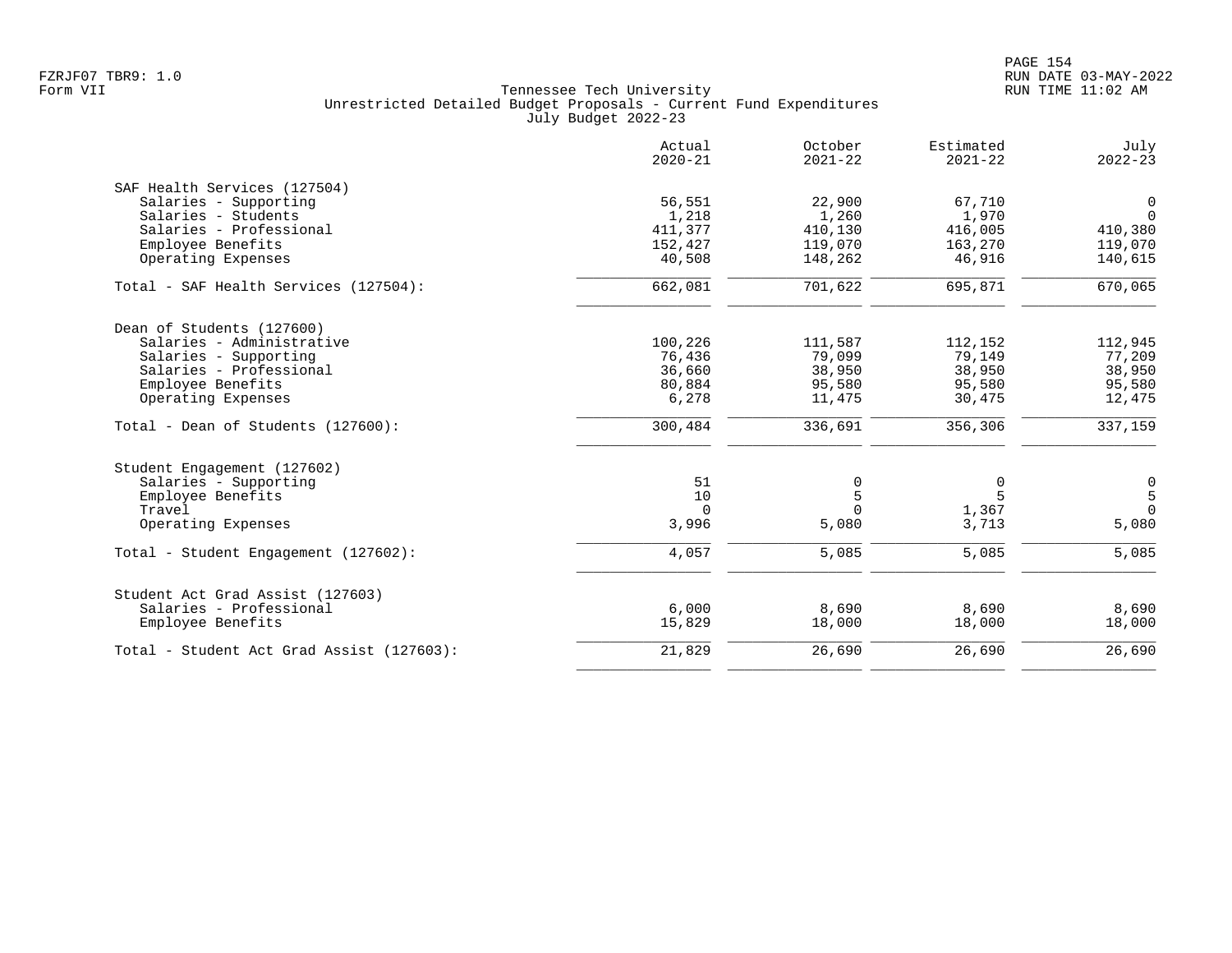|                                                 | Actual<br>$2020 - 21$ | October<br>$2021 - 22$ | Estimated<br>$2021 - 22$ | July<br>$2022 - 23$ |
|-------------------------------------------------|-----------------------|------------------------|--------------------------|---------------------|
| Multicultural Affairs (127700)                  |                       |                        |                          |                     |
| Salaries - Administrative                       | 59,744                | 1,500                  | 1,500                    | 1,500               |
| Salaries - Professional                         | 64,541                | 67,264                 | 78,737                   | 78,737              |
| Employee Benefits                               | 44,380                | 53,750                 | 53,750                   | 53,750              |
| Travel                                          | 406                   | 3.000                  | 4,000                    | 3,000               |
| Operating Expenses                              | 6,481                 | 6,751                  | 36,751                   | 5,120               |
| Total - Multicultural Affairs (127700):         | 175,552               | 132,265                | 174,738                  | 142,107             |
| Chief Diversity Officer Admin (127710)          |                       |                        |                          |                     |
| Salaries - Administrative                       | 40,567                | 130,000                | 130,000                  | 130,000             |
| Salaries - Supporting                           |                       | $\Omega$               | $\Omega$                 | 30,000              |
| Employee Benefits                               | 15,117                | 53,976                 | 53,976                   | 66,576              |
| Travel                                          |                       | 0                      | 2,000                    | 2,000               |
| Operating Expenses                              | $\Omega$              | $\Omega$               | 3,000                    | 3,000               |
| Total - Chief Diversity Officer Admin (127710): | 55,684                | 183,976                | 188,976                  | 231,576             |
| Eagle Card Office (127800)                      |                       |                        |                          |                     |
| Salaries - Supporting                           | 38,886                | 38,770                 | 38,770                   | 38,770              |
| Salaries - Students                             | 9,125                 | 6,390                  | 6,390                    | $\overline{0}$      |
| Salaries - Professional                         | 50,289                | 57,446                 | 33,589                   | 16,550              |
| Employee Benefits                               | 41,957                | 44,256                 | 44,256                   | 44,256              |
| Operating Expenses                              | 38,669                | 29,610                 | 23,610                   | 22,660              |
| Total - Eagle Card Office (127800):             | 178,926               | 176,472                | 146,615                  | 122,236             |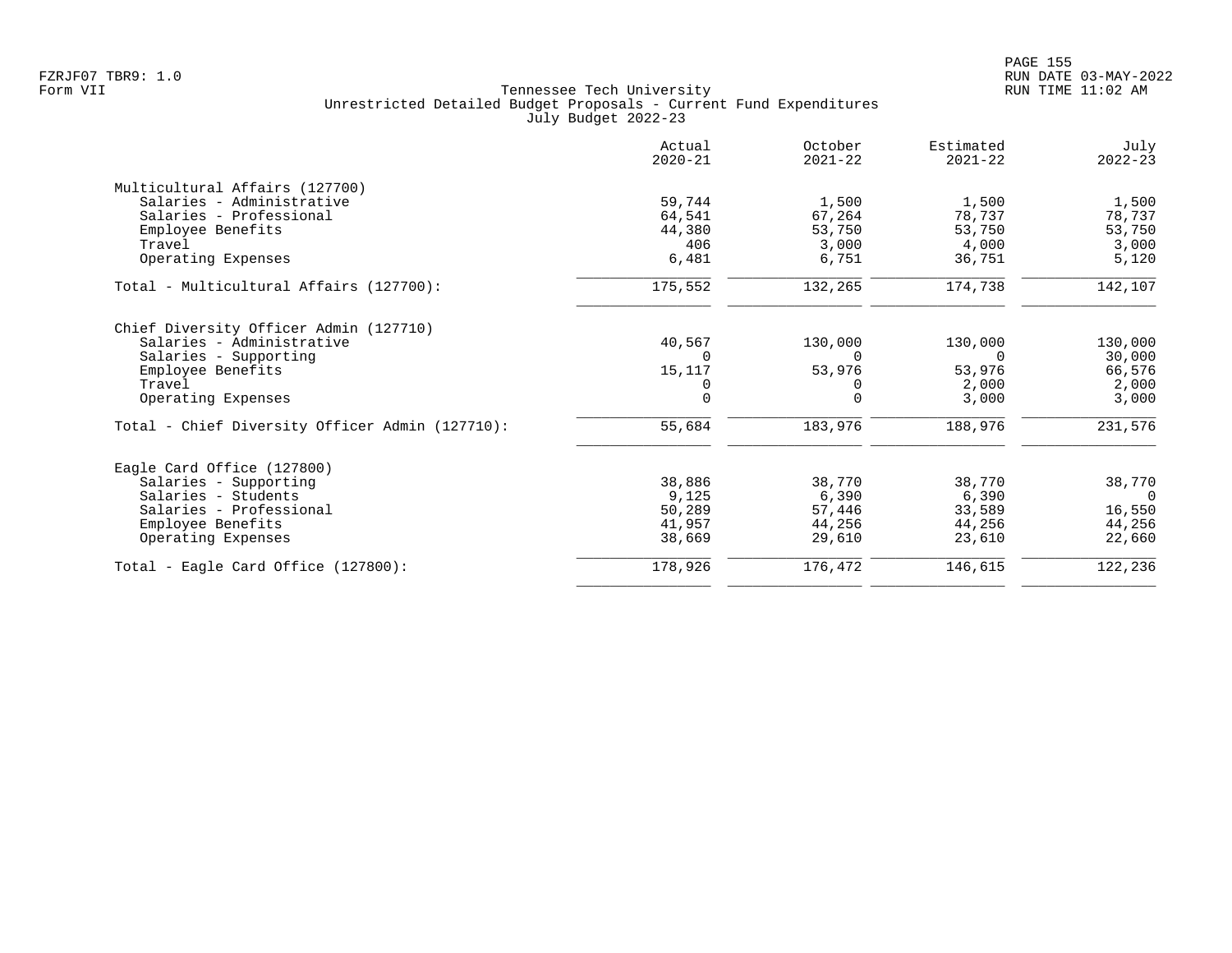|                                    | Actual<br>$2020 - 21$ | October<br>$2021 - 22$ | Estimated<br>$2021 - 22$ | July<br>$2022 - 23$ |
|------------------------------------|-----------------------|------------------------|--------------------------|---------------------|
| The Eagle (127900)                 |                       |                        |                          |                     |
| Salaries - Students                | 2,898                 | 7,840                  | 7,840                    | 7,840               |
| Travel                             | $\Omega$              | 400                    | 400                      | 400                 |
| Operating Expenses                 | 18,669                | 10,966                 | 10,966                   | 7,810               |
| Department Revenues                | $-64$                 | $\Omega$               | $\Omega$                 | $\Omega$            |
| Total - The Eagle $(127900)$ :     | 21,503                | 19,206                 | 19,206                   | 16,050              |
| Tenn Tech Oracle (127902)          |                       |                        |                          |                     |
| Salaries - Students                | 5,818                 | 11,990                 | 11,990                   | 11,990              |
| Operating Expenses                 | 11,181                | 9,224                  | 9,224                    | 8,810               |
| Department Revenues                | $-1,314$              | $\Omega$               | $\Omega$                 | $\Omega$            |
| Total - Tenn Tech Oracle (127902): | 15,685                | 21,214                 | 21,214                   | 20,800              |
| SAF Intramurals (129001)           |                       |                        |                          |                     |
| Salaries - Supporting              | $\mathbf 0$           | $\overline{0}$         | 260                      | $\overline{0}$      |
| Salaries - Students                | 22,467                | 45,520                 | 45,520                   | 45,520              |
| Salaries - Professional            | 84,463                | 93,179                 | 93,179                   | 93,375              |
| Employee Benefits                  | 29,493                | 47,330                 | 47,330                   | 47,330              |
| Travel                             | $\Omega$              | 1,500                  | 1,500                    | 1,500               |
| Operating Expenses                 | 86,358                | 38,401                 | 38,141                   | 36,205              |
| Total - SAF Intramurals (129001):  | 222,781               | 225,930                | 225,930                  | 223,930             |
| Cheerleaders (129003)              |                       |                        |                          |                     |
| Salaries - Professional            | 7,760                 | 52,379                 | 28,511                   | 52,379              |
| Employee Benefits                  | 13,823                | 19,884                 | 19,884                   | 19,884              |
| Travel                             | $\Omega$              | 4,490                  | 75                       | 4,490               |
| Operating Expenses                 | 4,409                 | 16,950                 | 17,313                   | 14,450              |
| Total - Cheerleaders (129003):     | 25,992                | 93,703                 | 65,783                   | 91,203              |
|                                    |                       |                        |                          |                     |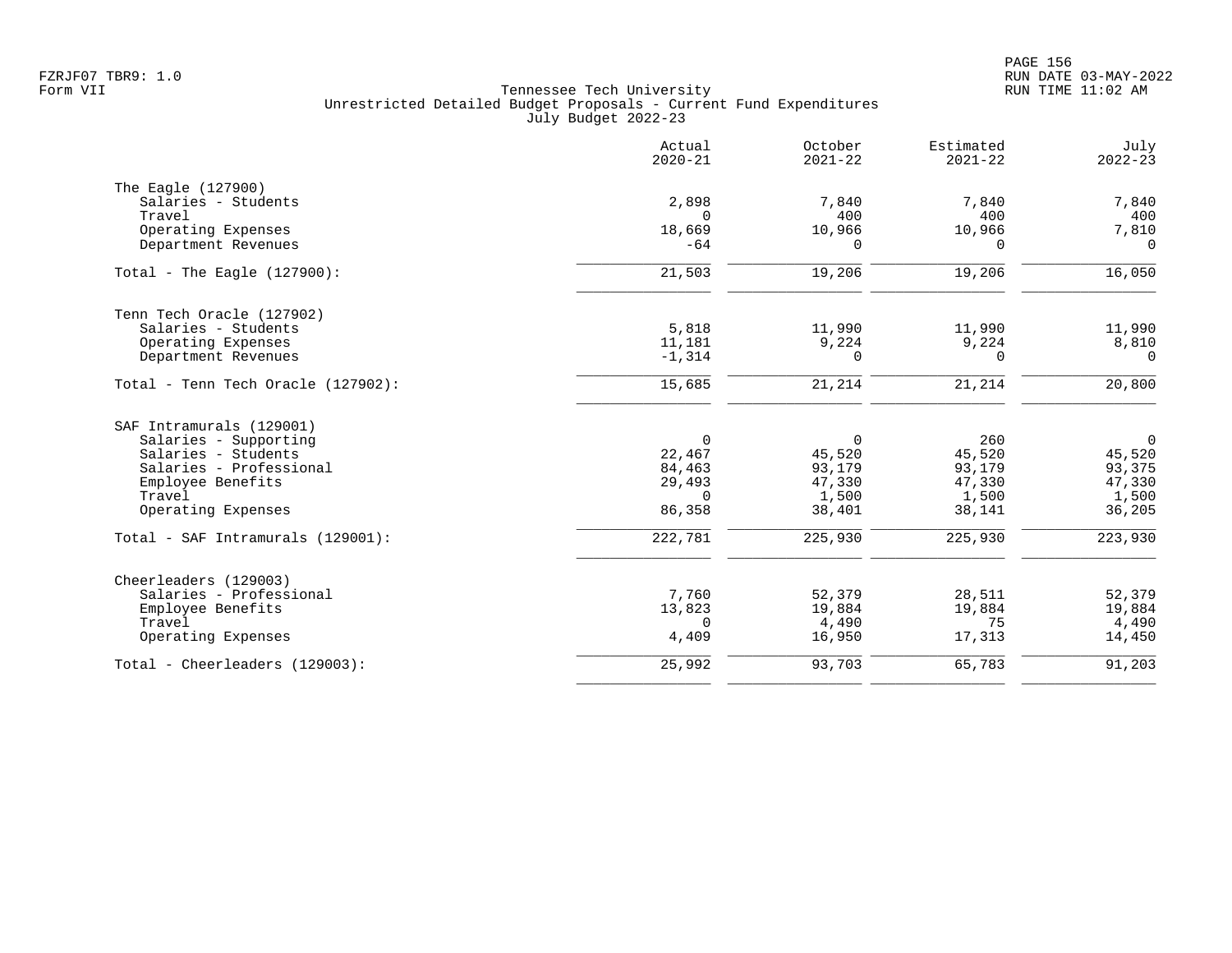|                                                         | Actual<br>$2020 - 21$ | October<br>$2021 - 22$ | Estimated<br>$2021 - 22$ | July<br>$2022 - 23$ |
|---------------------------------------------------------|-----------------------|------------------------|--------------------------|---------------------|
| Cheerleaders Housing Sch (129004)<br>Operating Expenses | 20,054                | 25,390                 | 25,390                   | 25,390              |
| Total - Cheerleaders Housing Sch (129004):              | 20,054                | 25,390                 | 25,390                   | 25,390              |
| Dance Team (129007)                                     |                       |                        |                          |                     |
| Travel<br>Operating Expenses                            | $\mathbf 0$<br>200    | 14,600<br>6,000        | 14,600<br>6,000          | 13,600<br>6,000     |
| Total - Dance Team $(129007)$ :                         | 200                   | 20,600                 | 20,600                   | 19,600              |
| Rugby (129010)                                          |                       |                        |                          |                     |
| Travel<br>Operating Expenses                            | $\mathbf 0$<br>2,413  | $\mathbf 0$<br>11,000  | 2,960<br>8,040           | $\Omega$<br>8,000   |
| Total - Rugby $(129010)$ :                              | 2,413                 | 11,000                 | 11,000                   | 8,000               |
| Center Stage Program (130002)                           |                       |                        |                          |                     |
| Salaries - Supporting                                   | 10,885                | $\mathbf 0$            | $\mathbf 0$              | $\mathsf 0$         |
| Salaries - Professional                                 | 38,460                | 38,547                 | 38,547                   | 38,547              |
| Employee Benefits<br>Operating Expenses                 | 21,133<br>131,008     | 21,510<br>247,324      | 21,510<br>247,324        | 21,510<br>200,124   |
| Total - Center Stage Program (130002):                  | 201,486               | 307,381                | 307,381                  | $\frac{260,181}{ }$ |
| Band (155004)                                           |                       |                        |                          |                     |
| Salaries - Academic                                     | 7,065                 | 0                      | 4,100                    | $\pmb{0}$           |
| Salaries - Supporting                                   | 168                   | $\mathbf 0$            | 1,983                    | $\mathbf 0$         |
| Salaries - Students<br>Employee Benefits                | 420<br>577            | $\Omega$<br>808        | $\mathbf 0$<br>808       | $\Omega$<br>808     |
| Travel                                                  | 294                   | 1,536                  | 1,536                    | 1,536               |
| Operating Expenses                                      | 42,608                | 77,185                 | 71,102                   | 40,796              |
| Capital Outlay                                          | 29,756                | $\Omega$               | $\Omega$                 | $\Omega$            |
| Total - Band (155004):                                  | 80,888                | 79,529                 | 79,529                   | 43,140              |
|                                                         |                       |                        |                          |                     |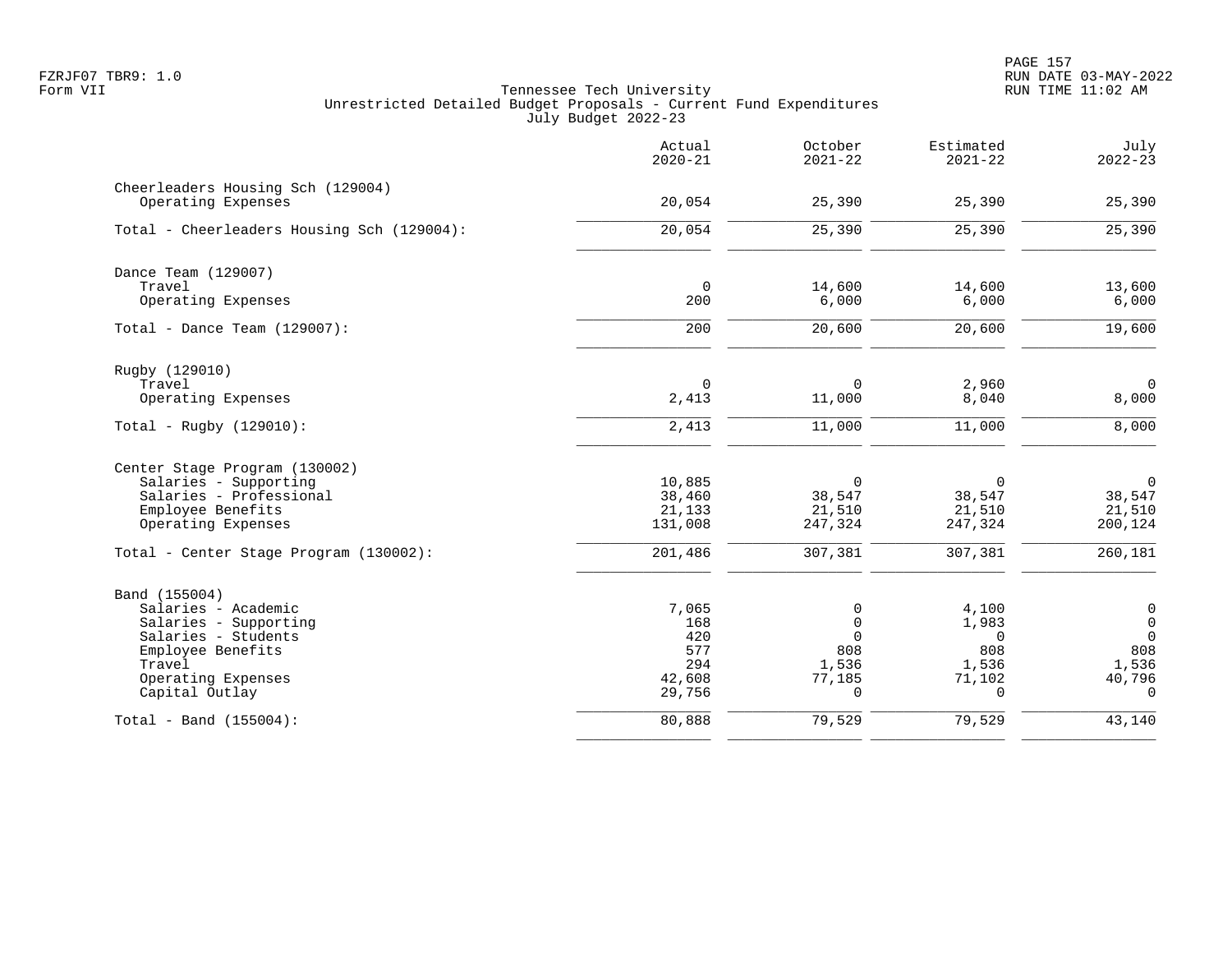|                                                                                                                     | Actual<br>$2020 - 21$ | October<br>$2021 - 22$ | Estimated<br>$2021 - 22$ | July<br>$2022 - 23$ |
|---------------------------------------------------------------------------------------------------------------------|-----------------------|------------------------|--------------------------|---------------------|
| Pep Band Scholarships (155006)<br>Operating Expenses                                                                | 94,233                | 148,010                | 76,010                   | 148,010             |
| Total - Pep Band Scholarships (155006):                                                                             | 94,233                | 148,010                | 76,010                   | 148,010             |
| Band Uniforms and Shoes (155009)<br>Operating Expenses                                                              | $\mathbf 0$           | 3,500                  | 3,500                    | 1,400               |
| Total - Band Uniforms and Shoes (155009):                                                                           | $\Omega$              | 3,500                  | 3,500                    | 1,400               |
| College of Ag & HEC Career Fair (160004)<br>Operating Expenses<br>Total - College of Ag & HEC Career Fair (160004): | 407<br>407            | 1,600<br>1,600         | 1,600<br>1,600           | 1,600<br>1,600      |
| Parking & Transportation Services (203026)<br>Salaries - Supporting<br>Employee Benefits                            | 98,651<br>52,500      | 109,781<br>52,999      | 105,813<br>52,999        | 109,781<br>52,999   |
| Operating Expenses<br>Total - Parking & Transportation Services (203026):                                           | 248,120<br>399,271    | 195,025<br>357,805     | 195,025<br>353,837       | 195,025<br>357,805  |
| Marketing and Promotions (305000)<br>Travel<br>Operating Expenses                                                   | 360<br>579,832        | $\Omega$<br>320,818    | 800<br>313,043           | $\Omega$<br>165,298 |
| Total - Marketing and Promotions (305000):                                                                          | 580,192               | 320,818                | 313,843                  | 165,298             |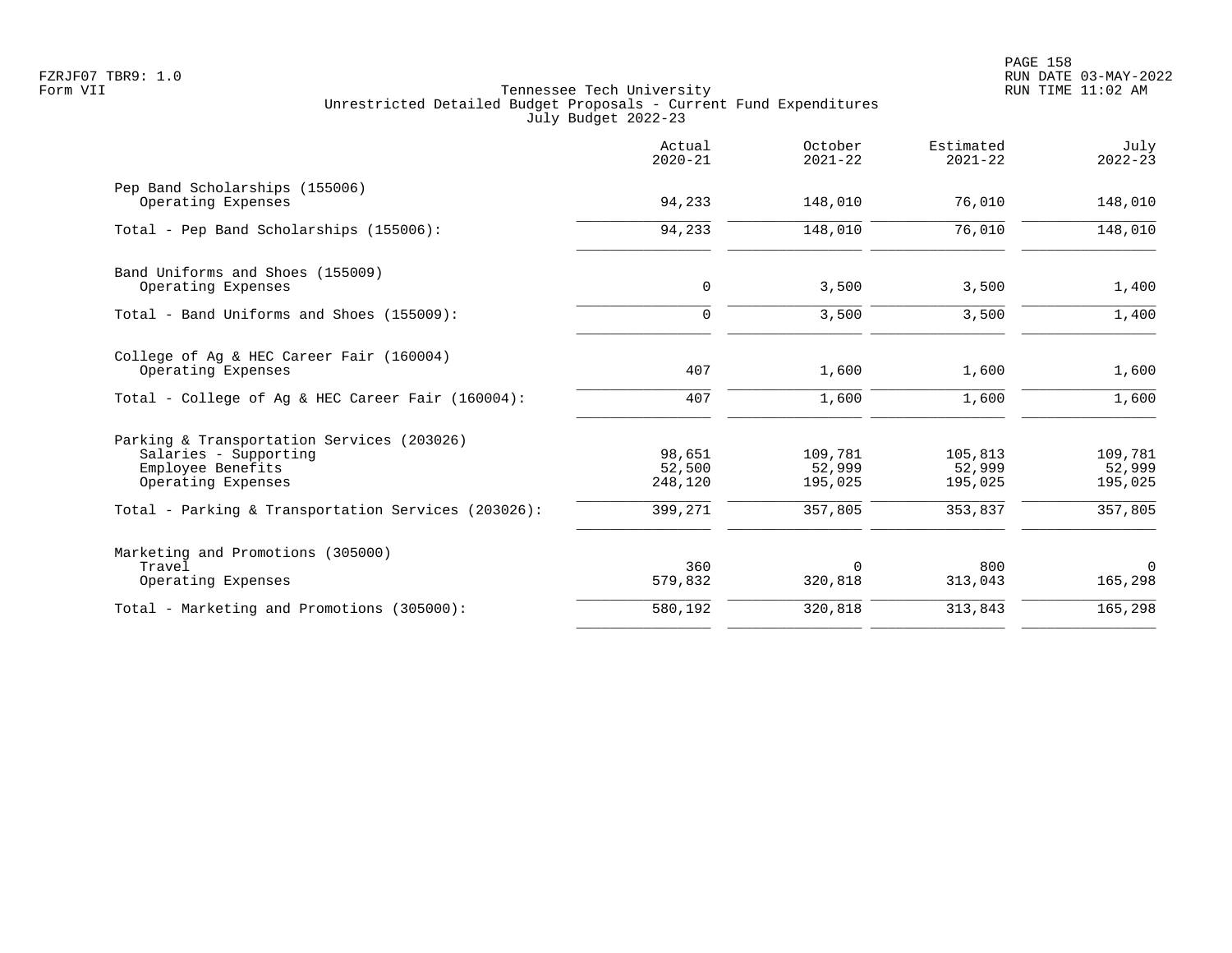|                                                      | Actual<br>$2020 - 21$ | October<br>$2021 - 22$ | Estimated<br>$2021 - 22$ | July<br>$2022 - 23$ |
|------------------------------------------------------|-----------------------|------------------------|--------------------------|---------------------|
| Athletic Director (600050)                           |                       |                        |                          |                     |
| Salaries - Administrative                            | 176,837               | 182,437                | 182,437                  | 182,437             |
| Salaries - Supporting                                | 144,497               | 161,880                | 161,897                  | 161,880             |
| Salaries - Professional                              | 496,007               | 540,074                | 471,448                  | 547,291             |
| Employee Benefits                                    | 291,538               | 294,317                | 294,317                  | 294,317             |
| Travel                                               | 2,017                 | 13,033                 | 13,033                   | 13,033              |
| Operating Expenses                                   | 254,763               | 75,716                 | 390,742                  | 75,716              |
| Department Revenues                                  | $-2$                  | $\Omega$               | $-26$                    |                     |
| Total - Athletic Director (600050):                  | 1,365,657             | 1,267,457              | 1,513,848                | 1,274,674           |
| Athletic Grad Assistant (600051)                     |                       |                        |                          |                     |
| Employee Benefits                                    | 16,320                | 22,180                 | 24,666                   | 33,323              |
| Total - Athletic Grad Assistant (600051):            | 16,320                | 22,180                 | 24,666                   | 33,323              |
| Marketing and Promotion Management (600052)          |                       |                        |                          |                     |
| Salaries - Supporting                                | 8,779                 | 13,000                 | 13,000                   | 13,000              |
| Salaries - Students                                  | 450                   | $\Omega$               | $\Omega$                 | $\Omega$            |
| Salaries - Professional                              | 35,960                | 73,720                 | 35,720                   | 73,852              |
| Employee Benefits                                    | 10,259                | 25,774                 | 25,774                   | 25,774              |
| Travel                                               | $\Omega$              | $\Omega$               | 106                      | $\Omega$            |
| Operating Expenses                                   | 90,083                | 18,983                 | 153,983                  | 18,983              |
| Department Revenues                                  | $-97$                 | $\Omega$               | $\Omega$                 | $\Omega$            |
| Total - Marketing and Promotion Management (600052): | 145,434               | 131,477                | 228,583                  | 131,609             |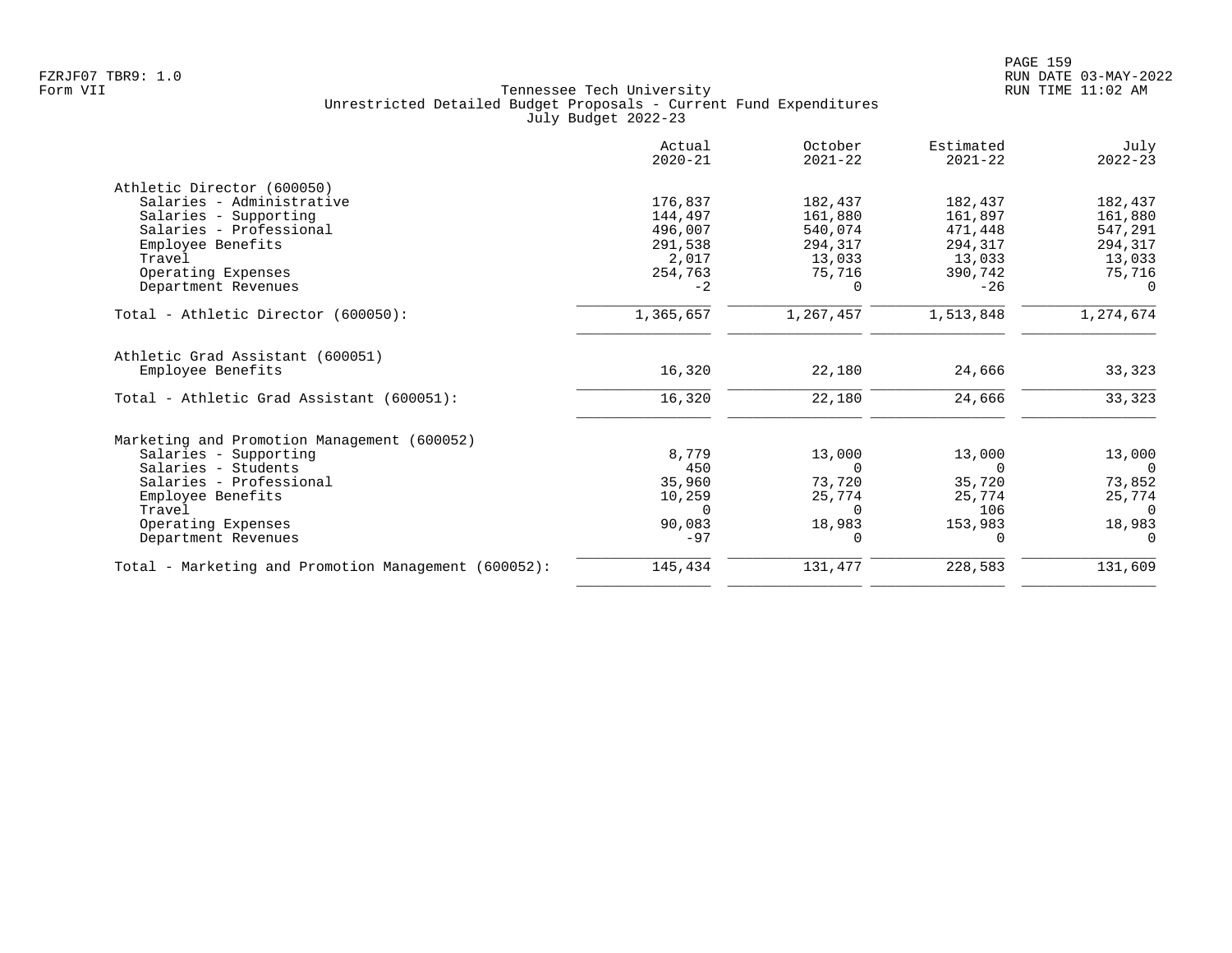|                                                               | Actual<br>$2020 - 21$ | October<br>$2021 - 22$ | Estimated<br>$2021 - 22$ | July<br>$2022 - 23$ |
|---------------------------------------------------------------|-----------------------|------------------------|--------------------------|---------------------|
| Athletic Medical and Insurance (600054)<br>Operating Expenses | 201,391               | 62,319                 | 287,319                  | 62,319              |
| Total - Athletic Medical and Insurance (600054):              | 201,391               | 62,319                 | 287,319                  | 62,319              |
| Athletic Awards (600055)<br>Operating Expenses                | $\mathbf 0$           | $\mathbf 0$            | 15,000                   | 0                   |
|                                                               |                       |                        |                          |                     |
| Total - Athletic Awards (600055):                             | $\Omega$              | $\Omega$               | 15,000                   | $\Omega$            |
| Athletic Comp Tickets (600056)                                |                       |                        |                          |                     |
| Operating Expenses                                            | 9,250                 | 16,890                 | 28,385                   | 16,890              |
| Total - Athletic Comp Tickets (600056):                       | 9,250                 | 16,890                 | 28,385                   | 16,890              |
| Sports Information (600059)                                   |                       |                        |                          |                     |
| Salaries - Professional                                       | 137,927               | 135,384                | 135,384                  | 135,384             |
| Employee Benefits                                             | 38,390                | 48,914                 | 48,914                   | 48,914              |
| Travel<br>Operating Expenses                                  | 456<br>12,663         | 3,920<br>34,280        | 3,920<br>29,280          | 3,920<br>34,280     |
| Total - Sports Information (600059):                          | 189,436               | 222,498                | 217,498                  | 222,498             |
| Athletic Academic Counseling (600060)                         |                       |                        |                          |                     |
| Salaries - Supporting                                         | 2,602                 | 6,623                  | $\Omega$                 | 13,243              |
| Salaries - Professional                                       | 166,272               | 173,195                | 170,997                  | 173,195             |
| Employee Benefits<br>Operating Expenses                       | 72,420<br>7,303       | 77,795<br>8,330        | 77,795<br>8,330          | 77,795<br>8,330     |
| Total - Athletic Academic Counseling (600060):                | 248,597               | 265,943                | 257,122                  | 272,563             |
|                                                               |                       |                        |                          |                     |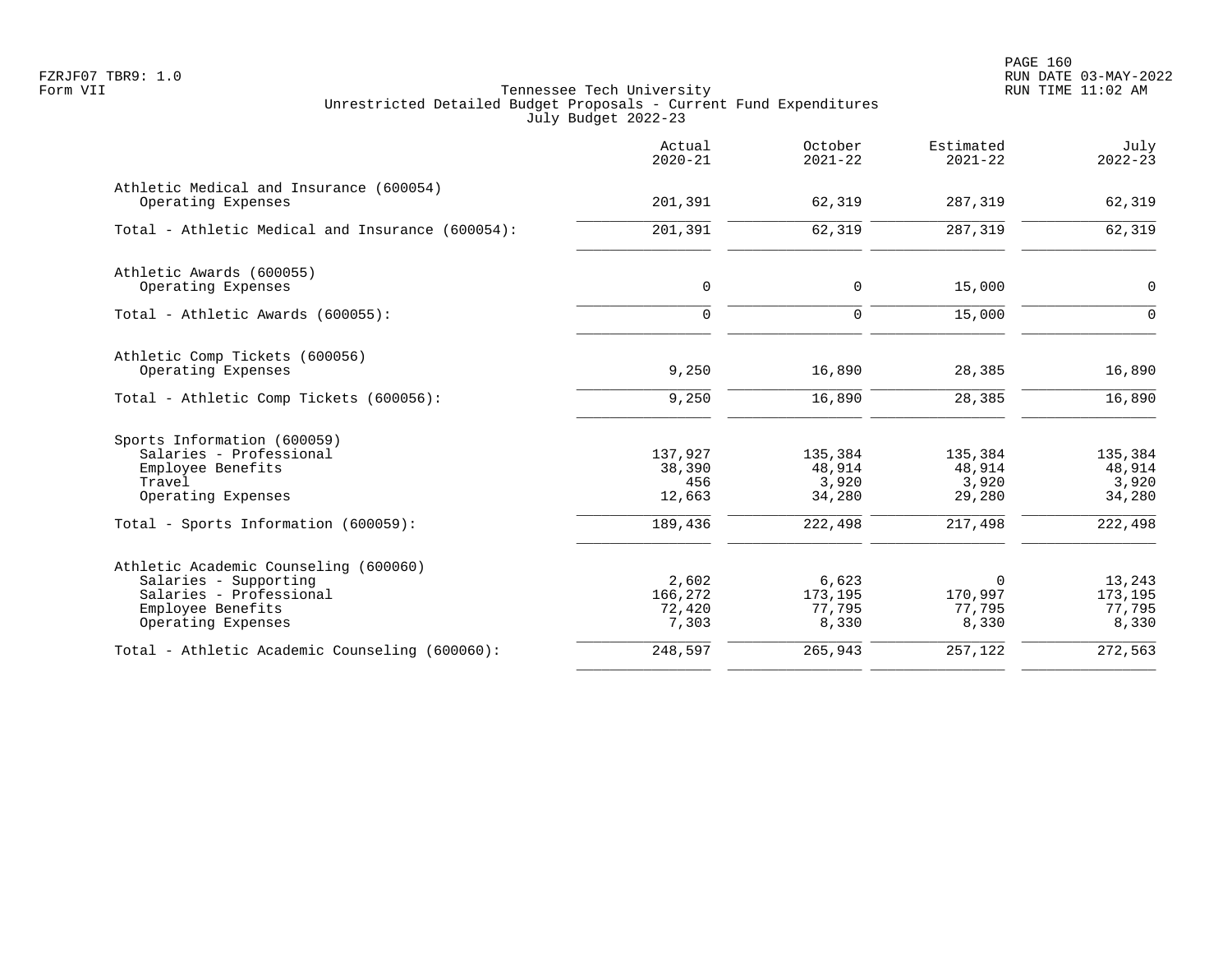|                                                       | Actual<br>$2020 - 21$ | October<br>$2021 - 22$ | Estimated<br>$2021 - 22$ | July<br>$2022 - 23$ |
|-------------------------------------------------------|-----------------------|------------------------|--------------------------|---------------------|
| Athletic Student Therapy Center (600062)              |                       |                        |                          |                     |
| Salaries - Students                                   | 1,136                 | 3,000                  | 5,000                    | $\Omega$            |
| Salaries - Professional                               | 348,186               | 345,178                | 345,478                  | 345,178             |
| Employee Benefits                                     | 119,028               | 131,781                | 131,781                  | 131,781             |
| Travel                                                | $\Omega$              | 1,510                  | 1,510                    | 1,510               |
| Operating Expenses                                    | 62,503                | 46,593                 | 57,099                   | 46,593              |
| Department Revenues                                   | 0                     | $\Omega$               | $-6$                     | $\Omega$            |
| Total - Athletic Student Therapy Center (600062):     | 530,853               | 528,062                | 540,862                  | 525,062             |
| Athletic Training Graduate Teaching (600064)          |                       |                        |                          |                     |
| Employee Benefits                                     | 19,710                | 24,990                 | 24,990                   | 24,990              |
| Total - Athletic Training Graduate Teaching (600064): | 19,710                | 24,990                 | 24,990                   | 24,990              |
| Strength and Conditioning (600066)                    |                       |                        |                          |                     |
| Salaries - Academic                                   | 450                   | 100                    | $\Omega$                 | 100                 |
| Salaries - Students                                   | 490                   | 3,000                  | 7,500                    | 3,000               |
| Salaries - Professional                               | 144,397               | 146,641                | 129,369                  | 130,696             |
| Employee Benefits                                     | 47,632                | 58,938                 | 58,938                   | 58,938              |
| Travel                                                | 0                     | 1,500                  | 1,500                    | 1,500               |
| Operating Expenses                                    | 13,320                | 11,280                 | 11,280                   | 11,280              |
| Total - Strength and Conditioning (600066):           | 206,289               | 221,459                | 208,587                  | 205,514             |
| Video Production (600067)                             |                       |                        |                          |                     |
| Salaries - Students                                   | 19,030                | 10,871                 | 33,871                   | 3,000               |
| Salaries - Professional                               | 118,855               | 124,237                | 119,450                  | 124,237             |
| Employee Benefits                                     | 46,651                | 52,000                 | 52,000                   | 52,000              |
| Operating Expenses                                    | 24,932                | $-720$                 | 31,780                   | $-720$              |
| Department Revenues                                   | $\Omega$              | $\Omega$               | $-2,500$                 | $\Omega$            |
| Total - Video Production (600067):                    | 209,468               | 186,388                | 234,601                  | 178,517             |
|                                                       |                       |                        |                          |                     |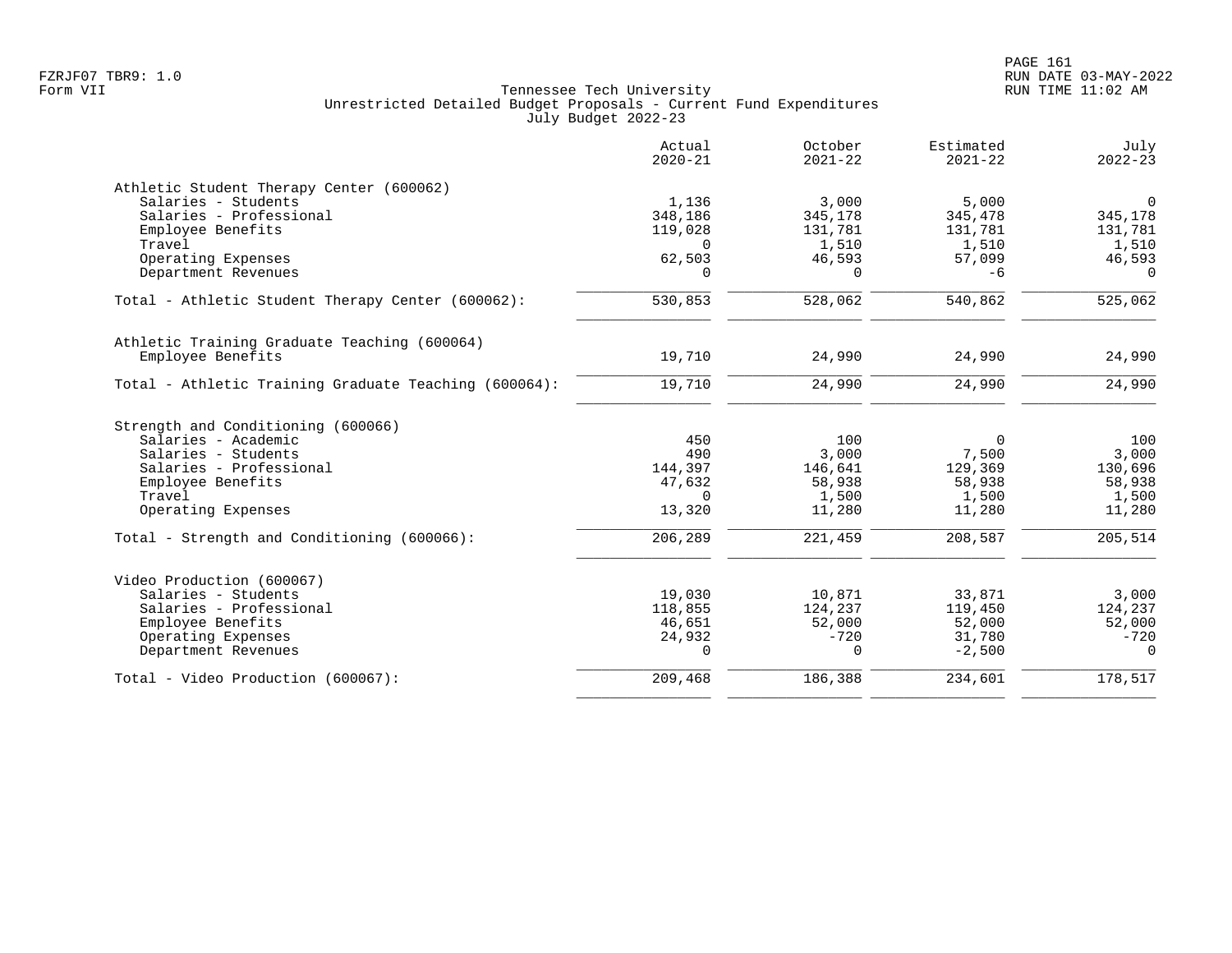|                                                           | Actual<br>$2020 - 21$ | October<br>$2021 - 22$ | Estimated<br>$2021 - 22$ | July<br>$2022 - 23$ |
|-----------------------------------------------------------|-----------------------|------------------------|--------------------------|---------------------|
| Athletic General Operating (600069)<br>Operating Expenses | $\mathbf 0$           | 1,076,684              | 568,852                  | 1,352,833           |
|                                                           |                       |                        |                          |                     |
| Total - Athletic General Operating (600069):              | $\mathbf 0$           | 1,076,684              | 568,852                  | 1,352,833           |
| Football (601000)                                         |                       |                        |                          |                     |
| Salaries - Supporting                                     | 2,699                 | $\mathbf 0$            | $\Omega$                 | 0                   |
| Salaries - Professional                                   | 766,578               | 803,371                | 825,696                  | 803,371             |
| Employee Benefits                                         | 266,610               | 276,356                | 274,356                  | 274,356             |
| Travel                                                    | 70,944                | 156,030                | 230,305                  | 156,030             |
| Operating Expenses                                        | 283,166               | 203,850                | 256,610                  | 203,850             |
| Total - Football (601000):                                | 1,389,997             | 1,439,607              | 1,586,967                | 1,437,607           |
| Mens Basketball (601001)                                  |                       |                        |                          |                     |
| Salaries - Supporting                                     | 1,862                 | 6,352                  | $\Omega$                 | 0                   |
| Salaries - Professional                                   | 582,160               | 579,522                | 580,422                  | 579,318             |
| Employee Benefits                                         | 141,836               | 141,221                | 141,221                  | 141,221             |
| Travel                                                    | 63,130                | 134,649                | 134,649                  | 134,649             |
| Operating Expenses                                        | 104,916               | 112,392                | 136,892                  | 112,392             |
| Total - Mens Basketball (601001):                         | 893,904               | 974,136                | 993,184                  | 967,580             |
| Baseball (601003)                                         |                       |                        |                          |                     |
| Salaries - Professional                                   | 214,426               | 207,700                | 218,939                  | 259,200             |
| Employee Benefits                                         | 75,865                | 66,000                 | 66,000                   | 66,000              |
| Travel                                                    | 75,331                | 57,420                 | 77,420                   | 57,420              |
| Operating Expenses                                        | 95,143                | 61,770                 | 91,770                   | 61,770              |
| Total - Baseball (601003):                                | 460,765               | 392,890                | 454,129                  | 444,390             |
|                                                           |                       |                        |                          |                     |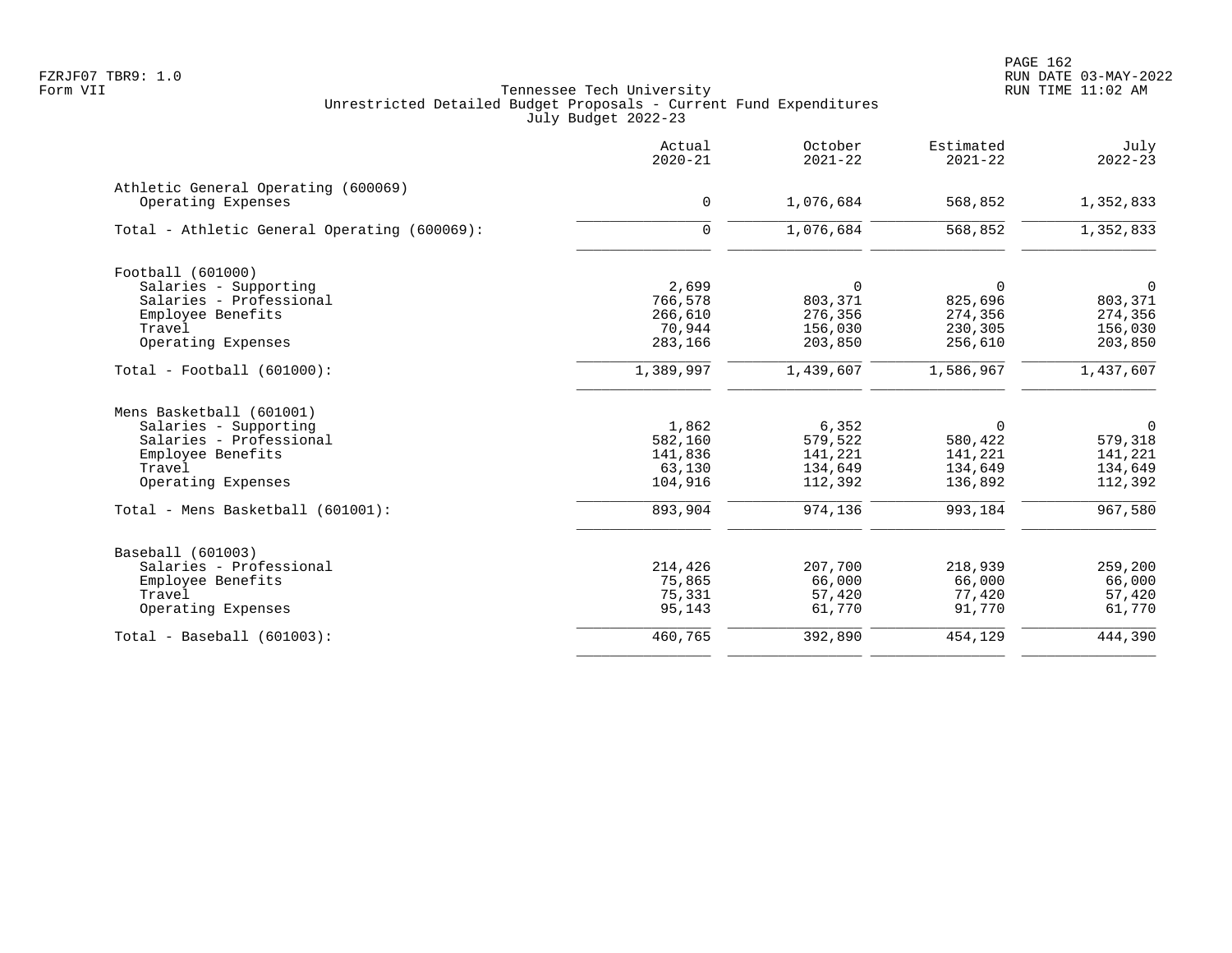|                                           | Actual<br>$2020 - 21$ | October<br>$2021 - 22$ | Estimated<br>$2021 - 22$ | July<br>$2022 - 23$ |
|-------------------------------------------|-----------------------|------------------------|--------------------------|---------------------|
| Mens Cross Country (601005)               |                       |                        |                          |                     |
| Salaries - Professional                   | 51,625                | 51,583                 | 51,583                   | 53,010              |
| Employee Benefits                         | 20,408                | 22,400                 | 22,400                   | 22,400              |
| Travel                                    | 3,867                 | 16,740                 | 11,740                   | 16,740              |
| Operating Expenses                        | 14,464                | 6,522                  | 11,522                   | 6,522               |
| Total - Mens Cross Country (601005):      | 90,364                | 97,245                 | 97,245                   | 98,672              |
| Mens Golf (601006)                        |                       |                        |                          |                     |
| Salaries - Professional                   | 46,868                | 27,495                 | 54,190                   | 55,090              |
| Employee Benefits                         | 14,252                | 15,961                 | 16,361                   | 16,361              |
| Travel                                    | 20,190                | 24,615                 | 24,615                   | 24,615              |
| Operating Expenses                        | 14,248                | 11,580                 | 11,580                   | 11,580              |
| Total - Mens Golf $(601006)$ :            | 95,558                | 79,651                 | 106,746                  | 107,646             |
| Mens Tennis (601007)                      |                       |                        |                          |                     |
| Salaries - Professional                   | 102,833               | 99,392                 | 99,392                   | 99,392              |
| Employee Benefits                         | 29,531                | 34,079                 | 34,079                   | 34,079              |
| Travel                                    | 9,286                 | 35,100                 | 35,100                   | 35,100              |
| Operating Expenses                        | 42,492                | 22,430                 | 22,430                   | 22,430              |
| Total - Mens Tennis $(601007)$ :          | 184,142               | 191,001                | 191,001                  | 191,001             |
| Mens Tennis Tournaments (601008)          |                       |                        |                          |                     |
| Travel                                    | 2,859                 | 0                      | 15,000                   | $\mathbf 0$         |
| Total - Mens Tennis Tournaments (601008): | 2,859                 | $\mathbf 0$            | 15,000                   | $\mathbf 0$         |
|                                           |                       |                        |                          |                     |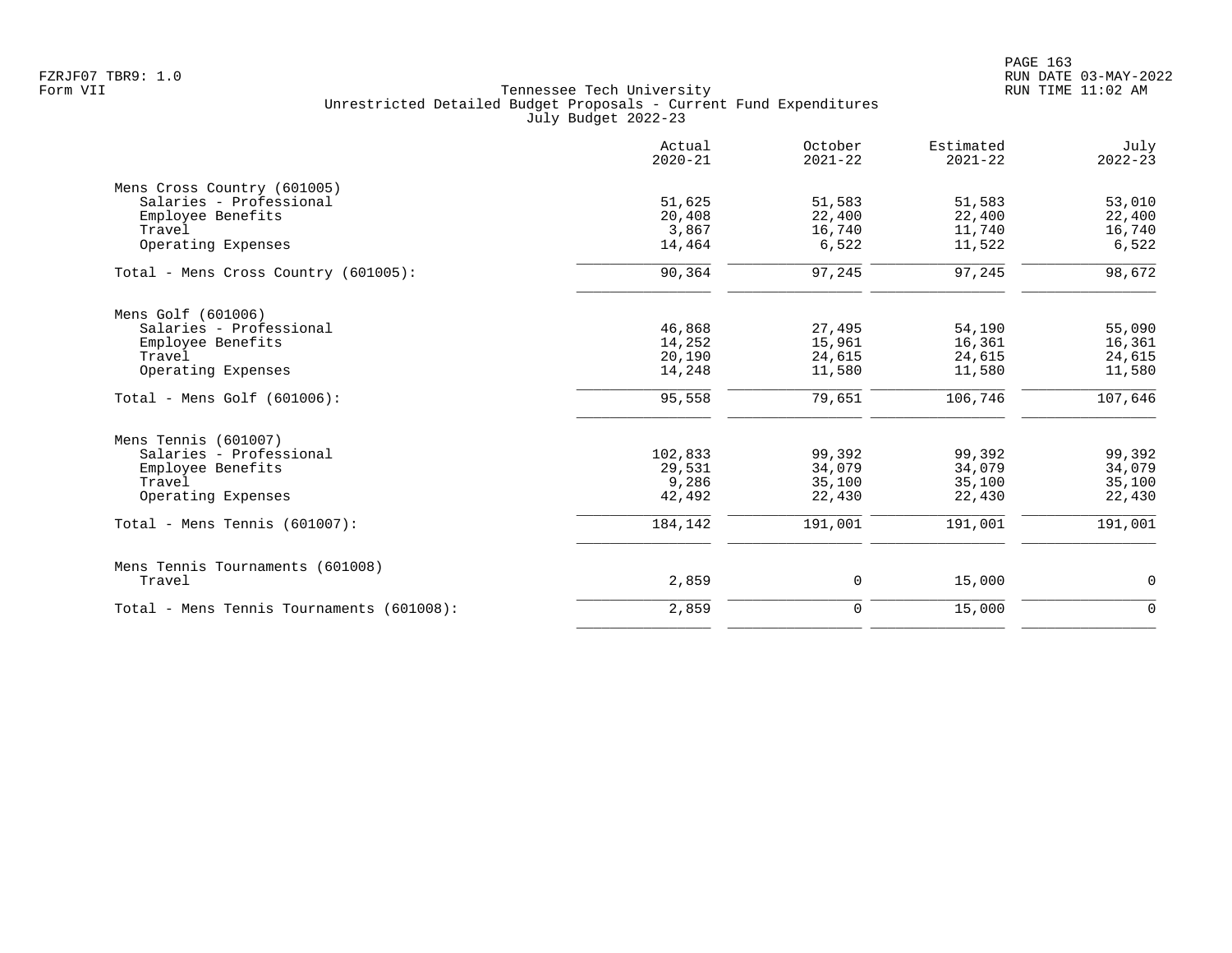|                                                   | Actual<br>$2020 - 21$ | October<br>$2021 - 22$ | Estimated<br>$2021 - 22$ | July<br>$2022 - 23$ |
|---------------------------------------------------|-----------------------|------------------------|--------------------------|---------------------|
| Mens OVC Tournaments (601011)<br>Travel           | $\mathbf 0$           | 0                      | 25,000                   | $\mathbf 0$         |
| Operating Expenses                                | $\mathbf 0$           | $\Omega$               | 300                      | $\mathbf 0$         |
| Total - Mens OVC Tournaments (601011):            | $\Omega$              | 0                      | 25,300                   | $\Omega$            |
| Mens OVC Golf (601012)                            |                       |                        |                          |                     |
| Travel                                            | 4,893                 | $\mathbf 0$            | 7,000                    | 0                   |
| Total - Mens OVC Golf $(601012)$ :                | 4,893                 | $\mathbf 0$            | 7,000                    | $\Omega$            |
| Mens OVC Baseball Tourney (601014)<br>Travel      | $\mathbf 0$           | 0                      | 30,000                   | $\mathbf 0$         |
|                                                   |                       |                        |                          |                     |
| Total - Mens OVC Baseball Tourney (601014):       | $\mathbf 0$           | 0                      | 30,000                   | $\Omega$            |
| Mens OVC Cross Country Tourney (601016)<br>Travel | 561                   | 0                      | 853                      | 0                   |
| Total - Mens OVC Cross Country Tourney (601016):  | 561                   | $\mathbf 0$            | 853                      | $\Omega$            |
| Baseball Strategic Initiatives (601018)           |                       |                        |                          |                     |
| Operating Expenses                                | 0                     | 50,000                 | 0                        | 50,000              |
| Total - Baseball Strategic Initiatives (601018):  | $\mathbf 0$           | 50,000                 | 0                        | 50,000              |
|                                                   |                       |                        |                          |                     |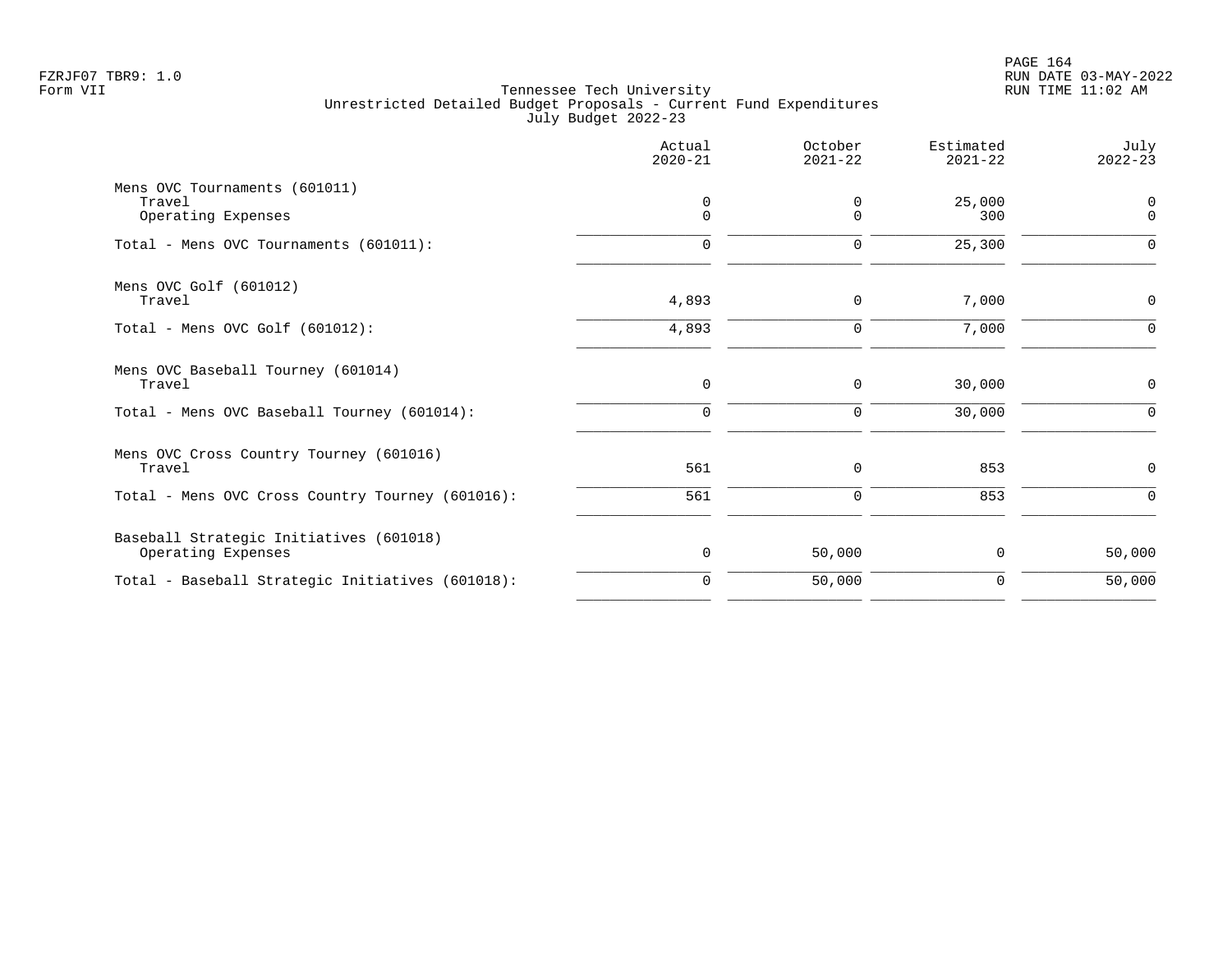|                                                 | Actual<br>$2020 - 21$ | October<br>$2021 - 22$ | Estimated<br>$2021 - 22$ | July<br>$2022 - 23$ |
|-------------------------------------------------|-----------------------|------------------------|--------------------------|---------------------|
| Womens Basketball (602000)                      |                       |                        |                          |                     |
| Salaries - Supporting                           | 1,862                 | 6,352                  | $\Omega$                 | 12,697              |
| Salaries - Professional                         | 375,727               | 391,417                | 394,034                  | 385, 417            |
| Employee Benefits                               | 122,374               | 134,994                | 134,994                  | 134,994             |
| Travel                                          | 39,186                | 101,430                | 111,430                  | 101,430             |
| Operating Expenses                              | 126,726               | 84,294                 | 115,544                  | 84,294              |
| Total - Womens Basketball (602000):             | 665,875               | 718,487                | 756,002                  | 718,832             |
| Womens Bball OVC Tournaments (602001)           |                       |                        |                          |                     |
| Travel                                          | 13,163                | 0                      | 50,000                   | 0                   |
| Operating Expenses                              | 300                   | $\Omega$               | 300                      | $\Omega$            |
| Total - Womens Bball OVC Tournaments (602001):  | 13,463                | 0                      | 50,300                   | $\Omega$            |
| Womens Volleyball (602004)                      |                       |                        |                          |                     |
| Salaries - Professional                         | 147,165               | 146,867                | 147,167                  | 146,867             |
| Employee Benefits                               | 50,437                | 54,951                 | 56,951                   | 56,951              |
| Travel                                          | 17,517                | 35,640                 | 38,725                   | 35,640              |
| Operating Expenses                              | 38,612                | 24,840                 | 22,755                   | 24,840              |
| Total - Womens Volleyball (602004):             | 253,731               | 262,298                | 265,598                  | 264,298             |
| Womens Volleyball Tournaments (602005)          |                       |                        |                          |                     |
| Travel                                          | 0                     | 0                      | 4,550                    | $\mathbf 0$         |
| Total - Womens Volleyball Tournaments (602005): | $\mathbf 0$           | 0                      | 4,550                    | $\mathbf 0$         |
|                                                 |                       |                        |                          |                     |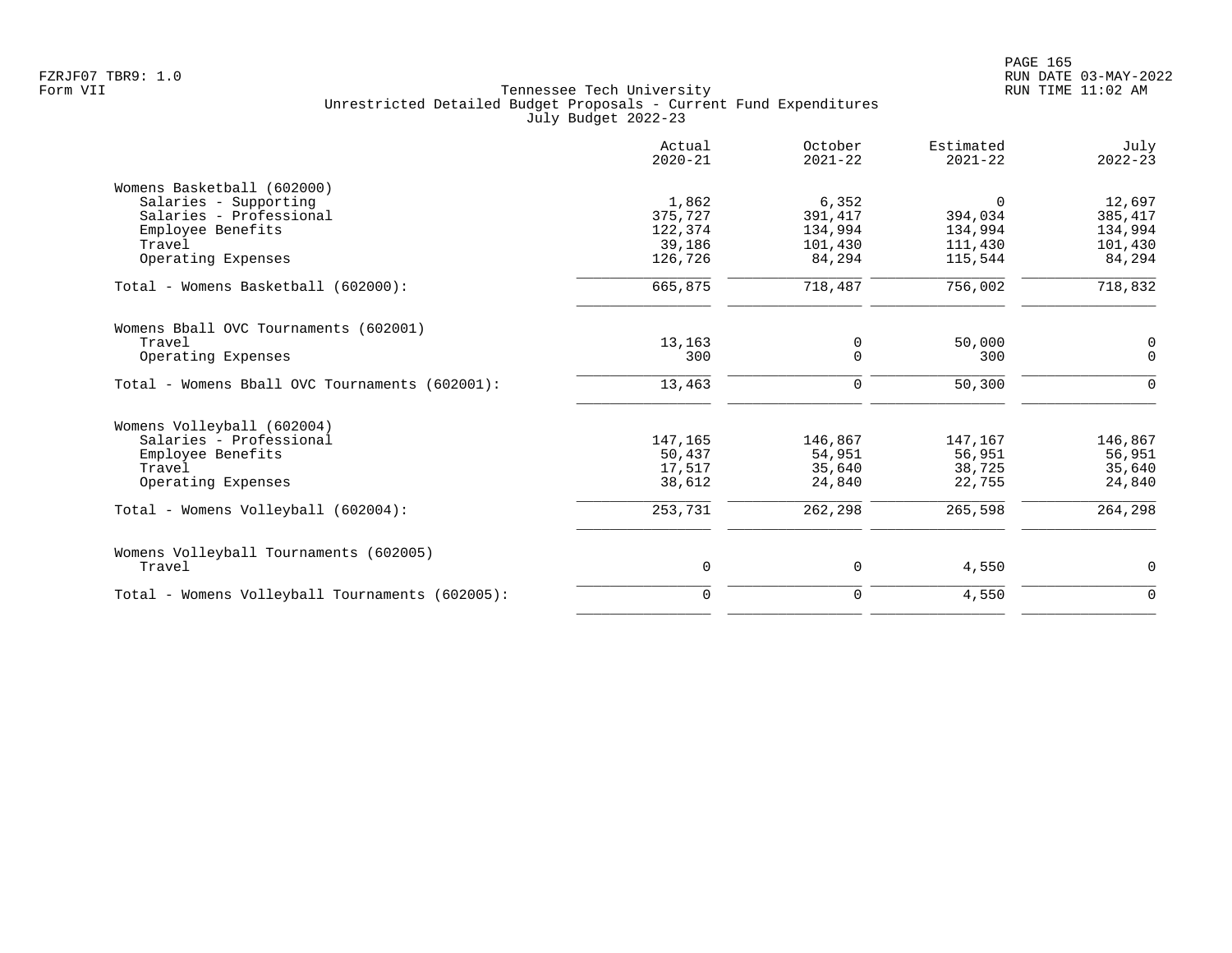|                                              | Actual<br>$2020 - 21$ | October<br>$2021 - 22$ | Estimated<br>$2021 - 22$ | July<br>$2022 - 23$ |
|----------------------------------------------|-----------------------|------------------------|--------------------------|---------------------|
| Womens Golf (602008)                         |                       |                        |                          |                     |
| Salaries - Professional                      | 46,169                | 73,495                 | 46,800                   | 45,900              |
| Employee Benefits                            | 14,053                | 25,400                 | 25,000                   | 25,000              |
| Travel                                       | 17,980                | 26,685                 | 26,685                   | 26,685              |
| Operating Expenses                           | 15,138                | 12,180                 | 12,180                   | 12,180              |
| Total - Womens Golf (602008):                | 93,340                | 137,760                | 110,665                  | 109,765             |
| Womens Cross Country Track (602009)          |                       |                        |                          |                     |
| Salaries - Professional                      | 89,975                | 90,909                 | 90,909                   | 87,700              |
| Employee Benefits                            | 34,394                | 36,130                 | 36,130                   | 36,130              |
| Travel                                       | 23,207                | 44,775                 | 44,775                   | 44,775              |
| Operating Expenses                           | 40,748                | 15,510                 | 23,010                   | 15,510              |
| Total - Womens Cross Country Track (602009): | 188,324               | 187,324                | 194,824                  | 184,115             |
| Womens Track Tournaments (602010)            |                       |                        |                          |                     |
| Travel                                       | 15,110                | $\mathbf 0$            | 20,000                   | $\mathbf 0$         |
| Total - Womens Track Tournaments (602010):   | 15,110                | $\Omega$               | 20,000                   | $\Omega$            |
| Womens Softball (602011)                     |                       |                        |                          |                     |
| Salaries - Professional                      | 135,619               | 133,593                | 133,193                  | 133,593             |
| Employee Benefits                            | 39,525                | 42,383                 | 42,383                   | 42,383              |
| Travel                                       | 48,091                | 44,612                 | 44,612                   | 44,612              |
| Operating Expenses                           | 27,817                | 38,058                 | 38,058                   | 38,058              |
| Total - Womens Softball (602011):            | 251,052               | 258,646                | 258,246                  | 258,646             |
|                                              |                       |                        |                          |                     |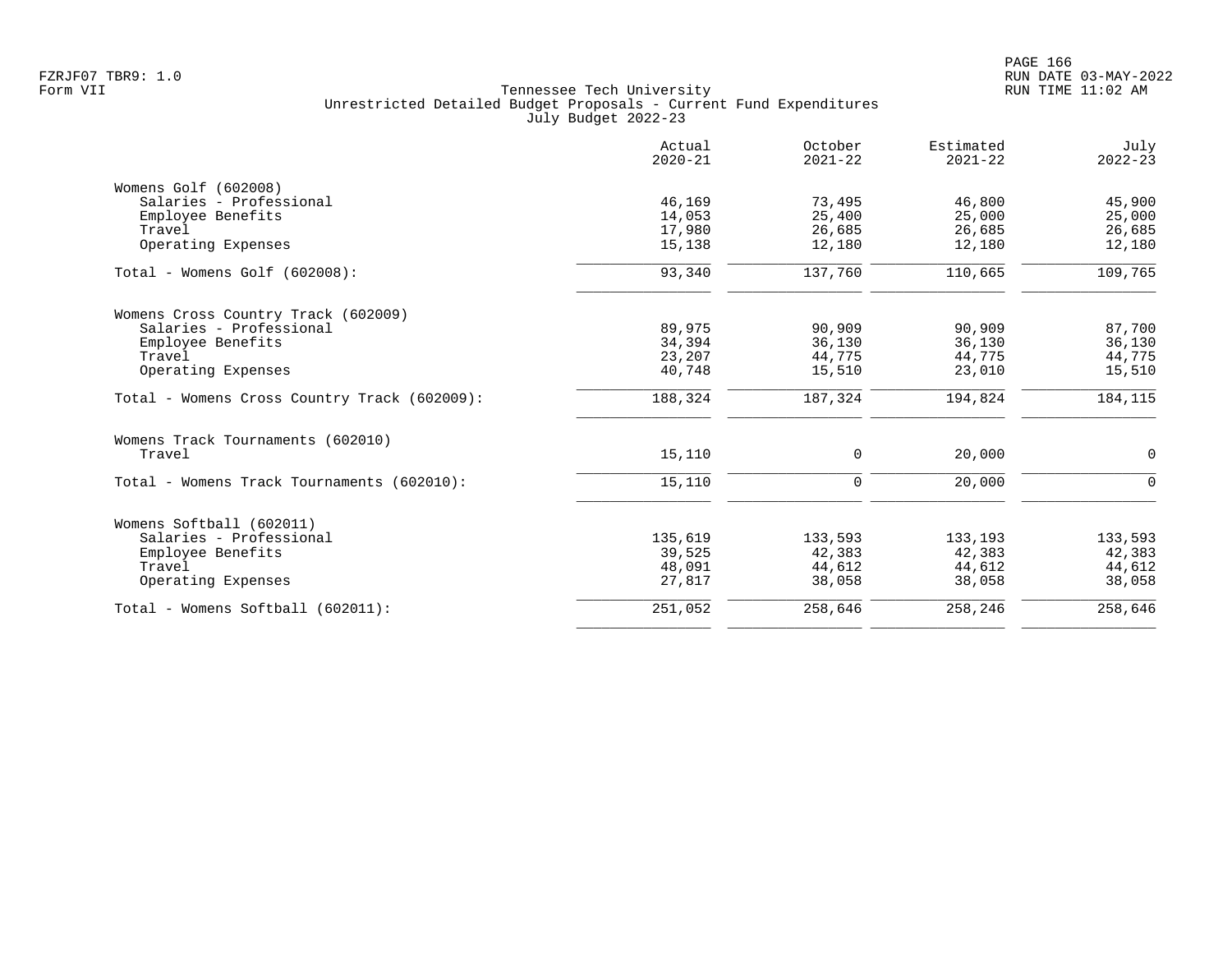|                                                   | Actual<br>$2020 - 21$ | October<br>$2021 - 22$ | Estimated<br>$2021 - 22$ | July<br>$2022 - 23$ |
|---------------------------------------------------|-----------------------|------------------------|--------------------------|---------------------|
| Womens Soccer (602012)                            |                       |                        |                          |                     |
| Salaries - Professional                           | 150,793               | 150,638                | 135,138                  | 150,638             |
| Employee Benefits                                 | 50,078                | 51,495                 | 51,495                   | 51,495              |
| Travel<br>Operating Expenses                      | 13,065<br>30,739      | 42,435<br>35,244       | 32,435<br>46,744         | 42,435<br>35,244    |
| Total - Womens Soccer (602012):                   | 244,675               | 279,812                | 265,812                  | 279,812             |
| Womens OVC Softball Tournaments (602013)          |                       |                        |                          |                     |
| Travel                                            | $\mathbf 0$           | 0                      | 15,000                   | $\mathbf 0$         |
| Total - Womens OVC Softball Tournaments (602013): | $\mathbf 0$           | $\mathbf 0$            | 15,000                   | $\Omega$            |
| Womens OVC Golf (602014)                          |                       |                        |                          |                     |
| Travel                                            | 3,736                 | 0                      | 7,000                    | $\mathbf 0$         |
| Total - Womens OVC Golf (602014):                 | 3,736                 | $\Omega$               | 7,000                    | $\Omega$            |
| Womens Soccer OVC Tourney (602015)                |                       |                        |                          |                     |
| Travel                                            | 0                     | 0                      | 22,934                   | 0                   |
| Operating Expenses                                | $\Omega$              | $\Omega$               | 60                       | $\Omega$            |
| Total - Womens Soccer OVC Tourney (602015):       | $\mathbf 0$           | $\Omega$               | 22,994                   | $\Omega$            |
| Athletic Motor Pool (650000)                      |                       |                        |                          |                     |
| Salaries - Professional                           | $\mathbf 0$           | 4,000                  | 0                        | $\overline{0}$      |
| Travel                                            | $-202$                | $\Omega$               | $\Omega$                 | $\Omega$            |
| Operating Expenses                                | 19,562                | 13,000                 | 17,000                   | 17,000              |
| Total - Athletic Motor Pool (650000):             | 19,360                | 17,000                 | 17,000                   | 17,000              |
|                                                   |                       |                        |                          |                     |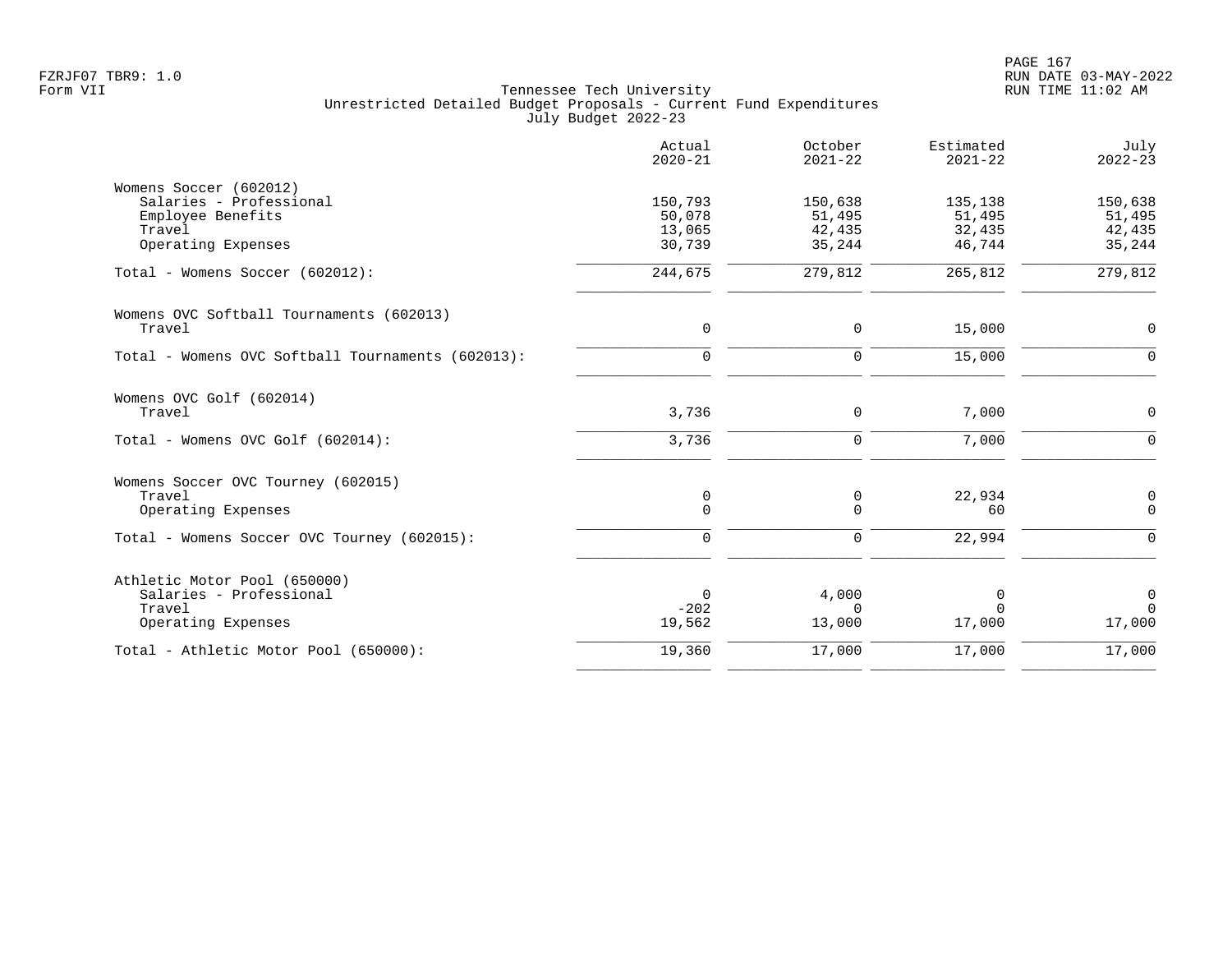|                                                                                         | Actual<br>$2020 - 21$ | October<br>$2021 - 22$ | Estimated<br>$2021 - 22$ | July<br>$2022 - 23$     |
|-----------------------------------------------------------------------------------------|-----------------------|------------------------|--------------------------|-------------------------|
| Athletic Motor Pool Revenue (650001)<br>Operating Expenses                              | $\mathbf 0$           | $-17,000$              | $-17,000$                | $-17,000$               |
| Total - Athletic Motor Pool Revenue (650001):                                           | $\Omega$              | $-17,000$              | $-17,000$                | $-17,000$               |
| Student Sports Comp Grad Assist (650003)<br>Employee Benefits                           | 0                     | 2,780                  | 294                      | 2,780                   |
| Total - Student Sports Comp Grad Assist (650003):                                       | $\Omega$              | 2,780                  | 294                      | 2,780                   |
| Athletic Facilities & Events (650008)<br>Salaries - Students<br>Salaries - Professional | 0<br>$\mathbf 0$      | 2,000<br>1,000         | 0<br>$\mathbf 0$         | $\mathbf 0$<br>$\Omega$ |
| Total - Athletic Facilities & Events (650008):                                          | $\Omega$              | 3,000                  | $\Omega$                 | $\Omega$                |
| TBR Spouse Dependent Discount (700000)<br>Employee Benefits                             | 122,126               | 102,431                | 102,431                  | 102,431                 |
| Total - TBR Spouse Dependent Discount (700000):                                         | 122,126               | 102,431                | 102,431                  | 102,431                 |
| TBR Employ Remission PC191 (700001)<br>Employee Benefits                                | 130,912               | 108,044                | 108,044                  | 78,044                  |
| Total - TBR Employ Remission PC191 (700001):                                            | 130,912               | 108,044                | 108,044                  | 78,044                  |
|                                                                                         |                       |                        |                          |                         |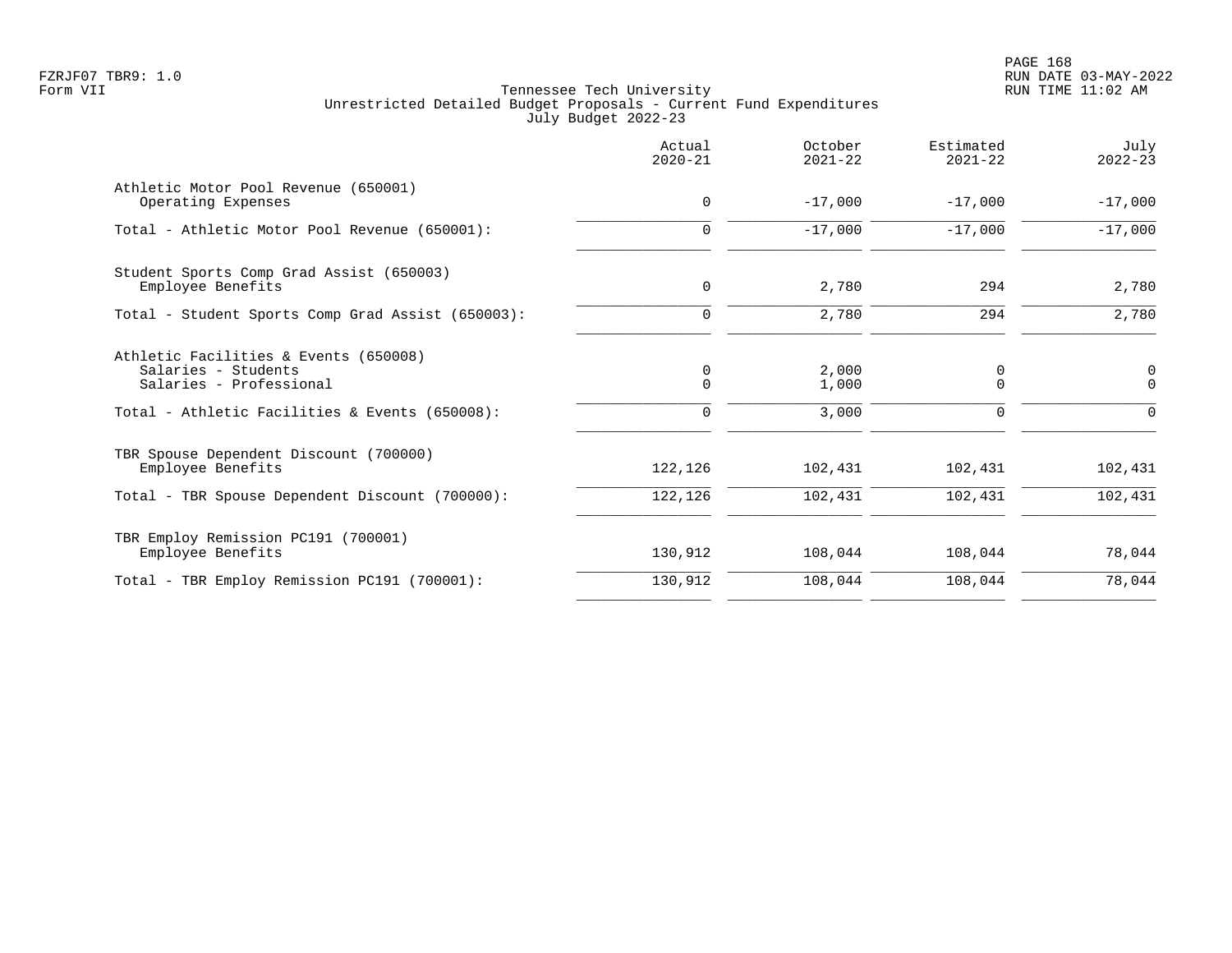|                                                                    | Actual<br>$2020 - 21$   | October<br>$2021 - 22$ | Estimated<br>$2021 - 22$ | July<br>$2022 - 23$      |
|--------------------------------------------------------------------|-------------------------|------------------------|--------------------------|--------------------------|
| E and G Data Processing Allocation (700003)<br>Department Revenues | 586,901                 | 691,596                | 741,480                  | 695,347                  |
| Total - E and G Data Processing Allocation (700003):               | 586,901                 | 691,596                | 741,480                  | 695,347                  |
| E and G Claims Adjustment (700004)                                 |                         |                        |                          |                          |
| Travel<br>Operating Expenses                                       | 190<br>37,744           | 0<br>62,840            | $\Omega$<br>62,840       | $\overline{0}$<br>62,840 |
| Total - E and G Claims Adjustment $(700004)$ :                     | 37,934                  | 62,840                 | 62,840                   | 62,840                   |
| $E$ and G Support (700005)                                         |                         |                        |                          |                          |
| Salaries - Administrative                                          |                         | 8,864                  | 8,864                    | 33,383                   |
| Salaries - Supporting<br>Salaries - Professional                   | $\mathbf 0$<br>$\Omega$ | 12,597<br>97,885       | 12,597<br>61,885         | 63,783<br>392,862        |
| Employee Benefits                                                  | 29,927                  | 292,732                | 292,732                  | 414,737                  |
| Operating Expenses                                                 | $-98,604$               | $-187,359$             | $-187,359$               | $-187.359$               |
| Total - E and G Support $(700005)$ :                               | $-68,677$               | 224,719                | 188,719                  | 717,406                  |
| E and G Other Salary Pool (700009)                                 |                         |                        |                          |                          |
| Salaries - Supporting                                              | 0                       | 21,350                 | 21,350                   | 21,350                   |
| Salaries - Professional                                            | $\Omega$                | 21,520                 | 21,520                   | 21,520                   |
| Total - E and G Other Salary Pool (700009):                        | $\Omega$                | 42,870                 | 42,870                   | 42,870                   |
|                                                                    |                         |                        |                          |                          |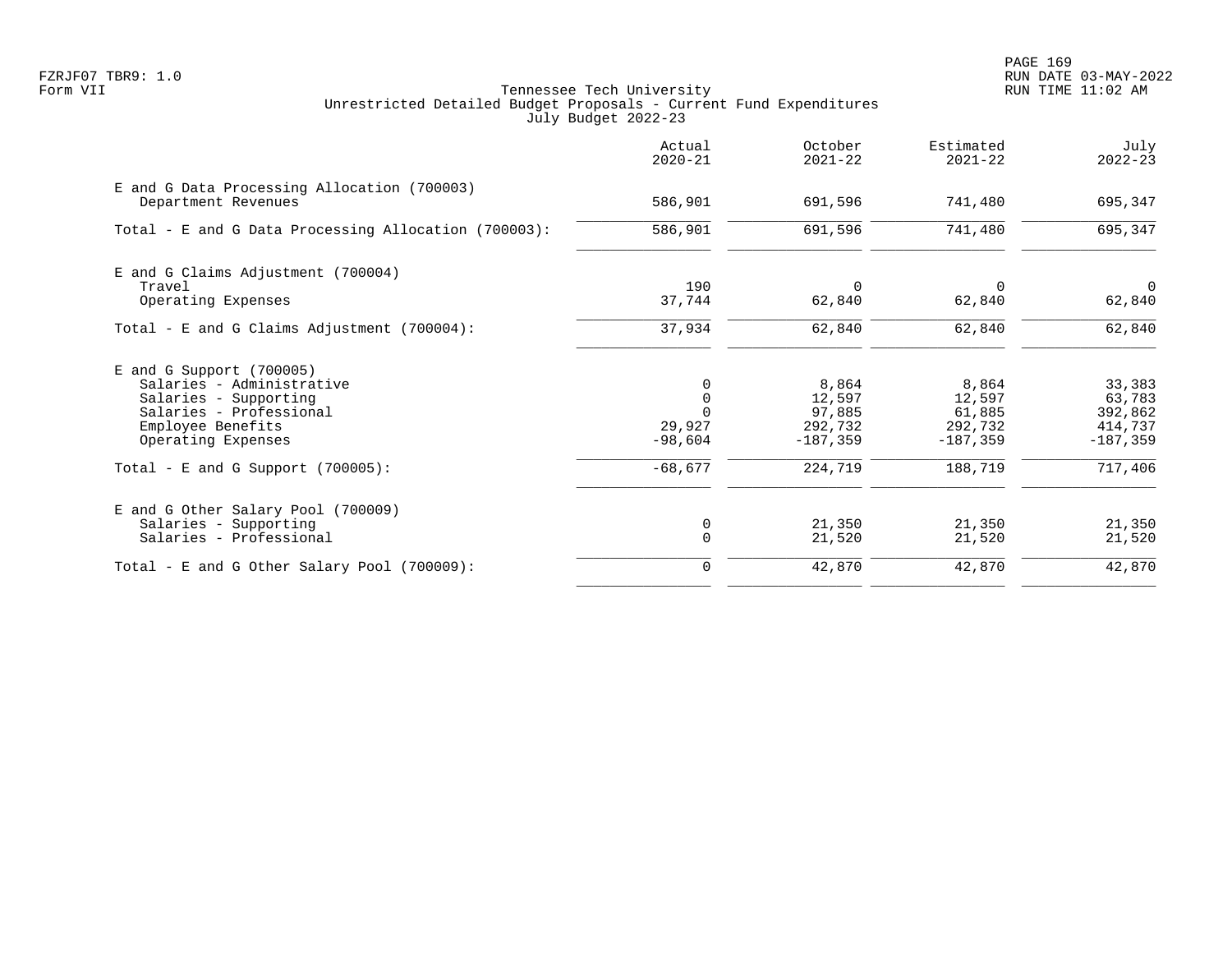|                                                     | Actual<br>$2020 - 21$ | October<br>$2021 - 22$ | Estimated<br>$2021 - 22$ | July<br>$2022 - 23$   |
|-----------------------------------------------------|-----------------------|------------------------|--------------------------|-----------------------|
| Post Office Allocation (700045)                     |                       |                        |                          |                       |
| Operating Expenses<br>Department Revenues           | $\Omega$<br>21,303    | 1,200<br>$\Omega$      | 1,200<br>$\Omega$        | 1,200<br>$\Omega$     |
| Total - Post Office Allocation (700045):            | 21,303                | 1,200                  | 1,200                    | 1,200                 |
| TTU Staff Tuit Maint Reimbursment (700068)          |                       |                        |                          |                       |
| Employee Benefits                                   | 48,370                | 16,500                 | 23,500                   | 23,500                |
| Total - TTU Staff Tuit Maint Reimbursment (700068): | 48,370                | 16,500                 | 23,500                   | 23,500                |
| Total - Student Services (400):                     |                       |                        |                          |                       |
| Salaries - Administrative                           | 564,874               | 627,188                | 627,753                  | 653,065               |
| Salaries - Academic                                 | 14,346                | 13,275                 | 26,235                   | 100                   |
| Salaries - Supporting                               | 1,401,242             | 1,452,517              | 1,448,258                | 1,443,635             |
| Salaries - Students                                 | 238,631               | 292,875                | 314,338                  | 265,854               |
| Salaries - Professional                             | 8,053,070             | 8,614,955              | 8,331,079                | 8,887,948             |
| Employee Benefits                                   | 4,036,848             | 4,626,997              | 4,693,554                | 4,751,771             |
| Travel                                              | 484,823               | 1,125,598              | 1,476,064                | 1,172,915             |
| Operating Expenses<br>Capital Outlay                | 4,396,259<br>37,292   | 5,322,542<br>$\Omega$  | 5,825,853<br>8,172       | 4,952,970<br>$\Omega$ |
| Department Revenues                                 | 606,602               | 691,596                | 738,948                  | 695,347               |
| Total                                               | 19,833,987            | 22,767,543             | 23,490,254               | 22,823,605            |
|                                                     |                       |                        |                          |                       |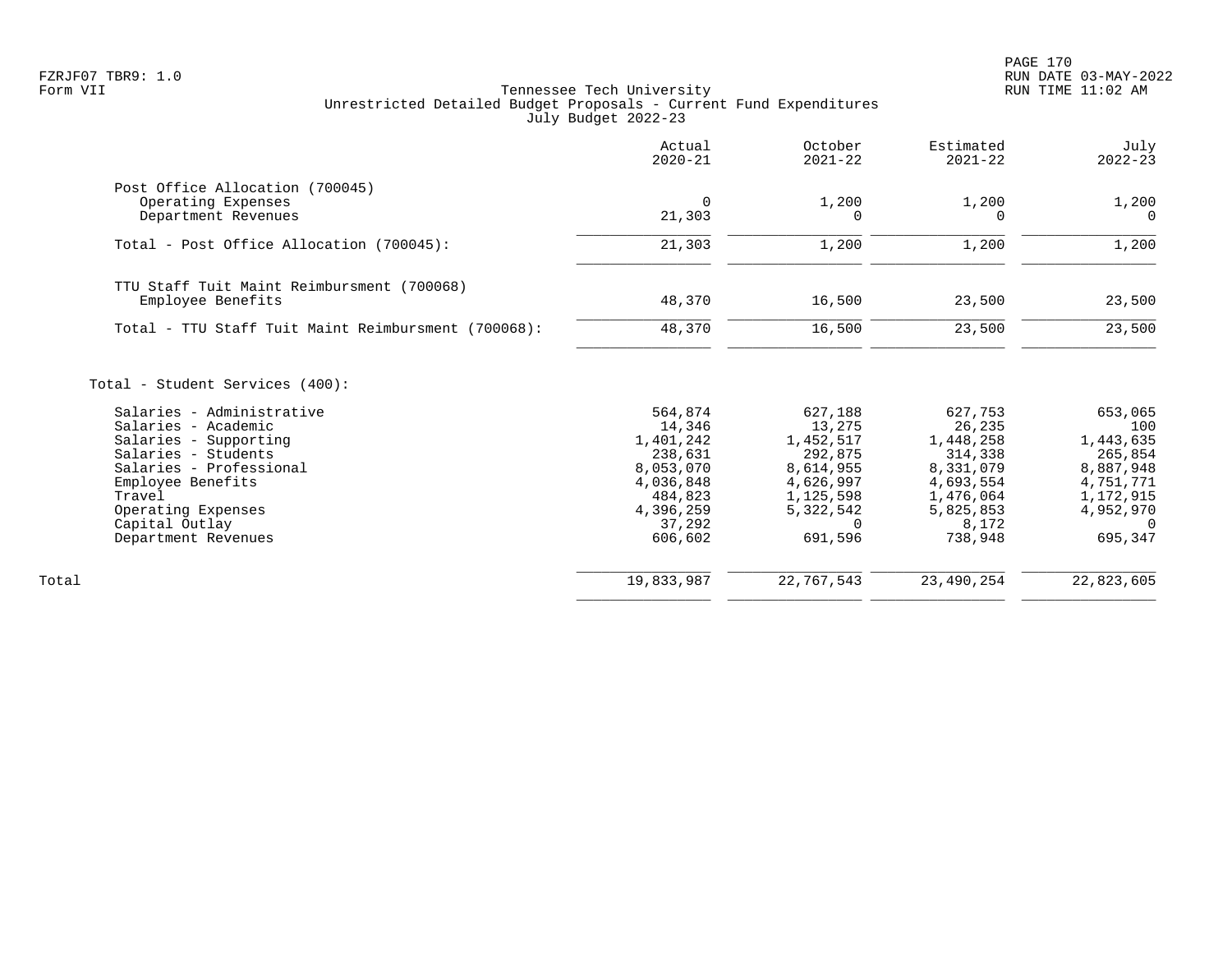| Actual<br>$2020 - 21$                                                                                            | October<br>$2021 - 22$                                                                                               | Estimated<br>$2021 - 22$                                                                                          | July<br>$2022 - 23$                                                                                               |
|------------------------------------------------------------------------------------------------------------------|----------------------------------------------------------------------------------------------------------------------|-------------------------------------------------------------------------------------------------------------------|-------------------------------------------------------------------------------------------------------------------|
|                                                                                                                  |                                                                                                                      |                                                                                                                   |                                                                                                                   |
| 564,874<br>14,346<br>1,401,242<br>238,631<br>8,053,070<br>4,036,848<br>484,823<br>4,396,259<br>37,292<br>606,602 | 627,188<br>13,275<br>1,452,517<br>292,875<br>8,614,955<br>4,626,997<br>1,125,598<br>5,322,542<br>$\Omega$<br>691,596 | 627,753<br>26,235<br>1,448,258<br>314,338<br>8,331,079<br>4,693,554<br>1,476,064<br>5,825,853<br>8,172<br>738,948 | 653,065<br>100<br>1,443,635<br>265,854<br>8,887,948<br>4,751,771<br>1,172,915<br>4,952,970<br>$\Omega$<br>695,347 |
| 19,833,987                                                                                                       | 22,767,543                                                                                                           | 23,490,254                                                                                                        | 22,823,605                                                                                                        |
| $\mathbf 0$<br>$\Omega$<br>2,359<br>42,432                                                                       | 46,470<br>25,000<br>7,000<br>35,528                                                                                  | 46,470<br>25,000<br>5,000<br>58,619                                                                               | 56,578<br>25,000<br>7,000<br>35,528                                                                               |
| 44,791                                                                                                           | 113,998                                                                                                              | 135,089                                                                                                           | 124,106                                                                                                           |
| 488,864<br>44,003<br>144<br>86,219<br>152,620<br>$\Omega$<br>25,657                                              | 495,064<br>47,283<br>3,190<br>90,409<br>160,833<br>3,840<br>92,452                                                   | 550,963<br>47,283<br>843<br>100,787<br>160,833<br>3,840<br>92,452                                                 | 521,266<br>47,283<br>3,190<br>105,975<br>160,833<br>3,340<br>49,479                                               |
| 797,507                                                                                                          | 893,071                                                                                                              | 957,001                                                                                                           | 891,366                                                                                                           |
|                                                                                                                  |                                                                                                                      |                                                                                                                   |                                                                                                                   |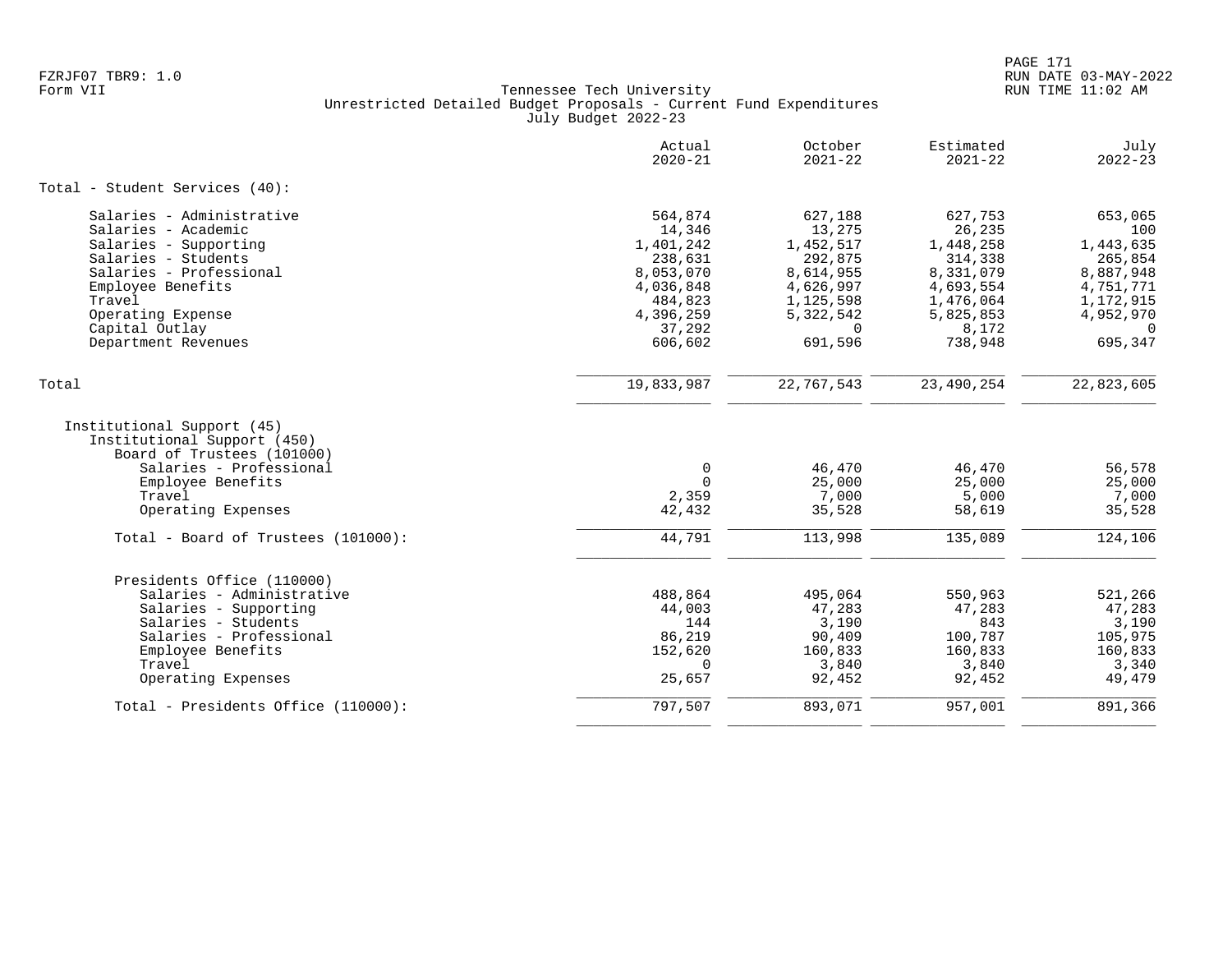PAGE 172 FZRJF07 TBR9: 1.0 RUN DATE 03-MAY-2022

|                                                                                                             | Actual<br>$2020 - 21$             | October<br>$2021 - 22$        | Estimated<br>$2021 - 22$    | July<br>$2022 - 23$                        |
|-------------------------------------------------------------------------------------------------------------|-----------------------------------|-------------------------------|-----------------------------|--------------------------------------------|
| University Support (110001)<br>Operating Expenses                                                           | 157                               | 19,466                        | 19,466                      | 12,466                                     |
| Total - University Support (110001):                                                                        | 157                               | 19,466                        | 19,466                      | 12,466                                     |
| President Emeritus (110002)<br>Salaries - Professional<br>Employee Benefits<br>Travel<br>Operating Expenses | 77,918<br>1,130<br>95<br>252      | 77,920<br>1,130<br>0<br>1,040 | 77,920<br>1,130<br>0<br>540 | 77,920<br>1,130<br>$\overline{0}$<br>1,040 |
| Total - President Emeritus (110002):                                                                        | 79,395                            | 80,090                        | 79,590                      | 80,090                                     |
| Faculty Senate (110003)<br>Salaries - Academic<br>Employee Benefits<br>Travel<br>Operating Expenses         | 4,800<br>862<br>20<br>$\mathbf 0$ | 4,800<br>872<br>284<br>465    | 4,800<br>872<br>284<br>465  | 4,800<br>872<br>384<br>365                 |
| Total - Faculty Senate (110003):                                                                            | 5,682                             | 6,421                         | 6,421                       | 6,421                                      |
| Staff Development (110005)<br>Operating Expenses                                                            | 1,742                             | 1,500                         | 1,500                       | 1,500                                      |
| Total - Staff Development (110005):                                                                         | 1,742                             | 1,500                         | 1,500                       | 1,500                                      |
|                                                                                                             |                                   |                               |                             |                                            |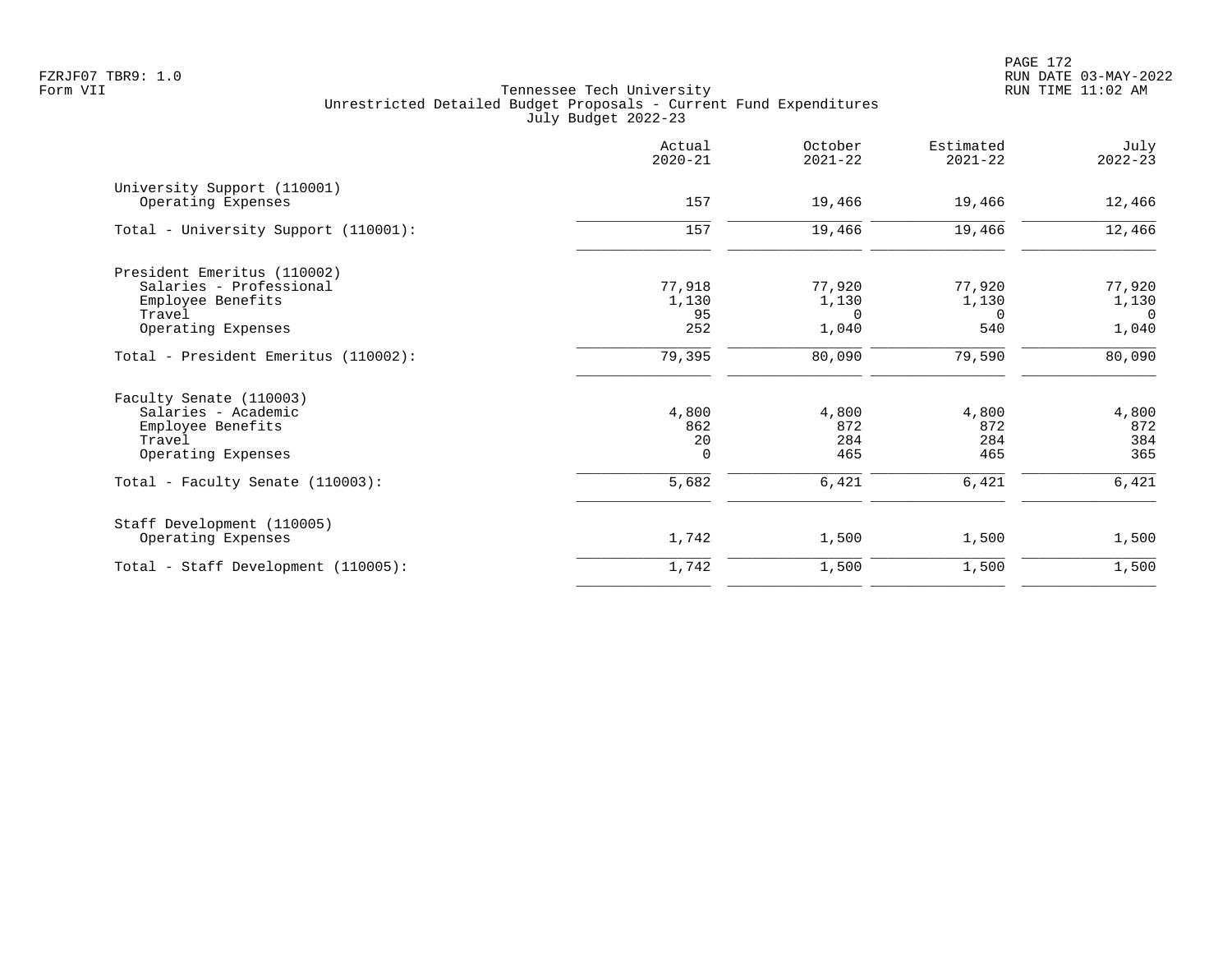|                                                        | Actual<br>$2020 - 21$ | October<br>$2021 - 22$ | Estimated<br>$2021 - 22$ | July<br>$2022 - 23$ |
|--------------------------------------------------------|-----------------------|------------------------|--------------------------|---------------------|
| President Grad Assistant (110006)<br>Employee Benefits | 16,044                | 16,670                 | 19,017                   | 16,670              |
| Total - President Grad Assistant (110006):             | 16,044                | 16,670                 | 19,017                   | 16,670              |
| Staff Awards (110008)                                  |                       |                        |                          |                     |
| Salaries - Supporting                                  | 5,000                 | 4,000                  | 4,000                    | 4,000               |
| Employee Benefits                                      | 425                   | $\Omega$               | $\Omega$                 | $\Omega$            |
| Operating Expenses                                     | 267                   | 2,200                  | 2,200                    | 2,200               |
| Total - Staff Awards (110008):                         | 5,692                 | 6,200                  | 6,200                    | 6,200               |
| Professional Awards (110009)                           |                       |                        |                          |                     |
| Salaries - Professional                                | 2,000                 | 1,000                  | 1,000                    | 1,000               |
| Employee Benefits                                      | 162                   | $\mathbf 0$            | $\mathbf 0$              | $\Omega$            |
| Operating Expenses                                     | 145                   | 50                     | 50                       | 50                  |
| Total - Professional Awards (110009):                  | 2,307                 | 1,050                  | 1,050                    | 1,050               |
| Performance Awards (110010)                            |                       |                        |                          |                     |
| Operating Expenses                                     | 0                     | 11,520                 | 11,520                   | 3,520               |
| Total - Performance Awards (110010):                   | 0                     | 11,520                 | 11,520                   | 3,520               |
| Graduation Experience (110012)                         |                       |                        |                          |                     |
| Salaries - Students                                    | 18,313                | 35,000                 | 20,000                   | 20,000              |
| Employee Benefits                                      | $\Omega$              | 31                     | 31                       | 31                  |
| Operating Expenses                                     | 175,037               | 150,505                | 165,505                  | 135,505             |
| Total - Graduation Experience (110012):                | 193,350               | 185,536                | 185,536                  | 155,536             |
|                                                        |                       |                        |                          |                     |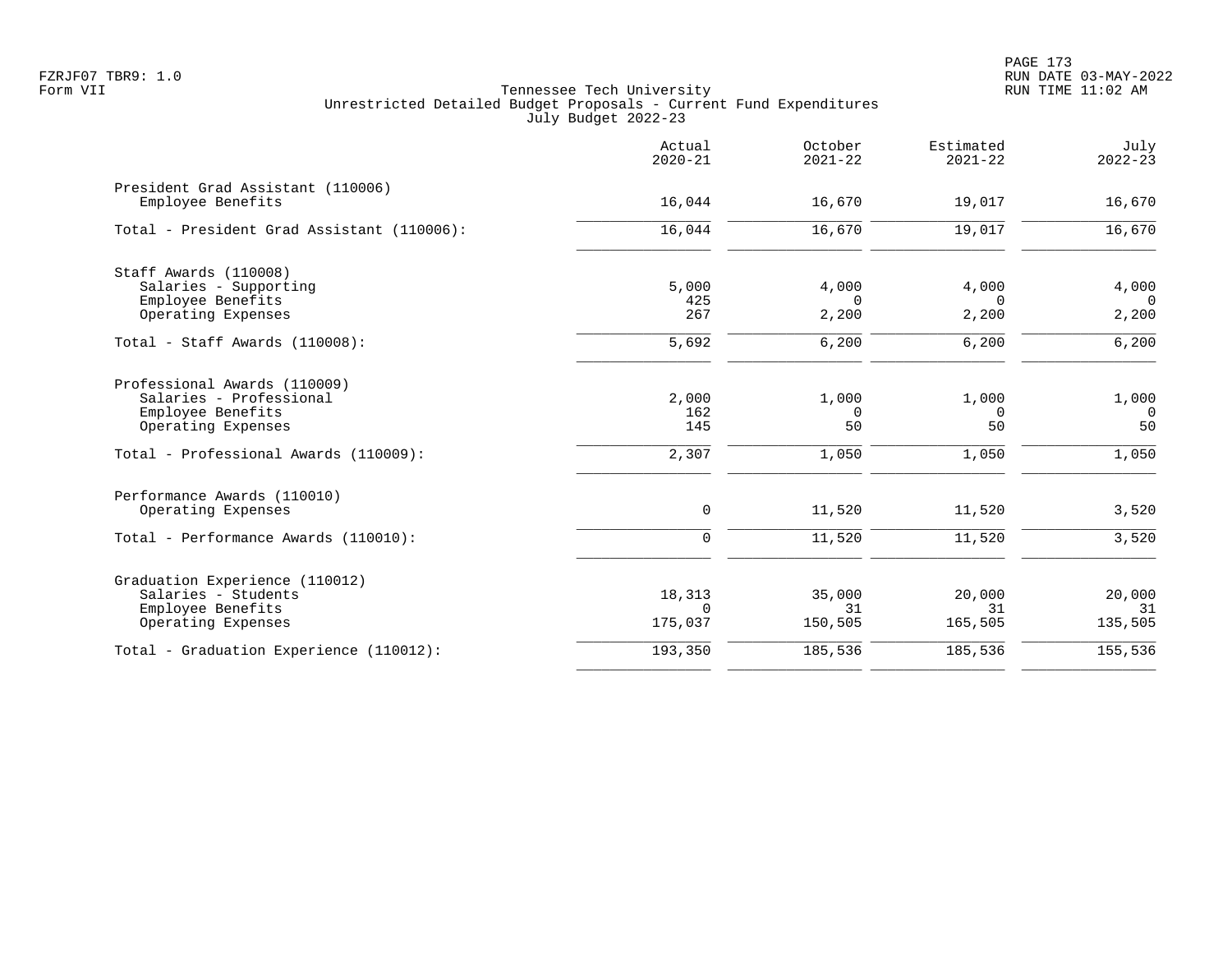|                                                                                                                                                                    | Actual<br>$2020 - 21$                                       | October<br>$2021 - 22$                                   | Estimated<br>$2021 - 22$                                 | July<br>$2022 - 23$                                              |
|--------------------------------------------------------------------------------------------------------------------------------------------------------------------|-------------------------------------------------------------|----------------------------------------------------------|----------------------------------------------------------|------------------------------------------------------------------|
| Exec Mgt Strategic Initiatives (110016)<br>Salaries - Administrative<br>Salaries - Academic<br>Employee Benefits<br>Travel<br>Operating Expenses<br>Capital Outlay | $\mathbf 0$<br>1,235<br>212<br>$\Omega$<br>108,195<br>8,310 | 15,000<br>$\Omega$<br>11,148<br>$\Omega$<br>508,693<br>0 | 15,000<br>259<br>11,148<br>24,000<br>351,956<br>$\Omega$ | $\mathbf 0$<br>$\mathbf 0$<br>10,000<br>0<br>500,631<br>$\Omega$ |
| Total - Exec Mgt Strategic Initiatives (110016):                                                                                                                   | 117,952                                                     | 534,841                                                  | 402,363                                                  | 510,631                                                          |
| Marketing Strategic Plans (110017)<br>Operating Expenses                                                                                                           | 737,936                                                     | 750,000                                                  | 1,161,000                                                | 1,100,000                                                        |
| Total - Marketing Strategic Plans (110017):                                                                                                                        | 737,936                                                     | 750,000                                                  | 1,161,000                                                | 1,100,000                                                        |
| President GIK Chartwells (110025)<br>Operating Expenses                                                                                                            | 10,000                                                      | $\mathbf 0$                                              | $\mathbf 0$                                              | $\mathbf 0$                                                      |
| Total - President GIK Chartwells (110025):                                                                                                                         | 10,000                                                      | $\mathbf 0$                                              | $\mathbf 0$                                              | $\Omega$                                                         |
| LSP-President (110027)<br>Operating Expenses                                                                                                                       | 0                                                           | 1,655                                                    | 1,655                                                    | 0                                                                |
| Total - LSP-President (110027):                                                                                                                                    | $\mathbf 0$                                                 | 1,655                                                    | 1,655                                                    | $\mathbf 0$                                                      |
| University Counsel (110100)<br>Salaries - Administrative<br>Salaries - Professional<br>Employee Benefits<br>Travel<br>Operating Expenses                           | 156,566<br>132,012<br>64,043<br>1,213<br>5,611              | 176,050<br>12,912<br>64,056<br>4,800<br>4,838            | 176,050<br>12,912<br>70,056<br>4,800<br>4,838            | 176,050<br>$\Omega$<br>70,056<br>3,800<br>3,838                  |
| Total - University Counsel (110100):                                                                                                                               | 359,445                                                     | 262,656                                                  | 268,656                                                  | 253,744                                                          |
|                                                                                                                                                                    |                                                             |                                                          |                                                          |                                                                  |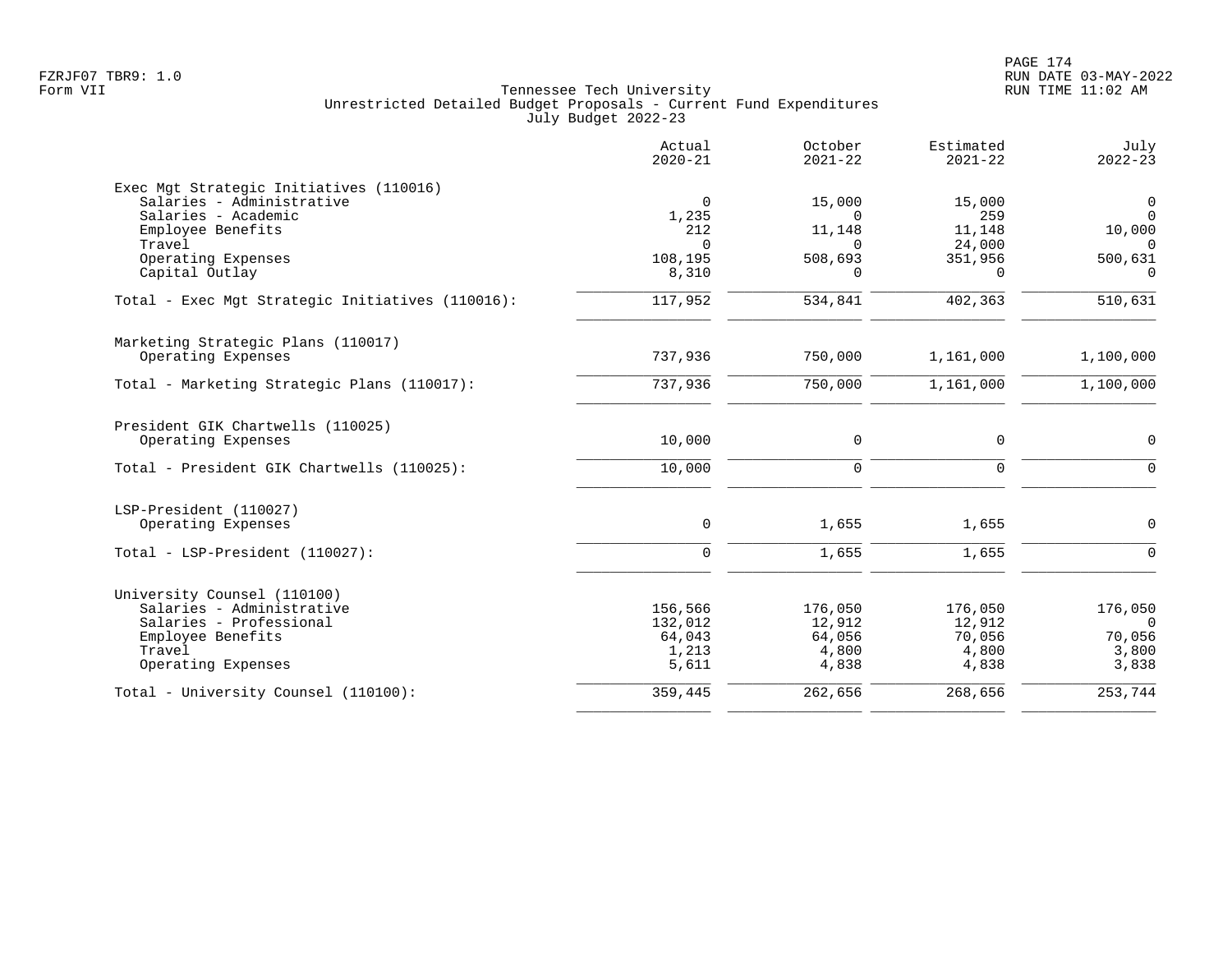|                                                  | Actual<br>$2020 - 21$ | October<br>$2021 - 22$ | Estimated<br>$2021 - 22$ | July<br>$2022 - 23$ |
|--------------------------------------------------|-----------------------|------------------------|--------------------------|---------------------|
| Legislative Liaison (110200)                     |                       |                        |                          |                     |
| Salaries - Administrative                        | 197,200               | 203,945                | 203,945                  | 203,945             |
| Salaries - Professional                          | 2,725                 | 7,115                  | 7,115                    | $\Omega$            |
| Employee Benefits                                | 67,285                | 80,449                 | 80,449                   | 80,449              |
| Travel                                           | 691                   | 8,000                  | 7,000                    | 8,000               |
| Operating Expenses                               | 3,764                 | 4,000                  | 5,000                    | 2,000               |
| Total - Legislative Liaison (110200):            | 271,665               | 303,509                | 303,509                  | 294,394             |
| Office of Internal Audit (111000)                |                       |                        |                          |                     |
| Salaries - Administrative                        | 113,646               | 122,655                | 122,655                  | 122,655             |
| Salaries - Professional                          | 105,823               | 106,352                | 106,652                  | 106,652             |
| Employee Benefits                                | 82,221                | 89,792                 | 89,792                   | 89,792              |
| Travel                                           | 87                    | 13,185                 | 11,185                   | 13,185              |
| Operating Expenses                               | 4,032                 | 3,504                  | 5,504                    | 3,504               |
| Total - Office of Internal Audit (111000):       | 305,809               | 335,488                | 335,788                  | 335,788             |
| Commission on Status of Women (112001)           |                       |                        |                          |                     |
| Operating Expenses                               | 2,121                 | 2,000                  | 2,000                    | 2,000               |
| Total - Commission on Status of Women (112001):  | 2,121                 | 2,000                  | 2,000                    | 2,000               |
|                                                  |                       |                        |                          |                     |
| Ofc VP Research & Economic Dev (118000)          |                       |                        |                          |                     |
| Salaries - Administrative                        | 227,055               | 231,300                | 231,300                  | 231,300             |
| Salaries - Supporting                            | 45,666                | 47,266                 | 47,266                   | 700                 |
| Salaries - Professional                          | 106,544               | 199,302                | 181,421                  | 264,790             |
| Employee Benefits                                | 95,373                | 140,891                | 140,891                  | 151,017             |
| Total - Ofc VP Research & Economic Dev (118000): | 474,638               | 618,759                | 600,878                  | 647,807             |
|                                                  |                       |                        |                          |                     |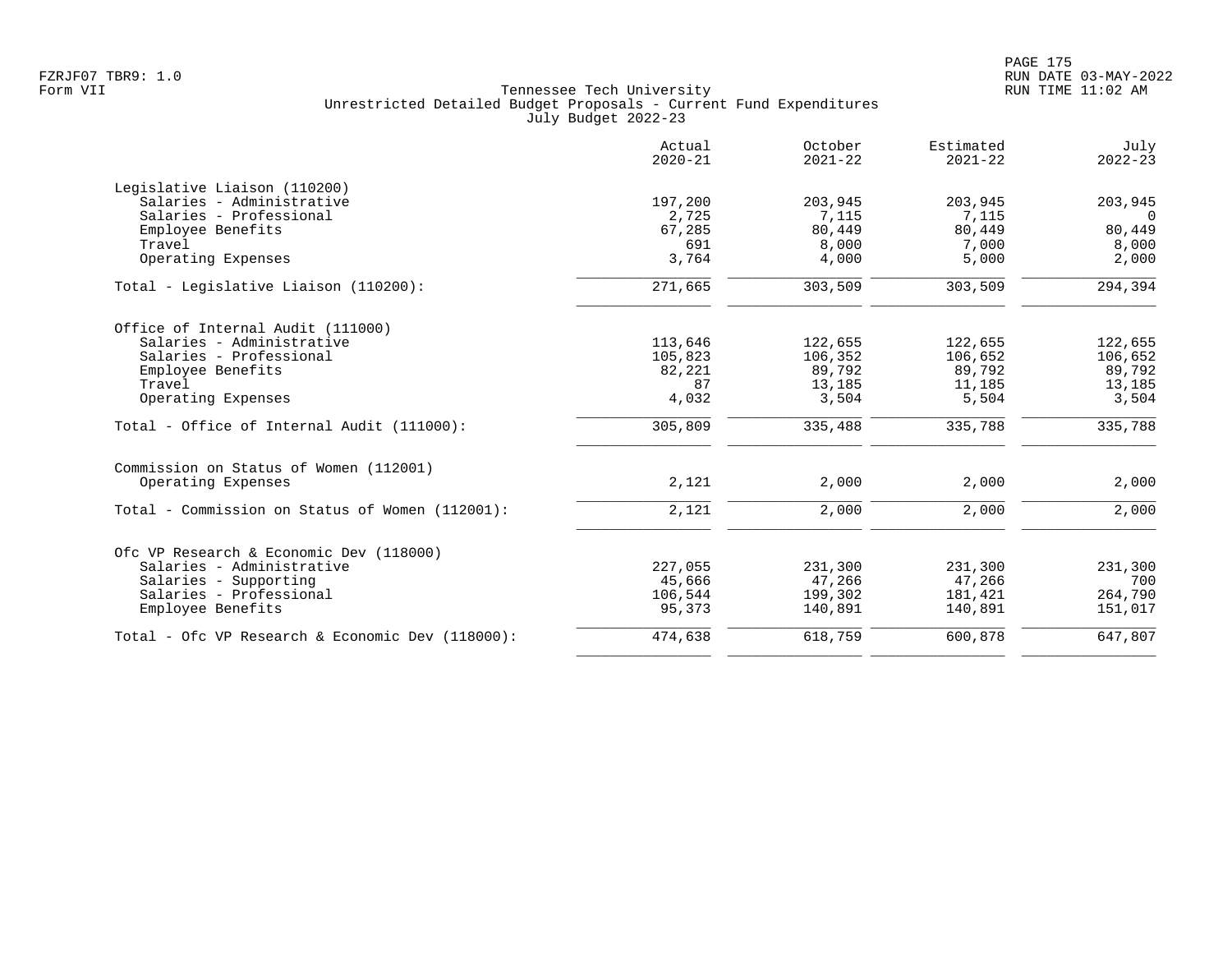|                                                                    | Actual<br>$2020 - 21$ | October<br>$2021 - 22$ | Estimated<br>$2021 - 22$ | July<br>$2022 - 23$ |
|--------------------------------------------------------------------|-----------------------|------------------------|--------------------------|---------------------|
| LSP-VP Research (118002)                                           |                       |                        |                          |                     |
| Operating Expenses                                                 | 0                     | 16,583                 | 65,100                   | 0                   |
| Total - LSP-VP Research (118002):                                  | $\mathbf 0$           | 16,583                 | 65,100                   | $\Omega$            |
| Office of the Provost (120000)                                     |                       |                        |                          |                     |
| Salaries - Administrative                                          | 261,900               | 271,400                | 271,400                  | 271,400             |
| Salaries - Supporting                                              | 33,254                | 32,804                 | 32,804                   | 32,804              |
| Salaries - Professional                                            | 187,412               | 190,325                | 198,252                  | 187,547             |
| Employee Benefits                                                  | 133,247               | 152,979                | 152,979                  | 152,979             |
| Travel                                                             | 144                   | 1,920                  | 1,920                    | 1,920               |
| Operating Expenses                                                 | 9,507                 | 11,536                 | 11,536                   | 14,314              |
| Total - Office of the Provost (120000):                            | 625,464               | 660,964                | 668,891                  | 660,964             |
| Self Study (120001)                                                |                       |                        |                          |                     |
| Salaries - Academic                                                | 0                     | $\mathbf 0$            | 504                      | 0                   |
| Salaries - Professional                                            | 4,500                 | 6,750                  | 6,750                    | $\mathbf 0$         |
| Employee Benefits                                                  | 2,337                 | 10,000                 | 10,000                   | 10,000              |
| Travel                                                             | $\Omega$              | 3,700                  | 3,700                    | 3,700               |
| Operating Expenses                                                 | 40,169                | 65,210                 | 64,706                   | 71,960              |
| $Total - Self Study (120001):$                                     | 47,006                | 85,660                 | 85,660                   | 85,660              |
| Federal College Work Study Program (122001)<br>Salaries - Students | 5,891                 | 20,410                 | 20,410                   | 20,410              |
|                                                                    |                       |                        |                          |                     |
| Total - Federal College Work Study Program (122001):               | 5,891                 | 20,410                 | 20,410                   | 20,410              |
|                                                                    |                       |                        |                          |                     |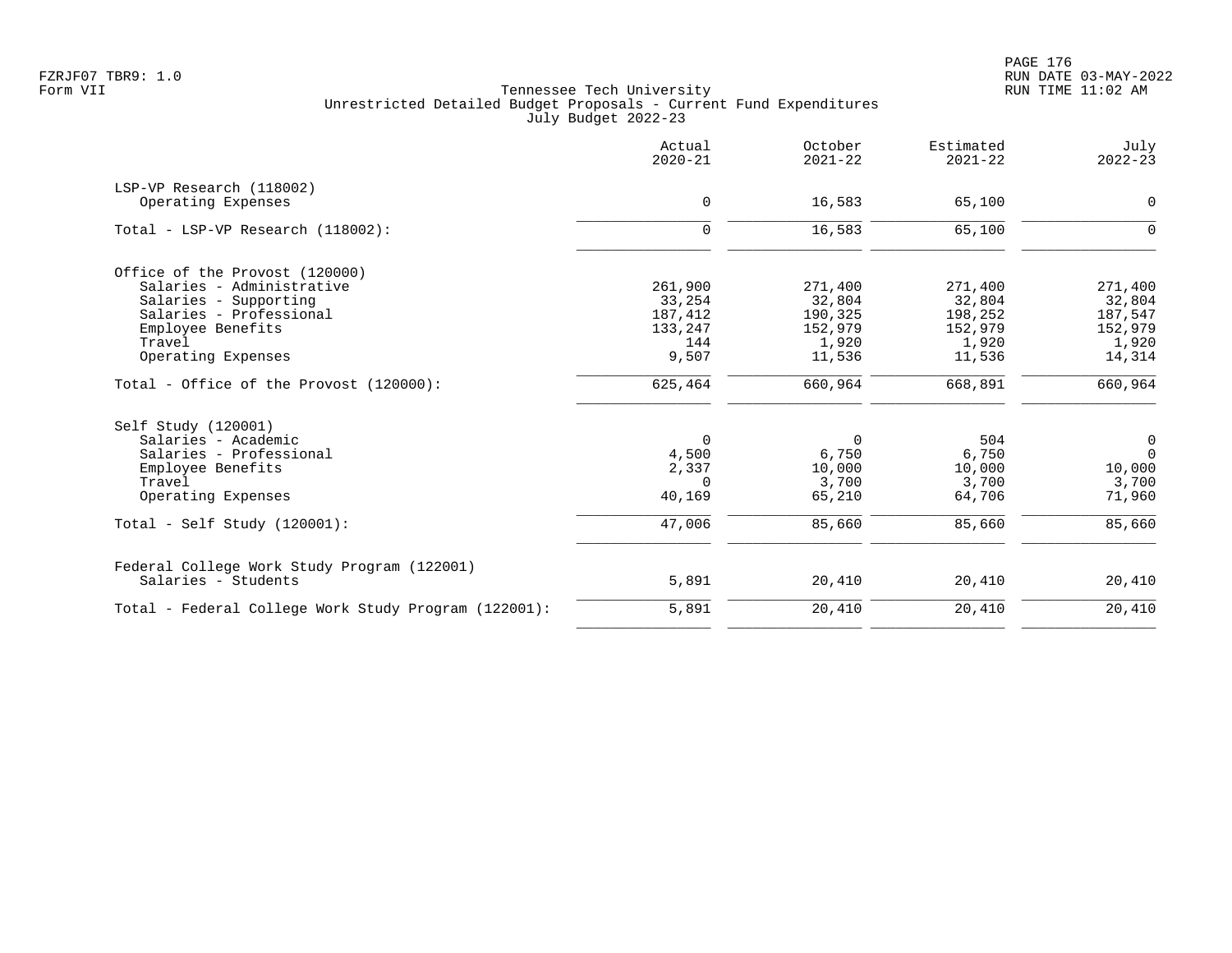PAGE 177 FZRJF07 TBR9: 1.0 RUN DATE 03-MAY-2022

|                                                     | Actual<br>$2020 - 21$ | October<br>$2021 - 22$ | Estimated<br>$2021 - 22$ | July<br>$2022 - 23$ |
|-----------------------------------------------------|-----------------------|------------------------|--------------------------|---------------------|
| African Am Undergrad Sch (123017)                   |                       |                        |                          |                     |
| Employee Benefits                                   | 7,234                 | $\mathbf 0$            | 0                        | $\mathbf 0$         |
| Total - African Am Undergrad Sch (123017):          | 7,234                 | $\mathbf 0$            | 0                        | $\Omega$            |
| International Recruitment (123715)                  |                       |                        |                          |                     |
| Salaries - Professional                             | $\mathbf 0$           | $-600$                 | $-600$                   | $\Omega$            |
| Total - International Recruitment (123715):         | $\mathbf 0$           | $-600$                 | $-600$                   | $\Omega$            |
| Institutional Research Office (125000)              |                       |                        |                          |                     |
| Salaries - Administrative                           | 117,707               | 106,207                | 80,680                   | 106,207             |
| Salaries - Supporting                               | $\Omega$              | $\Omega$               | 4,549                    | 27,296              |
| Salaries - Professional                             | 254,694               | 268,835                | 268,835                  | 268,835             |
| Employee Benefits                                   | 96,109                | 97,446                 | 97,446                   | 97,446              |
| Travel<br>Operating Expenses                        | $-695$<br>18,392      | 3,038<br>28,342        | 5,346<br>24,885          | 2,208<br>28,177     |
| Total - Institutional Research Office (125000):     | 486,207               | 503,868                | 481,741                  | 530,169             |
| Institutional Res Graduate Assist (125001)          |                       |                        |                          |                     |
| Employee Benefits                                   | 0                     | 9,640                  | 9,640                    | 9,640               |
| Total - Institutional Res Graduate Assist (125001): | $\Omega$              | 9,640                  | 9,640                    | 9,640               |
| Student Affairs Administration (127000)             |                       |                        |                          |                     |
| Salaries - Administrative                           | 9,579                 | 170,000                | 230,668                  | 357,826             |
| Salaries - Supporting                               | 38,615                | 38,458                 | 17,548                   | 2,612               |
| Salaries - Students                                 | 1,473                 | 3,860                  | 3,860                    | 1,200               |
| Salaries - Professional                             | 53,289                | 57,445                 | 63,535                   | 67,883              |
| Employee Benefits                                   | 39,476                | 75,340                 | 82,340                   | 82,340              |
| Travel                                              | 2,834                 | 480                    | 980                      | 480                 |
| Operating Expenses                                  | 10,822                | 49,933                 | 181,011                  | 24,333              |
| Total - Student Affairs Administration (127000):    | 156,088               | 395,516                | 579,942                  | 536,674             |
|                                                     |                       |                        |                          |                     |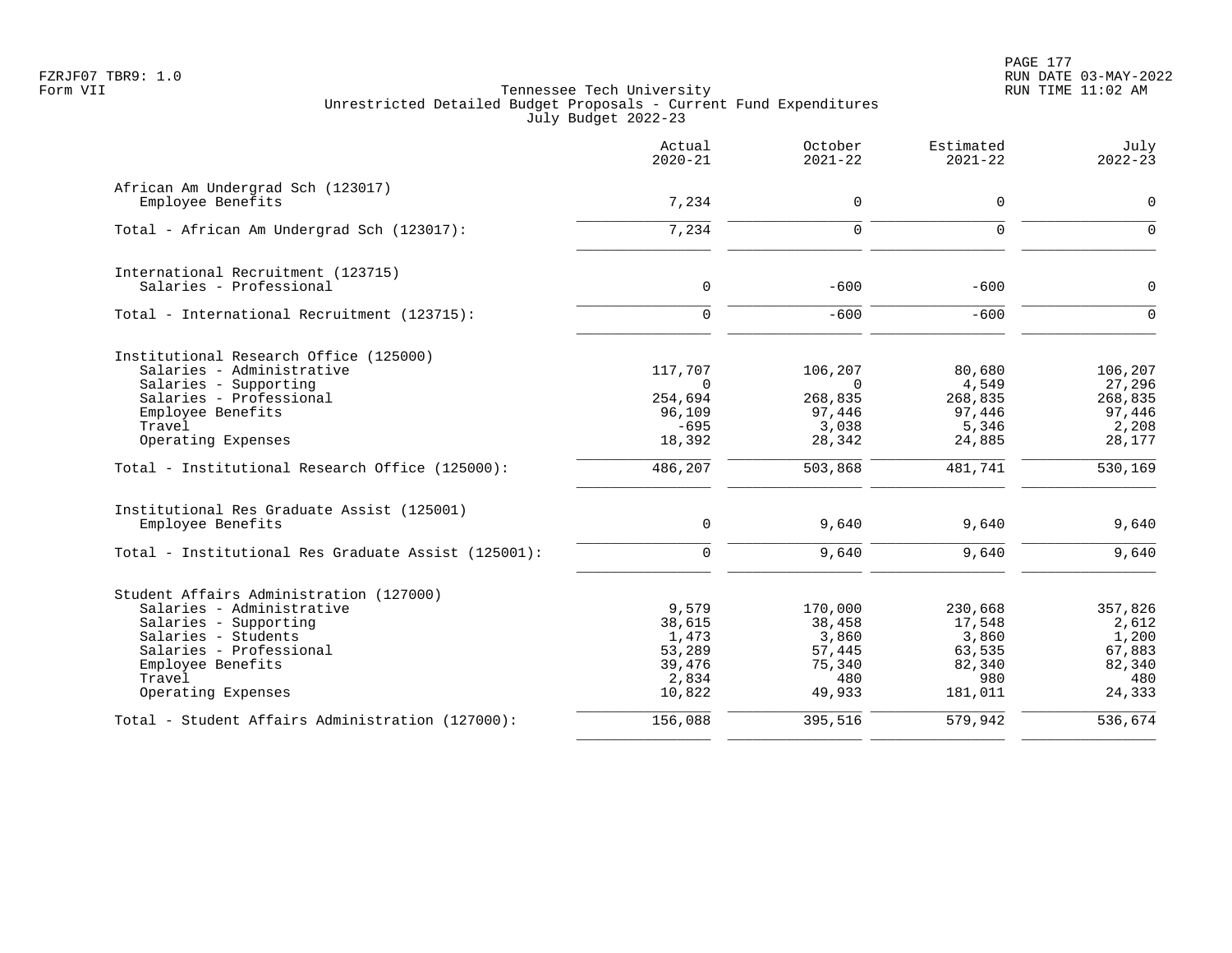|                                                                                                                                                                                                              | Actual<br>$2020 - 21$                                                         | October<br>$2021 - 22$                                                               | Estimated<br>$2021 - 22$                                                            | July<br>$2022 - 23$                                                                |
|--------------------------------------------------------------------------------------------------------------------------------------------------------------------------------------------------------------|-------------------------------------------------------------------------------|--------------------------------------------------------------------------------------|-------------------------------------------------------------------------------------|------------------------------------------------------------------------------------|
| Student Affairs Grad Assist (127001)<br>Employee Benefits                                                                                                                                                    | 46,965                                                                        | 47,370                                                                               | 47,370                                                                              | 47,370                                                                             |
| Total - Student Affairs Grad Assist (127001):                                                                                                                                                                | 46,965                                                                        | 47,370                                                                               | 47,370                                                                              | 47,370                                                                             |
| Commission on Status of Blacks (127002)<br>Operating Expenses                                                                                                                                                | 1,881                                                                         | 2,010                                                                                | 2,010                                                                               | 2,010                                                                              |
| Total - Commission on Status of Blacks (127002):                                                                                                                                                             | 1,881                                                                         | 2,010                                                                                | 2,010                                                                               | 2,010                                                                              |
| Extended Programs Available for use (180000)<br>Employee Benefits                                                                                                                                            | $-1,124$                                                                      | 0                                                                                    | 0                                                                                   | $\mathbf 0$                                                                        |
| Total - Extended Programs Available for use (180000):                                                                                                                                                        | $-1,124$                                                                      | $\Omega$                                                                             | $\Omega$                                                                            | $\Omega$                                                                           |
| Vice Pres for Planning and Finance (200000)<br>Salaries - Administrative<br>Salaries - Professional<br>Employee Benefits<br>Travel<br>Operating Expenses                                                     | 225,300<br>62,000<br>52,873<br>299<br>2,428                                   | 234,250<br>68,610<br>61,905<br>750<br>2,800                                          | 234,250<br>68,610<br>61,905<br>750<br>2,800                                         | 234,250<br>68,610<br>61,905<br>750<br>2,800                                        |
| Total - Vice Pres for Planning and Finance (200000):                                                                                                                                                         | 342,900                                                                       | 368,315                                                                              | 368,315                                                                             | 368,315                                                                            |
| Business Office (200001)<br>Salaries - Administrative<br>Salaries - Supporting<br>Salaries - Students<br>Salaries - Professional<br>Employee Benefits<br>Travel<br>Operating Expenses<br>Department Revenues | 144,300<br>281,445<br>12,062<br>1,075,620<br>610,821<br>62<br>68,657<br>$-13$ | 158,338<br>358,867<br>24,419<br>1,194,693<br>645,847<br>27,424<br>97,897<br>$\Omega$ | 158,338<br>333,304<br>24,419<br>1,134,941<br>645,847<br>27,424<br>101,429<br>$\cap$ | 158,338<br>358,867<br>24,419<br>1,194,693<br>645,847<br>27,424<br>84,862<br>$\cap$ |
| Total - Business Office (200001):                                                                                                                                                                            | 2,192,954                                                                     | 2,507,485                                                                            | 2,425,702                                                                           | 2,494,450                                                                          |
|                                                                                                                                                                                                              |                                                                               |                                                                                      |                                                                                     |                                                                                    |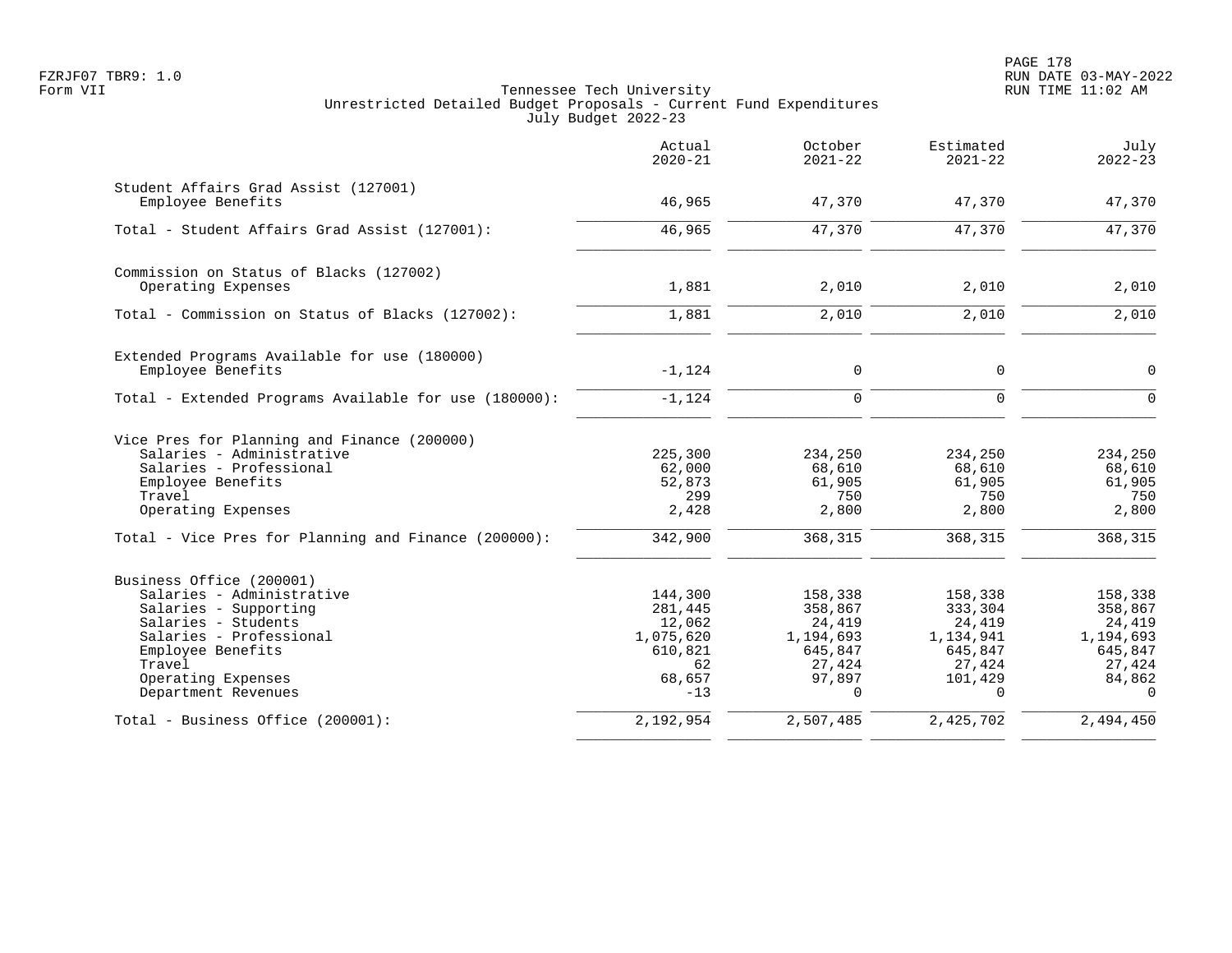|                                                  | Actual<br>$2020 - 21$ | October<br>$2021 - 22$ | Estimated<br>$2021 - 22$ | July<br>$2022 - 23$ |
|--------------------------------------------------|-----------------------|------------------------|--------------------------|---------------------|
| Human Resources (200002)                         |                       |                        |                          |                     |
| Salaries - Administrative                        | 88,019                | 155,000                | 129,167                  | 155,000             |
| Salaries - Supporting                            | 105,554               | 96,243                 | 94,660                   | 96,243              |
| Salaries - Students                              | 743                   | $\Omega$               | $\Omega$                 | $\Omega$            |
| Salaries - Professional                          | 357,787               | 348,429                | 296,493                  | 348,429             |
| Employee Benefits                                | 182,263               | 198,038                | 183,038                  | 183,038             |
| Travel                                           | 920                   | 6,545                  | 6,545                    | 6,545               |
| Operating Expenses                               | 33,625                | 46,545                 | 52,545                   | 46,545              |
| Total - Human Resources (200002):                | 768,911               | 850,800                | 762,448                  | 835,800             |
| Business Office GA (200008)                      |                       |                        |                          |                     |
| Employee Benefits                                | 22,818                | 25,254                 | 50,254                   | 25,254              |
| Total - Business Office GA (200008):             | 22,818                | 25,254                 | 50,254                   | 25,254              |
| Planning Strategic Initiatives (200009)          |                       |                        |                          |                     |
| Salaries - Academic                              | 20,001                | 0                      | $\Omega$                 | $\overline{0}$      |
| Salaries - Professional                          | 105,629               | 81,455                 | 111,455                  | 81,455              |
| Employee Benefits                                | 84,096                | 37,422                 | 127,422                  | 37,422              |
| Operating Expenses                               | 1,025                 | $\Omega$               | $\Omega$                 | $\Omega$            |
| Total - Planning Strategic Initiatives (200009): | 210,751               | 118,877                | 238,877                  | 118,877             |
| Facilities Rental (200011)                       |                       |                        |                          |                     |
| Salaries - Supporting                            | 1,991                 | 0                      | 353                      | $\mathbf 0$         |
| Salaries - Professional                          | 0                     | $\mathbf 0$            | 1,150                    | $\Omega$            |
| Employee Benefits                                | 500                   | $\Omega$               | 296                      | $\Omega$            |
| Operating Expenses                               | 0                     | 1,890                  | 2,311                    | $\Omega$            |
| Total - Facilities Rental (200011):              | 2,491                 | 1,890                  | 4,110                    | $\Omega$            |
|                                                  |                       |                        |                          |                     |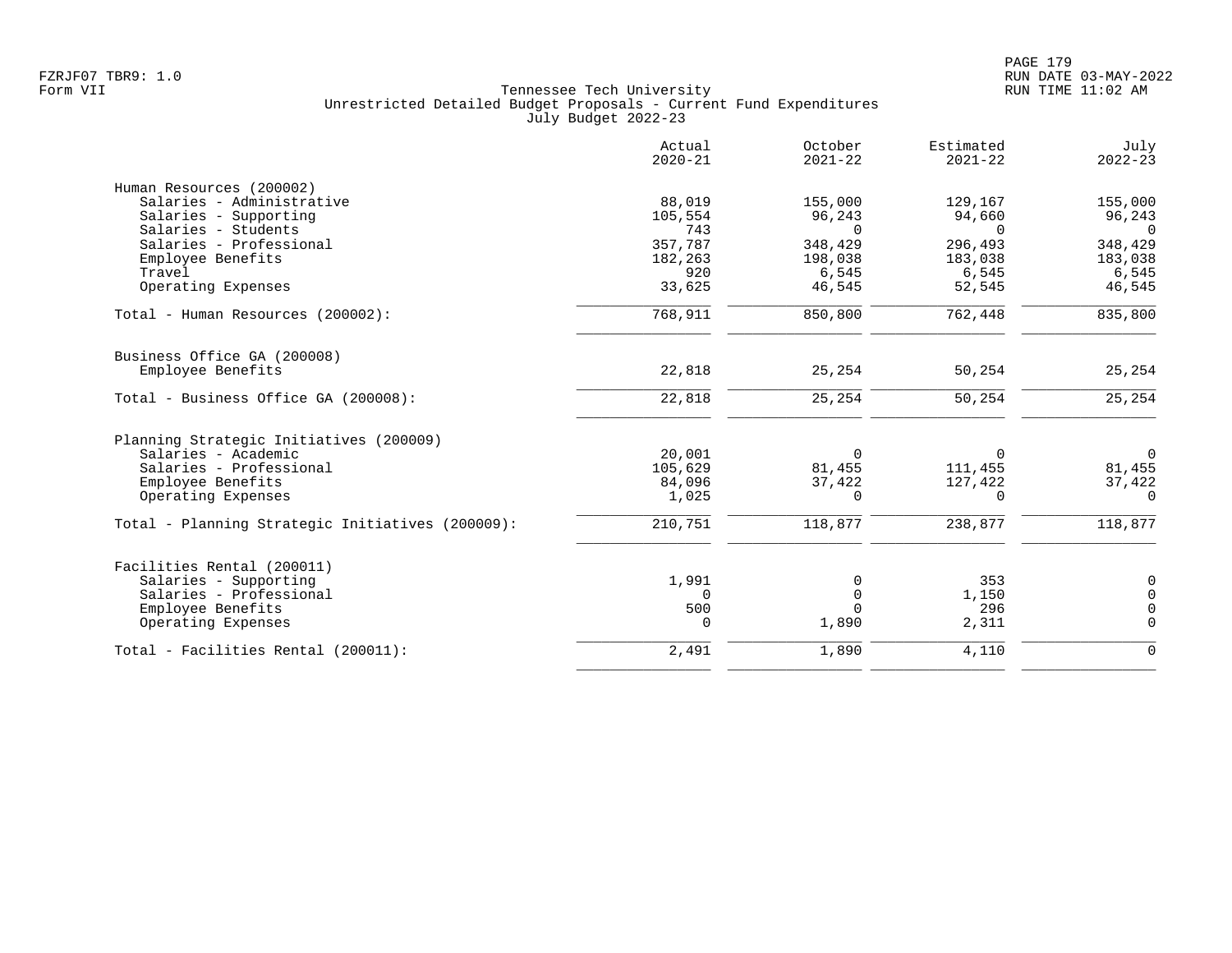|                                                | Actual<br>$2020 - 21$ | October<br>$2021 - 22$ | Estimated<br>$2021 - 22$ | July<br>$2022 - 23$ |
|------------------------------------------------|-----------------------|------------------------|--------------------------|---------------------|
| CHEC Management (200012)                       |                       |                        |                          |                     |
| Operating Expenses                             | 105,883               | 93,820                 | 93,820                   | 93,820              |
| Total - CHEC Management (200012):              | 105,883               | 93,820                 | 93,820                   | 93,820              |
| LSP-VP Finance (200020)                        |                       |                        |                          |                     |
| Operating Expenses                             | 0                     | 304,024                | 460,252                  | 0                   |
| Total - LSP-VP Finance (200020):               | $\mathbf 0$           | 304,024                | 460,252                  | $\mathbf 0$         |
| University Budget & Planning (200025)          |                       |                        |                          |                     |
| Salaries - Professional                        | 182,688               | 237,331                | 237,631                  | 237,631             |
| Employee Benefits<br>Operating Expenses        | 55,749<br>$\Omega$    | 74,827<br>5,172        | 74,827<br>5,172          | 74,827<br>5,172     |
| Total - University Budget & Planning (200025): | 238,437               | 317,330                | 317,630                  | 317,630             |
| Compliance Office (200026)                     |                       |                        |                          |                     |
| Salaries - Administrative                      | 109,156               | 132,382                | 132,382                  | 132,382             |
| Salaries - Supporting                          | 40,949                | 41,886                 | 42,386                   | 42,886              |
| Salaries - Professional                        | 17,685                | 300                    | 300                      | 300                 |
| Employee Benefits<br>Travel                    | 62,574<br>98          | 75,972<br>3,000        | 75,972<br>3,000          | 75,972<br>3,000     |
| Operating Expenses                             | 8,477                 | 36,600                 | 36,600                   | 36,600              |
| Total - Compliance Office (200026):            | 238,939               | 290,140                | 290,640                  | 291,140             |
|                                                |                       |                        |                          |                     |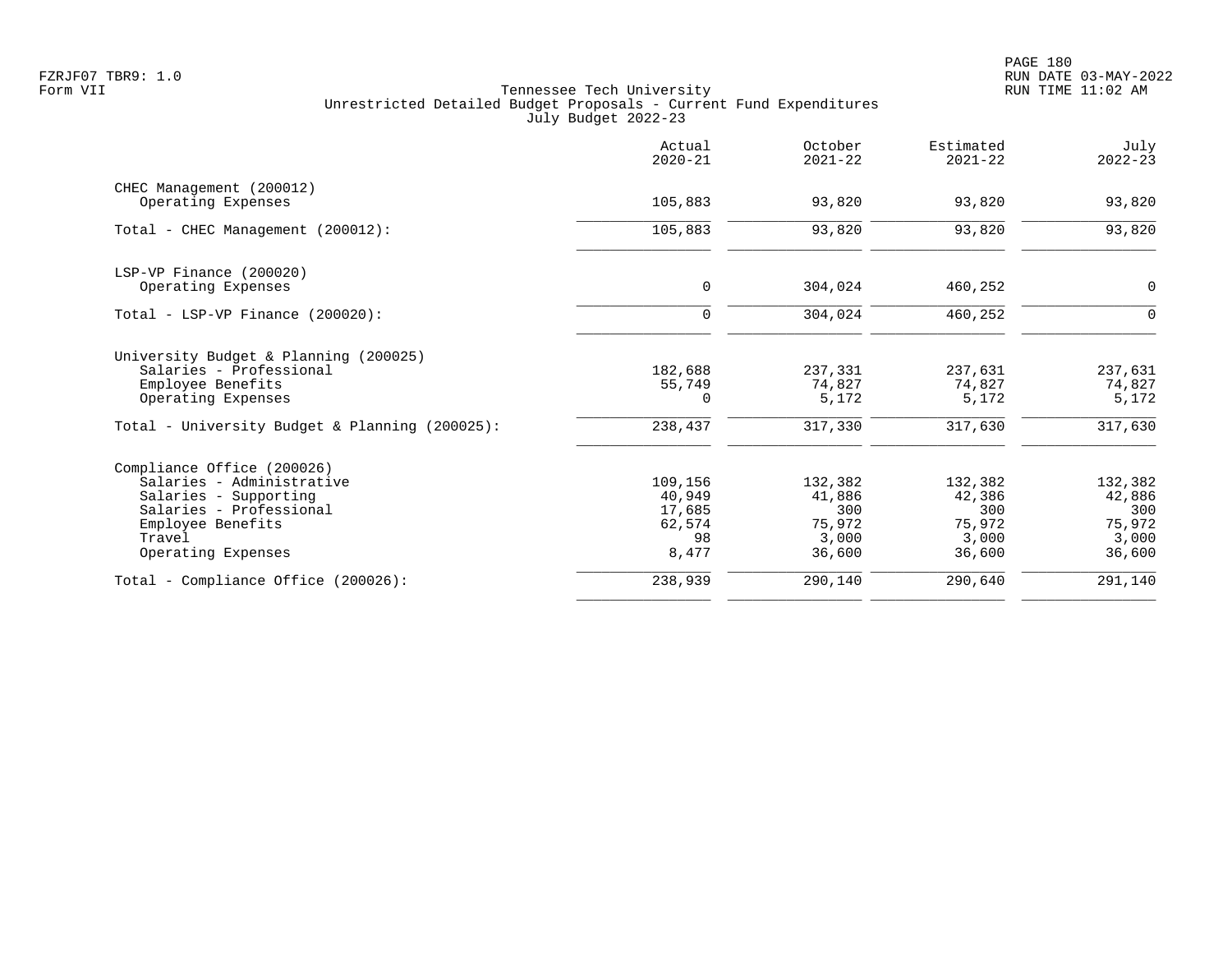PAGE 181 FZRJF07 TBR9: 1.0 RUN DATE 03-MAY-2022

|                                                                                                                                   | Actual<br>$2020 - 21$                            | October<br>$2021 - 22$                    | Estimated<br>$2021 - 22$                  | July<br>$2022 - 23$                       |
|-----------------------------------------------------------------------------------------------------------------------------------|--------------------------------------------------|-------------------------------------------|-------------------------------------------|-------------------------------------------|
| PCI Compliance (200030)<br>Operating Expenses                                                                                     | $\mathbf 0$                                      | 5,000                                     | 5,000                                     | 5,000                                     |
| Total - PCI Compliance (200030):                                                                                                  | 0                                                | 5,000                                     | 5,000                                     | 5,000                                     |
| Accommodations - Faculty and Staff (200032)<br>Operating Expenses                                                                 | 12,141                                           | 150,000                                   | 150,000                                   | 0                                         |
| Total - Accommodations - Faculty and Staff (200032):                                                                              | 12,141                                           | 150,000                                   | 150,000                                   | $\mathbf 0$                               |
| Postage and Mailing (203007)<br>Operating Expenses                                                                                | 132,513                                          | 170,000                                   | 170,000                                   | 170,000                                   |
| Total - Postage and Mailing (203007):                                                                                             | 132,513                                          | 170,000                                   | 170,000                                   | 170,000                                   |
| Postage and Mailing Transfer In (203008)<br>Operating Expenses<br>Department Revenues                                             | $-144,583$<br>$-358$                             | $\Omega$<br>$-170,000$                    | 0<br>$-170,000$                           | $\mathbf 0$<br>$-170,000$                 |
| Total - Postage and Mailing Transfer In (203008):                                                                                 | $-144,941$                                       | $-170,000$                                | $-170,000$                                | $-170,000$                                |
| Printing Services (203009)<br>Salaries - Supporting<br>Salaries - Students<br>Travel<br>Operating Expenses<br>Department Revenues | 0<br>$\mathbf 0$<br>$\Omega$<br>418,969<br>8,000 | 2,610<br>2,120<br>140<br>313,320<br>8,300 | 2,610<br>2,120<br>140<br>313,320<br>8,300 | 2,610<br>2,120<br>140<br>313,320<br>8,300 |
| Total - Printing Services (203009):                                                                                               | 426,969                                          | 326,490                                   | 326,490                                   | 326,490                                   |
|                                                                                                                                   |                                                  |                                           |                                           |                                           |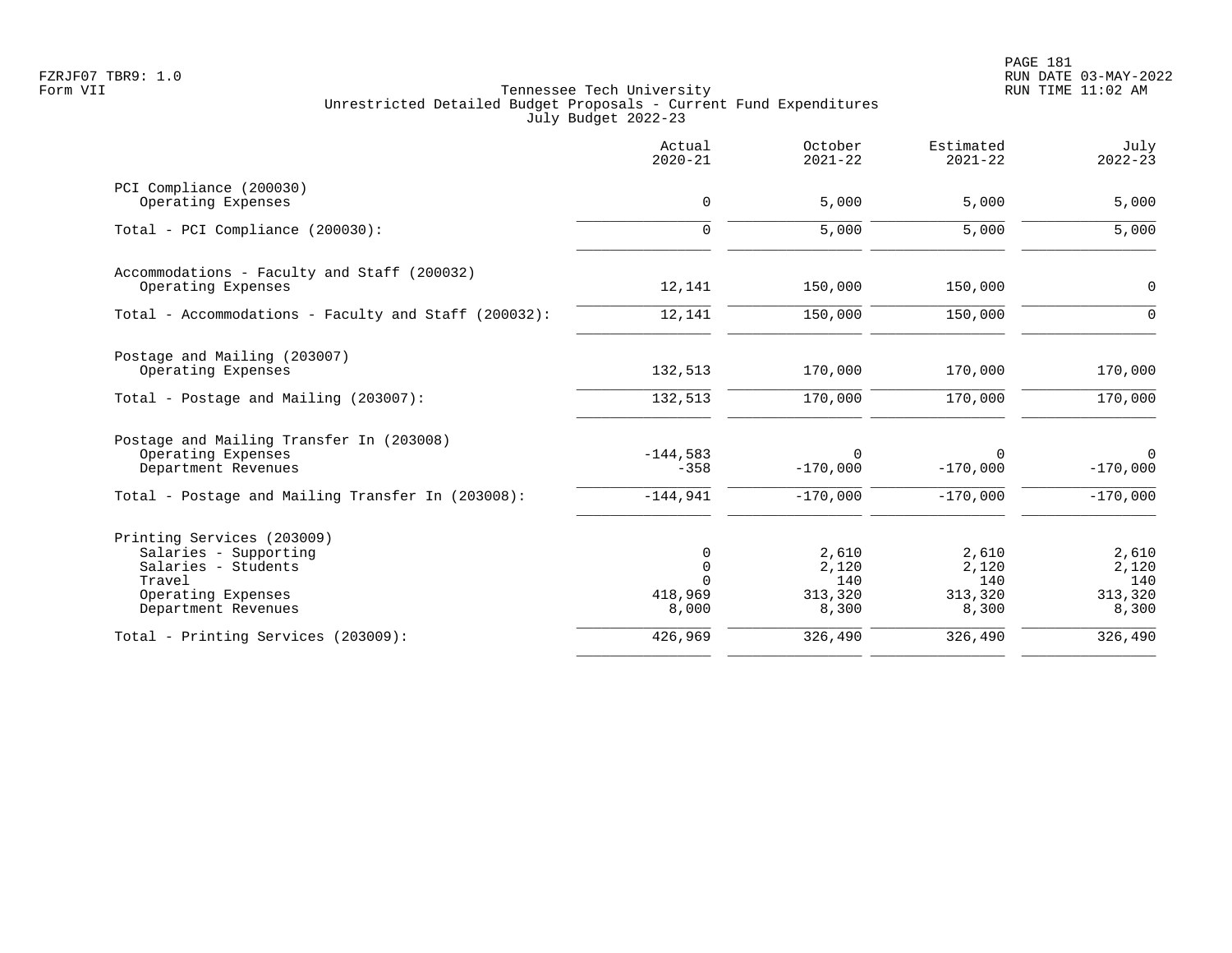|                                                                                              | Actual<br>$2020 - 21$   | October<br>$2021 - 22$ | Estimated<br>$2021 - 22$ | July<br>$2022 - 23$    |
|----------------------------------------------------------------------------------------------|-------------------------|------------------------|--------------------------|------------------------|
| Printing Serv Transf In (203010)<br>Operating Expenses<br>Department Revenues                | $-342, 175$<br>$\Omega$ | $\Omega$<br>$-235,520$ | $\Omega$<br>$-235,520$   | $\Omega$<br>$-235,520$ |
| Total - Printing Serv Transf In (203010):                                                    | $-342, 175$             | $-235,520$             | $-235,520$               | $-235,520$             |
| Printing Serv Allocation Offset (203011)<br>Operating Expenses                               | 35,384                  | 0                      | 0                        | $\mathbf 0$            |
| Total - Printing Serv Allocation Offset (203011):                                            | 35,384                  | $\Omega$               | $\Omega$                 |                        |
| Mail Services Spouse Dependent (203014)<br>Employee Benefits<br>Operating Expenses           | 2,554<br>196            | 10,830<br>0            | 10,830<br>$\Omega$       | 10,830<br>$\Omega$     |
| Total - Mail Services Spouse Dependent (203014):                                             | 2,750                   | 10,830                 | 10,830                   | 10,830                 |
| Mail Services PC191 (203015)<br>Employee Benefits<br>$Total - Mail$ Services PC191 (203015): | 0<br>$\Omega$           | 3,300<br>3,300         | 3,300<br>3,300           | 3,300<br>3,300         |
|                                                                                              |                         |                        |                          |                        |
| Mail Services E&G Operations (203027)<br>Operating Expenses<br>Department Revenues           | 357,737<br>0            | 297,826<br>20,057      | 297,826<br>20,057        | 297,826<br>20,057      |
| Total - Mail Services E&G Operations (203027):                                               | 357,737                 | 317,883                | 317,883                  | 317,883                |
|                                                                                              |                         |                        |                          |                        |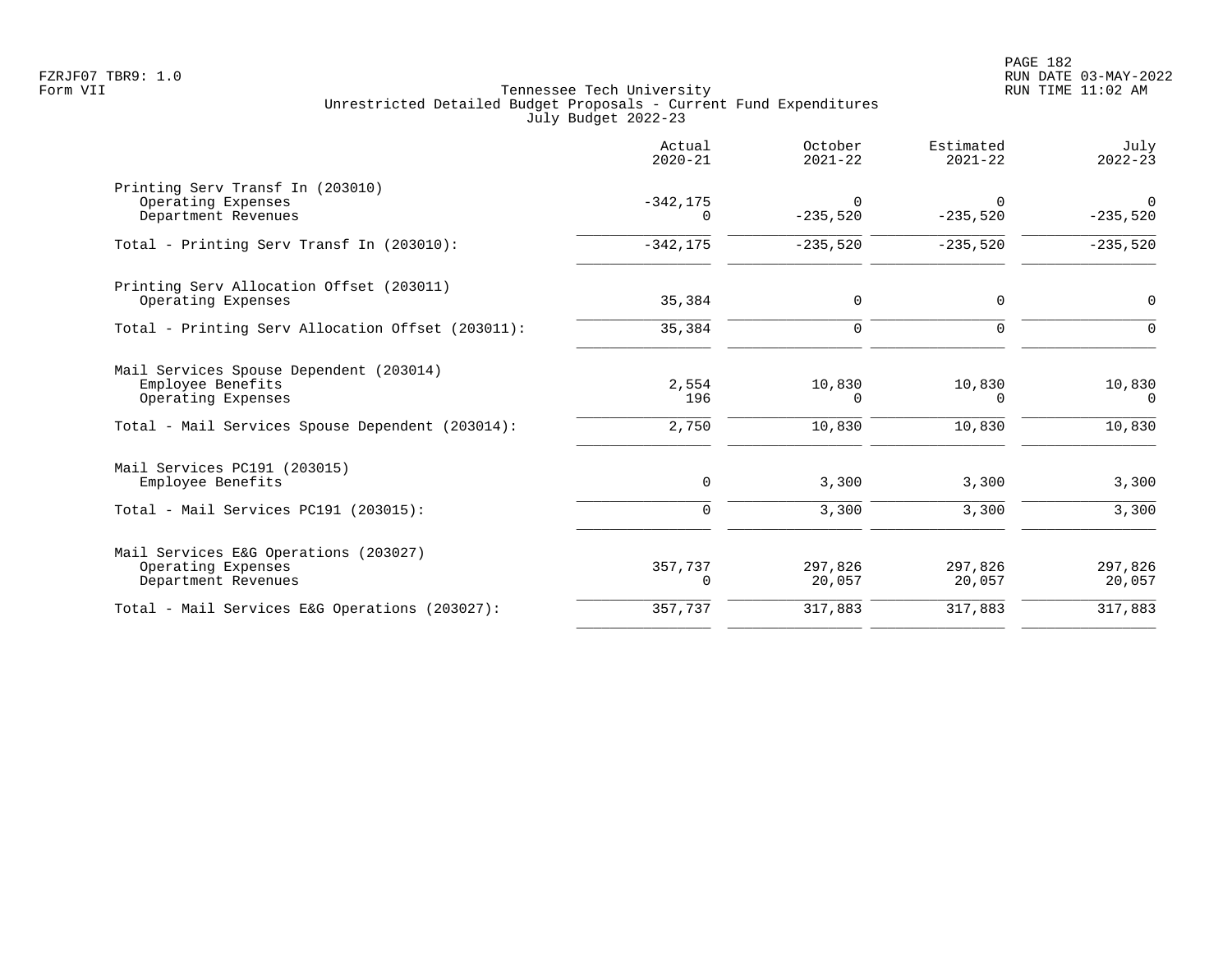PAGE 183 FZRJF07 TBR9: 1.0 RUN DATE 03-MAY-2022

|                                                    | Actual<br>$2020 - 21$ | October<br>$2021 - 22$ | Estimated<br>$2021 - 22$ | July<br>$2022 - 23$ |
|----------------------------------------------------|-----------------------|------------------------|--------------------------|---------------------|
| Mail Services Svc Ctr Allocation (203028)          |                       |                        |                          |                     |
| Operating Expenses                                 | 60,719                | $\mathbf 0$            | 0                        | $\mathbf 0$         |
| Department Revenues                                | $-54,000$             | $\mathbf 0$            | $\mathbf 0$              | $\mathbf 0$         |
| Total - Mail Services Svc Ctr Allocation (203028): | 6,719                 | $\mathbf 0$            | $\mathbf 0$              | $\Omega$            |
| CHEC Administrative Services (210000)              |                       |                        |                          |                     |
| Employee Benefits                                  | $-1,927$              | $\Omega$               | $\mathbf 0$              | $\Omega$            |
| Total - CHEC Administrative Services (210000):     | $-1,927$              | $\Omega$               | $\Omega$                 | $\Omega$            |
| Purchasing & Contracts Office (221001)             |                       |                        |                          |                     |
| Salaries - Administrative                          | 104,788               | 110,607                | 110,607                  | 110,607             |
| Salaries - Supporting                              | 85,438                | 81,518                 | 78,754                   | 81,518              |
| Salaries - Professional                            | 80,800                | 110,728                | 110,728                  | 110,728             |
| Employee Benefits<br>Travel                        | 108,744<br>$\Omega$   | 132,786<br>336         | 132,786<br>336           | 132,786<br>336      |
| Operating Expenses                                 | 18,449                | 10,762                 | 10,762                   | 10,762              |
| Total - Purchasing & Contracts Office (221001):    | 398,219               | 446,737                | 443,973                  | 446,737             |
| Environmental Health and Safety (221003)           |                       |                        |                          |                     |
| Salaries - Students                                | 3,286                 | 11,000                 | 6,000                    | 11,000              |
| Salaries - Professional                            | 114,919               | 207,846                | 179,789                  | 212,199             |
| Employee Benefits                                  | 35,734                | 75,961                 | 75,961                   | 75,961              |
| Travel<br>Operating Expenses                       | 1,588<br>42,736       | 328<br>31,333          | 328<br>51,333            | $\Omega$<br>31,661  |
|                                                    |                       |                        |                          |                     |
| Total - Environmental Health and Safety (221003):  | 198,263               | 326,468                | 313,411                  | 330,821             |
|                                                    |                       |                        |                          |                     |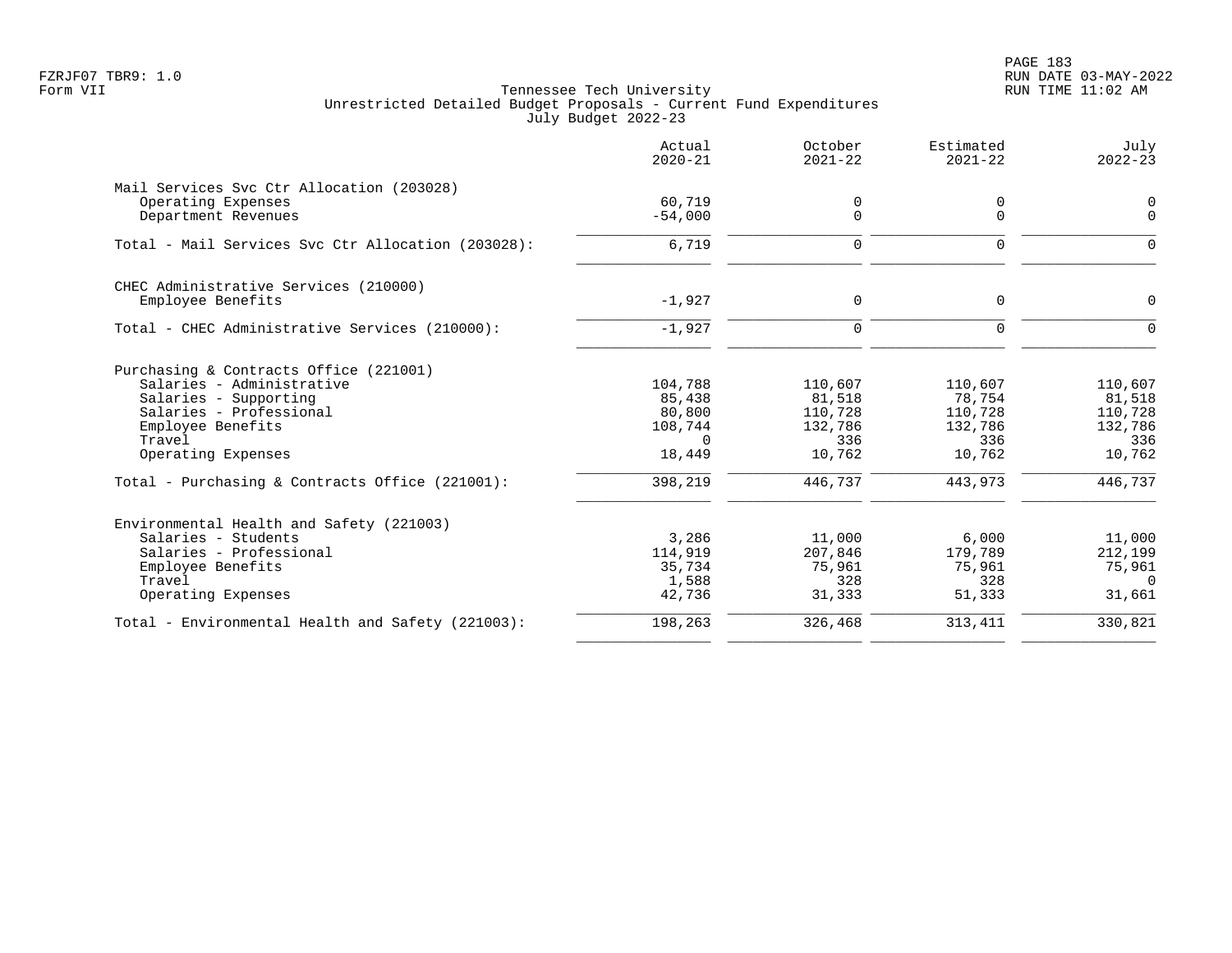|                                               | Actual<br>$2020 - 21$ | October<br>$2021 - 22$ | Estimated<br>$2021 - 22$ | July<br>$2022 - 23$ |
|-----------------------------------------------|-----------------------|------------------------|--------------------------|---------------------|
| Motor Pool Fuel (221006)                      |                       |                        |                          |                     |
| Operating Expenses                            | 69,796                | 150,000                | 150,000                  | 150,000             |
| Total - Motor Pool Fuel (221006):             | 69,796                | 150,000                | 150,000                  | 150,000             |
| Motor Pool Fuel Transfer In (221007)          |                       |                        |                          |                     |
| Operating Expenses                            | $-69,796$             | $-150,000$             | $-150,000$               | $-150,000$          |
| Total - Motor Pool Fuel Transfer In (221007): | $-69,796$             | $-150,000$             | $-150,000$               | $-150,000$          |
| Telephone Services (231000)                   |                       |                        |                          |                     |
| Salaries - Supporting                         | 74,246                | 80,853                 | 80,853                   | 80,853              |
| Salaries - Students                           | $\Omega$              | 5,140                  | 5,140                    | 5,140               |
| Salaries - Professional                       | 73,029                | 73,779                 | 73,779                   | 73,779              |
| Employee Benefits                             | 79,854                | 83,458                 | 83,458                   | 83,458              |
| Travel                                        | $\Omega$              | 1,000                  | 1,000                    | 1,000               |
| Operating Expenses<br>Department Revenues     | 101,292<br>100,000    | 552,550<br>100,000     | 552,550<br>100,000       | 552,550<br>100,000  |
| Total - Telephone Services (231000):          | 428,421               | 896,780                | 896,780                  | 896,780             |
| Telephone Transfer In (231001)                |                       |                        |                          |                     |
| Operating Expenses                            | $-418,159$            | $\Omega$               | $\Omega$                 | 0                   |
| Department Revenues                           | $\Omega$              | $-875,780$             | $-875,780$               | $-875,780$          |
| Total - Telephone Transfer In (231001):       | $-418, 159$           | $-875,780$             | $-875,780$               | $-875,780$          |
|                                               |                       |                        |                          |                     |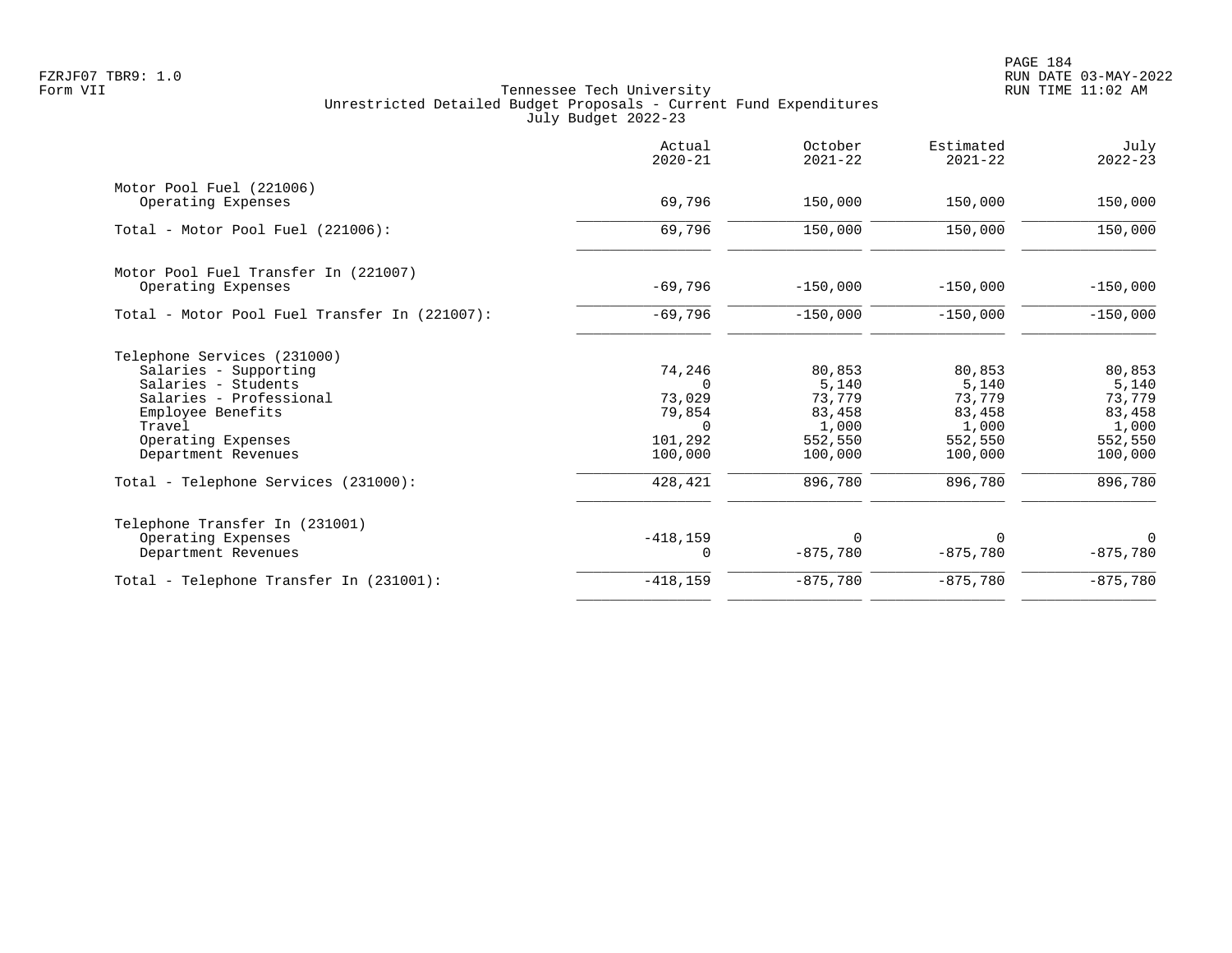|                                                  | Actual<br>$2020 - 21$ | October<br>$2021 - 22$ | Estimated<br>$2021 - 22$ | July<br>$2022 - 23$ |
|--------------------------------------------------|-----------------------|------------------------|--------------------------|---------------------|
| Cable TV (231002)                                |                       |                        |                          |                     |
| Operating Expenses                               | 124,502               | 127,000                | 127,000                  | 127,000             |
| Total - Cable TV (231002):                       | 124,502               | 127,000                | 127,000                  | 127,000             |
| Cable TV Transfer In (231003)                    |                       |                        |                          |                     |
| Operating Expenses                               | $-215,969$            | $\Omega$               | 0                        | $\Omega$            |
| Department Revenues                              | $\Omega$              | $-127,000$             | $-127,000$               | $-127,000$          |
| Total - Cable TV Transfer In (231003):           | $-215,969$            | $-127,000$             | $-127,000$               | $-127,000$          |
| Regulated Waste Disposal (255001)                |                       |                        |                          |                     |
| Operating Expenses                               | 38,526                | 42,500                 | 42,500                   | 42,500              |
| Total - Regulated Waste Disposal (255001):       | 38,526                | 42,500                 | 42,500                   | 42,500              |
| VP for Univ Advancement Office (300000)          |                       |                        |                          |                     |
| Salaries - Administrative                        | 220,300               | 218,900                | 218,900                  | 218,900             |
| Salaries - Supporting                            | 193,085               | 203,177                | 159,714                  | 170,510             |
| Salaries - Students                              | 6,163                 | 9,940                  | 9,440                    | 9,940               |
| Salaries - Professional                          | 1,009,142             | 1,071,331              | 1,066,586                | 1,107,426           |
| Employee Benefits                                | 491,442               | 543,725                | 565,725                  | 537,825             |
| Travel                                           | 2,268                 | 12,310                 | 2,310                    | $\Omega$            |
| Operating Expenses                               | 86,338                | 80,430                 | 70,851                   | 83,332              |
| Total - VP for Univ Advancement Office (300000): | 2,008,738             | 2,139,813              | 2,093,526                | 2,127,933           |
|                                                  |                       |                        |                          |                     |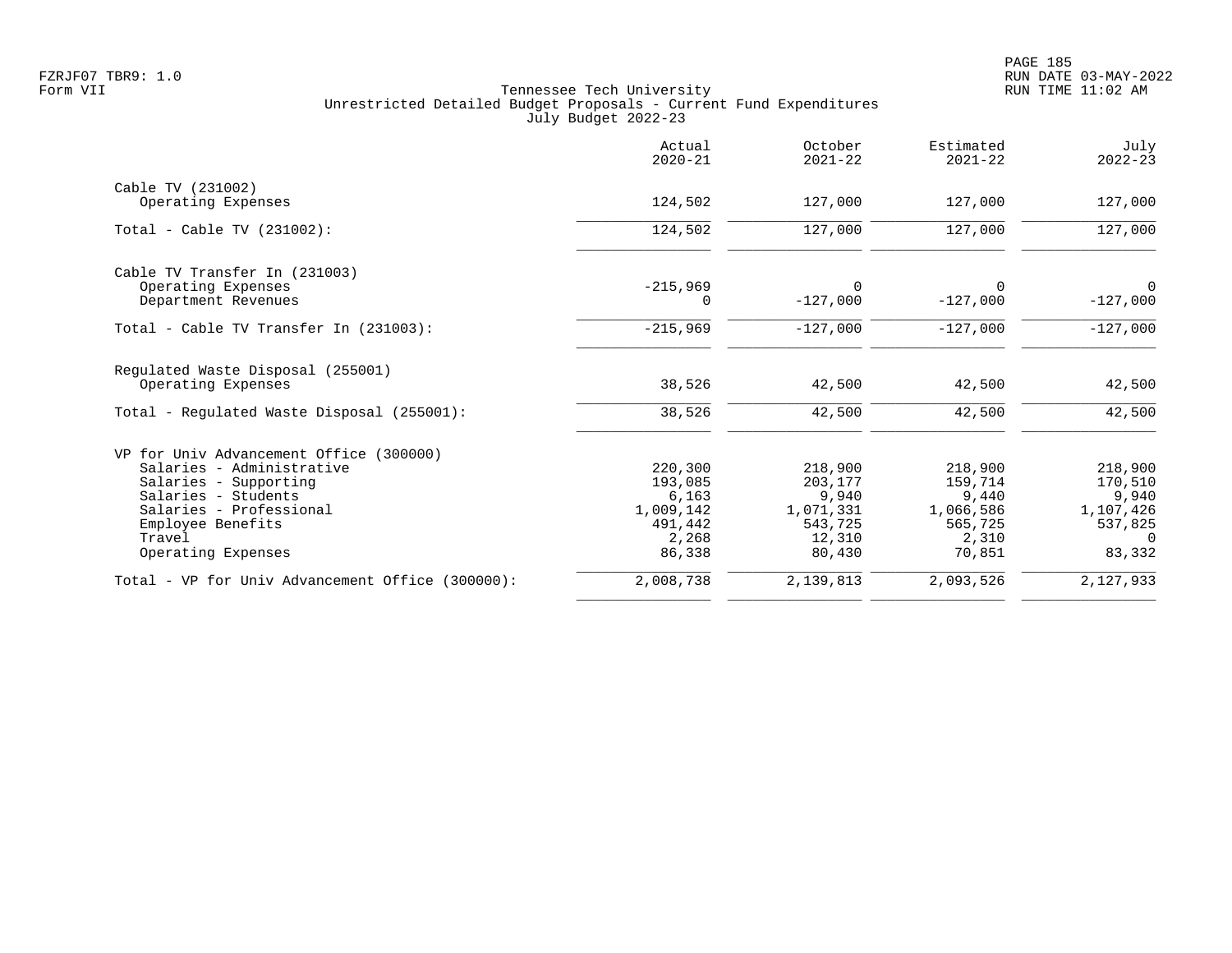PAGE 186 FZRJF07 TBR9: 1.0 RUN DATE 03-MAY-2022

|                                                                             | Actual<br>$2020 - 21$ | October<br>$2021 - 22$ | Estimated<br>$2021 - 22$ | July<br>$2022 - 23$ |
|-----------------------------------------------------------------------------|-----------------------|------------------------|--------------------------|---------------------|
| Univ Advancement Athletic Tickets (301001)<br>Operating Expenses            | 24,825                | 114,560                | 114,560                  | 114,560             |
| Total - Univ Advancement Athletic Tickets (301001):                         | 24,825                | 114,560                | 114,560                  | 114,560             |
| Univ Adv Graduate Assistant (301003)<br>Employee Benefits                   | 16,044                | 25,440                 | 25,440                   | 25,440              |
| Total - Univ Adv Graduate Assistant (301003):                               | 16,044                | 25,440                 | 25,440                   | 25,440              |
| Univ Develop and Alumni Engagement (302000)<br>Travel<br>Operating Expenses | 20,200<br>23,709      | 21,670<br>18,670       | 21,670<br>39,670         | $\Omega$<br>18,670  |
| Total - Univ Develop and Alumni Engagement (302000):                        | 43,909                | 40,340                 | 61,340                   | 18,670              |
| Alumni Engagement & Annual Giving (302004)<br>Operating Expenses            | 1,990                 | 0                      | 0                        | 0                   |
| Total - Alumni Engagement & Annual Giving (302004):                         | 1,990                 | $\mathbf 0$            | 0                        | $\Omega$            |
| Alumni Bookstore Sales (302005)<br>Operating Expenses                       | 0                     | 10,000                 | 10,000                   | 10,000              |
| Total - Alumni Bookstore Sales (302005):                                    | $\Omega$              | 10,000                 | 10,000                   | 10,000              |
|                                                                             |                       |                        |                          |                     |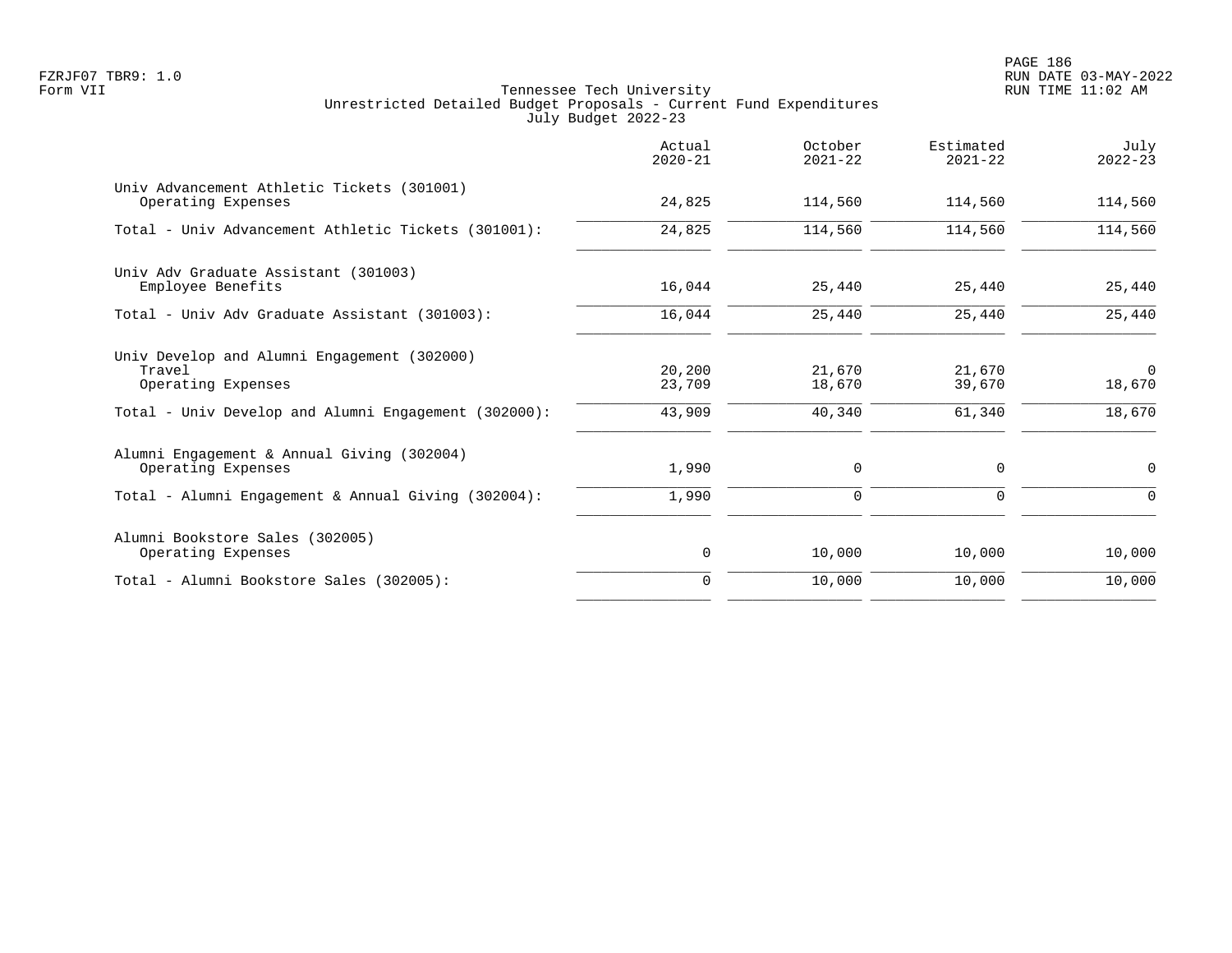|                                                      | Actual<br>$2020 - 21$ | October<br>$2021 - 22$ | Estimated<br>$2021 - 22$ | July<br>$2022 - 23$ |
|------------------------------------------------------|-----------------------|------------------------|--------------------------|---------------------|
| Communications & Marketing (303000)                  |                       |                        |                          |                     |
| Salaries - Administrative                            | 133,200               | 144,703                | 144,703                  | 144,703             |
| Salaries - Supporting                                | 168,679               | 151,674                | 179,062                  | 148,355             |
| Salaries - Students                                  | 15,677                | 22,500                 | 49,500                   | $\bigcirc$          |
| Salaries - Professional                              | 542,059               | 628,725                | 617,654                  | 624,649             |
| Employee Benefits                                    | 345,282               | 350,614                | 350,614                  | 350,614             |
| Travel                                               | 603                   | $\Omega$               | 1,200                    | $\Omega$            |
| Operating Expenses                                   | 60,451                | 16,874                 | 28,913                   | 24,269              |
| Total - Communications & Marketing (303000):         | 1,265,951             | 1,315,090              | 1,371,646                | 1,292,590           |
| Communications & Mrktg Transfer In (303001)          |                       |                        |                          |                     |
| Operating Expenses                                   | $-134, 219$           | $\Omega$               |                          | $\Omega$            |
| Department Revenues                                  | 0                     | $-4,120$               | $-46, 420$               | $-4,120$            |
| Total - Communications & Mrktq Transfer In (303001): | $-134, 219$           | $-4,120$               | $-46, 420$               | $-4,120$            |
| Web & Digital Media (303003)                         |                       |                        |                          |                     |
| Employee Benefits                                    | $\Omega$              | 50                     | 50                       | 50                  |
| Operating Expenses                                   | 18,808                | $\mathbf 0$            | 24,650                   | $\mathbf 0$         |
| Capital Outlay                                       | 6,399                 | $\mathbf 0$            | $\mathbf 0$              | $\mathsf 0$         |
| Total - Web & Digital Media (303003):                | 25,207                | 50                     | 24,700                   | 50                  |
| Photo Services Office (304000)                       |                       |                        |                          |                     |
| Salaries - Supporting                                | 1,800                 | 0                      | 0                        | $\pmb{0}$           |
| Salaries - Professional                              | 4,937                 | 0                      | $\mathbf 0$              | $\mathsf{O}\xspace$ |
| Employee Benefits                                    | 957                   | $\Omega$               | $\Omega$                 | $\mathsf{O}$        |
| Travel                                               | 36                    | $\Omega$               | 100                      | $\Omega$            |
| Operating Expenses                                   | 1,970                 | 9,000                  | 14,900                   | 9,000               |
| Department Revenues                                  | 1,500                 | $\Omega$               | $\cap$                   | $\Omega$            |
| Total - Photo Services Office (304000):              | 11,200                | 9,000                  | 15,000                   | 9,000               |
|                                                      |                       |                        |                          |                     |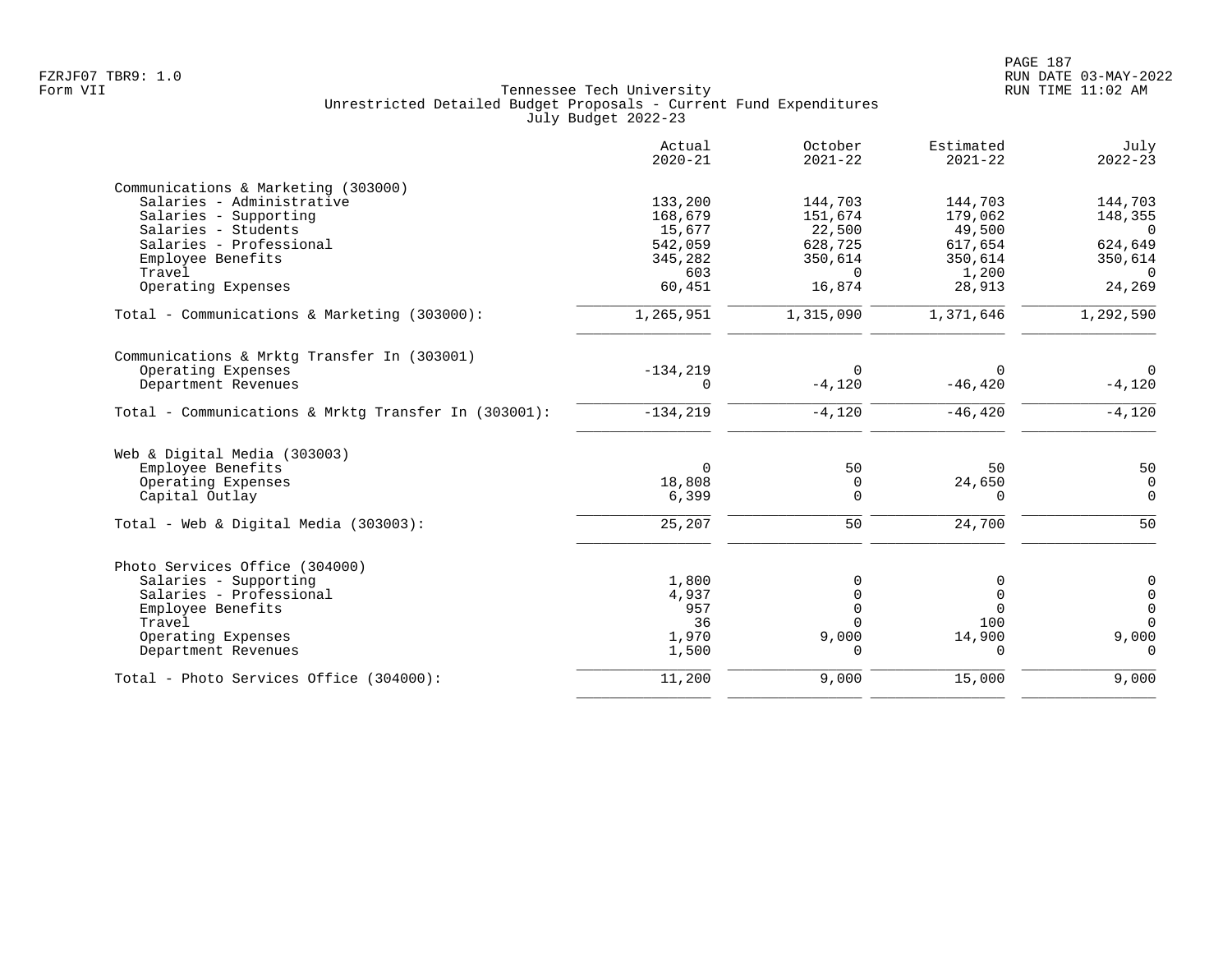|                                                                    | Actual<br>$2020 - 21$ | October<br>$2021 - 22$ | Estimated<br>$2021 - 22$ | July<br>$2022 - 23$ |
|--------------------------------------------------------------------|-----------------------|------------------------|--------------------------|---------------------|
| Photo Svc Transfer In Revenue (304001)<br>Operating Expenses       | $-12,520$             | $-3,000$               | $-5,000$                 | $-3,000$            |
| Total - Photo Svc Transfer In Revenue (304001):                    | $-12,520$             | $-3,000$               | $-5,000$                 | $-3,000$            |
| Photo Svc Allocation Offset (304002)<br>Operating Expenses         | 16,296                | $\mathbf 0$            | 0                        | $\mathbf 0$         |
| Total - Photo Svc Allocation Offset (304002):                      | 16,296                | $\mathbf 0$            | $\Omega$                 | $\Omega$            |
| TBR Spouse Dependent Discount (700000)<br>Employee Benefits        | 99,054                | 104,389                | 104,389                  | 104,389             |
| Total - TBR Spouse Dependent Discount (700000):                    | 99,054                | 104,389                | 104,389                  | 104,389             |
| TBR Employ Remission PC191 (700001)<br>Employee Benefits           | 60,371                | 34,392                 | 34,392                   | 64,392              |
| Total - TBR Employ Remission PC191 (700001):                       | 60,371                | 34,392                 | 34,392                   | 64,392              |
| E and G Data Processing Allocation (700003)<br>Department Revenues | 519,381               | 612,026                | 656,184                  | 615,349             |
| Total - E and G Data Processing Allocation (700003):               | 519,381               | 612,026                | 656,184                  | 615,349             |
|                                                                    |                       |                        |                          |                     |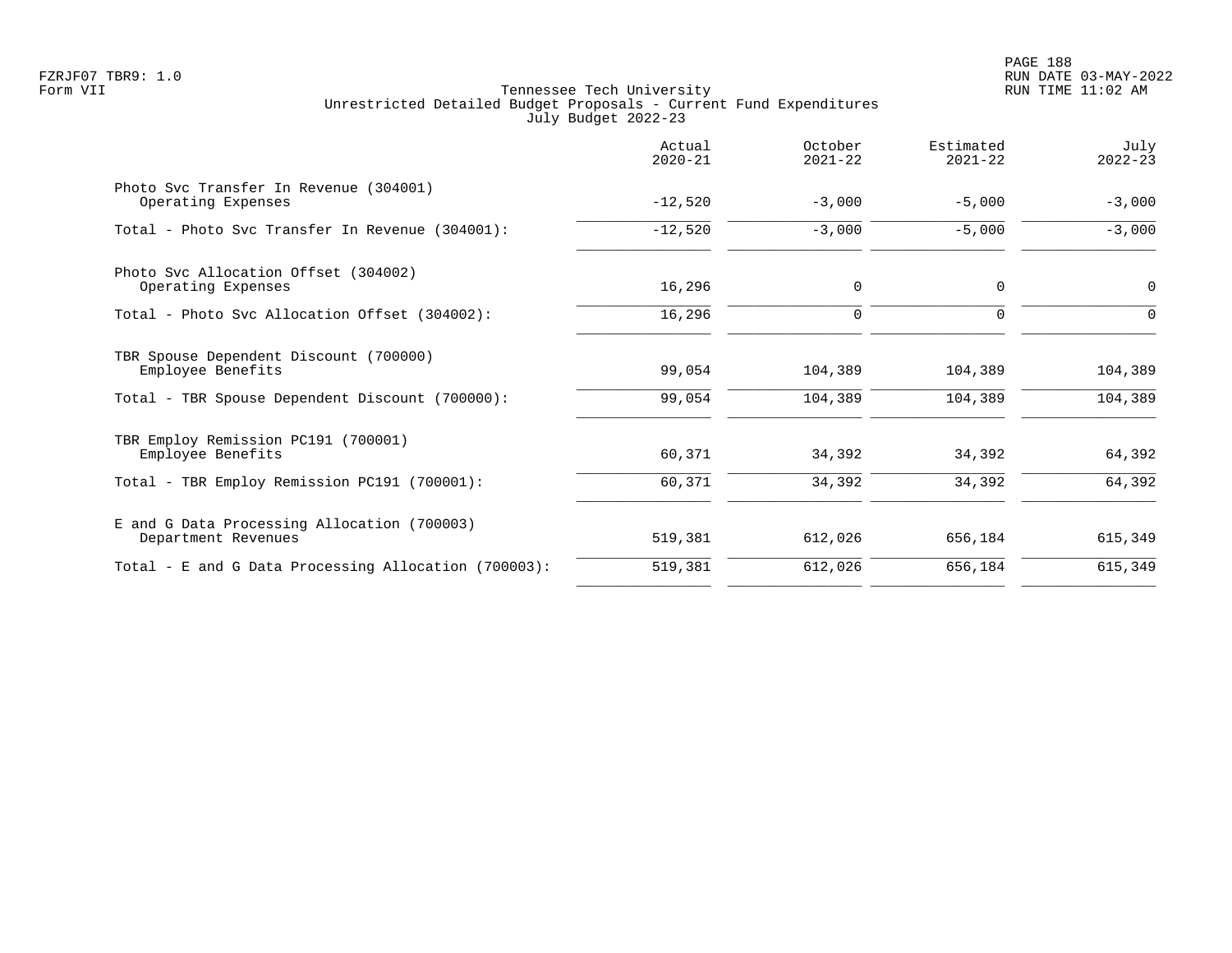|                                                             | Actual<br>$2020 - 21$ | October<br>$2021 - 22$    | Estimated<br>$2021 - 22$  | July<br>$2022 - 23$     |
|-------------------------------------------------------------|-----------------------|---------------------------|---------------------------|-------------------------|
| E and G Claims Adjustment (700004)<br>Operating Expenses    | 31,090                | 56,480                    | 56,480                    | 56,480                  |
| Total - E and G Claims Adjustment $(700004)$ :              | 31,090                | 56,480                    | 56,480                    | 56,480                  |
| $E$ and G Support (700005)                                  |                       |                           |                           |                         |
| Salaries - Administrative                                   | 0                     | 28,898                    | 28,898                    | 152,408                 |
| Salaries - Supporting                                       | $\mathbf 0$           | 11,037                    | 11,037                    | 54,146                  |
| Salaries - Professional                                     | $\Omega$              | 32,515                    | 32,515                    | 233,192                 |
| Employee Benefits<br>Operating Expenses                     | 22,461<br>$-180, 201$ | 2, 112, 833<br>$-160,029$ | 2, 112, 833<br>$-160,029$ | 2,834,122<br>$-160,029$ |
| Total - E and G Support $(700005)$ :                        | $-157,740$            | 2,025,254                 | 2,025,254                 | 3, 113, 839             |
| E and G Other Salary Pool (700009)<br>Salaries - Supporting | 0                     | 15,220                    | 15,220                    | 15,220                  |
| Total - E and G Other Salary Pool (700009):                 | $\mathbf 0$           | 15,220                    | 15,220                    | 15,220                  |
| TBR Chargeback non TN eCampus (700017)                      |                       |                           |                           |                         |
| Operating Expenses                                          | 37,637                | 52,740                    | 52,740                    | 52,740                  |
| Total - TBR Chargeback non TN eCampus (700017):             | 37,637                | 52,740                    | 52,740                    | 52,740                  |
| Legal Fees (700023)                                         |                       |                           |                           |                         |
| Operating Expenses                                          | 515,329               | 500,000                   | 1,215,000                 | 119,000                 |
| Total - Legal Fees $(700023)$ :                             | 515,329               | 500,000                   | 1,215,000                 | 119,000                 |
|                                                             |                       |                           |                           |                         |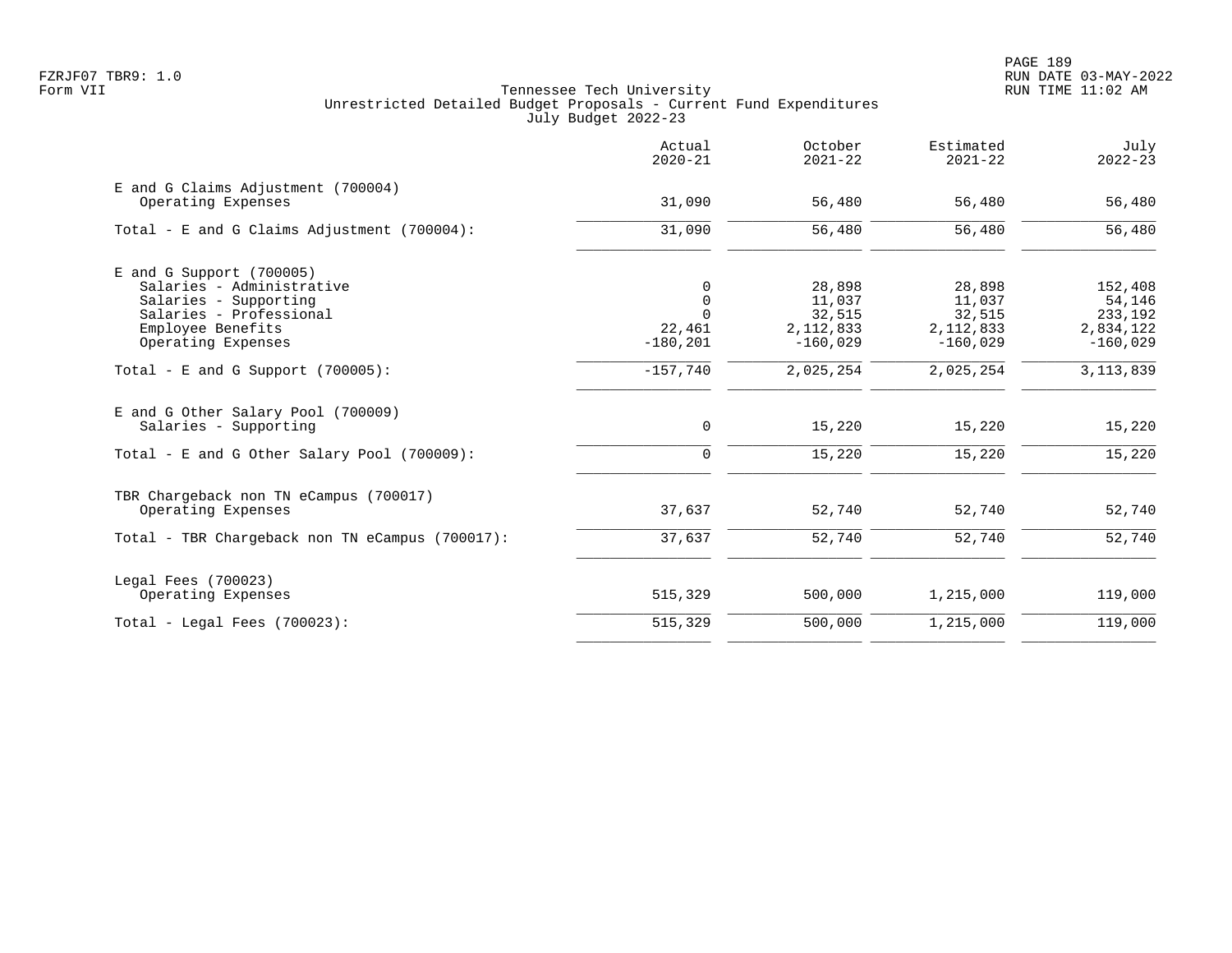|                                                         | Actual<br>$2020 - 21$ | October<br>$2021 - 22$ | Estimated<br>$2021 - 22$ | July<br>$2022 - 23$ |
|---------------------------------------------------------|-----------------------|------------------------|--------------------------|---------------------|
| License Fees (700024)<br>Operating Expenses             | 13,464                | 20,000                 | 20,000                   | 20,000              |
| Total - License Fees (700024):                          | 13,464                | 20,000                 | 20,000                   | 20,000              |
| Membership Fees (700025)                                | 151,359               | 165,077                | 165,077                  |                     |
| Operating Expenses<br>Total - Membership Fees (700025): | 151,359               | 165,077                | 165,077                  | 159,632<br>159,632  |
|                                                         |                       |                        |                          |                     |
| Consultation Services (700026)<br>Operating Expenses    | 0                     | 7,800                  | 7,800                    | 7,800               |
| Total - Consultation Services (700026):                 | 0                     | 7,800                  | 7,800                    | 7,800               |
| Banking Services (700027)<br>Operating Expenses         | 84,141                | 105,905                | 105,905                  | 97,700              |
| Total - Banking Services (700027):                      | 84,141                | 105,905                | 105,905                  | 97,700              |
| Collection of Debts (700028)                            |                       |                        |                          |                     |
| Operating Expenses                                      | $-167,309$            | 26,770                 | 26,770                   | 26,770              |
| Total - Collection of Debts (700028):                   | $-167, 309$           | 26,770                 | 26,770                   | 26,770              |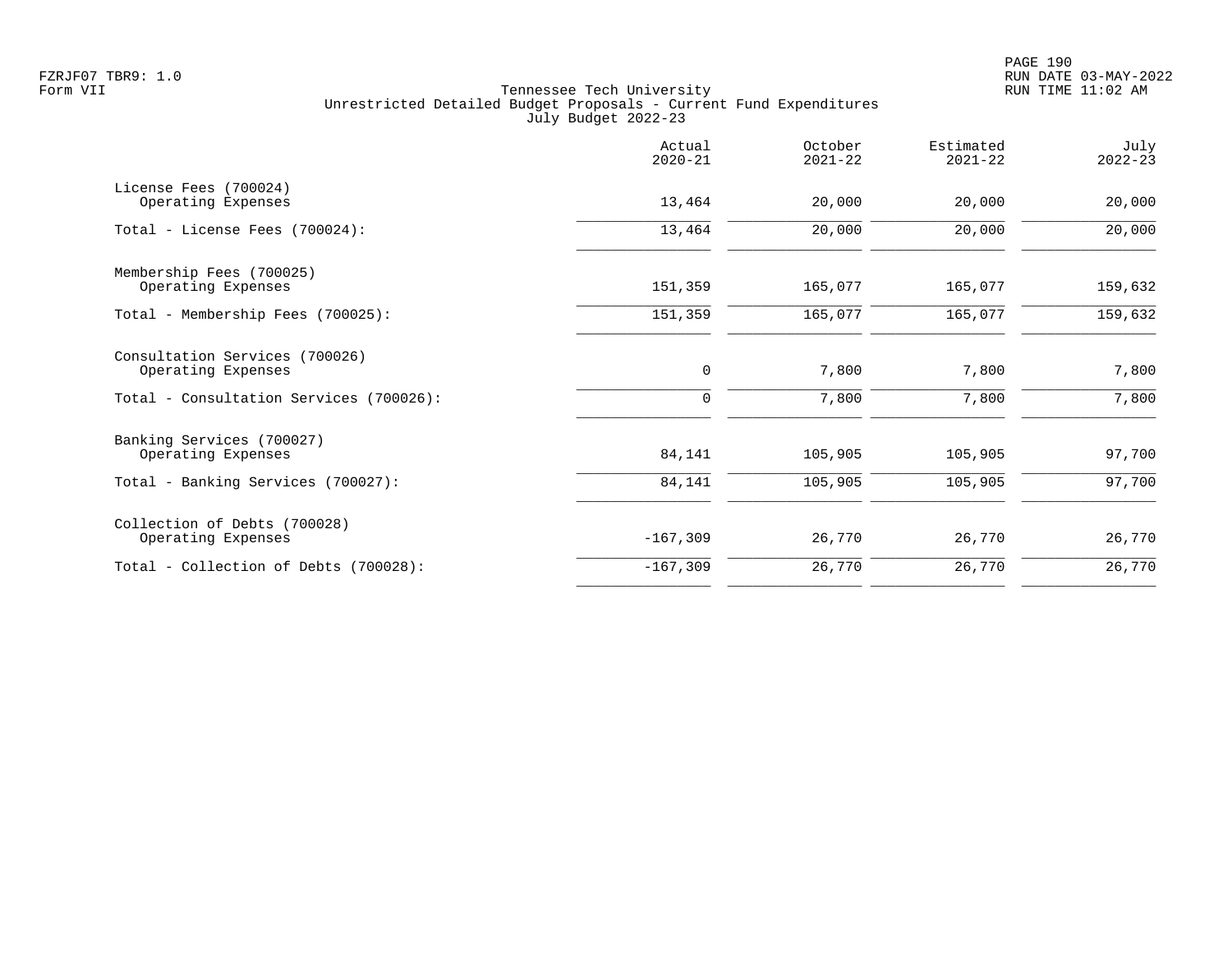PAGE 191 FZRJF07 TBR9: 1.0 RUN DATE 03-MAY-2022

|                                                             | Actual<br>$2020 - 21$ | October<br>$2021 - 22$ | Estimated<br>$2021 - 22$ | July<br>$2022 - 23$ |
|-------------------------------------------------------------|-----------------------|------------------------|--------------------------|---------------------|
| Provision for Doubtful Accts (700029)<br>Operating Expenses | $-11,297$             | 80,000                 | 80,000                   | 80,000              |
| Total - Provision for Doubtful Accts (700029):              | $-11,297$             | 80,000                 | 80,000                   | 80,000              |
| External Audit (700030)<br>Operating Expenses               | 2,340                 | 75,000                 | 125,000                  | 125,000             |
| Total - External Audit (700030):                            | 2,340                 | 75,000                 | 125,000                  | 125,000             |
| Training (700031)<br>Operating Expenses                     | 0                     | 1,360                  | 1,360                    | 1,360               |
| Total - Training (700031):                                  | $\Omega$              | 1,360                  | 1,360                    | 1,360               |
| Cafeteria Benefits (700032)<br>Operating Expenses           | 4,895                 | 15,000                 | 15,000                   | 15,000              |
| Total - Cafeteria Benefits (700032):                        | 4,895                 | 15,000                 | 15,000                   | 15,000              |
| Background Checks (700033)<br>Operating Expenses            | 23,443                | 22,700                 | 22,700                   | 22,700              |
| Total - Background Checks (700033):                         | 23,443                | 22,700                 | 22,700                   | 22,700              |
|                                                             |                       |                        |                          |                     |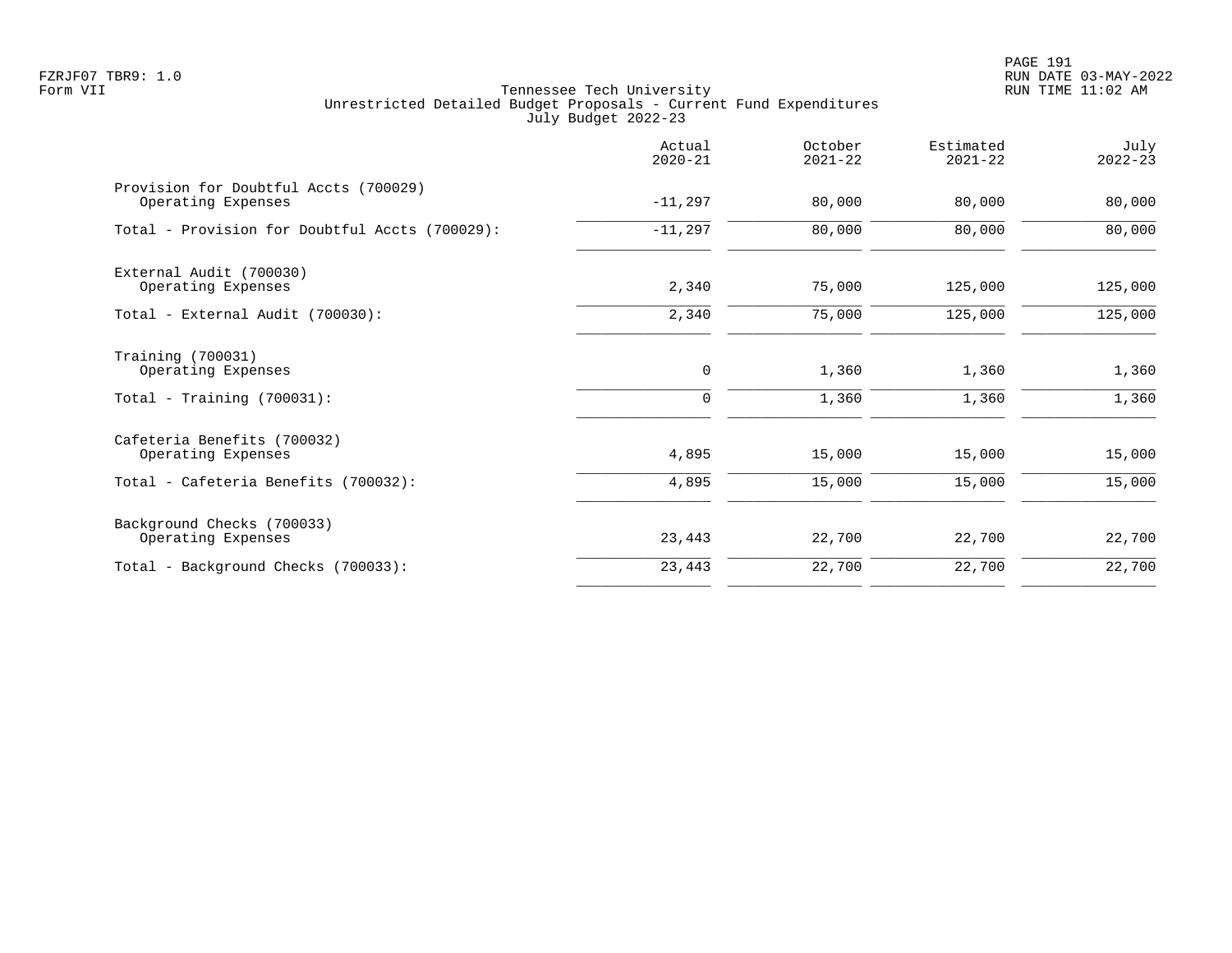| Actual<br>$2020 - 21$ | October<br>$2021 - 22$                                                                                                    | Estimated<br>$2021 - 22$                                                                                              | July<br>$2022 - 23$                                                                                            |
|-----------------------|---------------------------------------------------------------------------------------------------------------------------|-----------------------------------------------------------------------------------------------------------------------|----------------------------------------------------------------------------------------------------------------|
|                       |                                                                                                                           |                                                                                                                       |                                                                                                                |
|                       |                                                                                                                           |                                                                                                                       | $-562, 238$                                                                                                    |
| $-315, 493$           | $-462,548$                                                                                                                | $-534,658$                                                                                                            | $-562, 238$                                                                                                    |
|                       |                                                                                                                           |                                                                                                                       |                                                                                                                |
| $\mathbf 0$           | 6,650                                                                                                                     | 6,650                                                                                                                 | 6,650<br>$\Omega$                                                                                              |
|                       |                                                                                                                           |                                                                                                                       |                                                                                                                |
| 22,704                | 6,650                                                                                                                     | 6,650                                                                                                                 | 6,650                                                                                                          |
|                       |                                                                                                                           |                                                                                                                       |                                                                                                                |
| 29,268                | 18,600                                                                                                                    | 31,600                                                                                                                | 31,600                                                                                                         |
| 29,268                | 18,600                                                                                                                    | 31,600                                                                                                                | 31,600                                                                                                         |
|                       |                                                                                                                           |                                                                                                                       |                                                                                                                |
|                       |                                                                                                                           |                                                                                                                       | 3,297,237                                                                                                      |
| 26,036                | 4,800                                                                                                                     | 5,563                                                                                                                 | 4,800                                                                                                          |
| 1,119,725             | 1,212,896                                                                                                                 | 1,151,403                                                                                                             | 1,165,903                                                                                                      |
|                       |                                                                                                                           |                                                                                                                       | 97,419                                                                                                         |
|                       |                                                                                                                           |                                                                                                                       | 5,430,271                                                                                                      |
|                       |                                                                                                                           |                                                                                                                       | 6,364,657                                                                                                      |
|                       |                                                                                                                           |                                                                                                                       | 83,212                                                                                                         |
|                       |                                                                                                                           |                                                                                                                       | 4,702,472                                                                                                      |
| 281,721               | $-1, 134, 585$                                                                                                            | $-1, 204, 837$                                                                                                        | $-1, 230, 952$                                                                                                 |
|                       |                                                                                                                           |                                                                                                                       | 19,915,019                                                                                                     |
|                       | $-315, 493$<br>22,704<br>2,597,580<br>63,752<br>4,639,431<br>3, 166, 153<br>32,822<br>2,233,031<br>14,709<br>14, 174, 960 | $-462,548$<br>0<br>2,974,699<br>137,579<br>5, 119, 977<br>5,599,290<br>119,750<br>5,274,056<br>$\Omega$<br>19,308,462 | $-534,658$<br>3,039,906<br>141,732<br>5,002,680<br>5,749,933<br>132,858<br>6,747,735<br>$\Omega$<br>20,766,973 |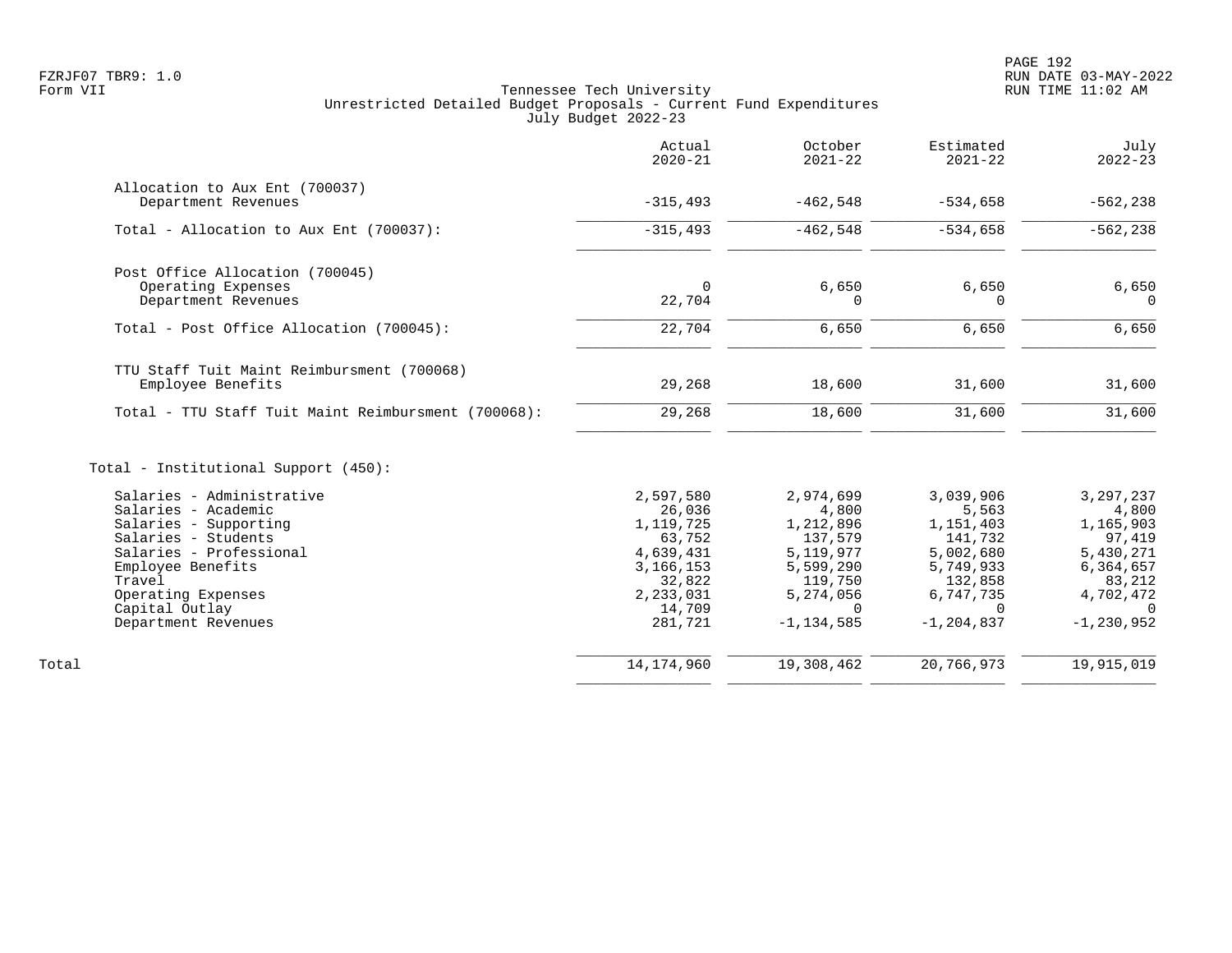|                                                                                                                                                                                                                          | Actual<br>$2020 - 21$                                                                                              | October<br>$2021 - 22$                                                                                                       | Estimated<br>$2021 - 22$                                                                                                   | July<br>$2022 - 23$                                                                                                        |
|--------------------------------------------------------------------------------------------------------------------------------------------------------------------------------------------------------------------------|--------------------------------------------------------------------------------------------------------------------|------------------------------------------------------------------------------------------------------------------------------|----------------------------------------------------------------------------------------------------------------------------|----------------------------------------------------------------------------------------------------------------------------|
| Total - Institutional Support (45):                                                                                                                                                                                      |                                                                                                                    |                                                                                                                              |                                                                                                                            |                                                                                                                            |
| Salaries - Administrative<br>Salaries - Academic<br>Salaries - Supporting<br>Salaries - Students<br>Salaries - Professional<br>Employee Benefits<br>Travel<br>Operating Expense<br>Capital Outlay<br>Department Revenues | 2,597,580<br>26,036<br>1,119,725<br>63,752<br>4,639,431<br>3, 166, 153<br>32,822<br>2,233,031<br>14,709<br>281,721 | 2,974,699<br>4,800<br>1,212,896<br>137,579<br>5, 119, 977<br>5,599,290<br>119,750<br>5,274,056<br>$\Omega$<br>$-1, 134, 585$ | 3,039,906<br>5,563<br>1,151,403<br>141,732<br>5,002,680<br>5,749,933<br>132,858<br>6,747,735<br>$\Omega$<br>$-1, 204, 837$ | 3, 297, 237<br>4,800<br>1,165,903<br>97,419<br>5,430,271<br>6,364,657<br>83,212<br>4,702,472<br>$\Omega$<br>$-1, 230, 952$ |
| Total                                                                                                                                                                                                                    | 14, 174, 960                                                                                                       | 19,308,462                                                                                                                   | 20,766,973                                                                                                                 | 19,915,019                                                                                                                 |
| Physical Plant (50)<br>Physical Plant (500)<br>Craft Center Security (121771)<br>Salaries - Supporting<br>Salaries - Students<br>Salaries - Professional                                                                 | 26,951<br>1,102<br>28,624                                                                                          | 26,705<br>4,000<br>$\Omega$                                                                                                  | 26,755<br>$\overline{0}$<br>28,000                                                                                         | 26,705<br>4,000<br>$\Omega$                                                                                                |
| Employee Benefits<br>Operating Expenses                                                                                                                                                                                  | 20,893<br>2,281                                                                                                    | 20,978<br>100                                                                                                                | 28,978<br>3,750                                                                                                            | 28,978<br>100                                                                                                              |
| Total - Craft Center Security (121771):                                                                                                                                                                                  | 79,851                                                                                                             | 51,783                                                                                                                       | 87,483                                                                                                                     | 59,783                                                                                                                     |
| Craft Center Property Insur (121772)<br>Operating Expenses                                                                                                                                                               | 11,290                                                                                                             | 37,700                                                                                                                       | 37,700                                                                                                                     | 37,700                                                                                                                     |
| Total - Craft Center Property Insur (121772):                                                                                                                                                                            | 11,290                                                                                                             | 37,700                                                                                                                       | 37,700                                                                                                                     | 37,700                                                                                                                     |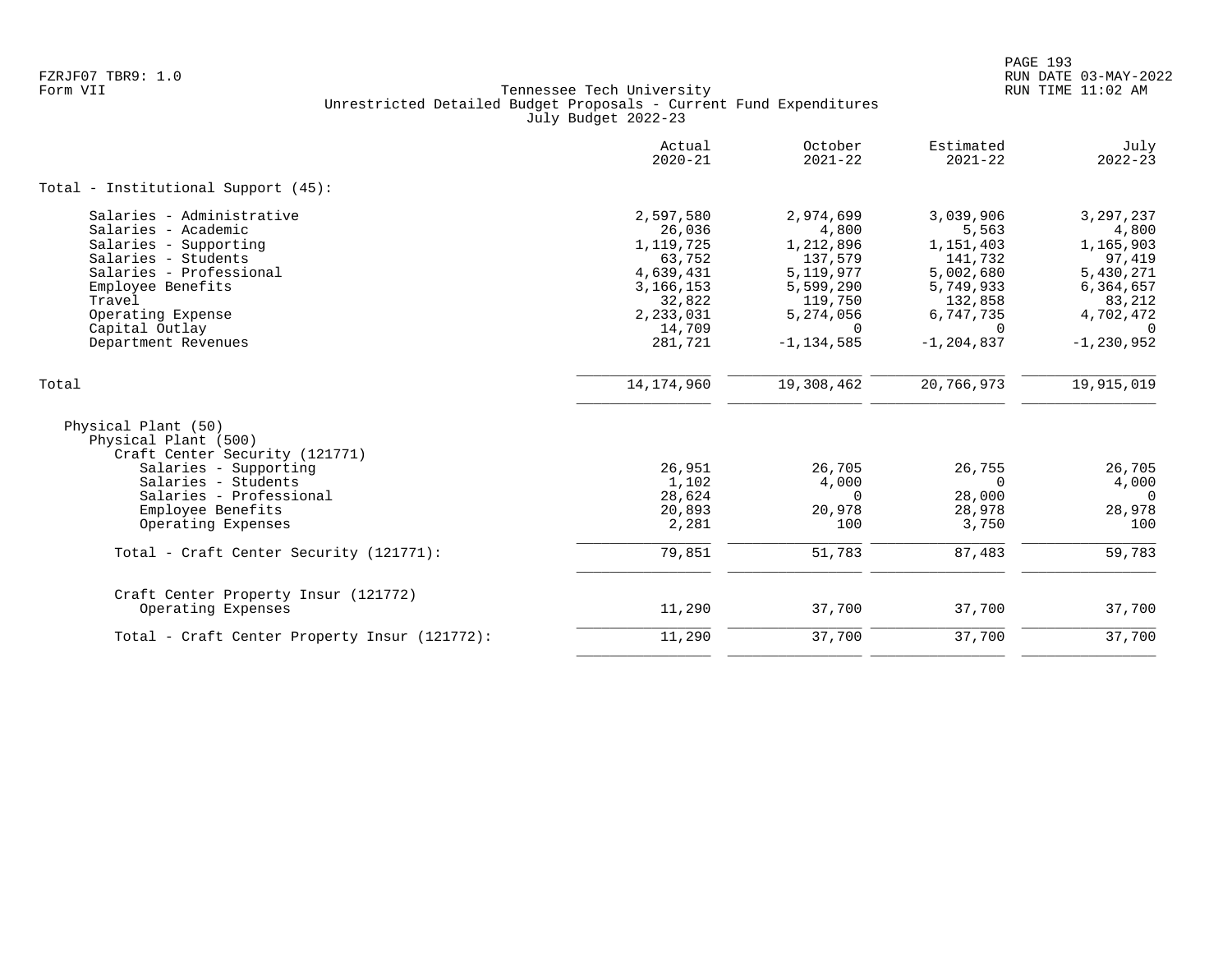|                                                      | Actual<br>$2020 - 21$ | October<br>$2021 - 22$ | Estimated<br>$2021 - 22$ | July<br>$2022 - 23$ |
|------------------------------------------------------|-----------------------|------------------------|--------------------------|---------------------|
| M and R Craft Center (121773)                        |                       |                        |                          |                     |
| Salaries - Supporting                                | 97,071                | 119,330                | 99,823                   | 119,330             |
| Salaries - Students<br>Salaries - Professional       | $\Omega$              | 3,400                  | $\Omega$                 | 3,400               |
| Employee Benefits                                    | 55,500<br>63,651      | 56,700<br>90,604       | 56,700<br>90,604         | 56,700<br>90,604    |
| Travel                                               | $\Omega$              | 200                    | $\Omega$                 | 200                 |
| Operating Expenses                                   | 58,261                | 43,050                 | 43,050                   | 43,050              |
| Total - M and R Craft Center (121773):               | 274,483               | 313,284                | 290,177                  | 313,284             |
| Utilities Craft Center (121774)                      |                       |                        |                          |                     |
| Operating Expenses                                   | 226,438               | 260,000                | 260,000                  | 260,000             |
| Total - Utilities Craft Center (121774):             | 226,438               | 260,000                | 260,000                  | 260,000             |
| Craft Center Repairs and Renov (121775)              |                       |                        |                          |                     |
| Operating Expenses                                   | 41,053                | 47,422                 | 29,202                   | 47,422              |
| Total - Craft Center Repairs and Renov (121775):     | 41,053                | 47,422                 | 29,202                   | 47,422              |
| Federal College Work Study Program (122001)          |                       |                        |                          |                     |
| Salaries - Students                                  | $\mathbf 0$           | 550                    | 550                      | 550                 |
| Total - Federal College Work Study Program (122001): | $\mathbf 0$           | 550                    | 550                      | 550                 |
| M and R University Progrms (127604)                  |                       |                        |                          |                     |
| Salaries - Supporting                                | 283                   | 0                      | 0                        | $\mathsf{O}\xspace$ |
| Employee Benefits                                    | 80                    | 5                      | 5                        | 5                   |
| Operating Expenses                                   | 7,273                 | 10,000                 | 10,000                   | 10,000              |
| Total - M and R University Progrms (127604):         | 7,636                 | 10,005                 | 10,005                   | 10,005              |
|                                                      |                       |                        |                          |                     |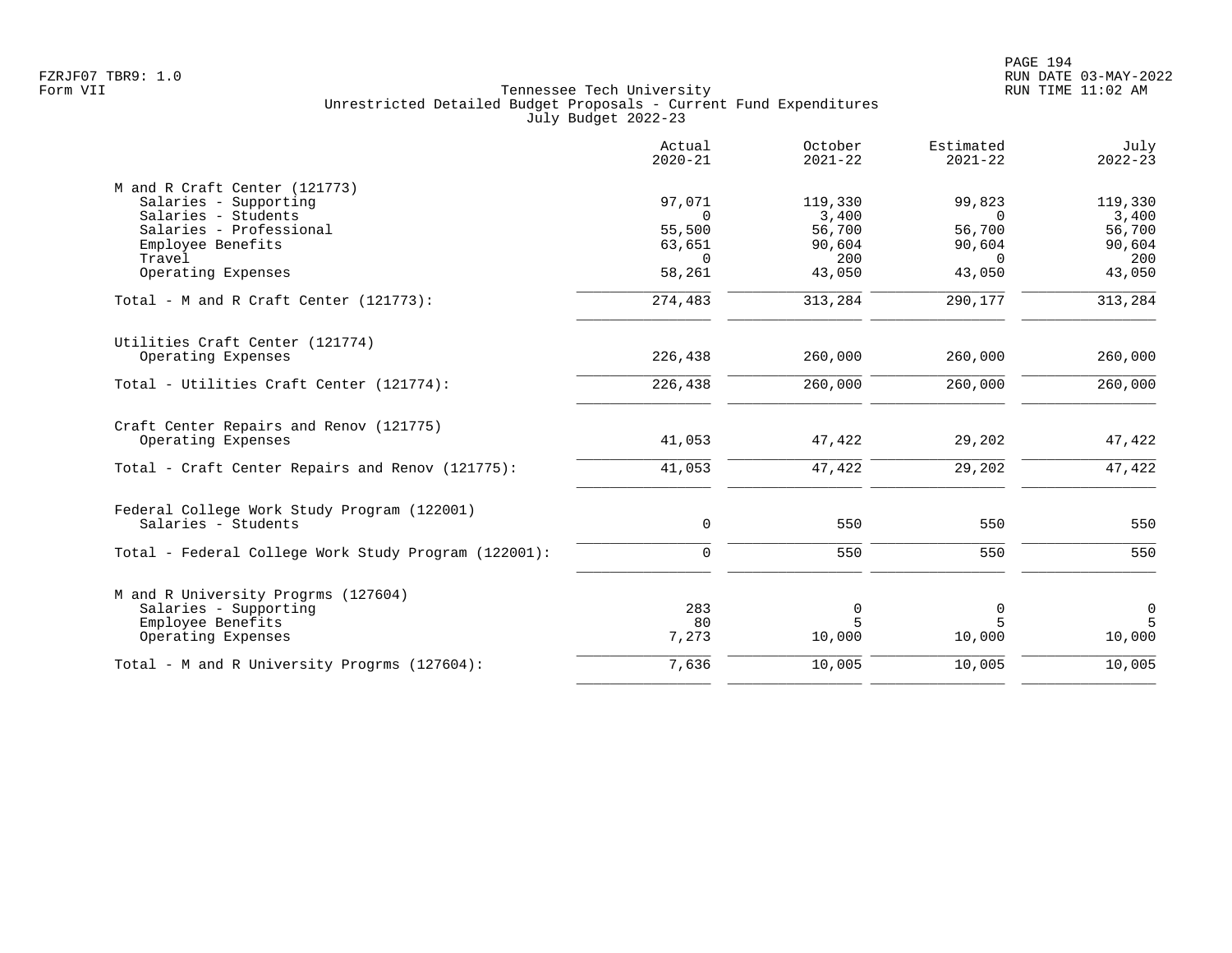|                                          | Actual<br>$2020 - 21$ | October<br>$2021 - 22$ | Estimated<br>$2021 - 22$ | July<br>$2022 - 23$ |
|------------------------------------------|-----------------------|------------------------|--------------------------|---------------------|
| M and R Ag Pavilion (161001)             |                       |                        |                          |                     |
| Salaries - Supporting                    | 54,624                | 68,302                 | 49,418                   | 68,357              |
| Employee Benefits                        | 26,707                | 30,584                 | 30,584                   | 30,584              |
| Operating Expenses                       | 1,068                 | 55                     | 85                       | $\Omega$            |
| Total - M and R Aq Pavilion $(161001)$ : | 82,399                | 98,941                 | 80,087                   | 98,941              |
| Greenhouse (162002)                      |                       |                        |                          |                     |
| Salaries - Students                      | $\mathbf 0$           | 668                    | 668                      | 668                 |
| Travel                                   | 13                    | $\Omega$               | $\Omega$                 | $\overline{0}$      |
| Operating Expenses                       | 2,018                 | 3,552                  | 3,552                    | 3,552               |
| Total - Greenhouse $(162002)$ :          | 2,031                 | 4,220                  | 4,220                    | 4,220               |
| M and R Farm (162004)                    |                       |                        |                          |                     |
| Operating Expenses                       | $\Omega$              | 6,650                  | 6,650                    | 6,650               |
| Capital Outlay                           | 6,500                 | $\Omega$               | $\Omega$                 | $\Omega$            |
| Total - M and R Farm $(162004)$ :        | 6,500                 | 6,650                  | 6,650                    | 6,650               |
| University Police (200004)               |                       |                        |                          |                     |
| Salaries - Supporting                    | 507,013               | 529,318                | 523,534                  | 526,798             |
| Salaries - Professional                  | 79,177                | 81,343                 | 90,919                   | 90,919              |
| Employee Benefits                        | 271,892               | 330,100                | 280,100                  | 277,736             |
| Travel                                   | 908                   | 2,710                  | 3,210                    | 2,710               |
| Operating Expenses                       | 109,133               | 184,357                | 182,857                  | 100,388             |
| Total - University Police (200004):      | 968,123               | 1,127,828              | 1,080,620                | 998,551             |
|                                          |                       |                        |                          |                     |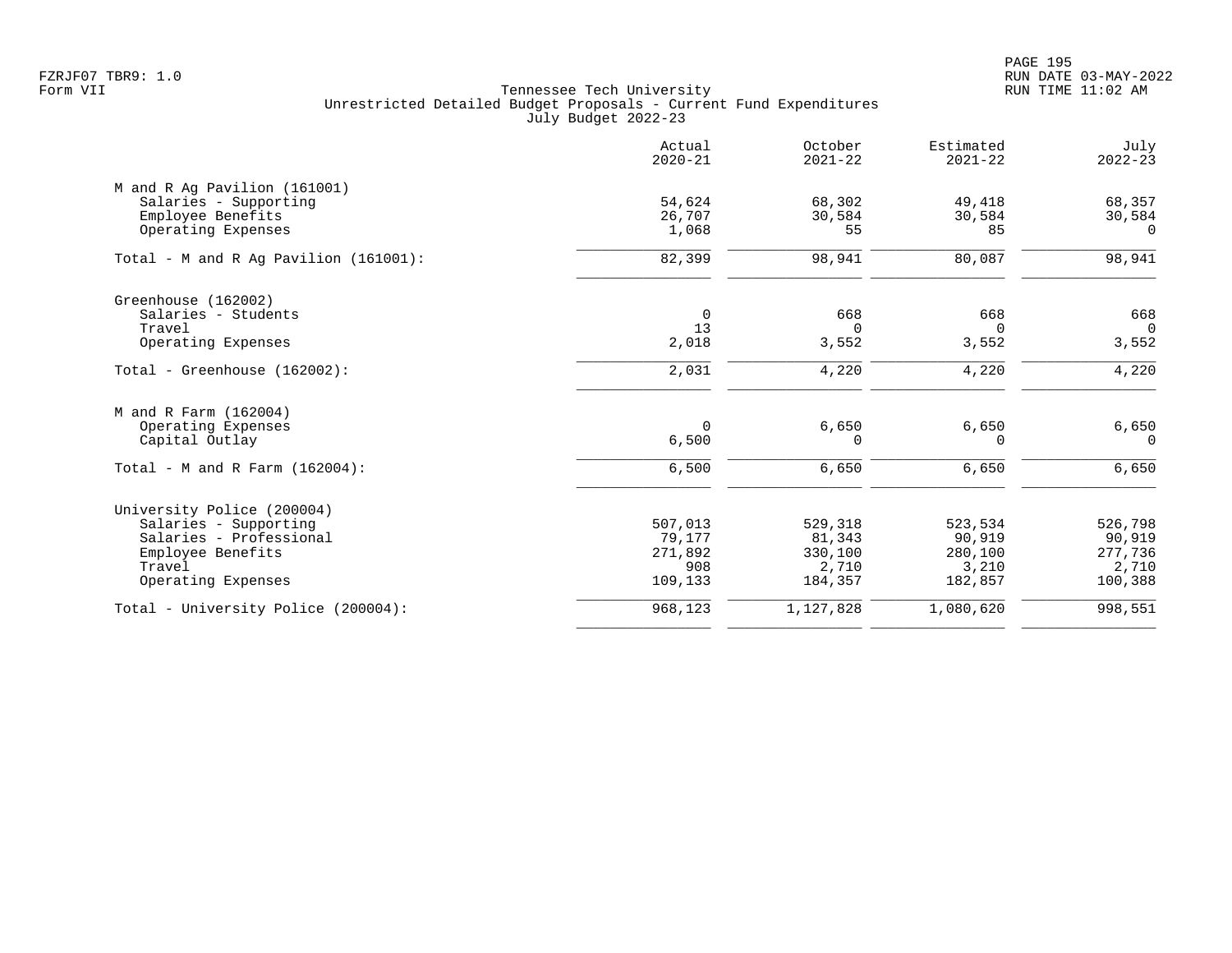| Actual<br>$2020 - 21$ | October<br>$2021 - 22$                                   | Estimated<br>$2021 - 22$                                                     | July<br>$2022 - 23$                                                             |
|-----------------------|----------------------------------------------------------|------------------------------------------------------------------------------|---------------------------------------------------------------------------------|
|                       |                                                          |                                                                              |                                                                                 |
| $\mathbf 0$           | 1,500                                                    | 1,500                                                                        | 1,500                                                                           |
| $\mathbf 0$           | 1,500                                                    | 1,500                                                                        | 1,500                                                                           |
|                       |                                                          |                                                                              |                                                                                 |
| $\mathsf{O}$          | 1,200                                                    | 1,200                                                                        | 1,200                                                                           |
| $\mathbf 0$           | 1,200                                                    | 1,200                                                                        | 1,200                                                                           |
|                       |                                                          |                                                                              |                                                                                 |
| $\mathbf 0$           | 5,000                                                    | 5,000                                                                        | 5,000                                                                           |
| $\mathbf 0$           | 5,000                                                    | 5,000                                                                        | 5,000                                                                           |
|                       |                                                          |                                                                              |                                                                                 |
| 32,267                | 32,264                                                   | 32,264                                                                       | 32,264                                                                          |
| $\Omega$              |                                                          |                                                                              | 6,000                                                                           |
|                       |                                                          |                                                                              | 18,600                                                                          |
|                       |                                                          |                                                                              | 3,680                                                                           |
|                       |                                                          |                                                                              | $\mathbf 0$                                                                     |
| 51,607                | 60,544                                                   | 60,544                                                                       | 60,544                                                                          |
|                       |                                                          |                                                                              |                                                                                 |
| 113,556               | 153,462                                                  | 153,462                                                                      | 153,462                                                                         |
| 67,557                | 64,534                                                   | 70,533                                                                       | 67,733                                                                          |
| $\Omega$              |                                                          |                                                                              | 6,820                                                                           |
|                       |                                                          |                                                                              | 174,927                                                                         |
|                       |                                                          |                                                                              | 152,384                                                                         |
| 48,469                | 49,063                                                   | 38,582                                                                       | 1,232<br>46,710                                                                 |
| 473,942               | 598,422                                                  | 592,437                                                                      | 603,268                                                                         |
|                       | 15,611<br>5,457<br>$-1,728$<br>128,156<br>115,219<br>985 | 6,000<br>18,600<br>3,680<br>$\Omega$<br>6,820<br>174,927<br>148,384<br>1,232 | 3,750<br>18,600<br>5,930<br>$\Omega$<br>2,549<br>174,927<br>152,384<br>$\Omega$ |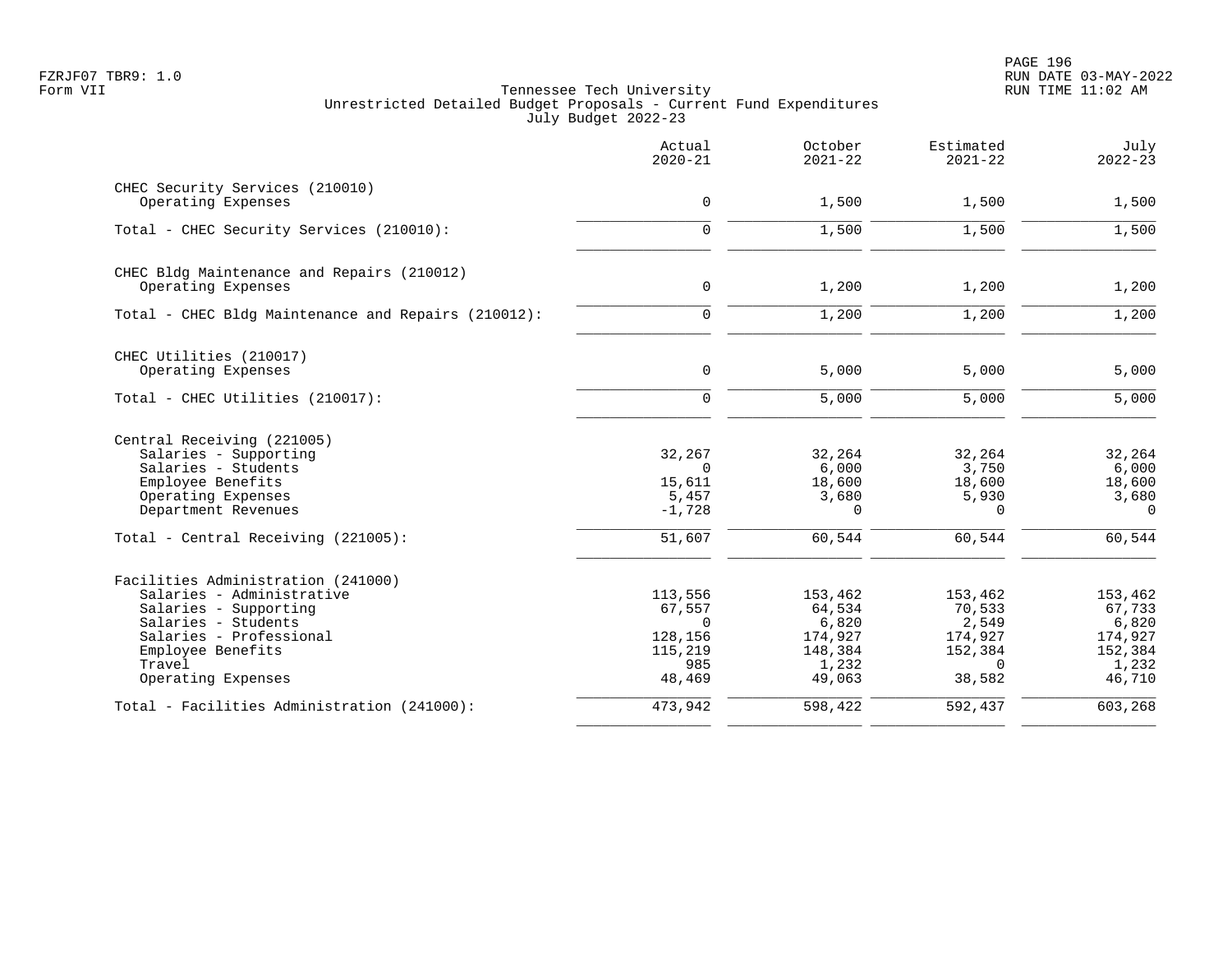|                                                                                                   | Actual<br>$2020 - 21$ | October<br>$2021 - 22$         | Estimated<br>$2021 - 22$ | July<br>$2022 - 23$               |
|---------------------------------------------------------------------------------------------------|-----------------------|--------------------------------|--------------------------|-----------------------------------|
| Vehicle Maintenance (241001)<br>Operating Expenses                                                | 51,524                | 22,500                         | 22,500                   | 22,500                            |
| Total - Vehicle Maintenance (241001):                                                             | 51,524                | 22,500                         | 22,500                   | 22,500                            |
| Property Insurance (241002)<br>Operating Expenses                                                 | 425,610               | 745,750                        | 1,220,750                | 1,220,750                         |
| Total - Property Insurance (241002):                                                              | 425,610               | 745,750                        | 1,220,750                | 1,220,750                         |
| Facilities Development Fee (241003)<br>Operating Expenses                                         | 135,500               | 157,900                        | 157,900                  | 157,900                           |
| Total - Facilities Development Fee (241003):                                                      | 135,500               | 157,900                        | 157,900                  | 157,900                           |
| Project Managers (241005)<br>Salaries - Administrative<br>Employee Benefits<br>Operating Expenses | 2,229<br>932<br>702   | $\mathbf 0$<br>400<br>$\Omega$ | 0<br>400<br>$\Omega$     | $\overline{0}$<br>400<br>$\Omega$ |
| Total - Project Managers (241005):                                                                | 3,863                 | 400                            | 400                      | 400                               |
| Facilities COVID-19 (241006)<br>Operating Expenses                                                | 0                     | 368                            | 368                      | $\mathbf 0$                       |
| Total - Facilities COVID-19 (241006):                                                             | $\mathbf 0$           | 368                            | 368                      | $\mathbf 0$                       |
|                                                                                                   |                       |                                |                          |                                   |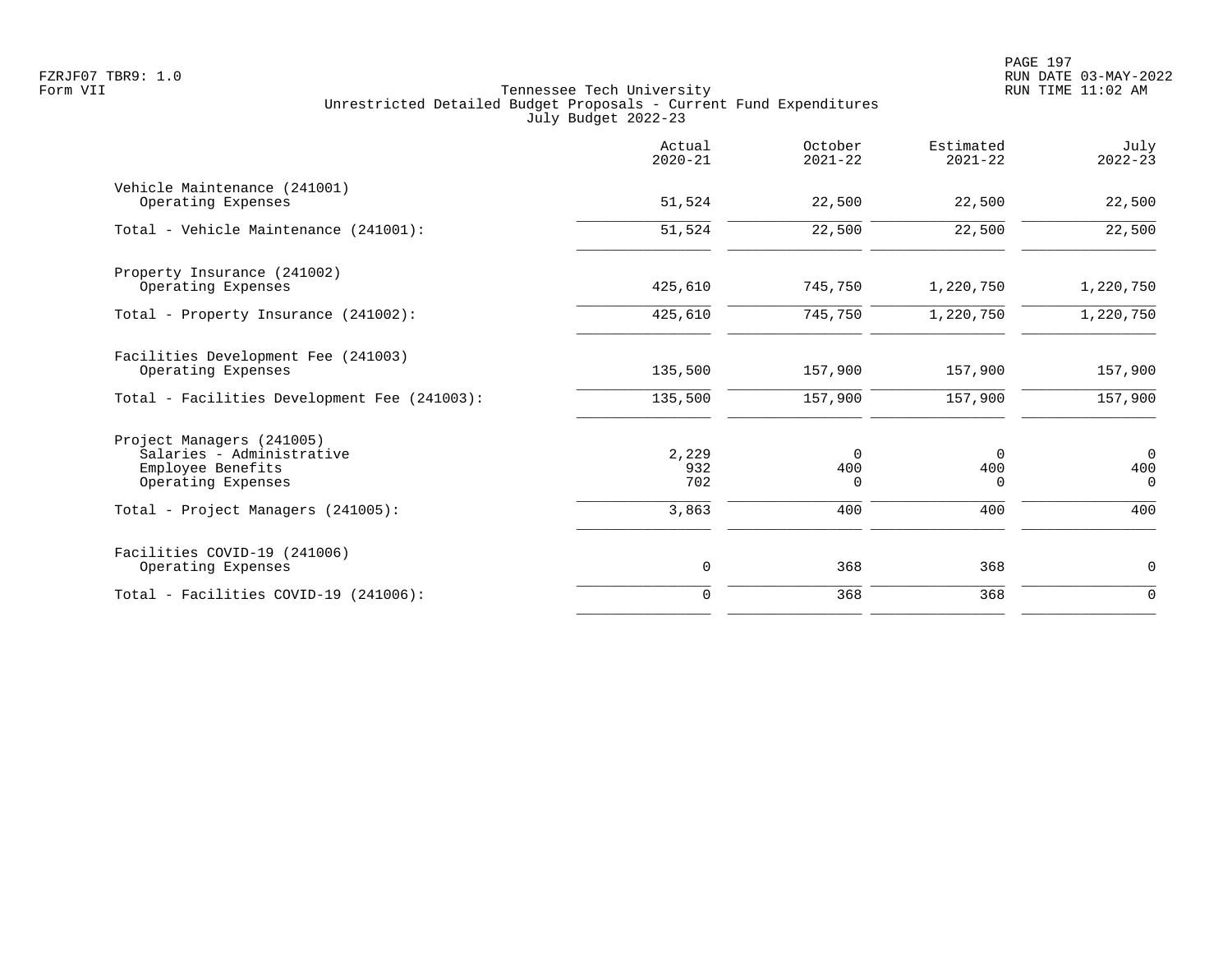PAGE 198 FZRJF07 TBR9: 1.0 RUN DATE 03-MAY-2022

|                                                                                                                     | Actual<br>$2020 - 21$             | October<br>$2021 - 22$              | Estimated<br>$2021 - 22$          | July<br>$2022 - 23$                 |
|---------------------------------------------------------------------------------------------------------------------|-----------------------------------|-------------------------------------|-----------------------------------|-------------------------------------|
| Facilities Property Rental (241017)<br>Operating Expenses                                                           | 22,742                            | 0                                   | 0                                 | $\mathbf 0$                         |
| Total - Facilities Property Rental (241017):                                                                        | 22,742                            | $\mathbf 0$                         | $\Omega$                          | $\Omega$                            |
| Maintenance and Repairs (251000)<br>Salaries - Supporting<br>Salaries - Professional<br>Employee Benefits<br>Travel | $\Omega$<br>70,916<br>35,858<br>0 | 33,290<br>74,000<br>73,605<br>1,000 | $\Omega$<br>74,000<br>53,605<br>0 | 25,282<br>74,000<br>53,605<br>1,000 |
| Total - Maintenance and Repairs (251000):                                                                           | 106,774                           | 181,895                             | 127,605                           | 153,887                             |
| American Disability Act (251002)<br>Operating Expenses                                                              | 188                               | 10,000                              | 10,000                            | 10,000                              |
| Total - American Disability Act (251002):                                                                           | 188                               | 10,000                              | 10,000                            | 10,000                              |
| Fire Alarm System (251004)<br>Operating Expenses                                                                    | 92,618                            | 87,800                              | 87,800                            | 87,800                              |
| Total - Fire Alarm System (251004):                                                                                 | 92,618                            | 87,800                              | 87,800                            | 87,800                              |
| Building Controls (251005)<br>Salaries - Professional<br>Employee Benefits<br>Operating Expenses                    | 22,152<br>3,781<br>3,241          | 70,274<br>33,336<br>24,218          | 70,274<br>33,336<br>24,218        | 70,274<br>33,336<br>$\Omega$        |
| Total - Building Controls (251005):                                                                                 | 29,174                            | 127,828                             | 127,828                           | 103,610                             |
|                                                                                                                     |                                   |                                     |                                   |                                     |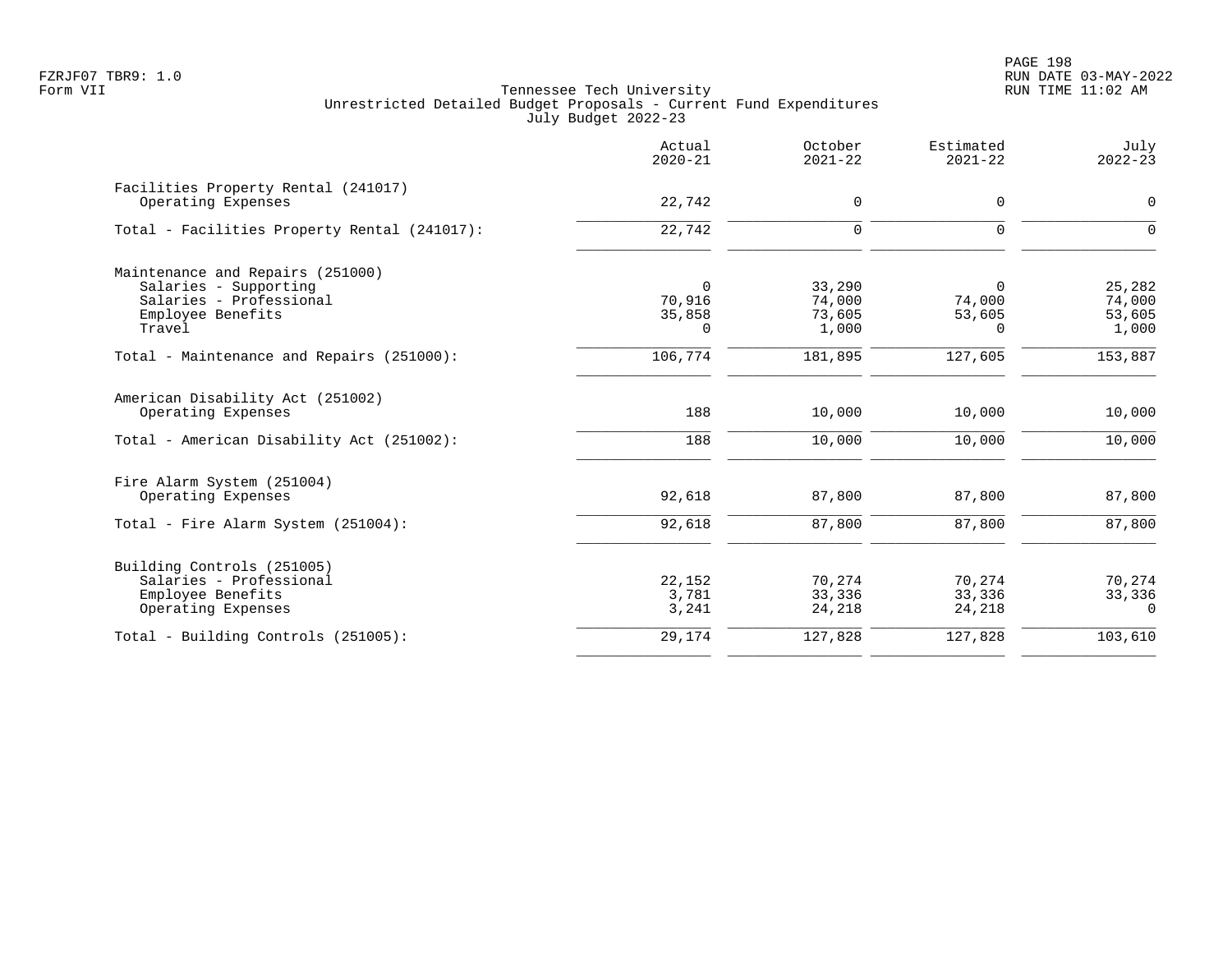| Actual<br>$2020 - 21$ | October<br>$2021 - 22$           | Estimated<br>$2021 - 22$ | July<br>$2022 - 23$ |
|-----------------------|----------------------------------|--------------------------|---------------------|
|                       |                                  |                          |                     |
| 248,772               | 348,105                          | 324,683                  | 346,205             |
| 42,181                | 43,680                           | 43,680                   | 43,680              |
| 146,754               | 181,240                          | 193,240                  | 193,240             |
| 291,987               | 214,796                          | 239,796                  | 213,840             |
| $-1,495$              | $\Omega$                         | 0                        | $\Omega$            |
| 728,199               | 787,821                          | 801,399                  | 796,965             |
|                       |                                  |                          |                     |
| 157,026               | 290,000                          | 290,000                  | 290,000             |
| 157,026               | 290,000                          | 290,000                  | 290,000             |
|                       |                                  |                          |                     |
|                       | $\Omega$                         | 0                        | $\Omega$            |
| $\Omega$              | $-290,000$                       | $-290,000$               | $-290,000$          |
| $-162,611$            | $-290,000$                       | $-290,000$               | $-290,000$          |
|                       |                                  |                          |                     |
|                       |                                  |                          | 357                 |
| 11,036                | 2,000                            | 80,000                   | $\Omega$            |
|                       |                                  |                          | 357                 |
|                       | $-162,611$<br>$\Omega$<br>11,036 | 357<br>2,357             | 357<br>80,357       |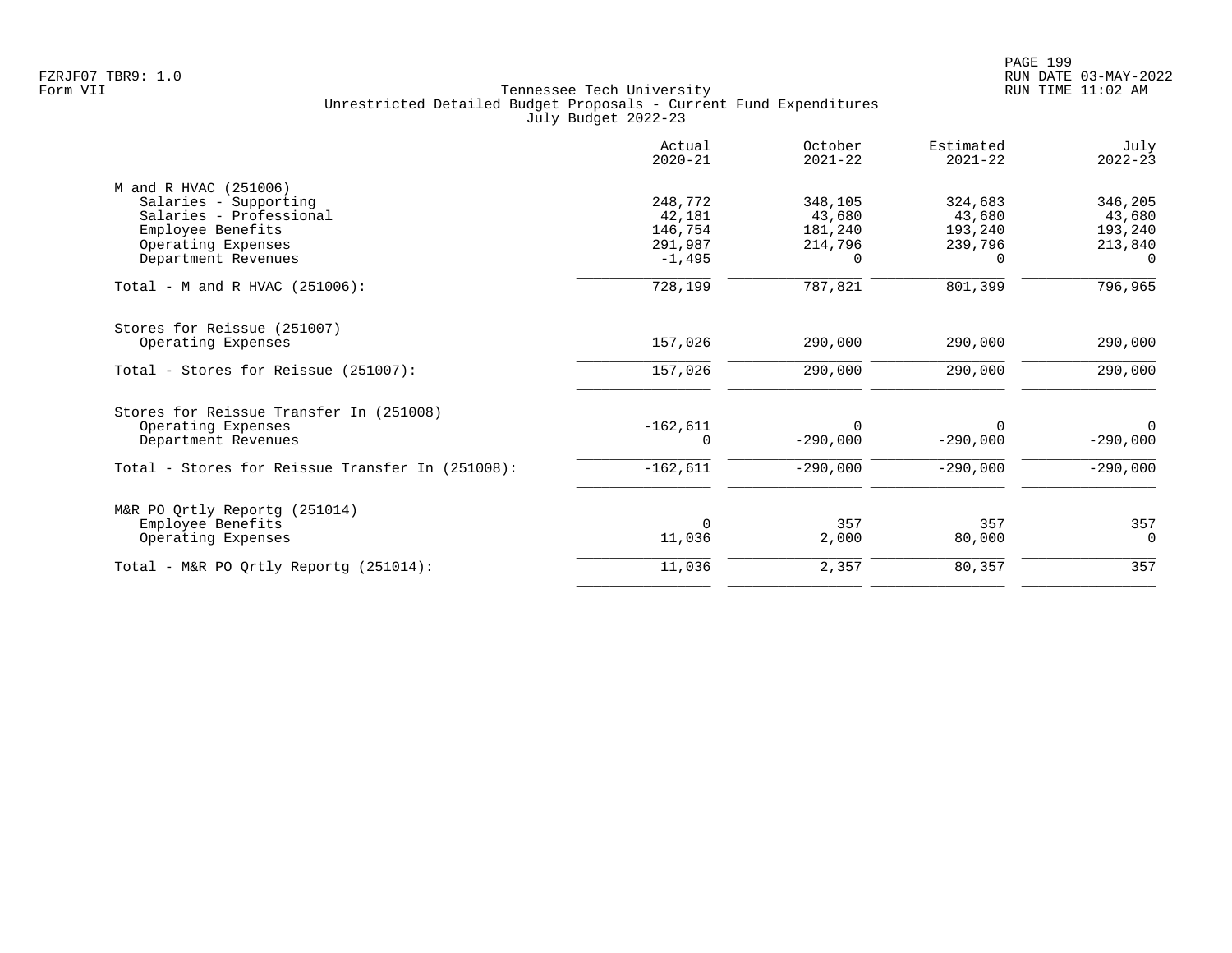|                                         | Actual<br>$2020 - 21$ | October<br>$2021 - 22$ | Estimated<br>$2021 - 22$ | July<br>$2022 - 23$ |
|-----------------------------------------|-----------------------|------------------------|--------------------------|---------------------|
| $M & R - Carpentry (251015)$            |                       |                        |                          |                     |
| Salaries - Supporting                   | 180,730               | 183,935                | 184,085                  | 183,935             |
| Employee Benefits                       | 94,817                | 109,213                | 109,213                  | 109,213             |
| Operating Expenses                      | 51,452                | 92,840                 | 87,690                   | 77,370              |
| Department Revenues                     | $-24,861$             | $\Omega$               | $\Omega$                 | $\Omega$            |
| Total - M & R - Carpentry (251015):     | 302,138               | 385,988                | 380,988                  | 370,518             |
| $M & R - Electrical (251016)$           |                       |                        |                          |                     |
| Salaries - Supporting                   | 187,163               | 213,425                | 213,310                  | 213,833             |
| Employee Benefits                       | 98,866                | 120,473                | 120,473                  | 120,473             |
| Operating Expenses                      | 149,482               | 48,650                 | 103,974                  | 38,242              |
| Department Revenues                     | $-15,730$             | $\Omega$               | $-20,642$                | $\Omega$            |
| Total - $M & R - Electrical (251016)$ : | 419,781               | 382,548                | 417,115                  | 372,548             |
| $M & R - Locksmith (251017)$            |                       |                        |                          |                     |
| Salaries - Supporting                   | 67,942                | 73,276                 | 73,476                   | 73,264              |
| Employee Benefits                       | 45,016                | 54,448                 | 54,448                   | 54,448              |
| Operating Expenses                      | 21,334                | 32,528                 | 32,328                   | 32,540              |
| Department Revenues                     | $-4,475$              | $\Omega$               | $\Omega$                 | $\cap$              |
| Total - M & R - Locksmith $(251017)$ :  | 129,817               | 160,252                | 160,252                  | 160,252             |
| $M & R - Massonry (251018)$             |                       |                        |                          |                     |
| Salaries - Supporting                   | 43,545                | 44,545                 | 44,845                   | 44,845              |
| Employee Benefits                       | 20,386                | 22,704                 | 22,704                   | 22,704              |
| Operating Expenses                      | 95,040                | 87,400                 | 92,400                   | 66,400              |
| Department Revenues                     | $-250$                | $\Omega$               | $\Omega$                 | $\Omega$            |
| Total - M & R - Masonry $(251018)$ :    | 158,721               | 154,649                | 159,949                  | 133,949             |
|                                         |                       |                        |                          |                     |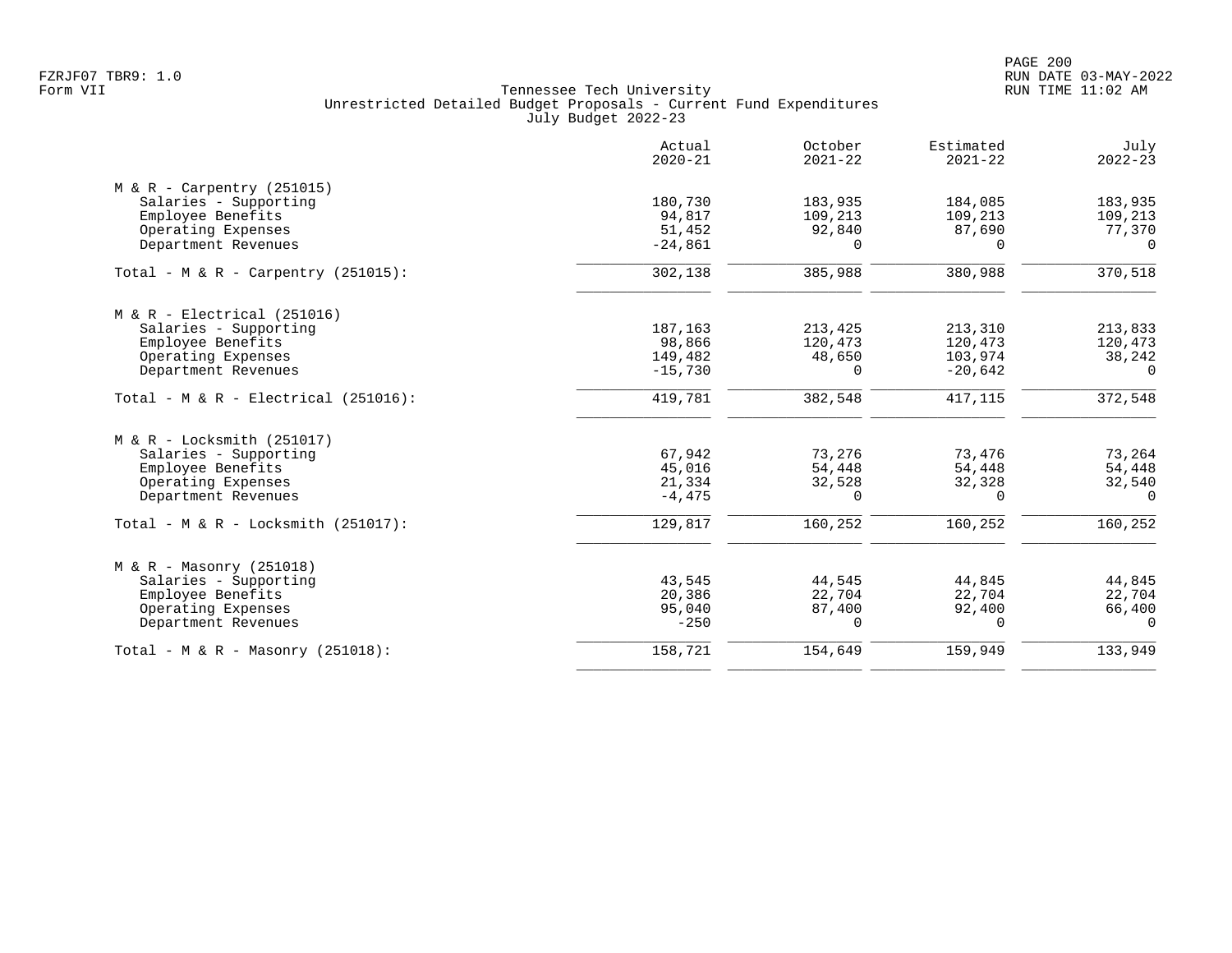|                                        | Actual<br>$2020 - 21$ | October<br>$2021 - 22$ | Estimated<br>$2021 - 22$ | July<br>$2022 - 23$ |
|----------------------------------------|-----------------------|------------------------|--------------------------|---------------------|
| $M & R -$ Painting (251019)            |                       |                        |                          |                     |
| Salaries - Supporting                  | 130,941               | 130,831                | 135,699                  | 138,379             |
| Employee Benefits                      | 61,018                | 63,426                 | 65,426                   | 65,426              |
| Operating Expenses                     | 38,425                | 33,200                 | 29,460                   | 30,160              |
| Capital Outlay                         | $\Omega$              | 77,678                 | 130,844                  | $\overline{0}$      |
| Department Revenues                    | $-19,979$             | $\Omega$               | $\Omega$                 | $\mathbf 0$         |
| Total - M & R - Painting $(251019)$ :  | 210,405               | 305,135                | 361,429                  | 233,965             |
| $M & R - Plumbing (251020)$            |                       |                        |                          |                     |
| Salaries - Supporting                  | 152,620               | 151,624                | 152,424                  | 151,624             |
| Employee Benefits                      | 75,502                | 88,104                 | 88,104                   | 88,104              |
| Operating Expenses                     | 54,176                | 73,700                 | 72,900                   | 73,700              |
| Department Revenues                    | $-4,100$              | 0                      | 0                        | 0                   |
| Total - M & R - Plumbing $(251020)$ :  | 278,198               | 313,428                | 313,428                  | 313,428             |
| M & R - Heat Plant (251021)            |                       |                        |                          |                     |
| Salaries - Supporting                  | 270,542               | 257,020                | 269,520                  | 255,820             |
| Employee Benefits                      | 153,962               | 159,574                | 165,574                  | 165,574             |
| Operating Expenses                     | 90,525                | 97,840                 | 85,340                   | 99,040              |
| Total - $M & R$ - Heat Plant (251021): | 515,029               | 514,434                | 520,434                  | 520,434             |
| Custodial Services (255000)            |                       |                        |                          |                     |
| Salaries - Supporting                  | 31,482                | 29,802                 | 30,902                   | 29,302              |
| Employee Benefits                      | 18,048                | 19,546                 | 19,546                   | 19,546              |
| Operating Expenses                     | 1,557,705             | 1,691,753              | 1,690,653                | 1,692,253           |
| Total - Custodial Services (255000):   | 1,607,235             | 1,741,101              | 1,741,101                | 1,741,101           |
|                                        |                       |                        |                          |                     |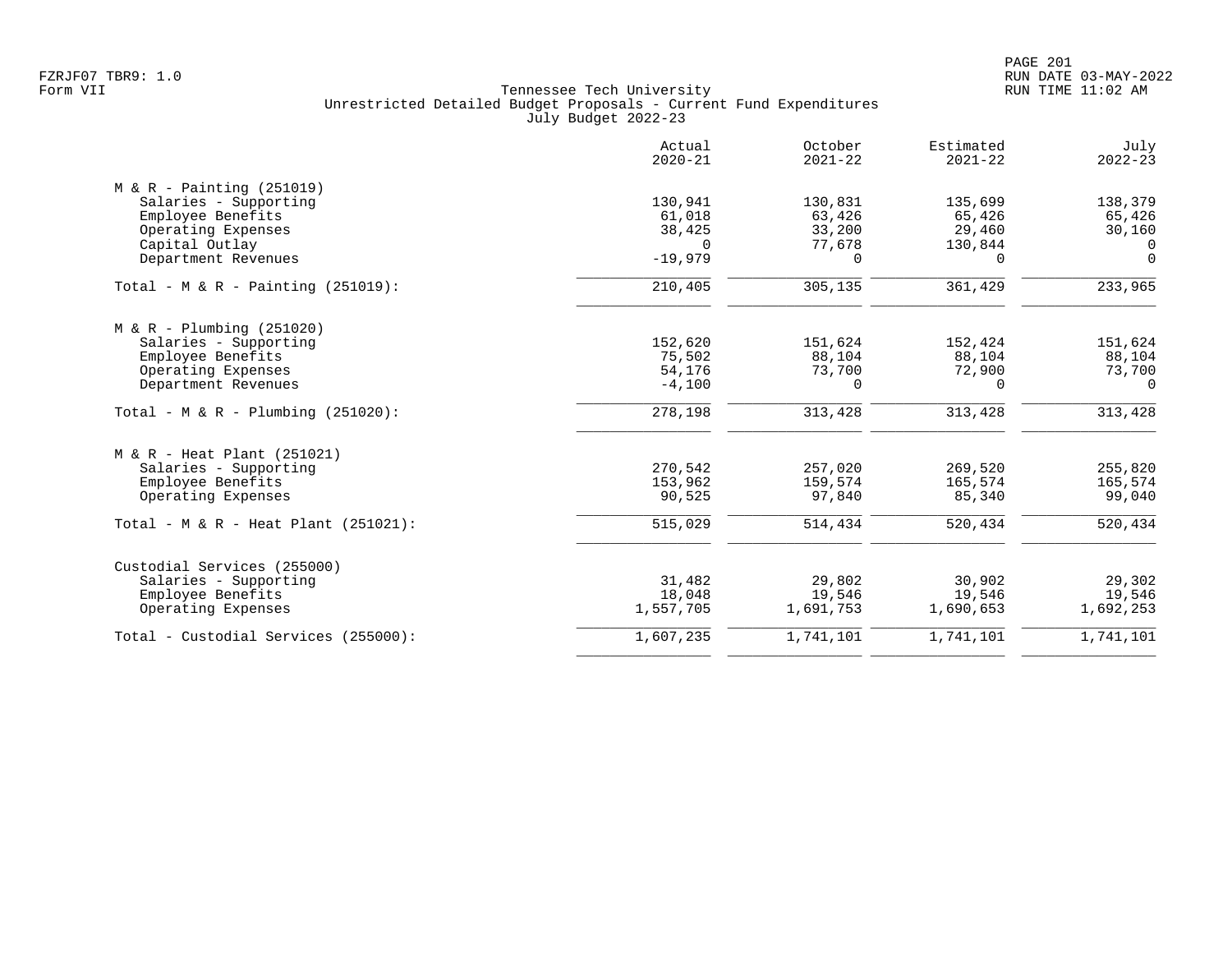|                                                     | Actual<br>$2020 - 21$ | October<br>$2021 - 22$ | Estimated<br>$2021 - 22$ | July<br>$2022 - 23$ |
|-----------------------------------------------------|-----------------------|------------------------|--------------------------|---------------------|
| Recycling (255003)                                  |                       |                        |                          |                     |
| Operating Expenses                                  | 4,820                 | 22,000                 | 22,000                   | 22,000              |
| Total - Recycling $(255003)$ :                      | 4,820                 | 22,000                 | 22,000                   | 22,000              |
| Special Event Cost Center (255004)                  |                       |                        |                          |                     |
| Operating Expenses                                  | 25,638                | 142,850                | 97,850                   | 142,850             |
| Total - Special Event Cost Center (255004):         | 25,638                | 142,850                | 97,850                   | 142,850             |
| Outside Special Event Cost Center (255007)          |                       |                        |                          |                     |
| Operating Expenses                                  | 10,766                | 5,000                  | 5,000                    | 5,000               |
| Total - Outside Special Event Cost Center (255007): | 10,766                | 5,000                  | 5,000                    | 5,000               |
| Capital Projects Administration (256001)            |                       |                        |                          |                     |
| Salaries - Supporting                               | 84,311                | 84,211                 | 86,103                   | 86,103              |
| Salaries - Professional<br>Employee Benefits        | 402,827<br>164,934    | 618,739<br>215,768     | 511,801<br>195,768       | 618,739<br>195,768  |
| Operating Expenses                                  | 25,105                | 33,200                 | 33,308                   | 27,073              |
| Total - Capital Projects Administration (256001):   | 677,177               | 951,918                | 826,980                  | 927,683             |
| Utilities Admin (260000)                            |                       |                        |                          |                     |
| Salaries - Supporting                               | 0                     | 16,191                 | 0                        | $\overline{0}$      |
| Salaries - Professional                             | 42,181                | 43,680                 | 43,680                   | 43,680              |
| Employee Benefits                                   | 13,954                | 84,350                 | 44,350                   | 44,350              |
| Travel<br>Operating Expenses                        | $\Omega$<br>2,744     | 500<br>28,540          | $\Omega$<br>18,740       | 500<br>28,540       |
| Total - Utilities Admin (260000):                   | 58,879                | 173,261                | 106,770                  | 117,070             |
|                                                     |                       |                        |                          |                     |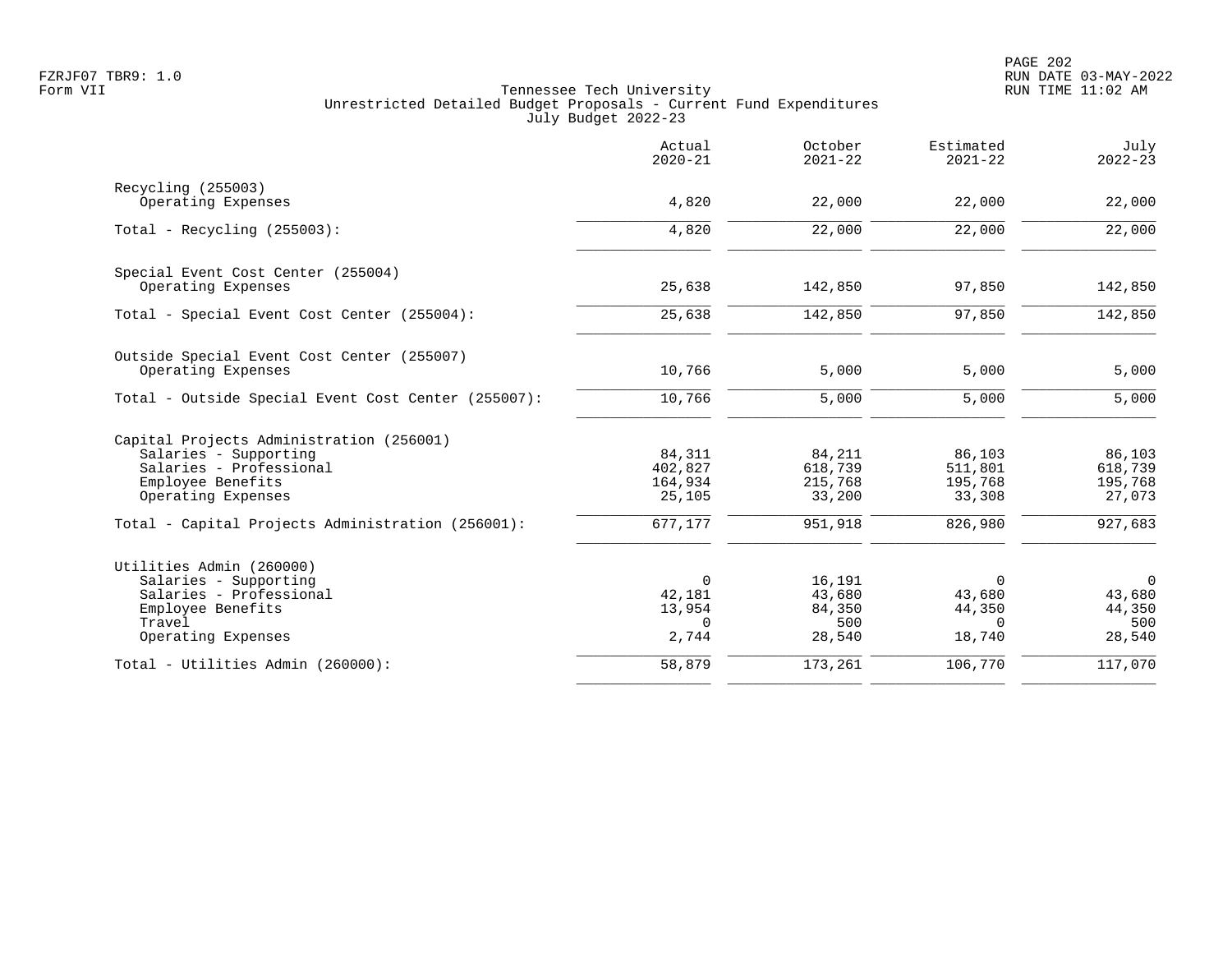|                                                                                                       | Actual<br>$2020 - 21$   | October<br>$2021 - 22$  | Estimated<br>$2021 - 22$ | July<br>$2022 - 23$              |
|-------------------------------------------------------------------------------------------------------|-------------------------|-------------------------|--------------------------|----------------------------------|
| Utilities Main Campus (260001)<br>Operating Expenses                                                  | 4,499,488               | 6,191,007               | 6,197,507                | 6,598,007                        |
| Total - Utilities Main Campus (260001):                                                               | 4,499,488               | 6,191,007               | 6,197,507                | 6,598,007                        |
| Utilities Farm (260002)<br>Operating Expenses                                                         | 60,528                  | 69,680                  | 69,680                   | 69,680                           |
| Total - Utilities Farm (260002):                                                                      | 60,528                  | 69,680                  | 69,680                   | 69,680                           |
| Utilities Ag Pavilion (260003)<br>Operating Expenses                                                  | 49,384                  | 88,600                  | 88,600                   | 88,600                           |
| Total - Utilities Aq Pavilion (260003):                                                               | 49,384                  | 88,600                  | 88,600                   | 88,600                           |
| SAF Sustainable Campus Fee (260004)<br>Salaries - Students<br>Employee Benefits<br>Operating Expenses | 24,764<br>197<br>21,937 | 53,000<br>700<br>75,388 | 53,000<br>700<br>75,986  | $\overline{0}$<br>700<br>153,427 |
| Total - SAF Sustainable Campus Fee (260004):                                                          | 46,898                  | 129,088                 | 129,686                  | 154,127                          |
| Utilities TVA Energy Reimb (260005)<br>Operating Expenses                                             | $-316, 225$             | $-260,000$              | $-260,000$               | $-260,000$                       |
| Total - Utilities TVA Energy Reimb (260005):                                                          | $-316, 225$             | $-260,000$              | $-260,000$               | $-260,000$                       |
|                                                                                                       |                         |                         |                          |                                  |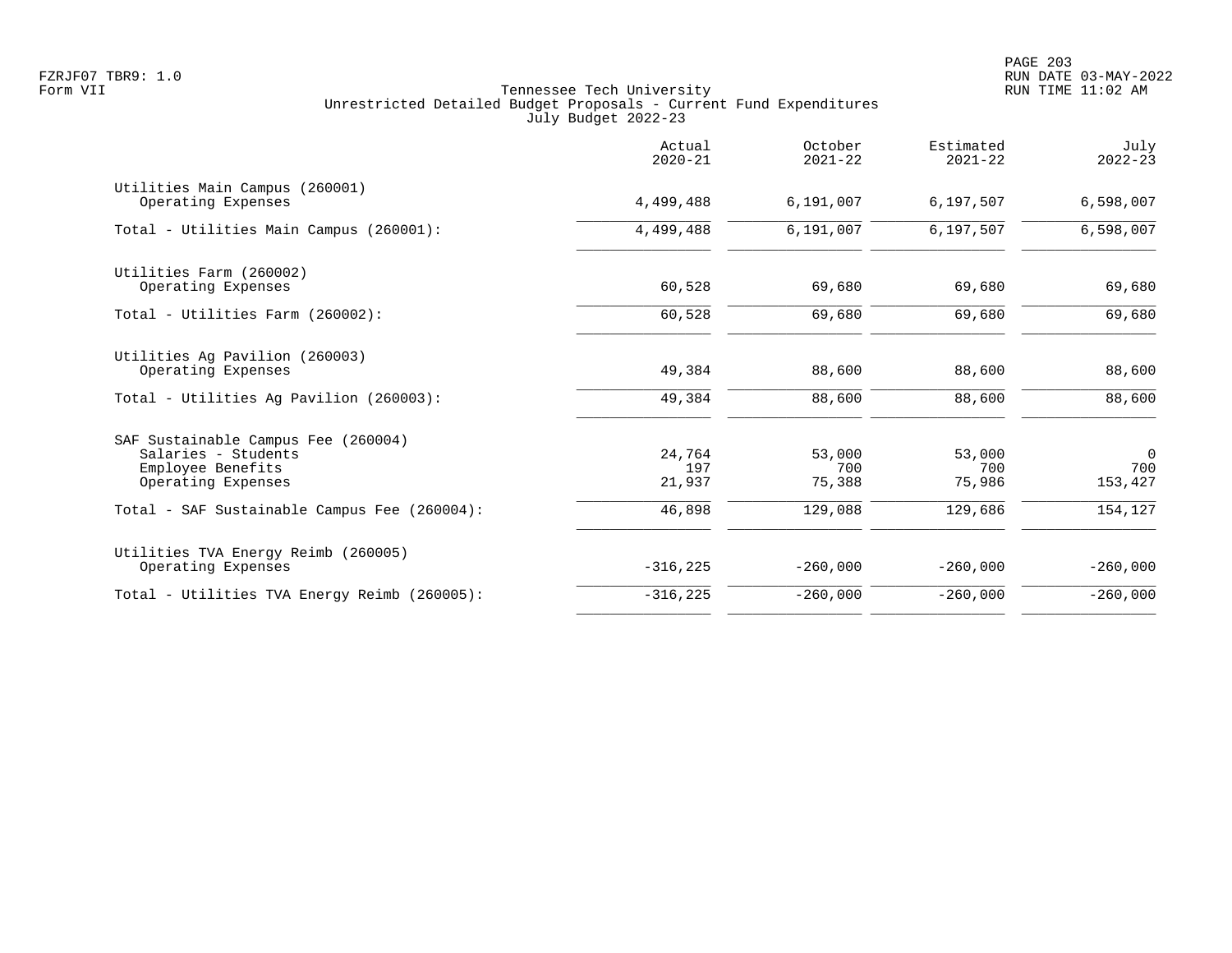PAGE 204 FZRJF07 TBR9: 1.0 RUN DATE 03-MAY-2022

|                                            | Actual<br>$2020 - 21$ | October<br>$2021 - 22$ | Estimated<br>$2021 - 22$ | July<br>$2022 - 23$ |
|--------------------------------------------|-----------------------|------------------------|--------------------------|---------------------|
| Utilities TVA Energy Exp (260006)          |                       |                        |                          |                     |
| Operating Expenses                         | 58,320                | 111,800                | 111,800                  | 111,800             |
| Total - Utilities TVA Energy Exp (260006): | 58,320                | 111,800                | 111,800                  | 111,800             |
| Sustainability Office (260008)             |                       |                        |                          |                     |
| Salaries - Professional                    | 79,105                | 79,705                 | 79,705                   | 79,705              |
| Employee Benefits                          | 31,540                | 37,335                 | 37,335                   | 37,335              |
| Operating Expenses                         | 938                   | 900                    | 900                      | 900                 |
| Total - Sustainability Office (260008):    | 111,583               | 117,940                | 117,940                  | 117,940             |
| Grounds Roads and Walks (265000)           |                       |                        |                          |                     |
| Salaries - Supporting                      | $\mathbf 0$           | 324,728                | 328,347                  | 354,463             |
| Salaries - Students                        | $\Omega$              | $\Omega$               | 2,000                    | $\cap$              |
| Salaries - Professional                    | 52,004                | 52,354                 | 52,354                   | 52,354              |
| Employee Benefits                          | 18,141                | 205,752                | 175,752                  | 175,752             |
| Travel                                     | 0                     | 3,416                  | 5,619                    | $\overline{0}$      |
| Operating Expenses                         | $\mathbf 0$           | 25,383                 | 25,298                   | 28,755              |
| Capital Outlay                             | $\Omega$              | 28,346                 | 28,346                   | $\Omega$            |
| Total - Grounds Roads and Walks (265000):  | 70,145                | 639,979                | 617,716                  | 611,324             |
| Grounds Refuse Disposal (265001)           |                       |                        |                          |                     |
| Operating Expenses                         | 36,749                | 57,500                 | 57,500                   | 57,500              |
| Total - Grounds Refuse Disposal (265001):  | 36,749                | 57,500                 | 57,500                   | 57,500              |
|                                            |                       |                        |                          |                     |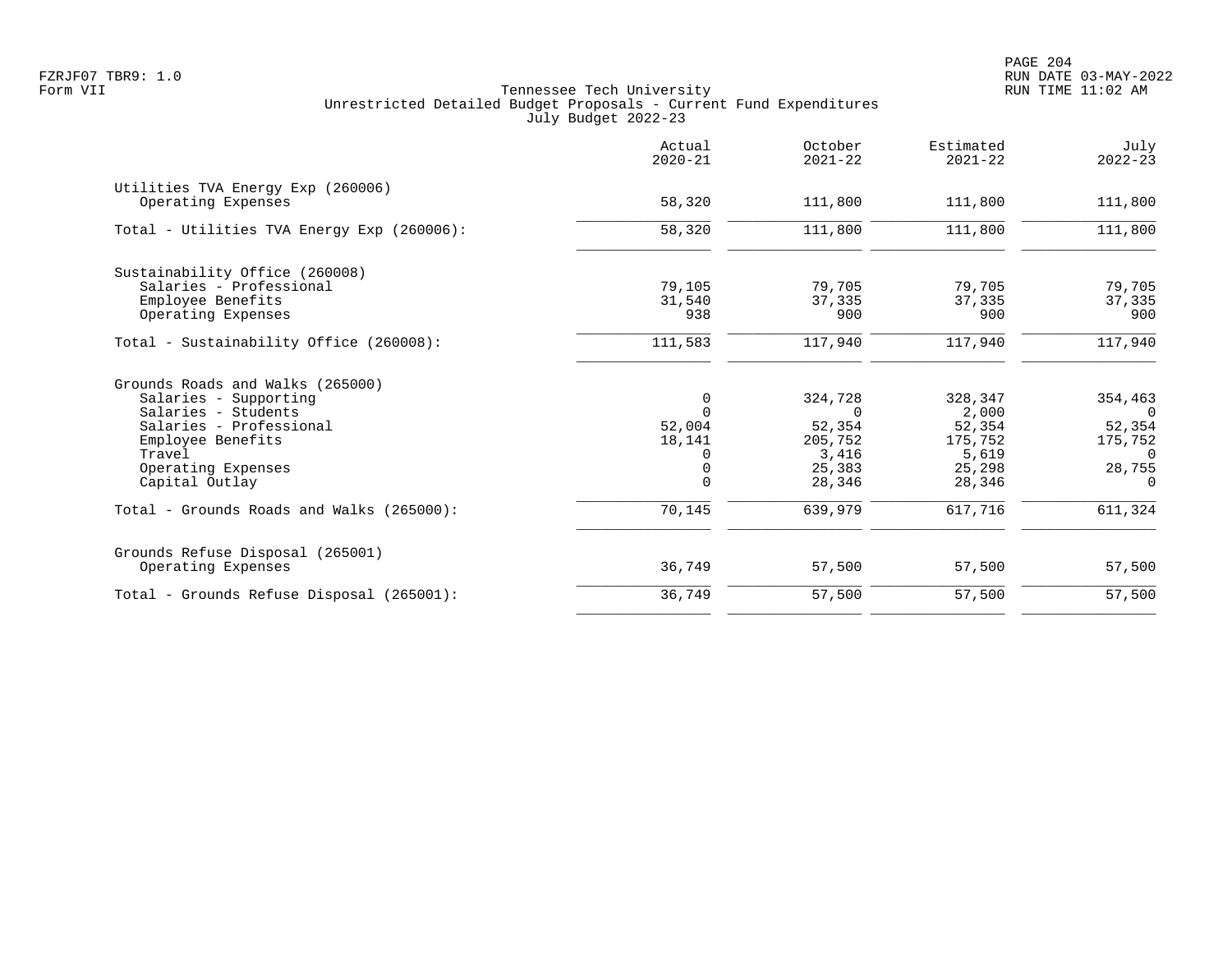|                                              | Actual<br>$2020 - 21$ | October<br>$2021 - 22$ | Estimated<br>$2021 - 22$ | July<br>$2022 - 23$ |
|----------------------------------------------|-----------------------|------------------------|--------------------------|---------------------|
| $M & R -$ Landscape (265002)                 |                       |                        |                          |                     |
| Salaries - Supporting                        | 137,204               |                        | O                        | $\Omega$            |
| Salaries - Students                          | 837                   |                        | U                        | $\Omega$            |
| Employee Benefits                            | 74,271                |                        |                          |                     |
| Operating Expenses                           | 17,140                | $\Omega$               | $\Omega$                 | $\Omega$            |
| Total - M & R - Landscape $(265002)$ :       | 229,452               | $\mathbf 0$            | $\mathbf 0$              |                     |
| $M & R -$ Logistics (265003)                 |                       |                        |                          |                     |
| Salaries - Supporting                        | 125,407               | 122,141                | 124,341                  | 121,491             |
| Employee Benefits                            | 76,919                | 91,119                 | 91,119                   | 91,119              |
| Operating Expenses                           | 24,430                | 56,747                 | 54,747                   | 32,620              |
| Department Revenues                          | $-6,438$              | $\Omega$               | $\Omega$                 | $\Omega$            |
| Total - M & R - Logistics (265003):          | 220,318               | 270,007                | 270,207                  | 245,230             |
| $M & R - Parking$ and Paving (265004)        |                       |                        |                          |                     |
| Operating Expenses                           | 7,480                 | 0                      | 0                        | $\Omega$            |
| Total - M & R - Parking and Paving (265004): | 7,480                 | $\Omega$               | $\Omega$                 | $\Omega$            |
| $M & R - Turf (265005)$                      |                       |                        |                          |                     |
| Salaries - Supporting                        | 161,124               |                        |                          |                     |
| Employee Benefits                            | 62,262                |                        |                          |                     |
| Operating Expenses                           | 18,988                | $\Omega$               | $\Omega$                 | $\cap$              |
| Department Revenues                          | $-708$                | $\Omega$               | $\Omega$                 | $\Omega$            |
| Total - M & R - Turf (265005):               | 241,666               | $\mathbf 0$            | $\mathbf 0$              | $\Omega$            |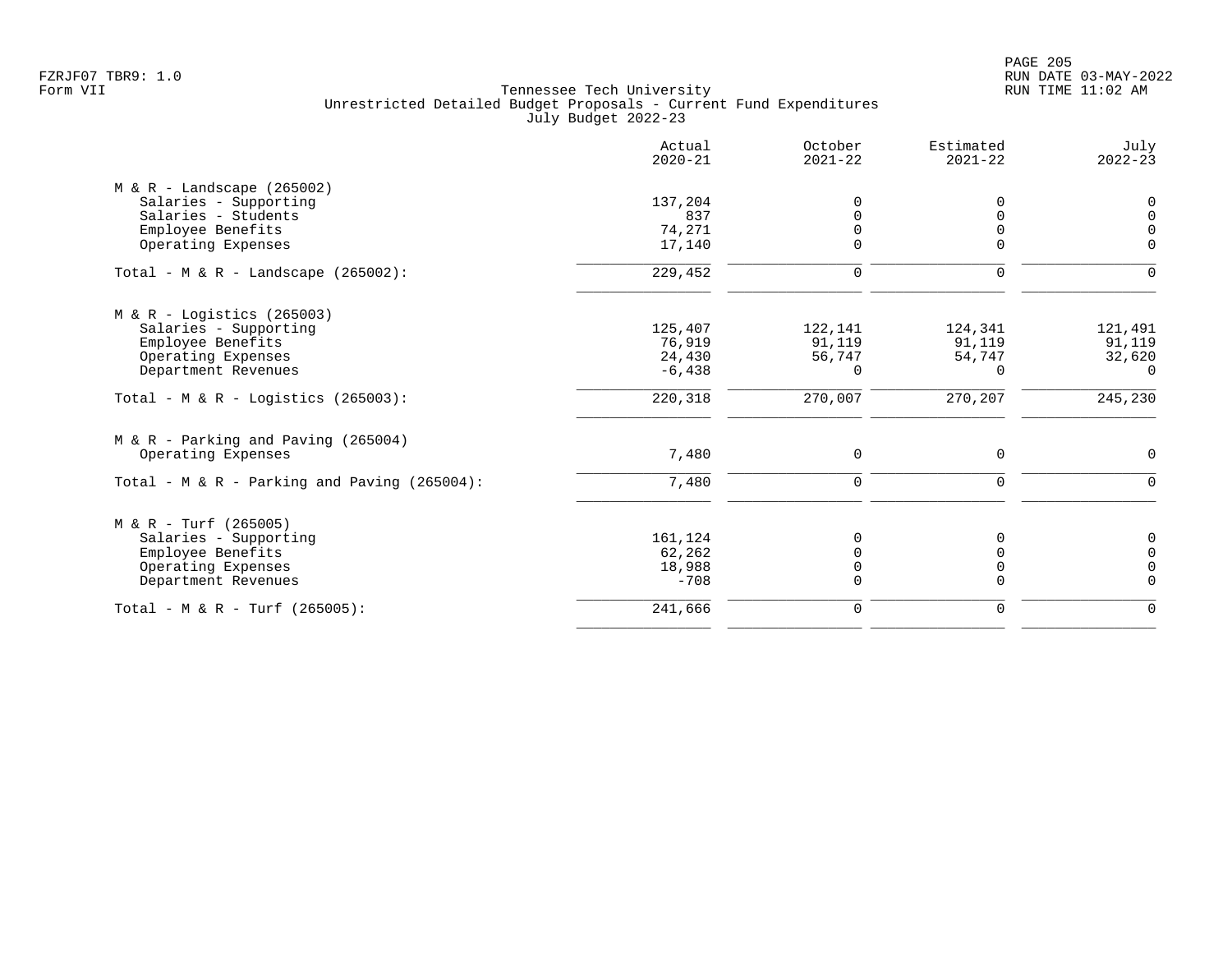PAGE 206 FZRJF07 TBR9: 1.0 RUN DATE 03-MAY-2022

|                                                                                   | Actual<br>$2020 - 21$ | October<br>$2021 - 22$ | Estimated<br>$2021 - 22$ | July<br>$2022 - 23$ |
|-----------------------------------------------------------------------------------|-----------------------|------------------------|--------------------------|---------------------|
| Major Repairs and Renovations (270000)<br>Employee Benefits<br>Operating Expenses | $\Omega$<br>14,938    | 178<br>160,120         | 178<br>106,954           | 178<br>160,120      |
| Total - Major Repairs and Renovations (270000):                                   | 14,938                | 160,298                | 107,132                  | 160,298             |
| TBR Reimbursed Projects (270002)<br>Operating Expenses                            | 0                     | 451,920                | 451,920                  | 0                   |
| Total - TBR Reimbursed Projects (270002):                                         | $\Omega$              | 451,920                | 451,920                  | ∩                   |
| TBR Spouse Dependent Discount (700000)<br>Employee Benefits                       | 95,690                | 118,853                | 118,853                  | 118,853             |
| Total - TBR Spouse Dependent Discount (700000):                                   | 95,690                | 118,853                | 118,853                  | 118,853             |
| TBR Employ Remission PC191 (700001)<br>Employee Benefits                          | 11,117                | 7,933                  | 7,933                    | 7,933               |
| Total - TBR Employ Remission PC191 (700001):                                      | 11,117                | 7,933                  | 7,933                    | 7,933               |
| E and G Data Processing Allocation (700003)<br>Department Revenues                | 41,550                | 48,962                 | 52,493                   | 49,225              |
| Total - E and G Data Processing Allocation (700003):                              | 41,550                | 48,962                 | 52,493                   | 49,225              |
|                                                                                   |                       |                        |                          |                     |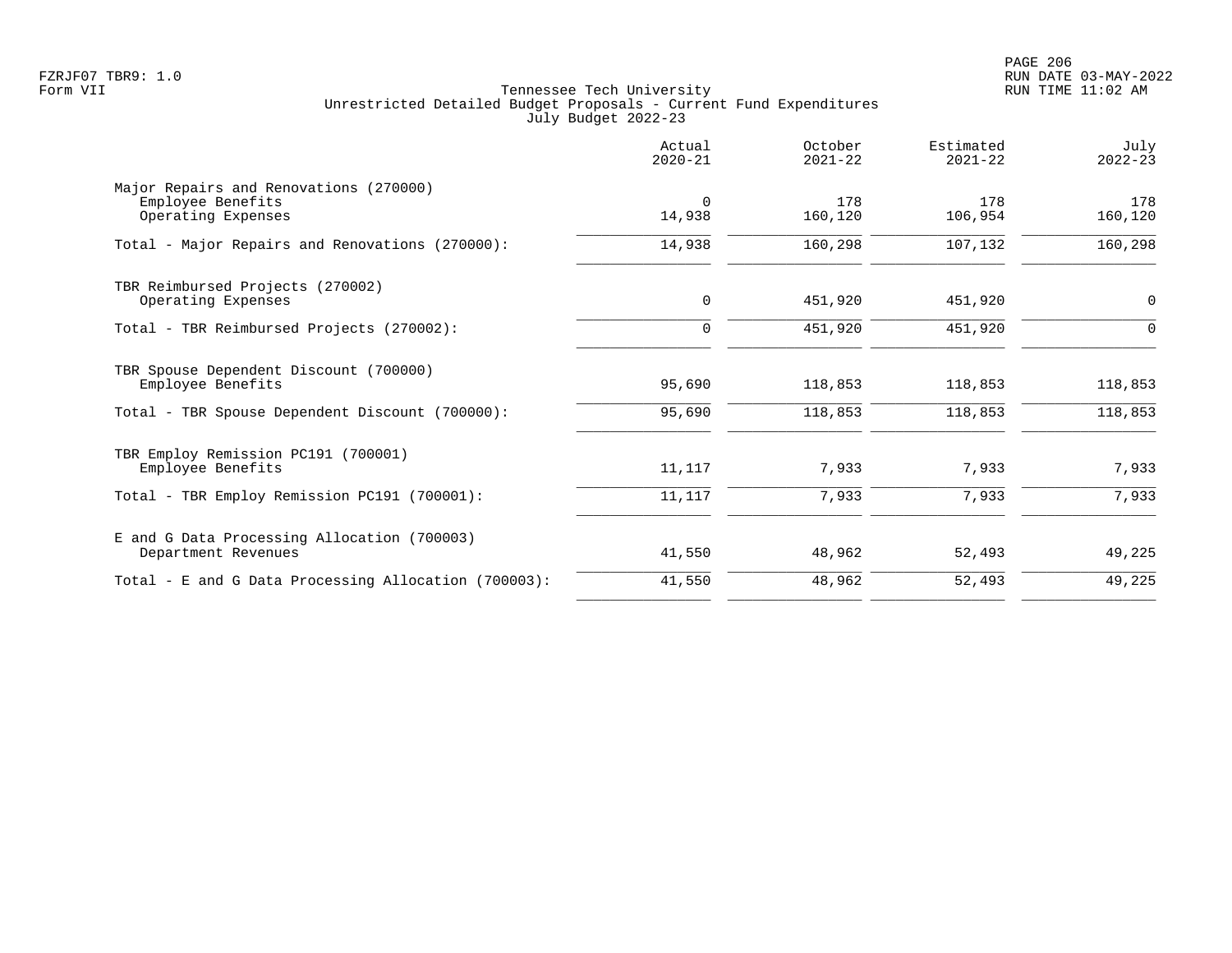|                                                                                                                                                        | Actual<br>$2020 - 21$                                | October<br>$2021 - 22$                            | Estimated<br>$2021 - 22$                          | July<br>$2022 - 23$                                |
|--------------------------------------------------------------------------------------------------------------------------------------------------------|------------------------------------------------------|---------------------------------------------------|---------------------------------------------------|----------------------------------------------------|
| E and G Claims Adjustment (700004)<br>Operating Expenses                                                                                               | 13,890                                               | 24,410                                            | 24,410                                            | 24,410                                             |
| Total - E and G Claims Adjustment (700004):                                                                                                            | 13,890                                               | 24,410                                            | 24,410                                            | 24,410                                             |
| $E$ and G Support (700005)<br>Salaries - Administrative<br>Salaries - Supporting<br>Salaries - Professional<br>Employee Benefits<br>Operating Expenses | 0<br>$\mathbf 0$<br>$\Omega$<br>11,009<br>$-23, 244$ | 2,315<br>56,848<br>10,400<br>327,912<br>$-12,793$ | 2,315<br>53,659<br>10,400<br>327,912<br>$-12,793$ | 8,453<br>164,919<br>61,939<br>378,593<br>$-12,793$ |
| Total - E and G Support $(700005)$ :                                                                                                                   | $-12, 235$                                           | 384,682                                           | 381,493                                           | 601,111                                            |
| E and G Other Salary Pool (700009)<br>Salaries - Supporting<br>Total - E and G Other Salary Pool (700009):                                             | 0<br>$\mathbf 0$                                     | 19,520<br>19,520                                  | 19,520<br>19,520                                  | 19,520<br>19,520                                   |
| C C Security Trans (700015)<br>Operating Expenses                                                                                                      | $-60,000$                                            | $-60,000$                                         | $-60,000$                                         | $-60,000$                                          |
| Total - C C Security Trans $(700015)$ :                                                                                                                | $-60,000$                                            | $-60,000$                                         | $-60,000$                                         | $-60,000$                                          |
| App Plant Non Utility Allocation (700038)<br>Department Revenues                                                                                       | $-913,670$                                           | $-1, 238, 080$                                    | $-1,238,080$                                      | $-1,401,290$                                       |
| Total - App Plant Non Utility Allocation (700038):                                                                                                     | $-913,670$                                           | $-1, 238, 080$                                    | $-1, 238, 080$                                    | $-1,401,290$                                       |
|                                                                                                                                                        |                                                      |                                                   |                                                   |                                                    |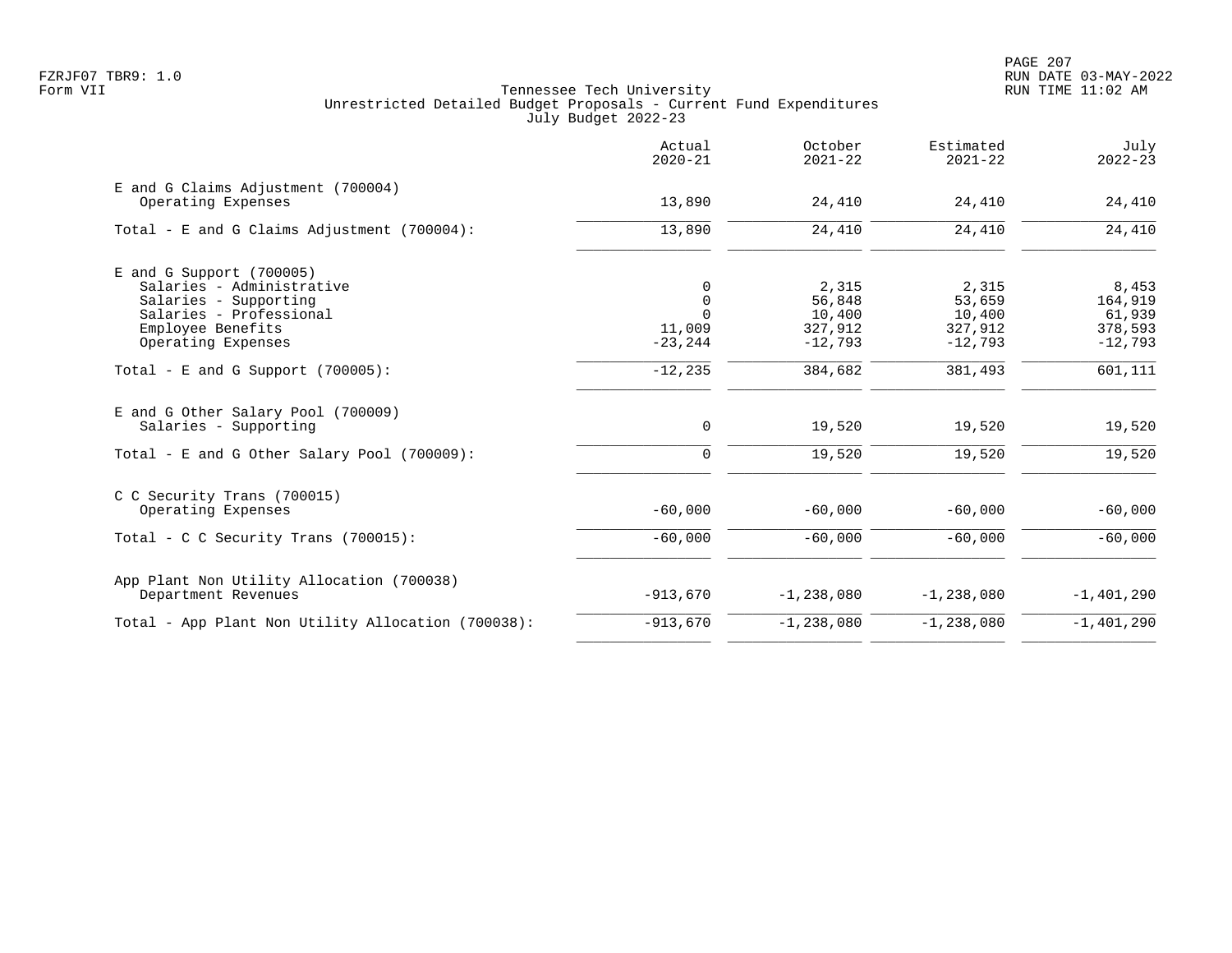PAGE 208 FZRJF07 TBR9: 1.0 RUN DATE 03-MAY-2022

|                                                                              | Actual<br>$2020 - 21$ | October<br>$2021 - 22$ | Estimated<br>$2021 - 22$ | July<br>$2022 - 23$ |
|------------------------------------------------------------------------------|-----------------------|------------------------|--------------------------|---------------------|
| App Plant Utilities Allocation (700039)<br>Department Revenues               | $-678,750$            | $-969.870$             | $-969.870$               | $-1,035,190$        |
| Total - App Plant Utilities Allocation (700039):                             | $-678,750$            | $-969.870$             | $-969.870$               | $-1,035,190$        |
| App Plant CC Utility Alloc (700042)<br>Department Revenues                   | $-17,350$             | $-21,340$              | $-21,340$                | $-21,340$           |
| Total - App Plant CC Utility Alloc (700042):                                 | $-17,350$             | $-21,340$              | $-21,340$                | $-21,340$           |
| App Plant CC Non Utility Alloc (700043)<br>Department Revenues               | $-53,960$             | $-69,130$              | $-69,130$                | $-69,130$           |
| Total - App Plant CC Non Utility Alloc (700043):                             | $-53,960$             | $-69,130$              | $-69,130$                | $-69,130$           |
| Post Office Allocation (700045)<br>Operating Expenses<br>Department Revenues | 0<br>56               | 4,810<br>0             | 4,810<br>0               | 4,810<br>0          |
| Total - Post Office Allocation (700045):                                     | 56                    | 4,810                  | 4,810                    | 4,810               |
| TTU Staff Tuit Maint Reimbursment (700068)<br>Employee Benefits              | 2,562                 | 1,000                  | 3,000                    | 3,000               |
| Total - TTU Staff Tuit Maint Reimbursment (700068):                          | 2,562                 | 1,000                  | 3,000                    | 3,000               |
|                                                                              |                       |                        |                          |                     |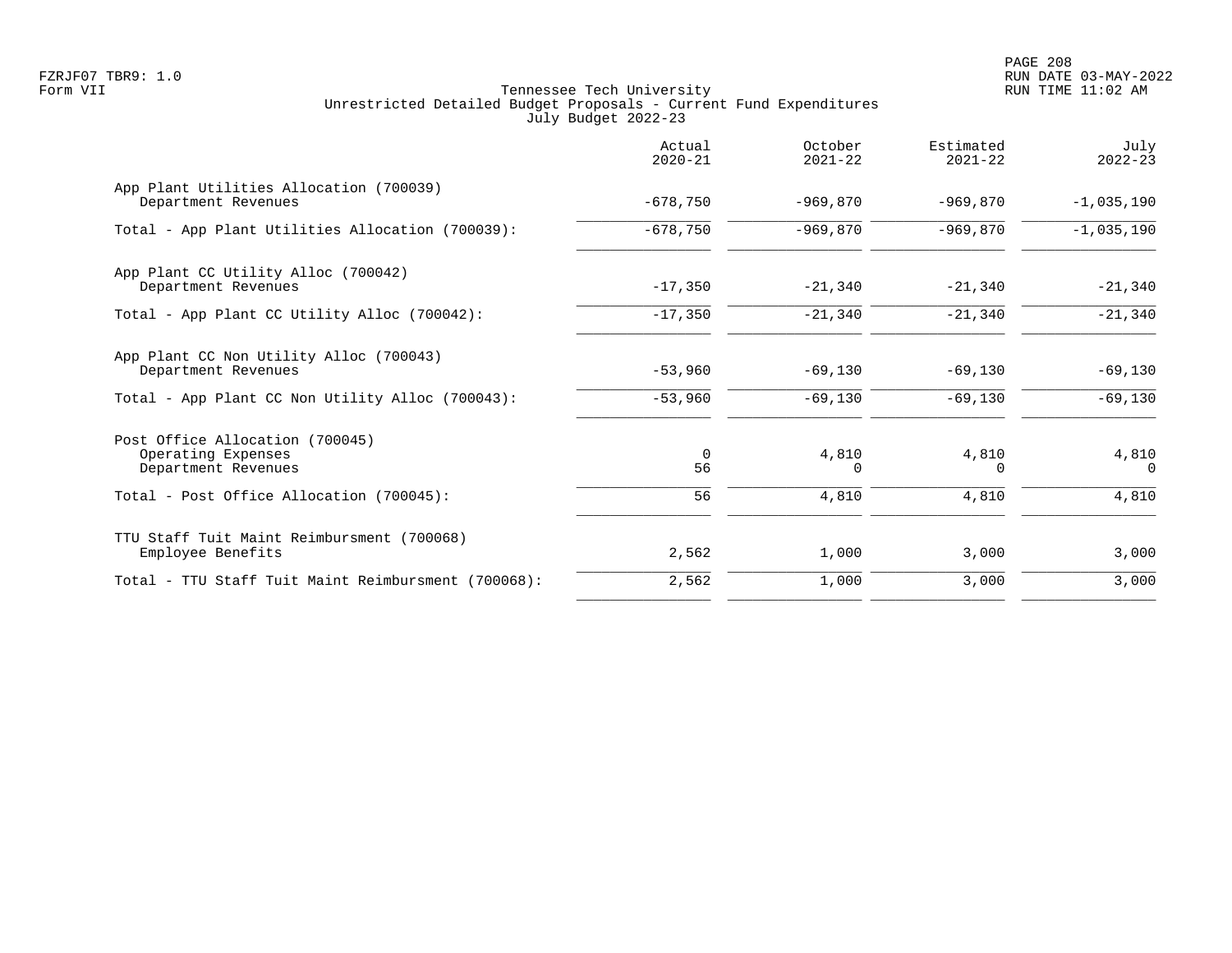# FZRJF07 TBR9: 1.0 RUN DATE 03-MAY-2022 Tennessee Tech University Unrestricted Detailed Budget Proposals - Current Fund Expenditures July Budget 2022-23

|                               | Actual<br>$2020 - 21$ | October<br>$2021 - 22$ | Estimated<br>$2021 - 22$ | July<br>$2022 - 23$ |
|-------------------------------|-----------------------|------------------------|--------------------------|---------------------|
| Total - Physical Plant (500): |                       |                        |                          |                     |
| Salaries - Administrative     | 115,785               | 155,777                | 155,777                  | 161,915             |
| Salaries - Supporting         | 2,607,549             | 2,929,945              | 2,843,241                | 3,050,172           |
| Salaries - Students           | 26,703                | 74,438                 | 62,517                   | 21,438              |
| Salaries - Professional       | 1,002,823             | 1,305,802              | 1,236,440                | 1,366,917           |
| Employee Benefits             | 1,831,589             | 2,656,581              | 2,530,581                | 2,578,898           |
| Travel                        | 1,906                 | 9,058                  | 8,829                    | 5,642               |
| Operating Expenses            | 8,094,257             | 11,583,634             | 12,071,352               | 11,902,746          |
| Capital Outlay                | 6,500                 | 106,024                | 159,190                  | $\Omega$            |
| Department Revenues           | $-1,701,888$          | $-2,539,458$           | $-2,556,569$             | $-2,767,725$        |
| Total                         | 11,985,224            | 16,281,801             | 16,511,358               | 16,320,003          |
|                               |                       |                        |                          |                     |
| Total - Physical Plant (50):  |                       |                        |                          |                     |
| Salaries - Administrative     | 115,785               | 155,777                | 155,777                  | 161,915             |
| Salaries - Supporting         | 2,607,549             | 2,929,945              | 2,843,241                | 3,050,172           |
| Salaries - Students           | 26,703                | 74,438                 | 62,517                   | 21,438              |
| Salaries - Professional       | 1,002,823             | 1,305,802              | 1,236,440                | 1,366,917           |
| Employee Benefits             | 1,831,589             | 2,656,581              | 2,530,581                | 2,578,898           |
| Travel                        | 1,906                 | 9,058                  | 8,829                    | 5,642               |
| Operating Expense             | 8,094,257             | 11,583,634             | 12,071,352               | 11,902,746          |
| Capital Outlay                | 6,500                 | 106,024                | 159,190                  | $\Omega$            |
| Department Revenues           | $-1,701,888$          | $-2,539,458$           | $-2,556,569$             | $-2,767,725$        |
| Total                         | 11,985,224            | 16,281,801             | 16,511,358               | 16,320,003          |
|                               |                       |                        |                          |                     |

 Scholarships and Fellowships (55) Scholarships and Fellowships (550)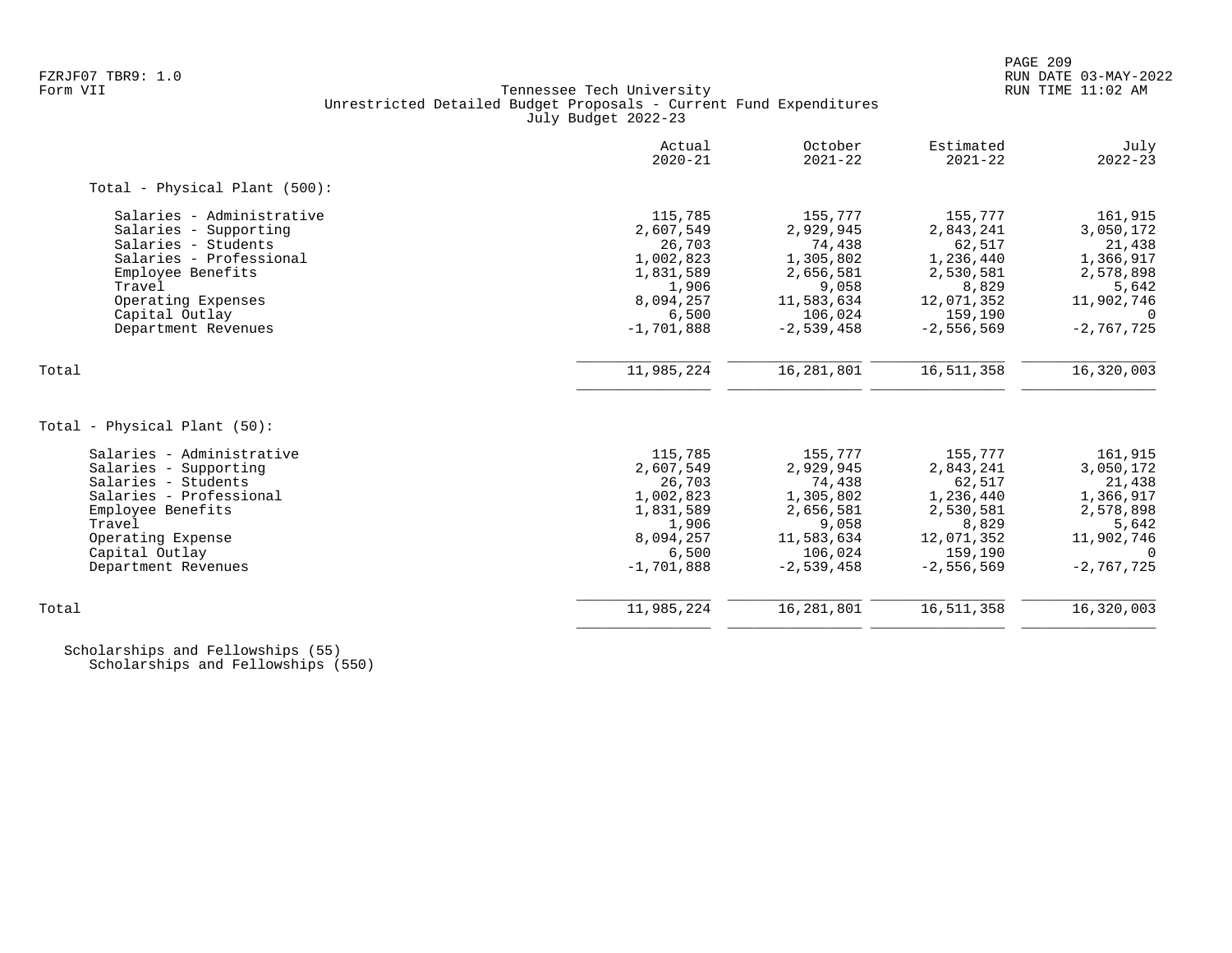|                                                                  | Actual<br>$2020 - 21$ | October<br>$2021 - 22$ | Estimated<br>$2021 - 22$ | July<br>$2022 - 23$ |
|------------------------------------------------------------------|-----------------------|------------------------|--------------------------|---------------------|
| Alumni Scholarships (120019)<br>Operating Expenses               | 8,000                 | 12,780                 | 12,780                   | 10,000              |
| Total - Alumni Scholarships (120019):                            | 8,000                 | 12,780                 | 12,780                   | 10,000              |
| Honors Scholarship (121901)<br>Operating Expenses                | 191,880               | 210,640                | 210,640                  | 225,640             |
| Total - Honors Scholarship (121901):                             | 191,880               | 210,640                | 210,640                  | 225,640             |
| Comm Coll Scholarship (121902)<br>Operating Expenses             | 386,375               | 1,019,230              | 619,230                  | 619,230             |
| Total - Comm Coll Scholarship (121902):                          | 386,375               | 1,019,230              | 619,230                  | 619,230             |
| Financial Aid Housing Scholarship (122003)<br>Operating Expenses | 32,000                | 39,600                 | 39,600                   | 20,000              |
| Total - Financial Aid Housing Scholarship (122003):              | 32,000                | 39,600                 | 39,600                   | 20,000              |
| SEOG Matching (122004)<br>Operating Expenses                     | 101,986               | 64,690                 | 104,690                  | 104,690             |
| Total - SEOG Matching (122004):                                  | 101,986               | 64,690                 | 104,690                  | 104,690             |
|                                                                  |                       |                        |                          |                     |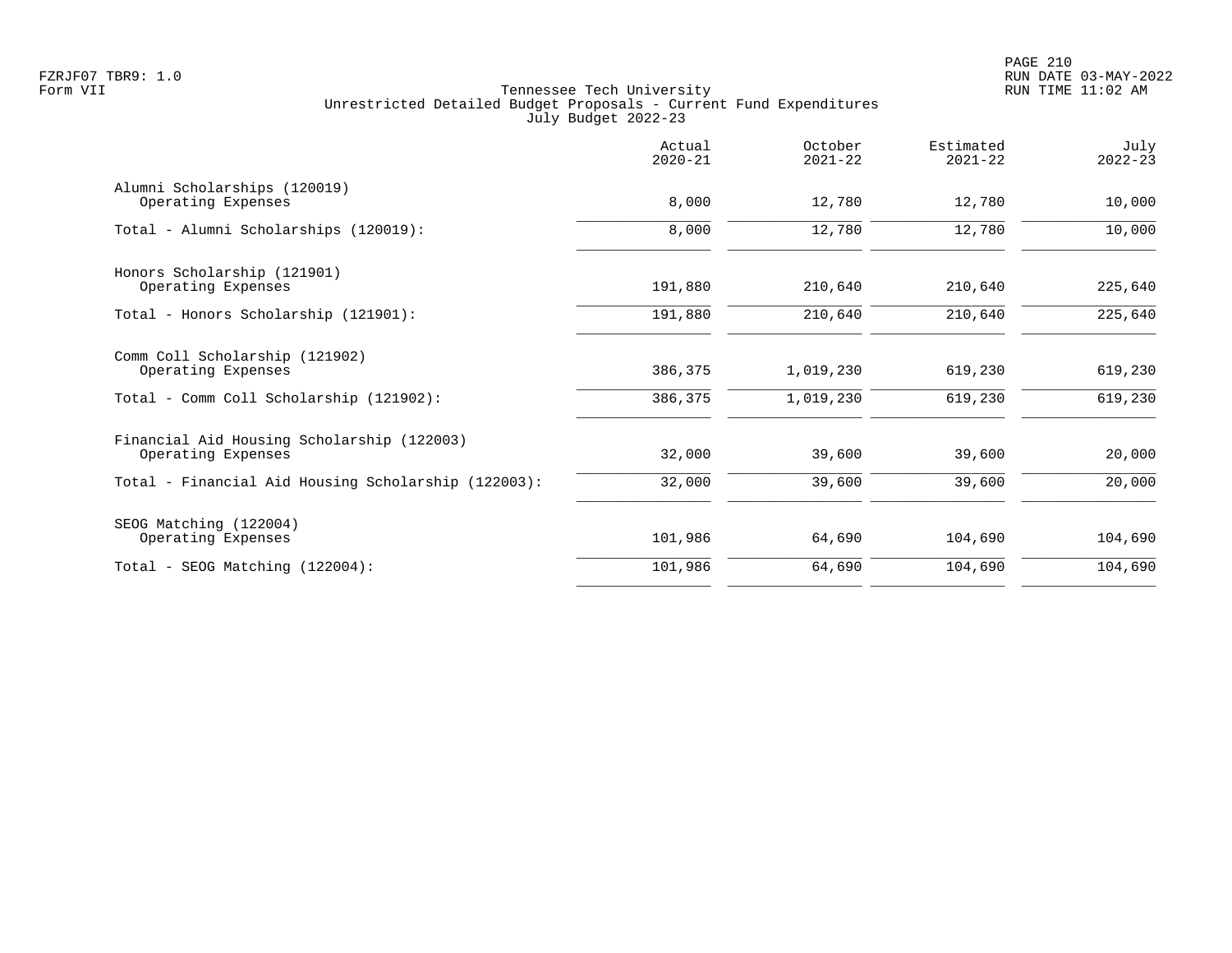|                                                      | Actual<br>$2020 - 21$ | October<br>$2021 - 22$ | Estimated<br>$2021 - 22$ | July<br>$2022 - 23$ |
|------------------------------------------------------|-----------------------|------------------------|--------------------------|---------------------|
| UAS (122005)                                         |                       |                        |                          |                     |
| Operating Expenses                                   | 5,285,435             | 5,602,330              | 6,002,330                | 7,778,360           |
| $Total - UAS (122005):$                              | 5, 285, 435           | 5,602,330              | 6,002,330                | 7,778,360           |
| TTU Promise Scholarship (122022)                     |                       |                        |                          |                     |
| Operating Expenses                                   | 11,242                | 70,000                 | 40,000                   | 20,000              |
| Total - TTU Promise Scholarship (122022):            | 11,242                | 70,000                 | 40,000                   | 20,000              |
| Trailblazer Program University Sch (122023)          |                       |                        |                          |                     |
| Operating Expenses                                   | 0                     | 70,000                 | 70,000                   | 80,000              |
| Total - Trailblazer Program University Sch (122023): | 0                     | 70,000                 | 70,000                   | 80,000              |
| Science Fair Scholarship (123011)                    |                       |                        |                          |                     |
| Operating Expenses                                   | 6,500                 | 11,650                 | 11,650                   | 8,650               |
| Total - Science Fair Scholarship (123011):           | 6,500                 | 11,650                 | 11,650                   | 8,650               |
| Alumni OST Scholarship (123012)                      |                       |                        |                          |                     |
| Operating Expenses                                   | 0                     | 23,310                 | 23,310                   | 5,000               |
| Total - Alumni OST Scholarship (123012):             | $\Omega$              | 23,310                 | 23,310                   | 5,000               |
|                                                      |                       |                        |                          |                     |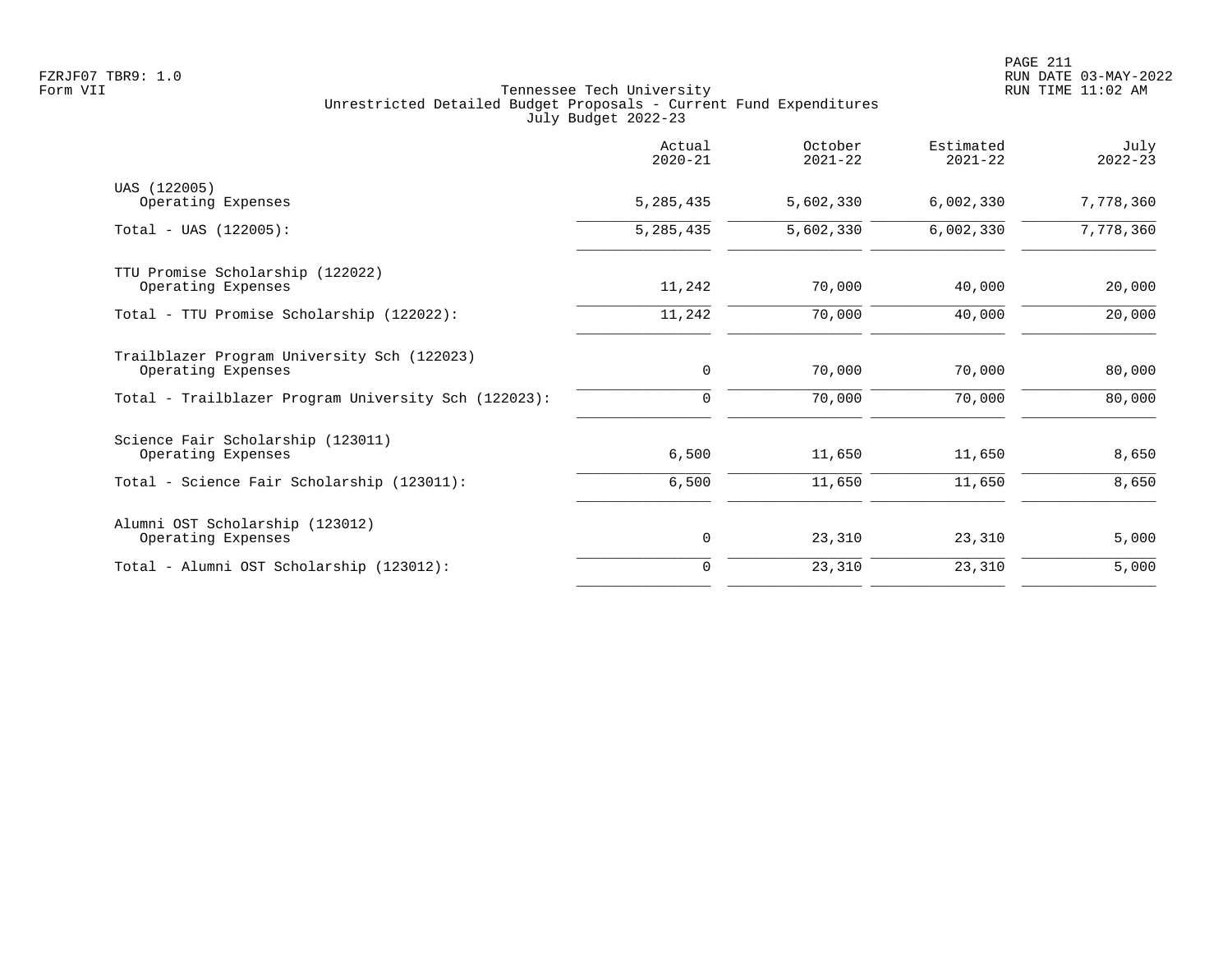PAGE 212 FZRJF07 TBR9: 1.0 RUN DATE 03-MAY-2022

|                                                               | Actual<br>$2020 - 21$ | October<br>$2021 - 22$ | Estimated<br>$2021 - 22$ | July<br>$2022 - 23$ |
|---------------------------------------------------------------|-----------------------|------------------------|--------------------------|---------------------|
| Boys Girls State Sch (123014)<br>Operating Expenses           | $\mathbf 0$           | 11,780                 | 11,780                   | 5,000               |
| Total - Boys Girls State Sch (123014):                        | $\mathbf 0$           | 11,780                 | 11,780                   | 5,000               |
| Admissions Hounsing Sch (123015)<br>Operating Expenses        | 146,500               | 267,440                | 327,440                  | $\mathbf 0$         |
| Total - Admissions Hounsing Sch (123015):                     | 146,500               | 267,440                | 327,440                  | 0                   |
| African Am Undergrad Sch (123017)<br>Operating Expenses       | $\mathbf 0$           | 251,300                | 177,300                  | $\mathbf 0$         |
| Total - African Am Undergrad Sch (123017):                    | 0                     | 251,300                | 177,300                  | 0                   |
| Minority Housing Sch (123018)<br>Operating Expenses           | 0                     | 810                    | 810                      | 0                   |
| Total - Minority Housing Sch (123018):                        | $\Omega$              | 810                    | 810                      | $\Omega$            |
| Veterans Yellow Ribbon Program (123020)<br>Operating Expenses | 0                     | 19,542                 | 19,542                   | 5,000               |
| Total - Veterans Yellow Ribbon Program (123020):              | $\Omega$              | 19,542                 | 19,542                   | 5,000               |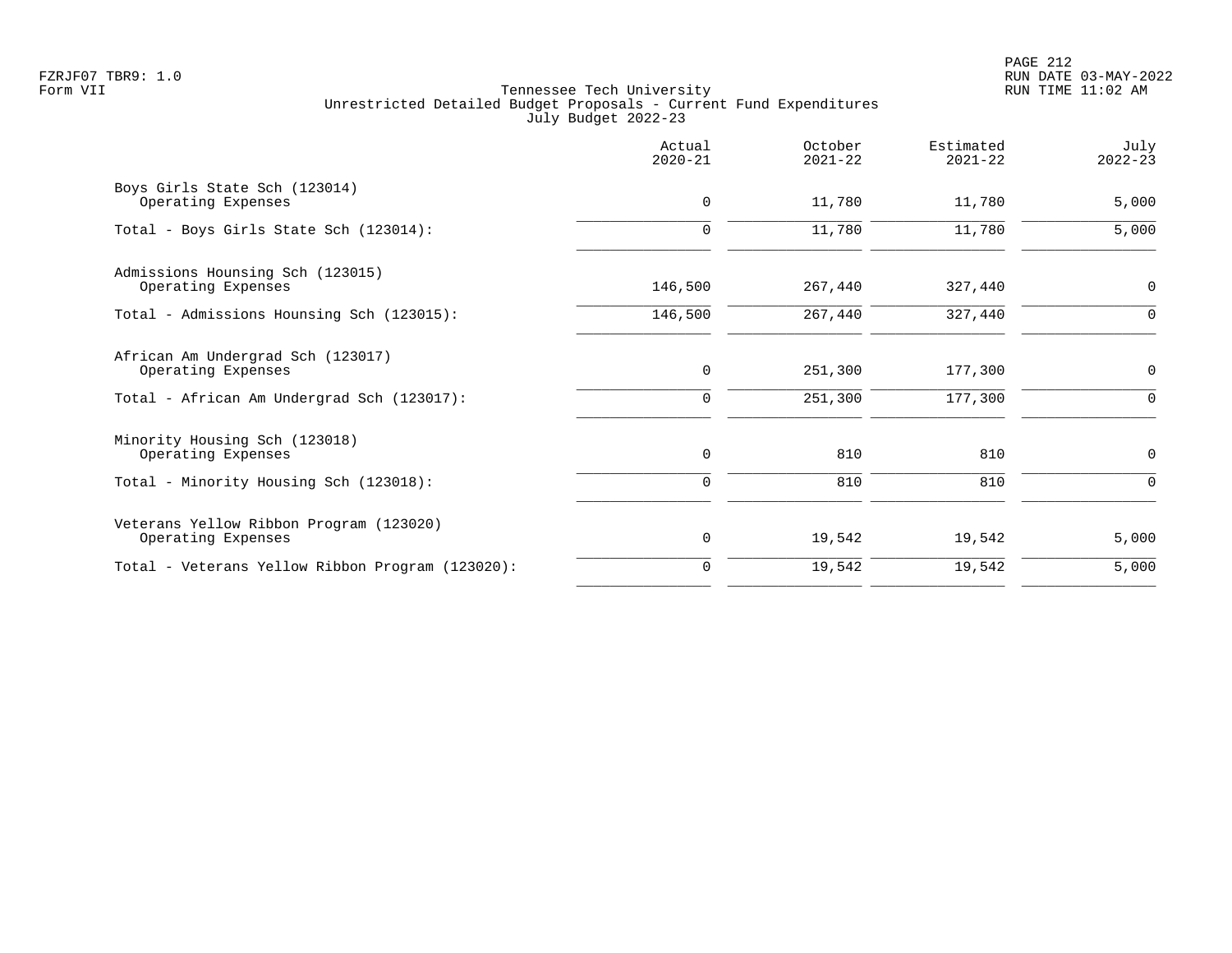PAGE 213 FZRJF07 TBR9: 1.0 RUN DATE 03-MAY-2022

|                                                                    | Actual<br>$2020 - 21$ | October<br>$2021 - 22$ | Estimated<br>$2021 - 22$ | July<br>$2022 - 23$ |
|--------------------------------------------------------------------|-----------------------|------------------------|--------------------------|---------------------|
| University Summer Scholarships (123021)<br>Operating Expenses      | $\mathbf 0$           | 115,000                | 115,000                  | 115,000             |
| Total - University Summer Scholarships (123021):                   | $\mathbf 0$           | 115,000                | 115,000                  | 115,000             |
| International Merit Scholarship (123721)<br>Operating Expenses     | 346,155               | 432,000                | 432,000                  | 432,000             |
| Total - International Merit Scholarship (123721):                  | 346,155               | 432,000                | 432,000                  | 432,000             |
| International Legacy Scholarship (123722)<br>Operating Expenses    | 7,000                 | 7,000                  | 11,000                   | 11,000              |
| Total - International Legacy Scholarship (123722):                 | 7,000                 | 7,000                  | 11,000                   | 11,000              |
| Multinational Enhancement Svc Schol (123723)<br>Operating Expenses | 92,000                | 94,000                 | 94,000                   | 94,000              |
| Total - Multinational Enhancement Svc Schol (123723):              | 92,000                | 94,000                 | 94,000                   | 94,000              |
| Fulbright Scholars OST (123724)<br>Operating Expenses              | 76,968                | 118,200                | 118,200                  | 118,200             |
| Total - Fulbright Scholars OST (123724):                           | 76,968                | 118,200                | 118,200                  | 118,200             |
|                                                                    |                       |                        |                          |                     |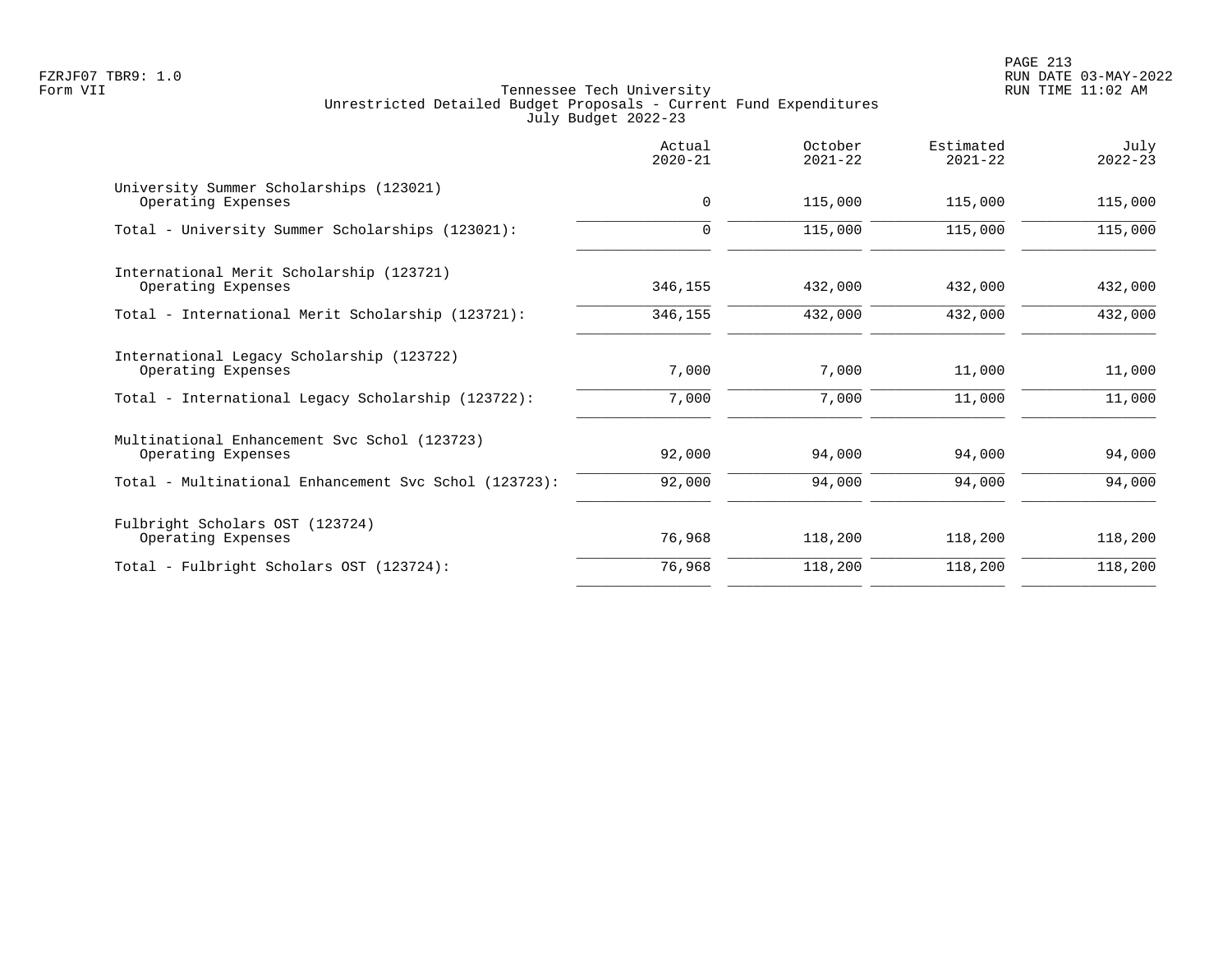PAGE 214 FZRJF07 TBR9: 1.0 RUN DATE 03-MAY-2022

|                                                               | Actual<br>$2020 - 21$ | October<br>$2021 - 22$ | Estimated<br>$2021 - 22$ | July<br>$2022 - 23$ |
|---------------------------------------------------------------|-----------------------|------------------------|--------------------------|---------------------|
| Institutional Scholarship Fund (123800)<br>Operating Expenses | 21,605                | 20,000                 | 20,000                   | 20,000              |
| Total - Institutional Scholarship Fund (123800):              | 21,605                | 20,000                 | 20,000                   | 20,000              |
| ROTC Housing Scholarship (125601)<br>Operating Expenses       | 112,580               | 123,810                | 123,810                  | 123,810             |
| Total - ROTC Housing Scholarship (125601):                    | 112,580               | 123,810                | 123,810                  | 123,810             |
| ROTC STEM Scholarships (125604)<br>Operating Expenses         | 99,984                | 100,000                | 100,000                  | 100,000             |
| Total - ROTC STEM Scholarships (125604):                      | 99,984                | 100,000                | 100,000                  | 100,000             |
| Varsity Spirit Scholarship (129008)<br>Operating Expenses     | $\mathbf 0$           | 4,500                  | 4,500                    | 5,000               |
| Total - Varsity Spirit Scholarship (129008):                  | 0                     | 4,500                  | 4,500                    | 5,000               |
| Chemistry LM Scholarships (131509)<br>Operating Expenses      | 11,500                | 23,917                 | 39,787                   | 12,613              |
| Total - Chemistry LM Scholarships (131509):                   | 11,500                | 23,917                 | 39,787                   | 12,613              |
|                                                               |                       |                        |                          |                     |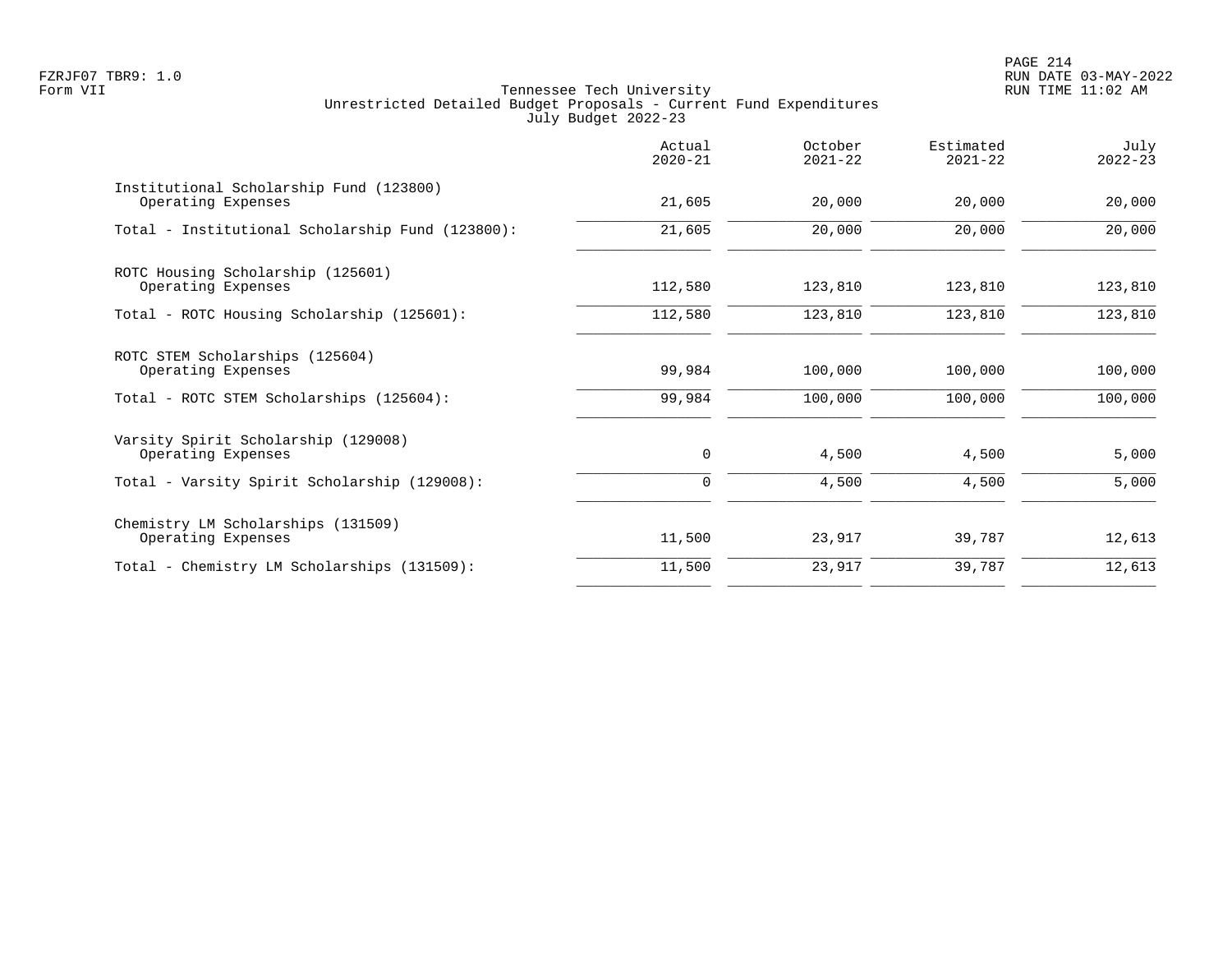| Actual<br>$2020 - 21$ | October<br>$2021 - 22$ | Estimated<br>$2021 - 22$ | July<br>$2022 - 23$ |
|-----------------------|------------------------|--------------------------|---------------------|
| 1,000                 | 10,070                 | 10,070                   | 3,005               |
| 1,000                 | 10,070                 | 10,070                   | 3,005               |
| $\mathbf 0$           | 500                    | 500                      | 500                 |
| $\mathbf 0$           | 500                    | 500                      | 500                 |
| $\mathbf 0$           | 910                    | 910                      | $\mathbf 0$         |
| 0                     | 910                    | 910                      | 0                   |
| 152,653               | 0                      | 0                        | $\mathbf 0$         |
| 152,653               | 0                      | 0                        | $\Omega$            |
| $-152,653$            | 0                      | 0                        | $\mathbf 0$         |
| $-152,653$            | 0                      | 0                        | $\Omega$            |
|                       |                        |                          |                     |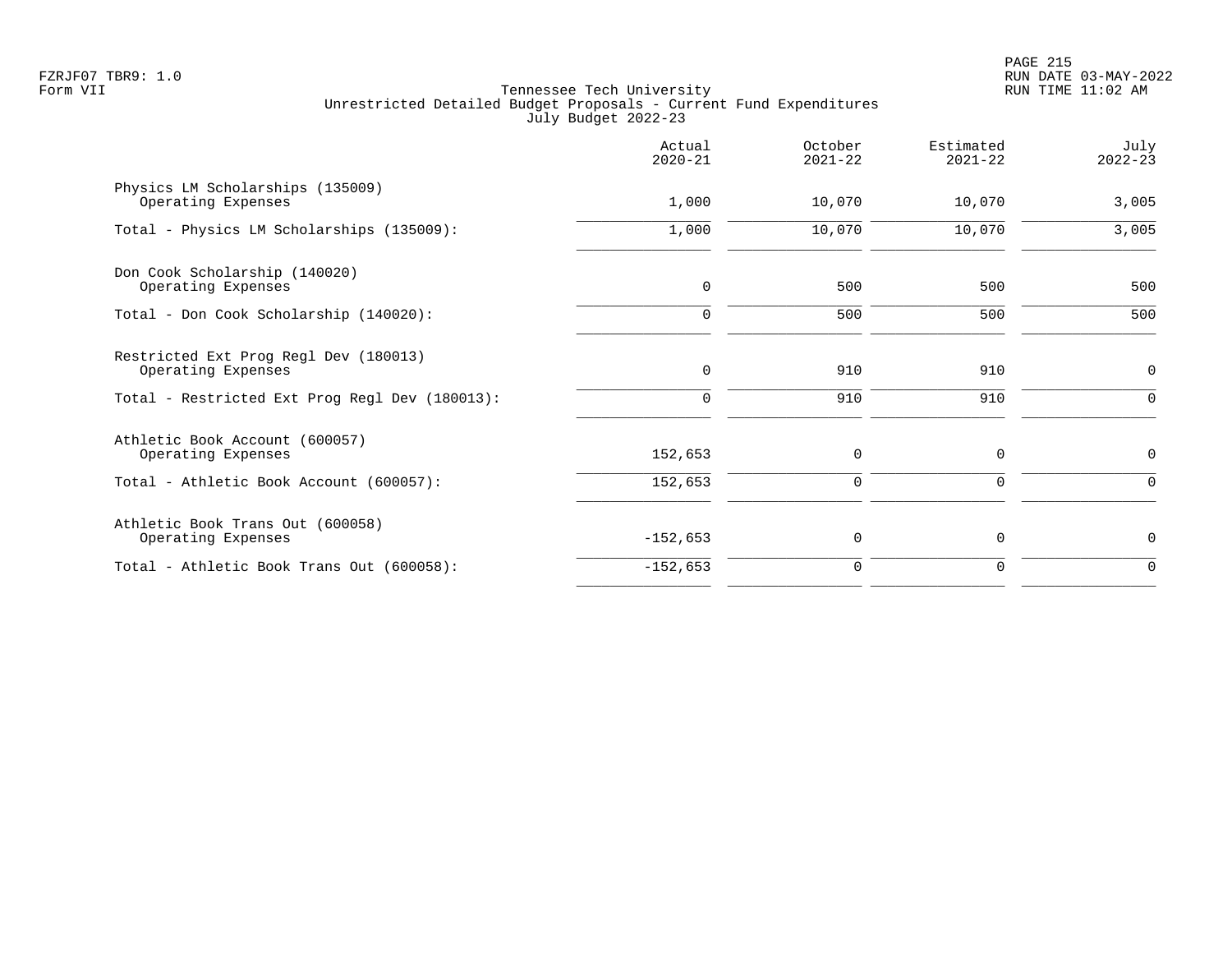|                                                             | Actual<br>$2020 - 21$ | October<br>$2021 - 22$ | Estimated<br>$2021 - 22$ | July<br>$2022 - 23$ |
|-------------------------------------------------------------|-----------------------|------------------------|--------------------------|---------------------|
| Graduation Incentive (600065)<br>Operating Expenses         | 57,979                | 149,461                | 147,061                  | 149,461             |
| Total - Graduation Incentive (600065):                      | 57,979                | 149,461                | 147,061                  | 149,461             |
| Football Scholarships (601060)                              |                       |                        |                          |                     |
| Operating Expenses                                          | 1,835,864             | 1,550,311              | 1,805,951                | 1,550,311           |
| Total - Football Scholarships (601060):                     | 1,835,864             | 1,550,311              | 1,805,951                | 1,550,311           |
| Mens Basketball Scholarships (601061)<br>Operating Expenses | 415,245               | 361,829                | 461,829                  | 361,829             |
| Total - Mens Basketball Scholarships (601061):              | 415,245               | 361,829                | 461,829                  | 361,829             |
| Baseball Scholarships (601062)                              |                       |                        |                          |                     |
| Operating Expenses                                          | 300,704               | 293,667                | 264,197                  | 293,667             |
| Total - Baseball Scholarships (601062):                     | 300,704               | 293,667                | 264,197                  | 293,667             |
| Mens Tennis Scholarships (601064)                           |                       |                        |                          |                     |
| Operating Expenses                                          | 144,333               | 172,550                | 186,450                  | 172,550             |
| Total - Mens Tennis Scholarships (601064):                  | 144,333               | 172,550                | 186,450                  | 172,550             |
|                                                             |                       |                        |                          |                     |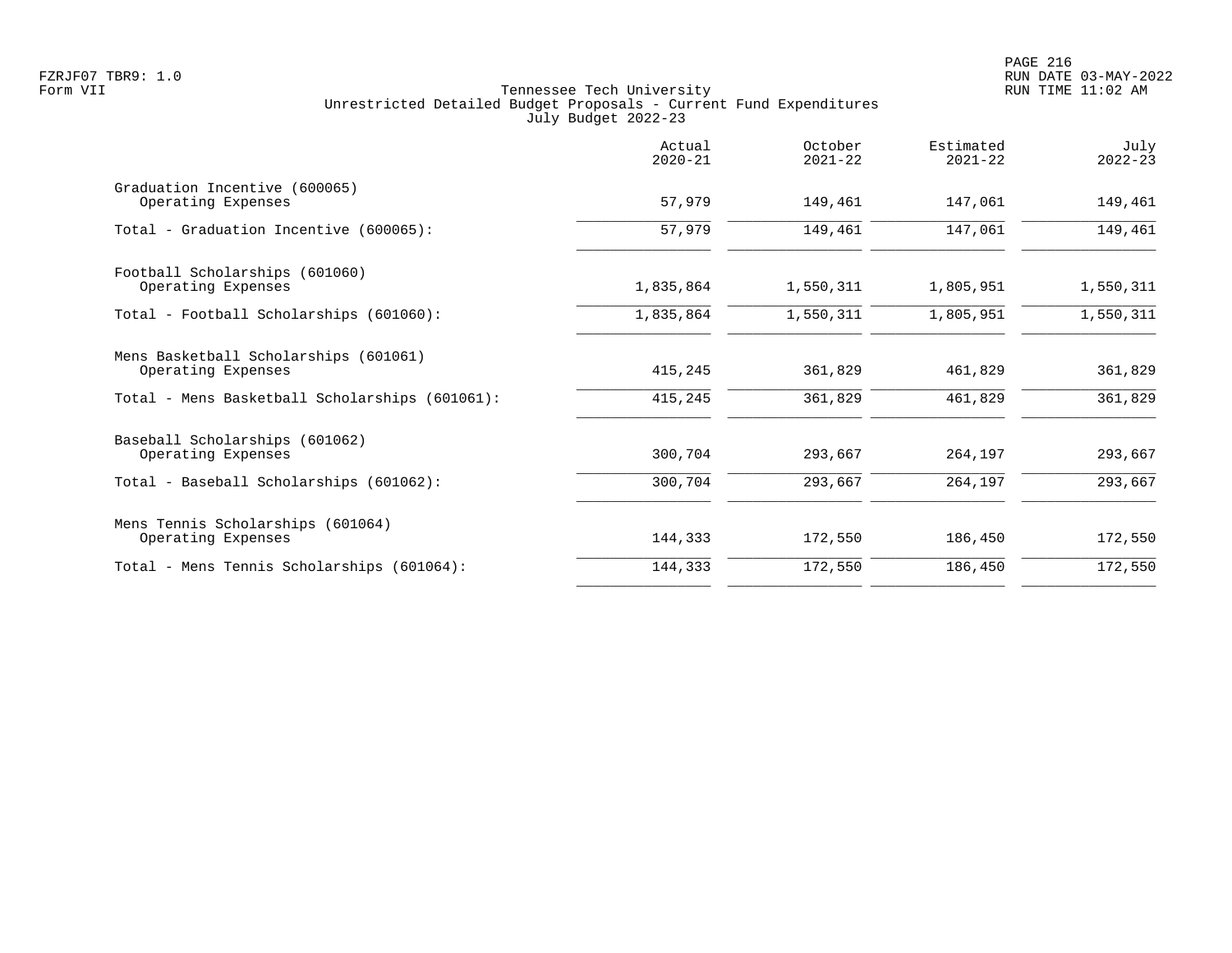|                                                                | Actual<br>$2020 - 21$ | October<br>$2021 - 22$ | Estimated<br>$2021 - 22$ | July<br>$2022 - 23$ |
|----------------------------------------------------------------|-----------------------|------------------------|--------------------------|---------------------|
| Mens Golf Scholarships (601065)<br>Operating Expenses          | 105,960               | 100,836                | 107,686                  | 100,836             |
| Total - Mens Golf Scholarships (601065):                       | 105,960               | 100,836                | 107,686                  | 100,836             |
| Mens Cross Country Scholarships (601066)<br>Operating Expenses | 139,744               | 176,548                | 136,198                  | 139,548             |
| Total - Mens Cross Country Scholarships (601066):              | 139,744               | 176,548                | 136,198                  | 139,548             |
| Womens Basketball Scholarships (602060)<br>Operating Expenses  | 388,308               | 385,407                | 440,407                  | 385,407             |
| Total - Womens Basketball Scholarships (602060):               | 388,308               | 385,407                | 440,407                  | 385,407             |
| Womens Volleyball Scholarships (602061)<br>Operating Expenses  | 323,974               | 308,534                | 323,764                  | 308,534             |
| Total - Womens Volleyball Scholarships (602061):               | 323,974               | 308,534                | 323,764                  | 308,534             |
| Womens Golf Scholarships (602063)<br>Operating Expenses        | 177,681               | 180,724                | 175,224                  | 180,724             |
| Total - Womens Golf Scholarships (602063):                     | 177,681               | 180,724                | 175,224                  | 180,724             |
|                                                                |                       |                        |                          |                     |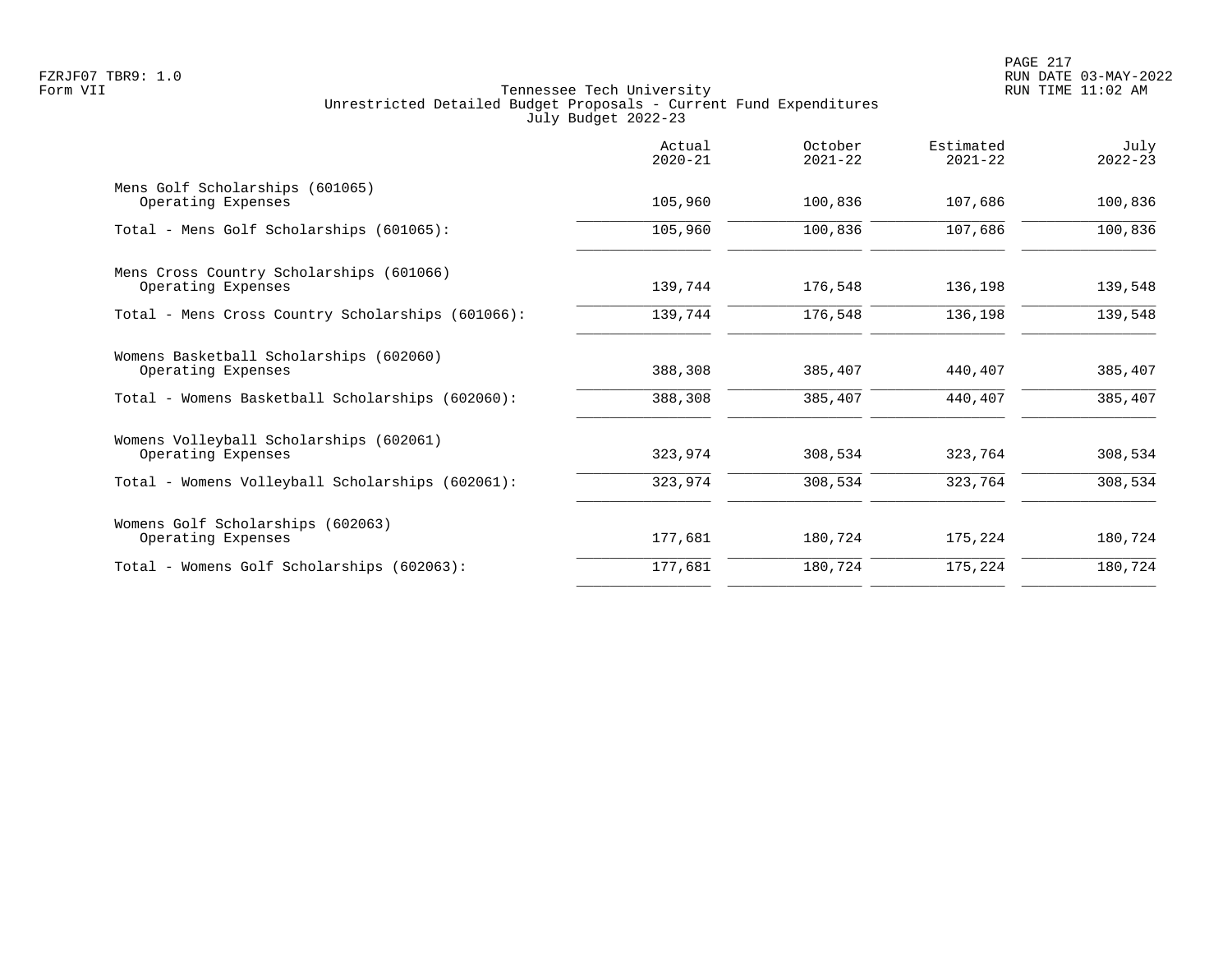| Actual<br>$2020 - 21$ | October<br>$2021 - 22$ | Estimated<br>$2021 - 22$ | July<br>$2022 - 23$ |
|-----------------------|------------------------|--------------------------|---------------------|
| 256,018               | 308,534                | 230,134                  | 308,534             |
| 256,018               | 308,534                | 230,134                  | 308,534             |
| 416,295               | 551,926                | 489,326                  | 588,926             |
| 416,295               | 551,926                | 489,326                  | 588,926             |
| 344,153               | 409,310                | 325,910                  | 409,310             |
| 344,153               | 409,310                | 325,910                  | 409,310             |
| $-3,236$              | 8,960                  | 8,960                    | 8,960               |
|                       |                        |                          | 8,960               |
| 181,299               | 137,216                | 137,216                  | 137,216             |
| 181,299               | 137,216                | 137,216                  | 137,216             |
|                       | $-3,236$               | 8,960                    | 8,960               |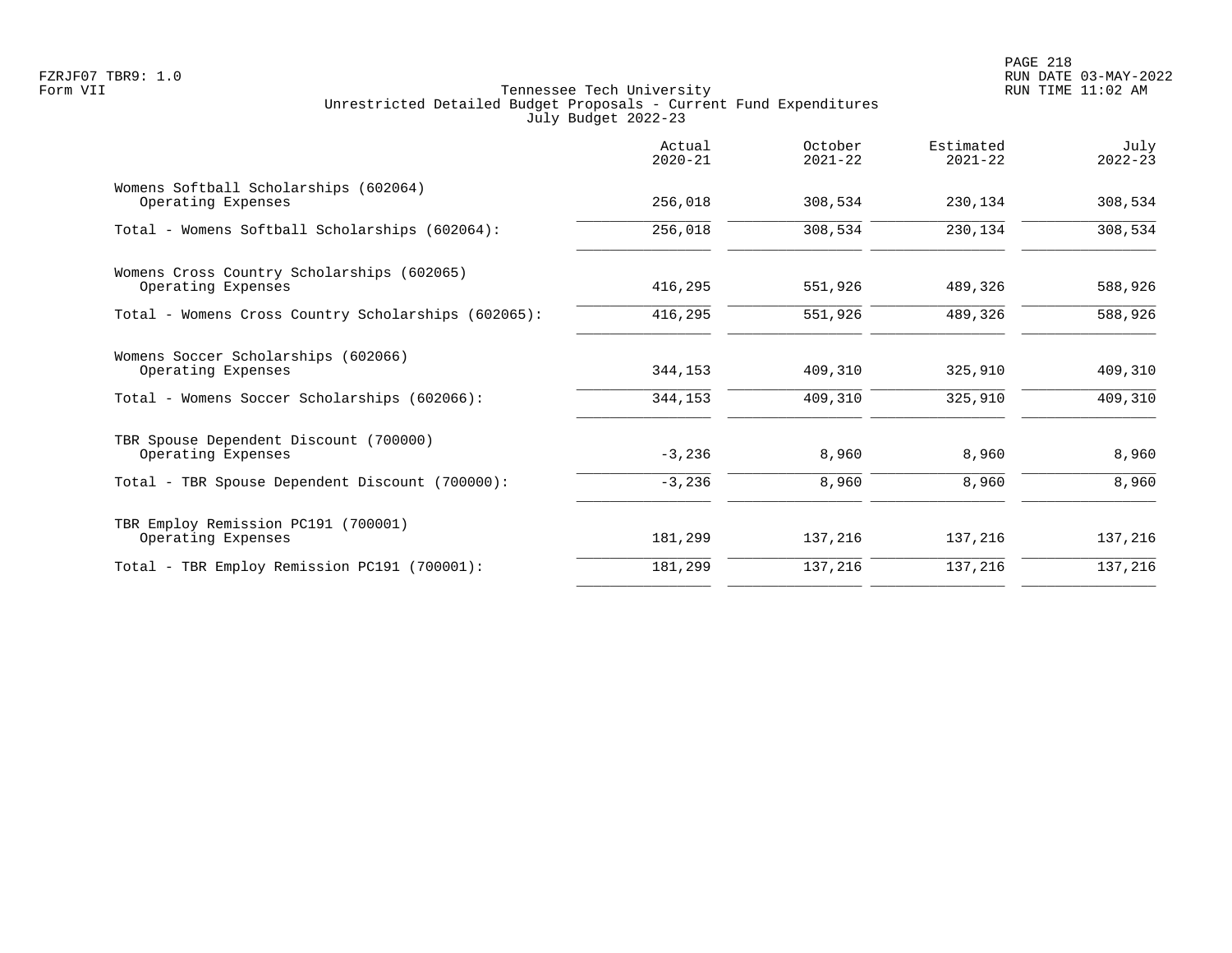|                                                                  | Actual<br>$2020 - 21$ | October<br>$2021 - 22$ | Estimated<br>$2021 - 22$ | July<br>$2022 - 23$ |
|------------------------------------------------------------------|-----------------------|------------------------|--------------------------|---------------------|
| Non TTU Staff Scholarships (700053)<br>Operating Expenses        | $\mathbf 0$           | 2,148                  | 2,148                    | $\mathbf 0$         |
| Total - Non TTU Staff Scholarships (700053):                     | 0                     | 2,148                  | 2,148                    | $\Omega$            |
| Armed Forces Dependent Schoarship (700054)<br>Operating Expenses | $\mathbf 0$           | 12,410                 | 12,410                   | 5,000               |
| Total - Armed Forces Dependent Schoarship (700054):              | 0                     | 12,410                 | 12,410                   | 5,000               |
| TSAC Scholarship Match (700055)<br>Operating Expenses            | 0                     | 6,270                  | 6,270                    | 6,270               |
| Total - TSAC Scholarship Match (700055):                         | 0                     | 6,270                  | 6,270                    | 6,270               |
| State Employee Fee Waiver (700056)<br>Operating Expenses         | 370,862               | 341,049                | 301,049                  | 301,049             |
| Total - State Employee Fee Waiver (700056):                      | 370,862               | 341,049                | 301,049                  | 301,049             |
| Public Schl Teach Dep Discount (700057)<br>Operating Expenses    | 1,604,989             | 1,597,735              | 1,642,735                | 1,642,735           |
| Total - Public Schl Teach Dep Discount (700057):                 | 1,604,989             | 1,597,735              | 1,642,735                | 1,642,735           |
|                                                                  |                       |                        |                          |                     |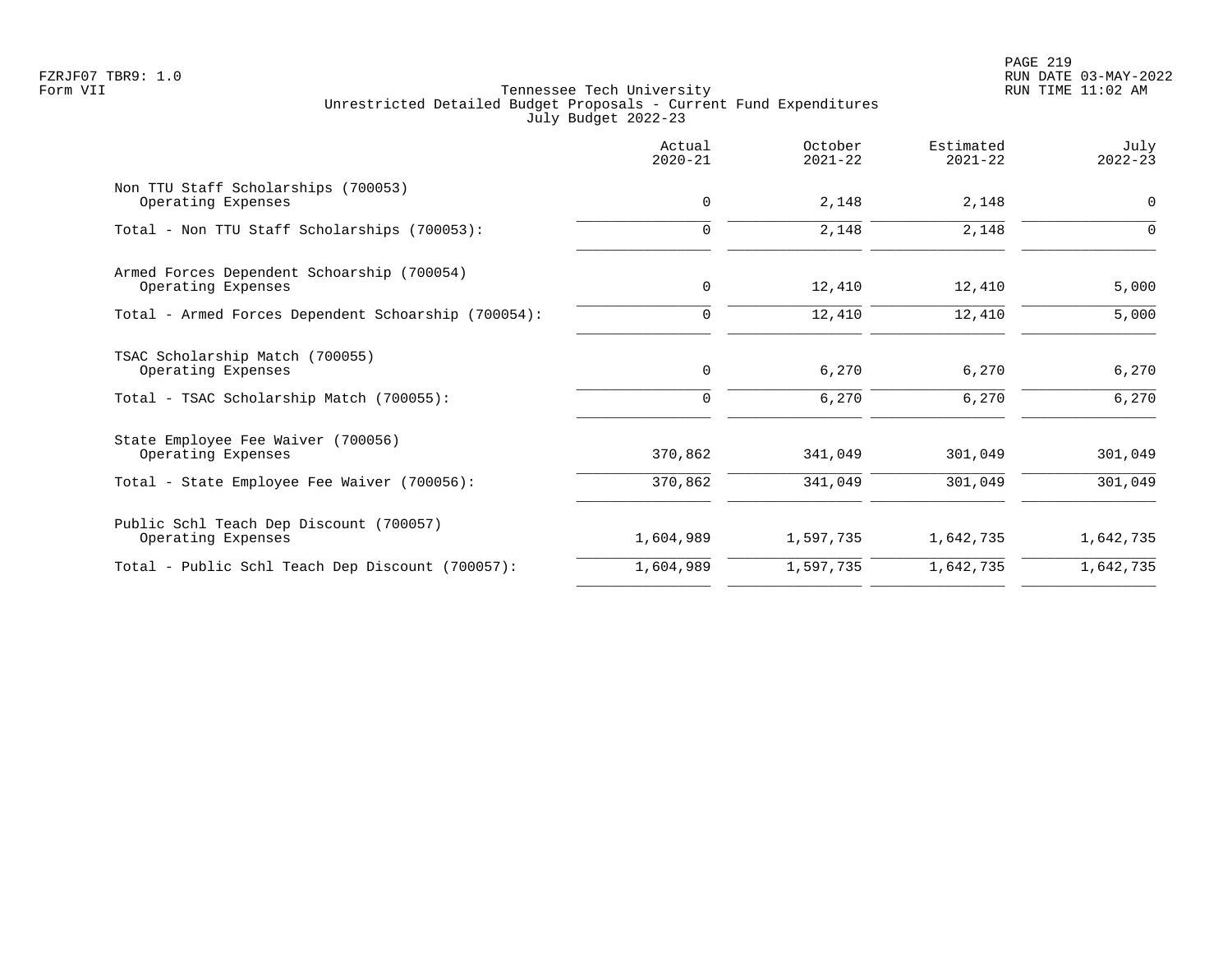| FZRJF07 TBR9: 1.0<br>Form VII<br>Unrestricted Detailed Budget Proposals - Current Fund Expenditures                                                                                                                                                     | Tennessee Tech University<br>July Budget 2022-23                                                                                      |                                                                                                                                      |                                                                                                                                         | RUN DATE 03-MAY-2022<br>RUN TIME 11:02 AM                                                                                              |
|---------------------------------------------------------------------------------------------------------------------------------------------------------------------------------------------------------------------------------------------------------|---------------------------------------------------------------------------------------------------------------------------------------|--------------------------------------------------------------------------------------------------------------------------------------|-----------------------------------------------------------------------------------------------------------------------------------------|----------------------------------------------------------------------------------------------------------------------------------------|
|                                                                                                                                                                                                                                                         | Actual<br>$2020 - 21$                                                                                                                 | October<br>$2021 - 22$                                                                                                               | Estimated<br>$2021 - 22$                                                                                                                | July<br>$2022 - 23$                                                                                                                    |
| State Employee Dep Discount (700058)<br>Operating Expenses                                                                                                                                                                                              | 577,043                                                                                                                               | 528,778                                                                                                                              | 568,778                                                                                                                                 | 568,778                                                                                                                                |
| Total - State Employee Dep Discount (700058):                                                                                                                                                                                                           | 577,043                                                                                                                               | 528,778                                                                                                                              | 568,778                                                                                                                                 | 568,778                                                                                                                                |
| Total - Scholarships and Fellowships (550):                                                                                                                                                                                                             |                                                                                                                                       |                                                                                                                                      |                                                                                                                                         |                                                                                                                                        |
| Operating Expenses                                                                                                                                                                                                                                      | 14,575,925                                                                                                                            | 16,309,212                                                                                                                           | 16,514,582                                                                                                                              | 17,536,343                                                                                                                             |
| Total                                                                                                                                                                                                                                                   | 14,575,925                                                                                                                            | 16,309,212                                                                                                                           | 16,514,582                                                                                                                              | 17,536,343                                                                                                                             |
| Total - Scholarships and Fellowships (55):                                                                                                                                                                                                              |                                                                                                                                       |                                                                                                                                      |                                                                                                                                         |                                                                                                                                        |
| Operating Expense                                                                                                                                                                                                                                       | 14,575,925                                                                                                                            | 16,309,212                                                                                                                           | 16,514,582                                                                                                                              | 17,536,343                                                                                                                             |
| Total                                                                                                                                                                                                                                                   | 14,575,925                                                                                                                            | 16,309,212                                                                                                                           | 16,514,582                                                                                                                              | 17,536,343                                                                                                                             |
| Total Education and General<br>Salaries - Administrative<br>Salaries - Academic<br>Salaries - Supporting<br>Salaries - Students<br>Salaries - Professional<br>Employee Benefits<br>Travel<br>Operating Expense<br>Capital Outlay<br>Department Revenues | 5, 415, 644<br>39,716,832<br>9,375,466<br>1,378,282<br>23,065,059<br>31,982,933<br>583,620<br>38, 370, 246<br>943,161<br>$-1,630,126$ | 6,025,646<br>41,062,928<br>10,045,419<br>1,422,773<br>24,534,831<br>35,758,385<br>1,685,364<br>68,939,566<br>537,328<br>$-4,022,287$ | 6,064,262<br>39,731,068<br>9,820,096<br>1,528,030<br>24,932,205<br>36,128,286<br>2,154,059<br>70,365,979<br>1,226,926<br>$-4, 165, 630$ | 6,534,696<br>41,617,325<br>10,091,530<br>1,115,038<br>25,867,880<br>37,031,367<br>1,584,615<br>62,765,563<br>361,094<br>$-4, 277, 498$ |
| Total                                                                                                                                                                                                                                                   | 149, 201, 117                                                                                                                         | 185,989,953                                                                                                                          | 187, 785, 281                                                                                                                           | 182,691,610                                                                                                                            |

PAGE 220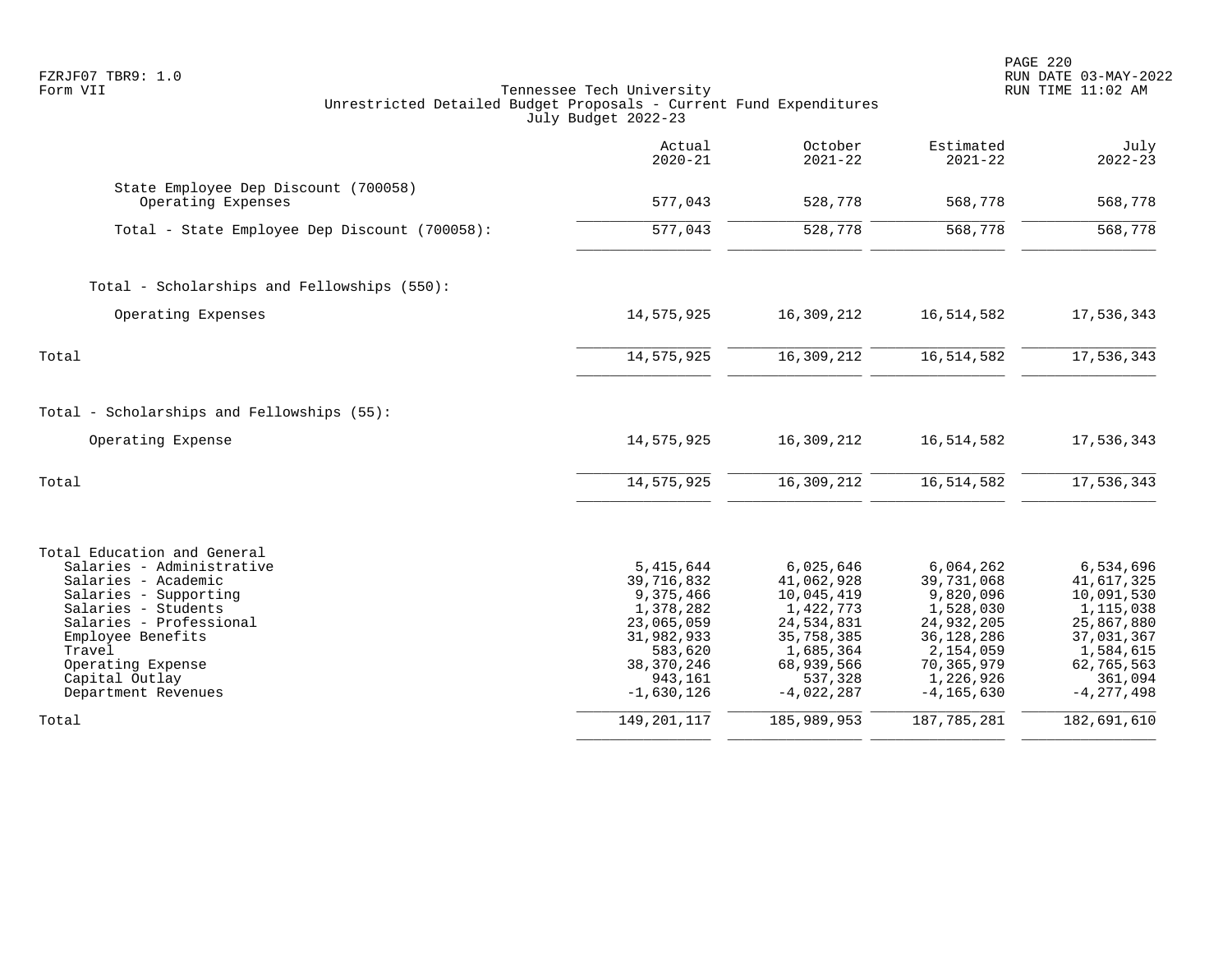|                                                          | Actual<br>$2020 - 21$ | October<br>$2021 - 22$ | Estimated<br>$2021 - 22$ | July<br>$2022 - 23$ |
|----------------------------------------------------------|-----------------------|------------------------|--------------------------|---------------------|
| E & G Transfers                                          |                       |                        |                          |                     |
| Mandatory Transfers                                      |                       |                        |                          |                     |
| ROI Energy Perf 2014B 08B 915                            | 286,564               | 292,038                | 292,038                  | 292,038             |
| ROI Energy Perf 2014B 09A 918                            | 195,746               | 199,036                | 199,036                  | 199,036             |
| ROI Parking & Transportation P927                        | 795,632               | 860,935                | 860,935                  | 860,935             |
| ROI Lab Science Building P928                            | 626,965               | 646,673                | 646,673                  | 646,673             |
| ROI Fitness Center 2019A 927                             | 1,602,561             | 1,670,000              | 1,670,000                | 1,670,000           |
|                                                          |                       |                        |                          |                     |
| Total E & G Mandatory Transfers:                         | 3,507,468             | 3,668,682              | 3,668,682                | 3,668,682           |
|                                                          |                       |                        |                          |                     |
| Non-Mandatory Transfers<br>Transfers to Unexpended Plant | 745,045               | $\Omega$               | 627,868                  | $\mathbf 0$         |
| Transf to Un Ex Plant Extra Maint                        | 90,000                | 90,000                 | 90,000                   | 90,000              |
| Trf to Un Ex Plt Walton Park Landsc                      | 5,824                 | $\Omega$               | $\Omega$                 | 0                   |
| Trf to Un Ex Plt Presc 313 BIM Lab                       | 4,190                 | $\Omega$               | $\Omega$                 | $\mathbf 0$         |
| Trf to Un Ex Plt PRSC 413 21-002                         | 41,318                |                        | $\Omega$                 | $\mathbf 0$         |
| Transf to Un Ex Plant Parkg Paving                       | 200,805               | 200,805                | 200,805                  | 200,805             |
| Transf to Un Ex Plant Landscaping                        | 672,000               | 325,000                | 380,000                  | 325,000             |
| Trf to Un Ex Plt FNDH Engr Renov                         | 25                    | $\Omega$               | $\Omega$                 | $\Omega$            |
| Trf to Un Ex Plt DBRY 146A HR                            | 23,170                | $\Omega$               | $-10, 463$               | $\mathbf 0$         |
| Trf to Un Ex Plt BRWN 411/415                            | $\Omega$              | $\Omega$               | 14,584                   | $\mathbf 0$         |
| Trf to Un Ex Plt Band Practice Fld                       | 150,000               | $\cap$                 | $\Omega$                 | $\mathbf 0$         |
| Trf to Un Ex Plt RUC Office Reno                         | $\Omega$              | $\Omega$               | 100,000                  | $\mathbf 0$         |
| Trf to Un Ex Plnt Tucker Stad Turf                       | 773,409               | $\Omega$               | $\Omega$                 | $\mathbf 0$         |
| Trf to Un Ex Plt Extra Maint Local                       | 560,000               | 560,000                | 715,000                  | 560,000             |
| Trf to RUC Hallway Refresh                               | 50,000                | $\Omega$               | $\Omega$                 | $\Omega$            |
| Trf to CLEM Chiller Install                              | 37,599                | $\Omega$               | $\Omega$                 | $\Omega$            |
| Trf to Un Ex Plt Var Acad Bldg                           | 800,000               | 345,890                | 345,890                  | 345,890             |
| Trf to PRSC 127A/131 Door                                | 7,425                 | $\Omega$               | $\Omega$                 | $\mathbf 0$         |
| Trf to Un Ex Plt Quillen Lighting                        | 870,000               | $\Omega$               | $\Omega$                 | $\Omega$            |
| Trf to Un Ex Plt Library Rear Entr                       | 24,651                | $\Omega$               | 2,813                    | $\Omega$            |
| Trf to Un Ex Plt Steam Line Facilit                      | 100,000               | $\Omega$               | $\Omega$                 | $\mathbf 0$         |
| Trf to Un Ex Plt PRSC 314/341                            | 81,400                | $\Omega$               | $\Omega$                 | $\mathbf 0$         |
| Trf to Un Ex Plt HOOP Restrooms                          | 500,000               | $\Omega$               | $\Omega$                 | $\mathbf 0$         |
| Trf to Un Ex Plt Bell Hall 252                           | 63,630                | 23,094                 | 23,094                   | $\mathbf 0$         |
| Trf to Un Ex Plt JOHN 4th Floor                          | 62,200                | $\Omega$               | 50,000                   | $\mathbf 0$         |
| Trf to Un Ex Plt BRUN classrms/offc                      | 5,900                 | $\Omega$               | $\mathbf 0$              | $\mathbf 0$         |
| Trf to Un Ex Plt Facilities Develop                      | 332,105               | 238,615                | 261,865                  | 253,615             |
| Trf to Un Ex Plt BFA 101 Ext Door                        | 8,575                 | 4,167                  | 4,167                    | $\Omega$            |
| Trf to Un Ex Plt PRSC Carpet Repl                        | $\Omega$              | 11,198                 | 6,790                    | $\mathbf 0$         |
| Trf to Un Ex Plt JOHN 214 Stu Lab                        | 19,390                | $\Omega$               | $\Omega$                 | $\Omega$            |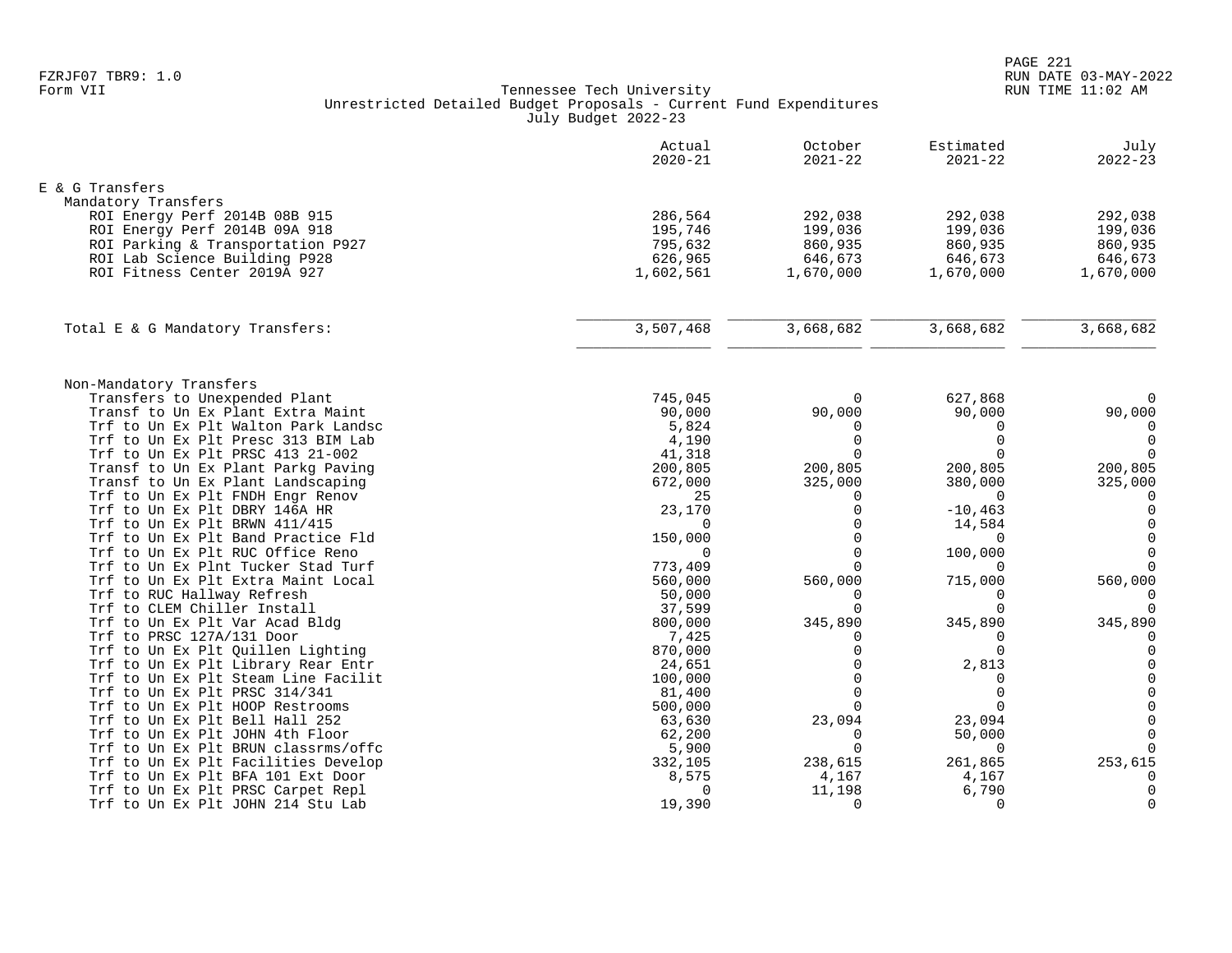| $2020 - 21$ | $2021 - 22$                                                                                                                                                                                                            | $2021 - 22$                                                                                                                                                              | July<br>$2022 - 23$                                                                                                                                                                            |
|-------------|------------------------------------------------------------------------------------------------------------------------------------------------------------------------------------------------------------------------|--------------------------------------------------------------------------------------------------------------------------------------------------------------------------|------------------------------------------------------------------------------------------------------------------------------------------------------------------------------------------------|
|             |                                                                                                                                                                                                                        |                                                                                                                                                                          | $\Omega$                                                                                                                                                                                       |
| $\Omega$    |                                                                                                                                                                                                                        |                                                                                                                                                                          | 110,510                                                                                                                                                                                        |
|             | $\Omega$                                                                                                                                                                                                               | $\Omega$                                                                                                                                                                 | $\Omega$                                                                                                                                                                                       |
|             | $\Omega$                                                                                                                                                                                                               |                                                                                                                                                                          | $\Omega$                                                                                                                                                                                       |
|             | $\cap$                                                                                                                                                                                                                 |                                                                                                                                                                          | $\Omega$                                                                                                                                                                                       |
|             | $\Omega$                                                                                                                                                                                                               |                                                                                                                                                                          | $\Omega$                                                                                                                                                                                       |
|             | $\Omega$                                                                                                                                                                                                               |                                                                                                                                                                          | $\Omega$                                                                                                                                                                                       |
|             | $\Omega$                                                                                                                                                                                                               |                                                                                                                                                                          | $\Omega$                                                                                                                                                                                       |
|             | $\Omega$                                                                                                                                                                                                               | $\Omega$                                                                                                                                                                 | $\Omega$                                                                                                                                                                                       |
|             |                                                                                                                                                                                                                        |                                                                                                                                                                          | 500,000                                                                                                                                                                                        |
|             | $\Omega$                                                                                                                                                                                                               |                                                                                                                                                                          | $\Omega$                                                                                                                                                                                       |
| $\mathbf 0$ |                                                                                                                                                                                                                        |                                                                                                                                                                          | 2,000                                                                                                                                                                                          |
| $\Omega$    |                                                                                                                                                                                                                        |                                                                                                                                                                          | 1,000                                                                                                                                                                                          |
|             |                                                                                                                                                                                                                        |                                                                                                                                                                          | 10,000                                                                                                                                                                                         |
|             |                                                                                                                                                                                                                        | 10,000                                                                                                                                                                   | 10,000                                                                                                                                                                                         |
|             | 30,000                                                                                                                                                                                                                 | 30,000                                                                                                                                                                   | 30,000                                                                                                                                                                                         |
| 673,505     | 300,000                                                                                                                                                                                                                | 1,080,970                                                                                                                                                                | 300,000                                                                                                                                                                                        |
| 902,173     | $\Omega$                                                                                                                                                                                                               | $\Omega$                                                                                                                                                                 | $\overline{0}$                                                                                                                                                                                 |
| $\Omega$    | 152,320                                                                                                                                                                                                                | 152,320                                                                                                                                                                  | 152,320                                                                                                                                                                                        |
| 241,287     | $\Omega$                                                                                                                                                                                                               | $\Omega$                                                                                                                                                                 | $\Omega$                                                                                                                                                                                       |
| 77,110      | 77,110                                                                                                                                                                                                                 | 77,110                                                                                                                                                                   | 77,110                                                                                                                                                                                         |
| 350,000     |                                                                                                                                                                                                                        | 350,000                                                                                                                                                                  | 350,000                                                                                                                                                                                        |
| 1,528       | $\Omega$                                                                                                                                                                                                               | $\Omega$                                                                                                                                                                 | $\Omega$                                                                                                                                                                                       |
| 71,610      | 562,132                                                                                                                                                                                                                | 250,782                                                                                                                                                                  | 315,860                                                                                                                                                                                        |
|             | 0                                                                                                                                                                                                                      | $\Omega$                                                                                                                                                                 | $\Omega$                                                                                                                                                                                       |
|             | $\Omega$                                                                                                                                                                                                               | $\cap$                                                                                                                                                                   | $\cap$                                                                                                                                                                                         |
|             |                                                                                                                                                                                                                        |                                                                                                                                                                          | 1,133,986                                                                                                                                                                                      |
|             |                                                                                                                                                                                                                        |                                                                                                                                                                          | 341,382                                                                                                                                                                                        |
|             | $\Omega$                                                                                                                                                                                                               |                                                                                                                                                                          | $\Omega$                                                                                                                                                                                       |
|             |                                                                                                                                                                                                                        |                                                                                                                                                                          | $\Omega$                                                                                                                                                                                       |
|             |                                                                                                                                                                                                                        |                                                                                                                                                                          | $\Omega$                                                                                                                                                                                       |
|             |                                                                                                                                                                                                                        |                                                                                                                                                                          | 198,480                                                                                                                                                                                        |
|             |                                                                                                                                                                                                                        |                                                                                                                                                                          | 89,460                                                                                                                                                                                         |
|             |                                                                                                                                                                                                                        |                                                                                                                                                                          | 196,810                                                                                                                                                                                        |
|             |                                                                                                                                                                                                                        |                                                                                                                                                                          | 96,000                                                                                                                                                                                         |
|             |                                                                                                                                                                                                                        |                                                                                                                                                                          | 25,000                                                                                                                                                                                         |
| 31,762,965  | 6,528,577                                                                                                                                                                                                              | 8,170,340                                                                                                                                                                | 5,715,228                                                                                                                                                                                      |
|             | $\Omega$<br>134,318<br>$-6,500$<br>300,000<br>111,564<br>2,030<br>33,108<br>60,719<br>20,000<br>3,800,000<br>1,133,986<br>6,566,745<br>9,310,530<br>923,651<br>10,845<br>516,107<br>93,746<br>206,242<br>0<br>$\Omega$ | $\Omega$<br>33,010<br>500,000<br>2,000<br>1,000<br>10,000<br>10,000<br>350,000<br>1,133,986<br>1,000,000<br>$\Omega$<br>160,980<br>89,460<br>196,810<br>96,000<br>25,000 | 490,000<br>23,228<br>83,431<br>35,938<br>3,400<br>70,299<br>80,845<br>500,000<br>4,486<br>2,000<br>1,000<br>10,000<br>1,133,986<br>341,382<br>219,480<br>89,460<br>196,810<br>96,000<br>25,000 |

\_\_\_\_\_\_\_\_\_\_\_\_\_\_\_\_ \_\_\_\_\_\_\_\_\_\_\_\_\_\_\_\_ \_\_\_\_\_\_\_\_\_\_\_\_\_\_\_\_ \_\_\_\_\_\_\_\_\_\_\_\_\_\_\_\_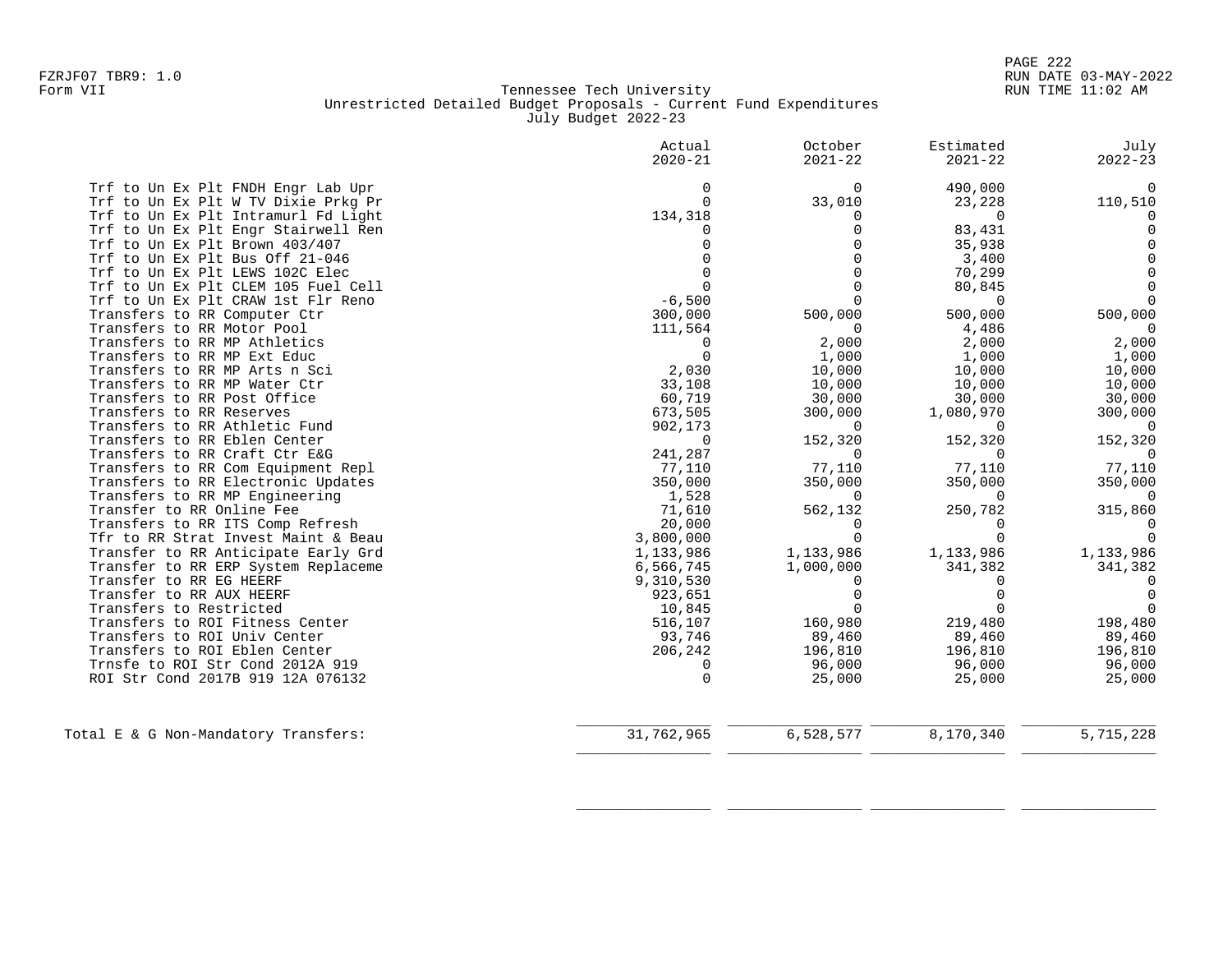|                                                                                     | Actual<br>$2020 - 21$ | October<br>$2021 - 22$ | Estimated<br>$2021 - 22$ | July<br>$2022 - 23$ |
|-------------------------------------------------------------------------------------|-----------------------|------------------------|--------------------------|---------------------|
| Total E & G Transfers                                                               | 35, 270, 433          | 10,197,259             | 11,839,022               | 9,383,910           |
|                                                                                     |                       |                        |                          |                     |
| Total Education and General (Expenditures & Transfers)<br>Salaries - Administrative | 5,415,644             | 6,025,646              | 6,064,262                | 6,534,696           |
| Salaries - Academic                                                                 | 39,716,832            | 41,062,928             | 39,731,068               | 41,617,325          |
| Salaries -<br>Supporting                                                            | 9,375,466             | 10,045,419             | 9,820,096                | 10,091,530          |
| Salaries - Students                                                                 | 1,378,282             | 1,422,773              | 1,528,030                | 1,115,038           |
| Salaries - Professional                                                             | 23,065,059            | 24,534,831             | 24,932,205               | 25,867,880          |
| Employee Benefits                                                                   | 31,982,933            | 35,758,385             | 36,128,286               | 37,031,367          |
| Travel                                                                              | 583,620               | 1,685,364              | 2,154,059                | 1,584,615           |
| Operating Expense                                                                   | 38,370,246            | 68,939,566             | 70,365,979               | 62,765,563          |
| Capital Outlay                                                                      | 943,161               | 537,328                | 1,226,926                | 361,094             |
| Department Revenues                                                                 | $-1,630,126$          | $-4,022,287$           | $-4.165.630$             | $-4, 277, 498$      |
| E & G Transfers                                                                     | 35, 270, 433          | 10,197,259             | 11,839,022               | 9,383,910           |
| Total                                                                               | 184,471,550           | 196,187,212            | 199,624,303              | 192,075,520         |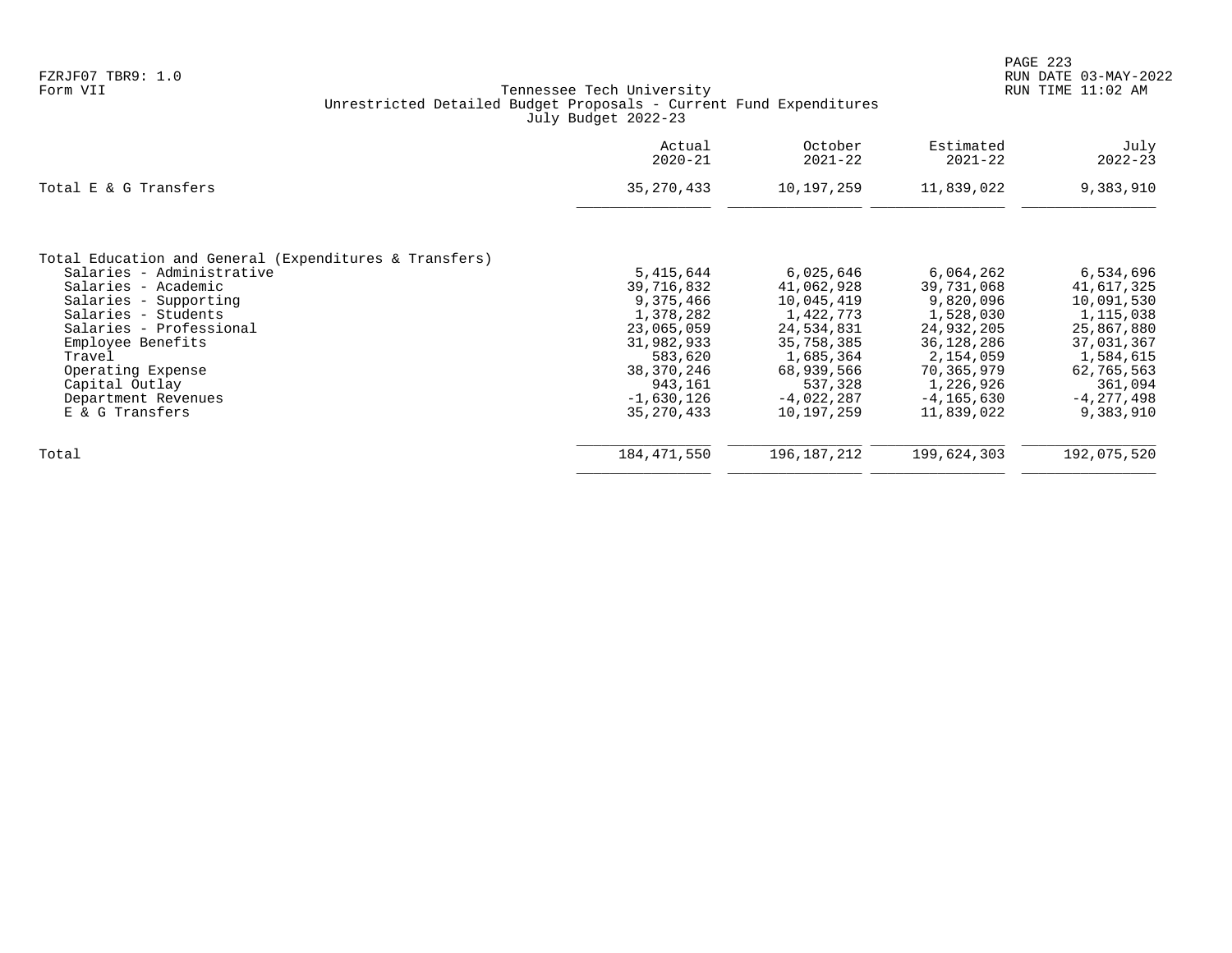|                                                                    | Actual<br>$2020 - 21$ | October<br>$2021 - 22$ | Estimated<br>$2021 - 22$ | July<br>$2022 - 23$ |
|--------------------------------------------------------------------|-----------------------|------------------------|--------------------------|---------------------|
| Auxiliaries                                                        |                       |                        |                          |                     |
| Auxiliary Expenditures<br>Auxiliary Enterprises Expenditures (710) |                       |                        |                          |                     |
| Craft Center Gallery (121776)                                      |                       |                        |                          |                     |
| Salaries - Supporting                                              | 32,225                | 36,755                 | 37,055                   | 38,333              |
| Salaries - Students                                                | $\Omega$              | 4,000                  | 4,000                    | 4,000               |
| Salaries - Professional                                            | $\Omega$              | 360                    | 360                      | 360                 |
| Employee Benefits                                                  | 6,375                 | 14,390                 | 14,390                   | 14,773              |
| Operating Expenses                                                 | 67,427                | 75,682                 | 75,682                   | 75,682              |
| Total - Craft Center Gallery (121776):                             | 106,027               | 131,187                | 131,487                  | 133,148             |
| Craft Center Housing (121777)                                      |                       |                        |                          |                     |
| Operating Expenses                                                 | 2,470                 | 3,833                  | 3,833                    | 3,833               |
| Department Revenues                                                | 4,764                 | 180                    | 180                      | 376                 |
| Total - Craft Center Housing (121777):                             | 7,234                 | 4,013                  | 4,013                    | 4,209               |
| Craft Center Food Svc (121780)                                     |                       |                        |                          |                     |
| Operating Expenses                                                 | 150                   | $\mathbf 0$            | $\mathbf 0$              | $\Omega$            |
|                                                                    |                       |                        |                          |                     |
| Total - Craft Center Food Svc (121780):                            | 150                   | $\mathbf 0$            | $\mathbf 0$              | $\Omega$            |
| Housing Administration (128000)                                    |                       |                        |                          |                     |
| Salaries - Supporting                                              | 100,532               | 108,371                | 108,371                  | 131,600             |
| Salaries - Students                                                | 5,994                 | 14,690                 | 14,690                   | 14,690              |
| Salaries - Professional                                            | 178,940               | 272,548                | 291,220                  | 322,045             |
| Employee Benefits                                                  | 109,727               | 143,978                | 143,978                  | 159,192             |
| Travel                                                             | $\Omega$              | 500                    | 500                      | 500                 |
| Operating Expenses                                                 | 21,591                | $-79,402$              | $-79,402$                | 63,842              |
| Total - Housing Administration (128000):                           | 416,784               | 460,685                | 479,357                  | 691,869             |
|                                                                    |                       |                        |                          |                     |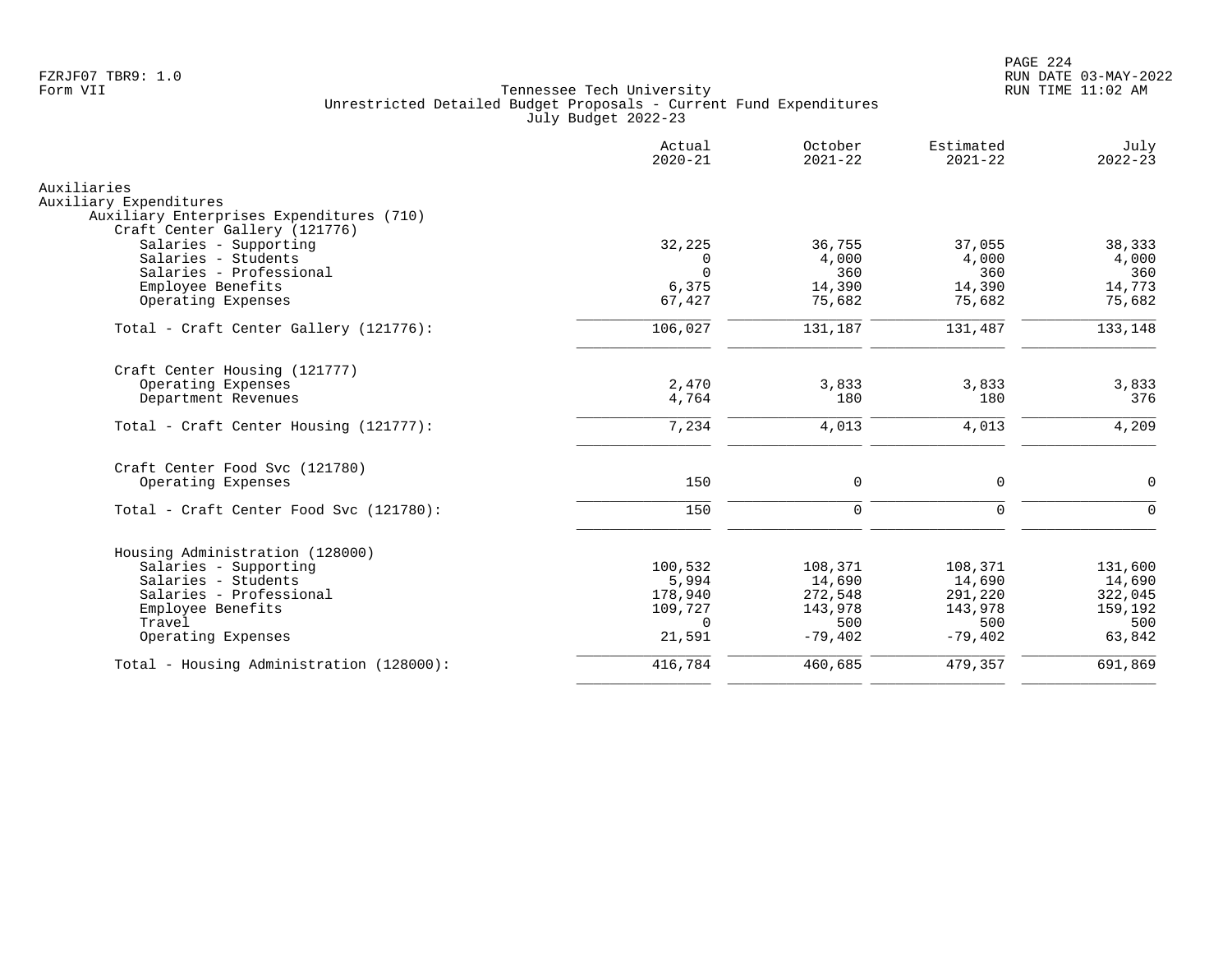|                                                            | Actual<br>$2020 - 21$ | October<br>$2021 - 22$ | Estimated<br>$2021 - 22$ | July<br>$2022 - 23$ |
|------------------------------------------------------------|-----------------------|------------------------|--------------------------|---------------------|
| Housing Admin Allocation (128001)<br>Operating Expenses    | $-407,106$            | $-460,685$             | $-479,357$               | $-691,869$          |
| Total - Housing Admin Allocation (128001):                 | $-407,106$            | $-460,685$             | $-479, 357$              | $-691,869$          |
| Residential Halls General (128002)                         |                       |                        |                          |                     |
| Salaries - Students                                        | $\Omega$              | 19,385                 | 19,385                   | 19,385              |
| Salaries - Professional                                    | 381,368               | 404,653                | 406,153                  | 404,360             |
| Employee Benefits                                          | 105,194               | 97,830                 | 97,830                   | 97,830              |
| Travel                                                     | 598                   | 13,500                 | 13,500                   | 13,500              |
| Operating Expenses                                         | 770,969               | 697,365                | 635,618                  | 750,616             |
| Department Revenues                                        | 19,054                | 724                    | 724                      | 1,508               |
| Total - Residential Halls General (128002):                | 1,277,183             | 1,233,457              | 1,173,210                | 1,287,199           |
| Residential Halls Telephone (128003)<br>Operating Expenses | 431,755               | 431,900                | 431,900                  | 431,900             |
| Total - Residential Halls Telephone (128003):              | 431,755               | 431,900                | 431,900                  | 431,900             |
| Res Life GIK Chartwells (128004)                           |                       |                        |                          |                     |
| Operating Expenses                                         | 4,570                 | 0                      | $\mathbf 0$              | $\Omega$            |
| Total - Res Life GIK Chartwells (128004):                  | 4,570                 | $\mathbf 0$            | $\mathbf 0$              | $\Omega$            |
| Counselor Fees (128009)                                    |                       |                        |                          |                     |
| Salaries - Students                                        | 478,426               | 441,753                | 441,753                  | 441,753             |
| Employee Benefits                                          | 95                    | 2,880                  | 2,880                    | 2,880               |
| Total - Counselor Fees (128009):                           | 478,521               | 444,633                | 444,633                  | 444,633             |
|                                                            |                       |                        |                          |                     |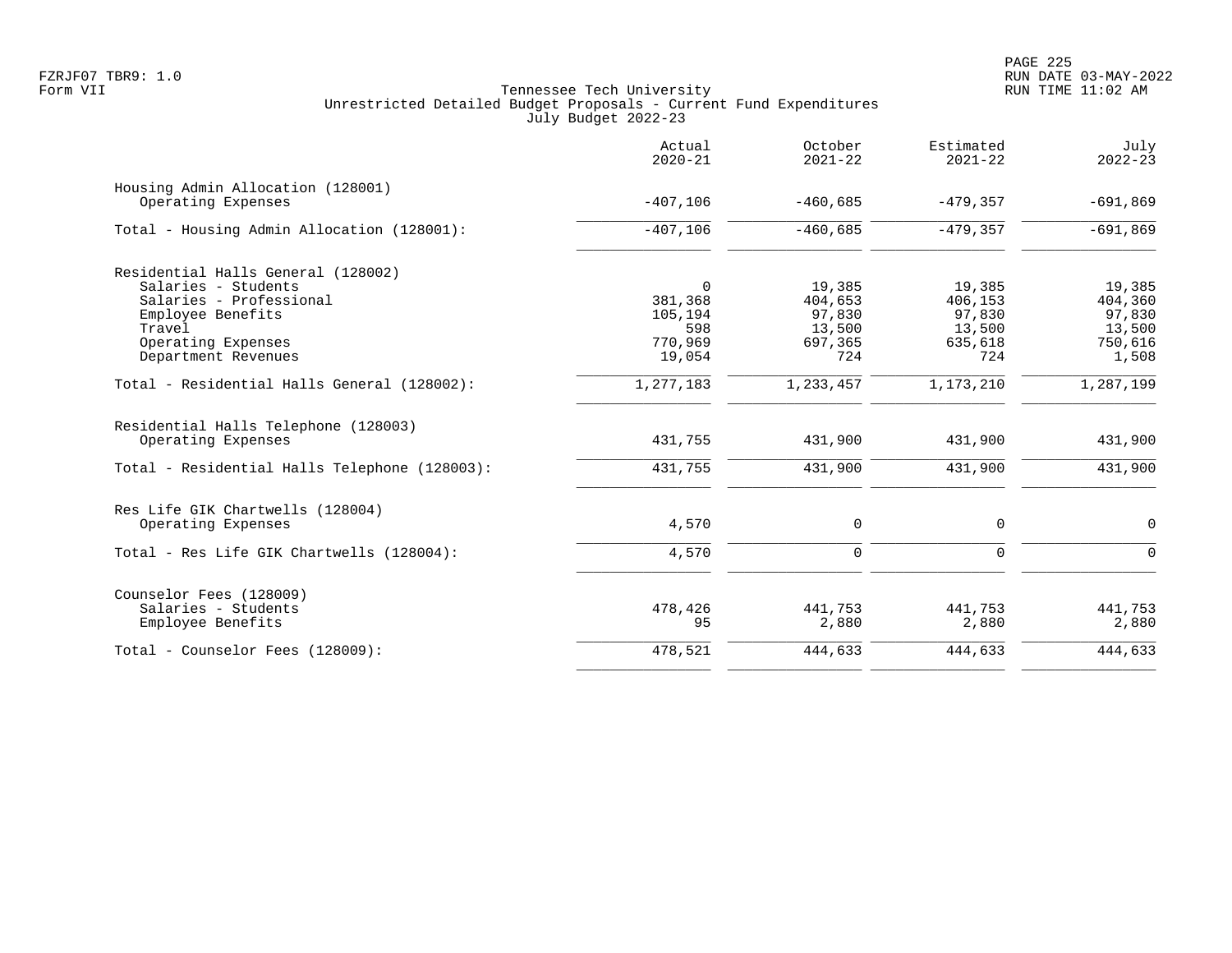|                                                 | Actual<br>$2020 - 21$ | October<br>$2021 - 22$ | Estimated<br>$2021 - 22$ | July<br>$2022 - 23$ |
|-------------------------------------------------|-----------------------|------------------------|--------------------------|---------------------|
| Summer Conferences (128010)                     |                       |                        |                          |                     |
| Salaries - Students                             | 6,228                 | 22,400                 | 22,400                   | 22,400              |
| Employee Benefits                               | 191                   | 900                    | 900                      | 900                 |
| Operating Expenses                              | 484                   | 52,500                 | 52,500                   | 52,500              |
| Total - Summer Conferences (128010):            | 6,903                 | 75,800                 | 75,800                   | 75,800              |
| Residential Halls Sp Dep Disc (128011)          |                       |                        |                          |                     |
| Employee Benefits                               | 15,739                | 5,640                  | 6,640                    | 6,640               |
| Total - Residential Halls Sp Dep Disc (128011): | 15,739                | 5,640                  | 6,640                    | 6,640               |
| Residential Hall PC 191 (128012)                |                       |                        |                          |                     |
| Employee Benefits                               | 3,852                 | 7,260                  | 7,260                    | 7,260               |
| Total - Residential Hall PC 191 (128012):       | 3,852                 | 7,260                  | 7,260                    | 7,260               |
| Tech Village Administration (128100)            |                       |                        |                          |                     |
| Salaries - Supporting                           | $\mathbf 0$           | 415                    | 415                      | 8,051               |
| Salaries - Students                             | 70,859                | 87,407                 | 87,407                   | 87,407              |
| Salaries - Professional                         | 39,880                | 39,802                 | 39,802                   | 41,363              |
| Employee Benefits                               | 13,145                | 36,625                 | 36,625                   | 37,093              |
| Operating Expenses                              | 85,916                | 102,928                | 105,708                  | 116,021             |
| Department Revenues                             | 4,764                 | 180                    | 180                      | 376                 |
| Total - Tech Village Administration (128100):   | 214,564               | 267,357                | 270,137                  | 290,311             |
|                                                 |                       |                        |                          |                     |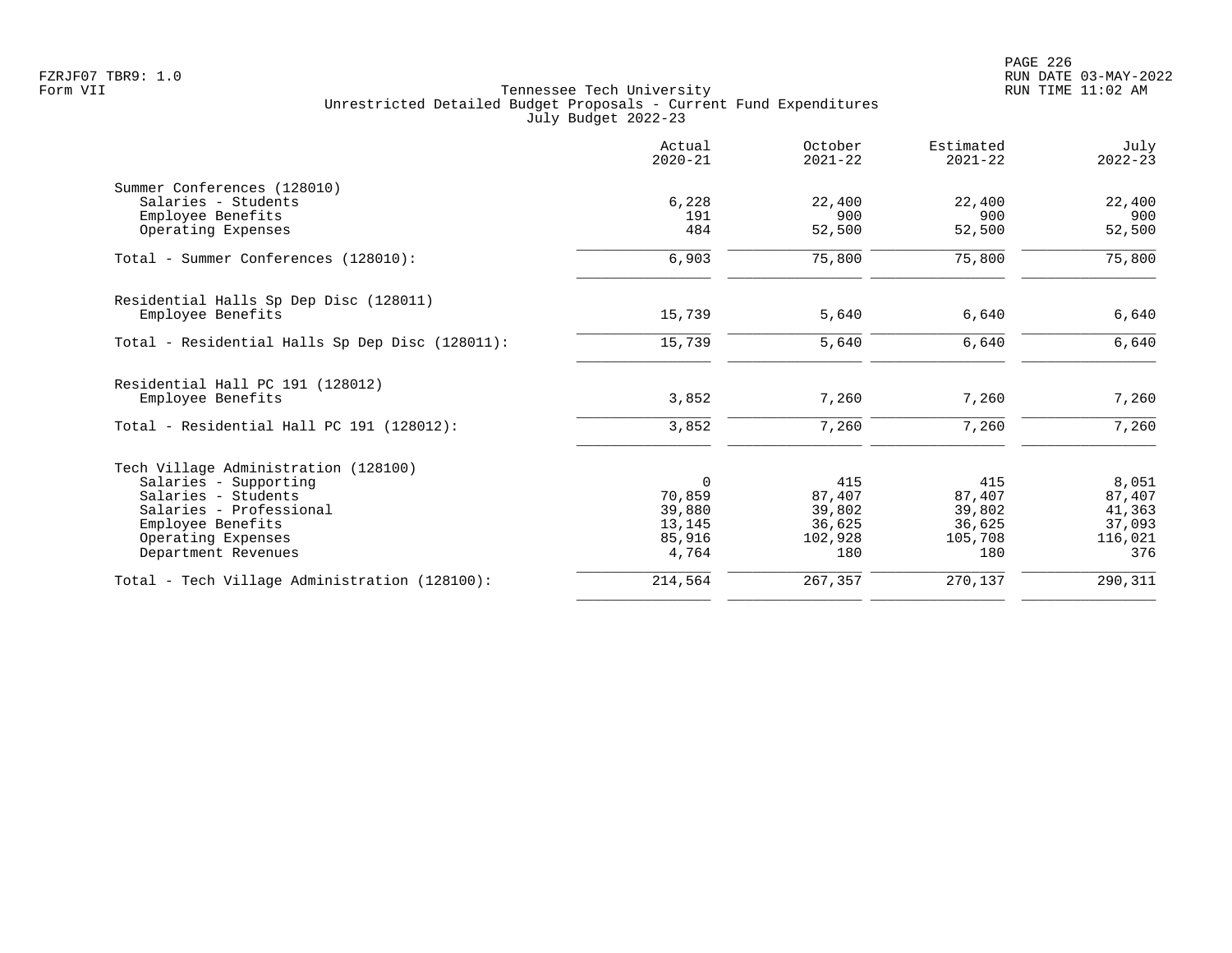|                                                     | Actual<br>$2020 - 21$ | October<br>$2021 - 22$ | Estimated<br>$2021 - 22$ | July<br>$2022 - 23$ |
|-----------------------------------------------------|-----------------------|------------------------|--------------------------|---------------------|
| Tech Village Telephone (128102)                     |                       |                        |                          |                     |
| Operating Expenses                                  | 75,822                | 78,200                 | 78,200                   | 78,200              |
| Total - Tech Village Telephone (128102):            | 75,822                | 78,200                 | 78,200                   | 78,200              |
| University Recreation Fitness Ctr (128500)          |                       |                        |                          |                     |
| Salaries - Administrative                           | 0                     | $\mathbf 0$            | 44,471                   | 30,043              |
| Salaries - Academic                                 | $\Omega$              | 1,000                  | 1,000                    | 1,000               |
| Salaries - Supporting                               | 108,045               | 140,434                | 125,986                  | 144,406             |
| Salaries - Students                                 | 135,782               | 109,770                | 109,770                  | 109,770             |
| Salaries - Professional                             | 199,853               | 212,491                | 138,465                  | 229,652             |
| Employee Benefits                                   | 136,931               | 180,542                | 180,542                  | 183,551             |
| Travel                                              | $\Omega$              | 1,200                  | 3,146                    | $\Omega$            |
| Operating Expenses                                  | 65,236                | 34,941                 | 76,998                   | 25,041              |
| Department Revenues                                 | 2,926                 | 180                    | 180                      | 376                 |
| Total - University Recreation Fitness Ctr (128500): | 648,773               | 680,558                | 680,558                  | 723,839             |
| Fitness Ctr Spouse Dep Disc (128501)                |                       |                        |                          |                     |
| Employee Benefits                                   | 1,134                 | 2,160                  | 2,160                    | 2,160               |
| Total - Fitness Ctr Spouse Dep Disc (128501):       | 1,134                 | 2,160                  | 2,160                    | 2,160               |
| Fitness Ctr PC191 (128502)                          |                       |                        |                          |                     |
| Employee Benefits                                   | 5,643                 | 0                      | 0                        | $\mathbf 0$         |
| Total - Fitness Ctr PC191 $(128502)$ :              | 5,643                 | $\mathbf 0$            | $\mathbf 0$              | $\mathbf 0$         |
|                                                     |                       |                        |                          |                     |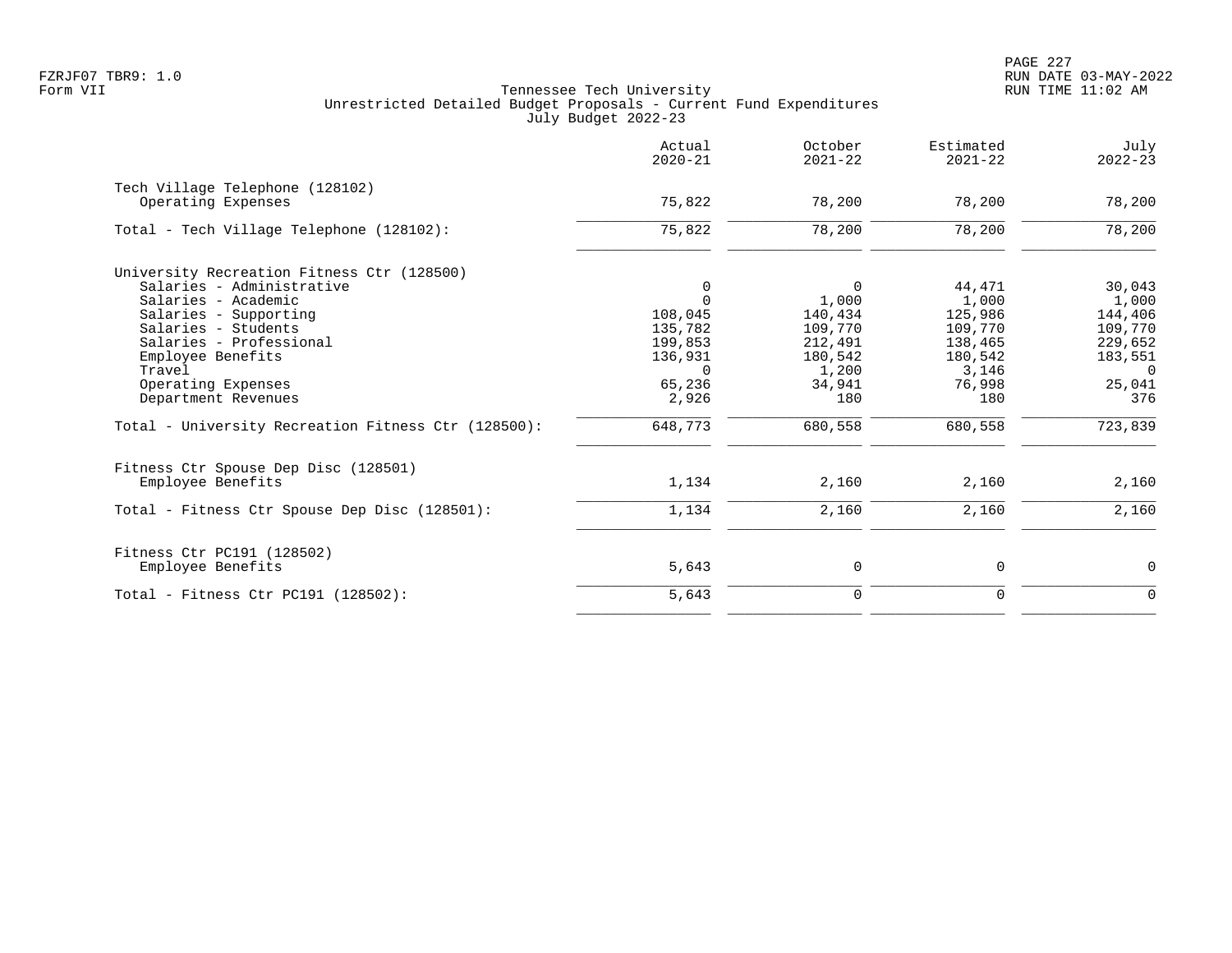| Actual<br>$2020 - 21$ | October<br>$2021 - 22$                                                          | Estimated<br>$2021 - 22$                                                             | July<br>$2022 - 23$                                                                  |
|-----------------------|---------------------------------------------------------------------------------|--------------------------------------------------------------------------------------|--------------------------------------------------------------------------------------|
|                       |                                                                                 |                                                                                      |                                                                                      |
| 9,556                 | 21,185                                                                          | 21,185                                                                               | 20,385                                                                               |
| 644                   | 26,850                                                                          | 26,850                                                                               | 26,850                                                                               |
|                       |                                                                                 |                                                                                      | 41,567                                                                               |
|                       |                                                                                 |                                                                                      | 40,957                                                                               |
|                       |                                                                                 |                                                                                      | 2,000                                                                                |
|                       |                                                                                 |                                                                                      | 201,596                                                                              |
|                       |                                                                                 |                                                                                      | 2,500                                                                                |
| 73,821                | 335,855                                                                         | 335,855                                                                              | 335,855                                                                              |
|                       |                                                                                 |                                                                                      |                                                                                      |
| 20,610                | 41,400                                                                          | 98,867                                                                               | 41,400                                                                               |
|                       |                                                                                 |                                                                                      | 41,400                                                                               |
|                       |                                                                                 |                                                                                      |                                                                                      |
|                       |                                                                                 |                                                                                      |                                                                                      |
| 64,626                | 62,818                                                                          | 69,287                                                                               | 69,287                                                                               |
| 15,778                | 43,670                                                                          | 43,670                                                                               | 43,670                                                                               |
| 8,395                 | 8,530                                                                           | 8,530                                                                                | 8,530                                                                                |
| 88,799                | 115,018                                                                         | 121,487                                                                              | 121,487                                                                              |
|                       |                                                                                 |                                                                                      |                                                                                      |
|                       |                                                                                 |                                                                                      | 79,214                                                                               |
|                       |                                                                                 |                                                                                      | 17,402                                                                               |
|                       |                                                                                 |                                                                                      | 4,010                                                                                |
| 2,029                 | 1,760                                                                           | 1,760                                                                                | 1,760                                                                                |
| 97,375                | 98,466                                                                          | 98,466                                                                               | 102,386                                                                              |
|                       | 39,730<br>22,882<br>$\Omega$<br>1,009<br>0<br>20,610<br>73,209<br>21,642<br>495 | 41,567<br>40,957<br>1,200<br>201,596<br>2,500<br>41,400<br>76,199<br>16,497<br>4,010 | 41,567<br>40,957<br>1,200<br>201,596<br>2,500<br>98,867<br>76,199<br>16,497<br>4,010 |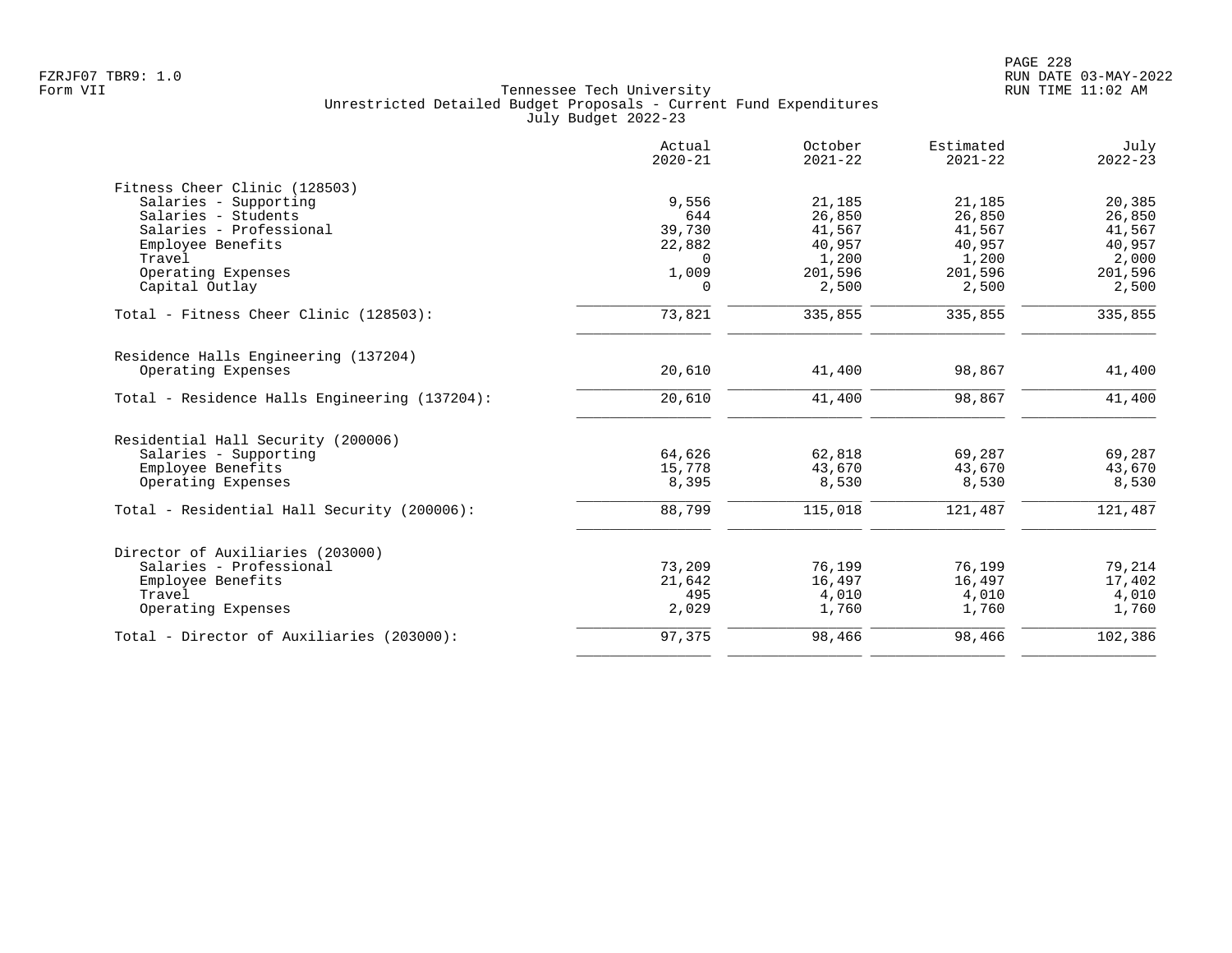PAGE 229 FZRJF07 TBR9: 1.0 RUN DATE 03-MAY-2022

|                                                                                                                                       | Actual<br>$2020 - 21$                         | October<br>$2021 - 22$                      | Estimated<br>$2021 - 22$                    | July<br>$2022 - 23$                         |
|---------------------------------------------------------------------------------------------------------------------------------------|-----------------------------------------------|---------------------------------------------|---------------------------------------------|---------------------------------------------|
| Director of Auxil Transfers (203001)<br>Operating Expenses<br>Department Revenues                                                     | $\Omega$<br>$-95,271$                         | $-98, 258$<br>$-208$                        | $-98, 258$<br>$-208$                        | $-102,386$<br>$\Omega$                      |
| Total - Director of Auxil Transfers (203001):                                                                                         | $-95,271$                                     | $-98,466$                                   | $-98,466$                                   | $-102,386$                                  |
| Dining Services (203002)<br>Salaries - Supporting<br>Employee Benefits<br>Operating Expenses<br>Capital Outlay<br>Department Revenues | 0<br>$\Omega$<br>187,563<br>434,938<br>28,581 | 70<br>16,815<br>47,951<br>$\Omega$<br>1,083 | 70<br>16,815<br>47,951<br>$\Omega$<br>1,083 | 70<br>16,815<br>47,951<br>$\Omega$<br>2,259 |
| Total - Dining Services (203002):                                                                                                     | 651,082                                       | 65,919                                      | 65,919                                      | 67,095                                      |
| Cafeteria Insurance (203003)<br>Operating Expenses<br>Total - Cafeteria Insurance (203003):                                           | $\mathsf{O}$<br>$\mathbf 0$                   | 10<br>10                                    | 10<br>10                                    | 10<br>10                                    |
| Cafe Spouse Depend Discount (203004)<br>Employee Benefits<br>Total - Cafe Spouse Depend Discount (203004):                            | $\mathsf{O}$<br>$\overline{0}$                | 3,820<br>3,820                              | 3,820<br>3,820                              | 3,820<br>3,820                              |
| Mail Services Administration (203012)<br>Operating Expenses                                                                           | $\mathsf{O}$                                  | 650                                         | 0                                           | $\mathbf 0$                                 |
| Total - Mail Services Administration (203012):                                                                                        | $\overline{0}$                                | 650                                         | 0                                           | $\overline{0}$                              |
|                                                                                                                                       |                                               |                                             |                                             |                                             |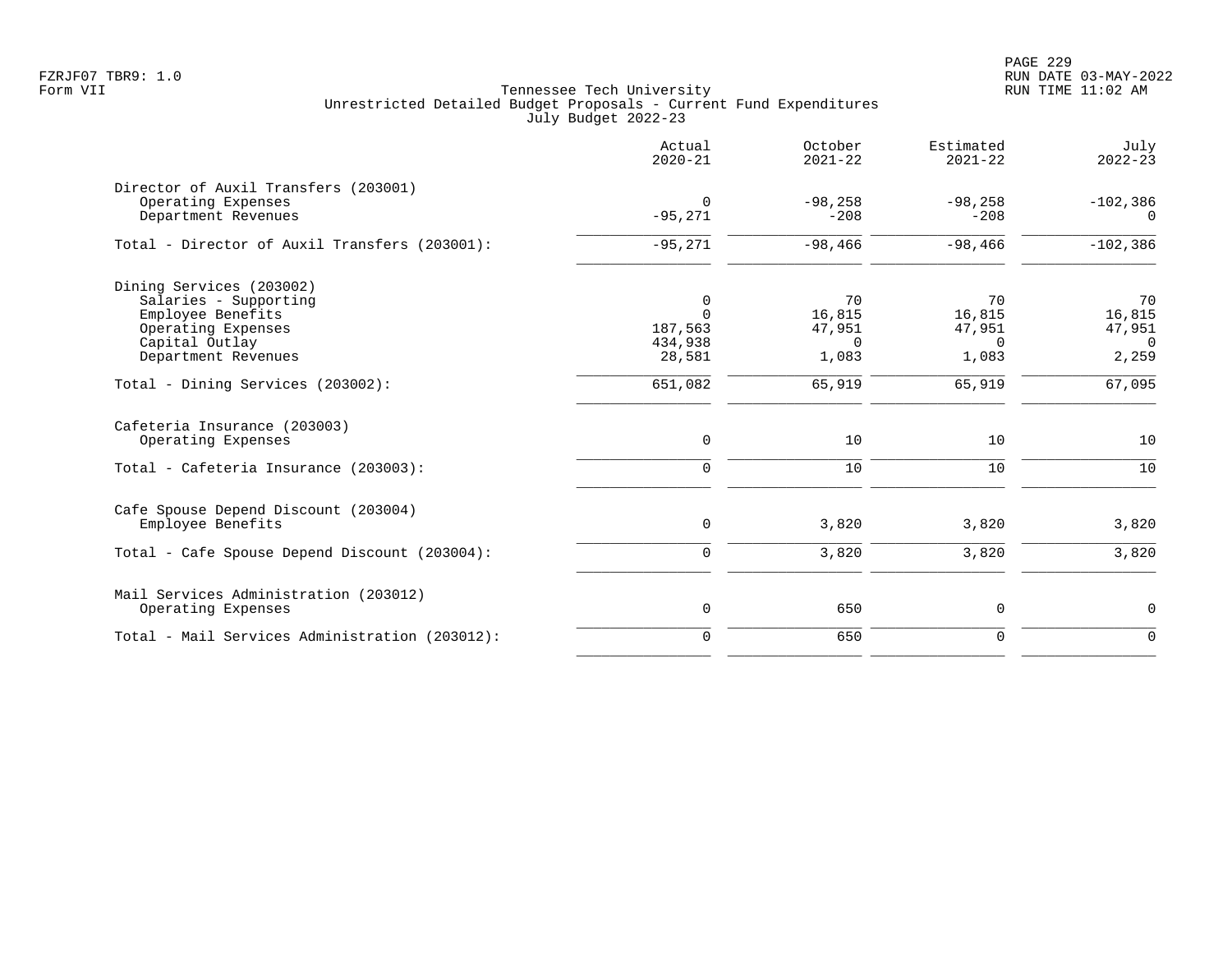PAGE 230 FZRJF07 TBR9: 1.0 RUN DATE 03-MAY-2022

|                                               | Actual<br>$2020 - 21$ | October<br>$2021 - 22$ | Estimated<br>$2021 - 22$ | July<br>$2022 - 23$ |
|-----------------------------------------------|-----------------------|------------------------|--------------------------|---------------------|
| Bookstore Operating (203016)                  |                       |                        |                          |                     |
| Operating Expenses<br>Department Revenues     | 2,745<br>23,818       | 28,805<br>903          | 28,805<br>903            | 28,805<br>1,883     |
| Total - Bookstore Operating (203016):         | 26,563                | 29,708                 | 29,708                   | 30,688              |
| Vending General (203017)                      |                       |                        |                          |                     |
| Operating Expenses<br>Department Revenues     | 10,182<br>9,527       | 20,515<br>361          | 20,515<br>361            | 20,515<br>753       |
|                                               |                       |                        |                          |                     |
| Total - Vending General (203017):             | 19,709                | 20,876                 | 20,876                   | 21,268              |
| Tech Village General (221010)                 |                       |                        |                          |                     |
| Salaries - Supporting                         | 49,274                | 20,151                 | 3,029                    | 16,596              |
| Employee Benefits                             | 28,234                | 58,875                 | 58,875                   | 58,875              |
| Operating Expenses                            | 83,273                | 85,000                 | 101,862                  | 85,000              |
| Total - Tech Village General (221010):        | 160,781               | 164,026                | 163,766                  | 160,471             |
| Residence Halls Maintenance (251009)          |                       |                        |                          |                     |
| Salaries - Supporting                         | 330,299               | 379,370                | 425,311                  | 415,224             |
| Employee Benefits                             | 144,608               | 120,775                | 145,775                  | 145,775             |
| Operating Expenses                            | 234,885               | 124,040                | 124,040                  | 124,040             |
| Department Revenues                           | $-438$                | $\Omega$               | $-2,181$                 | $\Omega$            |
| Total - Residence Halls Maintenance (251009): | 709,354               | 624,185                | 692,945                  | 685,039             |
|                                               |                       |                        |                          |                     |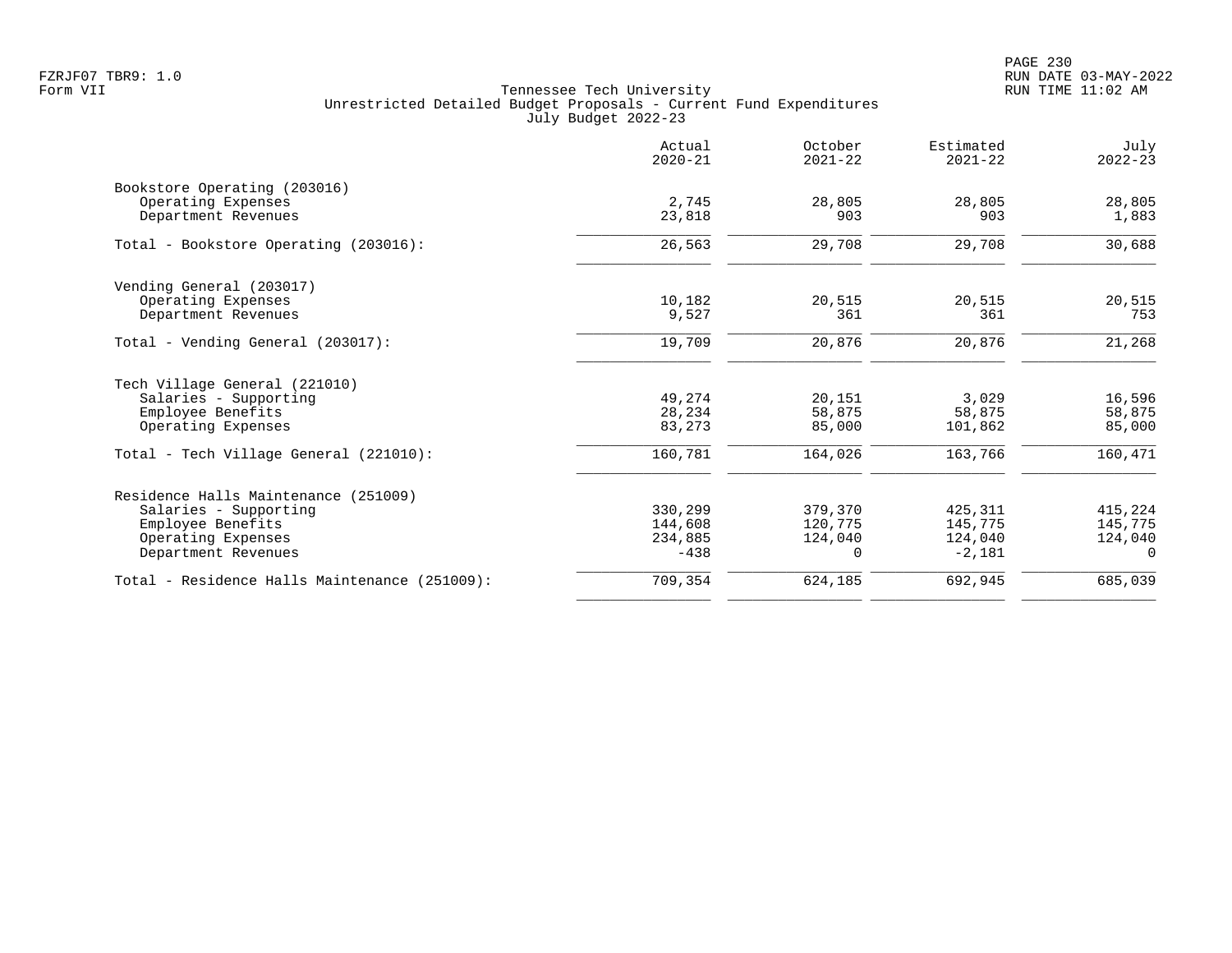|                                                    | Actual<br>$2020 - 21$ | October<br>$2021 - 22$ | Estimated<br>$2021 - 22$ | July<br>$2022 - 23$ |
|----------------------------------------------------|-----------------------|------------------------|--------------------------|---------------------|
| Residence Hall Custodial (255002)                  |                       |                        |                          |                     |
| Salaries - Supporting                              | 7,871                 | 8,715                  | 8,715                    | 8,715               |
| Employee Benefits<br>Operating Expenses            | 4,132<br>686,862      | 65,210<br>458,207      | 65,210<br>449,707        | 65,210<br>458,207   |
|                                                    |                       |                        |                          |                     |
| Total - Residence Hall Custodial (255002):         | 698,865               | 532,132                | 523,632                  | 532,132             |
| Tech Village Custodial (255005)                    |                       |                        |                          |                     |
| Operating Expenses                                 | 13,485                | 13,467                 | 13,467                   | 13,467              |
| Total - Tech Village Custodial (255005):           | 13,485                | 13,467                 | 13,467                   | 13,467              |
| Fitness Center Custodial (255006)                  |                       |                        |                          |                     |
| Operating Expenses                                 | 99,220                | 75,000                 | 75,000                   | 75,000              |
| Total - Fitness Center Custodial (255006):         | 99,220                | 75,000                 | 75,000                   | 75,000              |
| Auxil Inst Supp Allocation (700046)                |                       |                        |                          |                     |
| Department Revenues                                | 315,493               | 462,550                | 534,660                  | 562,240             |
| Total - Auxil Inst Supp Allocation (700046):       | 315,493               | 462,550                | 534,660                  | 562,240             |
| Auxil Data Processing Allocation (700047)          |                       |                        |                          |                     |
| Department Revenues                                | 38,954                | 45,903                 | 49,212                   | 46,148              |
| Total - Auxil Data Processing Allocation (700047): | 38,954                | 45,903                 | 49,212                   | 46,148              |
|                                                    |                       |                        |                          |                     |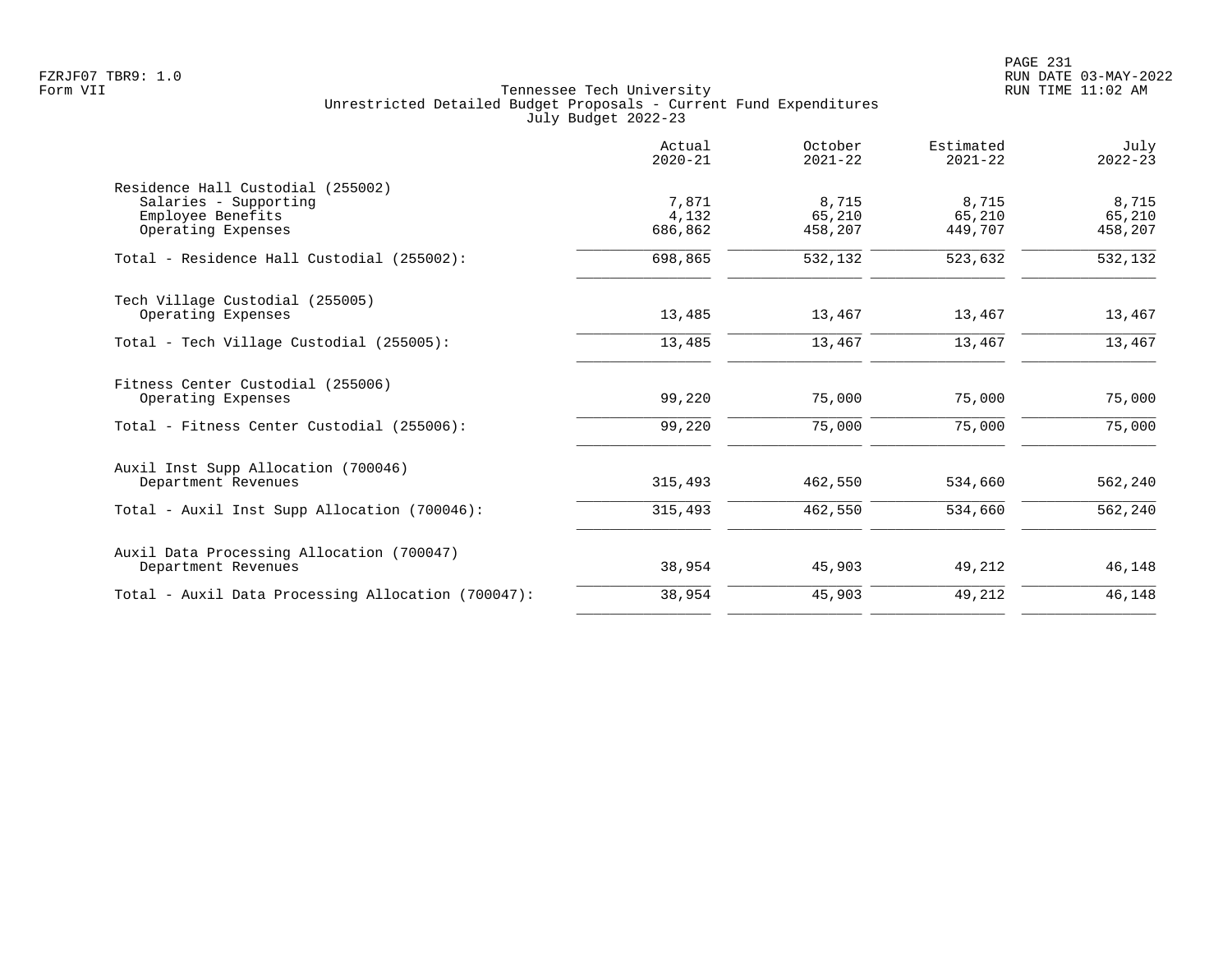# FZRJF07 TBR9: 1.0 RUN DATE 03-MAY-2022 Tennessee Tech University Unrestricted Detailed Budget Proposals - Current Fund Expenditures July Budget 2022-23

|                                                                                                                                                                                                                           | Actual<br>$2020 - 21$                                                                                   | October<br>$2021 - 22$                                                                                          | Estimated<br>$2021 - 22$                                                                                 | July<br>$2022 - 23$                                                                                          |
|---------------------------------------------------------------------------------------------------------------------------------------------------------------------------------------------------------------------------|---------------------------------------------------------------------------------------------------------|-----------------------------------------------------------------------------------------------------------------|----------------------------------------------------------------------------------------------------------|--------------------------------------------------------------------------------------------------------------|
| Auxil Pro Rata Allocation (700048)<br>Department Revenues                                                                                                                                                                 | 1,663,730                                                                                               | 2,298,420                                                                                                       | 2,298,420                                                                                                | 2,526,950                                                                                                    |
| Total - Auxil Pro Rata Allocation (700048):                                                                                                                                                                               | 1,663,730                                                                                               | 2,298,420                                                                                                       | 2,298,420                                                                                                | 2,526,950                                                                                                    |
| Auxil Insurance Allocation (700049)<br>Operating Expenses                                                                                                                                                                 | 7,670                                                                                                   | 10,790                                                                                                          | 10,790                                                                                                   | 10,790                                                                                                       |
| Total - Auxil Insurance Allocation (700049):                                                                                                                                                                              | 7,670                                                                                                   | 10,790                                                                                                          | 10,790                                                                                                   | 10,790                                                                                                       |
| TTU Staff Tuit Maint Reimbursment (700068)<br>Employee Benefits<br>Operating Expenses<br>Total - TTU Staff Tuit Maint Reimbursment (700068):                                                                              | 1,926<br>26<br>1,952                                                                                    | 0<br>$\Omega$<br>0                                                                                              | 0<br>$\Omega$<br>$\Omega$                                                                                | 0<br>$\Omega$<br>$\Omega$                                                                                    |
| Total - Auxiliary Enterprises Expenditures (710):                                                                                                                                                                         |                                                                                                         |                                                                                                                 |                                                                                                          |                                                                                                              |
| Salaries - Administrative<br>Salaries - Academic<br>Salaries - Supporting<br>Salaries - Students<br>Salaries - Professional<br>Employee Benefits<br>Travel<br>Operating Expenses<br>Capital Outlay<br>Department Revenues | 0<br>$\Omega$<br>702,428<br>697,933<br>912,980<br>637,228<br>1,093<br>2,477,238<br>434,938<br>2,015,902 | $\mathbf 0$<br>1,000<br>778,284<br>726,255<br>1,047,620<br>858,824<br>20,410<br>1,956,725<br>2,500<br>2,810,276 | 44,471<br>1,000<br>799,424<br>726,255<br>993,766<br>884,824<br>22,356<br>1,986,322<br>2,500<br>2,883,514 | 30,043<br>1,000<br>852,667<br>726,255<br>1,118,561<br>904,803<br>20,010<br>1,920,451<br>2,500<br>3, 142, 869 |

\_\_\_\_\_\_\_\_\_\_\_\_\_\_\_\_ \_\_\_\_\_\_\_\_\_\_\_\_\_\_\_\_ \_\_\_\_\_\_\_\_\_\_\_\_\_\_\_\_ \_\_\_\_\_\_\_\_\_\_\_\_\_\_\_\_

 \_\_\_\_\_\_\_\_\_\_\_\_\_\_\_\_ \_\_\_\_\_\_\_\_\_\_\_\_\_\_\_\_ \_\_\_\_\_\_\_\_\_\_\_\_\_\_\_\_ \_\_\_\_\_\_\_\_\_\_\_\_\_\_\_\_ Total 7,879,740 8,201,894 8,344,432 8,719,159

Auxiliary Mandatory Transfers (720)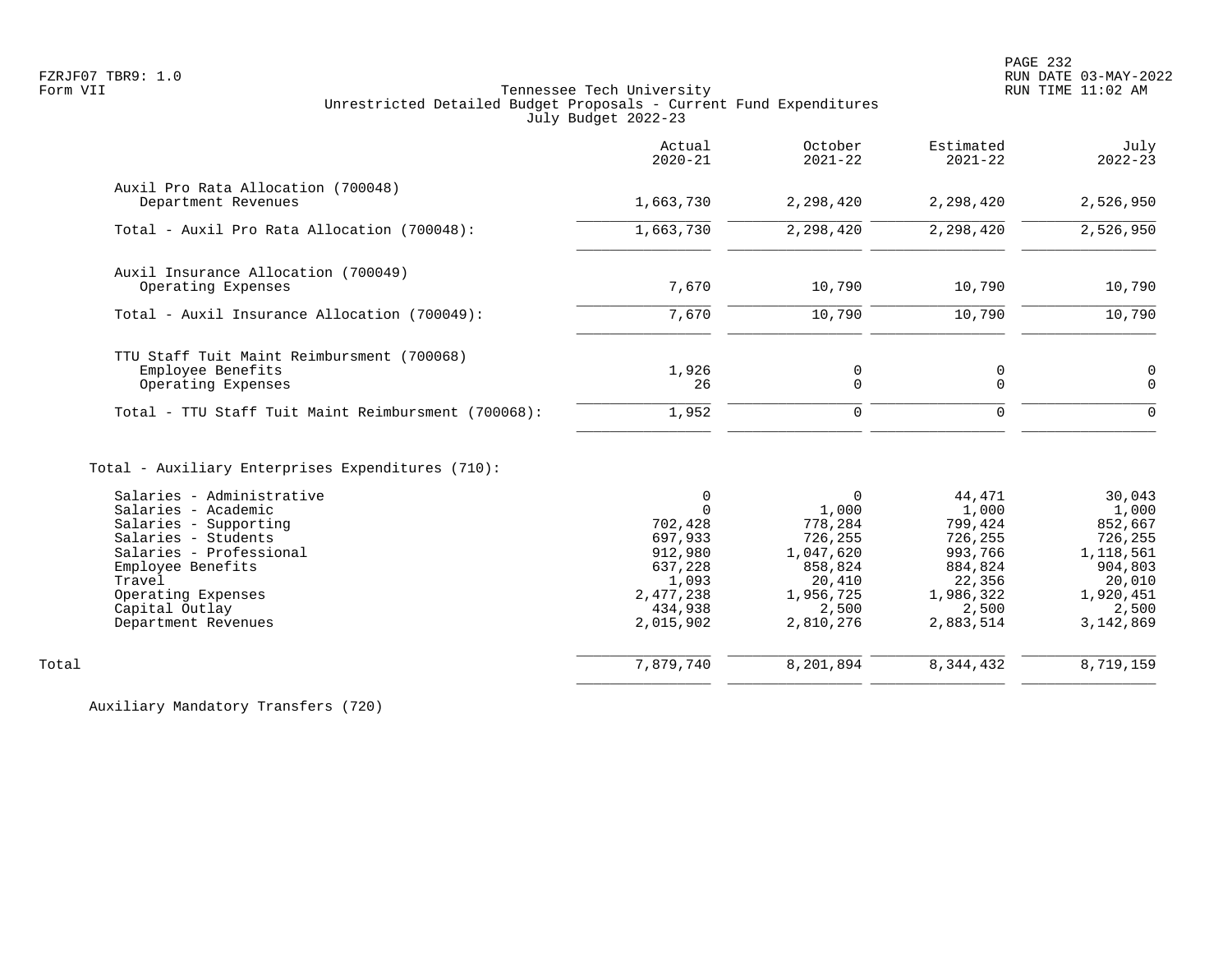|                                        | Actual<br>$2020 - 21$ | October<br>$2021 - 22$ | Estimated<br>$2021 - 22$ | July<br>$2022 - 23$ |
|----------------------------------------|-----------------------|------------------------|--------------------------|---------------------|
| Auxiliary Nonmandatory Transfers (730) |                       |                        |                          |                     |
| Total Auxiliary Expenditures           |                       |                        |                          |                     |
| Salaries - Administrative              | 0                     | 0                      | 44,471                   | 30,043              |
| Salaries - Academic                    |                       | 1,000                  | 1,000                    | 1,000               |
| Salaries - Supporting                  | 702,428               | 778,284                | 799,424                  | 852,667             |
| Salaries - Students                    | 697,933               | 726,255                | 726,255                  | 726,255             |
| Salaries - Professional                | 912,980               | 1,047,620              | 993,766                  | 1,118,561           |
| Employee Benefits                      | 637,228               | 858,824                | 884,824                  | 904,803             |
| Travel                                 | 1,093                 | 20,410                 | 22,356                   | 20,010              |
| Operating Expense                      | 2,477,238             | 1,956,725              | 1,986,322                | 1,920,451           |
| Capital Outlay                         | 434,938               | 2,500                  | 2,500                    | 2,500               |
| Department Revenues                    | 2,015,902             | 2,810,276              | 2,883,514                | 3,142,869           |
| Total                                  | 7,879,740             | 8,201,894              | 8,344,432                | 8,719,159           |
|                                        |                       |                        |                          |                     |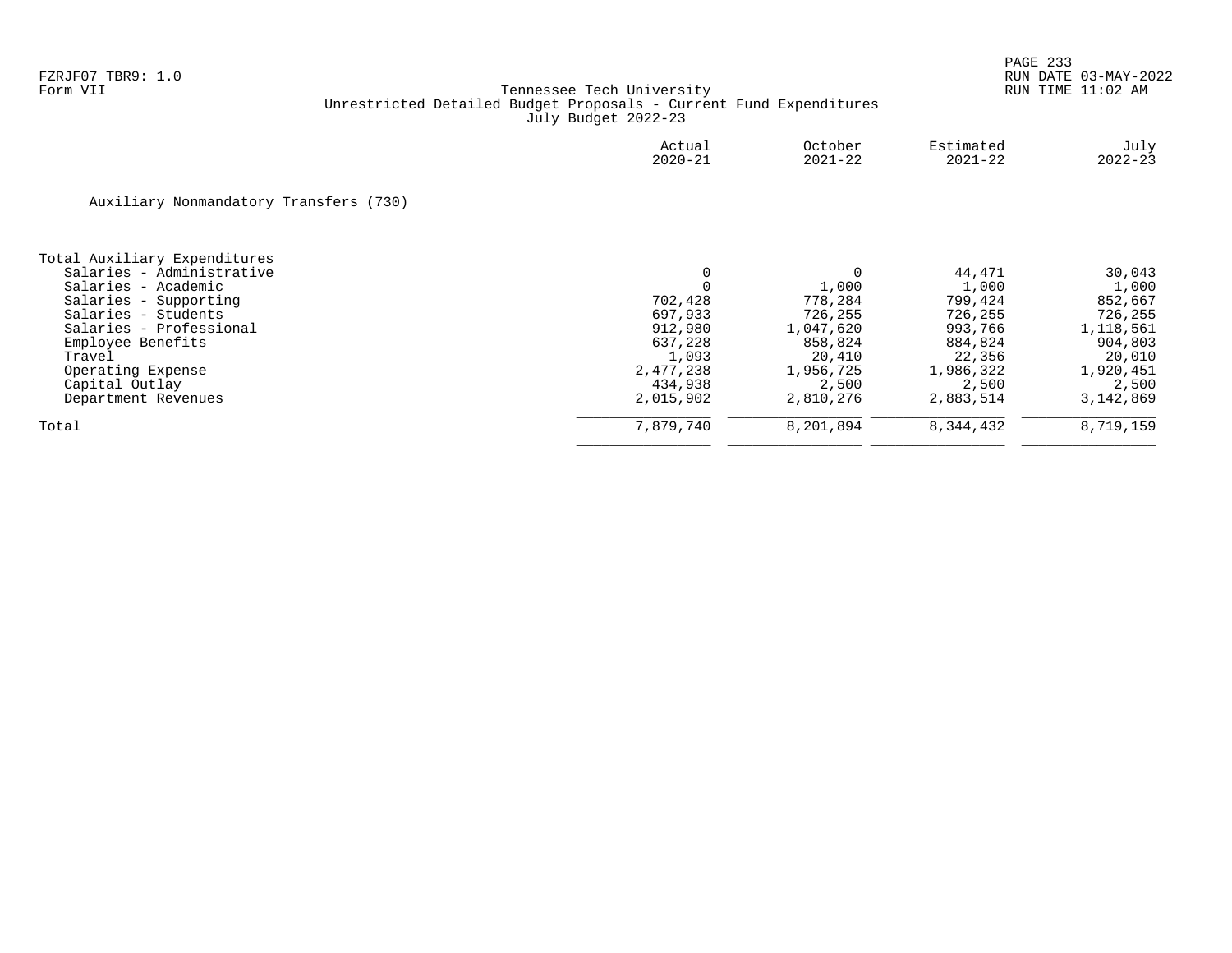|                                                                           | Actual<br>$2020 - 21$ | October<br>$2021 - 22$ | Estimated<br>$2021 - 22$ | July<br>$2022 - 23$ |
|---------------------------------------------------------------------------|-----------------------|------------------------|--------------------------|---------------------|
| Auxiliary Transfers                                                       |                       |                        |                          |                     |
| Mandatory Transfers                                                       |                       |                        |                          |                     |
| ROI Dorms 10TH D 2012C 914 (2004B)                                        | 332,306               | 348,120                | 348,120                  | $\mathsf{O}$        |
| ROI TV Apts 2012A 920                                                     | 308,777               | 342,570                | 342,570                  | $\mathsf{O}$        |
| ROI TV Apts Renov PH2 P921                                                | 333,805               | 412,770                | 297,903                  | 267,903             |
| ROI Warf Ellington P922                                                   | 349,705               | 354,000                | 354,000                  | 354,000             |
| ROI Jobe Murphy RH P924                                                   | 697,113               | 710,560                | 710,560                  | 710,560             |
| ROI TV P3 2017A P923 390250 76121                                         | 566,717               | 583,517                | 583,517                  | 583,517             |
| ROI RH 2015A 914 07C 076125 390252                                        | 236,646               | 250,000                | 250,000                  | 250,000             |
| ROI RH 2015B 917 10A 076126 390253                                        | 1,534,073             | 1,596,685              | 1,596,685                | 1,516,685           |
| ROI M McCord B Evans P926                                                 | 1,337,439             | 1,357,634              | 1,357,634                | 1,357,634           |
| ROI RH 2017B 914 07C 076128 390255                                        | 84,203                | 85,910                 | 85,910                   | 85,910              |
| ROI RH 2017B 917 10A 076129 390256                                        | 92,452                | 121,780                | 121,780                  | 121,780             |
| ROI TV1 2017B 920 12A 076130 390257                                       | 105,181               | 105,900                | 105,900                  | 360,900             |
| ROI TV2 2017B 921 13A 076131 390258                                       | 45,278                | 47,120                 | 47,120                   | 47,120              |
| ROI Cpr Dunn P930                                                         | 41,748                | 584,415                | 524,415                  | 292,544             |
| ROI RH 914 2021A 12C 076134 390260                                        | 0                     | $\Omega$               | 1,596                    | 351,596             |
| ROI RH2 917 2021A 15B 076135 390261                                       | $\Omega$              | $\Omega$               | 29,192                   | 75,192              |
| ROI TV 920 2021A 12A 076136 390262<br>ROI TV2 921 2021A 13A 076137 390263 | $\Omega$<br>$\Omega$  | $\Omega$<br>$\Omega$   | 21,873                   | 32,873              |
| ROI Innov Ctr RH P931 390264                                              | $\Omega$              | $\Omega$               | 42,206<br>20,000         | 109,206<br>40,000   |
|                                                                           |                       |                        |                          |                     |
| Total Auxiliary Mandatory Transfers:                                      | 6,065,443             | 6,900,981              | 6,840,981                | 6,557,420           |
|                                                                           |                       |                        |                          |                     |
| Non-Mandatory Transfers                                                   |                       |                        |                          |                     |
| Transfers to RR Housing                                                   | 1,050,632             | $\Omega$               | $\mathbf 0$              | 0                   |
| Transfers to RR Bookstore                                                 | 342,873               | 404,721                | 404,721                  | 402,041             |
| Transfers to RR Cafeteria                                                 | 2,146,361             | 2,736,472              | 2,736,472                | 2,788,513           |
| Transfers to RR Vending<br>Transfers to RR Post Office                    | 8,637                 | 140,424                | 82,804<br>$\Omega$       | 78,752<br>$\Omega$  |
| Transfers to RR Fitness Center                                            | 11<br>15,560          | 4,100<br>122,013       | 150,540                  | 51,929              |
| Transfers to RR CC Housing                                                | 2,135                 | 36,490                 | 35,100                   | 32,952              |
| Transfer to RR AUX HEERF                                                  | 2,342,566             | $\Omega$               | $\mathbf 0$              | $\Omega$            |
|                                                                           |                       |                        |                          |                     |
| Total Auxiliary Non-Mandatory Transfers:                                  | 5,908,775             | 3,444,220              | 3,409,637                | 3, 354, 187         |
|                                                                           |                       |                        |                          |                     |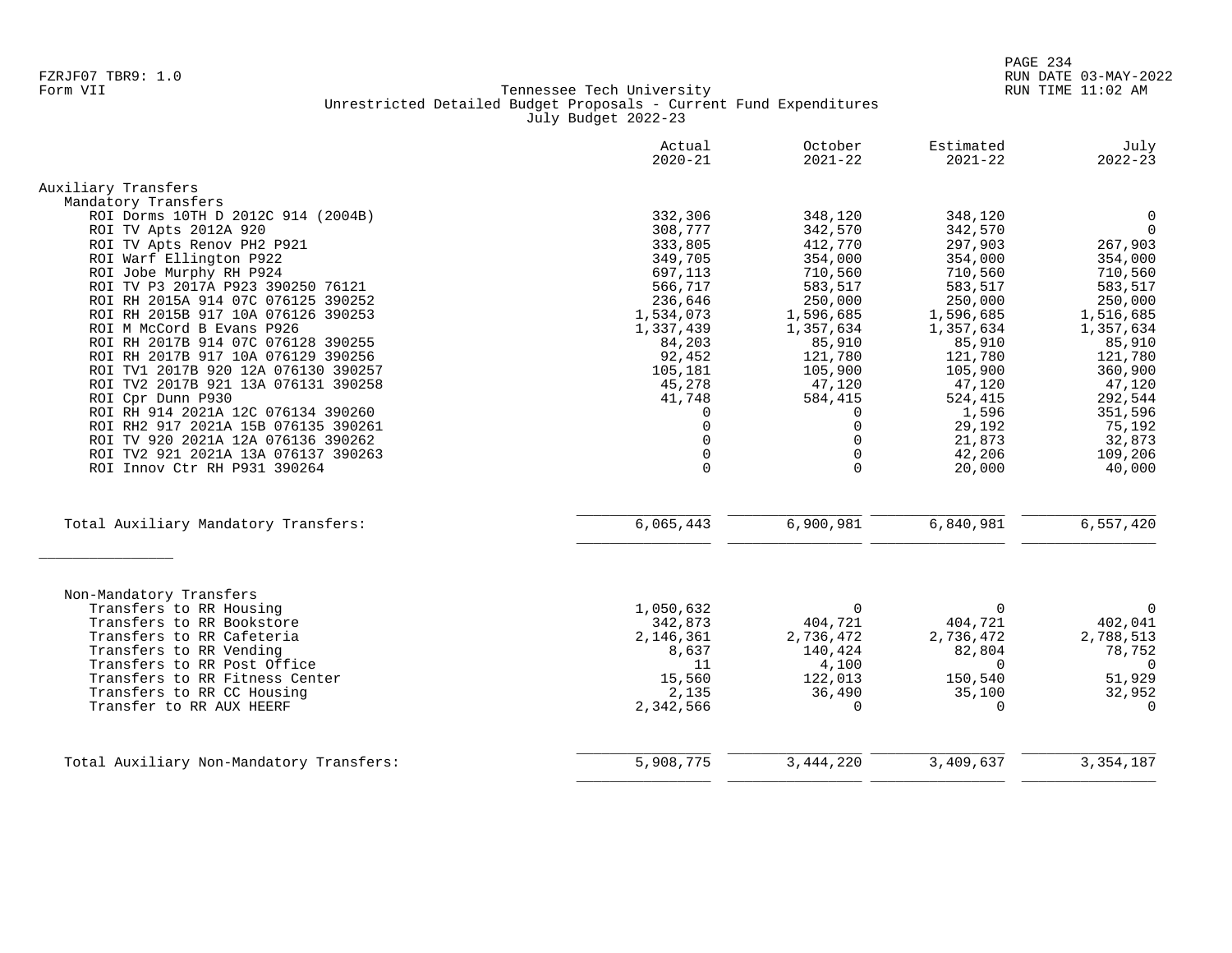|                                                        | Actual<br>$2020 - 21$   | October<br>$2021 - 22$ | Estimated<br>$2021 - 22$  | July<br>$2022 - 23$   |
|--------------------------------------------------------|-------------------------|------------------------|---------------------------|-----------------------|
| Total Auxiliary Transfers                              | 11,974,218              | 10, 345, 201           | 10,250,618                | 9,911,607             |
| Total Auxiliary Enterprises (Expenditures & Transfers) |                         |                        |                           |                       |
| Salaries - Administrative                              | 0                       | $\mathbf 0$            | 44,471                    | 30,043                |
| Salaries - Academic                                    | $\Omega$                | 1,000                  | 1,000                     | 1,000                 |
| Salaries - Supporting                                  | 702,428                 | 778,284                | 799,424                   | 852,667               |
| Salaries - Students<br>Salaries - Professional         | 697,933<br>912,980      | 726,255<br>1,047,620   | 726,255<br>993,766        | 726,255<br>1,118,561  |
| Employee Benefits                                      | 637,228                 | 858,824                | 884,824                   | 904,803               |
| Travel                                                 | 1,093                   | 20,410                 | 22,356                    | 20,010                |
| Operating Expense                                      | 2,477,238               | 1,956,725              | 1,986,322                 | 1,920,451             |
| Capital Outlay                                         | 434,938                 | 2,500                  | 2,500                     | 2,500                 |
| Department Revenues                                    | 2,015,902               | 2,810,276              | 2,883,514                 | 3,142,869             |
| Auxiliary Transfers                                    | 11,974,218              | 10,345,201             | 10,250,618                | 9,911,607             |
| Total                                                  | 19,853,958              | 18,547,095             | 18,595,050                | 18,630,766            |
| Total Unrestricted                                     |                         |                        |                           |                       |
| Salaries - Administrative                              | 5,415,644               | 6,025,646              | 6,108,733                 | 6,564,739             |
| Salaries - Academic                                    | 39,716,832              | 41,063,928             | 39,732,068                | 41,618,325            |
| Salaries - Supporting                                  | 10,077,894              | 10,823,703             | 10,619,520                | 10,944,197            |
| Salaries - Students                                    | 2,076,215               | 2,149,028              | 2, 254, 285               | 1,841,293             |
| Salaries - Professional                                | 23,978,039              | 25,582,451             | 25,925,971                | 26,986,441            |
| Employee Benefits                                      | 32,620,161              | 36,617,209             | 37,013,110                | 37,936,170            |
| Travel                                                 | 584,713                 | 1,705,774              | 2,176,415                 | 1,604,625             |
| Operating Expenses<br>Capital Outlay                   | 40,847,484<br>1,378,099 | 70,896,291<br>539,828  | 72, 352, 301<br>1,229,426 | 64,686,014<br>363,594 |
| Department Revenues                                    | 385,776                 | $-1, 212, 011$         | $-1, 282, 116$            | $-1, 134, 629$        |
| E & G Transfers and Auxiliary Transfers                | 47, 244, 651            | 20,542,460             | 22,089,640                | 19,295,517            |
| Total                                                  | 204, 325, 508           | 214,734,307            | 218, 219, 353             | 210,706,286           |
|                                                        |                         |                        |                           |                       |